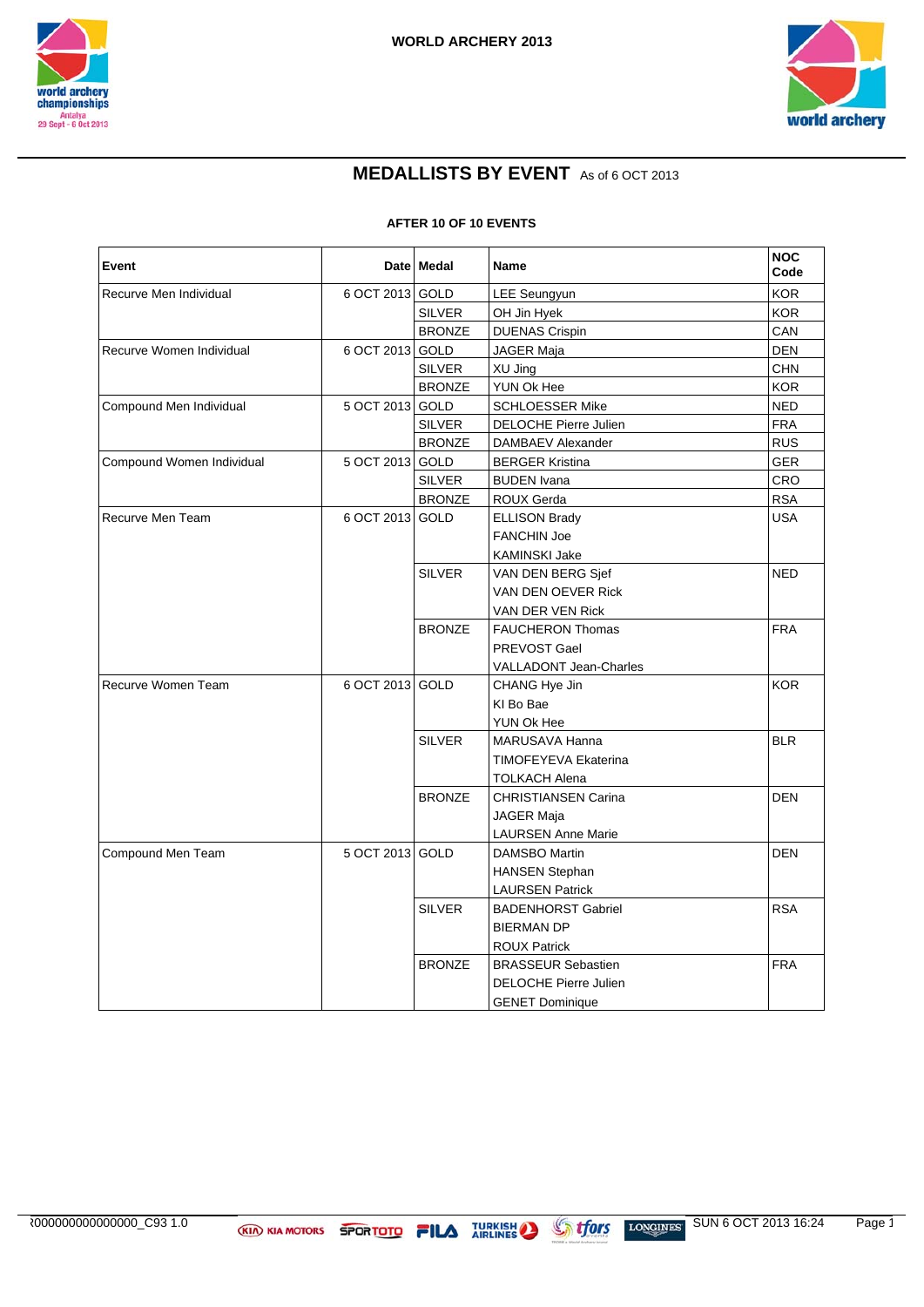



### **MEDALLISTS BY EVENT** As of 6 OCT 2013

**AFTER 10 OF 10 EVENTS**

| Event                     |                 | Date Medal    | <b>Name</b>                | <b>NOC</b><br>Code |
|---------------------------|-----------------|---------------|----------------------------|--------------------|
| Compound Women Team       | 5 OCT 2013 GOLD |               | <b>BRAVO Aura Maria</b>    | COL                |
|                           |                 |               | <b>LOPEZ Sara</b>          |                    |
|                           |                 |               | USQUIANO Alejandra         |                    |
|                           |                 | <b>SILVER</b> | <b>COUWENBERG Martine</b>  | <b>NED</b>         |
|                           |                 |               | <b>MARKOVIC Irina</b>      |                    |
|                           |                 |               | VAN CASPEL Inge            |                    |
|                           |                 | <b>BRONZE</b> | <b>DODEMONT Sophie</b>     | <b>FRA</b>         |
|                           |                 |               | <b>LEBECQUE Pascale</b>    |                    |
|                           |                 |               | <b>VANDIONANT Sandrine</b> |                    |
| <b>Recurve Mixed Team</b> | 6 OCT 2013 GOLD |               | KI Bo Bae                  | <b>KOR</b>         |
|                           |                 |               | OH Jin Hyek                |                    |
|                           |                 | <b>SILVER</b> | <b>ELLISON Brady</b>       | <b>USA</b>         |
|                           |                 |               | <b>LORIG Khatuna</b>       |                    |
|                           |                 | <b>BRONZE</b> | KUO Cheng-Wei              | <b>TPE</b>         |
|                           |                 |               | TAN Ya-Ting                |                    |
| Compound Mixed Team       | 5 OCT 2013 GOLD |               | PAGNI Sergio               | <b>ITA</b>         |
|                           |                 |               | <b>TONIOLI Marcella</b>    |                    |
|                           |                 | <b>SILVER</b> | DAMBAEV Alexander          | <b>RUS</b>         |
|                           |                 |               | LOGINOVA Albina            |                    |
|                           |                 | <b>BRONZE</b> | <b>BROADWATER Jesse</b>    | <b>USA</b>         |
|                           |                 |               | <b>JONES Erika</b>         |                    |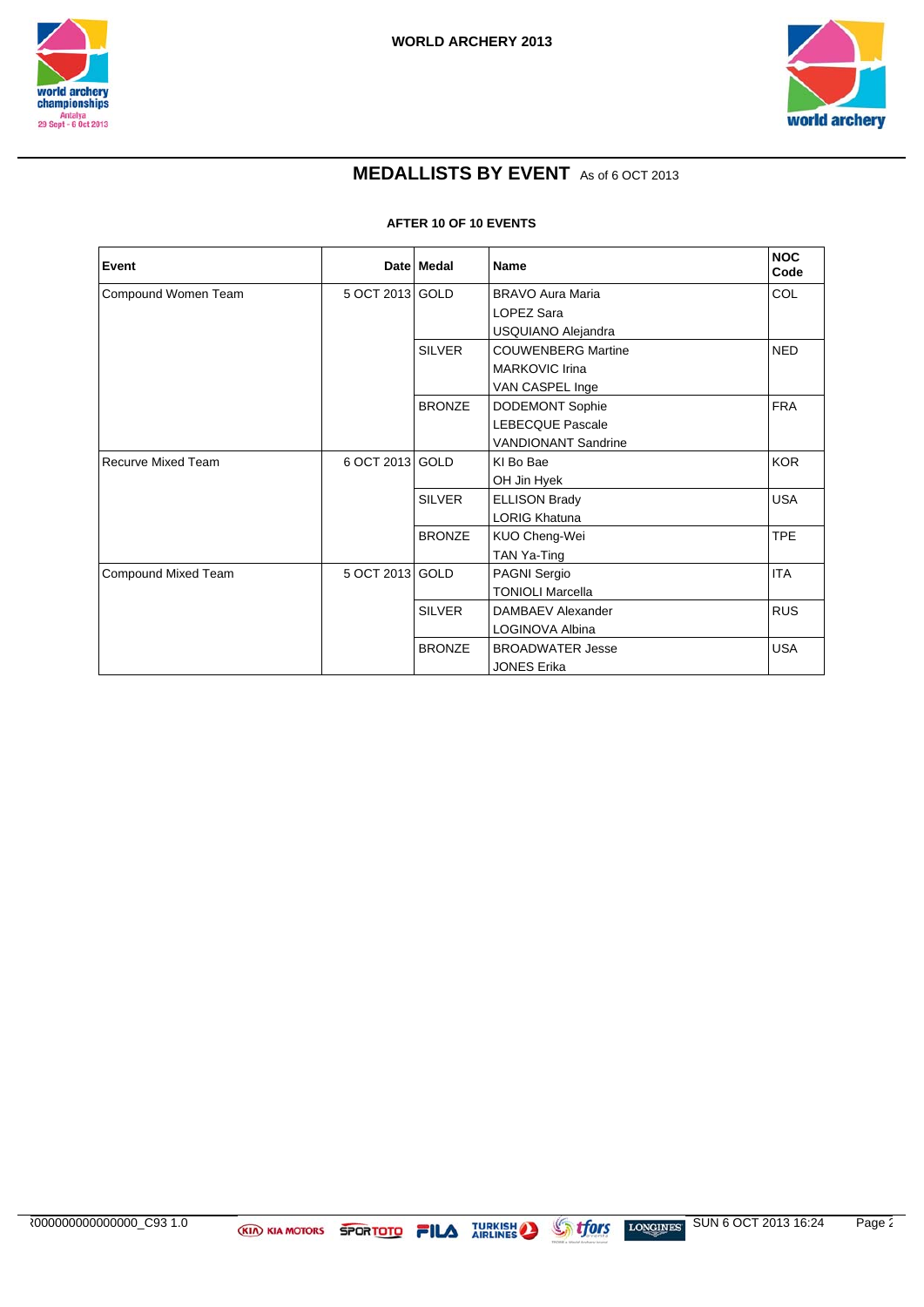



## **MEDALS STANDINGS** As of 6 OCT 2013

#### **AFTER 10 OF 10 EVENTS**

|                                  |                | Men            |                |              |                | Women |                |                |                | <b>Mixed</b> |                |                |                 | <b>Total</b>    |                 |     | Rank               |
|----------------------------------|----------------|----------------|----------------|--------------|----------------|-------|----------------|----------------|----------------|--------------|----------------|----------------|-----------------|-----------------|-----------------|-----|--------------------|
| Rank NOC                         | G              | S              |                | <b>B</b> Tot | G              | S     |                | <b>B</b> Tot   | G              | S            | B              | Tot            | G               | <b>s</b>        | В               | Tot | by<br><b>Total</b> |
| KOR - Korea                      |                |                |                | 2            |                |       | 1              | $\overline{2}$ |                |              |                | 1              | 3 <sub>l</sub>  |                 |                 | 5   |                    |
| 2 DEN - Denmark                  |                |                |                |              |                |       | 1              | $\overline{2}$ |                |              |                |                | 2               |                 |                 | 3   | $=3$               |
| 3 NED - Netherlands              |                |                |                | 2            |                |       |                |                |                |              |                |                |                 | $\overline{2}$  |                 | 3   | $=3$               |
| 4 USA - United States of America |                |                |                |              |                |       |                |                |                | 1            |                | $\overline{2}$ |                 |                 |                 | 3   | $=3$               |
| 5 COL - Colombia                 |                |                |                |              |                |       |                |                |                |              |                |                |                 |                 |                 |     | $= 8$              |
| 5 GER - Germany                  |                |                |                |              |                |       |                |                |                |              |                |                |                 |                 |                 |     | $=8$               |
| $5$ ITA - Italy                  |                |                |                |              |                |       |                |                |                |              |                | 1              |                 |                 |                 |     | $=8$               |
| 8 FRA - France                   |                |                | 2 <sub>1</sub> | 3            |                |       | 1              |                |                |              |                |                |                 |                 | 3 <sub>l</sub>  | 4   | $\mathbf{2}$       |
| 9 RSA - South Africa             |                |                |                |              |                |       | 1              |                |                |              |                |                |                 |                 |                 | 2   | $=6$               |
| 9 RUS - Russian Federation       |                |                | $\mathbf{1}$   |              |                |       |                |                |                |              |                | и              |                 |                 |                 | 2   | $=6$               |
| 11 BLR - Belarus                 |                |                |                |              |                |       |                |                |                |              |                |                |                 |                 |                 |     | $= 8$              |
| 11 CHN - China                   |                |                |                |              |                |       |                |                |                |              |                |                |                 |                 |                 |     | $= 8$              |
| 11 CRO - Croatia                 |                |                |                |              |                |       |                |                |                |              |                |                |                 |                 |                 |     | $=8$               |
| 14 CAN - Canada                  |                |                |                |              |                |       |                |                |                |              |                |                |                 |                 |                 |     | $= 8$              |
| 14 TPE - Chinese Taipei          |                |                |                |              |                |       |                |                |                |              |                |                |                 |                 |                 |     | $=8$               |
| Total:                           | $\overline{4}$ | $\overline{4}$ | $\overline{4}$ | 12           | $\overline{4}$ | 41    | $\overline{4}$ | 12             | 2 <sup>1</sup> | $\mathbf{2}$ | 2 <sub>1</sub> | 6 <sup>1</sup> | 10 <sup>1</sup> | 10 <sup>1</sup> | 10 <sup>1</sup> | 30  |                    |

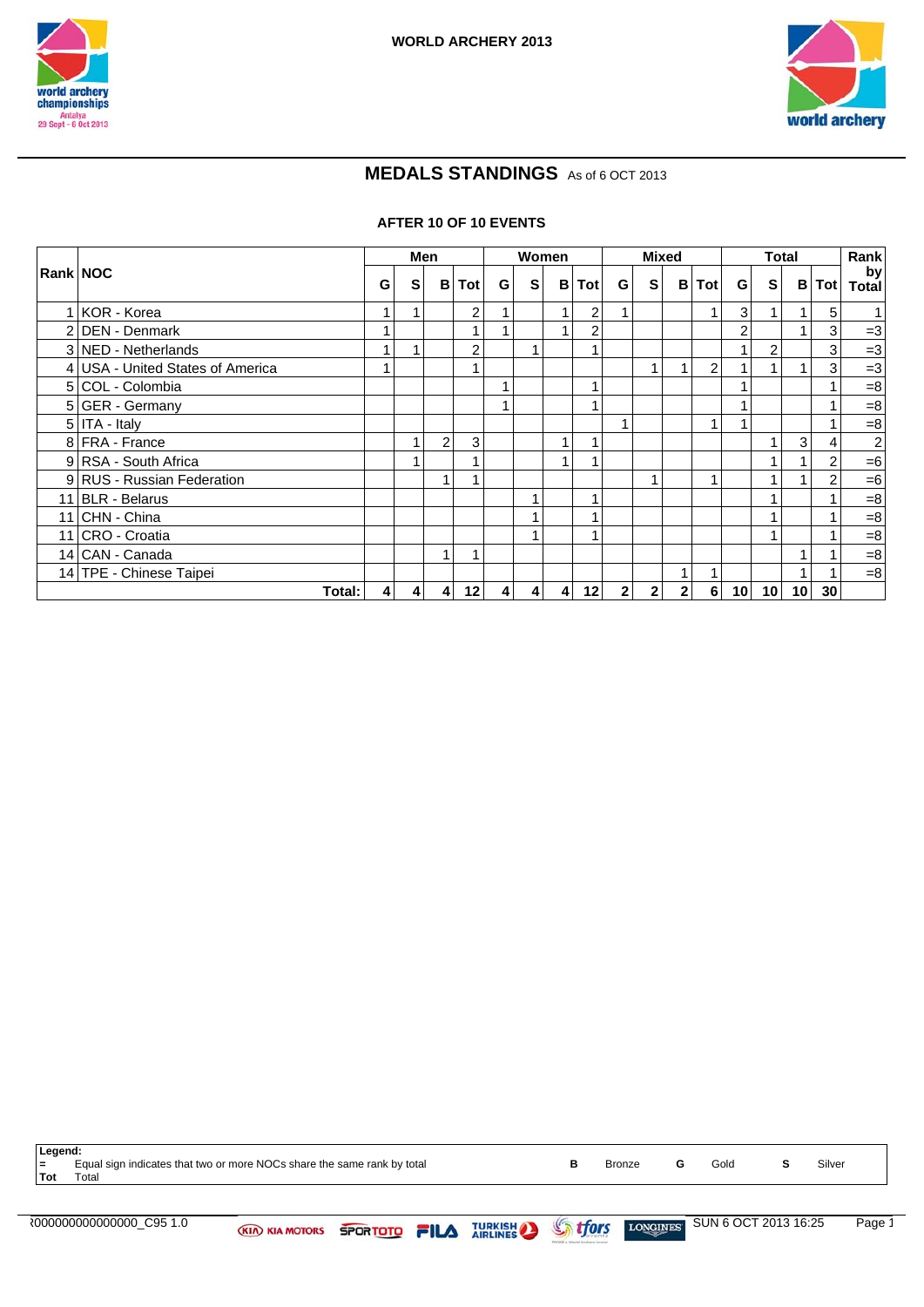





# **NUMBER OF ENTRIES BY EVENT** As of 29 SEP 2013

| Event                     | No. Athletes | <b>No. Countries</b> | No. Teams |
|---------------------------|--------------|----------------------|-----------|
| Recurve Men Individual    | 146          | 62                   | 37        |
| Recurve Women Individual  | 115          | 49                   | 32        |
| Compound Men Individual   | 102          | 44                   | 27        |
| Compound Women Individual | 78           | 37                   | 18        |
| <b>Recurve Mixed Team</b> | 92           | 46                   | 46        |
| Compound Mixed Team       | 70           | 35                   | 35        |

| Legend:<br>No               |                                     | <b>Number</b> |                |                |                                |        |
|-----------------------------|-------------------------------------|---------------|----------------|----------------|--------------------------------|--------|
| ₹00000000000000000 C30A 1.0 | <b>KIA KIA MOTORS SPORTOTO FILA</b> |               | <b>TURKISH</b> | <b>Strfors</b> | LONGINES SUN 29 SEP 2013 19:40 | Page 1 |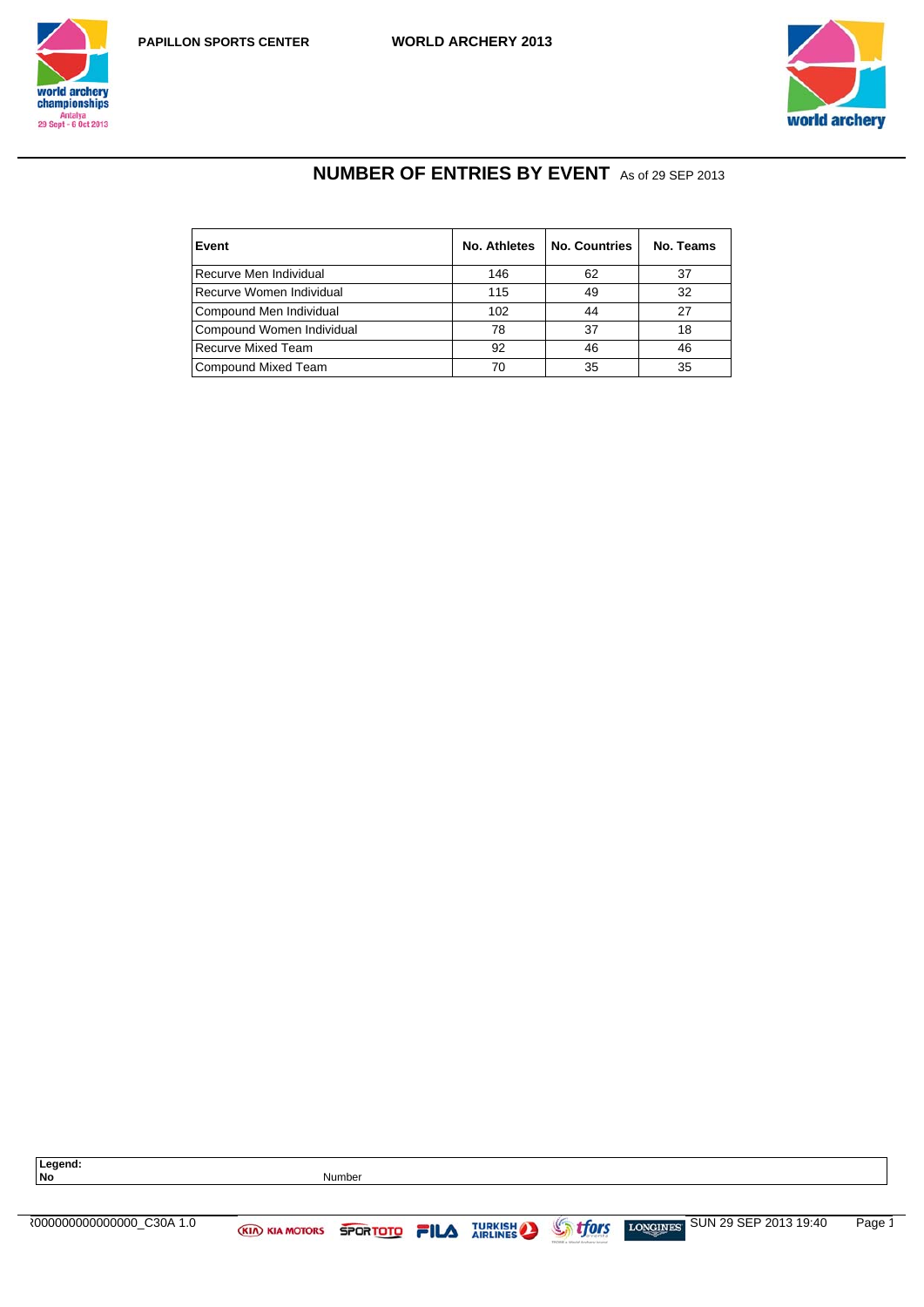





## **NUMBER OF ENTRIES BY NOC** As of 29 SEP 2013

| <b>NOC</b>                | Men                     | Women | <b>Total</b><br><b>Competitors</b> |
|---------------------------|-------------------------|-------|------------------------------------|
| ARG - Argentina           | 4                       | 2     | 6                                  |
| ARM - Armenia             | 1                       | 1     | $\mathbf 2$                        |
| AUS - Australia           | 6                       | 6     | 12                                 |
| AUT - Austria             | 6                       | 0     | 6                                  |
| <b>BAN</b> - Bangladesh   | 4                       | 2     | 6                                  |
| <b>BEL - Belgium</b>      | 3                       | 1     | 4                                  |
| BHU - Bhutan              | 1                       | 3     | 4                                  |
| <b>BLR</b> - Belarus      | 3                       | 3     | 6                                  |
| <b>BRA - Brazil</b>       | 6                       | 6     | 12                                 |
| CAN - Canada              | 6                       | 6     | 12                                 |
| CHI - Chile               | 1                       | 1     | 2                                  |
| CHN - China               | 3                       | 3     | 6                                  |
| CIV - Côte d'Ivoire       | 3                       | 1     | 4                                  |
| COL - Colombia            | 6                       | 6     | 12                                 |
| CRO - Croatia             | 3                       | 2     | 5                                  |
| CYP - Cyprus              | 3                       | 1     | 4                                  |
| CZE - Czech Republic      | 3                       | 3     | 6                                  |
| DEN - Denmark             | 4                       | 4     | 8                                  |
| DOM - Dominican Republic  | 1                       | 1     | $\mathbf 2$                        |
| ESA - El Salvador         | 1                       | 0     | $\mathbf{1}$                       |
| ESP - Spain               | 5                       | 4     | 9                                  |
| EST - Estonia             | 4                       | 3     | 7                                  |
| FIN - Finland             | 6                       | 1     | 7                                  |
| FRA - France              | 6                       | 6     | 12                                 |
| GBR - Great Britain       | 6                       | 6     | 12                                 |
| GEO - Georgia             | 0                       | 3     | 3                                  |
| GER - Germany             | 6                       | 6     | 12                                 |
| GRE - Greece              | 1                       | 1     | 2                                  |
| HKG - Hong Kong, China    | $\overline{\mathbf{c}}$ | 0     | $\mathbf 2$                        |
| HUN - Hungary             | 1                       | 0     | 1                                  |
| IND - India               | 6                       | 6     | 12                                 |
| IRI - I.R. Iran           | 2                       | 2     | 4                                  |
| IRL - Ireland             | $\overline{2}$          | 2     | 4                                  |
| IRQ - Iraq                | 3                       | 2     | 5                                  |
| ISR - Israel              | 1                       | 0     | 1                                  |
| ITA - Italy               | 6                       | 6     | 12                                 |
| JPN - Japan               | 4                       | 4     | 8                                  |
| KAZ - Kazakhstan          | 6                       | 6     | 12                                 |
| KOR - Korea               | 6                       | 6     | 12                                 |
| KOS - Kosovo              | 3                       | 0     | $\mathbf 3$                        |
| LAT - Latvia              | $\overline{c}$          | 1     | 3                                  |
| LTU - Lithuania           | 5                       | 2     | $\overline{\mathbf{7}}$            |
| LUX - Luxembourg          | 3                       | 0     | 3                                  |
| MAS - Malaysia            | 3                       | 1     | $\overline{\mathbf{4}}$            |
| MDA - Republic of Moldova | 1                       | 1     | $\overline{\mathbf{2}}$            |
| MEX - Mexico              | 6                       | 6     | 12                                 |
| MGL - Mongolia            | 3                       | 3     | 6                                  |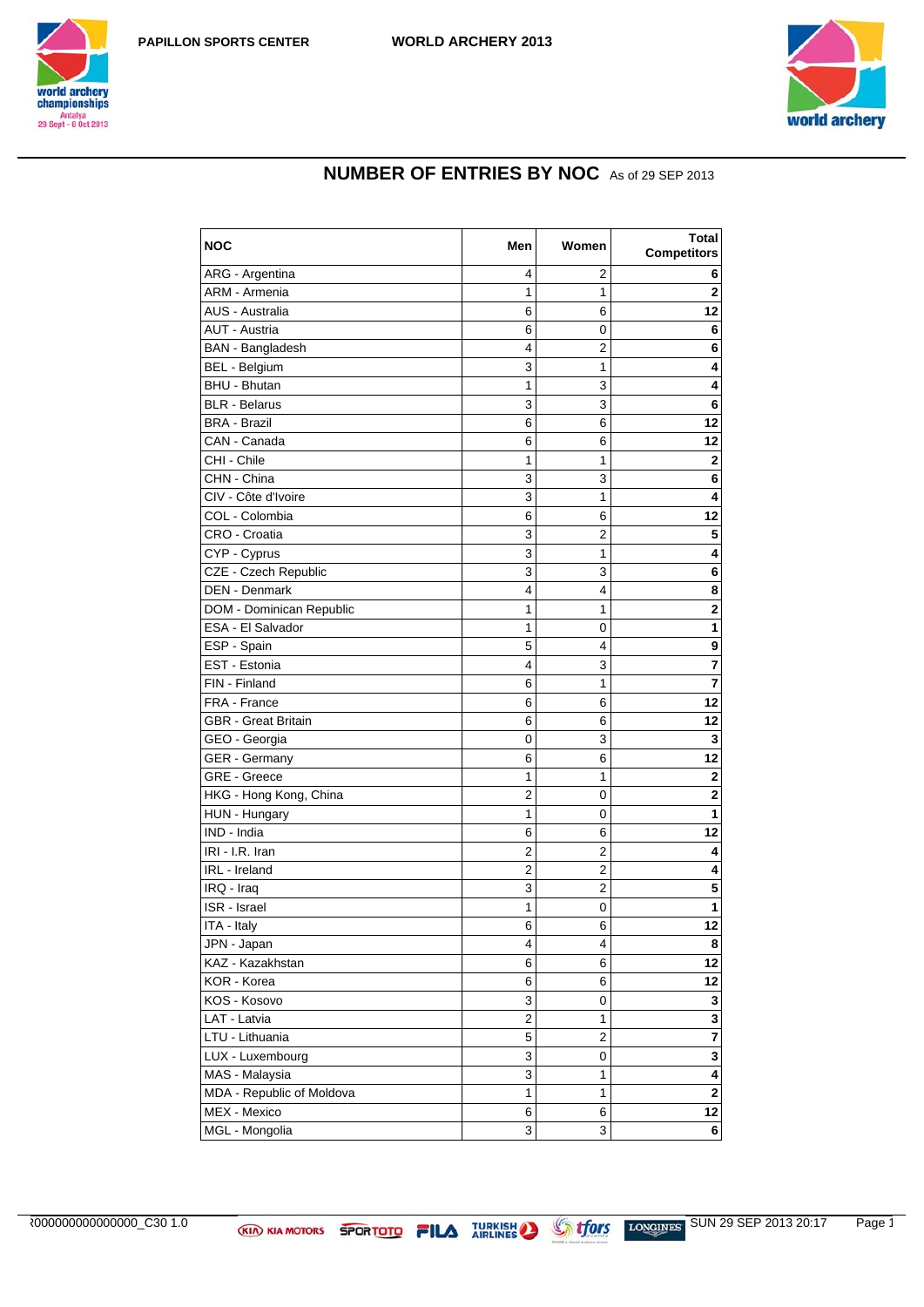





## **NUMBER OF ENTRIES BY NOC** As of 29 SEP 2013

| <b>NOC</b>                            | Men      | Women          | Total<br><b>Competitors</b> |
|---------------------------------------|----------|----------------|-----------------------------|
| <b>NED - Netherlands</b>              | 6        | 4              | 10                          |
| NOR - Norway                          | 6        | $\overline{2}$ | 8                           |
| NZL - New Zealand                     | 1        | 1              | $\overline{2}$              |
| POL - Poland                          | 4        | 5              | 9                           |
| POR - Portugal                        | 1        | 0              | 1                           |
| PRK - D.P.R. Korea                    | 1        | 3              | 4                           |
| ROU - Romania                         | 2        | 2              | 4                           |
| RSA - South Africa                    | 3        | 3              | 6                           |
| <b>RUS - Russian Federation</b>       | 6        | 6              | 12                          |
| SLO - Slovenia                        | 1        | 1              | 2                           |
| SRB - Republic of Serbia              | 4        | 0              | 4                           |
| SRI - Sri Lanka                       | 1        | $\Omega$       | 1                           |
| SUI - Switzerland                     | 4        | 3              | 7                           |
| SVK - Slovakia                        | 6        | $\overline{2}$ | 8                           |
| SWE - Sweden                          | 5        | 5              | 10                          |
| THA - Thailand                        | 6        | 0              | 6                           |
| TJK - Tajikistan                      | $\Omega$ | $\overline{2}$ | $\overline{2}$              |
| TPE - Chinese Taipei                  | 3        | 3              | 6                           |
| TUR - Turkey                          | 6        | 6              | 12                          |
| UKR - Ukraine                         | 4        | 3              | 7                           |
| <b>USA - United States of America</b> | 6        | 6              | 12                          |
| VEN - Venezuela                       | 5        | 6              | 11                          |
| Total:69                              | 248      | 193            | 441                         |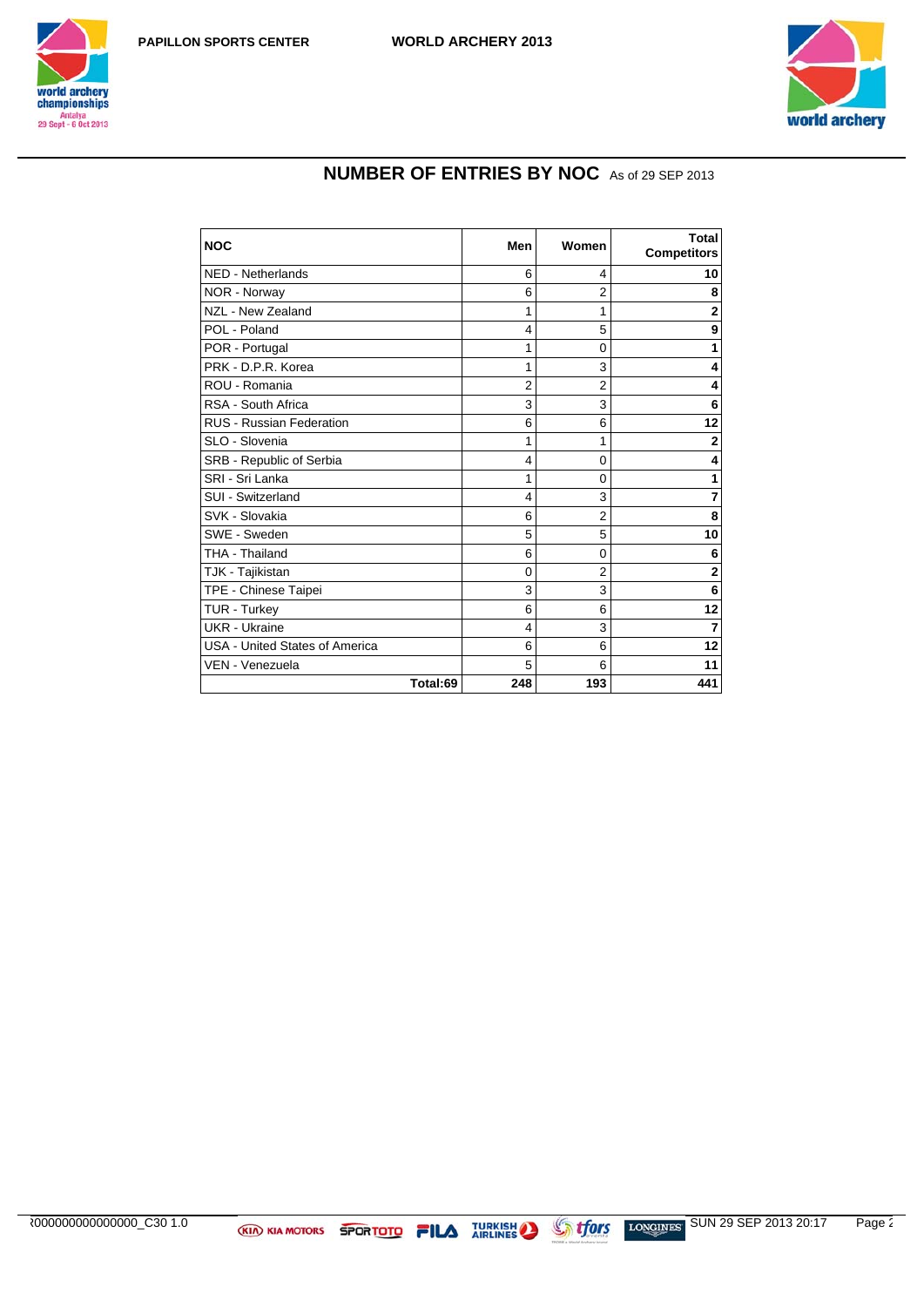



| <b>NOC</b><br>Code | <b>NOC</b> | <b>Name</b>                 | <b>Back</b><br>No. | <b>Discipline</b>         |
|--------------------|------------|-----------------------------|--------------------|---------------------------|
|                    |            |                             |                    |                           |
| ARG                | Argentina  | <b>CARDENAS Fabian</b>      | 3B                 | Recurve Men Individual    |
|                    |            | <b>RICCIO Genaro</b>        | 2B                 | Recurve Men Individual    |
|                    |            | ROBLES Hugo Eduardo         | 1B                 | Recurve Men Individual    |
|                    |            | PEREZ Juan Manuel           | 99                 | Compound Men Individual   |
|                    |            | <b>GONI Maria Gabriela</b>  | 94                 | Recurve Women Individual  |
|                    |            | <b>BACKIS Vanina</b>        | 52                 | Compound Women Individual |
| <b>ARM</b>         | Armenia    | PETROSYAN Arshak            | 51C                | Recurve Men Individual    |
|                    |            | <b>VASILYAN Nune</b>        | 109                | Recurve Women Individual  |
| AUS                | Australia  | <b>GRAY Matthew</b>         | 23B                | Recurve Men Individual    |
|                    |            | <b>TYACK Ryan</b>           | 22B                | Recurve Men Individual    |
|                    |            | <b>WORTH Taylor</b>         | 24B                | Recurve Men Individual    |
|                    |            | <b>BROSNAN Michael</b>      | 37                 | Compound Men Individual   |
|                    |            | <b>COGHLAN Patrick</b>      | 30                 | Compound Men Individual   |
|                    |            | PHILLIPS Guy                | 60                 | Compound Men Individual   |
|                    |            | <b>BARNARD Elisa</b>        | 98                 | Recurve Women Individual  |
|                    |            | <b>BRIDGER Deonne</b>       | 52                 | Recurve Women Individual  |
|                    |            | <b>INGLEY Alice</b>         | 84                 | Recurve Women Individual  |
|                    |            | <b>GALE Sherry</b>          | 73                 | Compound Women Individual |
|                    |            | <b>MARSHALL Karina</b>      | 32                 | Compound Women Individual |
|                    |            | NICHOLSON Deb               | 45                 | Compound Women Individual |
| AUT                | Austria    | <b>BERTSCHLER Alexander</b> | 1C                 | Recurve Men Individual    |
|                    |            | <b>DUTZLER Raphael</b>      | 3C                 | Recurve Men Individual    |
|                    |            | <b>REBERNIG Erwin</b>       | 2C                 | Recurve Men Individual    |
|                    |            | <b>BERNHUBER Gerald</b>     | 50                 | Compound Men Individual   |
|                    |            | <b>MATZNER Michael</b>      | 84                 | Compound Men Individual   |
|                    |            | <b>MOSER Daniel</b>         | 81                 | Compound Men Individual   |
| <b>BAN</b>         | Bangladesh | <b>HUDA Muhammed Durul</b>  | 15B                | Recurve Men Individual    |
|                    |            | <b>SHANA Md Ruhan</b>       | 13B                | Recurve Men Individual    |
|                    |            | <b>SOJEB Shiek</b>          | 14B                | Recurve Men Individual    |
|                    |            | ZIA Ziaul Hoque             | 101                | Compound Men Individual   |
|                    |            | <b>RAY Shamoli</b>          | 113                | Recurve Women Individual  |
|                    |            | PARVIN MOHUA Ayasha         | 78                 | Compound Women Individual |
| BEL                | Belgium    | <b>CAUWE Michael</b>        | 12                 | Compound Men Individual   |
|                    |            | <b>DOMANSKI Renaud</b>      | 67                 | Compound Men Individual   |
|                    |            | <b>SCARCERIAUX Baptiste</b> | 87                 | Compound Men Individual   |
|                    |            | <b>WILLEMS Gladys</b>       | 64                 | Compound Women Individual |
| BHU                | Bhutan     | <b>WANGDI Nima</b>          | 34A                | Recurve Men Individual    |
|                    |            | KARMA.                      | 101                | Recurve Women Individual  |
|                    |            | <b>ZAM Sherab</b>           | 91                 | Recurve Women Individual  |
|                    |            | <b>ZANGMO Younten</b>       | 111                | Recurve Women Individual  |
|                    |            |                             |                    |                           |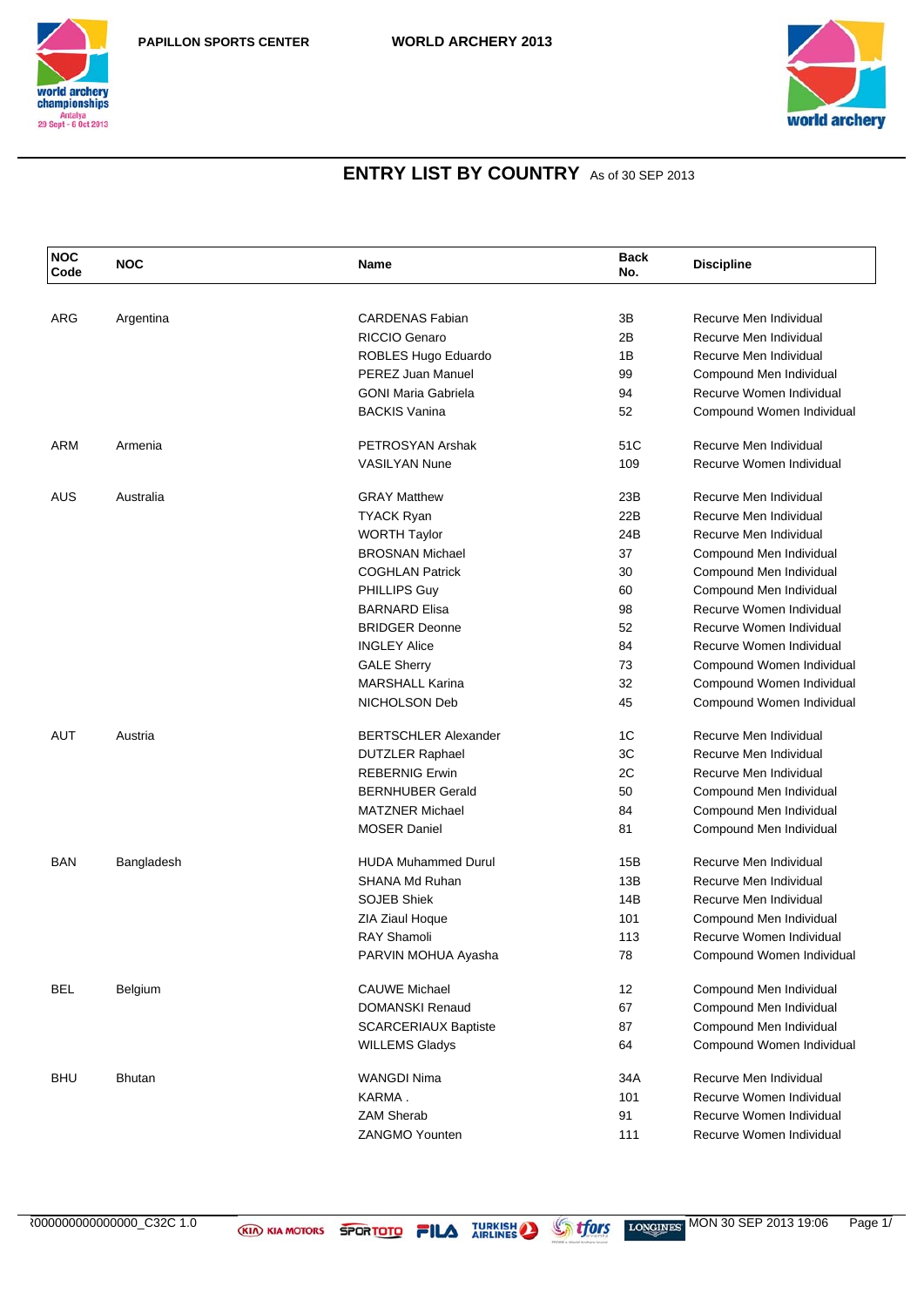



| <b>NOC</b><br>Code | <b>NOC</b>     | <b>Name</b>                          | <b>Back</b><br>No. | <b>Discipline</b>         |
|--------------------|----------------|--------------------------------------|--------------------|---------------------------|
|                    |                |                                      |                    |                           |
| <b>BLR</b>         | <b>Belarus</b> | LIAHUSHEV Alexander                  | 22C                | Recurve Men Individual    |
|                    |                | <b>MARUSAU Mikalai</b>               | 23C                | Recurve Men Individual    |
|                    |                | <b>LAVRENTIEV Oleg</b>               | 83                 | Compound Men Individual   |
|                    |                | MARUSAVA Hanna                       | 31                 | Recurve Women Individual  |
|                    |                | <b>TIMOFEYEVA Ekaterina</b>          | 60                 | Recurve Women Individual  |
|                    |                | <b>TOLKACH Alena</b>                 | 46                 | Recurve Women Individual  |
| <b>BRA</b>         | Brazil         | <b>BORTOLOTO Marcos A.</b>           | 9C                 | Recurve Men Individual    |
|                    |                | CARVALHO LOPES DALMEIDA Marcus V.    | 8C                 | Recurve Men Individual    |
|                    |                | REZENDE XAVIER Daniel                | 7C                 | Recurve Men Individual    |
|                    |                | AMBROSIO DE LIMA Rogerio             | 96                 | Compound Men Individual   |
|                    |                | <b>DOS SANTOS Roberval</b>           | 63                 | Compound Men Individual   |
|                    |                | RORIZ JR. Marcelo                    | 52                 | Compound Men Individual   |
|                    |                | <b>CANETTA GOBBI Marina</b>          | 102                | Recurve Women Individual  |
|                    |                | <b>GOMES DOS SANTOS Ane Marcelle</b> | 59                 | Recurve Women Individual  |
|                    |                | <b>NIKITIN Sarah</b>                 | 20                 | Recurve Women Individual  |
|                    |                | <b>ACQUESTA Nely</b>                 | 44                 | Compound Women Individual |
|                    |                | DOS SANTOS Dirma Miranda             | 66                 | Compound Women Individual |
|                    |                | SHIMIZU Elizabeth Harumi             | 49                 | Compound Women Individual |
| CAN                | Canada         | <b>DUENAS Crispin</b>                | 7A                 | Recurve Men Individual    |
|                    |                | LYON Jay                             | <b>9A</b>          | Recurve Men Individual    |
|                    |                | MACDONALD Hugh                       | 8A                 | Recurve Men Individual    |
|                    |                | <b>FAGAN Andrew</b>                  | 55                 | Compound Men Individual   |
|                    |                | PERKINS Christopher                  | $\overline{7}$     | Compound Men Individual   |
|                    |                | <b>TRILLUS Dietmar</b>               | 33                 | Compound Men Individual   |
|                    |                | <b>CHENIER Virginie</b>              | 87                 | Recurve Women Individual  |
|                    |                | LEE Vanessa                          | 89                 | Recurve Women Individual  |
|                    |                | THIFFEAULT PICARD Georcy-Stephanie   | 75                 | Recurve Women Individual  |
|                    |                | <b>MCCLEAN Fiona</b>                 | 40                 | Compound Women Individual |
|                    |                | <b>SCHINA Sonia</b>                  | 47                 | Compound Women Individual |
|                    |                | <b>WALLACE Ashley</b>                | 65                 | Compound Women Individual |
| CHI                | Chile          | <b>AGUILAR GIMPEL Guillermo</b>      | 46C                | Recurve Men Individual    |
|                    |                | <b>MORAGA Sophia</b>                 | 86                 | Recurve Women Individual  |
| <b>CHN</b>         | China          | DAI Xiaoxiang                        | 9Β                 | Recurve Men Individual    |
|                    |                | XING Yu                              | 7B                 | Recurve Men Individual    |
|                    |                | <b>ZHANG Jianping</b>                | 8B                 | Recurve Men Individual    |
|                    |                | <b>CHENG Ming</b>                    | 27                 | Recurve Women Individual  |
|                    |                | <b>CUI Yuanyuan</b>                  | 37                 | Recurve Women Individual  |
|                    |                | XU Jing                              | 15                 | Recurve Women Individual  |
|                    |                |                                      |                    |                           |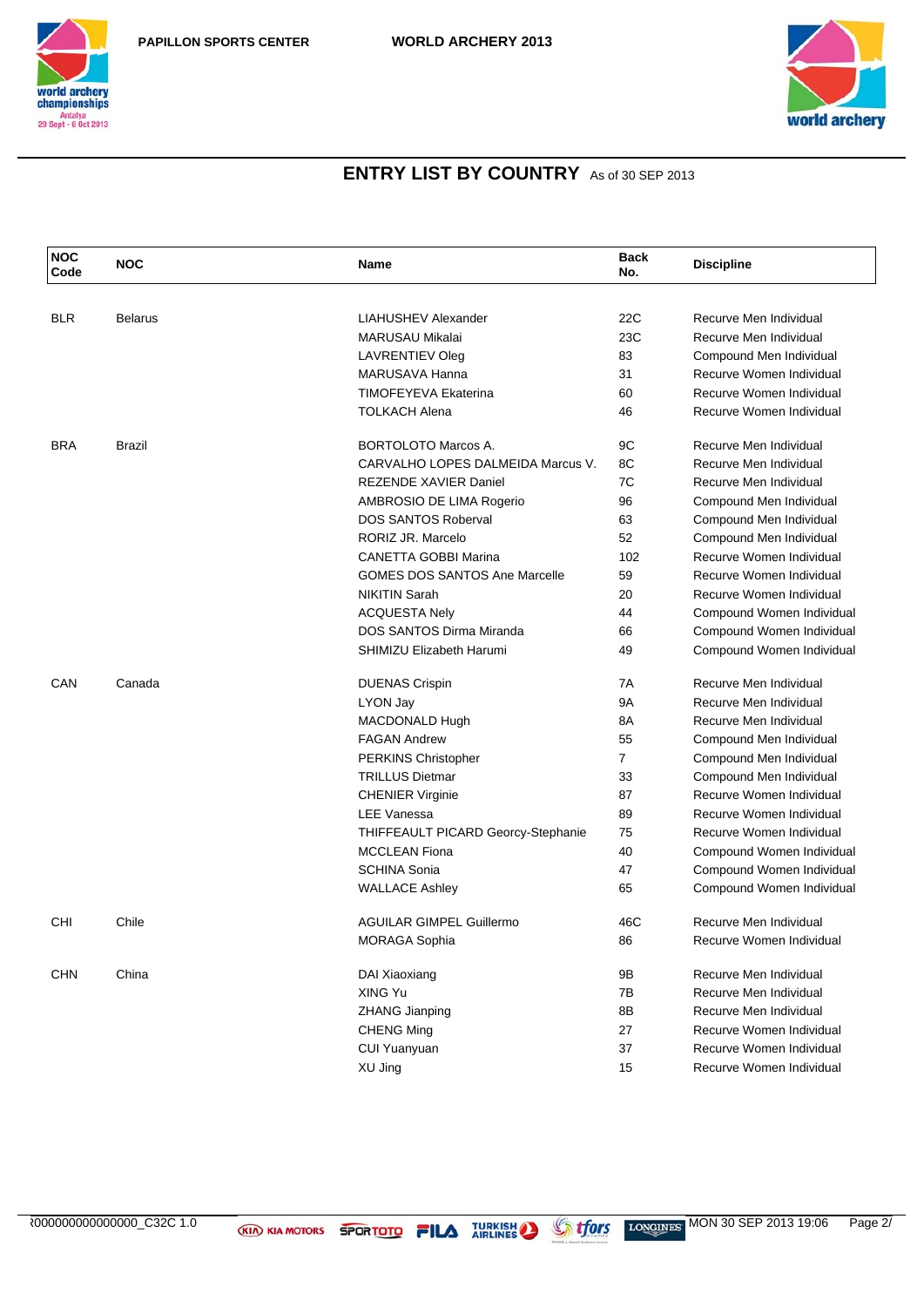



| CIV<br>Recurve Men Individual<br><b>Ivory Coast</b><br><b>ESSIS Akpa Samuel Bethel</b><br>35B<br><b>KOUADIO Tanoh Herbert</b><br>36B<br>Recurve Men Individual<br><b>KOUASSI Rene Philippe</b><br>37B<br>Recurve Men Individual<br><b>FRANGILLI Carla</b><br>Recurve Women Individual<br>100<br>COL<br>Colombia<br><b>PACHECO Daniel</b><br>41A<br>Recurve Men Individual<br>43A<br><b>PILA Andres</b><br>Recurve Men Individual<br>PINEDA Daniel Felipe<br>42A<br>Recurve Men Individual<br><b>CARDONA Camilo Andres</b><br>39<br>Compound Men Individual<br><b>CARRASQUILLA Juan Carlos</b><br>89<br>Compound Men Individual<br><b>MUNOZ Daniel</b><br>73<br>Compound Men Individual<br><b>RENDON Ana Maria</b><br>16<br>Recurve Women Individual<br><b>SANCHEZ Natalia</b><br>58<br>Recurve Women Individual<br>SEPULVEDA Maira Alejandra<br>73<br>Recurve Women Individual<br><b>BRAVO Aura Maria</b><br>43<br>Compound Women Individual<br><b>LOPEZ Sara</b><br>3<br>Compound Women Individual<br>USQUIANO Alejandra<br>5<br>Compound Women Individual<br>20C<br><b>CRO</b><br>Recurve Men Individual<br>Croatia<br><b>MIHALIC Matija</b><br><b>ORLIC Vedran</b><br>21C<br>Recurve Men Individual<br><b>VAVRO Mario</b><br>10<br>Compound Men Individual<br><b>BUDEN</b> Ivana<br>39<br>Compound Women Individual<br><b>ORLIC Maja</b><br>16<br>Compound Women Individual<br><b>CYP</b><br><b>CHARALAMBOUS Charalambos</b><br>37A<br>Recurve Men Individual<br>Cyprus<br><b>EL HELALI Mimis</b><br>35A<br>Recurve Men Individual<br><b>LOIZOU Konstantinos</b><br>36A<br>Recurve Men Individual<br><b>MOUSIKOU Elena</b><br>64<br>Recurve Women Individual<br><b>CZE</b><br><b>BARTOS Leos</b><br>94<br><b>Czech Republic</b><br>Compound Men Individual<br><b>BRADA Vladimir</b><br>88<br>Compound Men Individual<br><b>REITMEIER Filip</b><br>95<br>Compound Men Individual<br>KULHAVA Miroslava<br>97<br>Recurve Women Individual<br>82<br>PANIKOVA Zuzana<br>Recurve Women Individual<br><b>SUDRICHOVA Gabriela</b><br>83<br>Recurve Women Individual<br>Denmark<br><b>WEISS Johan</b><br>47C<br>Recurve Men Individual<br>DEN<br><b>DAMSBO Martin</b><br>19<br>Compound Men Individual<br><b>HANSEN Stephan</b><br>Compound Men Individual<br>24<br><b>LAURSEN Patrick</b><br>Compound Men Individual<br>45<br>Recurve Women Individual<br><b>CHRISTIANSEN Carina</b><br>30<br>8<br>Recurve Women Individual<br>JAGER Maja<br><b>LAURSEN Anne Marie</b><br>Recurve Women Individual<br>40<br>SOEMOD Camilla<br>9<br>Compound Women Individual<br>Recurve Men Individual<br><b>DOM</b><br>Dominican Republic<br><b>ALFONSECA Andres</b><br>43C<br>Recurve Women Individual | <b>NOC</b><br>Code | <b>NOC</b> | Name       | <b>Back</b><br>No. | <b>Discipline</b> |
|-------------------------------------------------------------------------------------------------------------------------------------------------------------------------------------------------------------------------------------------------------------------------------------------------------------------------------------------------------------------------------------------------------------------------------------------------------------------------------------------------------------------------------------------------------------------------------------------------------------------------------------------------------------------------------------------------------------------------------------------------------------------------------------------------------------------------------------------------------------------------------------------------------------------------------------------------------------------------------------------------------------------------------------------------------------------------------------------------------------------------------------------------------------------------------------------------------------------------------------------------------------------------------------------------------------------------------------------------------------------------------------------------------------------------------------------------------------------------------------------------------------------------------------------------------------------------------------------------------------------------------------------------------------------------------------------------------------------------------------------------------------------------------------------------------------------------------------------------------------------------------------------------------------------------------------------------------------------------------------------------------------------------------------------------------------------------------------------------------------------------------------------------------------------------------------------------------------------------------------------------------------------------------------------------------------------------------------------------------------------------------------------------------------------------------------------------------------------------------------------------------------------------------------------------------------------------------------------------------------------------------------------------------------------------------------|--------------------|------------|------------|--------------------|-------------------|
|                                                                                                                                                                                                                                                                                                                                                                                                                                                                                                                                                                                                                                                                                                                                                                                                                                                                                                                                                                                                                                                                                                                                                                                                                                                                                                                                                                                                                                                                                                                                                                                                                                                                                                                                                                                                                                                                                                                                                                                                                                                                                                                                                                                                                                                                                                                                                                                                                                                                                                                                                                                                                                                                                     |                    |            |            |                    |                   |
|                                                                                                                                                                                                                                                                                                                                                                                                                                                                                                                                                                                                                                                                                                                                                                                                                                                                                                                                                                                                                                                                                                                                                                                                                                                                                                                                                                                                                                                                                                                                                                                                                                                                                                                                                                                                                                                                                                                                                                                                                                                                                                                                                                                                                                                                                                                                                                                                                                                                                                                                                                                                                                                                                     |                    |            |            |                    |                   |
|                                                                                                                                                                                                                                                                                                                                                                                                                                                                                                                                                                                                                                                                                                                                                                                                                                                                                                                                                                                                                                                                                                                                                                                                                                                                                                                                                                                                                                                                                                                                                                                                                                                                                                                                                                                                                                                                                                                                                                                                                                                                                                                                                                                                                                                                                                                                                                                                                                                                                                                                                                                                                                                                                     |                    |            |            |                    |                   |
|                                                                                                                                                                                                                                                                                                                                                                                                                                                                                                                                                                                                                                                                                                                                                                                                                                                                                                                                                                                                                                                                                                                                                                                                                                                                                                                                                                                                                                                                                                                                                                                                                                                                                                                                                                                                                                                                                                                                                                                                                                                                                                                                                                                                                                                                                                                                                                                                                                                                                                                                                                                                                                                                                     |                    |            |            |                    |                   |
|                                                                                                                                                                                                                                                                                                                                                                                                                                                                                                                                                                                                                                                                                                                                                                                                                                                                                                                                                                                                                                                                                                                                                                                                                                                                                                                                                                                                                                                                                                                                                                                                                                                                                                                                                                                                                                                                                                                                                                                                                                                                                                                                                                                                                                                                                                                                                                                                                                                                                                                                                                                                                                                                                     |                    |            |            |                    |                   |
|                                                                                                                                                                                                                                                                                                                                                                                                                                                                                                                                                                                                                                                                                                                                                                                                                                                                                                                                                                                                                                                                                                                                                                                                                                                                                                                                                                                                                                                                                                                                                                                                                                                                                                                                                                                                                                                                                                                                                                                                                                                                                                                                                                                                                                                                                                                                                                                                                                                                                                                                                                                                                                                                                     |                    |            |            |                    |                   |
|                                                                                                                                                                                                                                                                                                                                                                                                                                                                                                                                                                                                                                                                                                                                                                                                                                                                                                                                                                                                                                                                                                                                                                                                                                                                                                                                                                                                                                                                                                                                                                                                                                                                                                                                                                                                                                                                                                                                                                                                                                                                                                                                                                                                                                                                                                                                                                                                                                                                                                                                                                                                                                                                                     |                    |            |            |                    |                   |
|                                                                                                                                                                                                                                                                                                                                                                                                                                                                                                                                                                                                                                                                                                                                                                                                                                                                                                                                                                                                                                                                                                                                                                                                                                                                                                                                                                                                                                                                                                                                                                                                                                                                                                                                                                                                                                                                                                                                                                                                                                                                                                                                                                                                                                                                                                                                                                                                                                                                                                                                                                                                                                                                                     |                    |            |            |                    |                   |
|                                                                                                                                                                                                                                                                                                                                                                                                                                                                                                                                                                                                                                                                                                                                                                                                                                                                                                                                                                                                                                                                                                                                                                                                                                                                                                                                                                                                                                                                                                                                                                                                                                                                                                                                                                                                                                                                                                                                                                                                                                                                                                                                                                                                                                                                                                                                                                                                                                                                                                                                                                                                                                                                                     |                    |            |            |                    |                   |
|                                                                                                                                                                                                                                                                                                                                                                                                                                                                                                                                                                                                                                                                                                                                                                                                                                                                                                                                                                                                                                                                                                                                                                                                                                                                                                                                                                                                                                                                                                                                                                                                                                                                                                                                                                                                                                                                                                                                                                                                                                                                                                                                                                                                                                                                                                                                                                                                                                                                                                                                                                                                                                                                                     |                    |            |            |                    |                   |
|                                                                                                                                                                                                                                                                                                                                                                                                                                                                                                                                                                                                                                                                                                                                                                                                                                                                                                                                                                                                                                                                                                                                                                                                                                                                                                                                                                                                                                                                                                                                                                                                                                                                                                                                                                                                                                                                                                                                                                                                                                                                                                                                                                                                                                                                                                                                                                                                                                                                                                                                                                                                                                                                                     |                    |            |            |                    |                   |
|                                                                                                                                                                                                                                                                                                                                                                                                                                                                                                                                                                                                                                                                                                                                                                                                                                                                                                                                                                                                                                                                                                                                                                                                                                                                                                                                                                                                                                                                                                                                                                                                                                                                                                                                                                                                                                                                                                                                                                                                                                                                                                                                                                                                                                                                                                                                                                                                                                                                                                                                                                                                                                                                                     |                    |            |            |                    |                   |
|                                                                                                                                                                                                                                                                                                                                                                                                                                                                                                                                                                                                                                                                                                                                                                                                                                                                                                                                                                                                                                                                                                                                                                                                                                                                                                                                                                                                                                                                                                                                                                                                                                                                                                                                                                                                                                                                                                                                                                                                                                                                                                                                                                                                                                                                                                                                                                                                                                                                                                                                                                                                                                                                                     |                    |            |            |                    |                   |
|                                                                                                                                                                                                                                                                                                                                                                                                                                                                                                                                                                                                                                                                                                                                                                                                                                                                                                                                                                                                                                                                                                                                                                                                                                                                                                                                                                                                                                                                                                                                                                                                                                                                                                                                                                                                                                                                                                                                                                                                                                                                                                                                                                                                                                                                                                                                                                                                                                                                                                                                                                                                                                                                                     |                    |            |            |                    |                   |
|                                                                                                                                                                                                                                                                                                                                                                                                                                                                                                                                                                                                                                                                                                                                                                                                                                                                                                                                                                                                                                                                                                                                                                                                                                                                                                                                                                                                                                                                                                                                                                                                                                                                                                                                                                                                                                                                                                                                                                                                                                                                                                                                                                                                                                                                                                                                                                                                                                                                                                                                                                                                                                                                                     |                    |            |            |                    |                   |
|                                                                                                                                                                                                                                                                                                                                                                                                                                                                                                                                                                                                                                                                                                                                                                                                                                                                                                                                                                                                                                                                                                                                                                                                                                                                                                                                                                                                                                                                                                                                                                                                                                                                                                                                                                                                                                                                                                                                                                                                                                                                                                                                                                                                                                                                                                                                                                                                                                                                                                                                                                                                                                                                                     |                    |            |            |                    |                   |
|                                                                                                                                                                                                                                                                                                                                                                                                                                                                                                                                                                                                                                                                                                                                                                                                                                                                                                                                                                                                                                                                                                                                                                                                                                                                                                                                                                                                                                                                                                                                                                                                                                                                                                                                                                                                                                                                                                                                                                                                                                                                                                                                                                                                                                                                                                                                                                                                                                                                                                                                                                                                                                                                                     |                    |            |            |                    |                   |
|                                                                                                                                                                                                                                                                                                                                                                                                                                                                                                                                                                                                                                                                                                                                                                                                                                                                                                                                                                                                                                                                                                                                                                                                                                                                                                                                                                                                                                                                                                                                                                                                                                                                                                                                                                                                                                                                                                                                                                                                                                                                                                                                                                                                                                                                                                                                                                                                                                                                                                                                                                                                                                                                                     |                    |            |            |                    |                   |
|                                                                                                                                                                                                                                                                                                                                                                                                                                                                                                                                                                                                                                                                                                                                                                                                                                                                                                                                                                                                                                                                                                                                                                                                                                                                                                                                                                                                                                                                                                                                                                                                                                                                                                                                                                                                                                                                                                                                                                                                                                                                                                                                                                                                                                                                                                                                                                                                                                                                                                                                                                                                                                                                                     |                    |            |            |                    |                   |
|                                                                                                                                                                                                                                                                                                                                                                                                                                                                                                                                                                                                                                                                                                                                                                                                                                                                                                                                                                                                                                                                                                                                                                                                                                                                                                                                                                                                                                                                                                                                                                                                                                                                                                                                                                                                                                                                                                                                                                                                                                                                                                                                                                                                                                                                                                                                                                                                                                                                                                                                                                                                                                                                                     |                    |            |            |                    |                   |
|                                                                                                                                                                                                                                                                                                                                                                                                                                                                                                                                                                                                                                                                                                                                                                                                                                                                                                                                                                                                                                                                                                                                                                                                                                                                                                                                                                                                                                                                                                                                                                                                                                                                                                                                                                                                                                                                                                                                                                                                                                                                                                                                                                                                                                                                                                                                                                                                                                                                                                                                                                                                                                                                                     |                    |            |            |                    |                   |
|                                                                                                                                                                                                                                                                                                                                                                                                                                                                                                                                                                                                                                                                                                                                                                                                                                                                                                                                                                                                                                                                                                                                                                                                                                                                                                                                                                                                                                                                                                                                                                                                                                                                                                                                                                                                                                                                                                                                                                                                                                                                                                                                                                                                                                                                                                                                                                                                                                                                                                                                                                                                                                                                                     |                    |            |            |                    |                   |
|                                                                                                                                                                                                                                                                                                                                                                                                                                                                                                                                                                                                                                                                                                                                                                                                                                                                                                                                                                                                                                                                                                                                                                                                                                                                                                                                                                                                                                                                                                                                                                                                                                                                                                                                                                                                                                                                                                                                                                                                                                                                                                                                                                                                                                                                                                                                                                                                                                                                                                                                                                                                                                                                                     |                    |            |            |                    |                   |
|                                                                                                                                                                                                                                                                                                                                                                                                                                                                                                                                                                                                                                                                                                                                                                                                                                                                                                                                                                                                                                                                                                                                                                                                                                                                                                                                                                                                                                                                                                                                                                                                                                                                                                                                                                                                                                                                                                                                                                                                                                                                                                                                                                                                                                                                                                                                                                                                                                                                                                                                                                                                                                                                                     |                    |            |            |                    |                   |
|                                                                                                                                                                                                                                                                                                                                                                                                                                                                                                                                                                                                                                                                                                                                                                                                                                                                                                                                                                                                                                                                                                                                                                                                                                                                                                                                                                                                                                                                                                                                                                                                                                                                                                                                                                                                                                                                                                                                                                                                                                                                                                                                                                                                                                                                                                                                                                                                                                                                                                                                                                                                                                                                                     |                    |            |            |                    |                   |
|                                                                                                                                                                                                                                                                                                                                                                                                                                                                                                                                                                                                                                                                                                                                                                                                                                                                                                                                                                                                                                                                                                                                                                                                                                                                                                                                                                                                                                                                                                                                                                                                                                                                                                                                                                                                                                                                                                                                                                                                                                                                                                                                                                                                                                                                                                                                                                                                                                                                                                                                                                                                                                                                                     |                    |            |            |                    |                   |
|                                                                                                                                                                                                                                                                                                                                                                                                                                                                                                                                                                                                                                                                                                                                                                                                                                                                                                                                                                                                                                                                                                                                                                                                                                                                                                                                                                                                                                                                                                                                                                                                                                                                                                                                                                                                                                                                                                                                                                                                                                                                                                                                                                                                                                                                                                                                                                                                                                                                                                                                                                                                                                                                                     |                    |            |            |                    |                   |
|                                                                                                                                                                                                                                                                                                                                                                                                                                                                                                                                                                                                                                                                                                                                                                                                                                                                                                                                                                                                                                                                                                                                                                                                                                                                                                                                                                                                                                                                                                                                                                                                                                                                                                                                                                                                                                                                                                                                                                                                                                                                                                                                                                                                                                                                                                                                                                                                                                                                                                                                                                                                                                                                                     |                    |            |            |                    |                   |
|                                                                                                                                                                                                                                                                                                                                                                                                                                                                                                                                                                                                                                                                                                                                                                                                                                                                                                                                                                                                                                                                                                                                                                                                                                                                                                                                                                                                                                                                                                                                                                                                                                                                                                                                                                                                                                                                                                                                                                                                                                                                                                                                                                                                                                                                                                                                                                                                                                                                                                                                                                                                                                                                                     |                    |            |            |                    |                   |
|                                                                                                                                                                                                                                                                                                                                                                                                                                                                                                                                                                                                                                                                                                                                                                                                                                                                                                                                                                                                                                                                                                                                                                                                                                                                                                                                                                                                                                                                                                                                                                                                                                                                                                                                                                                                                                                                                                                                                                                                                                                                                                                                                                                                                                                                                                                                                                                                                                                                                                                                                                                                                                                                                     |                    |            |            |                    |                   |
|                                                                                                                                                                                                                                                                                                                                                                                                                                                                                                                                                                                                                                                                                                                                                                                                                                                                                                                                                                                                                                                                                                                                                                                                                                                                                                                                                                                                                                                                                                                                                                                                                                                                                                                                                                                                                                                                                                                                                                                                                                                                                                                                                                                                                                                                                                                                                                                                                                                                                                                                                                                                                                                                                     |                    |            |            |                    |                   |
|                                                                                                                                                                                                                                                                                                                                                                                                                                                                                                                                                                                                                                                                                                                                                                                                                                                                                                                                                                                                                                                                                                                                                                                                                                                                                                                                                                                                                                                                                                                                                                                                                                                                                                                                                                                                                                                                                                                                                                                                                                                                                                                                                                                                                                                                                                                                                                                                                                                                                                                                                                                                                                                                                     |                    |            |            |                    |                   |
|                                                                                                                                                                                                                                                                                                                                                                                                                                                                                                                                                                                                                                                                                                                                                                                                                                                                                                                                                                                                                                                                                                                                                                                                                                                                                                                                                                                                                                                                                                                                                                                                                                                                                                                                                                                                                                                                                                                                                                                                                                                                                                                                                                                                                                                                                                                                                                                                                                                                                                                                                                                                                                                                                     |                    |            |            |                    |                   |
|                                                                                                                                                                                                                                                                                                                                                                                                                                                                                                                                                                                                                                                                                                                                                                                                                                                                                                                                                                                                                                                                                                                                                                                                                                                                                                                                                                                                                                                                                                                                                                                                                                                                                                                                                                                                                                                                                                                                                                                                                                                                                                                                                                                                                                                                                                                                                                                                                                                                                                                                                                                                                                                                                     |                    |            |            |                    |                   |
|                                                                                                                                                                                                                                                                                                                                                                                                                                                                                                                                                                                                                                                                                                                                                                                                                                                                                                                                                                                                                                                                                                                                                                                                                                                                                                                                                                                                                                                                                                                                                                                                                                                                                                                                                                                                                                                                                                                                                                                                                                                                                                                                                                                                                                                                                                                                                                                                                                                                                                                                                                                                                                                                                     |                    |            |            |                    |                   |
|                                                                                                                                                                                                                                                                                                                                                                                                                                                                                                                                                                                                                                                                                                                                                                                                                                                                                                                                                                                                                                                                                                                                                                                                                                                                                                                                                                                                                                                                                                                                                                                                                                                                                                                                                                                                                                                                                                                                                                                                                                                                                                                                                                                                                                                                                                                                                                                                                                                                                                                                                                                                                                                                                     |                    |            |            |                    |                   |
|                                                                                                                                                                                                                                                                                                                                                                                                                                                                                                                                                                                                                                                                                                                                                                                                                                                                                                                                                                                                                                                                                                                                                                                                                                                                                                                                                                                                                                                                                                                                                                                                                                                                                                                                                                                                                                                                                                                                                                                                                                                                                                                                                                                                                                                                                                                                                                                                                                                                                                                                                                                                                                                                                     |                    |            |            |                    |                   |
|                                                                                                                                                                                                                                                                                                                                                                                                                                                                                                                                                                                                                                                                                                                                                                                                                                                                                                                                                                                                                                                                                                                                                                                                                                                                                                                                                                                                                                                                                                                                                                                                                                                                                                                                                                                                                                                                                                                                                                                                                                                                                                                                                                                                                                                                                                                                                                                                                                                                                                                                                                                                                                                                                     |                    |            |            |                    |                   |
|                                                                                                                                                                                                                                                                                                                                                                                                                                                                                                                                                                                                                                                                                                                                                                                                                                                                                                                                                                                                                                                                                                                                                                                                                                                                                                                                                                                                                                                                                                                                                                                                                                                                                                                                                                                                                                                                                                                                                                                                                                                                                                                                                                                                                                                                                                                                                                                                                                                                                                                                                                                                                                                                                     |                    |            |            |                    |                   |
|                                                                                                                                                                                                                                                                                                                                                                                                                                                                                                                                                                                                                                                                                                                                                                                                                                                                                                                                                                                                                                                                                                                                                                                                                                                                                                                                                                                                                                                                                                                                                                                                                                                                                                                                                                                                                                                                                                                                                                                                                                                                                                                                                                                                                                                                                                                                                                                                                                                                                                                                                                                                                                                                                     |                    |            |            |                    |                   |
|                                                                                                                                                                                                                                                                                                                                                                                                                                                                                                                                                                                                                                                                                                                                                                                                                                                                                                                                                                                                                                                                                                                                                                                                                                                                                                                                                                                                                                                                                                                                                                                                                                                                                                                                                                                                                                                                                                                                                                                                                                                                                                                                                                                                                                                                                                                                                                                                                                                                                                                                                                                                                                                                                     |                    |            |            |                    |                   |
|                                                                                                                                                                                                                                                                                                                                                                                                                                                                                                                                                                                                                                                                                                                                                                                                                                                                                                                                                                                                                                                                                                                                                                                                                                                                                                                                                                                                                                                                                                                                                                                                                                                                                                                                                                                                                                                                                                                                                                                                                                                                                                                                                                                                                                                                                                                                                                                                                                                                                                                                                                                                                                                                                     |                    |            | SOLANO Lya | 67                 |                   |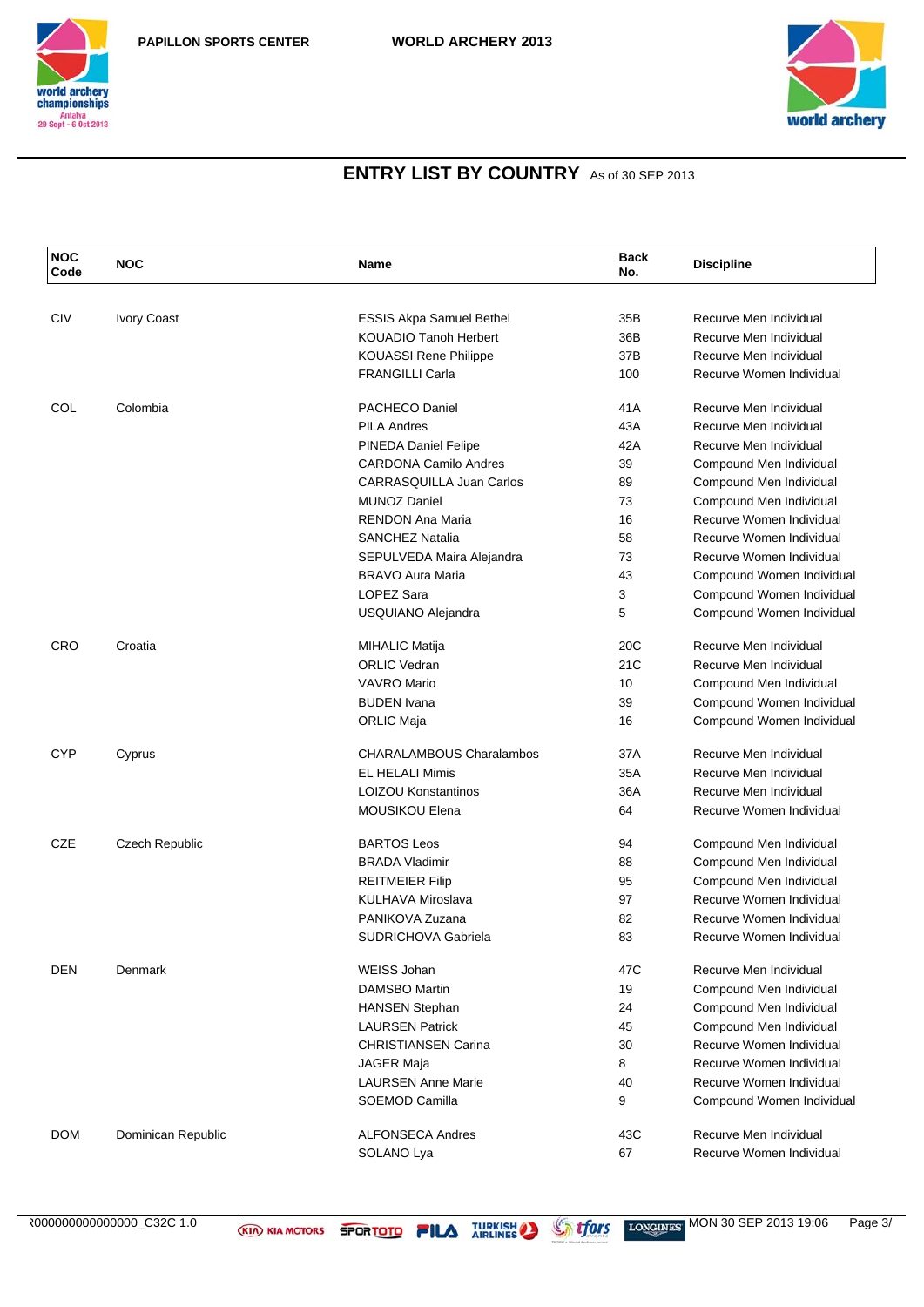



| <b>NOC</b><br>Code | <b>NOC</b>  | Name                          | <b>Back</b><br>No. | <b>Discipline</b>         |
|--------------------|-------------|-------------------------------|--------------------|---------------------------|
|                    |             |                               |                    |                           |
| <b>ESA</b>         | El Salvador | <b>HERNANDEZ Roberto</b>      | 23                 | Compound Men Individual   |
| <b>ESP</b>         | Spain       | <b>CUESTA Elias</b>           | 41B                | Recurve Men Individual    |
|                    |             | FERNANDEZ Antonio             | 42B                | Recurve Men Individual    |
|                    |             | RODRIGUEZ Juan I.             | 43B                | Recurve Men Individual    |
|                    |             | <b>BLAZQUEZ Alberto</b>       | 59                 | Compound Men Individual   |
|                    |             | MARTINEZ GARRIDO Sergio       | 77                 | Compound Men Individual   |
|                    |             | <b>ETXEBERRIA Mirene</b>      | 57                 | Recurve Women Individual  |
|                    |             | <b>FOULON Magali</b>          | 28                 | Recurve Women Individual  |
|                    |             | <b>MARTIN Adriana</b>         | 104                | Recurve Women Individual  |
|                    |             | <b>MARCOS Andrea</b>          | 51                 | Compound Women Individual |
| <b>EST</b>         | Estonia     | <b>GROSS Jaanus</b>           | <b>18A</b>         | Recurve Men Individual    |
|                    |             | <b>KAASIK Tanel</b>           | <b>16A</b>         | Recurve Men Individual    |
|                    |             | <b>OJAMAE Pearu Jakob</b>     | <b>17A</b>         | Recurve Men Individual    |
|                    |             | <b>RESSAR Evert</b>           | 47                 | Compound Men Individual   |
|                    |             | <b>LUIK Siret</b>             | 96                 | Recurve Women Individual  |
|                    |             | NURMSALU Laura                | 95                 | Recurve Women Individual  |
|                    |             | <b>PARNAT Reena</b>           | 61                 | Recurve Women Individual  |
| <b>FIN</b>         | Finland     | <b>EKHOLM Pyry</b>            | 13C                | Recurve Men Individual    |
|                    |             | PIIPPO Samuli                 | 15C                | Recurve Men Individual    |
|                    |             | <b>TEKONIEMI Antti</b>        | 14C                | Recurve Men Individual    |
|                    |             | <b>FORSBERG Jere</b>          | 74                 | Compound Men Individual   |
|                    |             | JUUTILAINEN Mikko             | 51                 | Compound Men Individual   |
|                    |             | LOITOKARI Pekka               | 90                 | Compound Men Individual   |
|                    |             | <b>LANTEE Anne</b>            | 63                 | Compound Women Individual |
| <b>FRA</b>         | France      | <b>FAUCHERON Thomas</b>       | 19A                | Recurve Men Individual    |
|                    |             | PREVOST Gael                  | 21A                | Recurve Men Individual    |
|                    |             | <b>VALLADONT Jean-Charles</b> | 20A                | Recurve Men Individual    |
|                    |             | <b>BRASSEUR Sebastien</b>     | 32                 | Compound Men Individual   |
|                    |             | <b>DELOCHE Pierre Julien</b>  | 11                 | Compound Men Individual   |
|                    |             | <b>GENET Dominique</b>        | 14                 | Compound Men Individual   |
|                    |             | <b>BRIANNE Noemie</b>         | 45                 | Recurve Women Individual  |
|                    |             | <b>COTRY Cyrielle</b>         | 51                 | Recurve Women Individual  |
|                    |             | <b>MERI Agnes</b>             | 54                 | Recurve Women Individual  |
|                    |             | <b>DODEMONT Sophie</b>        | 27                 | Compound Women Individual |
|                    |             | <b>LEBECQUE Pascale</b>       | 18                 | Compound Women Individual |
|                    |             | <b>VANDIONANT Sandrine</b>    | 48                 | Compound Women Individual |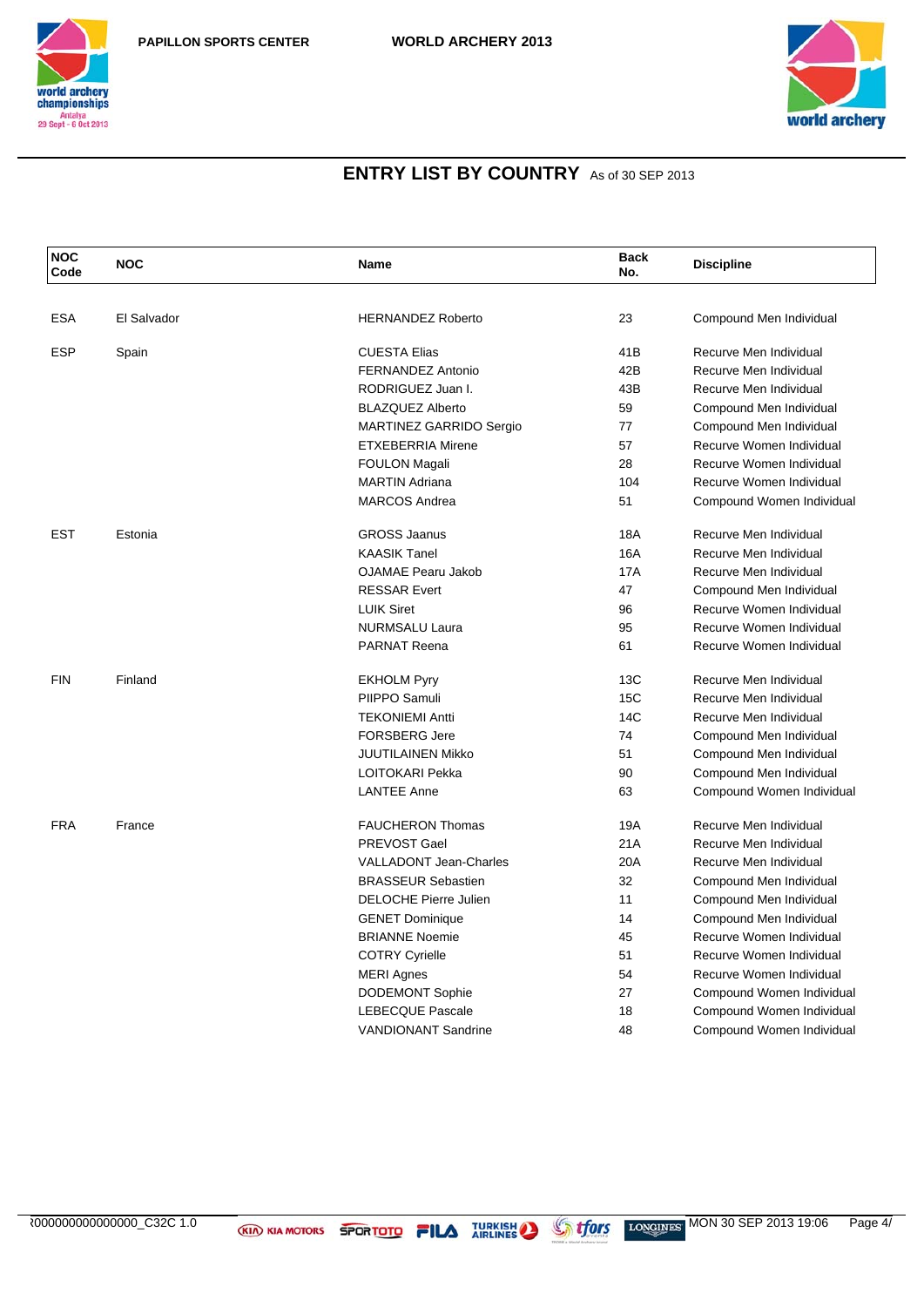



| <b>NOC</b><br>Code | <b>NOC</b>           | Name                          | <b>Back</b><br>No. | <b>Discipline</b>         |
|--------------------|----------------------|-------------------------------|--------------------|---------------------------|
|                    |                      |                               |                    |                           |
| <b>GBR</b>         | <b>Great Britain</b> | <b>GODFREY Larry</b>          | 5C                 | Recurve Men Individual    |
|                    |                      | <b>MORGAN Ashe</b>            | 4C                 | Recurve Men Individual    |
|                    |                      | <b>WILLS Alan</b>             | 6C                 | Recurve Men Individual    |
|                    |                      | <b>BELL Chris</b>             | 70                 | Compound Men Individual   |
|                    |                      | <b>BUSBY Duncan</b>           | 49                 | Compound Men Individual   |
|                    |                      | RAVENSCROFT Adam              | $\overline{2}$     | Compound Men Individual   |
|                    |                      | FOLKARD Naomi                 | 13                 | Recurve Women Individual  |
|                    |                      | <b>MARTIN Rebecca</b>         | 43                 | Recurve Women Individual  |
|                    |                      | <b>OLIVER Amy</b>             | 66                 | Recurve Women Individual  |
|                    |                      | <b>BINGHAM Rikki</b>          | 25                 | Compound Women Individual |
|                    |                      | <b>BROWN Danielle</b>         | 10                 | Compound Women Individual |
|                    |                      | <b>GALES Andrea</b>           | 53                 | Compound Women Individual |
| GEO                | Georgia              | <b>ESEBUA Kristine</b>        | 68                 | Recurve Women Individual  |
|                    |                      | <b>LOBZHENIDZE Yulia</b>      | 39                 | Recurve Women Individual  |
|                    |                      | <b>NARIMANIDZE Khatuna</b>    | 26                 | Recurve Women Individual  |
| <b>GER</b>         | Germany              | <b>NESEMANN Simon</b>         | 25B                | Recurve Men Individual    |
|                    |                      | <b>ROHRBERG Sebastian</b>     | 26B                | Recurve Men Individual    |
|                    |                      | <b>WEISS Christian</b>        | 27B                | Recurve Men Individual    |
|                    |                      | <b>KLINGNER Lars</b>          | 85                 | Compound Men Individual   |
|                    |                      | <b>LAUBE Marcus</b>           | 38                 | Compound Men Individual   |
|                    |                      | <b>RAUPACH Christian</b>      | 69                 | Compound Men Individual   |
|                    |                      | <b>RICHTER Elena</b>          | 9                  | Recurve Women Individual  |
|                    |                      | <b>UNRUH Lisa</b>             | 17                 | Recurve Women Individual  |
|                    |                      | <b>WINTER Karina</b>          | 11                 | Recurve Women Individual  |
|                    |                      | <b>BERGER Kristina</b>        | 29                 | Compound Women Individual |
|                    |                      | <b>MIKALA Melanie</b>         | 22                 | Compound Women Individual |
|                    |                      | <b>SAUTER Sabine</b>          | 21                 | Compound Women Individual |
| <b>GRE</b>         | Greece               | <b>TSERKEZIS Stefanos</b>     | 42C                | Recurve Men Individual    |
|                    |                      | <b>GKORILA Anatoli Martha</b> | 108                | Recurve Women Individual  |
| HKG                | Hong Kong, China     | CHUI Chun Man                 | 39C                | Recurve Men Individual    |
|                    |                      | <b>HO Wing Kwong</b>          | 38C                | Recurve Men Individual    |
| <b>HUN</b>         | Hungary              | <b>BANDA Arpad</b>            | 34B                | Recurve Men Individual    |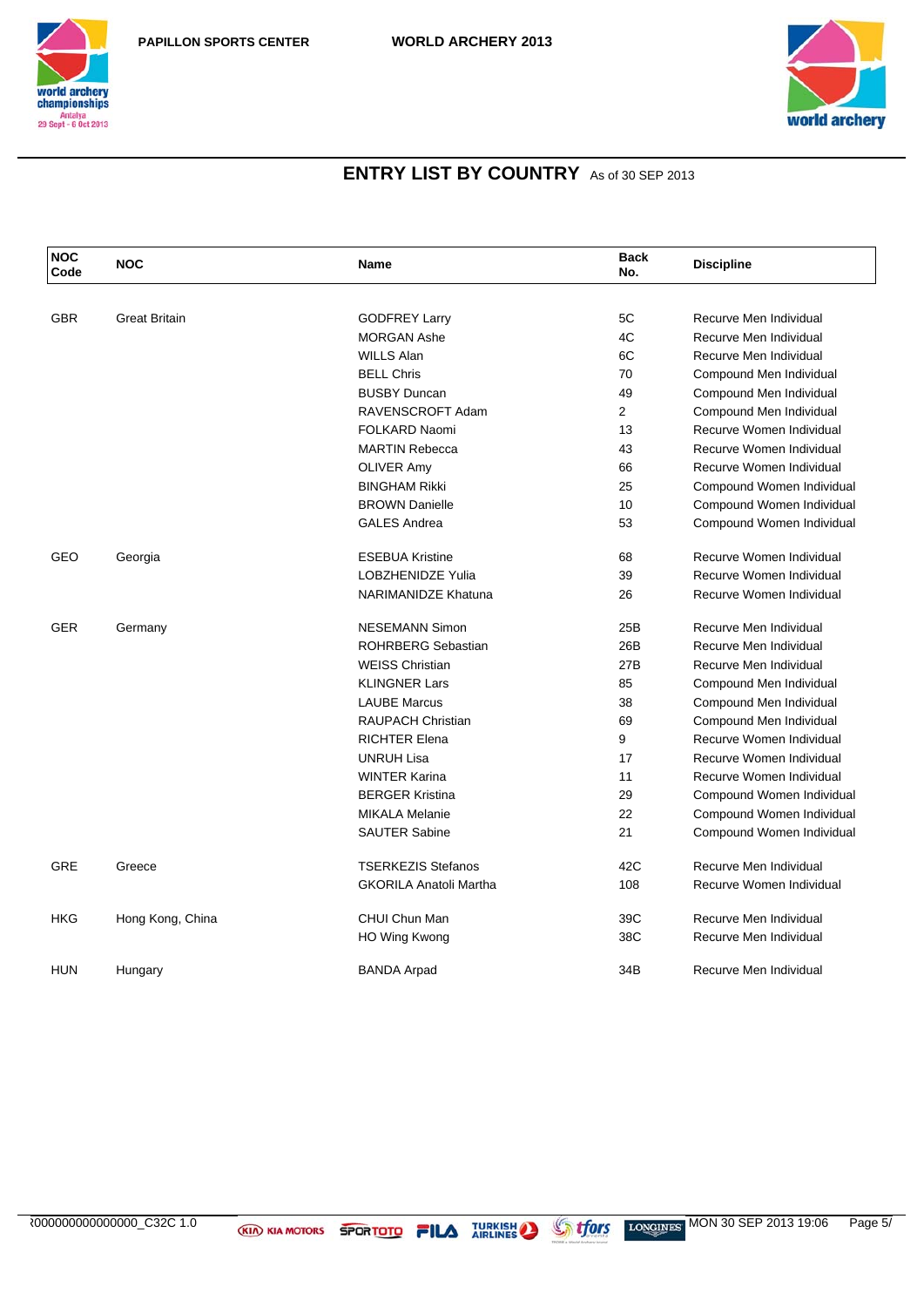



| <b>NOC</b><br>Code | <b>NOC</b>    | Name                      | <b>Back</b><br>No. | <b>Discipline</b>         |
|--------------------|---------------|---------------------------|--------------------|---------------------------|
|                    |               |                           |                    |                           |
| IND                | India         | . Kapil                   | 16B                | Recurve Men Individual    |
|                    |               | RAI Tarundeep             | 18B                | Recurve Men Individual    |
|                    |               | <b>TALUKDAR Jayanta</b>   | 17B                | Recurve Men Individual    |
|                    |               | <b>CHAUHAN Rajat</b>      | 46                 | Compound Men Individual   |
|                    |               | <b>KUMAR Sandeep</b>      | 56                 | Compound Men Individual   |
|                    |               | <b>VERMA Abhishek</b>     | 31                 | Compound Men Individual   |
|                    |               | <b>BANERJEE Dola</b>      | 49                 | Recurve Women Individual  |
|                    |               | <b>KUMARI Deepika</b>     | 10                 | Recurve Women Individual  |
|                    |               | SWURO Chekrovolu          | 71                 | Recurve Women Individual  |
|                    |               | <b>DEB Trisha</b>         | 15                 | Compound Women Individual |
|                    |               | <b>HANSDAH Jhano</b>      | 69                 | Compound Women Individual |
|                    |               | VENNAM Jyothi Surekha     | 6                  | Compound Women Individual |
| IRI                | I.R. Iran     | MANOOCHEHRI Nader         | 45C                | Recurve Men Individual    |
|                    |               | <b>GHEYDI Majid</b>       | 66                 | Compound Men Individual   |
|                    |               | ABDOLKARIMI Melika        | 85                 | Recurve Women Individual  |
|                    |               | <b>SARLAK Shabnam</b>     | 41                 | Compound Women Individual |
| <b>IRL</b>         | Ireland       | <b>HANLON Keith</b>       | 44C                | Recurve Men Individual    |
|                    |               | <b>WILSON Darrel</b>      | 68                 | Compound Men Individual   |
|                    |               | <b>CUTHBERT Sinead</b>    | 56                 | Recurve Women Individual  |
|                    |               | <b>LAWTHER Melanie</b>    | 30                 | Compound Women Individual |
| <b>IRQ</b>         | Iraq          | MAHMMOOD Ahmed            | 25C                | Recurve Men Individual    |
|                    |               | SAFWAT Imad Azad          | 24C                | Recurve Men Individual    |
|                    |               | AL DAGHMAN Eshaaq         | 54                 | Compound Men Individual   |
|                    |               | AL-MASHHADANI Rand        | 110                | Recurve Women Individual  |
|                    |               | ALMASHHADANI Fatimah      | 68                 | Compound Women Individual |
| <b>ISR</b>         | <b>Israel</b> | <b>MATZKIN Guy</b>        | 52C                | Recurve Men Individual    |
| ITA                | Italy         | <b>FRANGILLI Michele</b>  | 22A                | Recurve Men Individual    |
|                    |               | <b>NESPOLI Mauro</b>      | 23A                | Recurve Men Individual    |
|                    |               | <b>TONELLI Amedeo</b>     | 24A                | Recurve Men Individual    |
|                    |               | <b>BOVINI Mauro</b>       | 25                 | Compound Men Individual   |
|                    |               | <b>DRAGONI Luigi</b>      | 58                 | Compound Men Individual   |
|                    |               | <b>PAGNI Sergio</b>       | 3                  | Compound Men Individual   |
|                    |               | <b>MANDIA Claudia</b>     | 79                 | Recurve Women Individual  |
|                    |               | <b>SARTORI</b> Guendalina | 35                 | Recurve Women Individual  |
|                    |               | <b>VALEEVA Natalia</b>    | 32                 | Recurve Women Individual  |
|                    |               | ANASTASIO Anastasia       | 20                 | Compound Women Individual |
|                    |               | D AGOSTINO Katia          | 24                 | Compound Women Individual |
|                    |               | <b>TONIOLI Marcella</b>   | 12                 | Compound Women Individual |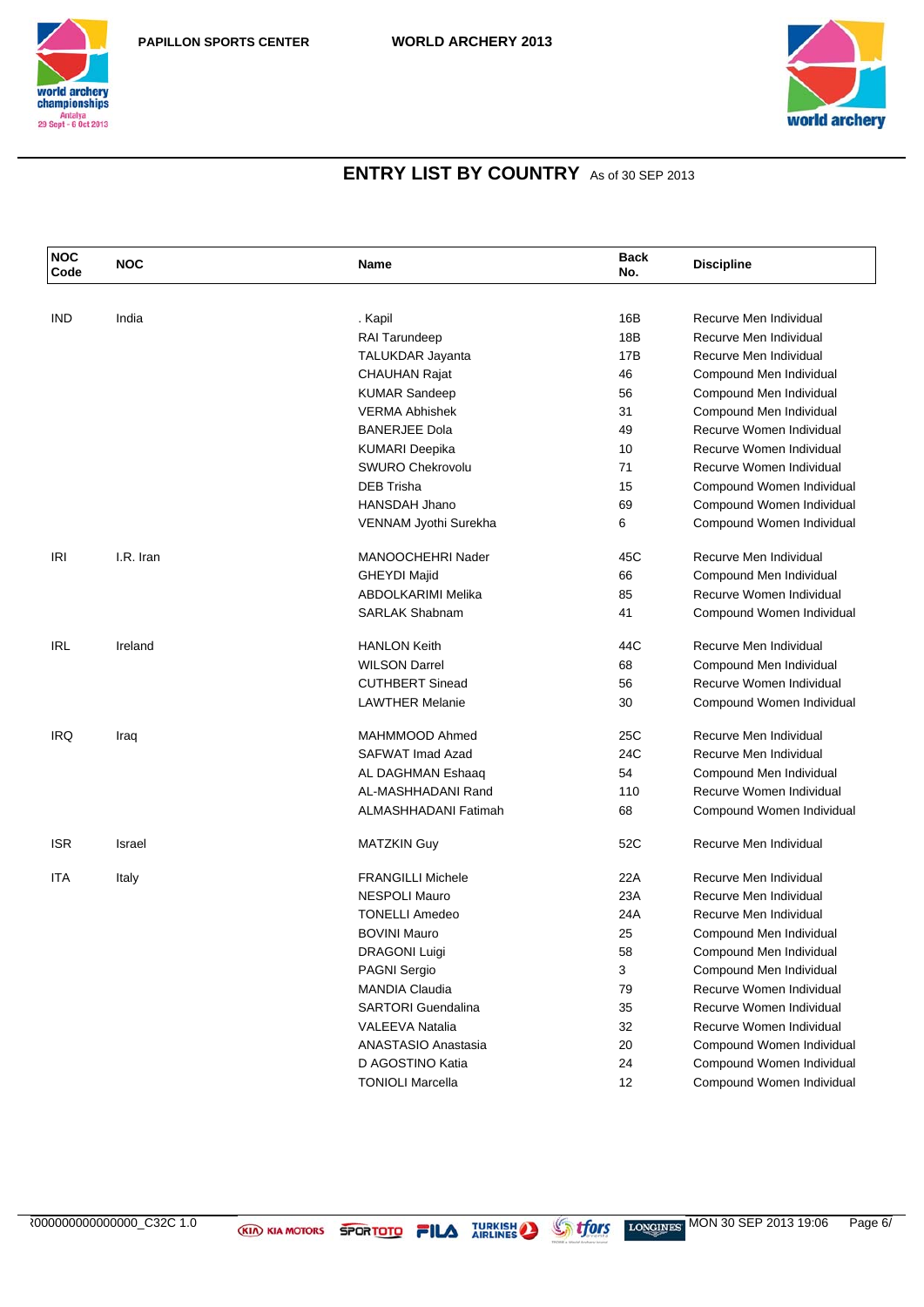



| <b>NOC</b><br>Code | <b>NOC</b> | <b>Name</b>                  | <b>Back</b><br>No. | <b>Discipline</b>         |
|--------------------|------------|------------------------------|--------------------|---------------------------|
|                    |            |                              |                    |                           |
| <b>JPN</b>         | Japan      | <b>FURUKAWA Takaharu</b>     | 5B                 | Recurve Men Individual    |
|                    |            | OTA Shohei                   | 6B                 | Recurve Men Individual    |
|                    |            | <b>TABATA Shungo</b>         | 4B                 | Recurve Men Individual    |
|                    |            | YAMAMOTO Yuta                | 53                 | Compound Men Individual   |
|                    |            | <b>HAYASHI Yuki</b>          | 29                 | Recurve Women Individual  |
|                    |            | KATO Ayano                   | 19                 | Recurve Women Individual  |
|                    |            | KAWANAKA Kaori               | 22                 | Recurve Women Individual  |
|                    |            | <b>HAYASHI Kiyomi</b>        | 28                 | Compound Women Individual |
| KAZ                | Kazakhstan | <b>GANKIN Artyom</b>         | 11B                | Recurve Men Individual    |
|                    |            | <b>GANKIN Denis</b>          | 10B                | Recurve Men Individual    |
|                    |            | <b>SAIDIYEV Oibek</b>        | 12B                | Recurve Men Individual    |
|                    |            | <b>FISHER Pavel</b>          | 41                 | Compound Men Individual   |
|                    |            | <b>MURNOV Alexandr</b>       | 100                | Compound Men Individual   |
|                    |            | <b>SHOTAEV Murat</b>         | 97                 | Compound Men Individual   |
|                    |            | LI Yelena                    | 88                 | Recurve Women Individual  |
|                    |            | SAIDIYEVA Luyiza             | 80                 | Recurve Women Individual  |
|                    |            | <b>TUKEBAEVA Farida</b>      | 62                 | Recurve Women Individual  |
|                    |            | IZBASSAROVA Bibigul          | 74                 | Compound Women Individual |
|                    |            | SHEPOTKO Svetlana            | 76                 | Compound Women Individual |
|                    |            | <b>TYRTYKAEVA Ainur</b>      | 77                 | Compound Women Individual |
| <b>KOR</b>         | Korea      | IM Dong Hyun                 | 47A                | Recurve Men Individual    |
|                    |            | <b>LEE Seungyun</b>          | 48A                | Recurve Men Individual    |
|                    |            | OH Jin Hyek                  | 49A                | Recurve Men Individual    |
|                    |            | CHOI Yong Hee                | 20                 | Compound Men Individual   |
|                    |            | KIM Jongho                   | 13                 | Compound Men Individual   |
|                    |            | MIN Lihong                   | 57                 | Compound Men Individual   |
|                    |            | CHANG Hye Jin                | 3                  | Recurve Women Individual  |
|                    |            | KI Bo Bae                    | $\mathbf{1}$       | Recurve Women Individual  |
|                    |            | YUN Ok Hee                   | 5                  | Recurve Women Individual  |
|                    |            | <b>CHOI Bomin</b>            | $\overline{7}$     | Compound Women Individual |
|                    |            | SEO Jung Hee                 | 17                 | Compound Women Individual |
|                    |            | SEOK Ji Hyun                 | $\overline{2}$     | Compound Women Individual |
| KOS                | Kosovo     | <b>ASLLANI Hazir</b>         | 27A                | Recurve Men Individual    |
|                    |            | LUZHNICA Atdhe               | 26A                | Recurve Men Individual    |
|                    |            | <b>LUZHNICA Bardhyl</b>      | 25A                | Recurve Men Individual    |
| LAT                | Latvia     | <b>GRIBULIS Karlis Akots</b> | 28C                | Recurve Men Individual    |
|                    |            | <b>LAPSINS Eduards</b>       | 29C                | Recurve Men Individual    |
|                    |            | <b>KREICBERGA Anete</b>      | 103                | Recurve Women Individual  |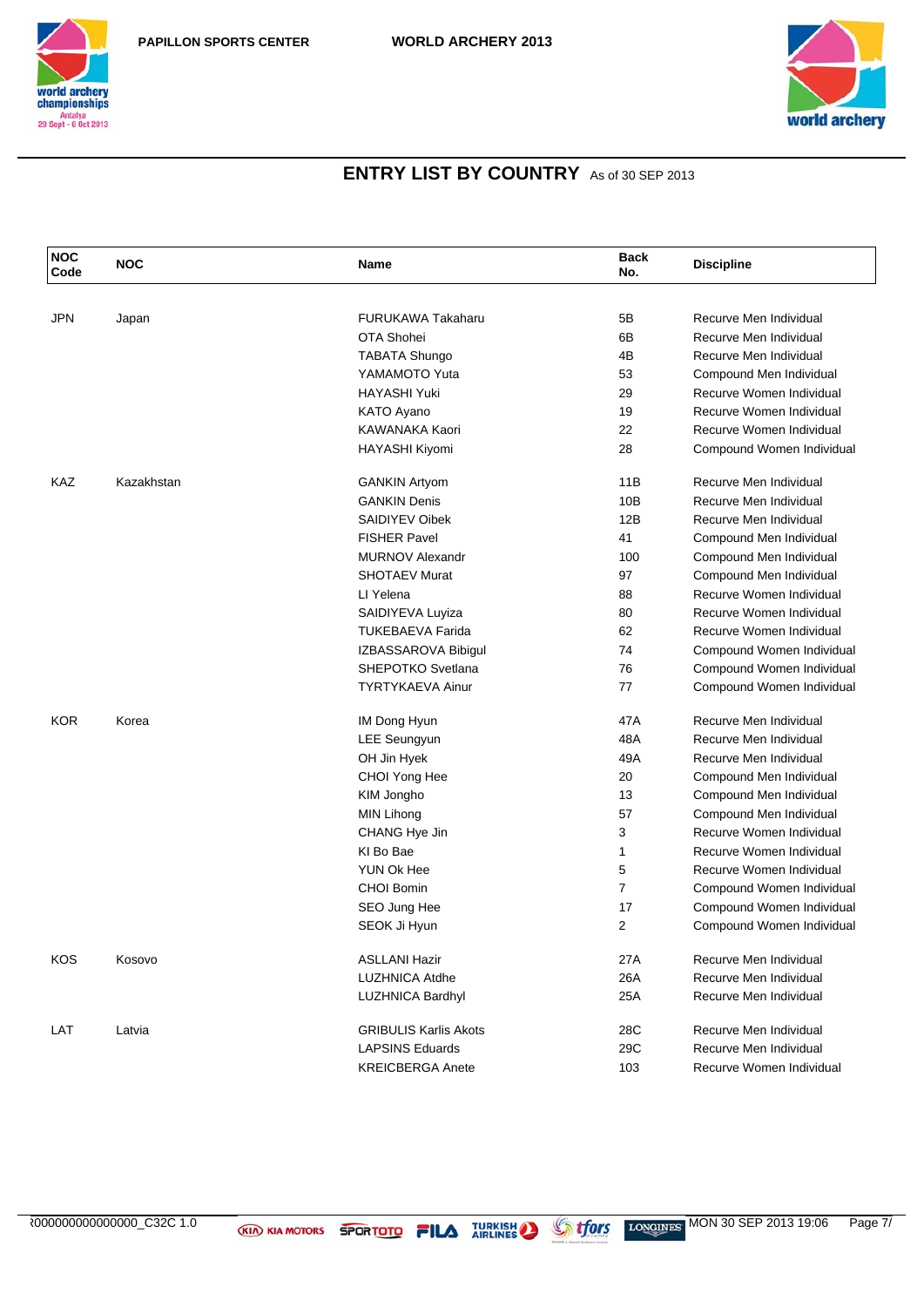



| <b>NOC</b><br>Code | <b>NOC</b>          | Name                               | <b>Back</b><br>No. | <b>Discipline</b>         |
|--------------------|---------------------|------------------------------------|--------------------|---------------------------|
|                    |                     |                                    |                    |                           |
| LTU                | Lithuania           | <b>BERNOTAS Lenardas</b>           | 49B                | Recurve Men Individual    |
|                    |                     | <b>SLIAUTERIS Modestas</b>         | 48B                | Recurve Men Individual    |
|                    |                     | <b>TIMINSKAS Kestutis</b>          | 47B                | Recurve Men Individual    |
|                    |                     | <b>SERNA Jonas</b>                 | 98                 | Compound Men Individual   |
|                    |                     | SIGAUSKAS Vladas                   | 27                 | Compound Men Individual   |
|                    |                     | <b>BABININA Jelena</b>             | 67                 | Compound Women Individual |
|                    |                     | KIZELIAUSKAITE Inga                | 56                 | Compound Women Individual |
| <b>LUX</b>         | Luxembourg          | <b>HENCKELS Jeff</b>               | 29A                | Recurve Men Individual    |
|                    |                     | <b>KRAUS Stephane</b>              | 28A                | Recurve Men Individual    |
|                    |                     | <b>SCHULER Luc</b>                 | 30A                | Recurve Men Individual    |
| <b>MAS</b>         | Malaysia            | <b>BAKRI Atiq Bazil</b>            | 28B                | Recurve Men Individual    |
|                    |                     | <b>KAMARUDDIN Haziq</b>            | 29B                | Recurve Men Individual    |
|                    |                     | <b>MOHAMAD Khairul Anuar</b>       | 30 <sub>B</sub>    | Recurve Men Individual    |
|                    |                     | <b>MAT SALLEH Fatin Nurfatehah</b> | 14                 | Compound Women Individual |
| <b>MDA</b>         | Republic of Moldova | OLARU Dan                          | 48C                | Recurve Men Individual    |
|                    |                     | <b>MIRCA Alexandra</b>             | 53                 | Recurve Women Individual  |
| <b>MEX</b>         | Mexico              | <b>ALVAREZ Luis</b>                | <b>11A</b>         | Recurve Men Individual    |
|                    |                     | <b>SERRANO Juan Rene</b>           | 10A                | Recurve Men Individual    |
|                    |                     | VELEZ Luis Eduardo                 | 12A                | Recurve Men Individual    |
|                    |                     | <b>ALVARADO Gerardo</b>            | 43                 | Compound Men Individual   |
|                    |                     | <b>CARDOSO Mario</b>               | 28                 | Compound Men Individual   |
|                    |                     | <b>FIERRO Julio Ricardo</b>        | 9                  | Compound Men Individual   |
|                    |                     | <b>AVITIA Mariana</b>              | 23                 | Recurve Women Individual  |
|                    |                     | <b>ROMAN Aida</b>                  | 4                  | Recurve Women Individual  |
|                    |                     | VALENCIA Alejandra                 | 36                 | Recurve Women Individual  |
|                    |                     | <b>HERNANDEZ Martha</b>            | 33                 | Compound Women Individual |
|                    |                     | <b>MERINO Brenda</b>               | 71                 | Compound Women Individual |
|                    |                     | OCHOA Linda                        | 13                 | Compound Women Individual |
| <b>MGL</b>         | Mongolia            | DOLGORSUREN Baasanjav              | 46B                | Recurve Men Individual    |
|                    |                     | <b>GAN ERDENE Gombodori</b>        | 45B                | Recurve Men Individual    |
|                    |                     | <b>GANTUGS Jantsan</b>             | 44B                | Recurve Men Individual    |
|                    |                     | ALTANGEREL Enkhtuya                | 47                 | Recurve Women Individual  |
|                    |                     | NYAMJARGAL Ariunbileg              | 99                 | Recurve Women Individual  |
|                    |                     | <b>URANTUNGALAG Bishindee</b>      | 42                 | Recurve Women Individual  |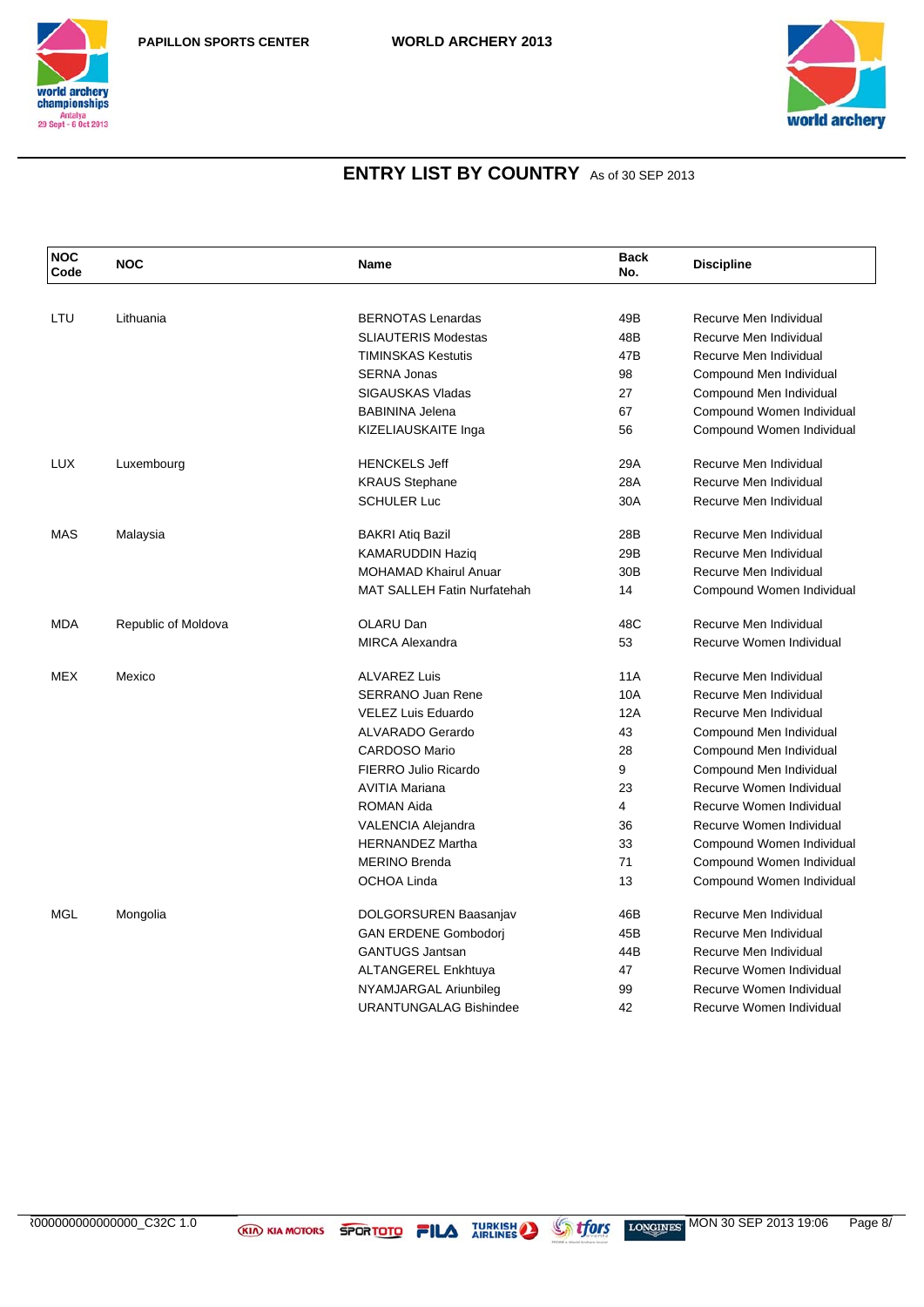



| <b>NOC</b><br>Code | <b>NOC</b>   | Name                      | <b>Back</b><br>No. | <b>Discipline</b>         |
|--------------------|--------------|---------------------------|--------------------|---------------------------|
|                    |              |                           |                    |                           |
| <b>NED</b>         | Netherlands  | VAN DEN BERG Sjef         | 46A                | Recurve Men Individual    |
|                    |              | VAN DEN OEVER Rick        | 44A                | Recurve Men Individual    |
|                    |              | VAN DER VEN Rick          | 45A                | Recurve Men Individual    |
|                    |              | <b>BLEYENDAAL Ruben</b>   | 18                 | Compound Men Individual   |
|                    |              | <b>ELZINGA Peter</b>      | 6                  | Compound Men Individual   |
|                    |              | <b>SCHLOESSER Mike</b>    | 5                  | Compound Men Individual   |
|                    |              | DE VRIES Shireen-Zoe      | 72                 | Recurve Women Individual  |
|                    |              | <b>COUWENBERG Martine</b> | 62                 | Compound Women Individual |
|                    |              | <b>MARKOVIC Irina</b>     | 46                 | Compound Women Individual |
|                    |              | VAN CASPEL Inge           | 37                 | Compound Women Individual |
| <b>NOR</b>         | Norway       | <b>FURNES Christoffer</b> | 52A                | Recurve Men Individual    |
|                    |              | <b>HAGEN Paul Andre</b>   | 51A                | Recurve Men Individual    |
|                    |              | <b>NESTENG Baard</b>      | 50A                | Recurve Men Individual    |
|                    |              | <b>AAMAAS Njaal</b>       | 40                 | Compound Men Individual   |
|                    |              | <b>BOE Morten</b>         | 17                 | Compound Men Individual   |
|                    |              | <b>TJENTLAND Oddmund</b>  | 78                 | Compound Men Individual   |
|                    |              | <b>GRYDELAND Runa</b>     | 19                 | Compound Women Individual |
|                    |              | <b>SVENSEN June</b>       | 75                 | Compound Women Individual |
| NZL                | New Zealand  | <b>TEASDALE Shaun</b>     | 42                 | Compound Men Individual   |
|                    |              | <b>SCOTT Barbara</b>      | 57                 | Compound Women Individual |
| POL                | Poland       | DOBROWOLSKI Rafal         | 15A                | Recurve Men Individual    |
|                    |              | NAPLOSZEK Slawomir        | 14A                | Recurve Men Individual    |
|                    |              | <b>NOWAK Piotr</b>        | 13A                | Recurve Men Individual    |
|                    |              | GORCZYCA Krzysztof        | 102                | Compound Men Individual   |
|                    |              | <b>LESNIAK Natalia</b>    | 63                 | Recurve Women Individual  |
|                    |              | LIPIARSKA Karina          | 33                 | Recurve Women Individual  |
|                    |              | <b>MYSZOR Wioleta</b>     | 55                 | Recurve Women Individual  |
|                    |              | <b>STANIECZEK Anna</b>    | 55                 | Compound Women Individual |
|                    |              | SZALANSKA Katarzyna       | 50                 | Compound Women Individual |
| <b>POR</b>         | Portugal     | <b>REPAS Domingos</b>     | 40C                | Recurve Men Individual    |
| <b>PRK</b>         | D.P.R. Korea | JON Chol                  | 49C                | Recurve Men Individual    |
|                    |              | CHOE Song Hui             | 78                 | Recurve Women Individual  |
|                    |              | <b>KANG Un Ju</b>         | 77                 | Recurve Women Individual  |
|                    |              | RYU Un Hyang              | 70                 | Recurve Women Individual  |
| <b>ROU</b>         | Romania      | <b>CIORNEI Daniel</b>     | 18C                | Recurve Men Individual    |
|                    |              | <b>MARCU Razvan</b>       | 19C                | Recurve Men Individual    |
|                    |              | <b>BANCILA Simona</b>     | 74                 | Recurve Women Individual  |
|                    |              | <b>BOROS Luminita</b>     | 90                 | Recurve Women Individual  |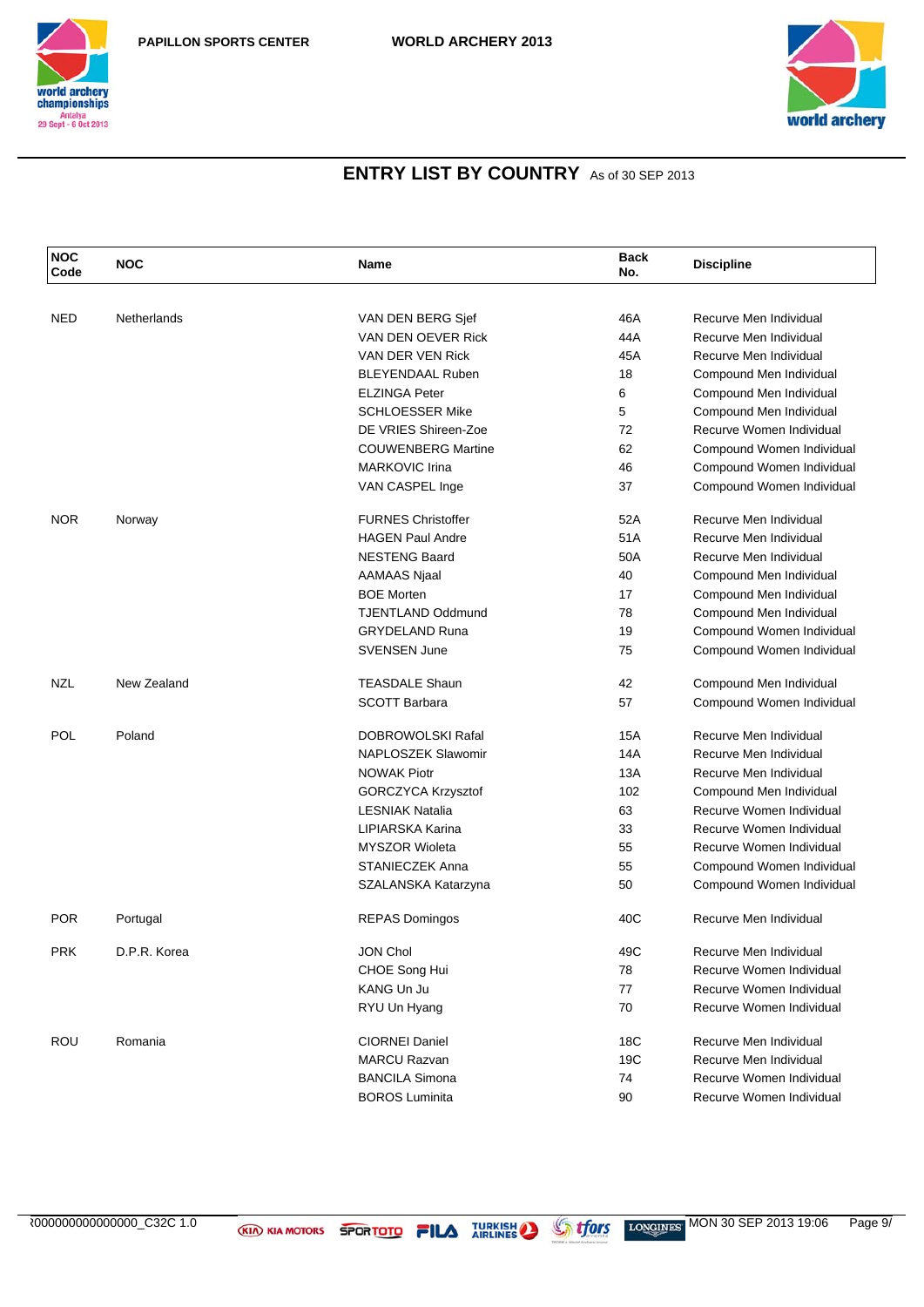



| <b>NOC</b><br>Code | <b>NOC</b>                | Name                          | <b>Back</b><br>No. | <b>Discipline</b>         |
|--------------------|---------------------------|-------------------------------|--------------------|---------------------------|
|                    |                           |                               |                    |                           |
| <b>RSA</b>         | South Africa              | <b>BADENHORST Gabriel</b>     | 22                 | Compound Men Individual   |
|                    |                           | <b>BIERMAN DP</b>             | 15                 | Compound Men Individual   |
|                    |                           | <b>ROUX Patrick</b>           | 21                 | Compound Men Individual   |
|                    |                           | <b>ROUX Gerda</b>             | 54                 | Compound Women Individual |
|                    |                           | <b>VAN KRADENBURG Jeanine</b> | 60                 | Compound Women Individual |
|                    |                           | <b>WENTZEL Danelle</b>        | 31                 | Compound Women Individual |
| <b>RUS</b>         | <b>Russian Federation</b> | NIKOLAEV Alexey               | 51B                | Recurve Men Individual    |
|                    |                           | <b>TSYBEKDORZHIEV Bair</b>    | 50 <sub>B</sub>    | Recurve Men Individual    |
|                    |                           | <b>TSYBZHITOV Bolot</b>       | 52B                | Recurve Men Individual    |
|                    |                           | DAMBAEV Alexander             | 16                 | Compound Men Individual   |
|                    |                           | RINCHINO Chingese             | 29                 | Compound Men Individual   |
|                    |                           | SOIZHINOV Zorigto             | 48                 | Compound Men Individual   |
|                    |                           | <b>ERDYNIEVA Natalia</b>      | 24                 | Recurve Women Individual  |
|                    |                           | STEPANOVA Inna                | $\overline{7}$     | Recurve Women Individual  |
|                    |                           | TIMOFEEVA Kristina            | 48                 | Recurve Women Individual  |
|                    |                           | <b>AVDEEVA Natalia</b>        | 59                 | Compound Women Individual |
|                    |                           | CHERKASHNEVA Svetlana         | 4                  | Compound Women Individual |
|                    |                           | LOGINOVA Albina               | 1                  | Compound Women Individual |
| <b>SLO</b>         | Slovenia                  | KOMOCAR Jaka                  | 50C                | Recurve Men Individual    |
|                    |                           | <b>CERNE Toja</b>             | 11                 | Compound Women Individual |
| <b>SRB</b>         | Republic of Serbia        | <b>GROZDANOVIC Luka</b>       | 27C                | Recurve Men Individual    |
|                    |                           | SVILANOVIC Dragan             | 26C                | Recurve Men Individual    |
|                    |                           | <b>AKOS Varga</b>             | 82                 | Compound Men Individual   |
|                    |                           | MIOKOVIC Danilo               | 75                 | Compound Men Individual   |
| SRI                | Sri Lanka                 | RAJASINGHE Lakmal Chaminda    | 41C                | Recurve Men Individual    |
| SUI                | Switzerland               | <b>FABER Adrian</b>           | 17C                | Recurve Men Individual    |
|                    |                           | <b>RUFER Thomas</b>           | 16C                | Recurve Men Individual    |
|                    |                           | <b>BURRI Kevin</b>            | 64                 | Compound Men Individual   |
|                    |                           | <b>HOFER Patrizio</b>         | 36                 | Compound Men Individual   |
|                    |                           | <b>DEINEKO Iliana</b>         | 112                | Recurve Women Individual  |
|                    |                           | <b>DIELEN Nathalie</b>        | 105                | Recurve Women Individual  |
|                    |                           | <b>SCHOBINGER Celine</b>      | 41                 | Recurve Women Individual  |
| <b>SVK</b>         | Slovakia                  | <b>HANZLIK Matus</b>          | 38B                | Recurve Men Individual    |
|                    |                           | <b>HORNAK Martin</b>          | 40B                | Recurve Men Individual    |
|                    |                           | POLAKOVIC Martin              | 39B                | Recurve Men Individual    |
|                    |                           | <b>DURNY Matus</b>            | 92                 | Compound Men Individual   |
|                    |                           | DURNY Matus Jr.               | 71                 | Compound Men Individual   |
|                    |                           | <b>ZEMAN Viktor</b>           | 93                 | Compound Men Individual   |
|                    |                           | <b>HARCARIKOVA Lenka</b>      | 92                 | Recurve Women Individual  |
|                    |                           | <b>DURNA Katarina</b>         | 72                 | Compound Women Individual |
|                    |                           |                               |                    |                           |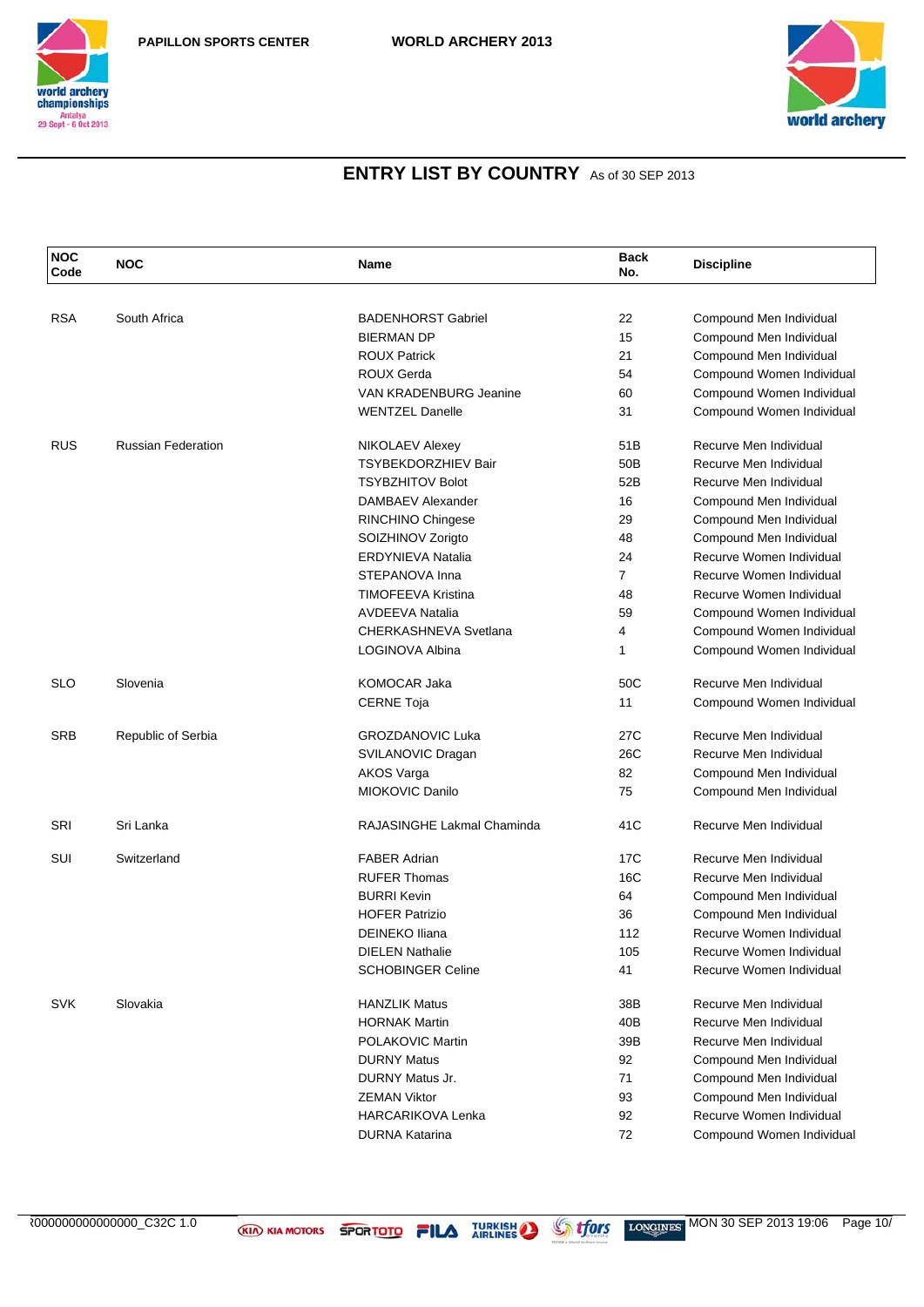



| <b>NOC</b><br>Code | <b>NOC</b>     | Name                          | <b>Back</b><br>No. | <b>Discipline</b>         |
|--------------------|----------------|-------------------------------|--------------------|---------------------------|
|                    |                |                               |                    |                           |
| <b>SWE</b>         | Sweden         | <b>DJERF</b> Sebastian        | 36C                | Recurve Men Individual    |
|                    |                | <b>JANSSON Björn</b>          | 37C                | Recurve Men Individual    |
|                    |                | <b>CARLSSON Magnus</b>        | 26                 | Compound Men Individual   |
|                    |                | LINSJO Glenn                  | 79                 | Compound Men Individual   |
|                    |                | <b>LUNDIN Morgan</b>          | 44                 | Compound Men Individual   |
|                    |                | <b>BJERENDAL Christine</b>    | 50                 | Recurve Women Individual  |
|                    |                | <b>JANGNAS Erika</b>          | 107                | Recurve Women Individual  |
|                    |                | <b>JEPPSSON Jenny</b>         | 106                | Recurve Women Individual  |
|                    |                | <b>DANIELSSON Isabell</b>     | 36                 | Compound Women Individual |
|                    |                | OLOFSSON Ingrid               | 38                 | Compound Women Individual |
| <b>THA</b>         | Thailand       | <b>DUANGSUWAN Khomkrit</b>    | 39A                | Recurve Men Individual    |
|                    |                | <b>THAMWONG Witthaya</b>      | 38A                | Recurve Men Individual    |
|                    |                | <b>THEPNA Denchai</b>         | 40A                | Recurve Men Individual    |
|                    |                | <b>CHATACHOT Nitiphum</b>     | 80                 | Compound Men Individual   |
|                    |                | <b>WONG Chanchai</b>          | 91                 | Compound Men Individual   |
|                    |                | <b>WONGLERSTSUWAN Siwarut</b> | 62                 | Compound Men Individual   |
| <b>TJK</b>         | Tajikistan     | AZIMOVA Mavzuna               | 115                | Recurve Women Individual  |
|                    |                | <b>ZUBAYDOVA Firuza</b>       | 114                | Recurve Women Individual  |
| <b>TPE</b>         | Chinese Taipei | <b>CHANG Wei-Hsiang</b>       | 4A                 | Recurve Men Individual    |
|                    |                | CHU Shu-Yu                    | 5A                 | Recurve Men Individual    |
|                    |                | KUO Cheng-Wei                 | 6A                 | Recurve Men Individual    |
|                    |                | LE Chien-Ying                 | 6                  | Recurve Women Individual  |
|                    |                | TAN Ya-Ting                   | $\overline{2}$     | Recurve Women Individual  |
|                    |                | WU Chia-Hung                  | 18                 | Recurve Women Individual  |
| <b>TUR</b>         | Turkey         | <b>BOZLAR Fatih</b>           | 3A                 | Recurve Men Individual    |
|                    |                | <b>DEMIRAL Cevdet</b>         | 1A                 | Recurve Men Individual    |
|                    |                | KIRSEVER Kerem                | 2A                 | Recurve Men Individual    |
|                    |                | <b>CAGIRAN</b> Evren          | 65                 | Compound Men Individual   |
|                    |                | <b>ELMAAGACLI Demir</b>       | 34                 | Compound Men Individual   |
|                    |                | <b>TANDOGAN Baris</b>         | 61                 | Compound Men Individual   |
|                    |                | <b>AKTUNA Aybuke</b>          | 65                 | Recurve Women Individual  |
|                    |                | LOKLUOGLU Begul               | 76                 | Recurve Women Individual  |
|                    |                | UNSAL Begunhan Elif           | 69                 | Recurve Women Individual  |
|                    |                | <b>BENEK Duygu Ece</b>        | 70                 | Compound Women Individual |
|                    |                | <b>KOCAMAN Gizem</b>          | 42                 | Compound Women Individual |
|                    |                | <b>SENOCAK Vildan</b>         | 61                 | Compound Women Individual |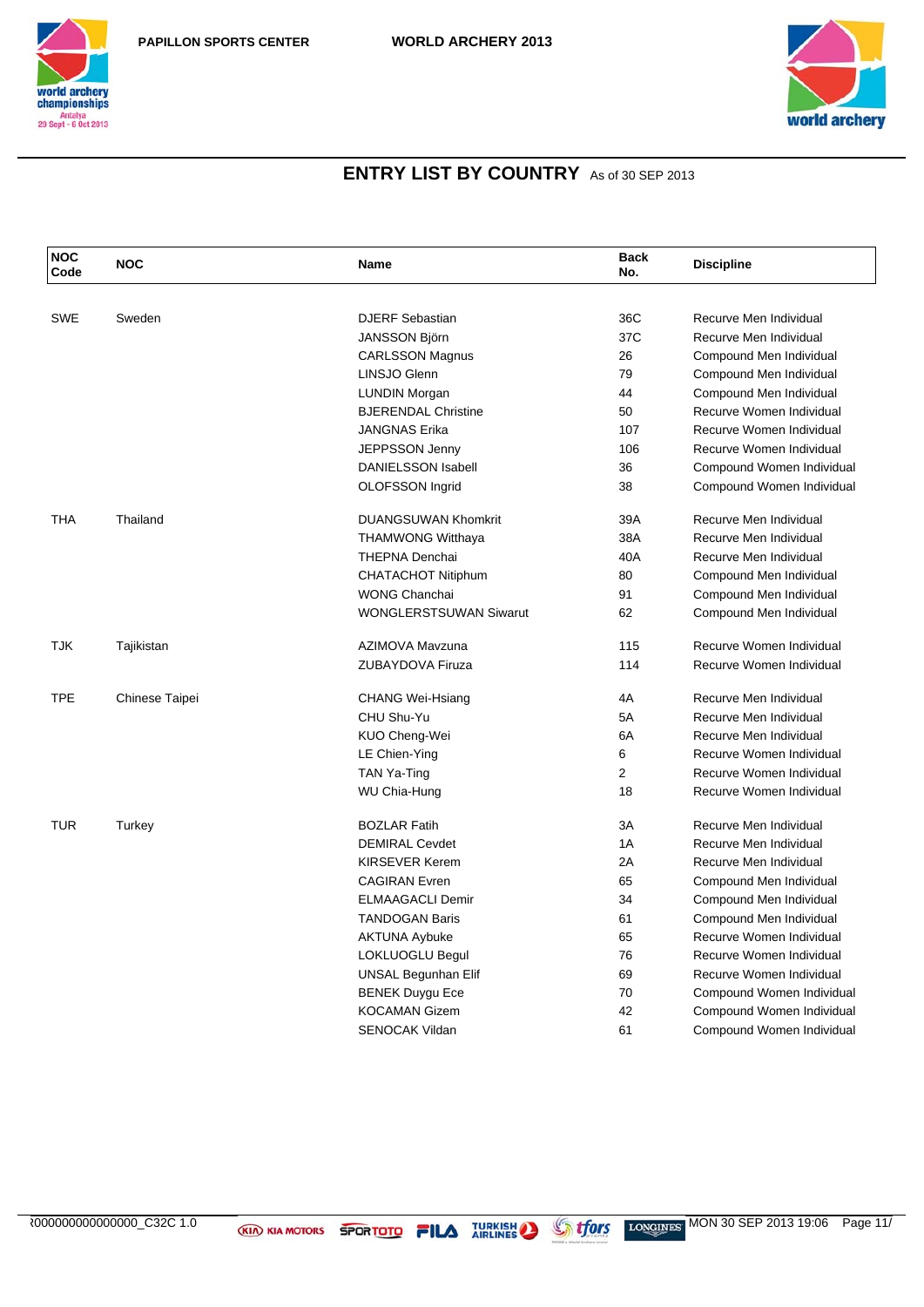



| <b>NOC</b><br>Code | <b>NOC</b>               | <b>Name</b>               | <b>Back</b><br>No. | <b>Discipline</b>         |
|--------------------|--------------------------|---------------------------|--------------------|---------------------------|
|                    |                          |                           |                    |                           |
| <b>UKR</b>         | Ukraine                  | IVASHKO Markiyan          | 20 <sub>B</sub>    | Recurve Men Individual    |
|                    |                          | <b>MOKRYNSKY Yaroslav</b> | 19B                | Recurve Men Individual    |
|                    |                          | <b>RUBAN Viktor</b>       | 21B                | Recurve Men Individual    |
|                    |                          | TURUNIN Petro             | 35                 | Compound Men Individual   |
|                    |                          | <b>KOVAL Victoriya</b>    | 34                 | Recurve Women Individual  |
|                    |                          | PAVLOVA Anastasia         | 25                 | Recurve Women Individual  |
|                    |                          | SICHENIKOVA Lidija        | 21                 | Recurve Women Individual  |
| <b>USA</b>         | United States of America | <b>ELLISON Brady</b>      | 11C                | Recurve Men Individual    |
|                    |                          | <b>FANCHIN Joe</b>        | 12C                | Recurve Men Individual    |
|                    |                          | <b>KAMINSKI Jake</b>      | 10C                | Recurve Men Individual    |
|                    |                          | <b>BROADWATER Jesse</b>   | 1                  | Compound Men Individual   |
|                    |                          | <b>GELLENTHIEN Braden</b> | 8                  | Compound Men Individual   |
|                    |                          | <b>WILDE Reo</b>          | 4                  | Compound Men Individual   |
|                    |                          | <b>HARDY Jennifer</b>     | 44                 | Recurve Women Individual  |
|                    |                          | <b>LEEK Miranda</b>       | 38                 | Recurve Women Individual  |
|                    |                          | <b>LORIG Khatuna</b>      | 14                 | Recurve Women Individual  |
|                    |                          | <b>COCHRAN Carli</b>      | 23                 | Compound Women Individual |
|                    |                          | <b>CYR Gabrielle</b>      | 58                 | Compound Women Individual |
|                    |                          | <b>JONES Erika</b>        | 8                  | Compound Women Individual |
| <b>VEN</b>         | Venezuela                | <b>RAMOS Miguel</b>       | 35C                | Recurve Men Individual    |
|                    |                          | <b>VASQUEZ Ricardo</b>    | 30C                | Recurve Men Individual    |
|                    |                          | GONZALEZ Eduardo          | 86                 | Compound Men Individual   |
|                    |                          | ROJAS Leandro             | 76                 | Compound Men Individual   |
|                    |                          | <b>TORRES Nelson</b>      | 72                 | Compound Men Individual   |
|                    |                          | <b>BOLIVAR Genesis</b>    | 94                 | Recurve Women Individual  |
|                    |                          | <b>BRITO Leidys</b>       | 12                 | Recurve Women Individual  |
|                    |                          | <b>MENDEZ Mayra</b>       | 81                 | Recurve Women Individual  |
|                    |                          | <b>BOSCH Olga</b>         | 26                 | Compound Women Individual |
|                    |                          | <b>GUEDEZ Luzmary</b>     | 35                 | Compound Women Individual |
|                    |                          | MENDOZA Ana               | 34                 | Compound Women Individual |
|                    |                          |                           |                    |                           |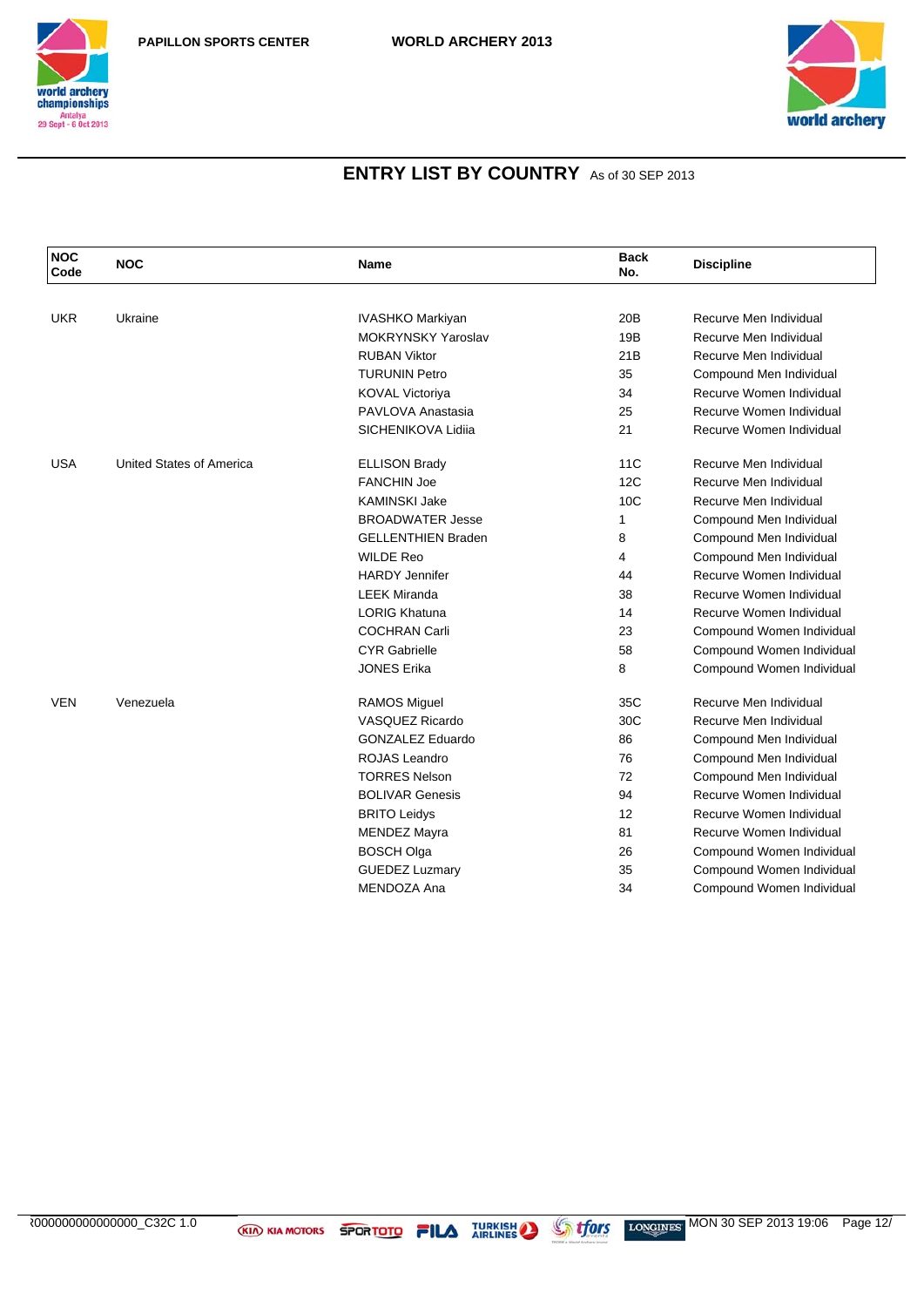



### **RESULTS SUMMARY** As of 6 OCT 2013

| <b>Rank Name</b>                                                                                                                                                                                                                                                                                                                                                                                                                                                                                                                                     | <b>NOC</b><br>Code                                                                                                                                                                                             |
|------------------------------------------------------------------------------------------------------------------------------------------------------------------------------------------------------------------------------------------------------------------------------------------------------------------------------------------------------------------------------------------------------------------------------------------------------------------------------------------------------------------------------------------------------|----------------------------------------------------------------------------------------------------------------------------------------------------------------------------------------------------------------|
| 1 LEE Seungyun<br>2 OH Jin Hyek<br>3 DUENAS Crispin<br>4 DAI Xiaoxiang                                                                                                                                                                                                                                                                                                                                                                                                                                                                               | <b>KOR</b><br><b>KOR</b><br>CAN<br>CHN                                                                                                                                                                         |
| 5 VALLADONT Jean-Charles<br>6 IM Dong Hyun<br>7 WORTH Taylor<br>8 LYON Jay                                                                                                                                                                                                                                                                                                                                                                                                                                                                           | <b>FRA</b><br><b>KOR</b><br>AUS<br>CAN                                                                                                                                                                         |
| 9.Kapil<br><b>ALVAREZ Luis</b><br><b>FANCHIN Joe</b><br>IVASHKO Markiyan<br>MOHAMAD Khairul Anuar<br><b>RAI Tarundeep</b><br><b>REPAS Domingos</b><br>VAN DER VEN Rick                                                                                                                                                                                                                                                                                                                                                                               | <b>IND</b><br><b>MEX</b><br>USA<br>UKR<br>MAS<br><b>IND</b><br><b>POR</b><br><b>NED</b>                                                                                                                        |
| 17 BOZLAR Fatih<br>CARVALHO LOPES DALMEIDA Marcu.<br><b>DUANGSUWAN Khomkrit</b><br><b>FURUKAWA Takaharu</b><br><b>GANTUGS Jantsan</b><br><b>KAMINSKI Jake</b><br>LIAHUSHEV Alexander<br><b>NESEMANN Simon</b><br><b>NESPOLI Mauro</b><br>PREVOST Gael<br>RODRIGUEZ Juan I.<br><b>RUBAN Viktor</b><br><b>SERRANO Juan Rene</b><br>TALUKDAR Jayanta<br>VAN DEN BERG Sjef<br>XING Yu                                                                                                                                                                    | TUR<br><b>BRA</b><br><b>THA</b><br><b>JPN</b><br>MGL<br><b>USA</b><br><b>BLR</b><br>GER<br><b>ITA</b><br><b>FRA</b><br><b>ESP</b><br>UKR<br><b>MEX</b><br><b>IND</b><br><b>NED</b><br>CHN                      |
| 33 AGUILAR GIMPEL Guillermo<br><b>BAKRI Atiq Bazil</b><br><b>CHANG Wei-Hsiang</b><br><b>DJERF Sebastian</b><br>DOLGORSUREN Baasanjav<br><b>ELLISON Brady</b><br><b>FAUCHERON Thomas</b><br><b>GRAY Matthew</b><br>HANLON Keith<br>JON Chol<br><b>KAMARUDDIN Haziq</b><br>KOMOCAR Jaka<br>MARUSAU Mikalai<br>NAPLOSZEK Slawomir<br>NIKOLAEV Alexey<br>OTA Shohei<br>PACHECO Daniel<br>PINEDA Daniel Felipe<br>SHANA Md Ruhan<br><b>THAMWONG Witthaya</b><br><b>TONELLI Amedeo</b><br><b>TYACK Ryan</b><br><b>VELEZ Luis Eduardo</b><br>ZHANG Jianping | CHI<br>MAS<br><b>TPE</b><br>SWE<br>MGL<br>USA<br><b>FRA</b><br>AUS<br>IRL<br>PRK<br>MAS<br><b>SLO</b><br>BLR<br><b>POL</b><br><b>RUS</b><br>JPN<br>COL<br>COL<br><b>BAN</b><br>THA<br>ITA<br>AUS<br>MEX<br>CHN |
| 57 ALFONSECA Andres<br><b>BANDA Arpad</b>                                                                                                                                                                                                                                                                                                                                                                                                                                                                                                            | DOM<br>HUN                                                                                                                                                                                                     |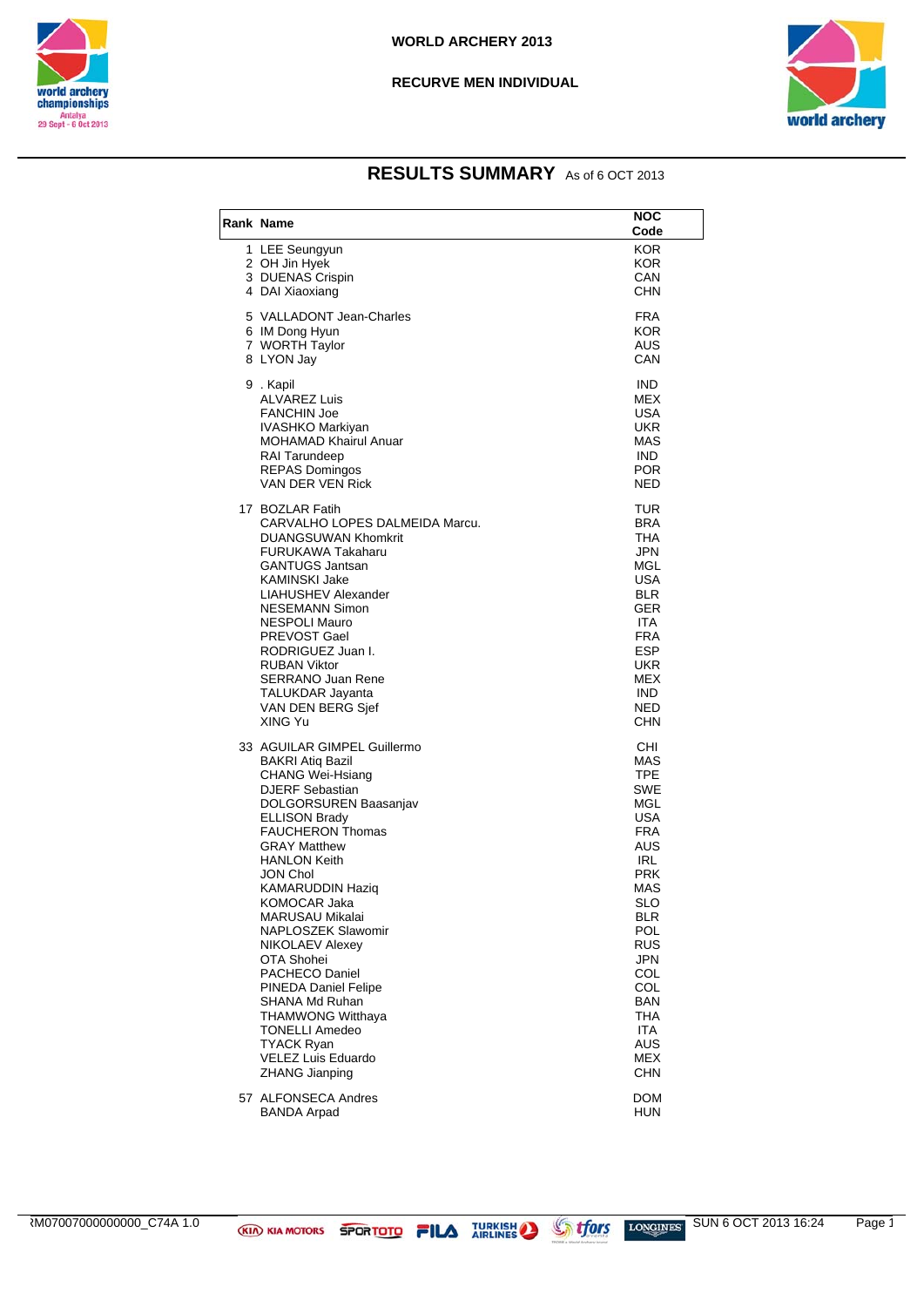



### **RESULTS SUMMARY** As of 6 OCT 2013

| Rank Name                                             | NOC<br>Code       |
|-------------------------------------------------------|-------------------|
| 57 BERTSCHLER Alexander                               | AUT               |
| <b>BORTOLOTO Marcos A.</b>                            | <b>BRA</b>        |
| CHU Shu-Yu                                            | <b>TPE</b>        |
| CHUI Chun Man                                         | HKG               |
| <b>CIORNEI Daniel</b>                                 | ROU               |
| <b>CUESTA Elias</b>                                   | ESP               |
| <b>DEMIRAL Cevdet</b>                                 | TUR               |
| DOBROWOLSKI Rafal                                     | <b>POL</b>        |
| <b>DUTZLER Raphael</b>                                | AUT               |
| FERNANDEZ Antonio                                     | <b>ESP</b>        |
| <b>FRANGILLI Michele</b>                              | ITA.              |
| <b>FURNES Christoffer</b>                             | <b>NOR</b>        |
| <b>GAN ERDENE Gombodori</b>                           | MGL               |
| <b>GANKIN Artyom</b>                                  | KAZ               |
| <b>GODFREY Larry</b>                                  | <b>GBR</b>        |
| <b>HENCKELS Jeff</b>                                  | LUX               |
| <b>KIRSEVER Kerem</b>                                 | TUR               |
| <b>KOUASSI Rene Philippe</b>                          | <b>CIV</b>        |
| KUO Cheng-Wei                                         | <b>TPE</b>        |
| MACDONALD Hugh                                        | CAN               |
| <b>MARCU Razvan</b><br><b>MATZKIN Guy</b>             | ROU               |
|                                                       | <b>ISR</b><br>CRO |
| <b>MIHALIC Matija</b><br><b>MOKRYNSKY Yaroslav</b>    | <b>UKR</b>        |
| <b>MORGAN Ashe</b>                                    | GBR               |
| <b>NESTENG Baard</b>                                  | NOR.              |
| <b>NOWAK Piotr</b>                                    | <b>POL</b>        |
| <b>OJAMAE Pearu Jakob</b>                             | EST               |
| OLARU Dan                                             | MDA               |
| PIIPPO Samuli                                         | <b>FIN</b>        |
| <b>PILA Andres</b>                                    | COL               |
| RAJASINGHE Lakmal Chaminda                            | SRI               |
| <b>REZENDE XAVIER Daniel</b>                          | <b>BRA</b>        |
| ROBLES Hugo Eduardo                                   | ARG               |
| ROHRBERG Sebastian                                    | <b>GER</b>        |
| <b>RUFER Thomas</b>                                   | SUI               |
| SAIDIYEV Oibek                                        | KAZ               |
| TABATA Shungo                                         | JPN               |
| <b>TEKONIEMI Antti</b>                                | <b>FIN</b>        |
| THEPNA Denchai                                        | THA               |
| <b>TSYBEKDORZHIEV Bair</b><br><b>TSYBZHITOV Bolot</b> | RUS<br><b>RUS</b> |
| VAN DEN OEVER Rick                                    | <b>NED</b>        |
| <b>WEISS Christian</b>                                | <b>GER</b>        |
| <b>WEISS Johan</b>                                    | DEN               |
| <b>WILLS Alan</b>                                     | GBR               |
|                                                       |                   |
| 105 HAGEN Paul Andre                                  | <b>NOR</b>        |
| 106 SOJEB Shiek                                       | BAN               |
| 107 ORLIC Vedran                                      | CRO               |
| 108 HUDA Muhammed Durul                               | <b>BAN</b>        |
| 109 SLIAUTERIS Modestas                               | LTU               |
| 110 EL HELALI Mimis                                   | CYP               |
| 111 HANZLIK Matus                                     | <b>SVK</b>        |
| 112 LAPSINS Eduards                                   | LAT               |
| 113 RAMOS Miguel                                      | VEN               |
| 114 MANOOCHEHRI Nader                                 | IRI               |
| 115 HORNAK Martin                                     | SVK               |
| 116 FABER Adrian                                      | SUI               |
| <b>117 TIMINSKAS Kestutis</b><br>118 POLAKOVIC Martin | LTU<br><b>SVK</b> |
| 119 CARDENAS Fabian                                   | <b>ARG</b>        |
|                                                       |                   |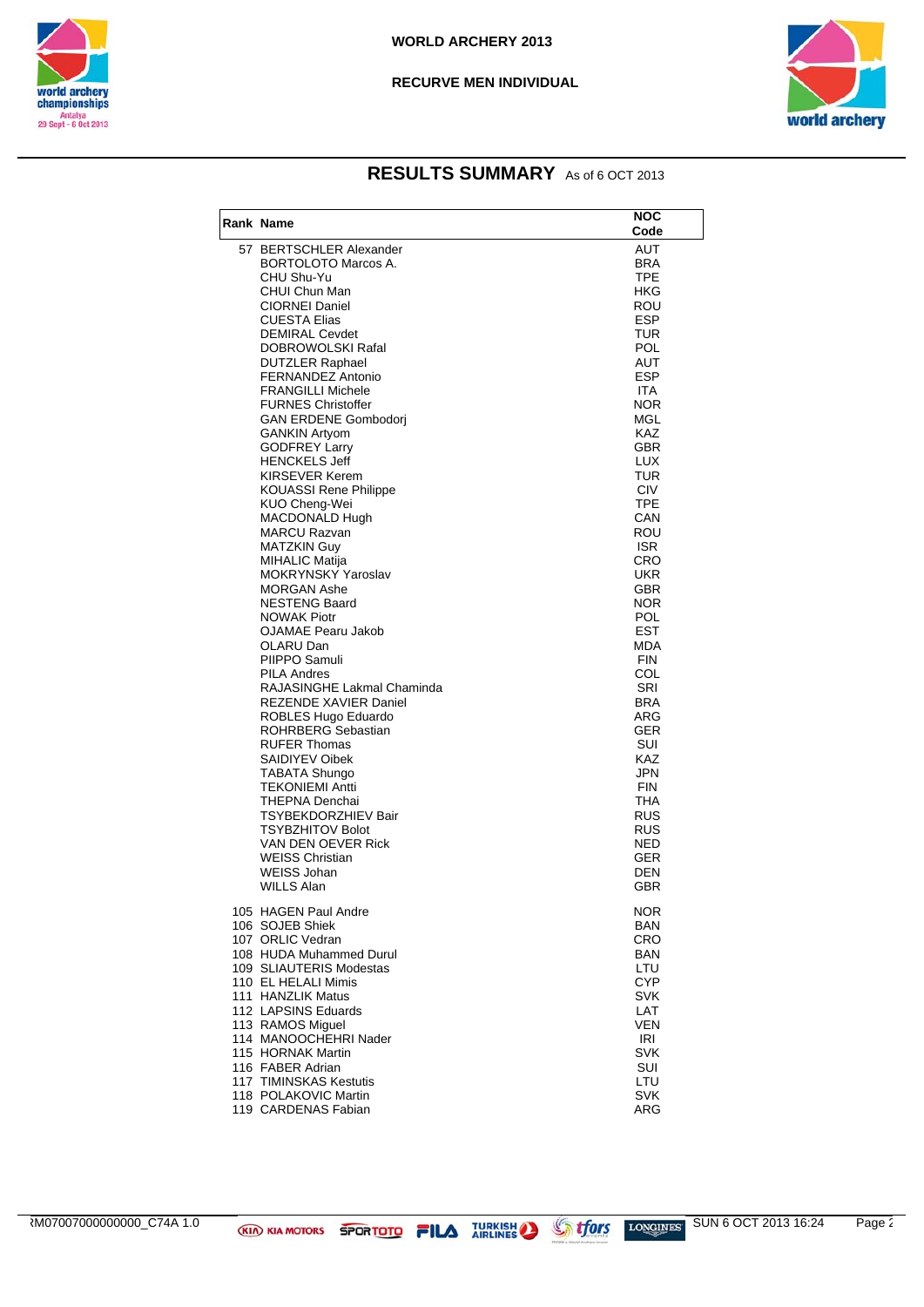



### **RESULTS SUMMARY** As of 6 OCT 2013

| Rank Name                    | <b>NOC</b> |
|------------------------------|------------|
|                              | Code       |
| 120 JANSSON Bjorn            | <b>SWE</b> |
| 121 BERNOTAS Lenardas        | LTU        |
| 122 GROSS Jaanus             | <b>EST</b> |
| 123 GROZDANOVIC Luka         | <b>SRB</b> |
| 124 KAASIK Tanel             | <b>EST</b> |
| 125 TSERKEZIS Stefanos       | <b>GRE</b> |
| 126 EKHOLM Pyry              | <b>FIN</b> |
| 127 REBERNIG Erwin           | <b>AUT</b> |
| 128 PETROSYAN Arshak         | <b>ARM</b> |
| 129 GANKIN Denis             | <b>KAZ</b> |
| 130 VASQUEZ Ricardo          | <b>VEN</b> |
| 131 CHARALAMBOUS Charalambos | <b>CYP</b> |
| 132 KRAUS Stephane           | <b>LUX</b> |
| 133 SCHULER Luc              | <b>LUX</b> |
| 134 MAHMMOOD Ahmed           | <b>IRQ</b> |
| 135 GRIBULIS Karlis Akots    | LAT        |
| 136 RICCIO Genaro            | ARG        |
| 137 ESSIS Akpa Samuel Bethel | <b>CIV</b> |
| 138 SVILANOVIC Dragan        | <b>SRB</b> |
| 139 LOIZOU Konstantinos      | <b>CYP</b> |
| 140 WANGDI Nima              | <b>BHU</b> |
| 141 HO Wing Kwong            | HKG        |
| 142 ASLLANI Hazir            | <b>KOS</b> |
| 143 LUZHNICA Atdhe           | KOS        |
| 144 KOUADIO Tanoh Herbert    | <b>CIV</b> |
| 145 LUZHNICA Bardhyl         | KOS        |
| DNS SAFWAT Imad Azad         | <b>IRQ</b> |

Legend:<br>DNS Did not start

ARM07007000000000\_C74A 1.0 SUN 6 OCT 2013 16:24 Page 3/3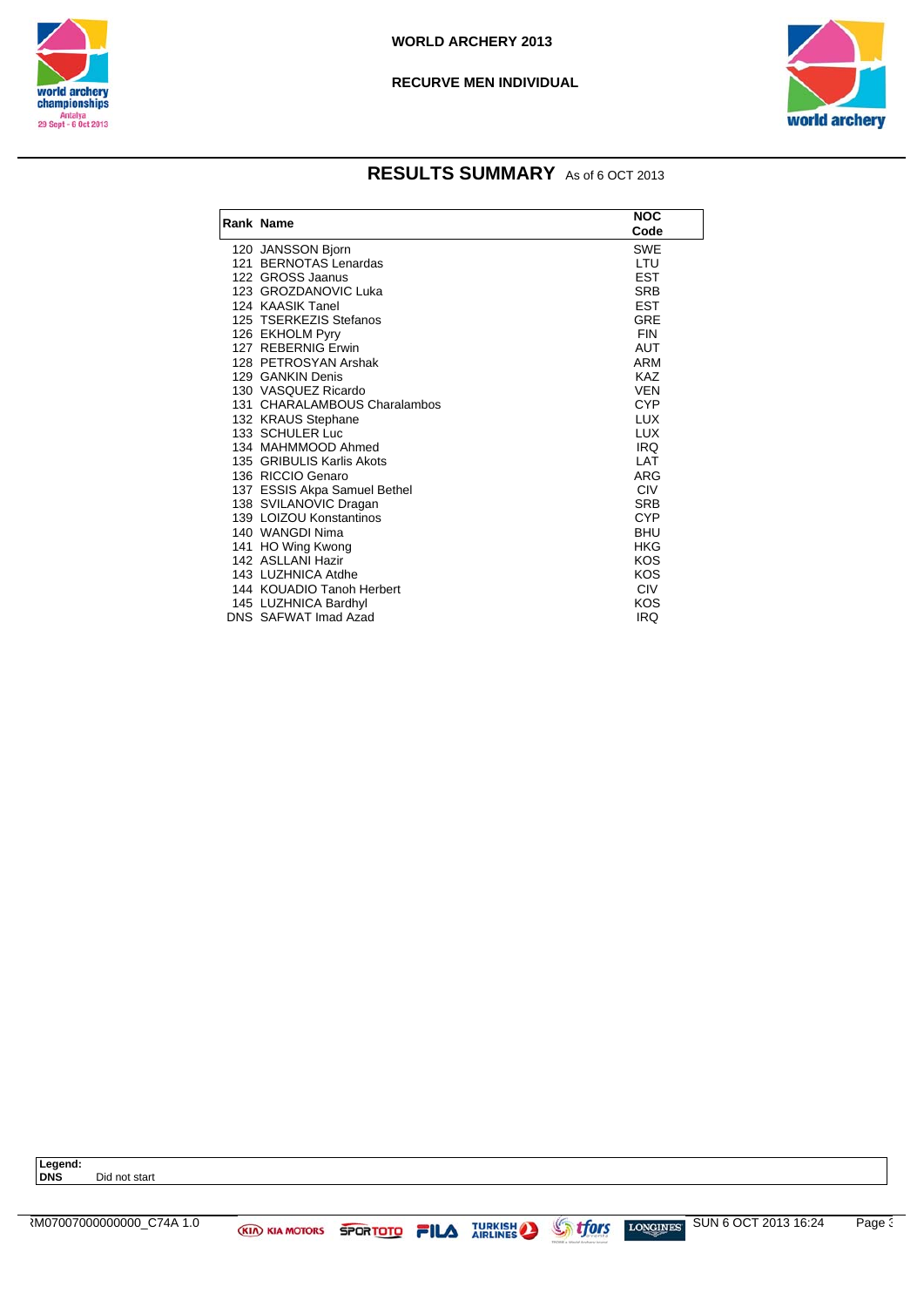



### **RESULTS SUMMARY** As of 6 OCT 2013

| Rank Name                                                                                                                                                                                                                                                                                                                                                                                                                                                                                                                                                             | NOC<br>Code                                                                                                                                                                                                                                |
|-----------------------------------------------------------------------------------------------------------------------------------------------------------------------------------------------------------------------------------------------------------------------------------------------------------------------------------------------------------------------------------------------------------------------------------------------------------------------------------------------------------------------------------------------------------------------|--------------------------------------------------------------------------------------------------------------------------------------------------------------------------------------------------------------------------------------------|
| 1 JAGER Maja<br>2 XU Jing<br>3 YUN Ok Hee<br>4 WINTER Karina                                                                                                                                                                                                                                                                                                                                                                                                                                                                                                          | <b>DEN</b><br>CHN<br><b>KOR</b><br>GER                                                                                                                                                                                                     |
| 5 KI Bo Bae<br>6 STEPANOVA Inna<br>7 CHANG Hye Jin<br>8 NIKITIN Sarah                                                                                                                                                                                                                                                                                                                                                                                                                                                                                                 | <b>KOR</b><br>RUS<br>KOR.<br><b>BRA</b>                                                                                                                                                                                                    |
| 9 AVITIA Mariana<br><b>BANERJEE Dola</b><br><b>CHENG Ming</b><br><b>ERDYNIEVA Natalia</b><br><b>LORIG Khatuna</b><br>SICHENIKOVA Lidiia<br>TAN Ya-Ting<br>VALENCIA Alejandra                                                                                                                                                                                                                                                                                                                                                                                          | MEX<br><b>IND</b><br><b>CHN</b><br><b>RUS</b><br><b>USA</b><br><b>UKR</b><br><b>TPE</b><br><b>MEX</b>                                                                                                                                      |
| 17 CHRISTIANSEN Carina<br>FOLKARD Naomi<br><b>FOULON Magali</b><br>KATO Ayano<br><b>KUMARI Deepika</b><br>LE Chien-Ying<br><b>LOBZHENIDZE Yulia</b><br><b>MANDIA Claudia</b><br><b>MARTIN Rebecca</b><br><b>MENDEZ Mayra</b><br><b>MIRCA Alexandra</b><br>OLIVER Amy<br>PAVLOVA Anastasia<br><b>RICHTER Elena</b><br>ROMAN Aida<br>UNRUH Lisa                                                                                                                                                                                                                         | DEN<br>GBR<br><b>ESP</b><br>JPN<br><b>IND</b><br><b>TPE</b><br>GEO<br><b>ITA</b><br><b>GBR</b><br><b>VEN</b><br><b>MDA</b><br><b>GBR</b><br><b>UKR</b><br><b>GER</b><br>MEX<br><b>GER</b>                                                  |
| 33 BRITO Leidys<br>CUI Yuanyuan<br><b>ESEBUA Kristine</b><br>ETXEBERRIA Mirene<br>HAYASHI Yuki<br>KAWANAKA Kaori<br><b>LEEK Miranda</b><br><b>LESNIAK Natalia</b><br>MARUSAVA Hanna<br><b>MERI Agnes</b><br><b>MYSZOR Wioleta</b><br>NARIMANIDZE Khatuna<br><b>PARNAT Reena</b><br>RENDON Ana Maria<br>SAIDIYEVA Luyiza<br><b>SARTORI Guendalina</b><br><b>SCHOBINGER Celine</b><br>SEPULVEDA Maira Alejandra<br>TIMOFEEVA Kristina<br><b>TOLKACH Alena</b><br><b>TUKEBAEVA Farida</b><br><b>UNSAL Begunhan Elif</b><br><b>URANTUNGALAG Bishindee</b><br>WU Chia-Hung | <b>VEN</b><br>CHN<br>GEO<br><b>ESP</b><br>JPN<br>JPN<br>USA<br><b>POL</b><br><b>BLR</b><br><b>FRA</b><br>POL<br>GEO<br>EST<br>COL<br>KAZ<br><b>ITA</b><br><b>SUI</b><br>COL<br><b>RUS</b><br><b>BLR</b><br>KAZ<br>TUR<br>MGL<br><b>TPE</b> |
| 57 ABDOLKARIMI Melika<br><b>AKTUNA Aybuke</b>                                                                                                                                                                                                                                                                                                                                                                                                                                                                                                                         | IRI<br>TUR                                                                                                                                                                                                                                 |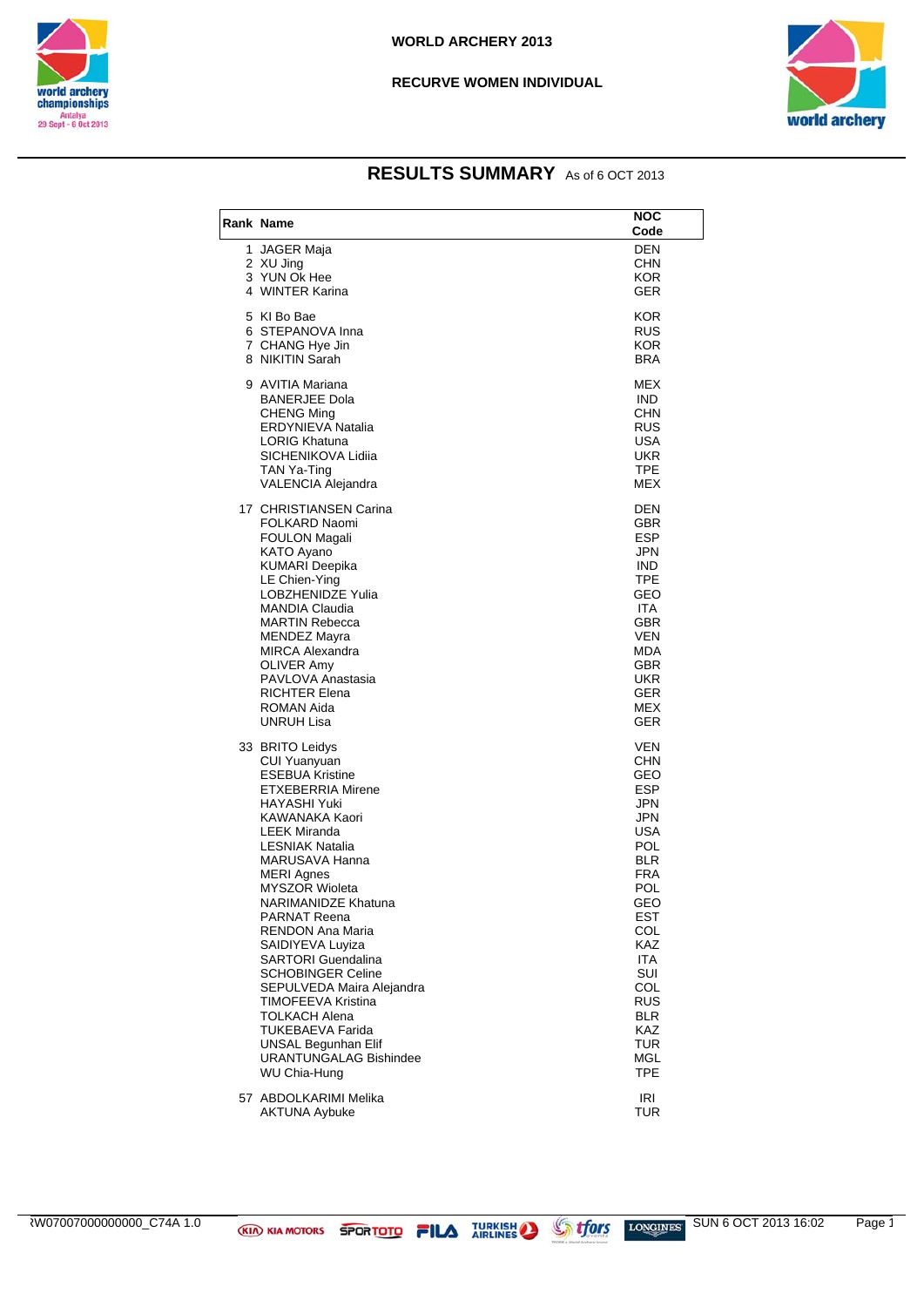



### **RESULTS SUMMARY** As of 6 OCT 2013

| Rank Name                                    | <b>NOC</b>        |
|----------------------------------------------|-------------------|
|                                              | Code              |
| 57 ALTANGEREL Enkhtuya                       | MGL               |
| <b>BANCILA Simona</b>                        | ROU               |
| <b>BARNARD Elisa</b>                         | AUS               |
| <b>BJERENDAL Christine</b>                   | <b>SWE</b>        |
| <b>BOLIVAR Genesis</b>                       | <b>VEN</b>        |
| <b>BOROS Luminita</b>                        | <b>ROU</b>        |
| <b>BRIANNE Noemie</b>                        | <b>FRA</b>        |
| <b>BRIDGER Deonne</b>                        | <b>AUS</b>        |
| <b>CANETTA GOBBI Marina</b>                  | <b>BRA</b>        |
| <b>CHENIER Virginie</b>                      | CAN               |
| CHOE Song Hui                                | <b>PRK</b>        |
| <b>COTRY Cyrielle</b>                        | <b>FRA</b>        |
| <b>CUTHBERT Sinead</b>                       | <b>IRL</b>        |
| DE VRIES Shireen-Zoe                         | <b>NED</b>        |
| <b>FRANGILLI Carla</b>                       | <b>CIV</b>        |
| <b>GOMES DOS SANTOS Ane Marcelle</b>         | <b>BRA</b>        |
| <b>GONI Maria Gabriela</b>                   | ARG               |
| HARCARIKOVA Lenka                            | SVK               |
| <b>HARDY Jennifer</b><br><b>INGLEY Alice</b> | USA               |
| KANG Un Ju                                   | AUS<br><b>PRK</b> |
| KARMA.                                       | <b>BHU</b>        |
| <b>KOVAL Victoriya</b>                       | UKR               |
| <b>KREICBERGA Anete</b>                      | LAT               |
| KULHAVA Miroslava                            | <b>CZE</b>        |
| <b>LAURSEN Anne Marie</b>                    | DEN               |
| <b>LEE Vanessa</b>                           | CAN               |
| LI Yelena                                    | <b>KAZ</b>        |
| LIPIARSKA Karina                             | POL               |
| LOKLUOGLU Begul                              | <b>TUR</b>        |
| <b>LUIK Siret</b>                            | EST               |
| <b>MARTIN Adriana</b>                        | <b>ESP</b>        |
| MORAGA Sophia                                | CHI               |
| MOUSIKOU Elena                               | <b>CYP</b>        |
| NURMSALU Laura                               | EST               |
| NYAMJARGAL Ariunbileg                        | MGL               |
| PANIKOVA Zuzana                              | <b>CZE</b>        |
| RYU Un Hyang                                 | <b>PRK</b>        |
| <b>SANCHEZ Natalia</b>                       | COL               |
| SOLANO Lya                                   | DOM               |
| SUDRICHOVA Gabriela                          | <b>CZE</b>        |
| <b>SWURO Chekrovolu</b>                      | <b>IND</b>        |
| THIFFEAULT PICARD Georcy-Step.               | CAN               |
| TIMOFEYEVA Ekaterina                         | <b>BLR</b>        |
| <b>VALEEVA Natalia</b>                       | <b>ITA</b>        |
| <b>ZAM Sherab</b>                            | BHU               |
| 105 DIELEN Nathalie                          | SUI               |
| 106 JEPPSSON Jenny                           | SWE               |
| 107 JANGNAS Erika                            | SWE               |
| 108 GKORILA Anatoli Martha                   | GRE               |
| 109 VASILYAN Nune                            | ARM               |
| 110 AL-MASHHADANI Rand                       | IRQ.              |
| 111 ZANGMO Younten                           | <b>BHU</b>        |
| 112 DEINEKO Iliana                           | SUI               |
| 113 RAY Shamoli                              | <b>BAN</b>        |
| 114 ZUBAYDOVA Firuza                         | <b>TJK</b>        |
| 115 AZIMOVA Mavzuna                          | <b>TJK</b>        |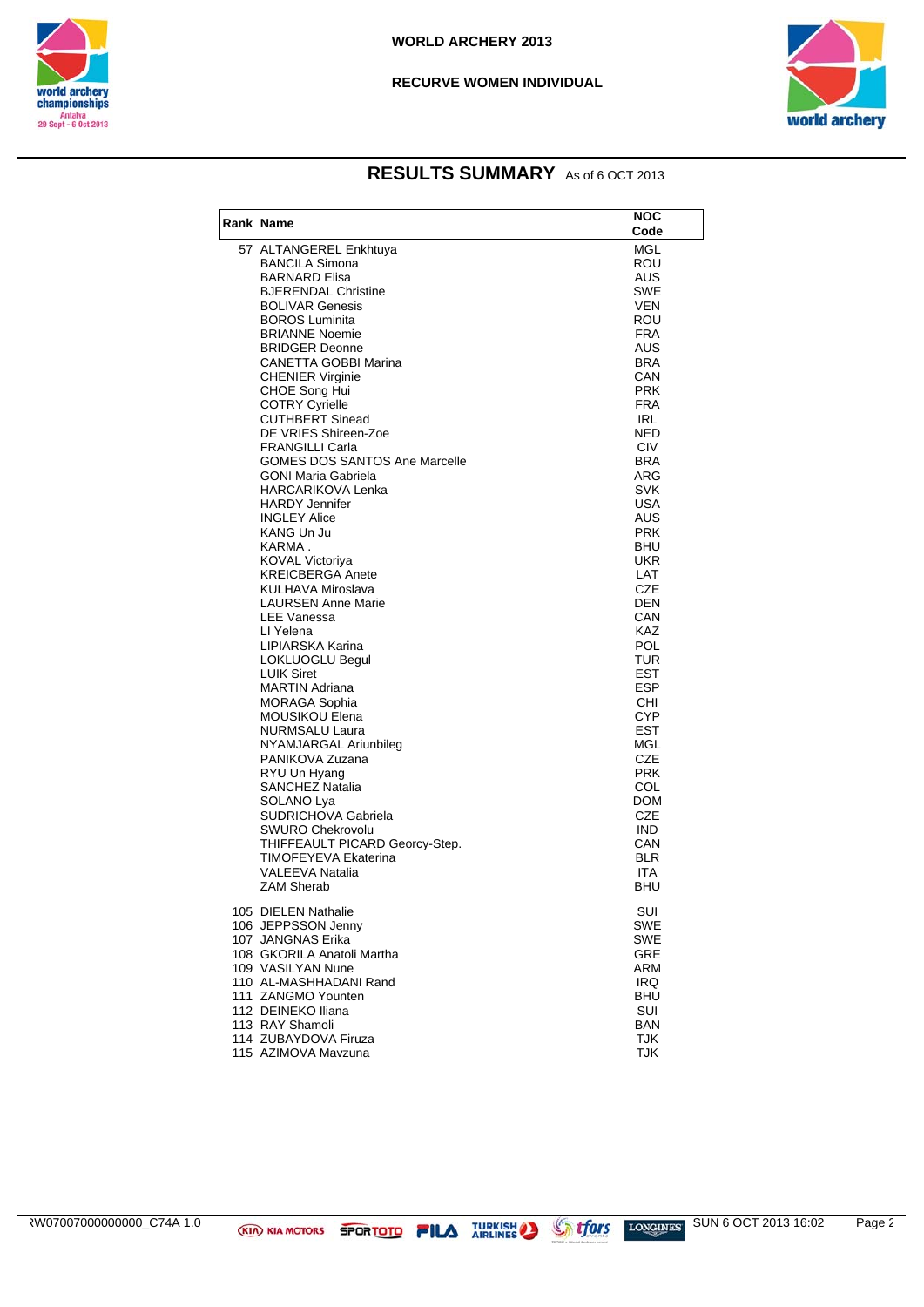

#### **COMPOUND MEN INDIVIDUAL**



### **RESULTS SUMMARY** As of 5 OCT 2013

| Rank Name                                                                                                                                                                                                                                                                                                                                                                                                                                                                                                                                                                 | <b>NOC</b><br>Code                                                                                                                                                                                                                                        |
|---------------------------------------------------------------------------------------------------------------------------------------------------------------------------------------------------------------------------------------------------------------------------------------------------------------------------------------------------------------------------------------------------------------------------------------------------------------------------------------------------------------------------------------------------------------------------|-----------------------------------------------------------------------------------------------------------------------------------------------------------------------------------------------------------------------------------------------------------|
| 1 SCHLOESSER Mike<br>2 DELOCHE Pierre Julien<br>3 DAMBAEV Alexander<br>4 DOS SANTOS Roberval                                                                                                                                                                                                                                                                                                                                                                                                                                                                              | NED<br><b>FRA</b><br>RUS.<br><b>BRA</b>                                                                                                                                                                                                                   |
| 5 MATZNER Michael<br>6 PERKINS Christopher<br>7 GELLENTHIEN Braden<br>8 CHAUHAN Rajat                                                                                                                                                                                                                                                                                                                                                                                                                                                                                     | AUT<br>CAN<br>USA<br><b>IND</b>                                                                                                                                                                                                                           |
| 9 BROADWATER Jesse<br><b>HANSEN Stephan</b><br><b>LAUBE Marcus</b><br><b>LAURSEN Patrick</b><br><b>PAGNI Sergio</b><br>RAVENSCROFT Adam<br><b>ROUX Patrick</b><br><b>VAVRO Mario</b>                                                                                                                                                                                                                                                                                                                                                                                      | USA<br>DEN<br><b>GER</b><br>DEN<br><b>ITA</b><br><b>GBR</b><br><b>RSA</b><br><b>CRO</b>                                                                                                                                                                   |
| 17 ALVARADO Gerardo<br><b>BRASSEUR Sebastien</b><br><b>CARLSSON Magnus</b><br><b>CAUWE Michael</b><br><b>COGHLAN Patrick</b><br>ELZINGA Peter<br>FIERRO Julio Ricardo<br><b>GENET Dominique</b><br><b>MUNOZ Daniel</b><br><b>RESSAR Evert</b><br><b>ROJAS Leandro</b><br>RORIZ JR. Marcelo<br>SOIZHINOV Zorigto<br><b>TEASDALE Shaun</b><br><b>VERMA Abhishek</b><br><b>WILDE Reo</b>                                                                                                                                                                                     | <b>MEX</b><br><b>FRA</b><br><b>SWE</b><br>BEL<br>AUS<br><b>NED</b><br>MEX<br><b>FRA</b><br>COL<br><b>EST</b><br>VEN<br><b>BRA</b><br><b>RUS</b><br><b>NZL</b><br><b>IND</b><br>USA                                                                        |
| 33 BADENHORST Gabriel<br><b>BIERMAN DP</b><br><b>BLAZQUEZ Alberto</b><br><b>BLEYENDAAL Ruben</b><br><b>BOE Morten</b><br><b>BOVINI Mauro</b><br><b>BURRI Kevin</b><br><b>CARDONA Camilo Andres</b><br><b>CARDOSO Mario</b><br>CHOI Yong Hee<br>DAMSBO Martin<br><b>ELMAAGACLI Demir</b><br><b>FAGAN Andrew</b><br><b>FISHER Pavel</b><br><b>HERNANDEZ Roberto</b><br><b>HOFER Patrizio</b><br>JUUTILAINEN Mikko<br>KIM Jongho<br><b>MIN Lihong</b><br><b>RAUPACH Christian</b><br>SIGAUSKAS Vladas<br><b>TJENTLAND Oddmund</b><br><b>TRILLUS Dietmar</b><br>YAMAMOTO Yuta | <b>RSA</b><br><b>RSA</b><br><b>ESP</b><br>NED<br><b>NOR</b><br>ITA.<br>SUI<br>COL<br>MEX<br><b>KOR</b><br><b>DEN</b><br><b>TUR</b><br>CAN<br><b>KAZ</b><br><b>ESA</b><br><b>SUI</b><br><b>FIN</b><br>KOR<br><b>KOR</b><br>GER<br>LTU<br>NOR<br>CAN<br>JPN |
| 57 AAMAAS Njaal<br><b>AKOS Varga</b>                                                                                                                                                                                                                                                                                                                                                                                                                                                                                                                                      | <b>NOR</b><br>SRB                                                                                                                                                                                                                                         |

 $\overline{R}$ M07107100000000\_C74A 1.0  $\overline{R}$  KIA MOTORS SPORTOTO FILA TURKISH STORE LONGINES SAT 5 OCT 2013 16:35 Page 1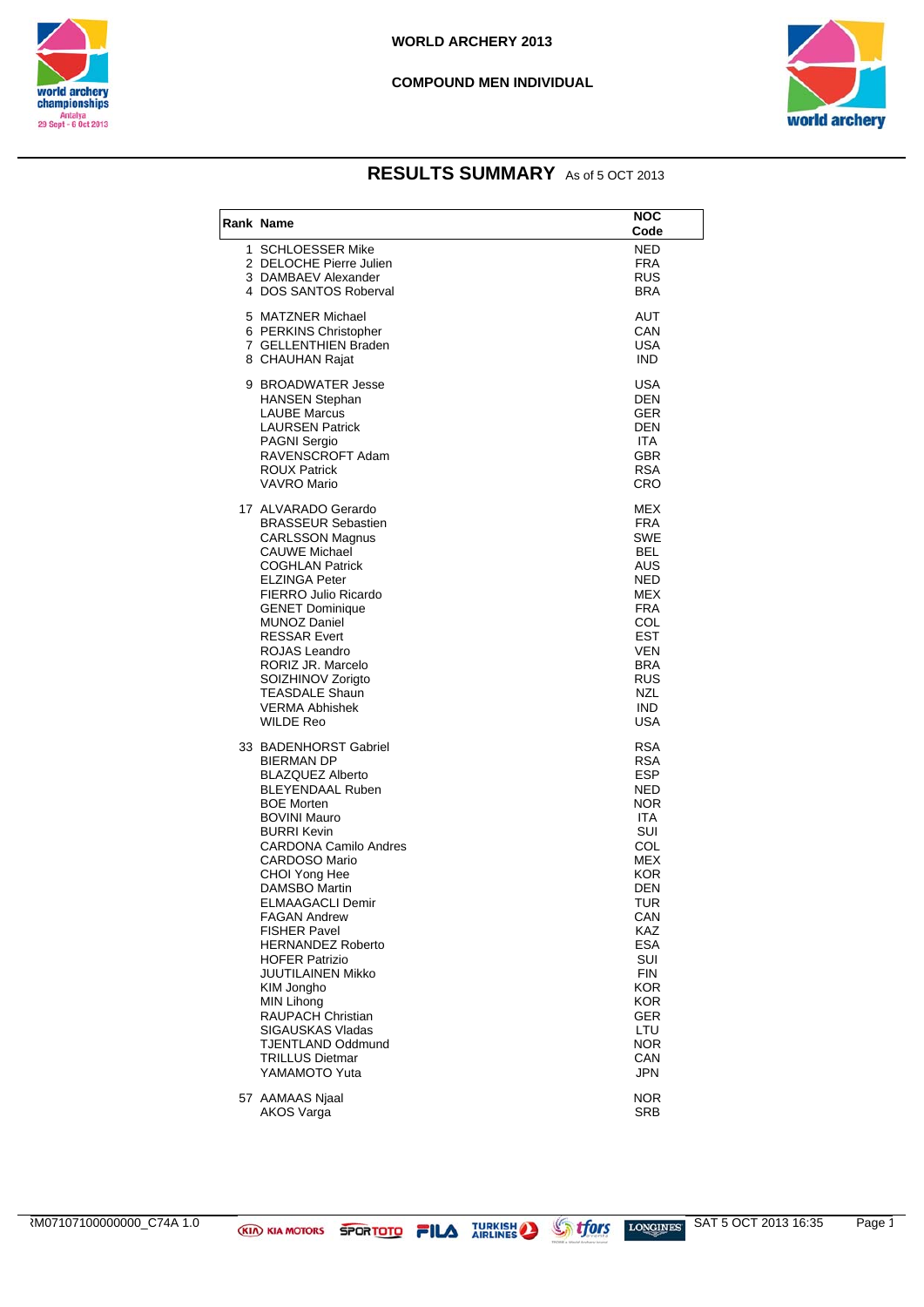

#### **COMPOUND MEN INDIVIDUAL**



### **RESULTS SUMMARY** As of 5 OCT 2013

| <b>Rank Name</b>                                     | <b>NOC</b>        |
|------------------------------------------------------|-------------------|
|                                                      | Code              |
| 57 AL DAGHMAN Eshaaq                                 | IRQ.              |
| AMBROSIO DE LIMA Rogerio                             | <b>BRA</b>        |
| <b>BARTOS Leos</b>                                   | <b>CZE</b>        |
| <b>BELL Chris</b>                                    | GBR               |
| <b>BERNHUBER Gerald</b>                              | <b>AUT</b>        |
| <b>BRADA Vladimir</b>                                | <b>CZE</b>        |
| <b>BROSNAN Michael</b>                               | AUS               |
| <b>BUSBY Duncan</b>                                  | <b>GBR</b>        |
| <b>CAGIRAN Evren</b>                                 | <b>TUR</b>        |
| <b>CARRASQUILLA Juan Carlos</b>                      | COL               |
| CHATACHOT Nitiphum                                   | THA               |
| DOMANSKI Renaud                                      | <b>BEL</b>        |
| <b>DRAGONI Luigi</b>                                 | <b>ITA</b>        |
| <b>DURNY Matus</b>                                   | <b>SVK</b>        |
| DURNY Matus Jr.                                      | SVK               |
| <b>FORSBERG Jere</b>                                 | <b>FIN</b><br>IRI |
| <b>GHEYDI Majid</b>                                  |                   |
| <b>GONZALEZ Eduardo</b><br><b>GORCZYCA Krzysztof</b> | <b>VEN</b><br>POL |
| <b>KLINGNER Lars</b>                                 | <b>GER</b>        |
| <b>KUMAR Sandeep</b>                                 | <b>IND</b>        |
| <b>LAVRENTIEV Oleg</b>                               | <b>BLR</b>        |
| LINSJO Glenn                                         | SWE               |
| <b>LOITOKARI Pekka</b>                               | <b>FIN</b>        |
| <b>LUNDIN Morgan</b>                                 | <b>SWE</b>        |
| <b>MARTINEZ GARRIDO Sergio</b>                       | <b>ESP</b>        |
| MIOKOVIC Danilo                                      | <b>SRB</b>        |
| <b>MOSER Daniel</b>                                  | AUT               |
| <b>MURNOV Alexandr</b>                               | KAZ               |
| PEREZ Juan Manuel                                    | <b>ARG</b>        |
| PHILLIPS Guy                                         | <b>AUS</b>        |
| <b>REITMEIER Filip</b>                               | <b>CZE</b>        |
| RINCHINO Chingese                                    | RUS               |
| <b>SCARCERIAUX Baptiste</b>                          | <b>BEL</b>        |
| <b>SERNA Jonas</b>                                   | LTU               |
| <b>SHOTAEV Murat</b>                                 | <b>KAZ</b>        |
| <b>TANDOGAN Baris</b>                                | <b>TUR</b>        |
| <b>TORRES Nelson</b>                                 | <b>VEN</b>        |
| <b>TURUNIN Petro</b>                                 | <b>UKR</b>        |
| <b>WILSON Darrel</b>                                 | <b>IRL</b>        |
| WONG Chanchai<br><b>WONGLERSTSUWAN Siwarut</b>       | THA               |
|                                                      | THA               |
| <b>ZEMAN Viktor</b>                                  | SVK<br><b>BAN</b> |
| ZIA Ziaul Hoque                                      |                   |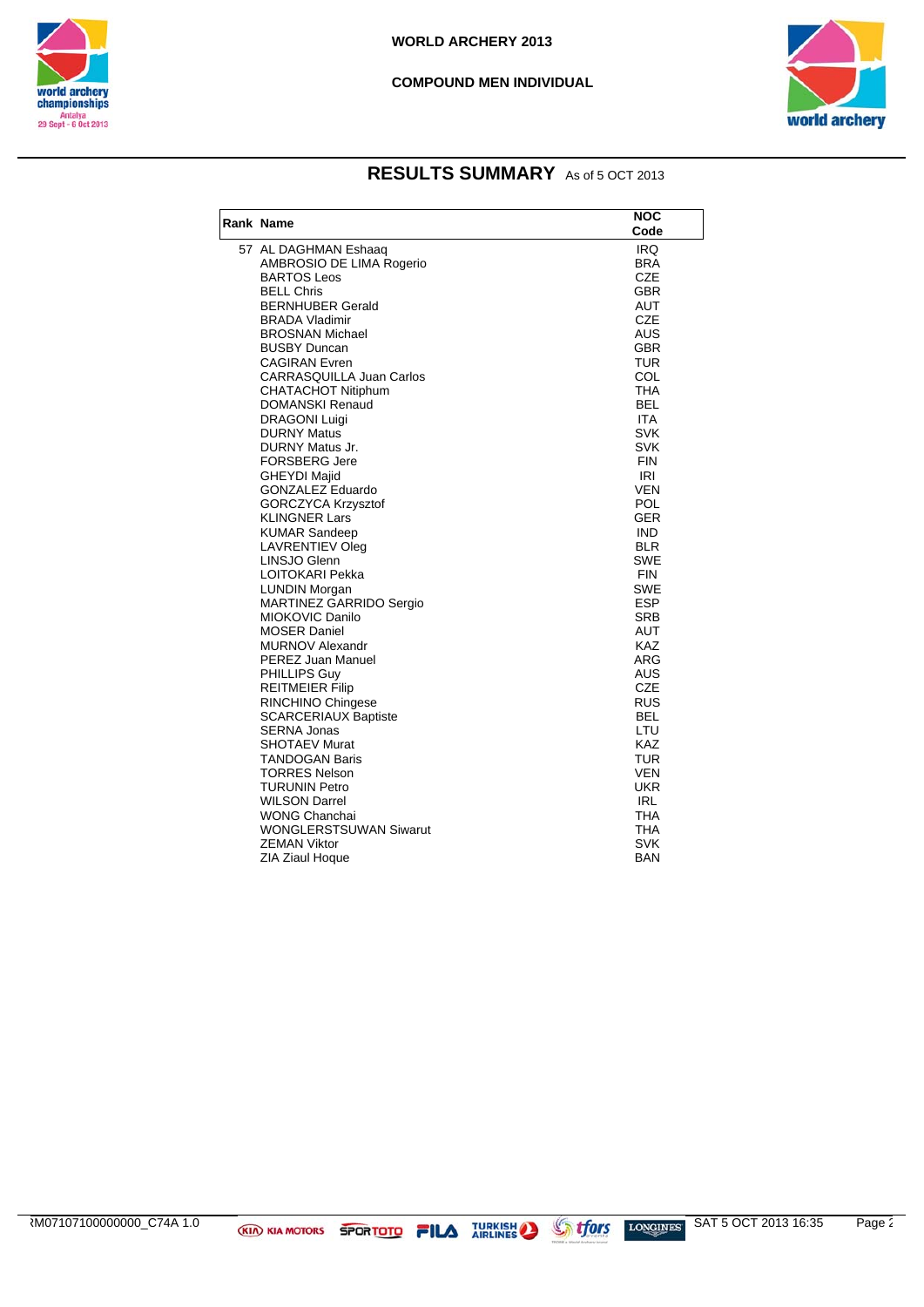

#### **COMPOUND WOMEN INDIVIDUAL**



### **RESULTS SUMMARY** As of 5 OCT 2013

| Rank Name                                                                                                                                                                                                                                                                                                                                                                                                                                                                                                                                                    | NOC<br>Code                                                                                                                                                                                                                          |
|--------------------------------------------------------------------------------------------------------------------------------------------------------------------------------------------------------------------------------------------------------------------------------------------------------------------------------------------------------------------------------------------------------------------------------------------------------------------------------------------------------------------------------------------------------------|--------------------------------------------------------------------------------------------------------------------------------------------------------------------------------------------------------------------------------------|
| 1 BERGER Kristina<br>2 BUDEN Ivana<br>3 ROUX Gerda<br>4 ORLIC Maja                                                                                                                                                                                                                                                                                                                                                                                                                                                                                           | <b>GER</b><br>CRO<br><b>RSA</b><br>CRO                                                                                                                                                                                               |
| 5 TONIOLI Marcella<br>6 WENTZEL Danelle<br>7 BINGHAM Rikki<br>8 LAWTHER Melanie                                                                                                                                                                                                                                                                                                                                                                                                                                                                              | <b>ITA</b><br><b>RSA</b><br><b>GBR</b><br>IRL                                                                                                                                                                                        |
| 9 GRYDELAND Runa<br><b>LEBECQUE Pascale</b><br>LOGINOVA Albina<br><b>MERINO Brenda</b><br>OCHOA Linda<br>SOEMOD Camilla<br>VAN CASPEL Inge<br>VENNAM Jyothi Surekha                                                                                                                                                                                                                                                                                                                                                                                          | <b>NOR</b><br><b>FRA</b><br><b>RUS</b><br><b>MEX</b><br><b>MEX</b><br>DEN<br>NED<br><b>IND</b>                                                                                                                                       |
| 17 ALMASHHADANI Fatimah<br>BRAVO Aura Maria<br><b>BROWN Danielle</b><br>CHERKASHNEVA Svetlana<br>CHOI Bomin<br>D AGOSTINO Katia<br>JONES Erika<br><b>LANTEE Anne</b><br>LOPEZ Sara<br><b>MARSHALL Karina</b><br><b>MAT SALLEH Fatin Nurfatehah</b><br><b>OLOFSSON Ingrid</b><br><b>SAUTER Sabine</b><br>SEO Jung Hee<br>SEOK Ji Hyun<br>USQUIANO Alejandra                                                                                                                                                                                                   | IRQ<br>COL<br>GBR<br>RUS<br>KOR<br>ITA.<br><b>USA</b><br><b>FIN</b><br>COL<br>AUS<br>MAS<br><b>SWE</b><br><b>GER</b><br>KOR.<br><b>KOR</b><br>COL                                                                                    |
| 33 ACQUESTA Nely<br>ANASTASIO Anastasia<br><b>BABININA Jelena</b><br>BOSCH Olga<br><b>CERNE Toja</b><br><b>COCHRAN Carli</b><br><b>DANIELSSON Isabell</b><br>DEB Trisha<br><b>DODEMONT Sophie</b><br><b>GALES Andrea</b><br><b>GUEDEZ Luzmary</b><br>HAYASHI Kiyomi<br><b>HERNANDEZ Martha</b><br><b>MARCOS Andrea</b><br><b>MCCLEAN Fiona</b><br>MENDOZA Ana<br><b>MIKALA Melanie</b><br><b>SARLAK Shabnam</b><br><b>SCHINA Sonia</b><br><b>SCOTT Barbara</b><br><b>SENOCAK Vildan</b><br>STANIECZEK Anna<br><b>WALLACE Ashley</b><br><b>WILLEMS Gladys</b> | BRA<br>ITA.<br>LTU<br>VEN<br><b>SLO</b><br>USA<br><b>SWE</b><br><b>IND</b><br><b>FRA</b><br>GBR<br><b>VEN</b><br><b>JPN</b><br>MEX<br><b>ESP</b><br>CAN<br><b>VEN</b><br>GER<br>IRI<br>CAN<br>NZL<br>TUR<br><b>POL</b><br>CAN<br>BEL |
| 57 AVDEEVA Natalia<br><b>BACKIS Vanina</b>                                                                                                                                                                                                                                                                                                                                                                                                                                                                                                                   | <b>RUS</b><br><b>ARG</b>                                                                                                                                                                                                             |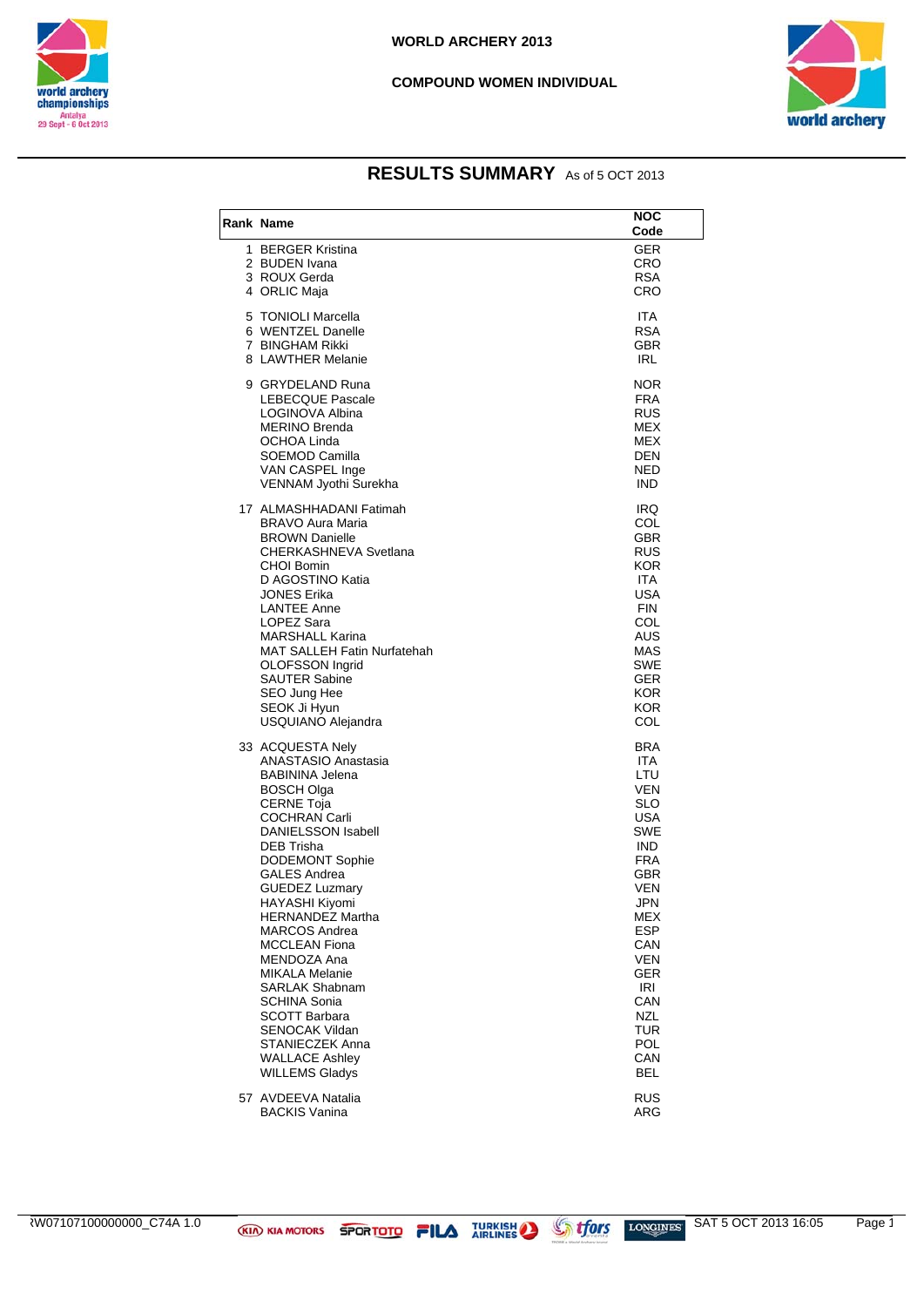

 $\overline{\phantom{a}}$ 

#### **COMPOUND WOMEN INDIVIDUAL**



### **RESULTS SUMMARY** As of 5 OCT 2013

| Rank Name                     | <b>NOC</b><br>Code |
|-------------------------------|--------------------|
| 57 BENEK Duygu Ece            | TUR                |
| <b>COUWENBERG Martine</b>     | <b>NED</b>         |
| <b>CYR Gabrielle</b>          | USA                |
| DOS SANTOS Dirma Miranda      | <b>BRA</b>         |
| <b>DURNA Katarina</b>         | <b>SVK</b>         |
| <b>GALE Sherry</b>            | AUS                |
| HANSDAH Jhano                 | <b>IND</b>         |
| IZBASSAROVA Bibigul           | <b>KAZ</b>         |
| KIZELIAUSKAITE Inga           | LTU                |
| KOCAMAN Gizem                 | <b>TUR</b>         |
| <b>MARKOVIC Irina</b>         | <b>NED</b>         |
| NICHOLSON Deb                 | AUS                |
| PARVIN MOHUA Ayasha           | <b>BAN</b>         |
| SHEPOTKO Svetlana             | KA7                |
| SHIMIZU Elizabeth Harumi      | <b>BRA</b>         |
| <b>SVENSEN June</b>           | <b>NOR</b>         |
| SZALANSKA Katarzyna           | POL                |
| TYRTYKAEVA Ainur              | KA7                |
| <b>VAN KRADENBURG Jeanine</b> | <b>RSA</b>         |
| VANDIONANT Sandrine           | FRA                |

 $\frac{1}{2}$   $\frac{1}{2}$   $\frac{1}{2}$   $\frac{1}{2}$   $\frac{1}{2}$   $\frac{1}{2}$   $\frac{1}{2}$   $\frac{1}{2}$   $\frac{1}{2}$   $\frac{1}{2}$   $\frac{1}{2}$   $\frac{1}{2}$   $\frac{1}{2}$   $\frac{1}{2}$   $\frac{1}{2}$   $\frac{1}{2}$   $\frac{1}{2}$   $\frac{1}{2}$   $\frac{1}{2}$   $\frac{1}{2}$   $\frac{1}{2}$   $\frac{1}{2}$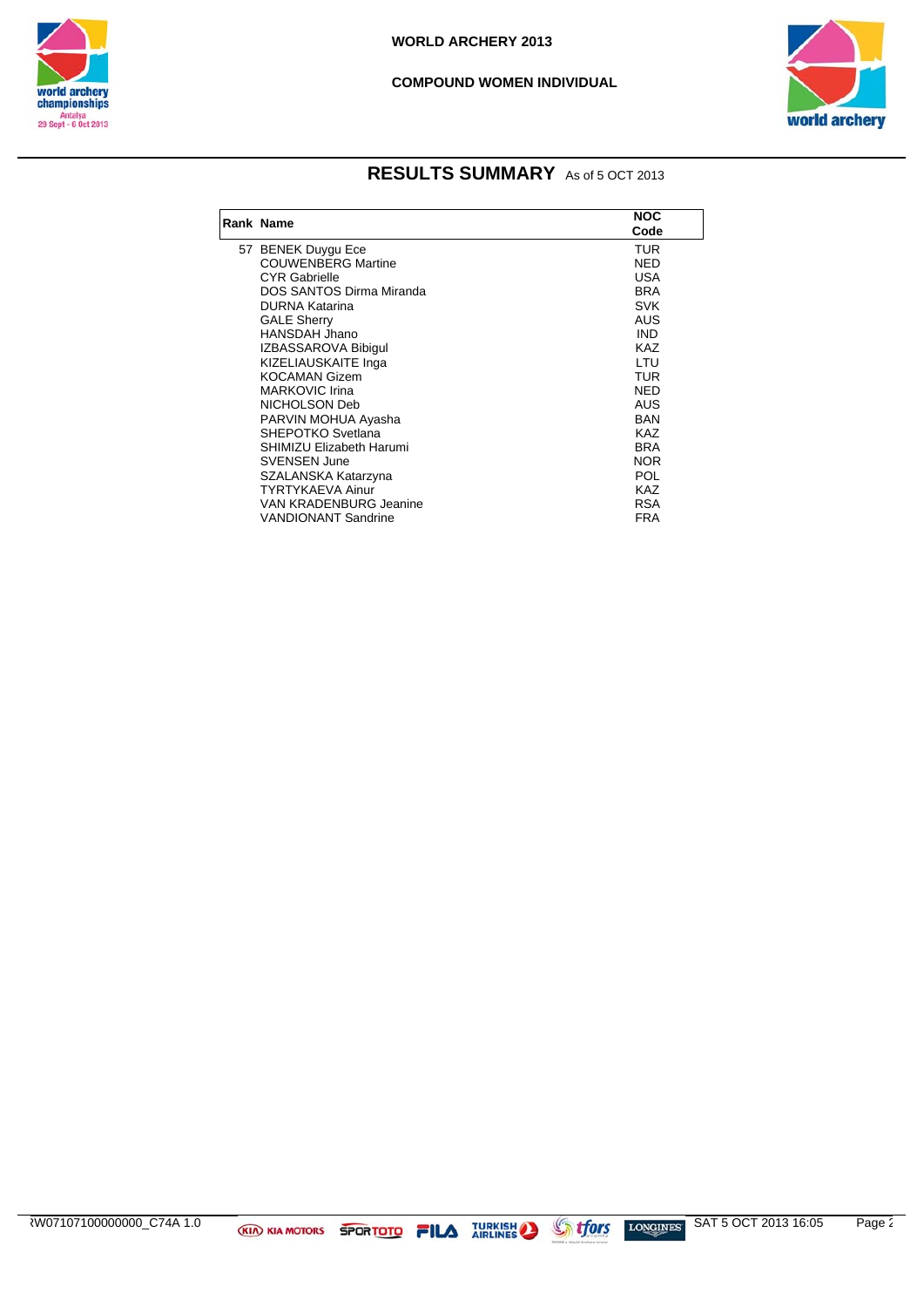

### **RECURVE MEN INDIVIDUAL**



| <b>RR</b> | Rank/    | Bk | Name                     | <b>NOC</b> | Quarterfinal              | <b>Semifinal</b> |   | <b>Gold Medal</b>    |   |                  |
|-----------|----------|----|--------------------------|------------|---------------------------|------------------|---|----------------------|---|------------------|
|           | Score    | No |                          | Code       |                           |                  |   |                      |   |                  |
|           |          |    |                          |            |                           |                  |   |                      |   |                  |
|           | 1/1357   |    | 401 OH Jin Hyek          | <b>KOR</b> | 7 (27,24,28,22,24)        | <b>OH JH</b>     | 6 |                      |   |                  |
|           | 8/ 1335  |    | 8 WORTH Taylor           | <b>AUS</b> | 3 (25, 28, 26, 22, 21)    | (26, 24, 28, 27) |   | OH JH                | 3 |                  |
|           |          |    |                          |            |                           |                  |   | (29, 25, 25, 28, 25) |   | <b>GOLD</b>      |
|           | 12/ 1334 |    | 412 DUENAS Crispin       | CAN        | $6(27,21,24,22,22$ -T9)   | <b>DUENAS C</b>  | 2 |                      |   |                  |
|           | 4/1341   |    | 4 VALLADONT Jean-Charles | <b>FRA</b> | 5 (26, 24, 26, 22, 20-T7) | (27, 22, 24, 26) |   |                      |   | LEE <sub>S</sub> |
|           |          |    |                          |            |                           |                  |   |                      |   |                  |
|           | 3/ 1348  |    | 3 IM Dong Hyun           | <b>KOR</b> | 4 (28,26,26,25,24)        | DAI X            | 2 |                      |   |                  |
| 6/        | 1336     |    | 406 DAI Xiaoxiang        | <b>CHN</b> | 6(25,28,25,26,26)         | (26, 25, 26, 26) |   | <b>LEES</b>          | 7 | <b>SILVER</b>    |
|           |          |    |                          |            |                           |                  |   |                      |   |                  |
|           | 26/ 1319 |    | 26 LYON Jay              | CAN        | (26,22,25,25)             | LEE <sub>S</sub> | 6 |                      |   |                  |
|           | 2/1352   |    | 402 LEE Seungyun         | <b>KOR</b> | 7 (26, 27, 27, 27)        | (24, 26, 27, 27) |   |                      |   | OH JH            |
|           |          |    |                          |            |                           |                  |   |                      |   |                  |



| 1 | LEE Seungyun                  | <b>KOR</b>                                                    |            |
|---|-------------------------------|---------------------------------------------------------------|------------|
|   |                               |                                                               |            |
|   | <b>DUENAS Crispin</b>         | CAN                                                           |            |
| 4 | DAI Xiaoxiang                 | <b>CHN</b>                                                    |            |
|   | <b>VALLADONT Jean-Charles</b> | <b>FRA</b>                                                    | 5(118)     |
| 6 | <b>IM Dong Hyun</b>           | <b>KOR</b>                                                    | 4 (129)    |
|   | WORTH Taylor                  | <b>AUS</b>                                                    | 3(122)     |
| 8 | LYON Jay                      | CAN                                                           | (98)       |
|   |                               | <b>Final Ranking</b><br>2 OH Jin Hyek<br>3 <sup>1</sup><br>5. | <b>KOR</b> |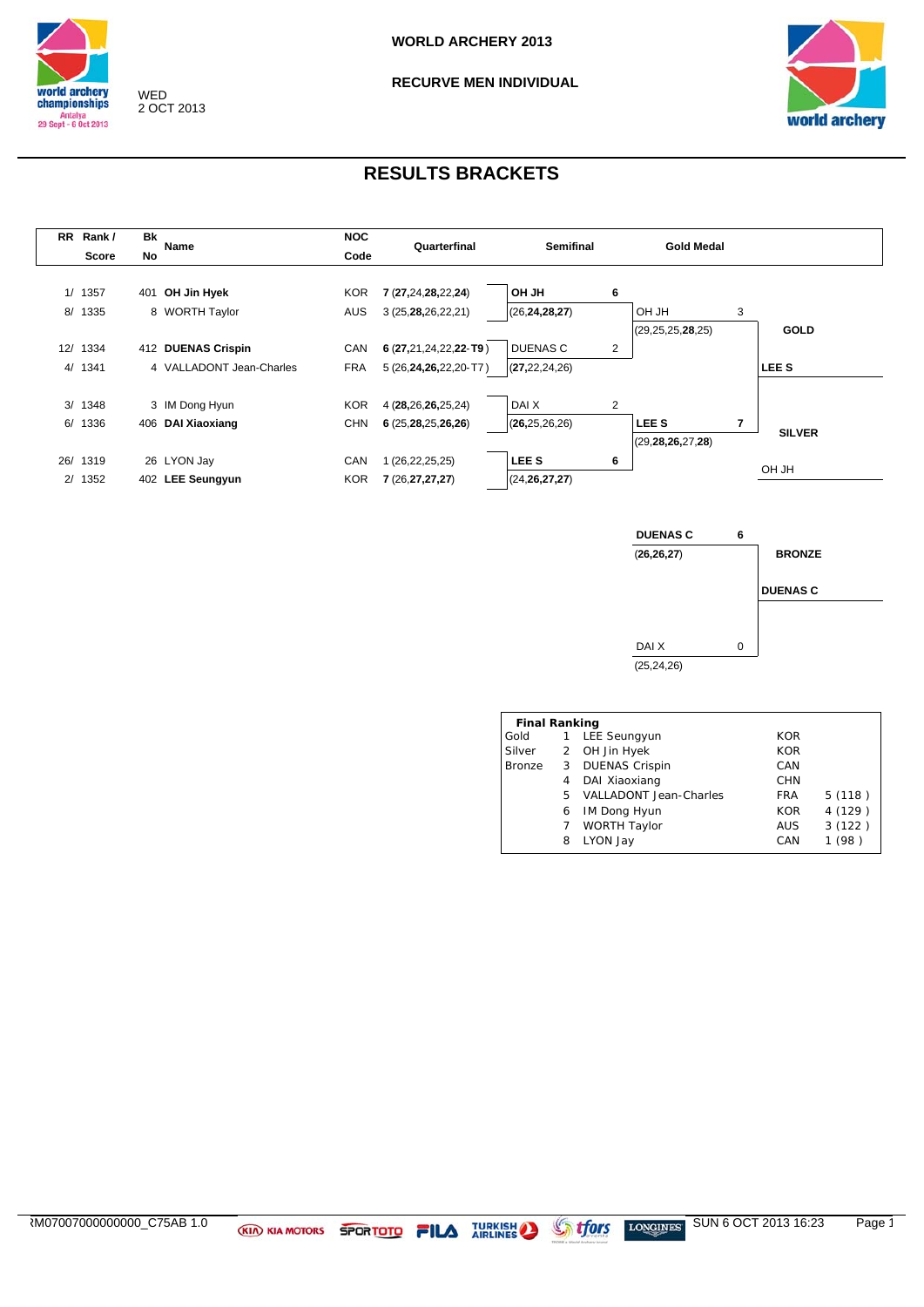

**RECURVE MEN INDIVIDUAL**



| RR Rank/  | Bk |                                                | <b>NOC</b> |                                         |                               |   |                        |   |                  |   |                                             |
|-----------|----|------------------------------------------------|------------|-----------------------------------------|-------------------------------|---|------------------------|---|------------------|---|---------------------------------------------|
| Score     | No | Name                                           | Code       | 1/48                                    | 1/24                          |   | 1/16                   |   | 1/8              |   | Quarterfinal                                |
|           |    |                                                |            |                                         |                               |   |                        |   |                  |   |                                             |
| 1/ 1357   |    | 401 OH Jin Hyek                                | <b>KOR</b> |                                         |                               |   |                        |   |                  |   |                                             |
|           |    | pre-seeded in 1/16th                           |            |                                         |                               |   | HL HO                  | 7 |                  |   |                                             |
|           |    |                                                |            |                                         |                               |   | (24, 27, 29, 27)       |   |                  |   |                                             |
|           |    |                                                |            |                                         |                               |   |                        |   |                  |   |                                             |
|           |    |                                                |            |                                         |                               |   |                        |   | HL HO            | 6 |                                             |
|           |    |                                                |            |                                         |                               |   |                        |   | (29, 29, 25)     |   |                                             |
| 33/ 1308  |    | 33 KUO Cheng-Wei                               |            | TPE 2 (29,29,29,27)                     | <b>SHANA MR</b>               | 5 |                        |   |                  |   |                                             |
| 80/ 1270  |    | 80 SHANA Md Ruhan                              |            | BAN 6 (29,30,29,30)                     | $(28, 26, 24, 27, 27 - T10)$  |   | CARVALHO LO. 1         |   |                  |   |                                             |
|           |    |                                                |            |                                         |                               |   | (24,24,25,26)          |   |                  |   |                                             |
| 81/ 1269  |    | 81 DOBROWOLSKI Rafal                           |            | POL 1 (25,28,28,26)                     | <b>CARVALHO LO. 6</b>         |   |                        |   |                  |   |                                             |
| 32/ 1309  |    | 32 CARVALHO LOPES DALMEIDABRA 7 (28,29,28,28)  |            |                                         | $(27, 28, 25, 25, 27 - T10*)$ |   |                        |   |                  |   | OH JH<br>$\overline{\mathbf{r}}$            |
| 17/ 1329  |    | 17 XING Yu                                     |            | CHN 7 (29,26,27,27,30)                  | <b>XING Y</b>                 | 7 |                        |   |                  |   | (27, 24, 28, 22, 24)                        |
| 96/ 1253  |    | 96 BORTOLOTO Marcos A.                         | BRA        | 3 (25, 28, 27, 23, 28)                  | (24, 28, 28, 26, 29)          |   | <b>XING Y</b>          | 4 |                  |   |                                             |
|           |    |                                                |            |                                         |                               |   | (26, 29, 22, 27, 25)   |   |                  |   |                                             |
| 65/ 1282  |    | 65 KOMOCAR Jaka                                | <b>SLO</b> | 6 (29,29,28)                            | KOMOCAR J                     | 3 |                        |   |                  |   |                                             |
| 48/ 1292  |    | 48 ROHRBERG Sebastian                          |            | GER 0 (28,25,27)                        | (22, 28, 27, 27, 26)          |   |                        |   | RAI T            | 0 |                                             |
|           |    |                                                |            |                                         |                               |   |                        |   | (25, 25, 24)     |   |                                             |
| 49/ 1291  |    | 49 FRANGILLI Michele                           | ITA        | 5 (27,27,28,28,28-T0) ZHANG J           |                               | 4 |                        |   |                  |   |                                             |
| 64/ 1284  |    | 64 ZHANG Jianping                              | CHN        | 6 (28,28,27,27,28-T1) (26,29,27,28,26)  |                               |   | <b>RAIT</b>            | 6 |                  |   |                                             |
|           |    |                                                |            |                                         |                               |   | (25, 27, 29, 29, 28)   |   |                  |   |                                             |
| 97/ 1251  |    | 97 MIHALIC Matija                              |            | CRO 2 (28,28,28,28)                     | <b>RAIT</b>                   | 6 |                        |   |                  |   |                                             |
| 16/ 1330  |    | 16 RAI Tarundeep                               | <b>IND</b> | 6 (30,29,27,29)                         | (26, 28, 27, 30, 28)          |   |                        |   |                  |   |                                             |
|           |    |                                                |            |                                         |                               |   |                        |   |                  |   |                                             |
| 9/ 1335   |    | 9 ELLISON Brady                                | USA        | 6(27, 28, 28)                           | <b>ELLISON B</b>              | 0 |                        |   |                  |   |                                             |
| 104/ 1244 |    | 104 RUFER Thomas                               | SUI        | 0(25, 22, 24)                           | (27, 26, 25)                  |   | LIAHUSHEV A            | 2 |                  |   |                                             |
|           |    |                                                |            |                                         |                               |   | (23,25, <b>28</b> ,25) |   |                  |   |                                             |
| 57/ 1289  |    | 57 CUESTA Elias                                | ESP        | 2 (28, 26, 28, 27)                      | <b>LIAHUSHEV A</b>            | 6 |                        |   |                  |   |                                             |
| 56/ 1289  |    | 56 LIAHUSHEV Alexander                         | <b>BLR</b> | 6 (29,28,26,29)                         | (28, 27, 28)                  |   |                        |   | <b>REPASD</b>    | 1 |                                             |
|           |    |                                                |            |                                         |                               |   |                        |   | (23, 25, 12, 25) |   |                                             |
| 41/ 1298  |    | 41 NOWAK Piotr                                 |            | POL 4 (27,29,28,26,26)                  | <b>REPASD</b>                 | 6 |                        |   |                  |   |                                             |
| 72/ 1277  |    | 72 REPAS Domingos                              |            | POR 6 (28,27,24,27,27)                  | (27, 25, 29, 28)              |   | <b>REPASD</b>          | 6 |                  |   |                                             |
|           |    |                                                |            | COL 6 (27,29,26,26,29-T9) PINEDA DF     |                               |   | (28, 29, 26, 27)       |   |                  |   |                                             |
| 89/ 1257  |    | 89 PINEDA Daniel Felipe<br>24 TSYBZHITOV Bolot |            |                                         |                               | 2 |                        |   |                  |   |                                             |
| 24/ 1320  |    |                                                |            | RUS 5 (28,27,26,28,28-T8) (26,26,27,21) |                               |   |                        |   |                  |   | <b>WORTH T</b><br>3<br>(25, 28, 26, 22, 21) |
| 25/ 1320  |    | 25 VELEZ Luis Eduardo                          |            | MEX 6 (29,24,26,28,29)                  | <b>VELEZ LE</b>               | 4 |                        |   |                  |   |                                             |
| 88/ 1258  |    | 88 DUTZLER Raphael                             |            | AUT 4 (26,27,28,27,26)                  | (27, 27, 28, 27, 28)          |   | DUANGSUWAN K4          |   |                  |   |                                             |
|           |    |                                                |            |                                         |                               |   | (27, 28, 17, 28, 26)   |   |                  |   |                                             |
| 73/ 1276  |    | 73 DUANGSUWAN Khomkrit                         | THA        | 6 (30,28,28,28,28-T10) DUANGSUWAN I6    |                               |   |                        |   |                  |   |                                             |
| 40/ 1298  |    | 40 TABATA Shungo                               | <b>JPN</b> | 5 (29,29,26,29,28-T9) (29,27,24,27,29)  |                               |   |                        |   | <b>WORTH T</b>   | 7 |                                             |
|           |    |                                                |            |                                         |                               |   |                        |   | (28, 25, 22, 28) |   |                                             |
|           |    |                                                |            |                                         |                               |   |                        |   |                  |   |                                             |
|           |    |                                                |            |                                         |                               |   | <b>WORTH T</b>         | 6 |                  |   |                                             |
|           |    |                                                |            |                                         |                               |   | (28, 26, 28, 28, 26)   |   |                  |   |                                             |
|           |    | pre-seeded in 1/16th                           |            |                                         |                               |   |                        |   |                  |   |                                             |
| 8/ 1335   |    | 8 WORTH Taylor                                 | <b>AUS</b> |                                         |                               |   |                        |   |                  |   |                                             |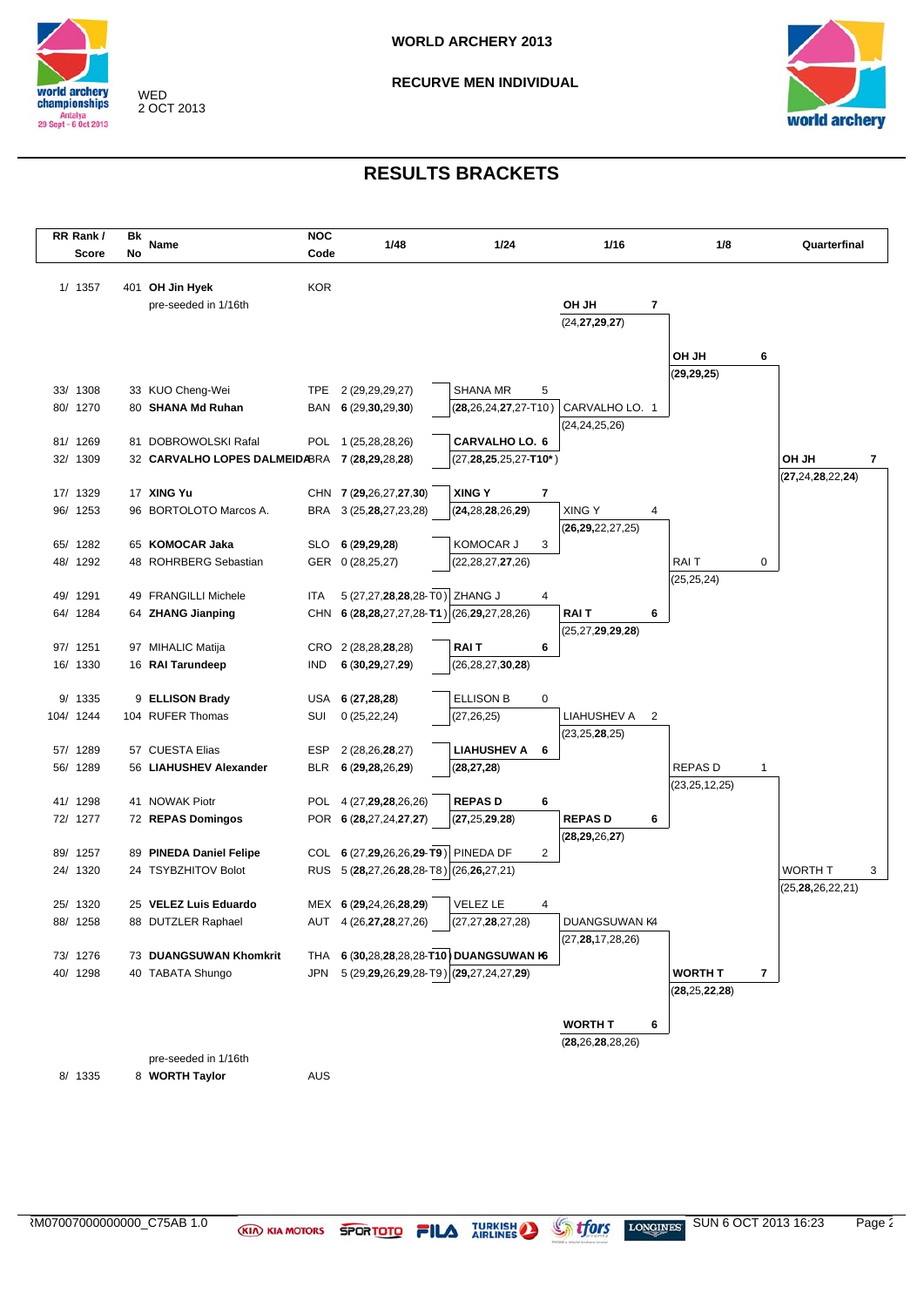



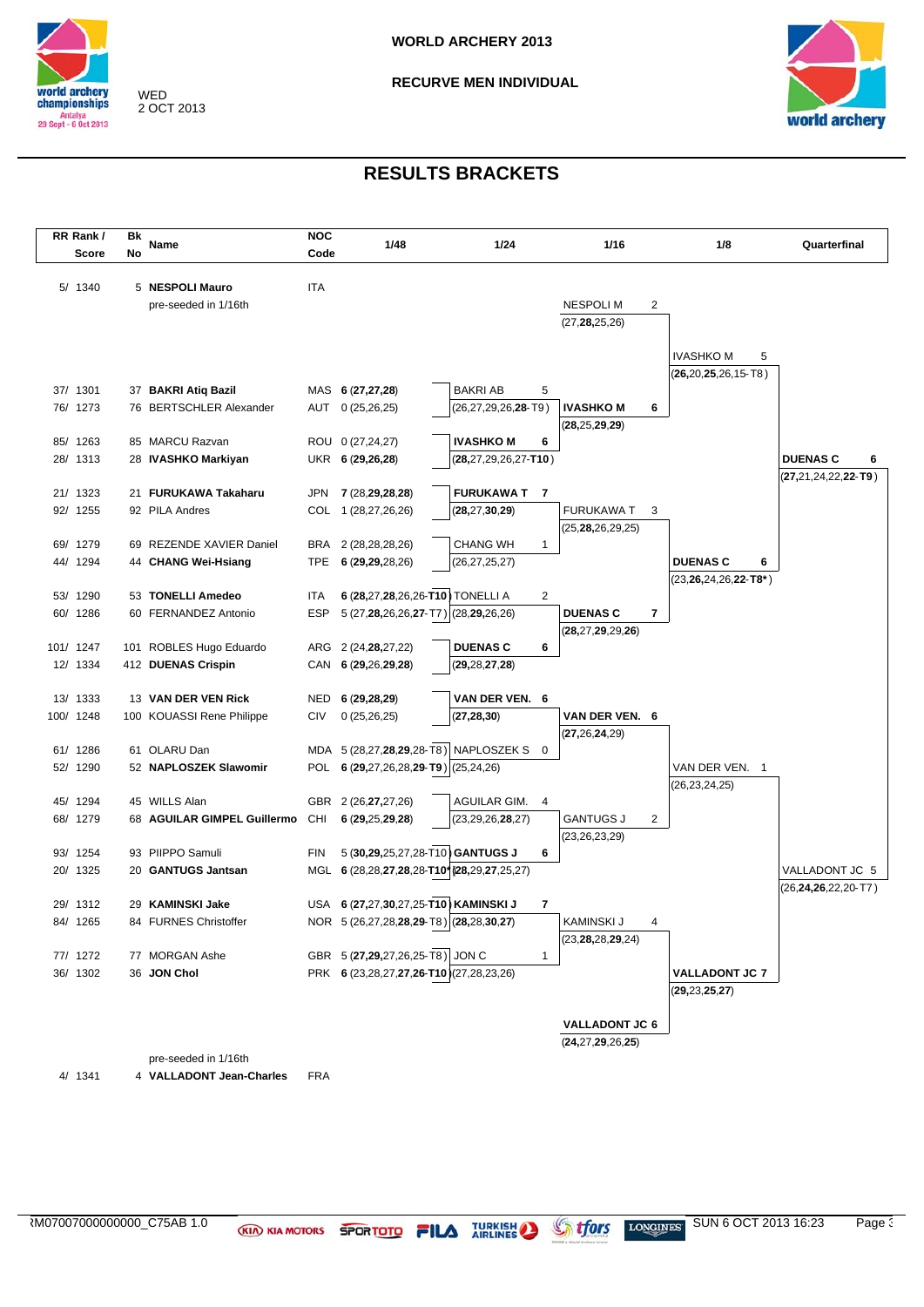

**RECURVE MEN INDIVIDUAL**



### **RESULTS BRACKETS**

| RR Rank/  | Bk | Name                                | <b>NOC</b> | 1/48                                             | 1/24                         | 1/16                               | 1/8               |   | Quarterfinal         |
|-----------|----|-------------------------------------|------------|--------------------------------------------------|------------------------------|------------------------------------|-------------------|---|----------------------|
| Score     | No |                                     | Code       |                                                  |                              |                                    |                   |   |                      |
|           |    |                                     |            |                                                  |                              |                                    |                   |   |                      |
| 3/1348    |    | 3 IM Dong Hyun                      | <b>KOR</b> |                                                  |                              |                                    |                   |   |                      |
|           |    | pre-seeded in 1/16th                |            |                                                  |                              | IM DH                              | 6                 |   |                      |
|           |    |                                     |            |                                                  |                              | (25, 29, 28, 28)                   |                   |   |                      |
|           |    |                                     |            |                                                  |                              |                                    | IM DH             | 6 |                      |
|           |    |                                     |            |                                                  |                              |                                    | (28, 27, 24)      |   |                      |
| 35/ 1305  |    | 35 OTA Shohei                       | <b>JPN</b> | 6 (26,28,25,27,30-T9*) OTA S                     | 0                            |                                    |                   |   |                      |
| 78/ 1271  |    | 78 TSYBEKDORZHIEV Bair              |            | RUS 5 (27,28,27,26,25-T9) (28,27,26)             |                              | SERRANO JR                         | 2                 |   |                      |
|           |    |                                     |            |                                                  |                              | (26, 27, 25, 27)                   |                   |   |                      |
| 83/ 1267  |    | 83 MOKRYNSKY Yaroslav               |            | UKR 2 (26,29,28,26)                              | <b>SERRANO JR</b><br>6       |                                    |                   |   |                      |
| 30/ 1311  |    | 30 SERRANO Juan Rene                |            | MEX 6 (29,28,29,28)                              | (30, 30, 29)                 |                                    |                   |   | IM DH<br>4           |
|           |    |                                     |            |                                                  |                              |                                    |                   |   | (28, 26, 26, 25, 24) |
| 19/ 1326  |    | 19 MOHAMAD Khairul Anuar            |            | MAS 6 (27,30,28,26)                              | MOHAMAD KA 6                 |                                    |                   |   |                      |
| 94/ 1253  |    | 94 OJAMAE Pearu Jakob               |            | EST 2 (26,28,29,25)                              | (29, 26, 29, 29, 28)         | MOHAMAD KA 6                       |                   |   |                      |
| 67/ 1280  |    | 67 THEPNA Denchai                   |            | THA 1 (24,27,26,24)                              | KAMARUDDIN H 4               | (28, 30, 26, 28, 25)               |                   |   |                      |
| 46/ 1294  |    | 46 KAMARUDDIN Haziq                 |            | MAS 7 (25,27,27,28)                              | (28, 29, 27, 30, 27)         |                                    | <b>MOHAMAD KA</b> | 0 |                      |
|           |    |                                     |            |                                                  |                              |                                    | (26, 23, 23)      |   |                      |
| 51/ 1291  |    | 51 MARUSAU Mikalai                  |            | BLR 6 (29,29,27,29)                              | <b>MARUSAU M</b><br>4        |                                    |                   |   |                      |
| 62/ 1285  |    | 62 VAN DEN OEVER Rick               | NED        | 2 (28,27,29,27)                                  | (27, 26, 28, 29, 25)         | RODRIGUEZ JI 4                     |                   |   |                      |
|           |    |                                     |            |                                                  |                              | (22,28,27,29,24)                   |                   |   |                      |
| 99/ 1248  |    | 99 BANDA Arpad                      |            | HUN 4 (27,24,28,29,27)                           | <b>RODRIGUEZ JI 6</b>        |                                    |                   |   |                      |
| 14/ 1332  |    | 14 RODRIGUEZ Juan I.                | ESP        | 6 (28,29,27,28,29)                               | (29, 30, 27, 27, 29)         |                                    |                   |   |                      |
|           |    |                                     |            |                                                  |                              |                                    |                   |   |                      |
| 11/ 1334  |    | 11 NIKOLAEV Alexey                  |            | RUS 7 (27, 28, 28, 28, 29)                       | NIKOLAEV A<br>4              |                                    |                   |   |                      |
| 102/ 1245 |    | 102 ALFONSECA Andres                |            | DOM 3 (28,27,28,26,26)                           | (25, 28, 28, 26, 26)         | <b>NESEMANN S</b>                  | 4                 |   |                      |
| 59/ 1288  |    |                                     | <b>ISR</b> |                                                  | <b>NESEMANN S</b><br>6       | (26,23, <b>29</b> ,26,24)          |                   |   |                      |
| 54/ 1290  |    | 59 MATZKIN Guy<br>54 NESEMANN Simon |            | 4 (24, 28, 29, 25, 26)<br>GER 6 (27,27,28,28,28) | (29, 23, 24, 30, 29)         |                                    | . Κ               | 0 |                      |
|           |    |                                     |            |                                                  |                              |                                    | (24, 24, 22)      |   |                      |
| 43/ 1295  |    | 43 PACHECO Daniel                   |            | COL 6 (27,27,26,29,25)                           | PACHECO D<br>5               |                                    |                   |   |                      |
| 70/ 1278  |    | 70 WEISS Johan                      |            | DEN 4 (24, 29, 29, 26, 22)                       | $(27, 25, 28, 29, 25 - T9)$  | . K                                | 6                 |   |                      |
|           |    |                                     |            |                                                  |                              | (26, <b>27,</b> 27, <b>27</b> ,24) |                   |   |                      |
| 91/ 1256  |    | 91 SAIDIYEV Oibek                   | KAZ        | 2 (26, 28, 27, 27)                               | . K<br>6                     |                                    |                   |   |                      |
| 22/ 1322  |    | 22 . Kapil                          | <b>IND</b> | 6(29, 28, 30, 27)                                | $(26, 25, 30, 28, 27 - T9*)$ |                                    |                   |   | <b>DAIX</b><br>6     |
|           |    |                                     |            |                                                  |                              |                                    |                   |   | (25, 28, 25, 26, 26) |
| 27/ 1314  |    | 27 NESTENG Baard                    |            | NOR 2 (25, 27, 27, 28)                           | <b>BOZLARF</b><br>6          |                                    |                   |   |                      |
| 86/ 1263  |    | 86 BOZLAR Fatih                     |            | TUR 6 (29,26,29,29)                              | (28, 26, 25, 29)             | <b>BOZLAR F</b>                    | 0                 |   |                      |
| 75/ 1273  |    | 75 DJERF Sebastian                  |            | SWE 6 (29,24,27,29)                              | DJERF S<br>2                 | (21, 22, 23)                       |                   |   |                      |
| 38/ 1299  |    | 38 GAN ERDENE Gombodorj             |            | MGL 2 (24,29,25,27)                              | (27, 22, 28, 28)             |                                    | DAI X             | 6 |                      |
|           |    |                                     |            |                                                  |                              |                                    | (26, 25, 24)      |   |                      |
|           |    |                                     |            |                                                  |                              |                                    |                   |   |                      |
|           |    |                                     |            |                                                  |                              | DAI X                              | 6                 |   |                      |
|           |    |                                     |            |                                                  |                              | (27, 28, 26)                       |                   |   |                      |
|           |    | pre-seeded in 1/16th                |            |                                                  |                              |                                    |                   |   |                      |

6/ 1336 406 **DAI Xiaoxiang** CHN

ARM07007000000000\_C75AB 1.0 SUN 6 OCT 2013 16:23 Page 4/5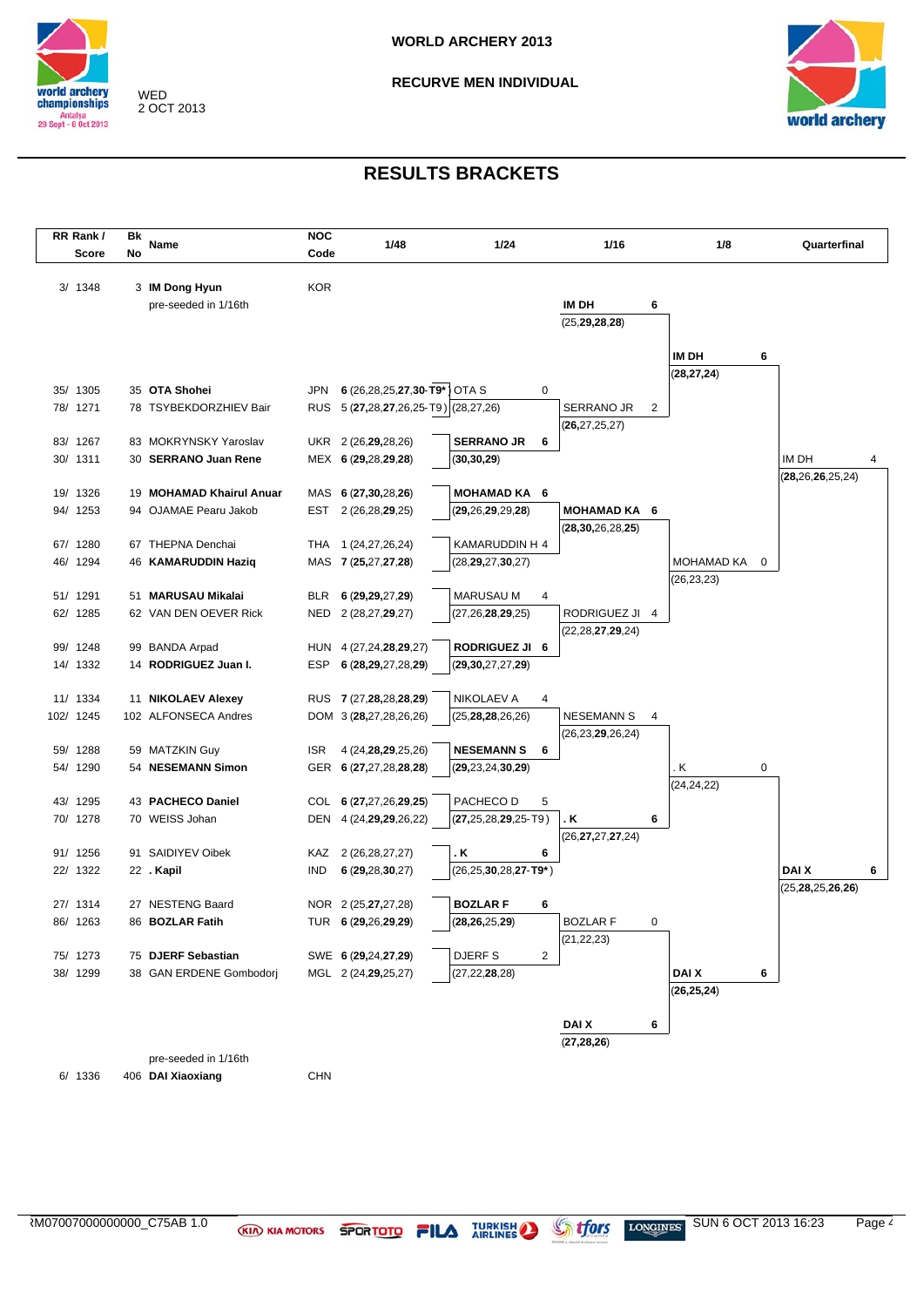

**RECURVE MEN INDIVIDUAL**



 $\overline{\phantom{a}}$ 

| Bk | Name                 | <b>NOC</b>                                                                                                                                                                                                                                                                                                                                                                                                                                                                                  | 1/48                                                          | 1/24                                                                                                                                                                                                                                                                                                                                                                                                          | 1/16                                                                                                                                                                                                                                                                                                                                                                                               |                                                                                                                                                                  | 1/8                           | Quarterfinal                                                                      |
|----|----------------------|---------------------------------------------------------------------------------------------------------------------------------------------------------------------------------------------------------------------------------------------------------------------------------------------------------------------------------------------------------------------------------------------------------------------------------------------------------------------------------------------|---------------------------------------------------------------|---------------------------------------------------------------------------------------------------------------------------------------------------------------------------------------------------------------------------------------------------------------------------------------------------------------------------------------------------------------------------------------------------------------|----------------------------------------------------------------------------------------------------------------------------------------------------------------------------------------------------------------------------------------------------------------------------------------------------------------------------------------------------------------------------------------------------|------------------------------------------------------------------------------------------------------------------------------------------------------------------|-------------------------------|-----------------------------------------------------------------------------------|
| No |                      | Code                                                                                                                                                                                                                                                                                                                                                                                                                                                                                        |                                                               |                                                                                                                                                                                                                                                                                                                                                                                                               |                                                                                                                                                                                                                                                                                                                                                                                                    |                                                                                                                                                                  |                               |                                                                                   |
|    |                      |                                                                                                                                                                                                                                                                                                                                                                                                                                                                                             |                                                               |                                                                                                                                                                                                                                                                                                                                                                                                               |                                                                                                                                                                                                                                                                                                                                                                                                    |                                                                                                                                                                  |                               |                                                                                   |
|    |                      |                                                                                                                                                                                                                                                                                                                                                                                                                                                                                             |                                                               |                                                                                                                                                                                                                                                                                                                                                                                                               |                                                                                                                                                                                                                                                                                                                                                                                                    |                                                                                                                                                                  |                               |                                                                                   |
|    |                      |                                                                                                                                                                                                                                                                                                                                                                                                                                                                                             |                                                               |                                                                                                                                                                                                                                                                                                                                                                                                               |                                                                                                                                                                                                                                                                                                                                                                                                    |                                                                                                                                                                  |                               |                                                                                   |
|    |                      |                                                                                                                                                                                                                                                                                                                                                                                                                                                                                             |                                                               |                                                                                                                                                                                                                                                                                                                                                                                                               |                                                                                                                                                                                                                                                                                                                                                                                                    |                                                                                                                                                                  |                               |                                                                                   |
|    |                      |                                                                                                                                                                                                                                                                                                                                                                                                                                                                                             |                                                               |                                                                                                                                                                                                                                                                                                                                                                                                               |                                                                                                                                                                                                                                                                                                                                                                                                    |                                                                                                                                                                  |                               | 6                                                                                 |
|    |                      |                                                                                                                                                                                                                                                                                                                                                                                                                                                                                             |                                                               |                                                                                                                                                                                                                                                                                                                                                                                                               |                                                                                                                                                                                                                                                                                                                                                                                                    |                                                                                                                                                                  |                               |                                                                                   |
|    |                      |                                                                                                                                                                                                                                                                                                                                                                                                                                                                                             |                                                               | TYACK R<br>5                                                                                                                                                                                                                                                                                                                                                                                                  |                                                                                                                                                                                                                                                                                                                                                                                                    |                                                                                                                                                                  |                               |                                                                                   |
|    |                      |                                                                                                                                                                                                                                                                                                                                                                                                                                                                                             |                                                               | $(27, 28, 27, 30, 28 - T9)$                                                                                                                                                                                                                                                                                                                                                                                   | <b>LYON J</b>                                                                                                                                                                                                                                                                                                                                                                                      | 7                                                                                                                                                                |                               |                                                                                   |
|    |                      |                                                                                                                                                                                                                                                                                                                                                                                                                                                                                             |                                                               |                                                                                                                                                                                                                                                                                                                                                                                                               | (27, 28, 28, 25, 25)                                                                                                                                                                                                                                                                                                                                                                               |                                                                                                                                                                  |                               |                                                                                   |
|    |                      |                                                                                                                                                                                                                                                                                                                                                                                                                                                                                             |                                                               | <b>LYON J</b><br>6                                                                                                                                                                                                                                                                                                                                                                                            |                                                                                                                                                                                                                                                                                                                                                                                                    |                                                                                                                                                                  |                               |                                                                                   |
|    |                      |                                                                                                                                                                                                                                                                                                                                                                                                                                                                                             |                                                               | $(30, 27, 28, 29, 28 - T10)$                                                                                                                                                                                                                                                                                                                                                                                  |                                                                                                                                                                                                                                                                                                                                                                                                    |                                                                                                                                                                  |                               | LYON J                                                                            |
|    |                      |                                                                                                                                                                                                                                                                                                                                                                                                                                                                                             |                                                               |                                                                                                                                                                                                                                                                                                                                                                                                               |                                                                                                                                                                                                                                                                                                                                                                                                    |                                                                                                                                                                  |                               | (26, 22, 25, 25)                                                                  |
|    |                      |                                                                                                                                                                                                                                                                                                                                                                                                                                                                                             |                                                               |                                                                                                                                                                                                                                                                                                                                                                                                               |                                                                                                                                                                                                                                                                                                                                                                                                    |                                                                                                                                                                  |                               |                                                                                   |
|    |                      |                                                                                                                                                                                                                                                                                                                                                                                                                                                                                             |                                                               |                                                                                                                                                                                                                                                                                                                                                                                                               |                                                                                                                                                                                                                                                                                                                                                                                                    |                                                                                                                                                                  |                               |                                                                                   |
|    |                      |                                                                                                                                                                                                                                                                                                                                                                                                                                                                                             |                                                               |                                                                                                                                                                                                                                                                                                                                                                                                               |                                                                                                                                                                                                                                                                                                                                                                                                    |                                                                                                                                                                  |                               |                                                                                   |
|    |                      |                                                                                                                                                                                                                                                                                                                                                                                                                                                                                             |                                                               |                                                                                                                                                                                                                                                                                                                                                                                                               |                                                                                                                                                                                                                                                                                                                                                                                                    |                                                                                                                                                                  |                               |                                                                                   |
|    |                      |                                                                                                                                                                                                                                                                                                                                                                                                                                                                                             |                                                               |                                                                                                                                                                                                                                                                                                                                                                                                               |                                                                                                                                                                                                                                                                                                                                                                                                    |                                                                                                                                                                  |                               | 4                                                                                 |
|    |                      |                                                                                                                                                                                                                                                                                                                                                                                                                                                                                             |                                                               |                                                                                                                                                                                                                                                                                                                                                                                                               |                                                                                                                                                                                                                                                                                                                                                                                                    |                                                                                                                                                                  |                               |                                                                                   |
|    |                      |                                                                                                                                                                                                                                                                                                                                                                                                                                                                                             |                                                               |                                                                                                                                                                                                                                                                                                                                                                                                               |                                                                                                                                                                                                                                                                                                                                                                                                    |                                                                                                                                                                  |                               |                                                                                   |
|    |                      |                                                                                                                                                                                                                                                                                                                                                                                                                                                                                             |                                                               |                                                                                                                                                                                                                                                                                                                                                                                                               |                                                                                                                                                                                                                                                                                                                                                                                                    |                                                                                                                                                                  |                               |                                                                                   |
|    |                      |                                                                                                                                                                                                                                                                                                                                                                                                                                                                                             |                                                               |                                                                                                                                                                                                                                                                                                                                                                                                               |                                                                                                                                                                                                                                                                                                                                                                                                    |                                                                                                                                                                  |                               |                                                                                   |
|    |                      |                                                                                                                                                                                                                                                                                                                                                                                                                                                                                             |                                                               |                                                                                                                                                                                                                                                                                                                                                                                                               |                                                                                                                                                                                                                                                                                                                                                                                                    |                                                                                                                                                                  |                               |                                                                                   |
|    |                      |                                                                                                                                                                                                                                                                                                                                                                                                                                                                                             |                                                               |                                                                                                                                                                                                                                                                                                                                                                                                               |                                                                                                                                                                                                                                                                                                                                                                                                    |                                                                                                                                                                  |                               |                                                                                   |
|    |                      | IND                                                                                                                                                                                                                                                                                                                                                                                                                                                                                         | 6(28, 28, 28)                                                 | <b>TALUKDAR J</b><br>6                                                                                                                                                                                                                                                                                                                                                                                        |                                                                                                                                                                                                                                                                                                                                                                                                    |                                                                                                                                                                  |                               |                                                                                   |
|    |                      |                                                                                                                                                                                                                                                                                                                                                                                                                                                                                             |                                                               | (27, 26, 26, 29, 28)                                                                                                                                                                                                                                                                                                                                                                                          | TALUKDAR J                                                                                                                                                                                                                                                                                                                                                                                         | 2                                                                                                                                                                |                               |                                                                                   |
|    |                      |                                                                                                                                                                                                                                                                                                                                                                                                                                                                                             |                                                               |                                                                                                                                                                                                                                                                                                                                                                                                               | (23, 23, 22, 24)                                                                                                                                                                                                                                                                                                                                                                                   |                                                                                                                                                                  |                               |                                                                                   |
|    |                      | <b>FIN</b>                                                                                                                                                                                                                                                                                                                                                                                                                                                                                  | 3 (28,27,26,27,25)                                            | FAUCHERON T 4                                                                                                                                                                                                                                                                                                                                                                                                 |                                                                                                                                                                                                                                                                                                                                                                                                    |                                                                                                                                                                  |                               |                                                                                   |
|    |                      |                                                                                                                                                                                                                                                                                                                                                                                                                                                                                             |                                                               | (29, 30, 24, 25, 26)                                                                                                                                                                                                                                                                                                                                                                                          |                                                                                                                                                                                                                                                                                                                                                                                                    |                                                                                                                                                                  | ALVAREZ L                     | 2                                                                                 |
|    |                      |                                                                                                                                                                                                                                                                                                                                                                                                                                                                                             |                                                               |                                                                                                                                                                                                                                                                                                                                                                                                               |                                                                                                                                                                                                                                                                                                                                                                                                    |                                                                                                                                                                  | (22, 20, 27, 25)              |                                                                                   |
|    |                      |                                                                                                                                                                                                                                                                                                                                                                                                                                                                                             |                                                               |                                                                                                                                                                                                                                                                                                                                                                                                               |                                                                                                                                                                                                                                                                                                                                                                                                    |                                                                                                                                                                  |                               |                                                                                   |
|    |                      |                                                                                                                                                                                                                                                                                                                                                                                                                                                                                             |                                                               |                                                                                                                                                                                                                                                                                                                                                                                                               |                                                                                                                                                                                                                                                                                                                                                                                                    | 6                                                                                                                                                                |                               |                                                                                   |
|    |                      |                                                                                                                                                                                                                                                                                                                                                                                                                                                                                             |                                                               |                                                                                                                                                                                                                                                                                                                                                                                                               |                                                                                                                                                                                                                                                                                                                                                                                                    |                                                                                                                                                                  |                               |                                                                                   |
|    |                      |                                                                                                                                                                                                                                                                                                                                                                                                                                                                                             |                                                               |                                                                                                                                                                                                                                                                                                                                                                                                               |                                                                                                                                                                                                                                                                                                                                                                                                    |                                                                                                                                                                  |                               |                                                                                   |
|    |                      |                                                                                                                                                                                                                                                                                                                                                                                                                                                                                             |                                                               |                                                                                                                                                                                                                                                                                                                                                                                                               |                                                                                                                                                                                                                                                                                                                                                                                                    |                                                                                                                                                                  |                               | LEE <sub>S</sub>                                                                  |
|    |                      |                                                                                                                                                                                                                                                                                                                                                                                                                                                                                             |                                                               |                                                                                                                                                                                                                                                                                                                                                                                                               |                                                                                                                                                                                                                                                                                                                                                                                                    |                                                                                                                                                                  |                               | (26, 27, 27, 27)                                                                  |
|    |                      |                                                                                                                                                                                                                                                                                                                                                                                                                                                                                             |                                                               |                                                                                                                                                                                                                                                                                                                                                                                                               |                                                                                                                                                                                                                                                                                                                                                                                                    |                                                                                                                                                                  |                               |                                                                                   |
|    |                      |                                                                                                                                                                                                                                                                                                                                                                                                                                                                                             |                                                               |                                                                                                                                                                                                                                                                                                                                                                                                               |                                                                                                                                                                                                                                                                                                                                                                                                    |                                                                                                                                                                  |                               |                                                                                   |
|    | 79 CHU Shu-Yu        |                                                                                                                                                                                                                                                                                                                                                                                                                                                                                             | TPE 4 (25,27,28,26,26)                                        | <b>GRAY M</b><br>4                                                                                                                                                                                                                                                                                                                                                                                            |                                                                                                                                                                                                                                                                                                                                                                                                    |                                                                                                                                                                  |                               |                                                                                   |
|    |                      |                                                                                                                                                                                                                                                                                                                                                                                                                                                                                             | AUS 6 (29,27,27,26,29)                                        | (27, 30, 28, 28, 26)                                                                                                                                                                                                                                                                                                                                                                                          |                                                                                                                                                                                                                                                                                                                                                                                                    |                                                                                                                                                                  | LEE <sub>S</sub>              | 6                                                                                 |
|    |                      |                                                                                                                                                                                                                                                                                                                                                                                                                                                                                             |                                                               |                                                                                                                                                                                                                                                                                                                                                                                                               |                                                                                                                                                                                                                                                                                                                                                                                                    |                                                                                                                                                                  | (28, 30, 25, 26)              |                                                                                   |
|    | 34 GRAY Matthew      |                                                                                                                                                                                                                                                                                                                                                                                                                                                                                             |                                                               |                                                                                                                                                                                                                                                                                                                                                                                                               |                                                                                                                                                                                                                                                                                                                                                                                                    |                                                                                                                                                                  |                               |                                                                                   |
|    |                      |                                                                                                                                                                                                                                                                                                                                                                                                                                                                                             |                                                               |                                                                                                                                                                                                                                                                                                                                                                                                               |                                                                                                                                                                                                                                                                                                                                                                                                    |                                                                                                                                                                  |                               |                                                                                   |
|    |                      |                                                                                                                                                                                                                                                                                                                                                                                                                                                                                             |                                                               |                                                                                                                                                                                                                                                                                                                                                                                                               | LEE <sub>S</sub>                                                                                                                                                                                                                                                                                                                                                                                   | 7                                                                                                                                                                |                               |                                                                                   |
|    |                      |                                                                                                                                                                                                                                                                                                                                                                                                                                                                                             |                                                               |                                                                                                                                                                                                                                                                                                                                                                                                               | (25, 26, 28, 27, 29)                                                                                                                                                                                                                                                                                                                                                                               |                                                                                                                                                                  |                               |                                                                                   |
|    | pre-seeded in 1/16th |                                                                                                                                                                                                                                                                                                                                                                                                                                                                                             |                                                               |                                                                                                                                                                                                                                                                                                                                                                                                               |                                                                                                                                                                                                                                                                                                                                                                                                    |                                                                                                                                                                  |                               |                                                                                   |
|    |                      | 7 PREVOST Gael<br>pre-seeded in 1/16th<br>39 TYACK Ryan<br>74 CIORNEI Daniel<br>87 MACDONALD Hugh<br>26 LYON Jay<br>23 GODFREY Larry<br>90 DOLGORSUREN Baasanjav<br>71 FANCHIN Joe<br>42 DEMIRAL Cevdet<br>55 CHUI Chun Man<br>58 HANLON Keith<br>10 VAN DEN BERG Sjef<br>15 TALUKDAR Jayanta<br>98 GANKIN Artyom<br>63 TEKONIEMI Antti<br>50 FAUCHERON Thomas<br>47 HENCKELS Jeff<br>66 THAMWONG Witthaya<br>95 WEISS Christian<br>18 ALVAREZ Luis<br>31 RUBAN Viktor<br>82 KIRSEVER Kerem | <b>FRA</b><br><b>IRL</b><br>103 RAJASINGHE Lakmal Chamin. SRI | AUS 6 (27,27,28,28,27)<br>ROU 4 (29,29,27,24,26)<br>CAN 3 (26,26,28,25,23)<br>CAN 7 (28,30,28,24,28)<br>GBR 4 (29,28,25,28,24)<br>MGL 6 (26,29,28,26,28)<br>USA 7 (28,27,29,27,26)<br>TUR 3 (28, 29, 28, 26, 25)<br>HKG 4 (28,26,25,29,25)<br>6 (26, 28, 28, 27, 26)<br>2 (26, 29, 24, 23)<br>NED 6 (29,28,26,28)<br>KAZ 0 (26,24,25)<br>FRA 7 (28,29,26,27,27)<br>GER 2 (27,24,28,26)<br>MEX 6 (27,29,28,29) | DOLGORSUREN.2<br>(25, 26, 26, 25)<br><b>FANCHIN J</b><br>6<br>(29, 29, 25, 27)<br><b>HANLON K</b><br>4<br>(29, 27, 24, 25, 26)<br>VAN DEN BER. 6<br>(27, 26, 27, 26, 27)<br>LUX 5 (27,26,27,29,27-T9) THAMWONG W 1<br>THA 6 (27,27,26,27,28-T10)(27,26,27,26)<br><b>ALVAREZ L</b><br>7<br>(27, 28, 29, 27)<br>UKR 6 (28,28,28,26,24-T9) RUBAN V<br>6<br>TUR 5 (29,25,27,26,29-T8) (30,27,29,25,28) | PREVOST G<br>(24, 28, 23, 27, 23)<br><b>FANCHIN J</b><br>(27, 27, 27)<br>(23, 26, 26)<br><b>ALVAREZ L</b><br>(19, 29, 26, 27)<br>RUBAN V<br>(23, 26, 25, 28, 21) | 3<br>6<br>VAN DEN BER. 0<br>3 | <b>LYON J</b><br>(28, 24, 21, 24, 25)<br><b>FANCHIN J</b><br>(21, 25, 26, 21, 20) |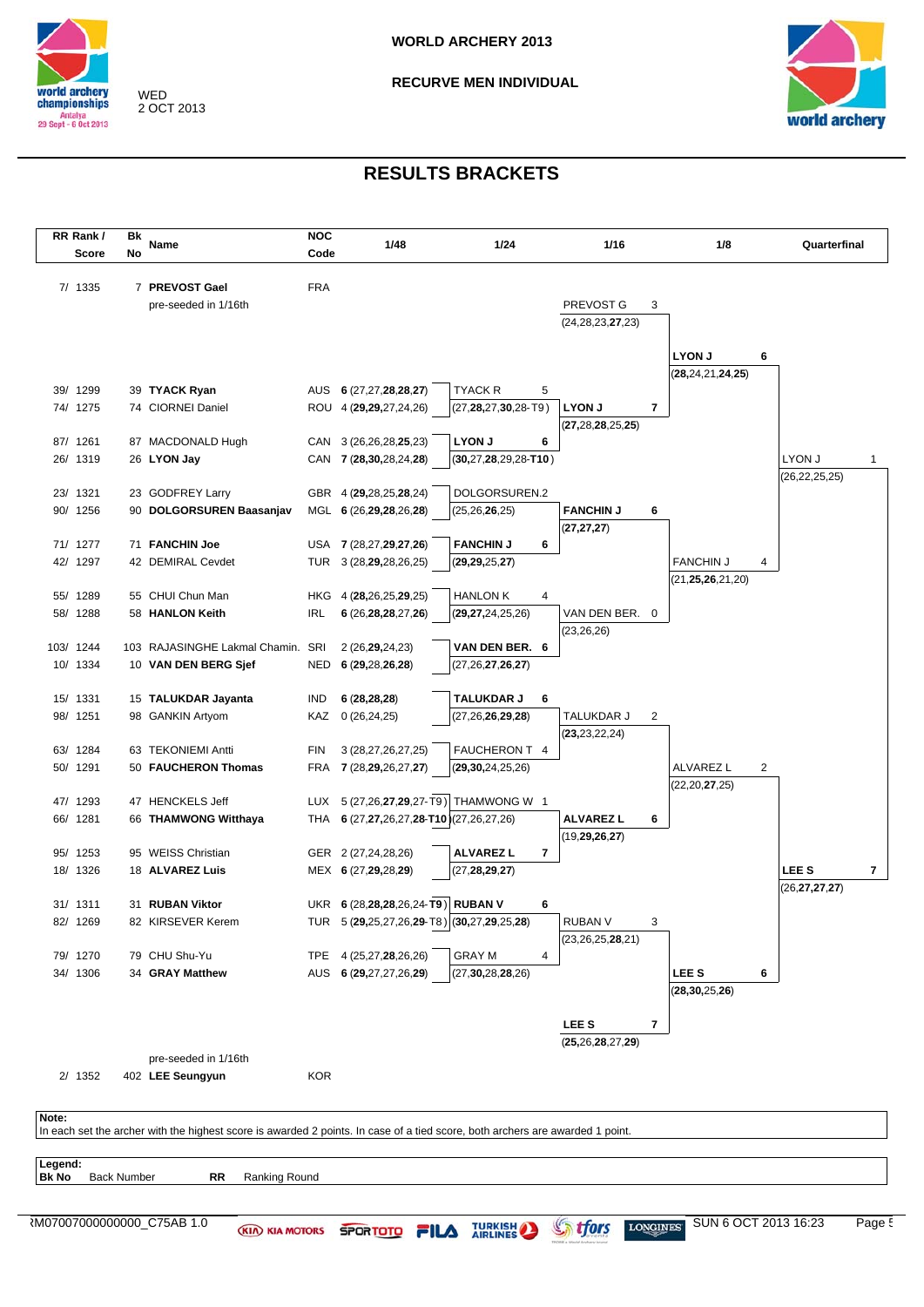

### **RECURVE WOMEN INDIVIDUAL**



| <b>RR</b> | Rank/    | <b>Bk</b> |                      | <b>NOC</b><br>Quarterfinal |                             |                      |   | <b>Gold Medal</b>              |   |                |
|-----------|----------|-----------|----------------------|----------------------------|-----------------------------|----------------------|---|--------------------------------|---|----------------|
|           | Score    | No        | Name                 | Code                       |                             | <b>Semifinal</b>     |   |                                |   |                |
|           |          |           |                      |                            |                             |                      |   |                                |   |                |
|           | 1/ 1376  |           | 1 KI Bo Bae          | <b>KOR</b>                 | $5(27, 27, 24, 27, 23$ -T6) | <b>JAGER M</b>       | 7 |                                |   |                |
| 8/        | 1351     |           | 308 JAGER Maja       | <b>DEN</b>                 | $6(20, 29, 24, 24, 28$ -T8) | (24, 28, 23, 25, 28) |   | <b>JAGER M</b>                 | 6 |                |
|           |          |           |                      |                            |                             |                      |   | $(28, 25, 28, 25, 28 - T10^*)$ |   | <b>GOLD</b>    |
|           | 5/1361   |           | 305 YUN Ok Hee       | <b>KOR</b>                 | 6(23, 27, 26)               | YUN OH               | 3 |                                |   |                |
| 20/       | 1336     |           | 20 NIKITIN Sarah     | <b>BRA</b>                 | 0(21, 23, 25)               | (24, 16, 26, 21, 25) |   |                                |   | <b>JAGER M</b> |
|           |          |           |                      |                            |                             |                      |   |                                |   |                |
|           | 3/1369   |           | 3 CHANG Hye Jin      | <b>KOR</b>                 | 1 (25,25,24,17)             | <b>WINTER K</b>      | 2 |                                |   |                |
|           | 11/ 1343 | 311       | <b>WINTER Karina</b> | GER                        | 7(25,26,28,20)              | (25, 22, 22, 21)     |   | XU J                           | 5 | <b>SILVER</b>  |
|           |          |           |                      |                            |                             |                      |   | $(24, 27, 26, 26, 28 - T10)$   |   |                |
|           | 7/1355   |           | 7 STEPANOVA Inna     | <b>RUS</b>                 | 3 (23,21,22,26,18)          | XU J                 | 6 |                                |   |                |
| 15/       | 1339     |           | 315 XU Jing          | <b>CHN</b>                 | 7 (27,21,26,22,24)          | (22, 23, 25, 25)     |   |                                |   | XU J           |
|           |          |           |                      |                            |                             |                      |   |                                |   |                |



|        | <b>Final Ranking</b> |                      |            |        |  |  |  |  |  |  |  |  |
|--------|----------------------|----------------------|------------|--------|--|--|--|--|--|--|--|--|
| Gold   | $\mathbf{1}$         | JAGER Maja           | DEN        |        |  |  |  |  |  |  |  |  |
| Silver |                      | 2 XU Jing            | CHN        |        |  |  |  |  |  |  |  |  |
|        |                      | Bronze 3 YUN Ok Hee  | <b>KOR</b> |        |  |  |  |  |  |  |  |  |
|        |                      | <b>WINTER Karina</b> | <b>GER</b> |        |  |  |  |  |  |  |  |  |
|        | 5.                   | KI Bo Bae            | <b>KOR</b> | 5(128) |  |  |  |  |  |  |  |  |
|        | 6                    | STEPANOVA Inna       | <b>RUS</b> | 3(110) |  |  |  |  |  |  |  |  |
|        | 7                    | CHANG Hye Jin        | <b>KOR</b> | 1(91)  |  |  |  |  |  |  |  |  |
|        | 8                    | <b>NIKITIN Sarah</b> | <b>BRA</b> | 0(69)  |  |  |  |  |  |  |  |  |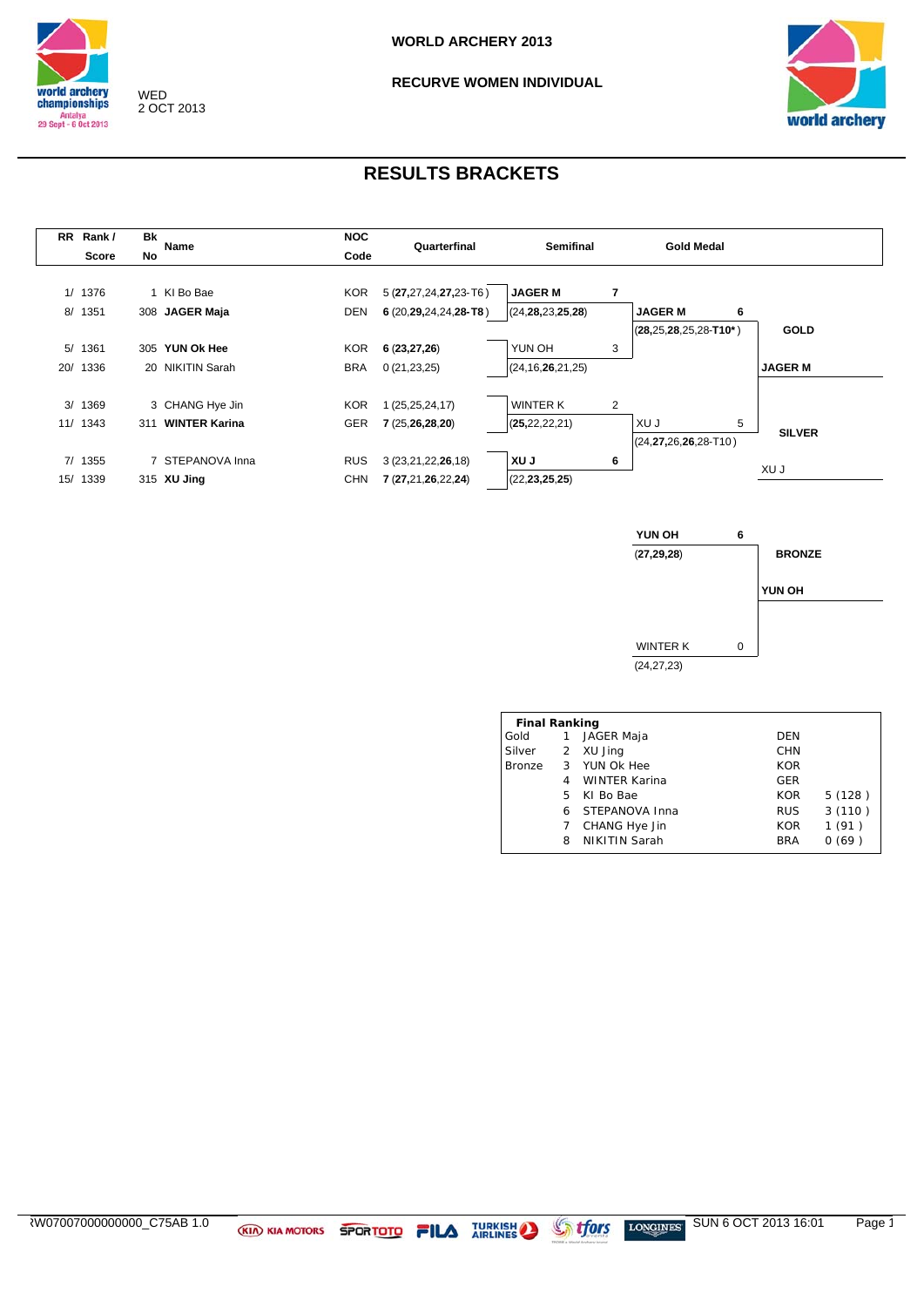

**RECURVE WOMEN INDIVIDUAL** 



| RR Rank/             | Bk |                                                     | <b>NOC</b> |                                          |                             |   |                                        |                              |                                  |
|----------------------|----|-----------------------------------------------------|------------|------------------------------------------|-----------------------------|---|----------------------------------------|------------------------------|----------------------------------|
| Score                | No | Name                                                | Code       | 1/48                                     | 1/24                        |   | 1/16                                   | 1/8                          | Quarterfinal                     |
|                      |    |                                                     |            |                                          |                             |   |                                        |                              |                                  |
| 1/ 1376              |    | 1 KI Bo Bae                                         | <b>KOR</b> |                                          |                             |   |                                        |                              |                                  |
|                      |    | pre-seeded in 1/16th                                |            |                                          |                             |   | KI BB<br>6                             |                              |                                  |
|                      |    |                                                     |            |                                          |                             |   | (29, 26, 29, 28)                       |                              |                                  |
|                      |    |                                                     |            |                                          |                             |   |                                        |                              |                                  |
|                      |    |                                                     |            |                                          |                             |   |                                        | KI BB<br>6                   |                                  |
|                      |    |                                                     |            |                                          |                             |   |                                        | (26, 27, 27)                 |                                  |
| 33/ 1318<br>80/ 1262 |    | 33 LIPIARSKA Karina                                 |            | POL 2 (26,28,29,26)                      | SAIDIYEVA L                 | 3 |                                        |                              |                                  |
|                      |    | 80 SAIDIYEVA Luyiza                                 |            | KAZ 6 (27,29,23,27)                      | (26,20,23,26,21)            |   | <b>MENDEZ M</b><br>2                   |                              |                                  |
| 81/ 1262             |    | 81 MENDEZ Mayra                                     | VEN        |                                          | <b>MENDEZ M</b>             | 7 | (25, <b>27,</b> 25,21)                 |                              |                                  |
| 32/ 1319             |    | 32 VALEEVA Natalia                                  | ITA        | 6 (29,27,24,26,26)<br>4 (27,27,28,25,26) | (26, 21, 26, 21, 23)        |   |                                        |                              | KI BB<br>5                       |
|                      |    |                                                     |            |                                          |                             |   |                                        |                              | $(27, 27, 24, 27, 23 - T6)$      |
| 17/ 1338             |    | 17 UNRUH Lisa                                       |            | GER 7 (23,28,25,29,27)                   | <b>UNRUH L</b>              | 6 |                                        |                              |                                  |
| 96/ 1237             |    | 96 LUIK Siret                                       | EST        | 3(26, 28, 19, 28, 21)                    | (28, 30, 27)                |   | UNRUH L<br>0                           |                              |                                  |
|                      |    |                                                     |            |                                          |                             |   | (23, 25, 22)                           |                              |                                  |
| 65/ 1289             |    | 65 AKTUNA Aybuke                                    |            | TUR 4 (26,23,28,16,27)                   | TIMOFEEVA K                 | 0 |                                        |                              |                                  |
| 48/ 1301             |    | 48 TIMOFEEVA Kristina                               |            | RUS 6 (24, 27, 27, 26, 29)               | (26, 26, 26)                |   |                                        | <b>BANERJEE D</b><br>0       |                                  |
|                      |    |                                                     |            |                                          |                             |   |                                        | (23, 23, 23)                 |                                  |
| 49/ 1300             |    | 49 BANERJEE Dola                                    | IND        | 6 (27,27,29,28)                          | <b>BANERJEE D</b>           | 6 |                                        |                              |                                  |
| 64/ 1290             |    | 64 MOUSIKOU Elena                                   | <b>CYP</b> | 2 (28,24,24,26)                          | (27, 28, 26)                |   | <b>BANERJEE D</b><br>6                 |                              |                                  |
|                      |    |                                                     |            |                                          |                             |   | (26, 26, 27)                           |                              |                                  |
| 97/ 1237             |    | 97 KULHAVA Miroslava                                |            | CZE 0 (25,24,26)                         | <b>RENDON AM</b>            | 0 |                                        |                              |                                  |
| 16/ 1339             |    | 16 RENDON Ana Maria                                 |            | COL 6 (28,27,28)                         | (25,24,25)                  |   |                                        |                              |                                  |
|                      |    |                                                     |            |                                          |                             |   |                                        |                              |                                  |
| 9/ 1349              |    | 9 RICHTER Elena                                     |            | GER 7 (26, 29, 28, 27)                   | <b>RICHTER E</b>            | 6 |                                        |                              |                                  |
| 104/ 1227            |    | 104 MARTIN Adriana                                  | ESP        | 1 (26,27,27,19)                          | (26, 29, 26, 26)            |   | <b>RICHTER E</b><br>5                  |                              |                                  |
|                      |    |                                                     |            |                                          |                             |   | (28,24,27,25,24-T8)                    |                              |                                  |
| 57/ 1295             |    | 57 ETXEBERRIA Mirene                                | ESP        | 6(25, 25, 29)                            | ETXEBERRIA M 2              |   |                                        |                              |                                  |
| 56/ 1295             |    | 56 CUTHBERT Sinead                                  | IRL        | 0(24, 23, 26)                            | (27, 28, 25, 25)            |   |                                        | ERDYNIEVA N<br>- 5           |                                  |
|                      |    |                                                     |            |                                          |                             |   |                                        | (26,25,25, <b>28,23</b> -T6) |                                  |
| 41/ 1308             |    | 41 SCHOBINGER Celine                                | SUI        | 6(29, 25, 27, 27)                        | SCHOBINGER C 0              |   |                                        |                              |                                  |
| 72/ 1278             |    | 72 DE VRIES Shireen-Zoe                             | NED        | 2 (26,26,26,25)                          | (26, 23, 27)                |   | <b>ERDYNIEVA N</b><br>6                |                              |                                  |
|                      |    | 89 LEE Vanessa                                      |            |                                          | <b>ERDYNIEVA N</b>          |   | (26, <b>27,</b> 26,25, <b>25-T8</b> *) |                              |                                  |
| 89/ 1245<br>24/ 1331 |    | 24 ERDYNIEVA Natalia                                |            | CAN 0 (22,21,23)<br>RUS 6 (27,27,29)     |                             | 6 |                                        |                              | <b>JAGER M</b>                   |
|                      |    |                                                     |            |                                          | (29, 29, 28)                |   |                                        |                              | 6<br>$(20, 29, 24, 24, 28 - T8)$ |
| 25/ 1324             |    | 25 PAVLOVA Anastasia                                |            | UKR 6 (26,28,27)                         | <b>PAVLOVA A</b>            | 6 |                                        |                              |                                  |
| 88/ 1248             |    | 88 LI Yelena                                        |            | KAZ 0 (25,27,26)                         | $(25,28,27,26,28-T9^*)$     |   | PAVLOVA A                              |                              |                                  |
|                      |    |                                                     |            |                                          |                             |   | (26, 27, 28, 25, 24)                   |                              |                                  |
| 73/ 1278             |    | 73 SEPULVEDA Maira Alejandra COL 7 (26,24,26,26,27) |            |                                          | SEPULVEDA MA 5              |   |                                        |                              |                                  |
| 40/ 1310             |    | 40 LAURSEN Anne Marie                               |            | DEN 3 (23,26,25,26,18)                   | $(24, 29, 27, 27, 27 - T9)$ |   |                                        | <b>JAGER M</b><br>6          |                                  |
|                      |    |                                                     |            |                                          |                             |   |                                        | $(28, 28, 25, 23, 22 - T9)$  |                                  |
|                      |    |                                                     |            |                                          |                             |   |                                        |                              |                                  |
|                      |    |                                                     |            |                                          |                             |   | <b>JAGER M</b><br>6                    |                              |                                  |
|                      |    |                                                     |            |                                          |                             |   | (28, 27, 26, 25, 27)                   |                              |                                  |
|                      |    | pre-seeded in 1/16th                                |            |                                          |                             |   |                                        |                              |                                  |
| 8/ 1351              |    | 308 JAGER Maja                                      | DEN        |                                          |                             |   |                                        |                              |                                  |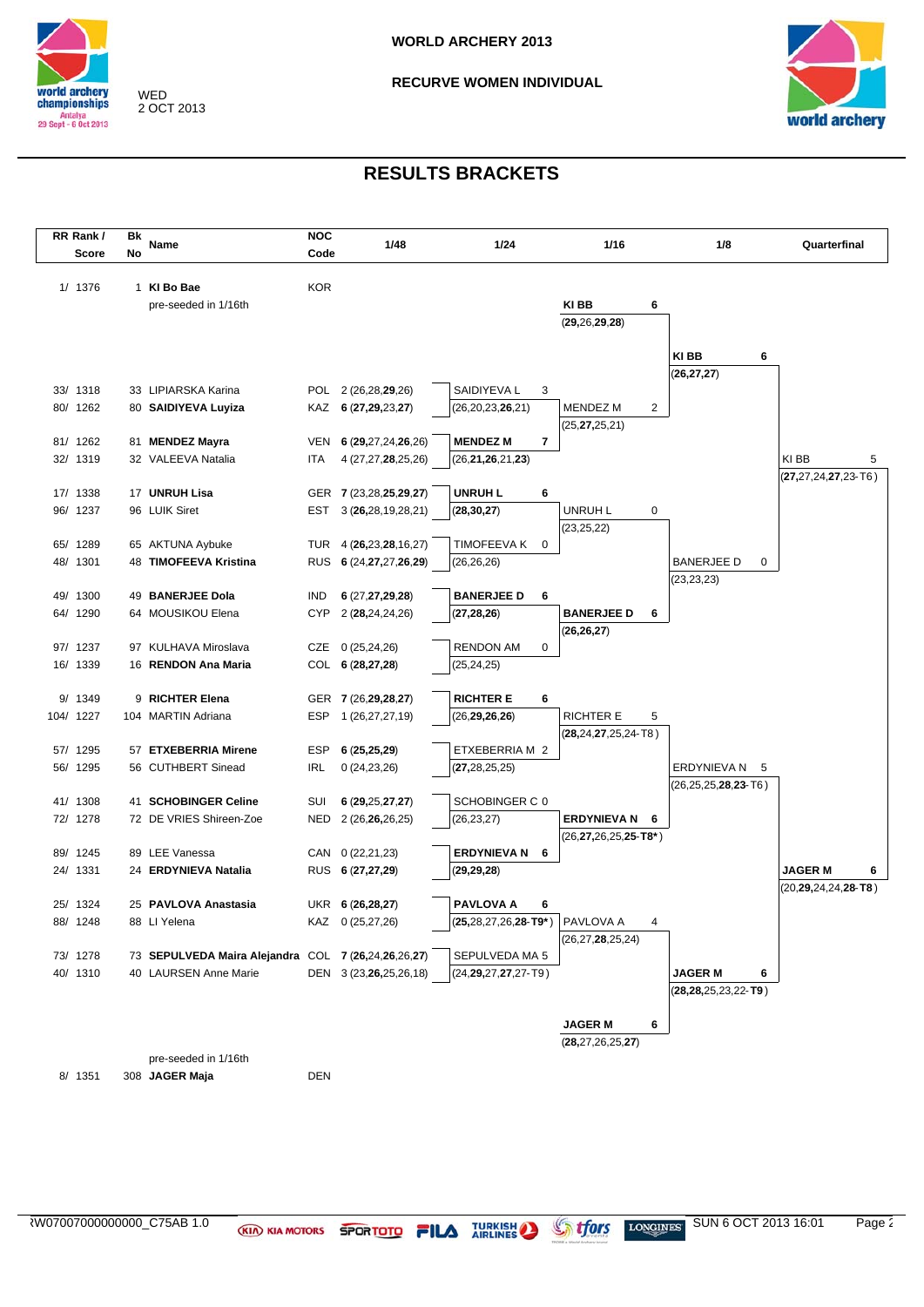

**RECURVE WOMEN INDIVIDUAL** 



| RR Rank/  | Bk |                         | <b>NOC</b> |                                        |                      |   |                              |   |                               |                  |   |
|-----------|----|-------------------------|------------|----------------------------------------|----------------------|---|------------------------------|---|-------------------------------|------------------|---|
| Score     | No | Name                    | Code       | 1/48                                   | 1/24                 |   | 1/16                         |   | 1/8                           | Quarterfinal     |   |
|           |    |                         |            |                                        |                      |   |                              |   |                               |                  |   |
| 5/ 1361   |    | 305 YUN Ok Hee          | KOR        |                                        |                      |   |                              |   |                               |                  |   |
|           |    | pre-seeded in 1/16th    |            |                                        |                      |   | YUN OH                       | 6 |                               |                  |   |
|           |    |                         |            |                                        |                      |   | (28, 26, 28, 28)             |   |                               |                  |   |
|           |    |                         |            |                                        |                      |   |                              |   |                               |                  |   |
|           |    |                         |            |                                        |                      |   |                              |   | YUN OH<br>6                   |                  |   |
|           |    |                         |            |                                        |                      |   |                              |   | (30, 18, 23, 29)              |                  |   |
| 37/ 1314  |    | 37 CUI Yuanyuan         |            | CHN 6 (26, 28, 27, 27, 27)             | <b>CUIY</b>          | 4 |                              |   |                               |                  |   |
| 76/ 1276  |    | 76 LOKLUOGLU Begul      |            | TUR 4 (27,24,25,28,25)                 | (27, 28, 29, 26, 25) |   | <b>FOULON M</b>              | 2 |                               |                  |   |
|           |    |                         |            |                                        |                      |   | (26, <b>27,</b> 25,27)       |   |                               |                  |   |
| 85/ 1258  |    | 85 ABDOLKARIMI Melika   | IRI        | 1 (28,26,24,25)                        | <b>FOULON M</b>      | 6 |                              |   |                               |                  |   |
| 28/ 1323  |    | 28 FOULON Magali        | ESP        | 7 (28,27,30,28)                        | (25, 28, 29, 28, 27) |   |                              |   |                               | YUN OH           | 6 |
|           |    |                         |            |                                        |                      |   |                              |   |                               | (23, 27, 26)     |   |
| 21/ 1335  |    | 21 SICHENIKOVA Lidiia   |            | UKR 6 (28,29,24)                       | SICHENIKOVA. 6       |   |                              |   |                               |                  |   |
| 92/ 1239  |    | 92 HARCARIKOVA Lenka    |            | SVK 0 (23,25,22)                       | (24, 27, 28, 26, 28) |   | SICHENIKOVA. 6               |   |                               |                  |   |
|           |    |                         |            |                                        |                      |   | (25, 28, 20, 29)             |   |                               |                  |   |
| 69/ 1286  |    | 69 UNSAL Begunhan Elif  | TUR        | 6 (30,28,27,27,27)                     | UNSAL BE             | 4 |                              |   |                               |                  |   |
| 44/ 1307  |    | 44 HARDY Jennifer       |            | USA 4 (27,27,28,28,26)                 | (25, 22, 28, 26, 25) |   |                              |   | SICHENIKOVA. 2                |                  |   |
|           |    | 53 MIRCA Alexandra      |            |                                        |                      |   |                              |   | (26, 28, 21, 25)              |                  |   |
| 53/ 1298  |    | 60 TIMOFEYEVA Ekaterina |            | MDA 7 (27,28,27,25,28)                 | <b>MIRCA A</b>       | 6 | <b>MIRCA A</b>               |   |                               |                  |   |
| 60/ 1292  |    |                         |            | BLR 3 (27,27,23,28,26)                 | (24, 29, 28)         |   | (22, 25, 23, 23)             | 2 |                               |                  |   |
| 101/ 1233 |    | 101 KARMA.              |            | BHU 0 (25,25,25)                       | <b>BRITO L</b>       | 0 |                              |   |                               |                  |   |
| 12/ 1341  |    | 12 BRITO Leidys         |            | VEN 6 (27,27,29)                       | (23, 28, 27)         |   |                              |   |                               |                  |   |
|           |    |                         |            |                                        |                      |   |                              |   |                               |                  |   |
| 13/ 1340  |    | 13 FOLKARD Naomi        |            | GBR 6 (27,29,27,26,26)                 | <b>FOLKARD N</b>     | 6 |                              |   |                               |                  |   |
| 100/ 1234 |    | 100 FRANGILLI Carla     | CIV        | 4 (27,27,27,28,24)                     | (28, 22, 28, 27, 29) |   | <b>FOLKARD N</b>             | 2 |                               |                  |   |
|           |    |                         |            |                                        |                      |   | (25, 26, 27, 26)             |   |                               |                  |   |
| 61/ 1292  |    | 61 PARNAT Reena         |            | EST 6 (27,27,27,23,29-T9) PARNAT R     |                      | 4 |                              |   |                               |                  |   |
| 52/ 1298  |    | 52 BRIDGER Deonne       | AUS        | 5 (28,27,25,26,28-T8) (28,26,25,27,28) |                      |   |                              |   | <b>NIKITIN S</b><br>6         |                  |   |
|           |    |                         |            |                                        |                      |   |                              |   | $(24, 29, 28, 24, 23 - T10*)$ |                  |   |
| 45/ 1307  |    | 45 BRIANNE Noemie       |            | FRA 1 (26,26,25,25)                    | <b>ESEBUAK</b>       | 4 |                              |   |                               |                  |   |
| 68/ 1287  |    | 68 ESEBUA Kristine      |            | GEO 7 (27,26,26,26)                    | (26, 27, 27, 28, 24) |   | <b>NIKITIN S</b>             | 6 |                               |                  |   |
|           |    |                         |            |                                        |                      |   | (26,28,26,28)                |   |                               |                  |   |
| 93/ 1239  |    | 93 GONI Maria Gabriela  |            | ARG 4 (23,21,27,29,23)                 | <b>NIKITIN S</b>     | 6 |                              |   |                               |                  |   |
| 20/ 1336  |    | 20 NIKITIN Sarah        |            | BRA 6 (25,29,17,26,28)                 | (26, 27, 28, 27, 25) |   |                              |   |                               | <b>NIKITIN S</b> | 0 |
|           |    |                         |            |                                        |                      |   |                              |   |                               | (21, 23, 25)     |   |
| 29/ 1323  |    | 29 HAYASHI Yuki         | JPN        | 6 (27,29,26,28)                        | <b>HAYASHIY</b>      | 0 |                              |   |                               |                  |   |
| 84/ 1258  |    | 84 INGLEY Alice         |            | AUS 2 (26,25,27,27)                    | (26, 25, 27)         |   | <b>VALENCIA A</b>            | 6 |                               |                  |   |
|           |    |                         |            |                                        |                      |   | $(26, 27, 26, 28, 28 - T10)$ |   |                               |                  |   |
| 77/ 1272  |    | 77 KANG Un Ju           |            | PRK 3 (22,26,26,29,26)                 | <b>VALENCIA A</b>    | 6 |                              |   |                               |                  |   |
| 36/ 1316  |    | 36 VALENCIA Alejandra   |            | MEX 7 (28,27,26,26,30)                 | (27, 26, 29)         |   |                              |   | VALENCIA A<br>5               |                  |   |
|           |    |                         |            |                                        |                      |   |                              |   | $(28, 23, 14, 25, 23 - T10)$  |                  |   |
|           |    |                         |            |                                        |                      |   |                              |   |                               |                  |   |
|           |    |                         |            |                                        |                      |   | ROMAN A                      | 5 |                               |                  |   |
|           |    |                         |            |                                        |                      |   | $(27, 27, 27, 27, 25 - T8)$  |   |                               |                  |   |
|           |    | pre-seeded in 1/16th    |            |                                        |                      |   |                              |   |                               |                  |   |
| 4/ 1368   |    | 4 ROMAN Aida            | MEX        |                                        |                      |   |                              |   |                               |                  |   |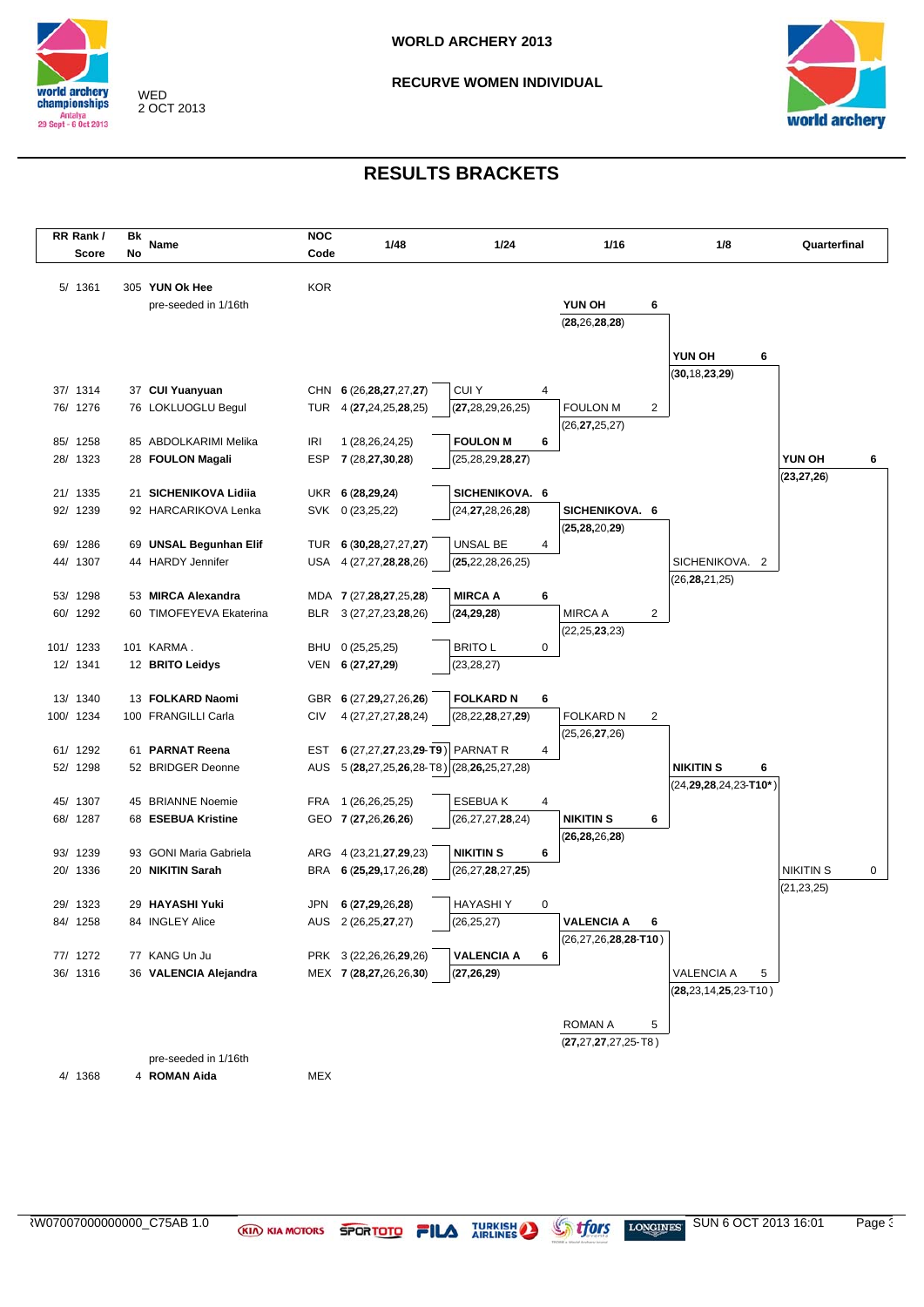

**RECURVE WOMEN INDIVIDUAL** 



| RR Rank/             | Bk |                                               | <b>NOC</b> |                                            |                                         |                |                                                      |                                 |   |                  |   |
|----------------------|----|-----------------------------------------------|------------|--------------------------------------------|-----------------------------------------|----------------|------------------------------------------------------|---------------------------------|---|------------------|---|
| Score                | No | Name                                          | Code       | 1/48                                       | 1/24                                    |                | 1/16                                                 | 1/8                             |   | Quarterfinal     |   |
| 3/ 1369              |    | 3 CHANG Hye Jin<br>pre-seeded in 1/16th       | <b>KOR</b> |                                            |                                         |                | <b>CHANG HJ</b><br>6<br>(26, 30, 28)                 |                                 |   |                  |   |
|                      |    |                                               |            |                                            |                                         |                |                                                      | <b>CHANG HJ</b><br>(29, 25, 25) | 6 |                  |   |
| 35/ 1317             |    | 35 SARTORI Guendalina                         | ITA        | 6 (25,26,28,24,26)                         | <b>SARTORIG</b>                         | 0              |                                                      |                                 |   |                  |   |
| 78/ 1268             |    | 78 CHOE Song Hui                              |            | PRK 4 (24, <b>28</b> , 27, <b>26</b> , 25) | (23, 26, 23)                            |                | CHRISTIANSE. 0                                       |                                 |   |                  |   |
|                      |    |                                               |            |                                            |                                         |                | (24, 26, 27)                                         |                                 |   |                  |   |
| 83/ 1260             |    | 83 SUDRICHOVA Gabriela                        |            | CZE 0 (22,23,23)                           | <b>CHRISTIANSE. 6</b>                   |                |                                                      |                                 |   |                  |   |
| 30/ 1320             |    | 30 CHRISTIANSEN Carina                        |            | DEN 6 (25,26,27)                           | (28, 28, 27)                            |                |                                                      |                                 |   | <b>CHANG HJ</b>  | 1 |
| 19/ 1337             |    | 19 KATO Ayano                                 | <b>JPN</b> | 6 (26,28,29,26,27-T9)   KATO A             |                                         | 6              |                                                      |                                 |   | (25, 25, 24, 17) |   |
| 94/ 1239             |    | 94 BOLIVAR Genesis                            | VEN        | 5 (23,27,29,27,30-T8) (28,29,24,28,27)     |                                         |                | <b>KATO A</b><br>4                                   |                                 |   |                  |   |
|                      |    |                                               |            |                                            |                                         |                | (24, 27, 26, 25, 26)                                 |                                 |   |                  |   |
| 67/ 1288             |    | 67 SOLANO Lya                                 |            | DOM 1 (24,28,26,27)                        | TOLKACH A                               | 4              |                                                      |                                 |   |                  |   |
| 46/ 1306             |    | 46 TOLKACH Alena                              |            | BLR 7 (28,28,27,28)                        | (25,24, <b>26,29</b> ,26)               |                |                                                      | <b>LORIG K</b>                  | 0 |                  |   |
|                      |    |                                               |            |                                            |                                         |                |                                                      | (25, 24, 20)                    |   |                  |   |
| 51/ 1298<br>62/ 1291 |    | 51 COTRY Cyrielle<br>62 TUKEBAEVA Farida      |            | FRA 1 (26,23,27,26)                        | <b>TUKEBAEVA F</b>                      | $\mathbf{3}$   | <b>LORIG K</b><br>6                                  |                                 |   |                  |   |
|                      |    |                                               |            | KAZ 7 (26,29,30,28)                        | (24,25,26, <b>28</b> ,26)               |                | (25, 26, 27, 25, 26)                                 |                                 |   |                  |   |
| 99/ 1235             |    | 99 NYAMJARGAL Ariunbileg                      |            | MGL 0 (25,24,21)                           | <b>LORIG K</b>                          | 7              |                                                      |                                 |   |                  |   |
| 14/ 1340             |    | 14 LORIG Khatuna                              |            | USA 6 (26,26,27)                           | (29, 27, 26, 25, 30)                    |                |                                                      |                                 |   |                  |   |
|                      |    |                                               |            |                                            |                                         |                |                                                      |                                 |   |                  |   |
| 11/ 1343             |    | 311 WINTER Karina                             |            | GER 6 (29,28,27)                           | <b>WINTER K</b>                         | 6              |                                                      |                                 |   |                  |   |
| 102/ 1231            |    | 102 CANETTA GOBBI Marina                      |            | BRA 0 (27,23,26)                           | (28, 28, 28, 28)                        |                | <b>WINTER K</b><br>6<br>$(23, 26, 26, 27, 28 - T9*)$ |                                 |   |                  |   |
| 59/ 1292             |    | 59 GOMES DOS SANTOS Ane MarBRA                |            | 4 (26,26,25,22,26)                         | <b>MERIA</b>                            | 2              |                                                      |                                 |   |                  |   |
| 54/ 1297             |    | 54 MERI Agnes                                 | FRA        | 6 (25,23,29,26,29)                         | (25, 29, 25, 27)                        |                |                                                      | <b>WINTER K</b>                 | 6 |                  |   |
|                      |    |                                               |            |                                            |                                         |                |                                                      | (26, 29, 20, 25)                |   |                  |   |
| 43/ 1308             |    | 43 MARTIN Rebecca                             | <b>GBR</b> | 6 (26,28,29,27,26)                         | <b>MARTIN R</b>                         | 6              |                                                      |                                 |   |                  |   |
| 70/ 1285             |    | 70 RYU Un Hyang                               |            | PRK 4 (26,27,28,28,26)                     | (28, 28, 27, 27, 27)                    |                | <b>MARTIN R</b><br>5                                 |                                 |   |                  |   |
|                      |    |                                               |            |                                            |                                         |                | $(27, 27, 19, 27, 20 - T9)$                          |                                 |   |                  |   |
| 91/ 1243<br>22/ 1335 |    | 91 ZAM Sherab<br>22 KAWANAKA Kaori            | BHU<br>JPN | 0(25,26,25)<br>6(27, 27, 28)               | KAWANAKA K<br>(27,27,27, <b>29</b> ,27) | $\overline{4}$ |                                                      |                                 |   | <b>WINTER K</b>  | 7 |
|                      |    |                                               |            |                                            |                                         |                |                                                      |                                 |   | (25, 26, 28, 20) |   |
| 27/ 1324             |    | 27 CHENG Ming                                 |            | CHN 6 (27,25,27,24,28)                     | <b>CHENG M</b>                          | 6              |                                                      |                                 |   |                  |   |
| 86/ 1255             |    | 86 MORAGA Sophia                              |            | CHI 4 (20, 26, 29, 23, 24)                 | (24, 28, 28, 24, 28)                    |                | <b>CHENG M</b>                                       |                                 |   |                  |   |
|                      |    |                                               |            |                                            |                                         |                | (24, 27, 28, 27, 27)                                 |                                 |   |                  |   |
| 75/ 1278             |    | 75 THIFFEAULT PICARD Georcy. CAN 0 (14,25,26) |            |                                            | LEEK M                                  | 4              |                                                      |                                 |   |                  |   |
| 38/ 1313             |    | 38 LEEK Miranda                               |            | USA 6 (25,28,28)                           | (26, 26, 27, 28, 27)                    |                |                                                      | CHENG M                         | 2 |                  |   |
|                      |    |                                               |            |                                            |                                         |                |                                                      | (24, 22, 25, 23)                |   |                  |   |
|                      |    |                                               |            |                                            |                                         |                | LE CY<br>4                                           |                                 |   |                  |   |
|                      |    |                                               |            |                                            |                                         |                | (26, 22, 27, 29, 25)                                 |                                 |   |                  |   |
|                      |    | pre-seeded in 1/16th                          |            |                                            |                                         |                |                                                      |                                 |   |                  |   |
| 6/ 1355              |    | 6 LE Chien-Ying                               | <b>TPE</b> |                                            |                                         |                |                                                      |                                 |   |                  |   |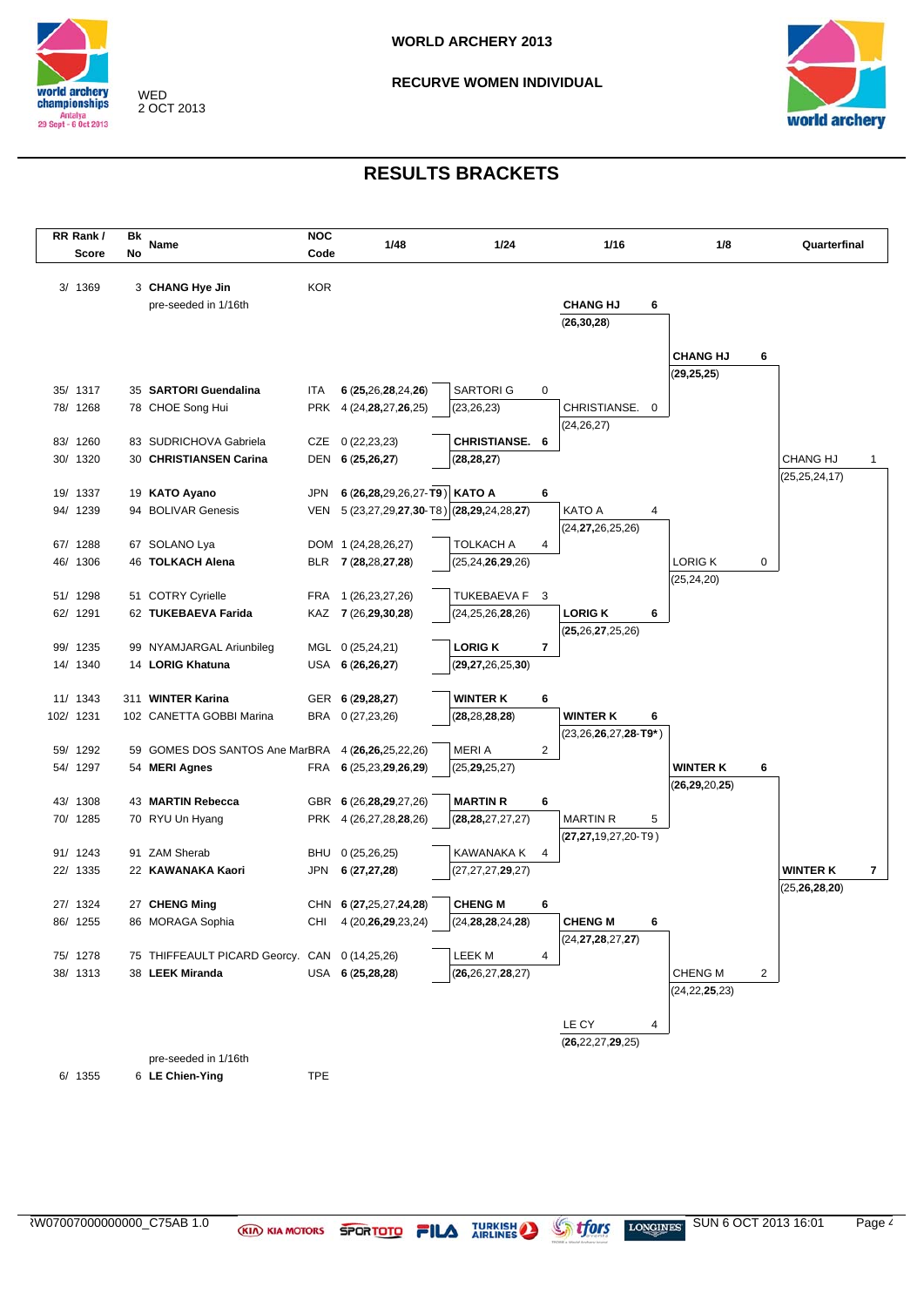

WED 2 OCT 2013 **RECURVE WOMEN INDIVIDUAL** 



 $\overline{\phantom{a}}$ 

| RR Rank/  |              | Bk                 | Name                                                                                                                          | <b>NOC</b> | 1/48                                    | 1/24                                       | 1/16                 |              | 1/8                         | Quarterfinal         |
|-----------|--------------|--------------------|-------------------------------------------------------------------------------------------------------------------------------|------------|-----------------------------------------|--------------------------------------------|----------------------|--------------|-----------------------------|----------------------|
|           | <b>Score</b> | No                 |                                                                                                                               | Code       |                                         |                                            |                      |              |                             |                      |
|           | 7/ 1355      |                    | 7 STEPANOVA Inna                                                                                                              | <b>RUS</b> |                                         |                                            |                      |              |                             |                      |
|           |              |                    | pre-seeded in 1/16th                                                                                                          |            |                                         |                                            | STEPANOVAI 6         |              |                             |                      |
|           |              |                    |                                                                                                                               |            |                                         |                                            | (22, 27, 28, 30)     |              |                             |                      |
|           |              |                    |                                                                                                                               |            |                                         |                                            |                      |              |                             |                      |
|           |              |                    |                                                                                                                               |            |                                         |                                            |                      |              | STEPANOVA I 6               |                      |
|           |              |                    |                                                                                                                               |            |                                         |                                            |                      |              | (27, 27, 22, 27, 25)        |                      |
| 39/ 1310  |              |                    | 39 LOBZHENIDZE Yulia                                                                                                          |            | GEO 7 (29,26,27,25)                     | LOBZHENIDZE. 6                             |                      |              |                             |                      |
| 74/ 1278  |              |                    | 74 BANCILA Simona                                                                                                             |            | ROU 1 (26,25,27,24)                     | $(27, 17, 27, 28, 25 - T9)$                | LOBZHENIDZE. 2       |              |                             |                      |
| 87/ 1251  |              |                    | 87 CHENIER Virginie                                                                                                           |            | CAN 4 (24,25,26,27,26)                  | NARIMANIDZE. 5                             | (23, 25, 25, 27)     |              |                             |                      |
| 26/ 1324  |              |                    | 26 NARIMANIDZE Khatuna                                                                                                        |            | GEO 6 (27,27,24,25,27)                  | $(27, 25, 25, 25, 28 - T8)$                |                      |              |                             | STEPANOVA I          |
|           |              |                    |                                                                                                                               |            |                                         |                                            |                      |              |                             | (23, 21, 22, 26, 18) |
| 23/ 1334  |              |                    | 23 AVITIA Mariana                                                                                                             |            | MEX 7 (25,26,27,30,26)                  | <b>AVITIA M</b><br>6                       |                      |              |                             |                      |
| 90/ 1243  |              |                    | 90 BOROS Luminita                                                                                                             |            | ROU 3 (26,26,25,26,22)                  | (26, 30, 28, 26)                           | AVITIA M             | 6            |                             |                      |
|           |              |                    |                                                                                                                               |            |                                         |                                            | (28, 26, 22, 26)     |              |                             |                      |
| 71/ 1283  |              |                    | 71 SWURO Chekrovolu                                                                                                           | <b>IND</b> | 4 (26, 27, 27, 27, 22)                  | URANTUNGALA. 2                             |                      |              |                             |                      |
| 42/ 1308  |              |                    | 42 URANTUNGALAG Bishindee                                                                                                     |            | MGL 6 (29,26,28,23,29)                  | (27, 26, 19, 24)                           |                      |              | <b>AVITIA M</b><br>4        |                      |
|           |              |                    |                                                                                                                               |            |                                         |                                            |                      |              | (29, 22, 27, 25, 24)        |                      |
| 55/ 1296  |              |                    | 55 MYSZOR Wioleta                                                                                                             |            | POL 6 (24,29,25,26,27-T10) MYSZOR W     | $\overline{2}$                             |                      |              |                             |                      |
| 58/ 1293  |              |                    | 58 SANCHEZ Natalia                                                                                                            |            | COL 5 (26,25,26,26,25-T8) (22,28,24,24) |                                            | KUMARI D             | 2            |                             |                      |
|           |              |                    |                                                                                                                               |            |                                         |                                            | (25, 26, 21, 26)     |              |                             |                      |
| 103/ 1228 |              |                    | 103 KREICBERGA Anete                                                                                                          | LAT        | 0(24,20,28)                             | <b>KUMARID</b><br>6                        |                      |              |                             |                      |
| 10/ 1345  |              |                    | 10 KUMARI Deepika                                                                                                             | <b>IND</b> | 6(29, 26, 29)                           | (24, 25, 29, 27)                           |                      |              |                             |                      |
| 15/ 1339  |              |                    | 315 XU Jing                                                                                                                   |            | CHN 6 (30,29,28)                        | <b>XUJ</b><br>6                            |                      |              |                             |                      |
| 98/ 1237  |              |                    | 98 BARNARD Elisa                                                                                                              |            | AUS 0 (28,27,26)                        | (27, 28, 28, 25, 28)                       | XU J                 | 7            |                             |                      |
|           |              |                    |                                                                                                                               |            |                                         |                                            | (29, 26, 28, 29)     |              |                             |                      |
| 63/ 1290  |              |                    | 63 LESNIAK Natalia                                                                                                            |            | POL 6 (27,25,25,26,26-T8*) LESNIAK N    | 4                                          |                      |              |                             |                      |
| 50/ 1300  |              |                    | 50 BJERENDAL Christine                                                                                                        |            |                                         | SWE 5 (27,25,26,26,25-T8) (27,25,29,25,27) |                      |              | XU J<br>6                   |                      |
|           |              |                    |                                                                                                                               |            |                                         |                                            |                      |              | $(25, 28, 18, 25, 25 - T8)$ |                      |
| 47/ 1304  |              |                    | 47 ALTANGEREL Enkhtuya                                                                                                        |            | MGL 2 (22,28,24,27)                     | <b>OLIVER A</b><br>6                       |                      |              |                             |                      |
| 66/ 1289  |              |                    | 66 OLIVER Amy                                                                                                                 |            | GBR 6 (23,25,26,28)                     | (25, 28, 28, 27)                           | OLIVER A             | $\mathbf{1}$ |                             |                      |
|           |              |                    |                                                                                                                               |            |                                         |                                            | (25, 26, 20, 26)     |              |                             |                      |
| 95/ 1238  |              |                    | 95 NURMSALU Laura                                                                                                             | EST        | 2 (26,26,26,28)                         | WU CH<br>2                                 |                      |              |                             |                      |
| 18/ 1338  |              |                    | 18 WU Chia-Hung                                                                                                               |            | TPE 6 (26,29,28,28)                     | (27, 27, 27, 26)                           |                      |              |                             | XU J                 |
| 31/ 1319  |              |                    | 31 MARUSAVA Hanna                                                                                                             |            | BLR 7 (27,28,30,29,27)                  | MARUSAVA H<br>5                            |                      |              |                             | (27, 21, 26, 22, 24) |
| 82/ 1260  |              |                    | 82 PANIKOVA Zuzana                                                                                                            |            | CZE 3 (27,29,26,28,26)                  | $(27, 25, 26, 28, 27 - T8)$                | MANDIA C             | 3            |                             |                      |
|           |              |                    |                                                                                                                               |            |                                         |                                            | (24, 22, 18, 27, 21) |              |                             |                      |
| 79/ 1264  |              |                    | 79 MANDIA Claudia                                                                                                             | ITA        | 6 (26, 28, 29, 29)                      | <b>MANDIA C</b><br>6                       |                      |              |                             |                      |
| 34/ 1317  |              |                    | 34 KOVAL Victoriya                                                                                                            |            | UKR 2 (28,27,27,27)                     | $(21, 25, 29, 28, 27 - T10)$               |                      |              | TAN YT<br>5                 |                      |
|           |              |                    |                                                                                                                               |            |                                         |                                            |                      |              | $(26, 23, 22, 25, 24 - T7)$ |                      |
|           |              |                    |                                                                                                                               |            |                                         |                                            |                      |              |                             |                      |
|           |              |                    |                                                                                                                               |            |                                         |                                            | <b>TAN YT</b>        | 7            |                             |                      |
|           |              |                    |                                                                                                                               |            |                                         |                                            | (24, 27, 26, 25, 25) |              |                             |                      |
|           |              |                    | pre-seeded in 1/16th                                                                                                          |            |                                         |                                            |                      |              |                             |                      |
|           | 2/ 1371      |                    | 2 TAN Ya-Ting                                                                                                                 | <b>TPE</b> |                                         |                                            |                      |              |                             |                      |
|           |              |                    |                                                                                                                               |            |                                         |                                            |                      |              |                             |                      |
| Note:     |              |                    | In each set the archer with the highest score is awarded 2 points. In case of a tied score, both archers are awarded 1 point. |            |                                         |                                            |                      |              |                             |                      |
|           |              |                    |                                                                                                                               |            |                                         |                                            |                      |              |                             |                      |
| Legend:   |              |                    |                                                                                                                               |            |                                         |                                            |                      |              |                             |                      |
| Bk No     |              | <b>Back Number</b> | RR<br>Ranking Round                                                                                                           |            |                                         |                                            |                      |              |                             |                      |
|           |              |                    |                                                                                                                               |            |                                         |                                            |                      |              |                             |                      |
|           |              |                    | RW07007000000000_C75AB 1.0                                                                                                    |            |                                         |                                            |                      |              |                             | SUN 6 OCT 2013 16:01 |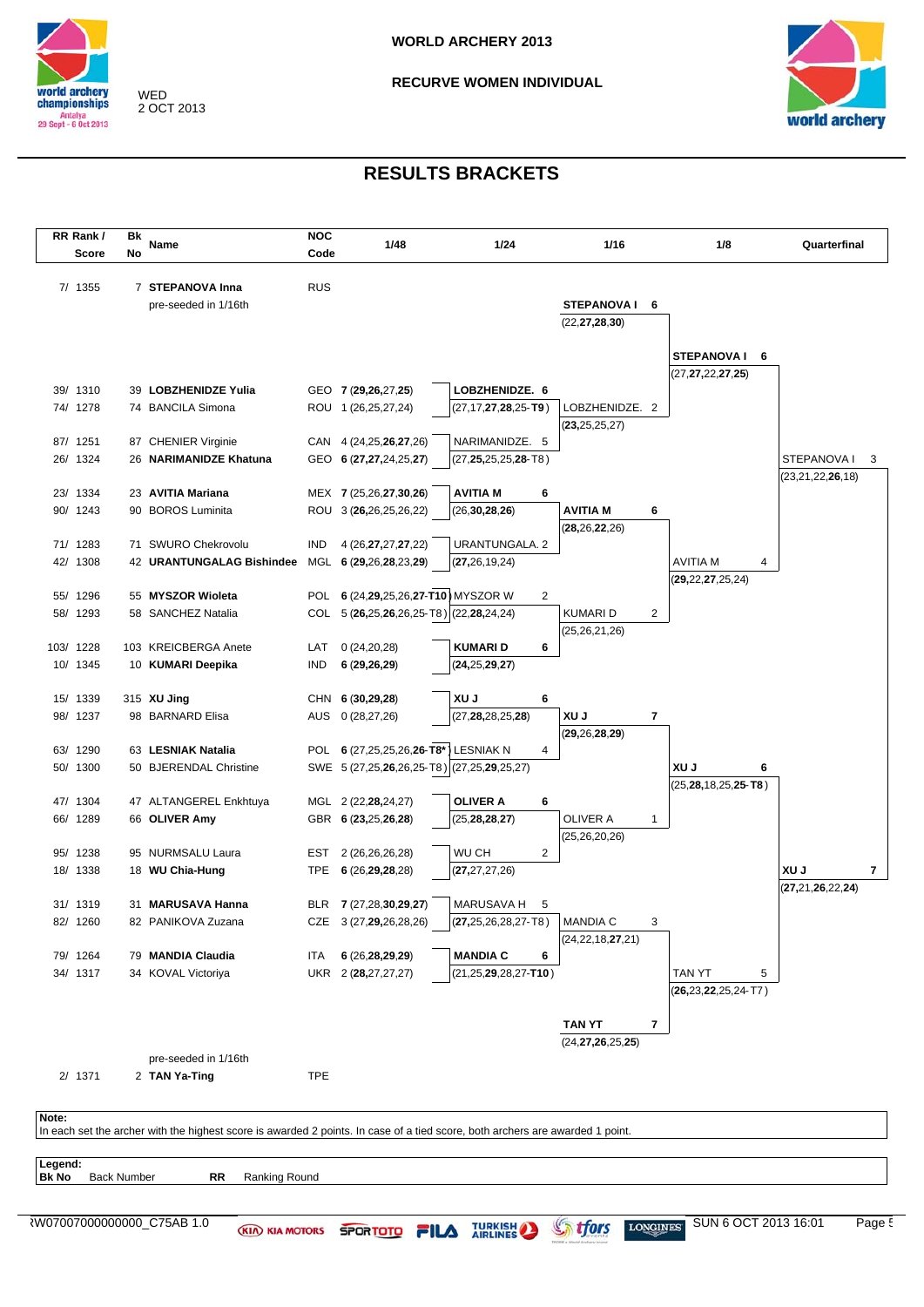





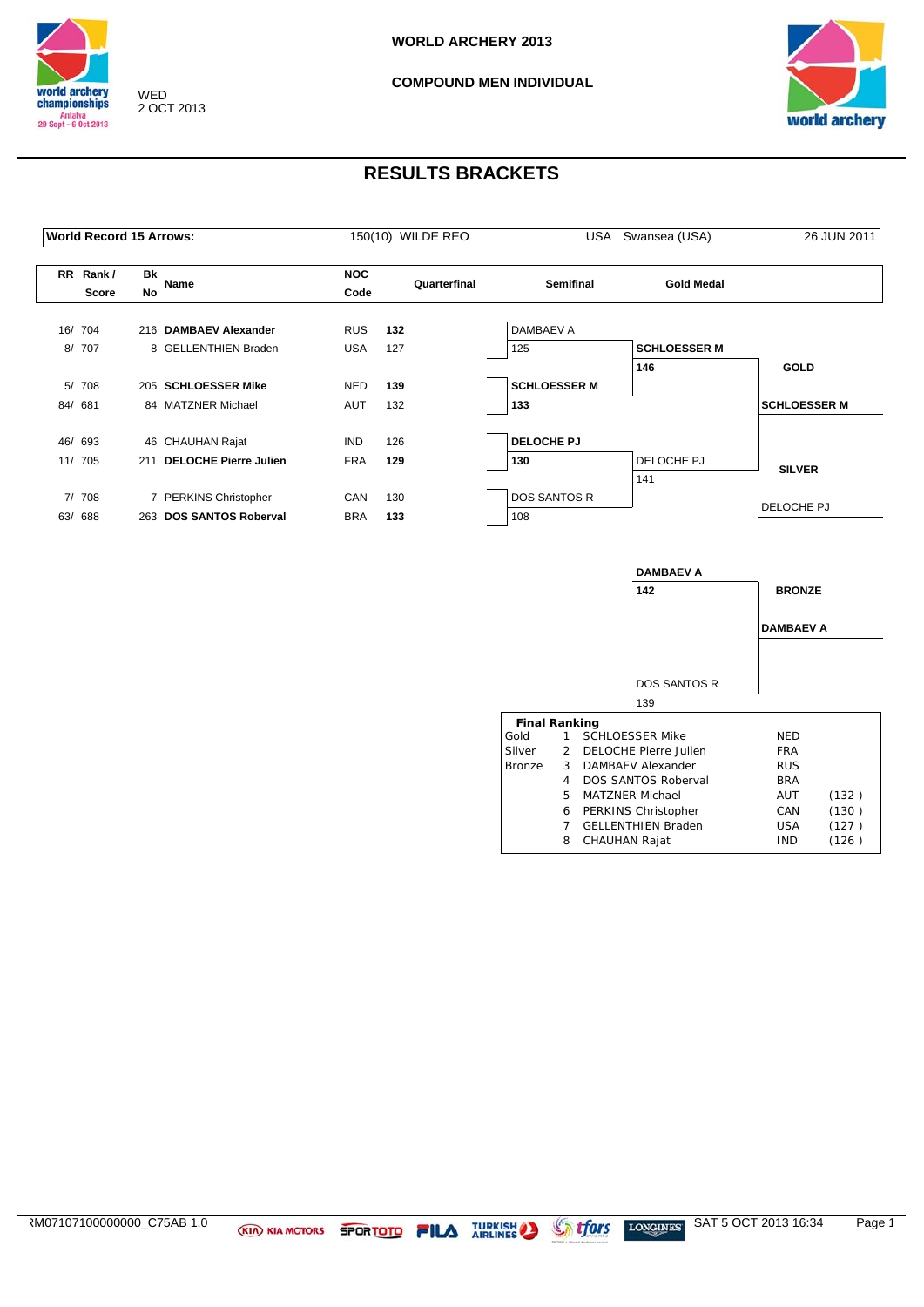



|              |          | <b>World Record 15 Arrows:</b> |                | 150(10) WILDE REO  |                  | USA Swansea (USA)   |                            | 26 JUN 2011         |
|--------------|----------|--------------------------------|----------------|--------------------|------------------|---------------------|----------------------------|---------------------|
| RR Rank/     |          |                                | <b>NOC</b>     |                    |                  |                     |                            |                     |
| <b>Score</b> | Bk<br>No | Name                           | Code           | 1/48               | 1/24             | 1/16                | 1/8                        | Quarterfinal        |
| 1/713        |          | 1 BROADWATER Jesse             | <b>USA</b>     |                    |                  |                     |                            |                     |
|              |          | pre-seeded in 1/16th           |                |                    |                  | <b>BROADWATER J</b> |                            |                     |
|              |          |                                |                |                    |                  | 139                 |                            |                     |
|              |          |                                |                |                    |                  |                     |                            |                     |
|              |          |                                |                |                    |                  |                     | <b>BROADWATER J</b>        |                     |
| 33/ 697      |          | 33 TRILLUS Dietmar             | CAN            | 146                | TRILLUS D        |                     | 131                        |                     |
| 80/ 683      |          | 80 CHATACHOT Nitiphum          | THA            | 143                | 141              | <b>BRASSEUR S</b>   |                            |                     |
|              |          |                                |                |                    |                  | 131                 |                            |                     |
| 81/ 682      |          | 81 MOSER Daniel                | AUT            | 140                | <b>BRASSEURS</b> |                     |                            |                     |
| 32/ 698      |          | 32 BRASSEUR Sebastien          | <b>FRA</b>     | 143                | 144              |                     |                            | <b>DAMBAEV A</b>    |
|              |          |                                |                |                    |                  |                     |                            | 132                 |
| 17/ 704      |          | 17 BOE Morten                  | <b>NOR 148</b> |                    | <b>BOE M</b>     |                     |                            |                     |
| 96/ 665      |          | 96 AMBROSIO DE LIMA Rogerio    | <b>BRA</b>     | 144                | 132              | SOIZHINOV Z         |                            |                     |
| 65/ 688      |          | 65 CAGIRAN Evren               | TUR            | 142                | SOIZHINOV Z      | 129                 |                            |                     |
| 48/ 692      |          | 48 SOIZHINOV Zorigto           | <b>RUS</b> 145 |                    | 145              |                     | <b>DAMBAEV A</b>           |                     |
|              |          |                                |                |                    |                  |                     | 137                        |                     |
| 49/ 691      |          | 49 BUSBY Duncan                | <b>GBR</b>     | 139                | <b>BURRIK</b>    |                     |                            |                     |
| 64/ 688      |          | 64 BURRI Kevin                 | SUI            | 141                | 135              | <b>DAMBAEV A</b>    |                            |                     |
|              |          |                                |                |                    |                  | 136                 |                            |                     |
| 97/ 660      |          | 97 SHOTAEV Murat               | KAZ            | 138                | <b>DAMBAEV A</b> |                     |                            |                     |
| 16/ 704      |          | 216 DAMBAEV Alexander          | <b>RUS</b>     | 147                | 143              |                     |                            |                     |
| 9/ 706       |          | 9 FIERRO Julio Ricardo         | <b>MEX</b>     |                    | <b>FIERRO JR</b> |                     |                            |                     |
|              |          | $-BYE -$                       |                |                    | 144              | FIERRO JR           |                            |                     |
|              |          |                                |                |                    |                  | 137                 |                            |                     |
| 57/ 690      |          | 57 MIN Lihong                  |                | <b>KOR 145 T10</b> | MIN <sub>L</sub> |                     |                            |                     |
| 56/ 691      |          | 56 KUMAR Sandeep               | <b>IND</b>     | 145 T9             | 137              |                     | <b>HANSEN S</b>            |                     |
|              |          |                                |                |                    |                  |                     | 127                        |                     |
| 41/ 694      |          | 41 FISHER Pavel                | KAZ            | 141                | <b>FISHER P</b>  |                     |                            |                     |
| 72/ 686      |          | 72 TORRES Nelson               | VEN            | 140                | 140              | <b>HANSEN S</b>     |                            |                     |
| 89/ 677      |          | 89 CARRASQUILLA Juan Carlos    | COL            | 140                | <b>HANSEN S</b>  | 138                 |                            |                     |
| 24/ 701      |          | 24 HANSEN Stephan              | DEN            | 147                | 145              |                     |                            | <b>GELLENTHIEN.</b> |
|              |          |                                |                |                    |                  |                     |                            | 127                 |
| 25/ 700      |          | 25 BOVINI Mauro                | ITA            | 147                | <b>BOVINI M</b>  |                     |                            |                     |
| 88/ 678      |          | 88 BRADA Vladimir              | CZE 142        |                    | 135              | MUNOZ D             |                            |                     |
|              |          |                                |                |                    |                  | 113                 |                            |                     |
| 73/ 686      |          | 73 MUNOZ Daniel                | COL 146        |                    | <b>MUNOZ D</b>   |                     |                            |                     |
| 40/ 694      |          | 40 AAMAAS Njaal                | NOR 145        |                    | 142              |                     | <b>GELLENTHIEN.</b><br>128 |                     |
|              |          |                                |                |                    |                  |                     |                            |                     |
|              |          |                                |                |                    |                  | <b>GELLENTHIEN.</b> |                            |                     |
|              |          |                                |                |                    |                  | 117                 |                            |                     |
|              |          | pre-seeded in 1/16th           |                |                    |                  |                     |                            |                     |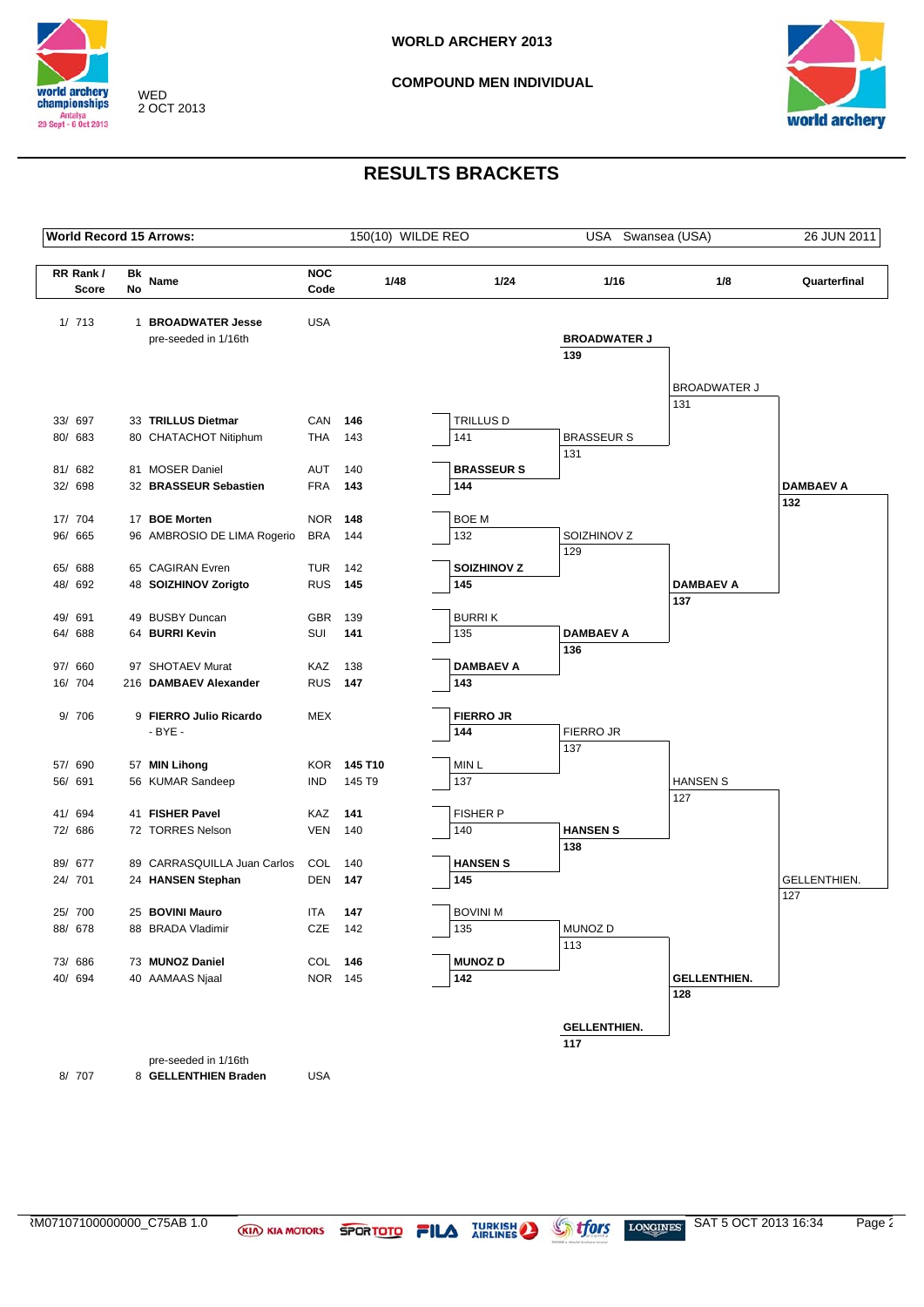



|          |                          |                 | <b>World Record 15 Arrows:</b>              |                    |            | 150(10) WILDE REO |                           | USA Swansea (USA)          |                            | 26 JUN 2011         |
|----------|--------------------------|-----------------|---------------------------------------------|--------------------|------------|-------------------|---------------------------|----------------------------|----------------------------|---------------------|
|          | RR Rank/<br><b>Score</b> | <b>Bk</b><br>No | Name                                        | <b>NOC</b><br>Code |            | 1/48              | 1/24                      | 1/16                       | 1/8                        | Quarterfinal        |
|          | 5/ 708                   |                 | 205 SCHLOESSER Mike<br>pre-seeded in 1/16th | <b>NED</b>         |            |                   |                           | <b>SCHLOESSER M</b><br>139 |                            |                     |
|          |                          |                 |                                             |                    |            |                   |                           |                            | <b>SCHLOESSER M</b><br>144 |                     |
|          | 37/ 695                  |                 | 37 BROSNAN Michael                          | AUS                | 146        |                   | <b>ROJASL</b>             |                            |                            |                     |
|          | 76/ 684                  |                 | 76 ROJAS Leandro                            | <b>VEN</b>         | 148        |                   | 140                       | ROJAS L                    |                            |                     |
|          |                          |                 |                                             |                    |            |                   |                           | 138                        |                            |                     |
|          | 85/ 681                  |                 | 85 KLINGNER Lars                            | <b>GER</b>         | 139        |                   | CARDOSO M                 |                            |                            |                     |
|          | 28/ 700                  |                 | 28 CARDOSO Mario                            | <b>MEX 143</b>     |            |                   | 136                       |                            |                            | <b>SCHLOESSER M</b> |
|          |                          |                 |                                             |                    |            |                   |                           |                            |                            | 139                 |
|          | 21/ 703                  |                 | 21 ROUX Patrick                             | <b>RSA</b>         | 149        |                   | <b>ROUXP</b>              |                            |                            |                     |
|          | 92/ 674                  |                 | 92 DURNY Matus                              | <b>SVK</b>         | 137        |                   | 146                       | <b>ROUXP</b>               |                            |                     |
|          | 69/ 687                  |                 | 69 RAUPACH Christian                        | <b>GER</b>         | 146        |                   | RAUPACH C                 | 141                        |                            |                     |
|          | 44/ 694                  |                 | 44 LUNDIN Morgan                            | SWE 143            |            |                   | 141                       |                            | <b>ROUX P</b>              |                     |
|          |                          |                 |                                             |                    |            |                   |                           |                            | 135                        |                     |
|          | 53/ 691                  |                 | 53 YAMAMOTO Yuta                            | <b>JPN</b>         | 145        |                   | YAMAMOTO Y                |                            |                            |                     |
|          | 60/ 689                  |                 | 60 PHILLIPS Guy                             | AUS                | 139        |                   | 139                       | <b>CAUWE M</b>             |                            |                     |
|          |                          |                 |                                             |                    |            |                   |                           | 137                        |                            |                     |
| 101/ 636 |                          |                 | 101 ZIA Ziaul Hoque                         | <b>BAN</b>         | 134        |                   | <b>CAUWE M</b>            |                            |                            |                     |
|          | 12/ 705                  |                 | 12 CAUWE Michael                            | <b>BEL</b>         | 149        |                   | 140                       |                            |                            |                     |
|          |                          |                 |                                             |                    |            |                   |                           |                            |                            |                     |
|          | 13/ 705                  |                 | 13 KIM Jongho                               | <b>KOR</b>         | 145        |                   | KIM J                     |                            |                            |                     |
|          | 100/ 645                 |                 | 100 MURNOV Alexandr                         | KAZ                | 135        |                   | 138                       | RORIZ JR. M                |                            |                     |
|          |                          |                 |                                             |                    |            |                   |                           | 128                        |                            |                     |
|          | 61/ 689<br>52/ 691       |                 | 61 TANDOGAN Baris<br>52 RORIZ JR. Marcelo   | TUR<br><b>BRA</b>  | 144<br>146 |                   | <b>RORIZ JR. M</b><br>144 |                            | <b>LAURSEN P</b>           |                     |
|          |                          |                 |                                             |                    |            |                   |                           |                            | 125                        |                     |
|          | 45/ 693                  |                 | 45 LAURSEN Patrick                          | <b>DEN</b>         | 145        |                   | <b>LAURSEN P</b>          |                            |                            |                     |
|          | 68/ 687                  |                 | 68 WILSON Darrel                            | <b>IRL</b>         | 143        |                   | 145                       | <b>LAURSEN P</b>           |                            |                     |
|          |                          |                 |                                             |                    |            |                   |                           | 138                        |                            |                     |
|          | 93/ 671                  |                 | 93 ZEMAN Viktor                             | <b>SVK</b>         | 134        |                   | CHOI YH                   |                            |                            |                     |
|          | 20/ 703                  |                 | 20 CHOI Yong Hee                            | KOR                | 146        |                   | 144                       |                            |                            | <b>MATZNER M</b>    |
|          |                          |                 |                                             |                    |            |                   |                           |                            |                            | 132                 |
|          | 29/ 699                  |                 | 29 RINCHINO Chingese                        | <b>RUS</b>         | 135        |                   | <b>MATZNER M</b>          |                            |                            |                     |
|          | 84/ 681                  |                 | 84 MATZNER Michael                          | <b>AUT 146</b>     |            |                   | 138 T10                   | <b>MATZNER M</b>           |                            |                     |
|          |                          |                 |                                             |                    |            |                   |                           | 135                        |                            |                     |
|          | 77/ 684                  |                 | 77 MARTINEZ GARRIDO Sergio                  | ESP                | 143        |                   | HOFER P                   |                            |                            |                     |
|          | 36/ 695                  |                 | 36 HOFER Patrizio                           | SUI                | 149        |                   | 138 T9                    |                            | <b>MATZNER M</b>           |                     |
|          |                          |                 |                                             |                    |            |                   |                           |                            | 135                        |                     |
|          |                          |                 |                                             |                    |            |                   |                           | WILDE R                    |                            |                     |
|          |                          |                 |                                             |                    |            |                   |                           | 131                        |                            |                     |
|          |                          |                 | pre-seeded in 1/16th                        |                    |            |                   |                           |                            |                            |                     |
|          | 4/ 709                   |                 | 4 WILDE Reo                                 | USA                |            |                   |                           |                            |                            |                     |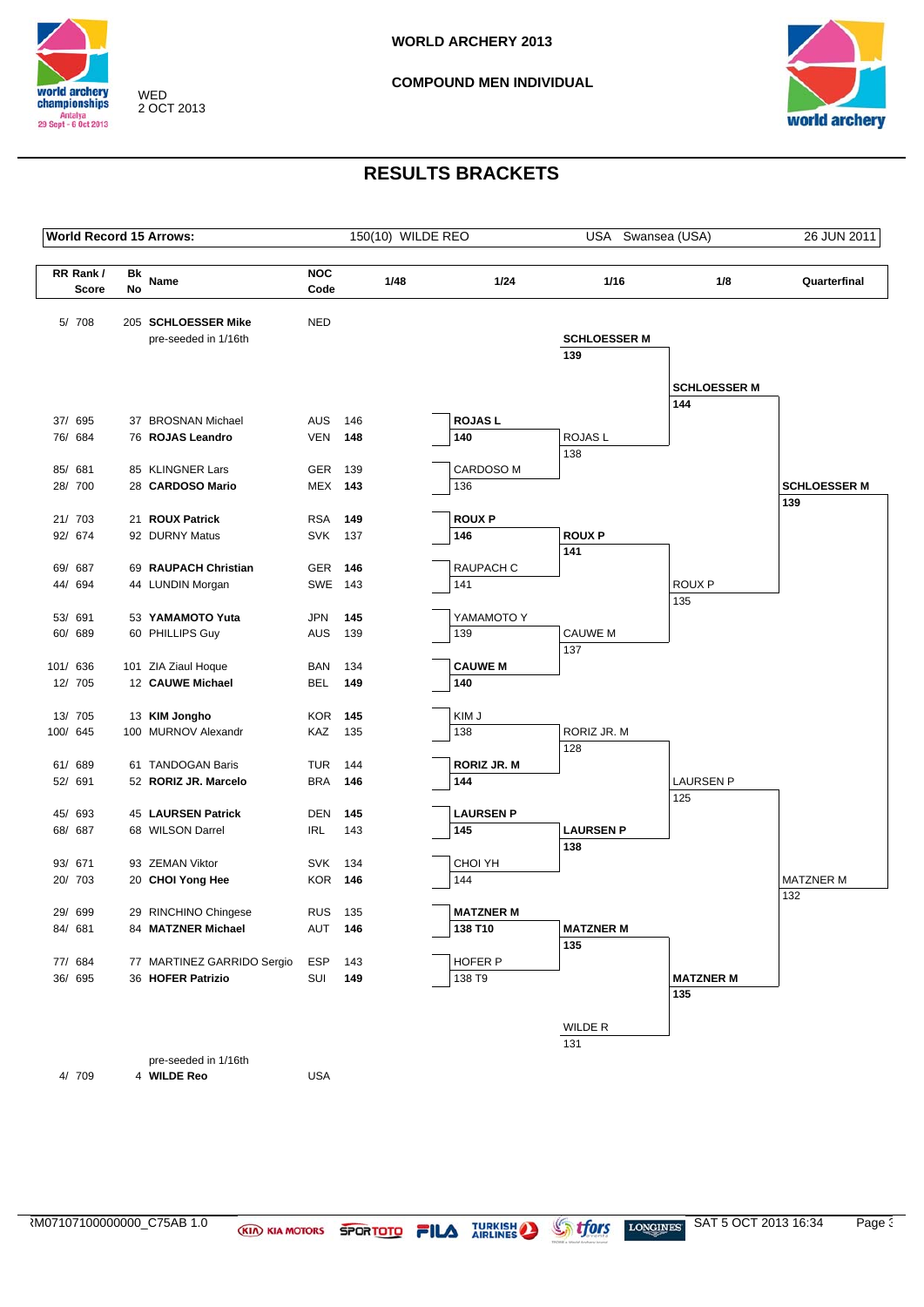



| <b>World Record 15 Arrows:</b> |    |                                      |                              |         | 150(10) WILDE REO |                               | USA Swansea (USA)     |                         | 26 JUN 2011       |
|--------------------------------|----|--------------------------------------|------------------------------|---------|-------------------|-------------------------------|-----------------------|-------------------------|-------------------|
| RR Rank/                       | Bk |                                      | <b>NOC</b>                   |         |                   |                               |                       |                         |                   |
| Score                          | No | Name                                 | Code                         |         | 1/48              | 1/24                          | 1/16                  | 1/8                     | Quarterfinal      |
| 3/ 709                         |    | 3 PAGNI Sergio                       | <b>ITA</b>                   |         |                   |                               |                       |                         |                   |
|                                |    | pre-seeded in 1/16th                 |                              |         |                   |                               | <b>PAGNIS</b>         |                         |                   |
|                                |    |                                      |                              |         |                   |                               | 136                   |                         |                   |
|                                |    |                                      |                              |         |                   |                               |                       | <b>PAGNIS</b>           |                   |
|                                |    |                                      |                              |         |                   |                               |                       | 136                     |                   |
| 35/ 696                        |    | 35 TURUNIN Petro                     | <b>UKR</b>                   | 135     |                   | TJENTLAND O                   |                       |                         |                   |
| 78/ 683                        |    | 78 TJENTLAND Oddmund                 | <b>NOR 139</b>               |         |                   | 130                           | <b>COGHLAN P</b>      |                         |                   |
| 83/ 682                        |    | 83 LAVRENTIEV Oleg                   | <b>BLR</b>                   | 140     |                   | <b>COGHLAN P</b>              | 135                   |                         |                   |
| 30/ 699                        |    | 30 COGHLAN Patrick                   | AUS                          | 143     |                   | 142                           |                       |                         | <b>CHAUHAN R</b>  |
|                                |    |                                      |                              |         |                   |                               |                       |                         | 126               |
| 19/ 704                        |    | 19 DAMSBO Martin                     | <b>DEN</b>                   | 145     |                   | DAMSBO M                      |                       |                         |                   |
| 94/ 671                        |    | 94 BARTOS Leos                       | CZE                          | 141     |                   | 142                           | <b>CHAUHAN R</b>      |                         |                   |
|                                |    |                                      |                              |         |                   |                               | 139                   |                         |                   |
| 67/ 687                        |    | 67 DOMANSKI Renaud                   | <b>BEL</b>                   | 146     |                   | <b>CHAUHAN R</b>              |                       |                         |                   |
| 46/ 693                        |    | 46 CHAUHAN Rajat                     | <b>IND</b>                   | 147     |                   | 143                           |                       | <b>CHAUHAN R</b><br>137 |                   |
| 51/ 691                        |    | 51 JUUTILAINEN Mikko                 | <b>FIN</b>                   | 147     |                   | JUUTILAINEN.                  |                       |                         |                   |
| 62/ 689                        |    | 62 WONGLERSTSUWAN Siwarut THA        |                              | 141     |                   | 140                           | <b>GENET D</b>        |                         |                   |
|                                |    |                                      |                              |         |                   |                               | 137                   |                         |                   |
| 99/ 656                        |    | 99 PEREZ Juan Manuel                 | ARG                          | 135     |                   | <b>GENET D</b>                |                       |                         |                   |
| 14/ 705                        |    | 14 GENET Dominique                   | <b>FRA</b>                   | 145     |                   | 141                           |                       |                         |                   |
| 11/ 705                        |    | 211 DELOCHE Pierre Julien            | <b>FRA</b>                   | 149     |                   | DELOCHE PJ                    |                       |                         |                   |
| 102/ 633                       |    | 102 GORCZYCA Krzysztof               | POL                          | 133     |                   | 140                           | DELOCHE PJ            |                         |                   |
|                                |    |                                      |                              |         |                   |                               | 133                   |                         |                   |
| 59/<br>689                     |    | 59 BLAZQUEZ Alberto                  | <b>ESP</b>                   | 149     |                   | <b>BLAZQUEZ A</b>             |                       |                         |                   |
| 54/ 691                        |    | 54 AL DAGHMAN Eshaaq                 | IRQ                          | 144     |                   | 134                           |                       | DELOCHE PJ              |                   |
|                                |    |                                      |                              |         |                   |                               |                       | 138                     |                   |
| 43/ 694<br>70/ 686             |    | 43 ALVARADO Gerardo<br>70 BELL Chris | <b>MEX 147</b><br><b>GBR</b> | 142     |                   | <b>ALVARADO G</b><br>139 T10* | ALVARADO G            |                         |                   |
|                                |    |                                      |                              |         |                   |                               | 129                   |                         |                   |
| 91/ 674                        |    | 91 WONG Chanchai                     | THA                          | 138     |                   | <b>BADENHORST G</b>           |                       |                         |                   |
| 22/ 703                        |    | 22 BADENHORST Gabriel                | <b>RSA</b>                   | 147     |                   | 139 T10                       |                       |                         | <b>DELOCHE PJ</b> |
|                                |    |                                      |                              |         |                   |                               |                       |                         | 129               |
| 27/ 700                        |    | 27 SIGAUSKAS Vladas                  | LTU                          | 146 T9* |                   | SIGAUSKAS V                   |                       |                         |                   |
| 86/ 679                        |    | 86 GONZALEZ Eduardo                  | VEN                          | 146 T9  |                   | 131                           | <b>LAUBE M</b><br>133 |                         |                   |
| 75/ 684                        |    | 75 MIOKOVIC Danilo                   | SRB                          | 142     |                   | <b>LAUBE M</b>                |                       |                         |                   |
| 38/ 694                        |    | 38 LAUBE Marcus                      |                              | GER 143 |                   | 136                           |                       | <b>LAUBE M</b>          |                   |
|                                |    |                                      |                              |         |                   |                               |                       | 131                     |                   |
|                                |    |                                      |                              |         |                   |                               | <b>ELZINGA P</b>      |                         |                   |
|                                |    |                                      |                              |         |                   |                               | 128                   |                         |                   |
|                                |    | pre-seeded in 1/16th                 |                              |         |                   |                               |                       |                         |                   |
| 6/ 708                         |    | 6 ELZINGA Peter                      | <b>NED</b>                   |         |                   |                               |                       |                         |                   |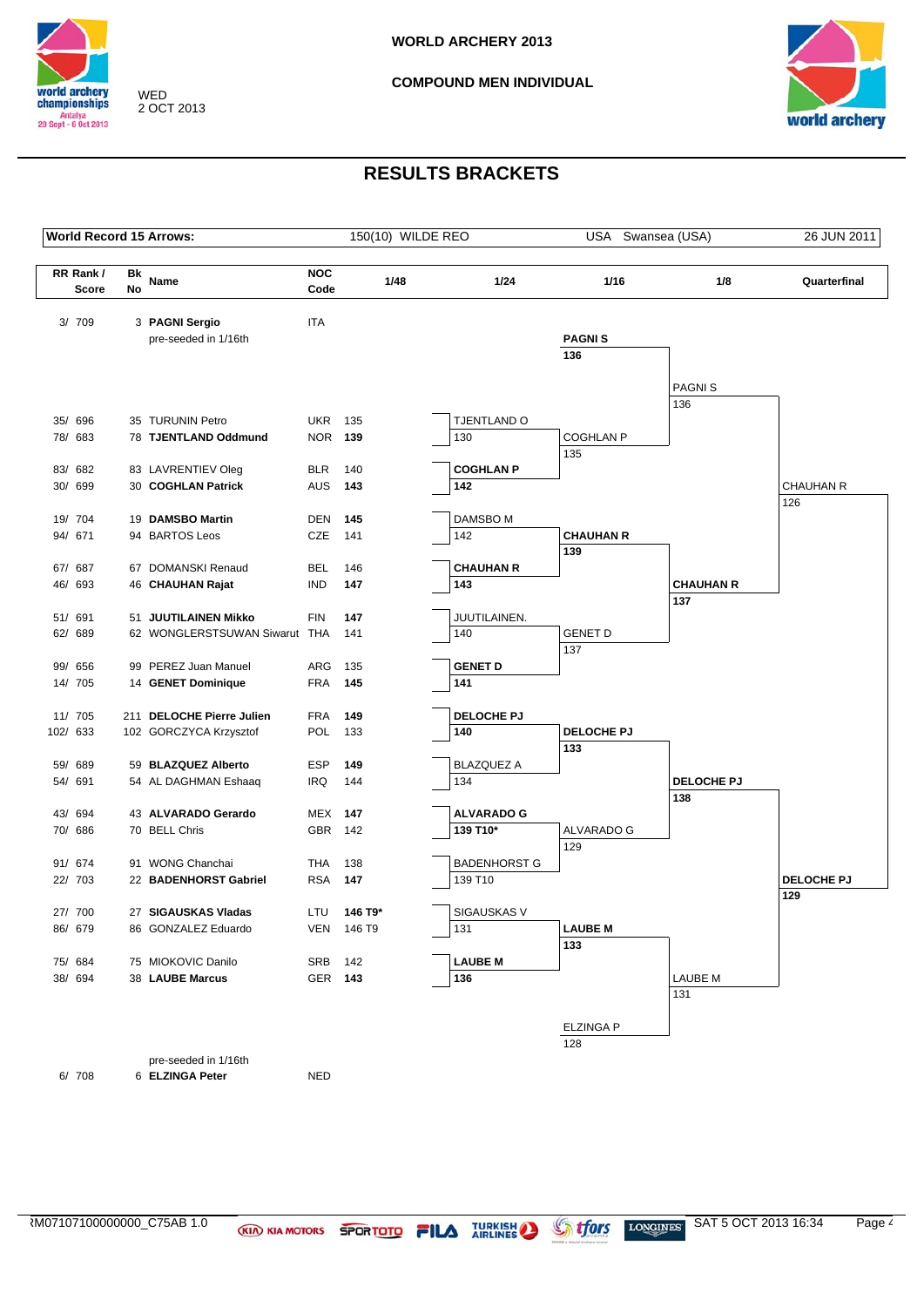

WED 2 OCT 2013

#### **COMPOUND MEN INDIVIDUAL**



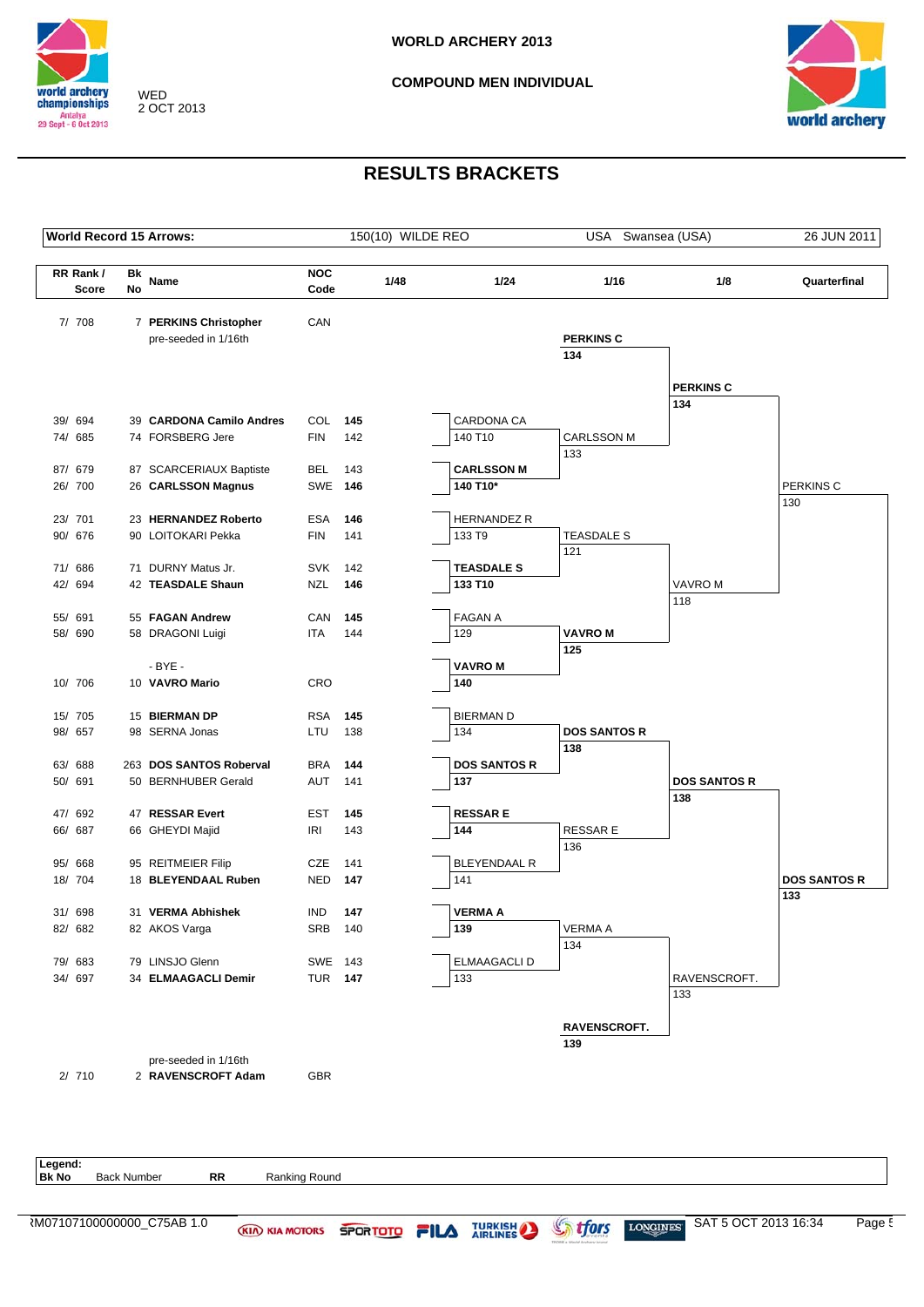



|     | <b>World Record 15 Arrows:</b> |                  |                         |                    | 150(10) LOPEZ SARA |                  | COL Medellin (COL) | 18 JUL 2013     |
|-----|--------------------------------|------------------|-------------------------|--------------------|--------------------|------------------|--------------------|-----------------|
|     | RR Rank/<br>Score              | Bk<br>No         | Name                    | <b>NOC</b><br>Code | Quarterfinal       | <b>Semifinal</b> | <b>Gold Medal</b>  |                 |
|     | 16/ 679                        |                  | 116 ORLIC Maja          | <b>CRO</b>         | 110                | <b>ORLIC M</b>   |                    |                 |
| 25/ | 676                            |                  | 25 BINGHAM Rikki        | <b>GBR</b>         | 108                | 105              | <b>BERGER K</b>    |                 |
|     |                                |                  |                         |                    |                    |                  | 144                | <b>GOLD</b>     |
|     | 12/ 682                        | 12 <sup>12</sup> | <b>TONIOLI Marcella</b> | <b>ITA</b>         | 111                | <b>BERGER K</b>  |                    |                 |
|     | 29/ 674                        |                  | 129 BERGER Kristina     | <b>GER</b>         | 119                | 107              |                    | <b>BERGER K</b> |
|     | 30/ 674                        |                  | 30 LAWTHER Melanie      | <b>IRL</b>         | 106                | ROUX G           |                    |                 |
| 54/ | 659                            |                  | 154 ROUX Gerda          | <b>RSA</b>         | 118                | 79               | <b>BUDEN I</b>     |                 |
|     |                                |                  |                         |                    |                    |                  | 137                | <b>SILVER</b>   |
| 39/ | 668                            |                  | 139 BUDEN Ivana         | <b>CRO</b>         | 136                | <b>BUDEN I</b>   |                    |                 |
|     | 31/ 674                        |                  | 31 WENTZEL Danelle      | <b>RSA</b>         | 109                | 88               |                    | <b>BUDEN I</b>  |
|     |                                |                  |                         |                    |                    |                  |                    |                 |

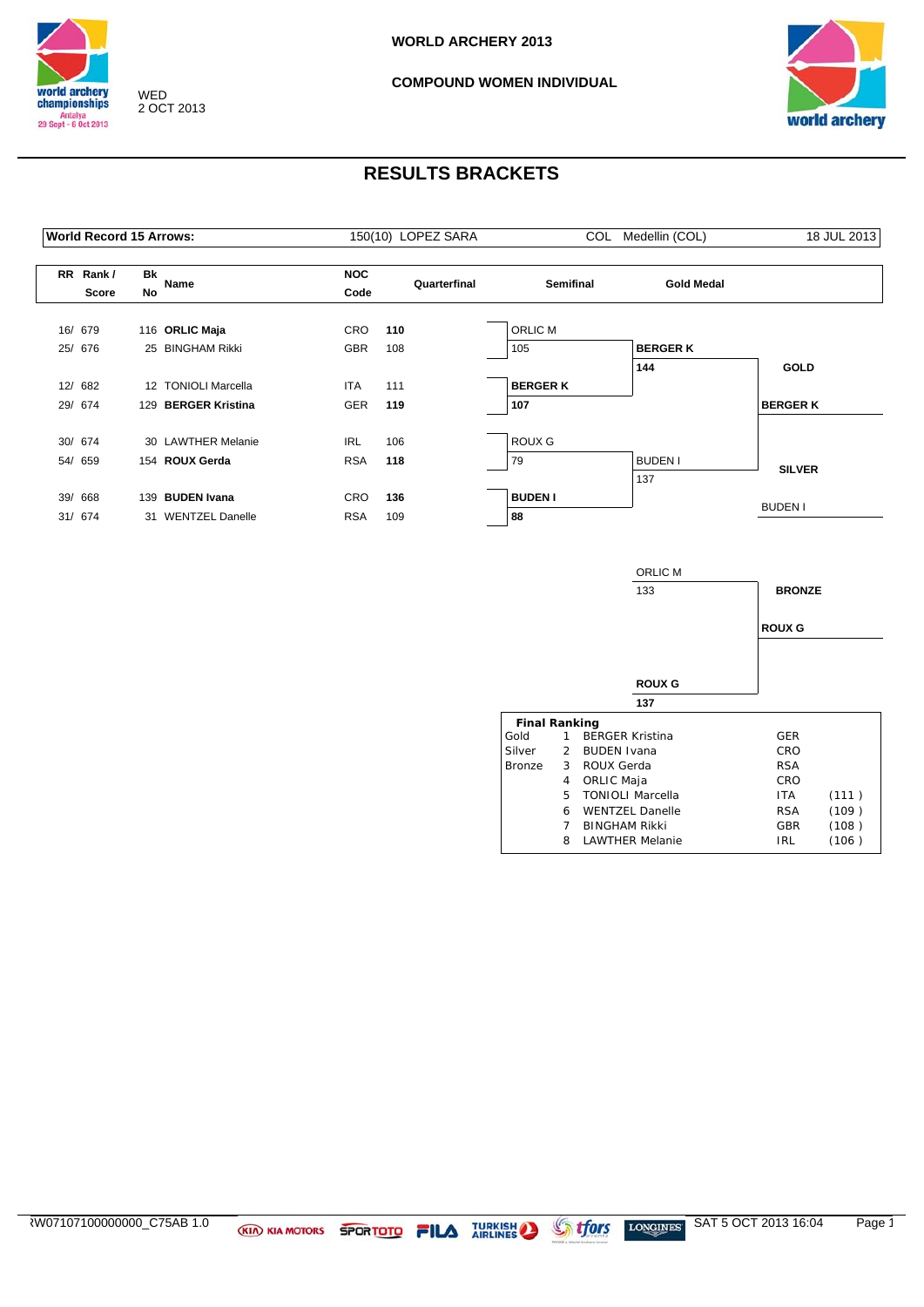



|                    |                          |          | <b>World Record 15 Arrows:</b>              |                    | 150(10) LOPEZ SARA |      |                         | COL Medellin (COL)       |                         | 18 JUL 2013      |
|--------------------|--------------------------|----------|---------------------------------------------|--------------------|--------------------|------|-------------------------|--------------------------|-------------------------|------------------|
|                    | RR Rank/<br><b>Score</b> | Bk<br>No | Name                                        | <b>NOC</b><br>Code |                    | 1/48 | 1/24                    | 1/16                     | 1/8                     | Quarterfinal     |
|                    |                          |          |                                             |                    |                    |      |                         |                          |                         |                  |
|                    | 1/692                    |          | 1 LOGINOVA Albina<br>pre-seeded in 1/16th   | <b>RUS</b>         |                    |      |                         | <b>LOGINOVA A</b>        |                         |                  |
|                    |                          |          |                                             |                    |                    |      |                         | 127                      |                         |                  |
|                    |                          |          |                                             |                    |                    |      |                         |                          |                         |                  |
|                    |                          |          |                                             |                    |                    |      |                         |                          | LOGINOVA A              |                  |
|                    |                          |          |                                             |                    |                    |      |                         |                          | 116                     |                  |
|                    | 33/ 672                  |          | 33 HERNANDEZ Martha                         | <b>MEX</b>         |                    |      | <b>HERNANDEZ M</b>      |                          |                         |                  |
|                    |                          |          | $-BYE -$                                    |                    |                    |      | 139                     | <b>MARSHALL K</b><br>117 |                         |                  |
|                    |                          |          | $-BYE -$                                    |                    |                    |      | <b>MARSHALL K</b>       |                          |                         |                  |
| 32/ 673            |                          |          | 32 MARSHALL Karina                          | <b>AUS</b>         |                    |      | 146                     |                          |                         | <b>ORLIC M</b>   |
|                    |                          |          |                                             |                    |                    |      |                         |                          |                         | 110              |
| 17/ 679            |                          |          | 17 SEO Jung Hee                             | <b>KOR</b>         |                    |      | <b>SEO JH</b>           |                          |                         |                  |
|                    |                          |          | $-BYE -$                                    |                    |                    |      | 145                     | SEO JH                   |                         |                  |
|                    |                          |          |                                             |                    |                    |      |                         | 115                      |                         |                  |
| 65/ 651<br>48/ 661 |                          |          | 65 WALLACE Ashley<br>48 VANDIONANT Sandrine | CAN<br><b>FRA</b>  | 138<br>137         |      | <b>WALLACE A</b><br>140 |                          | <b>ORLIC M</b>          |                  |
|                    |                          |          |                                             |                    |                    |      |                         |                          | 126                     |                  |
| 49/ 660            |                          |          | 49 SHIMIZU Elizabeth Harumi                 | <b>BRA</b>         | 135                |      | <b>WILLEMS G</b>        |                          |                         |                  |
| 64/ 652            |                          |          | 64 WILLEMS Gladys                           | BEL                | 142                |      | 139                     | <b>ORLIC M</b>           |                         |                  |
|                    |                          |          |                                             |                    |                    |      |                         | 128                      |                         |                  |
|                    |                          |          | $-BYE -$                                    |                    |                    |      | <b>ORLIC M</b>          |                          |                         |                  |
| 16/ 679            |                          |          | 116 ORLIC Maja                              | CRO                |                    |      | 147                     |                          |                         |                  |
|                    | 9/ 684                   |          | 9 SOEMOD Camilla                            | <b>DEN</b>         |                    |      | <b>SOEMOD C</b>         |                          |                         |                  |
|                    |                          |          | - BYE -                                     |                    |                    |      | 147                     | SOEMOD <sub>C</sub>      |                         |                  |
|                    |                          |          |                                             |                    |                    |      |                         | 136                      |                         |                  |
| 57/ 658            |                          |          | 57 SCOTT Barbara                            | NZL                | 143                |      | SCOTT B                 |                          |                         |                  |
| 56/ 658            |                          |          | 56 KIZELIAUSKAITE Inga                      | LTU                | 136                |      | 141                     |                          | SOEMOD <sub>C</sub>     |                  |
|                    |                          |          |                                             |                    |                    |      |                         |                          | 115                     |                  |
| 41/ 668            |                          |          | 41 SARLAK Shabnam                           | <b>IRI</b>         | 145                |      | SARLAK S                |                          |                         |                  |
| 72/ 643            |                          |          | 72 DURNA Katarina                           | SVK 132            |                    |      | 139                     | D AGOSTINO K             |                         |                  |
|                    |                          |          | - BYE -                                     |                    |                    |      | <b>D AGOSTINO K</b>     | 125                      |                         |                  |
| 24/ 677            |                          |          | 24 D AGOSTINO Katia                         | ITA                |                    |      | 145                     |                          |                         | <b>BINGHAM R</b> |
|                    |                          |          |                                             |                    |                    |      |                         |                          |                         | 108              |
| 25/ 676            |                          |          | 25 BINGHAM Rikki                            | <b>GBR</b>         |                    |      | <b>BINGHAM R</b>        |                          |                         |                  |
|                    |                          |          | $-BYE -$                                    |                    |                    |      | 140                     | <b>BINGHAM R</b>         |                         |                  |
|                    |                          |          |                                             |                    |                    |      |                         | 130                      |                         |                  |
|                    | 73/ 636                  |          | 73 GALE Sherry                              | AUS                | 136                |      | MCCLEAN F               |                          |                         |                  |
| 40/668             |                          |          | 40 MCCLEAN Fiona                            | CAN 137            |                    |      | 136                     |                          | <b>BINGHAM R</b><br>128 |                  |
|                    |                          |          |                                             |                    |                    |      |                         |                          |                         |                  |
|                    |                          |          |                                             |                    |                    |      |                         | JONES E                  |                         |                  |
|                    |                          |          |                                             |                    |                    |      |                         | 120                      |                         |                  |
|                    |                          |          | pre-seeded in 1/16th                        |                    |                    |      |                         |                          |                         |                  |
|                    | 8/ 684                   |          | 8 JONES Erika                               | <b>USA</b>         |                    |      |                         |                          |                         |                  |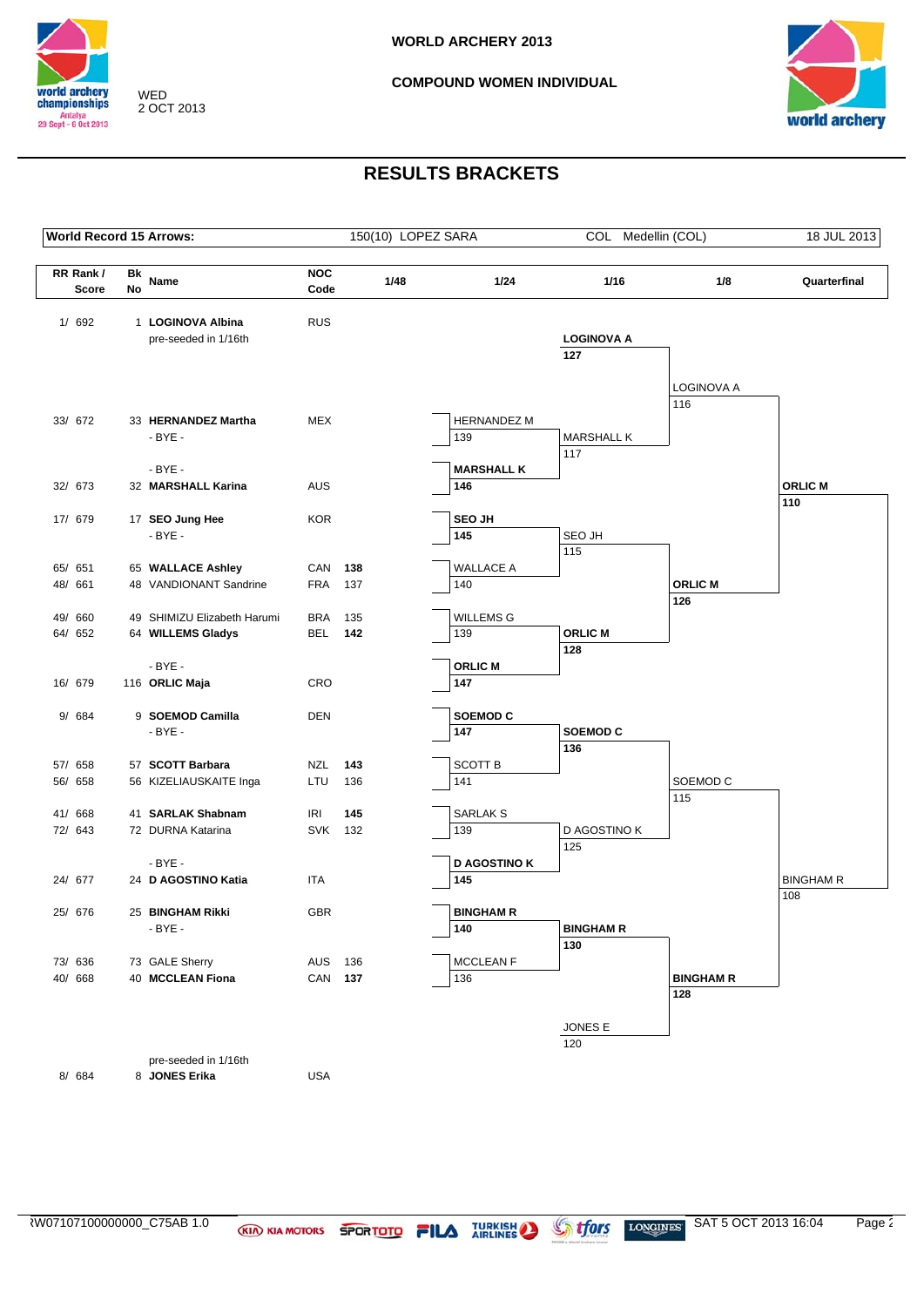



# **RESULTS BRACKETS**

|                    |              |    | <b>World Record 15 Arrows:</b>              |                          |            |      | 150(10) LOPEZ SARA  | COL Medellin (COL)        |                     | 18 JUL 2013      |
|--------------------|--------------|----|---------------------------------------------|--------------------------|------------|------|---------------------|---------------------------|---------------------|------------------|
| RR Rank/           |              | Bk | Name                                        | <b>NOC</b>               |            | 1/48 | 1/24                | 1/16                      | 1/8                 | Quarterfinal     |
|                    | <b>Score</b> | No |                                             | Code                     |            |      |                     |                           |                     |                  |
| 5/ 687             |              |    | 5 USQUIANO Alejandra                        | COL                      |            |      |                     |                           |                     |                  |
|                    |              |    | pre-seeded in 1/16th                        |                          |            |      |                     | <b>USQUIANO A</b>         |                     |                  |
|                    |              |    |                                             |                          |            |      |                     | 129                       |                     |                  |
|                    |              |    |                                             |                          |            |      |                     |                           |                     |                  |
|                    |              |    |                                             |                          |            |      |                     |                           | VAN CASPEL I<br>109 |                  |
| 37/ 669            |              |    | 37 VAN CASPEL Inge                          | NED                      | 145        |      | <b>VAN CASPEL I</b> |                           |                     |                  |
| 76/ 630            |              |    | 76 SHEPOTKO Svetlana                        | KAZ 135                  |            |      | 143                 | <b>VAN CASPEL I</b>       |                     |                  |
|                    |              |    |                                             |                          |            |      |                     | 133                       |                     |                  |
|                    |              |    | $-BYE -$                                    |                          |            |      | <b>HAYASHIK</b>     |                           |                     |                  |
| 28/ 674            |              |    | 28 HAYASHI Kiyomi                           | <b>JPN</b>               |            |      | 142                 |                           |                     | <b>TONIOLI M</b> |
| 21/ 678            |              |    | 21 SAUTER Sabine                            | <b>GER</b>               |            |      | <b>SAUTER S</b>     |                           |                     | 111              |
|                    |              |    | $-BYE -$                                    |                          |            |      | 148                 | SAUTER S                  |                     |                  |
|                    |              |    |                                             |                          |            |      |                     | 99                        |                     |                  |
| 69/ 645            |              |    | 69 HANSDAH Jhano                            | <b>IND</b>               | 136        |      | <b>ACQUESTA N</b>   |                           |                     |                  |
| 44/ 663            |              |    | 44 ACQUESTA Nely                            | <b>BRA</b>               | 143        |      | 137                 |                           | <b>TONIOLI M</b>    |                  |
| 53/ 660            |              |    | 53 GALES Andrea                             | <b>GBR</b>               | 143        |      | <b>GALES A</b>      |                           | 124                 |                  |
| 60/ 656            |              |    | 60 VAN KRADENBURG Jeanine                   | <b>RSA</b>               | 142        |      | 139                 | <b>TONIOLI M</b>          |                     |                  |
|                    |              |    |                                             |                          |            |      |                     | 125                       |                     |                  |
|                    |              |    | $-BYE -$                                    |                          |            |      | <b>TONIOLI M</b>    |                           |                     |                  |
| 12/ 682            |              |    | 12 TONIOLI Marcella                         | <b>ITA</b>               |            |      | 144                 |                           |                     |                  |
|                    |              |    | 13 OCHOA Linda                              | <b>MEX</b>               |            |      | <b>OCHOAL</b>       |                           |                     |                  |
| 13/ 682            |              |    | $-BYE -$                                    |                          |            |      | 146                 | OCHOA L                   |                     |                  |
|                    |              |    |                                             |                          |            |      |                     | 134                       |                     |                  |
| 61/ 655            |              |    | 61 SENOCAK Vildan                           | TUR                      | - 137      |      | SENOCAK V           |                           |                     |                  |
| 52/ 660            |              |    | 52 BACKIS Vanina                            | ARG                      | 135        |      | 136                 |                           | OCHOA L             |                  |
|                    |              |    |                                             |                          |            |      |                     |                           | 113                 |                  |
| 45/ 663<br>68/ 646 |              |    | 45 NICHOLSON Deb<br>68 ALMASHHADANI Fatimah | <b>AUS</b><br><b>IRQ</b> | 139<br>143 |      | ALMASHHADAN.<br>145 | ALMASHHADAN.              |                     |                  |
|                    |              |    |                                             |                          |            |      |                     | 124                       |                     |                  |
|                    |              |    | $-BYE -$                                    |                          |            |      | <b>ANASTASIO A</b>  |                           |                     |                  |
| 20/ 678            |              |    | 20 ANASTASIO Anastasia                      | ITA                      |            |      | 142                 |                           |                     | <b>BERGER K</b>  |
|                    |              |    |                                             |                          |            |      |                     |                           |                     | 119              |
| 29/ 674            |              |    | 129 BERGER Kristina                         | <b>GER</b>               |            |      | <b>BERGERK</b>      |                           |                     |                  |
|                    |              |    | $-BYE -$                                    |                          |            |      | 146                 | <b>BERGER K</b><br>139 T9 |                     |                  |
| 77/ 612            |              |    | 77 TYRTYKAEVA Ainur                         | KAZ 135                  |            |      | DANIELSSON I        |                           |                     |                  |
| 36/ 670            |              |    | 36 DANIELSSON Isabell                       | SWE 137                  |            |      | 139                 |                           | <b>BERGER K</b>     |                  |
|                    |              |    |                                             |                          |            |      |                     |                           | 126                 |                  |
|                    |              |    |                                             |                          |            |      |                     |                           |                     |                  |
|                    |              |    |                                             |                          |            |      |                     | CHERKASHNEV.<br>139 T8    |                     |                  |
|                    |              |    | pre-seeded in 1/16th                        |                          |            |      |                     |                           |                     |                  |

4/ 687 4 **CHERKASHNEVA Svetlana** RUS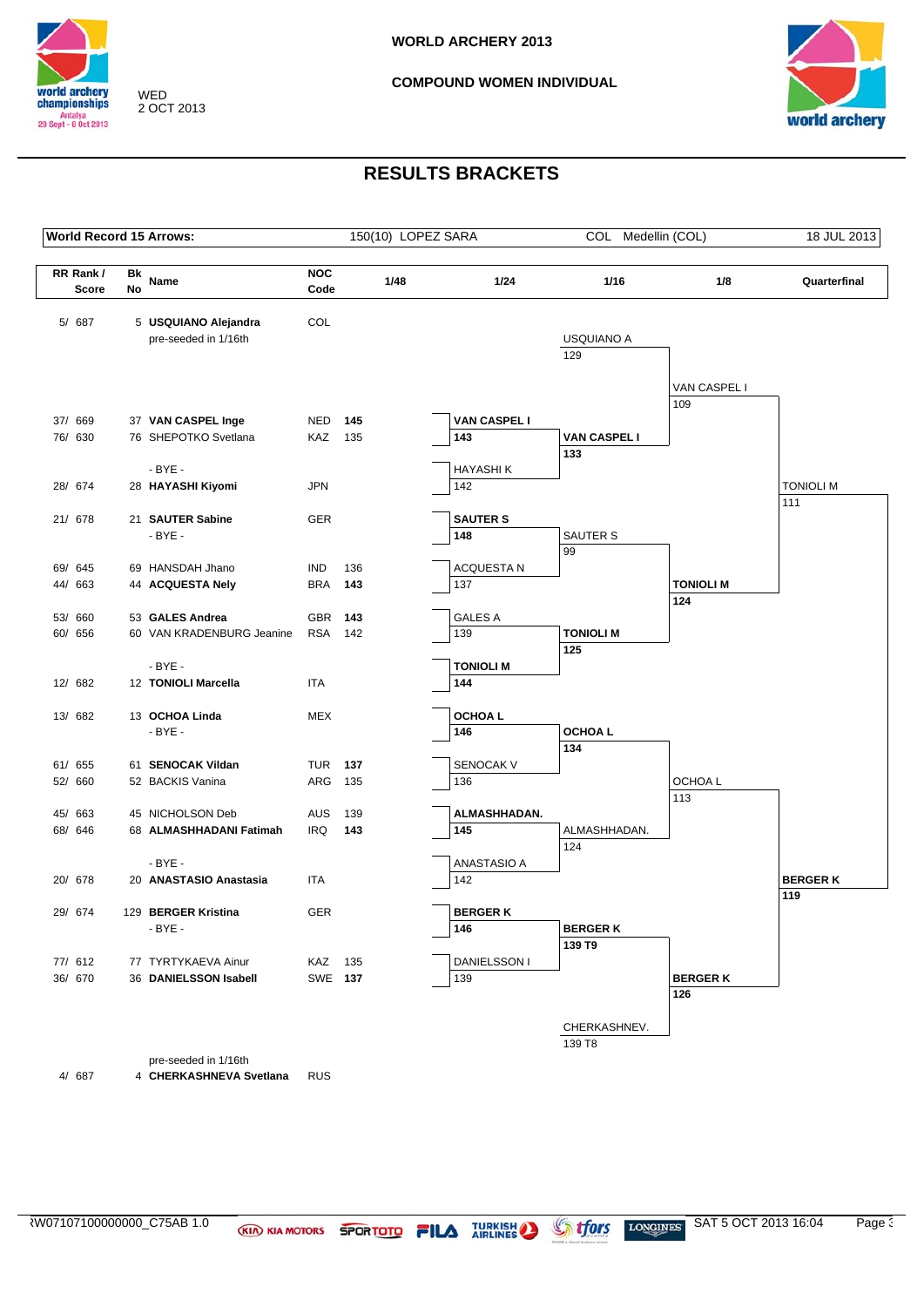



## **RESULTS BRACKETS**

| <b>World Record 15 Arrows:</b> |          |                              |                    | 150(10) LOPEZ SARA |      |                    | COL Medellin (COL) |                    | 18 JUL 2013             |
|--------------------------------|----------|------------------------------|--------------------|--------------------|------|--------------------|--------------------|--------------------|-------------------------|
| RR Rank/<br><b>Score</b>       | Bk<br>No | Name                         | <b>NOC</b><br>Code |                    | 1/48 | 1/24               | 1/16               | 1/8                | Quarterfinal            |
| 3/ 688                         |          | 3 LOPEZ Sara                 | COL                |                    |      |                    |                    |                    |                         |
|                                |          | pre-seeded in 1/16th         |                    |                    |      |                    | LOPEZ <sub>S</sub> |                    |                         |
|                                |          |                              |                    |                    |      |                    | 125                |                    |                         |
|                                |          |                              |                    |                    |      |                    |                    |                    |                         |
|                                |          |                              |                    |                    |      |                    |                    | <b>LAWTHER M</b>   |                         |
| 35/ 670                        |          | 35 GUEDEZ Luzmary            | VEN                | 145                |      | <b>GUEDEZ L</b>    |                    | 127                |                         |
| 78/ 599                        |          | 78 PARVIN MOHUA Ayasha       | <b>BAN</b>         | 116                |      | 142                | <b>LAWTHER M</b>   |                    |                         |
|                                |          |                              |                    |                    |      |                    | 128                |                    |                         |
|                                |          | $-BYE -$                     |                    |                    |      | <b>LAWTHER M</b>   |                    |                    |                         |
| 30/ 674                        |          | 30 LAWTHER Melanie           | <b>IRL</b>         |                    |      | 143                |                    |                    | <b>LAWTHER M</b><br>106 |
| 19/ 678                        |          | 19 GRYDELAND Runa            | <b>NOR</b>         |                    |      | <b>GRYDELAND R</b> |                    |                    |                         |
|                                |          | $-BYE -$                     |                    |                    |      | 144                | <b>GRYDELAND R</b> |                    |                         |
|                                |          |                              |                    |                    |      |                    | 124                |                    |                         |
| 67/ 649                        |          | 67 BABININA Jelena           | LTU                | 135                |      | <b>BABININA J</b>  |                    |                    |                         |
| 46/ 663                        |          | 46 MARKOVIC Irina            | <b>NED</b>         | 134                |      | 137                |                    | <b>GRYDELAND R</b> |                         |
| 51/ 660                        |          | 51 MARCOS Andrea             | ESP                | 143                |      | <b>MARCOS A</b>    |                    | 119                |                         |
| 62/ 655                        |          | 62 COUWENBERG Martine        | NED 134            |                    |      | 139                | <b>MAT SALLEH</b>  |                    |                         |
|                                |          |                              |                    |                    |      |                    | 119                |                    |                         |
|                                |          | $-BYE -$                     |                    |                    |      | <b>MAT SALLEH</b>  |                    |                    |                         |
| 14/ 681                        |          | 14 MAT SALLEH Fatin Nurfate. | MAS                |                    |      | 147                |                    |                    |                         |
| 11/ 683                        |          | 11 CERNE Toja                | <b>SLO</b>         |                    |      | <b>CERNET</b>      |                    |                    |                         |
|                                |          | $-BYE -$                     |                    |                    |      | 140 T10            | <b>ROUX G</b>      |                    |                         |
|                                |          |                              |                    |                    |      |                    | 130                |                    |                         |
| 59/ 656                        |          | 59 AVDEEVA Natalia           | <b>RUS</b>         | 131                |      | <b>ROUX G</b>      |                    |                    |                         |
| 54/ 659                        |          | 154 ROUX Gerda               | <b>RSA</b>         | 138                |      | 140 T10*           |                    | <b>ROUX G</b>      |                         |
| 43/ 663                        |          | 43 BRAVO Aura Maria          | COL 143            |                    |      | <b>BRAVO AM</b>    |                    | 130                |                         |
| 70/ 644                        |          | 70 BENEK Duygu Ece           | <b>TUR 132</b>     |                    |      | 144                | <b>BRAVO AM</b>    |                    |                         |
|                                |          |                              |                    |                    |      |                    | 108                |                    |                         |
|                                |          | $-BYE -$                     |                    |                    |      | <b>MIKALA M</b>    |                    |                    |                         |
| 22/ 677                        |          | 22 MIKALA Melanie            | <b>GER</b>         |                    |      | 141                |                    |                    | <b>ROUX G</b>           |
| 27/ 675                        |          | 27 DODEMONT Sophie           | <b>FRA</b>         |                    |      | <b>DODEMONT S</b>  |                    |                    | 118                     |
|                                |          | $-BYE -$                     |                    |                    |      | 135                | OLOFSSON I         |                    |                         |
|                                |          |                              |                    |                    |      |                    | 105                |                    |                         |
| 75/ 632                        |          | 75 SVENSEN June              | NOR 128            |                    |      | <b>OLOFSSON I</b>  |                    |                    |                         |
| 38/ 668                        |          | 38 OLOFSSON Ingrid           | SWE 144            |                    |      | 142                |                    | <b>VENNAM JS</b>   |                         |
|                                |          |                              |                    |                    |      |                    |                    | 118                |                         |
|                                |          |                              |                    |                    |      |                    | <b>VENNAM JS</b>   |                    |                         |
|                                |          |                              |                    |                    |      |                    | 136                |                    |                         |
|                                |          | pre-seeded in 1/16th         |                    |                    |      |                    |                    |                    |                         |

6/ 684 6 **VENNAM Jyothi Surekha** IND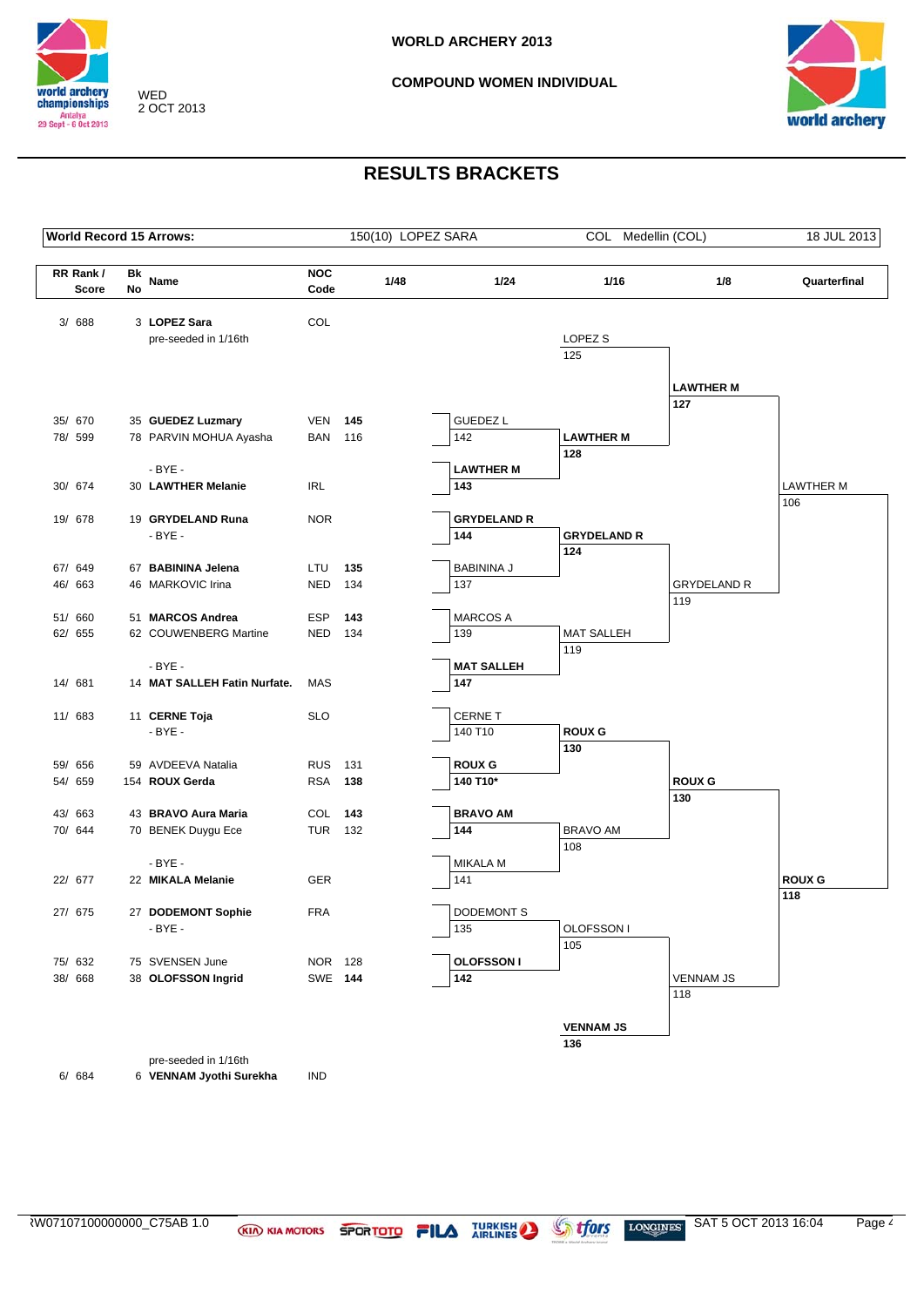



# **RESULTS BRACKETS**

|                          |                 |                                        |                    |     |      |                          |                   | 18 JUL 2013            |                       |
|--------------------------|-----------------|----------------------------------------|--------------------|-----|------|--------------------------|-------------------|------------------------|-----------------------|
| RR Rank/<br><b>Score</b> | Bk<br><b>No</b> | Name                                   | <b>NOC</b><br>Code |     | 1/48 | 1/24                     | 1/16              | 1/8                    | Quarterfinal          |
| 7/ 684                   |                 | 7 CHOI Bomin                           | <b>KOR</b>         |     |      |                          |                   |                        |                       |
|                          |                 | pre-seeded in 1/16th                   |                    |     |      |                          | CHOI B            |                        |                       |
|                          |                 |                                        |                    |     |      |                          | 115               |                        |                       |
|                          |                 |                                        |                    |     |      |                          |                   |                        |                       |
|                          |                 |                                        |                    |     |      |                          |                   | <b>BUDEN I</b><br>134  |                       |
| 39/ 668                  |                 | 139 BUDEN Ivana                        | CRO 142            |     |      | <b>BUDEN I</b>           |                   |                        |                       |
| 74/ 634                  |                 | 74 IZBASSAROVA Bibigul                 | KAZ 135            |     |      | 139                      | <b>BUDEN I</b>    |                        |                       |
|                          |                 |                                        |                    |     |      |                          | 125               |                        |                       |
|                          |                 | $-BYE -$                               |                    |     |      | BOSCH O                  |                   |                        |                       |
| 26/ 676                  |                 | 26 BOSCH Olga                          | <b>VEN</b>         |     |      | 137                      |                   |                        | <b>BUDEN I</b><br>136 |
| 23/ 677                  |                 | 23 COCHRAN Carli                       | <b>USA</b>         |     |      | <b>COCHRAN C</b>         |                   |                        |                       |
|                          |                 | $-BYE -$                               |                    |     |      | 139                      | <b>MERINO B</b>   |                        |                       |
|                          |                 |                                        |                    |     |      |                          | 126               |                        |                       |
| 71/ 644                  |                 | 71 MERINO Brenda                       | <b>MEX 138</b>     |     |      | <b>MERINO B</b>          |                   |                        |                       |
| 42/ 666                  |                 | 42 KOCAMAN Gizem                       | <b>TUR 134</b>     |     |      | 141                      |                   | <b>MERINO B</b><br>119 |                       |
| 55/ 659                  |                 | 55 STANIECZEK Anna                     | POL                | 144 |      | STANIECZEK A             |                   |                        |                       |
| 58/ 657                  |                 | 58 CYR Gabrielle                       | <b>USA 141</b>     |     |      | 140                      | <b>BROWN D</b>    |                        |                       |
|                          |                 |                                        |                    |     |      |                          | 119               |                        |                       |
|                          |                 | $-BYE -$                               |                    |     |      | <b>BROWN D</b>           |                   |                        |                       |
| 10/ 683                  |                 | 10 BROWN Danielle                      | <b>GBR</b>         |     |      | 145                      |                   |                        |                       |
| 15/ 680                  |                 | 15 DEB Trisha                          | <b>IND</b>         |     |      | DEB T                    |                   |                        |                       |
|                          |                 | $-BYE -$                               |                    |     |      | 142                      | <b>LANTEE A</b>   |                        |                       |
|                          |                 |                                        |                    |     |      |                          | 112               |                        |                       |
| 63/ 654                  |                 | 63 LANTEE Anne                         | <b>FIN</b>         | 140 |      | <b>LANTEE A</b>          |                   |                        |                       |
| 50/ 660                  |                 | 50 SZALANSKA Katarzyna                 | <b>POL</b>         | 137 |      | 144                      |                   | LEBECQUE P<br>123      |                       |
| 47/ 662                  |                 | 47 SCHINA Sonia                        | CAN 134            |     |      | <b>SCHINA S</b>          |                   |                        |                       |
| 66/ 649                  |                 | 66 DOS SANTOS Dirma Miranda            | BRA                | 131 |      | 140                      | <b>LEBECQUE P</b> |                        |                       |
|                          |                 |                                        |                    |     |      |                          | 121               |                        |                       |
| 18/ 679                  |                 | $-BYE -$<br>18 LEBECQUE Pascale        | <b>FRA</b>         |     |      | <b>LEBECQUE P</b><br>144 |                   |                        | <b>WENTZELD</b>       |
|                          |                 |                                        |                    |     |      |                          |                   |                        | 109                   |
| 31/ 674                  |                 | 31 WENTZEL Danelle                     | <b>RSA</b>         |     |      | <b>WENTZEL D</b>         |                   |                        |                       |
|                          |                 | $-BYE -$                               |                    |     |      | 140                      | <b>WENTZEL D</b>  |                        |                       |
|                          |                 |                                        |                    |     |      |                          | 139               |                        |                       |
| 34/ 671                  |                 | $-BYE -$<br>34 MENDOZA Ana             | VEN                |     |      | MENDOZA A<br>139         |                   | <b>WENTZEL D</b>       |                       |
|                          |                 |                                        |                    |     |      |                          |                   | 132                    |                       |
|                          |                 |                                        |                    |     |      |                          |                   |                        |                       |
|                          |                 |                                        |                    |     |      |                          | SEOK JH           |                        |                       |
|                          |                 |                                        |                    |     |      |                          | 108               |                        |                       |
| 2/ 690                   |                 | pre-seeded in 1/16th<br>2 SEOK Ji Hyun | <b>KOR</b>         |     |      |                          |                   |                        |                       |
|                          |                 |                                        |                    |     |      |                          |                   |                        |                       |
|                          |                 |                                        |                    |     |      |                          |                   |                        |                       |
|                          |                 |                                        |                    |     |      |                          |                   |                        |                       |
|                          |                 |                                        |                    |     |      |                          |                   |                        |                       |

**Bk No** Back Number **RR** Ranking Round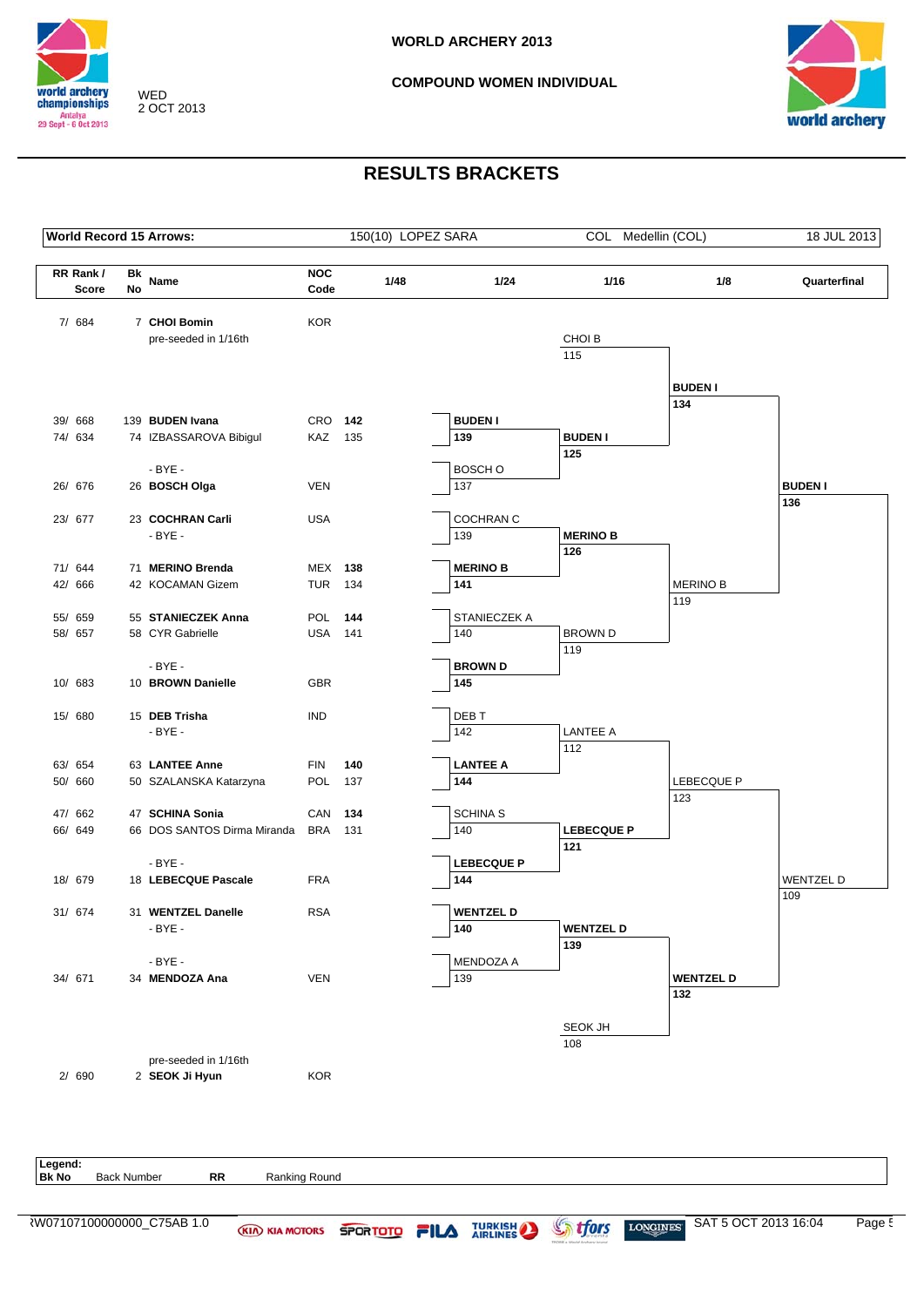



TUE 1 OCT 2013 9:00

**RECURVE MEN INDIVIDUAL**



**QUALIFICATION ROUND**

**WORLD ARCHERY 2013**

|                |             | <b>World Record 144 Arrows:</b>      |                    | 1387 KIM Woojin<br>KOR Guangzhou (CHN) |                    |                    |                      |          |          |              |  | 20 NOV 2010 |  |  |
|----------------|-------------|--------------------------------------|--------------------|----------------------------------------|--------------------|--------------------|----------------------|----------|----------|--------------|--|-------------|--|--|
| Rank           | Back<br>No. | <b>Name</b>                          | <b>NOC</b><br>Code | 90 Metres                              | <b>70 Metres</b>   | 50 Metres          | 30 Metres            | 10's     | X's      | Score        |  |             |  |  |
| 1              |             | 49A OH Jin Hyek                      | <b>KOR</b>         | 322 / 7                                | 340/4              | 339/1              | 356/1                | 80       | 35       | 1357         |  |             |  |  |
| $\overline{2}$ |             | 48A LEE Seungyun                     | <b>KOR</b>         | 325/4                                  | 340/5              | 333 / 5            | 354/4                | 45       | 26       | 1352         |  |             |  |  |
| 3              |             | 47A IM Dong Hyun                     | <b>KOR</b>         | 320/12                                 | 341 / 2            | 332 / 9            | 355/2                | 75       | 31       | 1348         |  |             |  |  |
| 4              |             | 20A VALLADONT Jean-Charles           | <b>FRA</b>         | 326/3                                  | 334/15             | 333 / 7            | 348 / 32             | 66       | 16       | 1341         |  |             |  |  |
| 5              |             | 23A NESPOLI Mauro                    | ITA                | 316/19                                 | 343/1              | 328/23             | 353 / 7              | 74       | 28       | 1340         |  |             |  |  |
| 6              |             | 9B DAI Xiaoxiang                     | <b>CHN</b>         | 326 / 2                                | 333 / 20           | 330 / 15           | 347/41               | 63       | 27       | 1336         |  |             |  |  |
| 7              |             | 21A PREVOST Gael                     | FRA                | 328/1                                  | 338 / 7            | 324/30             | 345 / 60             | 66       | 24       | 1335 SO      |  |             |  |  |
| 8              |             | 24B WORTH Taylor                     | <b>AUS</b>         | 322/5                                  | 335/11             | 332/10             | 346 / 51             | 65       | 15       | 1335 SO      |  |             |  |  |
| 9              |             | 11C ELLISON Brady                    | <b>USA</b>         | 315/21                                 | 340/3              | 330/13             | 350 / 19             | 72       | 22       | 1335 SO      |  |             |  |  |
| 10             |             | 46A VAN DEN BERG Sjef                | NED                | 313/28                                 | 334/14             | 336 / 2            | 351/12               | 68       | 31       | 1334         |  |             |  |  |
| 11             |             | 51B NIKOLAEV Alexey                  | <b>RUS</b>         | 322/6                                  | 332 / 27           | 332 / 8            | 348 / 34             | 64       | 29       | 1334         |  |             |  |  |
| 12             |             | 7A DUENAS Crispin                    | CAN                | 320/13                                 | 333/18             | 330 / 17           | 351 / 12             | 61       | 29       | 1334         |  |             |  |  |
| 13             |             | 45A VAN DER VEN Rick                 | NED                | 319/15                                 | 331 / 31           | 329/18             | 354 / 5              | 70       | 23       | 1333         |  |             |  |  |
| 14             |             | 43B RODRIGUEZ Juan I.                | <b>ESP</b>         | 318/17                                 | 333 / 21           | 336 / 3            | 345 / 56             | 61       | 30       | 1332         |  |             |  |  |
| 15             |             | 17B TALUKDAR Jayanta                 | <b>IND</b>         | 322/8                                  | 335/9              | 326/28             | 348 / 33             | 63       | 18       | 1331         |  |             |  |  |
| 16             |             | 18B RAI Tarundeep                    | <b>IND</b>         | 321/10                                 | 333/18             | 331 / 12           | 345/57               | 62       | 31       | 1330         |  |             |  |  |
| 17             |             | 7B XING Yu                           | CHN                | 320/11                                 | 335/12             | 321/45             | 353/8                | 66       | 27       | 1329         |  |             |  |  |
| 18             |             | 11A ALVAREZ Luis                     | MEX                | 311/32                                 | 331 / 32           | 334 / 4            | 350/21               | 64       | 26       | 1326         |  |             |  |  |
| 19             |             | 30B MOHAMAD Khairul Anuar            | <b>MAS</b>         | 319/14                                 | 331 / 30           | 326/25             | 350 / 25             | 63       | 20       | 1326         |  |             |  |  |
| 20             |             | 44B GANTUGS Jantsan                  | MGL                | 313/26                                 | 335/8              | 326/26             | 351 / 15             | 66       | 23       | 1325         |  |             |  |  |
| 21             |             | 5B FURUKAWA Takaharu                 | <b>JPN</b>         | 311/33                                 | 334/13             | 330 / 14           | 348 / 36             | 62       | 19       | 1323         |  |             |  |  |
| 22             |             | 16B.Kapil                            | IND                | 315/22                                 | 339/6              | 317/63             | 351/18               | 64       | 18       | 1322         |  |             |  |  |
| 23             |             | 5C GODFREY Larry                     | <b>GBR</b>         | 303/56                                 | 335/10             | 329/19             | 354/6                | 66       | 26       | 1321         |  |             |  |  |
| 24             |             | 52B TSYBZHITOV Bolot                 | <b>RUS</b>         | 314/23                                 | 331 / 28           | 324 / 33           | 351/16               | 63       | 17       | 1320         |  |             |  |  |
| 25             |             | 12A VELEZ Luis Eduardo               | <b>MEX</b>         | 306/48                                 | 332/25             | 330/16             | 352 / 11             | 62       | 21       | 1320         |  |             |  |  |
| 26             |             | 9A LYON Jay                          | CAN                | 313/27                                 | 332 / 26           | 319/54             | 355 / 3              | 64       | 14       | 1319         |  |             |  |  |
| 27             |             | 50A NESTENG Baard                    | <b>NOR</b>         | 311/31                                 | 328/36             | 326/26             | 349 / 27             | 58       | 16       | 1314         |  |             |  |  |
| 28             |             | 20B IVASHKO Markiyan                 | <b>UKR</b>         | 309 / 38                               | 329/33             | 328/24             | 347 / 44             | 54       | 20       | 1313         |  |             |  |  |
| 29             |             | 10C KAMINSKI Jake                    | <b>USA</b>         | 313/25                                 | 333 / 23           | 320/48             | 346 / 47             | 59       | 21       | 1312         |  |             |  |  |
| 30             |             | 10A SERRANO Juan Rene                | <b>MEX</b>         | 299 / 69                               | 334/16             | 325/29             | 353/9                | 58       | 20       | 1311         |  |             |  |  |
| 31             |             | 21B RUBAN Viktor                     | <b>UKR</b>         | 303/55                                 | 325/51             | 333 / 6            | 350 / 23             | 55       | 22       | 1311         |  |             |  |  |
| 32             |             | 8C CARVALHO LOPES DALMEIDA           | BRA                | 311/30                                 | 332 / 24           | 321/47             | 345/58               | 52       | 22       | 1309         |  |             |  |  |
| 33             |             | 6A KUO Cheng-Wei<br>23B GRAY Matthew | TPE                | 306/46                                 | 328 / 37           | 322/41             | 352/10<br>348 / 31   | 59       | 32<br>17 | 1308<br>1306 |  |             |  |  |
| 34             |             |                                      | <b>AUS</b>         | 316/20                                 | 323/54             | 319/56             |                      | 60       |          |              |  |             |  |  |
| 35<br>36       |             | 6B OTA Shohei<br>49C JON Chol        | JPN<br><b>PRK</b>  | 308/41<br>298 / 75                     | 333 / 22<br>323/55 | 320 / 49<br>331/11 | 344 / 65<br>350 / 20 | 54<br>63 | 22<br>26 | 1305<br>1302 |  |             |  |  |
| 37             |             | 28B BAKRI Atiq Bazil                 | MAS                | 309 / 37                               | 322/63             | 324/32             | 346 / 48             | 51       | 21       | 1301         |  |             |  |  |
| 38             |             | 45B GAN ERDENE Gombodori             | MGL                | 321 / 9                                | 325/46             | 312/80             | 341 / 87             | 54       | 15       | 1299         |  |             |  |  |
| 39             |             | 22B TYACK Ryan                       | AUS                | 311/34                                 | 322/59             | 319 / 58           | 347/42               | 49       | 19       | 1299         |  |             |  |  |
| 40             |             | 4B TABATA Shungo                     | JPN                | 303 / 57                               | 331 / 29           | 314/70             | 350 / 22             | 56       | 18       | 1298         |  |             |  |  |
| 41             |             | 13A NOWAK Piotr                      | POL                | 318/16                                 | 320 / 75           | 313/76             | 347 / 39             | 55       | 20       | 1298         |  |             |  |  |
| 42             |             | 1A DEMIRAL Cevdet                    | <b>TUR</b>         | 312/29                                 | 318/83             | 323/37             | 344 / 66             | 51       | 19       | 1297         |  |             |  |  |
| 43             |             | 41A PACHECO Daniel                   | COL                | 309/36                                 | 328/35             | 309/92             | 349 / 28             | 58       | 22       | 1295         |  |             |  |  |
| 44             |             | 4A CHANG Wei-Hsiang                  | <b>TPE</b>         | 299/72                                 | 322/60             | 322/39             | 351/16               | 53       | 13       | 1294         |  |             |  |  |
| 45             |             | 6C WILLS Alan                        | <b>GBR</b>         | 297 / 83                               | 322/62             | 329/21             | 346 / 52             | 48       | 10       | 1294         |  |             |  |  |
| 46             |             | 29B KAMARUDDIN Haziq                 | <b>MAS</b>         | 307/44                                 | 320 / 76           | 329 / 20           | 338 / 100            | 47       | 11       | 1294         |  |             |  |  |
| 47             |             | 29A HENCKELS Jeff                    | <b>LUX</b>         | 314/23                                 | 325/50             | 310/91             | 344/66               | 45       | 18       | 1293         |  |             |  |  |
| 48             |             | 26B ROHRBERG Sebastian               | <b>GER</b>         | 302 / 58                               | 325/45             | 328/22             | 337 / 107            | 53       | 22       | 1292         |  |             |  |  |
| 49             |             | 22A FRANGILLI Michele                | <b>ITA</b>         | 306/47                                 | 316 / 90           | 324 / 31           | 345/59               | 54       | 17       | 1291         |  |             |  |  |
| 50             |             | 19A FAUCHERON Thomas                 | <b>FRA</b>         | 307/45                                 | 318/80             | 319/51             | 347/43               | 50       | 16       | 1291         |  |             |  |  |
| 51             |             | 23C MARUSAU Mikalai                  | <b>BLR</b>         | 303/54                                 | 321/66             | 319/56             | 348 / 38             | 50       | 15       | 1291         |  |             |  |  |
| 52             |             | 14A NAPLOSZEK Slawomir               | <b>POL</b>         | 307/43                                 | 318/79             | 318/61             | 347 / 40             | 55       | 14       | 1290         |  |             |  |  |
| 53             |             | 24A TONELLI Amedeo                   | <b>ITA</b>         | 297 / 82                               | 333/17             | 319/52             | 341 / 85             | 52       | 21       | 1290         |  |             |  |  |
| 54             |             | 25B NESEMANN Simon                   | <b>GER</b>         | 300/63                                 | 326/42             | 315/68             | 349 / 29             | 52       | 19       | 1290         |  |             |  |  |
| 55             |             | 39C CHUI Chun Man                    | HKG                | 296 / 85                               | 327 / 39           | 315/69             | 351 / 14             | 54       | 21       | 1289         |  |             |  |  |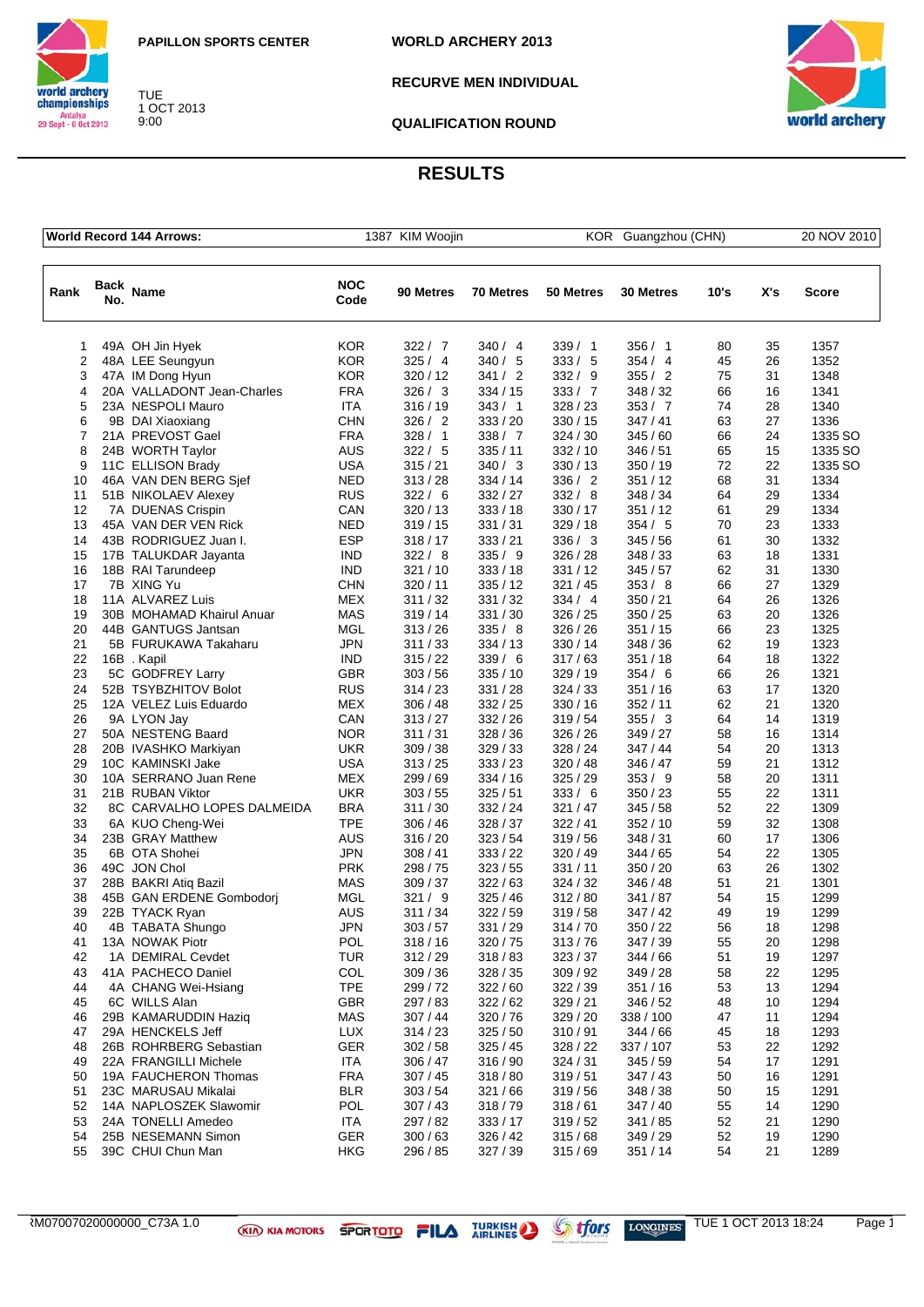

world archery<br>championships TUE Antalya<br>Antalya<br>29 Sept - 6 Oct 2013 1 OCT 2013 9:00

**WORLD ARCHERY 2013**



**RECURVE MEN INDIVIDUAL**

**QUALIFICATION ROUND**

|          |             | <b>World Record 144 Arrows:</b>                 |                    | 1387 KIM Woojin<br>KOR Guangzhou (CHN) |                  | 20 NOV 2010         |                      |          |                |              |
|----------|-------------|-------------------------------------------------|--------------------|----------------------------------------|------------------|---------------------|----------------------|----------|----------------|--------------|
| Rank     | Back<br>No. | <b>Name</b>                                     | <b>NOC</b><br>Code | 90 Metres                              | <b>70 Metres</b> | 50 Metres           | 30 Metres            | 10's     | X's            | <b>Score</b> |
| 56       |             | 22C LIAHUSHEV Alexander                         | <b>BLR</b>         | 308 / 40                               | 318/85           | 317/64              | 346 / 46             | 49       | 20             | 1289         |
| 57       |             | 41B CUESTA Elias                                | <b>ESP</b>         | 301/61                                 | 325/49           | 321/46              | 342 / 79             | 43       | 19             | 1289         |
| 58       |             | 44C HANLON Keith                                | <b>IRL</b>         | 302/59                                 | 320/73           | 324/35              | 342 / 76             | 47       | 18             | 1288         |
| 59       |             | 52C MATZKIN Guy                                 | <b>ISR</b>         | 301 / 62                               | 323/58           | 318/62              | 346 / 49             | 45       | 11             | 1288         |
| 60       |             | 42B FERNANDEZ Antonio                           | ESP                | 297 / 80                               | 321/68           | 318/60              | 350 / 23             | 51       | 17             | 1286         |
| 61       |             | 48C OLARU Dan                                   | <b>MDA</b>         | 288 / 100                              | 326 / 44         | 323/38              | 349 / 26             | 45       | 11             | 1286         |
| 62       |             | 44A VAN DEN OEVER Rick                          | <b>NED</b>         | 305 / 49                               | 326/41           | 309/93              | 345 / 55             | 53       | 15             | 1285         |
| 63       |             | 14C TEKONIEMI Antti                             | <b>FIN</b>         | 304/53                                 | 327/38           | 307/99              | 346 / 50             | 52       | 19             | 1284         |
| 64       |             | 8B ZHANG Jianping                               | <b>CHN</b>         | 309 / 39                               | 328 / 34         | 305 / 104           | 342/81               | 50       | 14             | 1284         |
| 65       |             | 50C KOMOCAR Jaka                                | <b>SLO</b>         | 310/35                                 | 316/94           | 314/71              | 342 / 77             | 39       | 14             | 1282         |
| 66       |             | 38A THAMWONG Witthaya                           | <b>THA</b>         | 291 / 94                               | 327/40           | 317/65              | 346 / 52             | 46       | 12             | 1281         |
| 67       |             | 40A THEPNA Denchai                              | THA                | 299/73                                 | 313/104          | 321/43              | 347 / 45             | 51       | 22             | 1280         |
| 68       |             | 46C AGUILAR GIMPEL Guillermo                    | CHI                | 308 / 42                               | 317/89           | 312/84              | 342/80               | 40       | 18             | 1279         |
| 69       |             | 7C REZENDE XAVIER Daniel                        | <b>BRA</b>         | 297 / 84                               | 315 / 96         | 324 / 36            | 343/75               | 40       | 14             | 1279         |
| 70       |             | 47C WEISS Johan                                 | <b>DEN</b>         | 304/51                                 | 314/98           | 321/44              | 339 / 97             | 44       | 15             | 1278         |
| 71       |             | 12C FANCHIN Joe                                 | <b>USA</b>         | 292 / 90                               | 324/52           | 324 / 34            | 337 / 104            | 53       | 21             | 1277         |
| 72       |             | 40C REPAS Domingos                              | <b>POR</b>         | 299 / 66                               | 324/53           | 313/74              | 341 / 85             | 49       | 15             | 1277         |
| 73       |             | 39A DUANGSUWAN Khomkrit                         | THA                | 305 / 50                               | 323/56           | 313/77              | 335 / 114            | 41       | 12             | 1276         |
| 74       |             | 18C CIORNEI Daniel                              | <b>ROU</b>         | 286 / 106                              | 326/43           | 315/67              | 348 / 30             | 56       | 15             | 1275         |
| 75       |             | 36C DJERF Sebastian                             | <b>SWE</b>         | 293 / 89                               | 321/64           | 311/87              | 348 / 37             | 55       | 14             | 1273         |
| 76       |             | 1C BERTSCHLER Alexander                         | <b>AUT</b>         | 297 / 81                               | 318/82           | 319/50              | 339 / 96             | 47       | 15             | 1273         |
| 77       |             | 4C MORGAN Ashe                                  | <b>GBR</b>         | 287 / 105                              | 320/72           | 322/42              | 343/74               | 39       | 15             | 1272         |
| 78       |             | 50B TSYBEKDORZHIEV Bair                         | <b>RUS</b>         | 318/18                                 | 313/105          | 306 / 103           | 334 / 118            | 37       | 11             | 1271         |
| 79       |             | 5A CHU Shu-Yu                                   | <b>TPE</b>         | 299 / 65                               | 320/69           | 312/83              | 339 / 98             | 48       | 16             | 1270         |
| 80       |             | 13B SHANA Md Ruhan                              | <b>BAN</b>         | 300/64                                 | 313/107          | 313/73              | 344 / 71             | 43       | 15             | 1270         |
| 81       |             | 15A DOBROWOLSKI Rafal                           | POL                | 299 / 67                               | 321/65           | 307 / 98            | 342/82               | 45       | 13             | 1269         |
| 82       |             | 2A KIRSEVER Kerem                               | TUR                | 290 / 95                               | 323/57           | 311/87              | 345 / 61             | 43       | 11             | 1269         |
| 83       |             | 19B MOKRYNSKY Yaroslav                          | <b>UKR</b>         | 298/78                                 | 316/91           | 308/96              | 345 / 62             | 42       | 17             | 1267         |
| 84       |             | 52A FURNES Christoffer                          | <b>NOR</b>         | 304 / 51                               | 322/60           | 310/90              | 329 / 131            | 39       | 8              | 1265         |
| 85       |             | 19C MARCU Razvan                                | ROU                | 295 / 86                               | 317/86           | 308/94              | 343/72               | 45       | 24             | 1263         |
| 86       |             | 3A BOZLAR Fatih                                 | <b>TUR</b>         | 289 / 98                               | 318/81           | 312/82              | 344 / 69             | 40       | 15             | 1263         |
| 87       |             | 8A MACDONALD Hugh                               | CAN                | 299 / 69                               | 315/95           | 306 / 101           | 341 / 92             | 39       | 14             | 1261         |
| 88       |             | 3C DUTZLER Raphael                              | <b>AUT</b>         | 301/60                                 | 317/87           | 303 / 109           | 337 / 105<br>344/68  | 43<br>40 | 13<br>13       | 1258<br>1257 |
| 89<br>90 |             | 42A PINEDA Daniel Felipe                        | COL                | 294 / 88                               | 321/67           | 298 / 119           |                      |          | 16             |              |
| 91       |             | 46B DOLGORSUREN Baasanjav<br>12B SAIDIYEV Oibek | MGL<br>KAZ         | 283/110<br>275 / 120                   | 325/48<br>318/84 | 304 / 107<br>322/40 | 344 / 70<br>341 / 90 | 43<br>41 | 11             | 1256<br>1256 |
| 92       |             | 43A PILA Andres                                 | COL                | 298/76                                 | 309 / 112        | 312/85              | 336 / 109            | 35       | 9              | 1255         |
| 93       |             | 15C PIIPPO Samuli                               | <b>FIN</b>         | 287 / 102                              | 320/70           | 311/86              | 336 / 113            | 41       | 12             | 1254         |
| 94       |             | 17A OJAMAE Pearu Jakob                          | <b>EST</b>         | 288 / 99                               | 319/77           | 303/108             | 343/73               | 47       | 13             | 1253         |
| 95       |             | 27B WEISS Christian                             | <b>GER</b>         | 282 / 111                              | 308 / 114        | 319/55              | 344/63               | 46       | 17             | 1253         |
| 96       |             | 9C BORTOLOTO Marcos A.                          | <b>BRA</b>         | 291 / 93                               | 308 / 116        | 312/80              | 342 / 77             | 42       | 15             | 1253         |
| 97       |             | 20C MIHALIC Matija                              | <b>CRO</b>         | 291 / 92                               | 320/71           | 299 / 114           | 341 / 88             | 40       | 16             | 1251         |
| 98       |             | 11B GANKIN Artyom                               | KAZ                | 297 / 79                               | 313/108          | 297 / 120           | 344 / 64             | 40       | 15             | 1251         |
| 99       |             | 34B BANDA Arpad                                 | <b>HUN</b>         | 295 / 86                               | 313/105          | 295 / 124           | 345/54               | 42       | 19             | 1248         |
| 100      |             | 37B KOUASSI Rene Philippe                       | CIV                | 298 / 77                               | 313/102          | 305 / 105           | 332 / 124            | 39       | 11             | 1248         |
| 101      |             | 1B ROBLES Hugo Eduardo                          | ARG                | 279 / 115                              | 308 / 115        | 319/52              | 341 / 91             | 42       | 14             | 1247         |
| 102      |             | 43C ALFONSECA Andres                            | <b>DOM</b>         | 299 / 69                               | 314/97           | 298 / 115           | 334 / 119            | 36       | 9              | 1245         |
| 103      |             | 41C RAJASINGHE Lakmal Chamin.                   | SRI                | 275 / 122                              | 316/93           | 312/78              | 341 / 84             | 41       | 18             | 1244         |
| 104      |             | 16C RUFER Thomas                                | SUI                | 289 / 97                               | 311/110          | 306 / 101           | 338 / 102            | 34       | 13             | 1244         |
| 105      |             | 51A HAGEN Paul Andre                            | <b>NOR</b>         | 262 / 131                              | 325/47           | 316/66              | 339 / 94             | 40       | 20             | 1242         |
| 106      |             | 14B SOJEB Shiek                                 | <b>BAN</b>         | 287 / 103                              | 320/74           | 298 / 115           | 336 / 111            | 35       | 7              | 1241         |
| 107      |             | 21C ORLIC Vedran                                | <b>CRO</b>         | 287 / 101                              | 309 / 113        | 303/110             | 341/83               | 36       | 9              | 1240         |
| 108      |             | 15B HUDA Muhammed Durul                         | <b>BAN</b>         | 298/74                                 | 313/99           | 290 / 127           | 338 / 99             | 48       | 14             | 1239         |
| 109      |             | 48B SLIAUTERIS Modestas                         | LTU                | 284 / 108                              | 310/111          | 307 / 97            | 337 / 108            | 27       | $\overline{7}$ | 1238         |
| 110      |             | 35A EL HELALI Mimis                             | <b>CYP</b>         | 278 / 117                              | 313/101          | 314/72              | 332 / 123            | 40       | 14             | 1237         |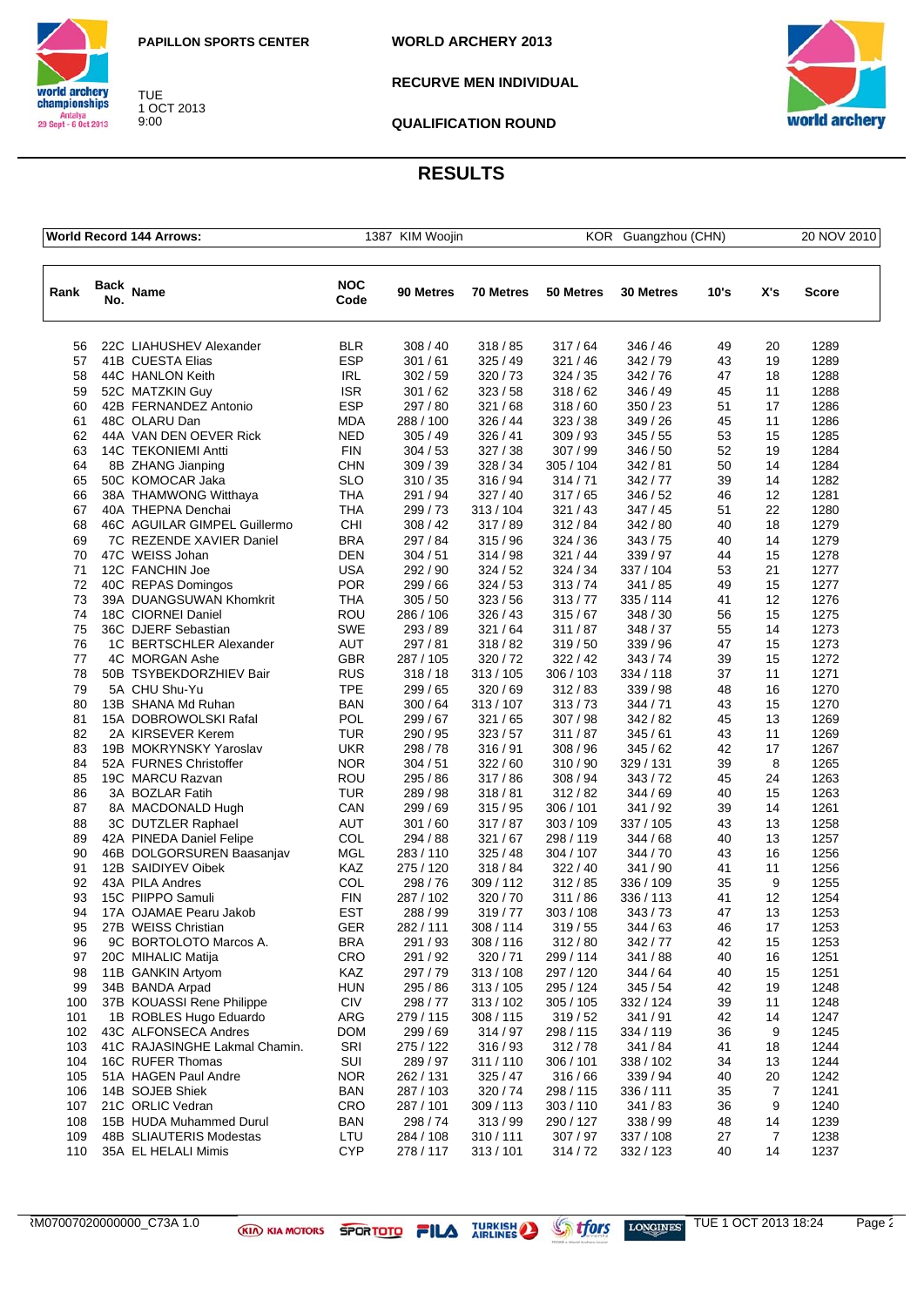

world archery<br>championships TUE 1 OCT 2013 Antalya<br>29 Sept - 6 Oct 2013 9:00

**WORLD ARCHERY 2013**

**RECURVE MEN INDIVIDUAL**



**QUALIFICATION ROUND**

|      |             | <b>World Record 144 Arrows:</b> |                    | 1387 KIM Woojin |           | KOR Guangzhou (CHN) |                  | 20 NOV 2010 |                |            |
|------|-------------|---------------------------------|--------------------|-----------------|-----------|---------------------|------------------|-------------|----------------|------------|
|      |             |                                 |                    |                 |           |                     |                  |             |                |            |
| Rank | Back<br>No. | <b>Name</b>                     | <b>NOC</b><br>Code | 90 Metres       | 70 Metres | 50 Metres           | <b>30 Metres</b> | 10's        | X's            | Score      |
| 111  |             | 38B HANZLIK Matus               | <b>SVK</b>         | 291 / 91        | 303/122   | 301/112             | 338 / 101        | 35          | 11             | 1233       |
| 112  |             | 29C LAPSINS Eduards             | LAT                | 281/113         | 306/119   | 302/111             | 338 / 102        | 39          | 8              | 1227       |
| 113  |             | 35C RAMOS Miguel                | <b>VEN</b>         | 289 / 96        | 301 / 125 | 306 / 100           | 330 / 127        | 33          | 13             | 1226       |
| 114  |             | 45C MANOOCHEHRI Nader           | IRI                | 287 / 103       | 306/118   | 293 / 125           | 339 / 95         | 35          | 14             | 1225       |
| 115  |             | 40B HORNAK Martin               | <b>SVK</b>         | 283/109         | 313/103   | 305 / 106           | 324 / 138        | 30          | $\overline{7}$ | 1225       |
| 116  |             | 17C FABER Adrian                | SUI                | 272 / 125       | 307/117   | 296 / 121           | 348/35           | 41          | 14             | 1223       |
| 117  |             | 47B TIMINSKAS Kestutis          | LTU                | 271 / 126       | 298 / 129 | 318/59              | 335/116          | 31          | 10             | 1222       |
| 118  |             | 39B POLAKOVIC Martin            | <b>SVK</b>         | 282/112         | 305 / 121 | 296 / 123           | 337 / 106        | 29          | 10             | 1220       |
| 119  |             | 3B CARDENAS Fabian              | <b>ARG</b>         | 277/118         | 316/92    | 298 / 118           | 327/135          | 37          | 8              | 1218       |
| 120  |             | 37C JANSSON Bjorn               | <b>SWE</b>         | 299/67          | 295 / 131 | 285 / 132           | 333/121          | 27          | 14             | 1212       |
| 121  |             | 49B BERNOTAS Lenardas           | LTU                | 266 / 127       | 303/123   | 313/75              | 328 / 133        | 29          | 9              | 1210       |
| 122  |             | 18A GROSS Jaanus                | <b>EST</b>         | 250 / 138       | 312 / 109 | 311/89              | 336 / 110        | 39          | 14             | 1209       |
| 123  |             | 27C GROZDANOVIC Luka            | <b>SRB</b>         | 263/129         | 292/134   | 312/79              | 341/88           | 36          | 15             | 1208       |
| 124  |             | 16A KAASIK Tanel                | <b>EST</b>         | 275 / 119       | 313/100   | 290 / 128           | 329 / 130        | 33          | 13             | 1207       |
| 125  |             | 42C TSERKEZIS Stefanos          | <b>GRE</b>         | 264 / 128       | 317/88    | 290 / 129           | 336 / 112        | 26          | 10             | 1207       |
| 126  |             | 13C EKHOLM Pyry                 | <b>FIN</b>         | 279 / 114       | 298 / 128 | 296 / 122           | 329 / 129        | 25          | $\overline{7}$ | 1202       |
| 127  |             | 2C REBERNIG Erwin               | <b>AUT</b>         | 284 / 107       | 282/139   | 298/117             | 333 / 122        | 27          | 5              | 1197       |
| 128  |             | 51C PETROSYAN Arshak            | <b>ARM</b>         | 258 / 136       | 294 / 132 | 308 / 94            | 333 / 120        | 32          | 16             | 1193       |
| 129  |             | 10B GANKIN Denis                | KAZ                | 275 / 120       | 319/78    | 270 / 140           | 328 / 134        | 25          | 5              | 1192       |
| 130  |             | 30C VASQUEZ Ricardo             | <b>VEN</b>         | 263/130         | 302/124   | 290 / 130           | 334 / 117        | 26          | 14             | 1189       |
| 131  |             | 37A CHARALAMBOUS Charalambos    | <b>CYP</b>         | 260 / 132       | 301 / 126 | 289 / 131           | 335 / 115        | 30          | 10             | 1185       |
| 132  |             | 28A KRAUS Stephane              | <b>LUX</b>         | 274 / 123       | 306 / 120 | 273 / 137           | 331 / 126        | 29          | $\overline{7}$ | 1184       |
| 133  |             | 30A SCHULER Luc                 | <b>LUX</b>         | 278 / 116       | 299 / 127 | 284 / 133           | 322 / 139        | 34          | 8              | 1183       |
| 134  |             | 25C MAHMMOOD Ahmed              | <b>IRQ</b>         | 274 / 124       | 290 / 135 | 280 / 134           | 327 / 136        | 23          | 6              | 1171       |
| 135  |             | 28C GRIBULIS Karlis Akots       | LAT                | 257 / 137       | 287 / 137 | 292 / 126           | 332 / 125        | 25          | 6              | 1168       |
| 136  |             | 2B RICCIO Genaro                | <b>ARG</b>         | 260 / 133       | 286 / 138 | 300/113             | 321 / 140        | 22          | $\overline{7}$ | 1167       |
| 137  |             | 35B ESSIS Akpa Samuel Bethel    | <b>CIV</b>         | 259 / 134       | 294 / 133 | 270 / 139           | 330/128          | 22          | 10             | 1153       |
| 138  |             | 26C SVILANOVIC Dragan           | <b>SRB</b>         | 246 / 139       | 296 / 130 | 272 / 138           | 328 / 132        | 34          | 10             | 1142       |
| 139  |             | 36A LOIZOU Konstantinos         | <b>CYP</b>         | 238 / 140       | 279 / 140 | 277 / 136           | 340 / 93         | 31          | 10             | 1134       |
| 140  |             | 34A WANGDI Nima                 | <b>BHU</b>         | 259 / 134       | 273/141   | 235 / 142           | 317/141          | 13          | 5              | 1084       |
| 141  |             | 38C HO Wing Kwong               | <b>HKG</b>         | 185 / 144       | 289 / 136 | 277 / 135           | 327 / 137        | 24          | 8              | 1078       |
| 142  |             | 27A ASLLANI Hazir               | <b>KOS</b>         | 233 / 141       | 269 / 142 | 252 / 141           | 308 / 142        | 8           | $\overline{2}$ | 1062       |
| 143  |             | 26A LUZHNICA Atdhe              | <b>KOS</b>         | 219/142         | 225 / 145 | 231 / 143           | 300 / 143        | 9           | 3              | 975        |
| 144  |             | 36B KOUADIO Tanoh Herbert       | <b>CIV</b>         | 164 / 145       | 249 / 143 | 224 / 144           | 297 / 144        | 11          | 3              | 934        |
| 145  |             | 25A LUZHNICA Bardhyl            | <b>KOS</b>         | 194 / 143       | 229 / 144 | 213/145             | 288 / 145        | 10          | 1              | 924        |
|      |             | 24C SAFWAT Imad Azad            | <b>IRQ</b>         |                 |           |                     |                  | $\Omega$    | $\Omega$       | <b>DNS</b> |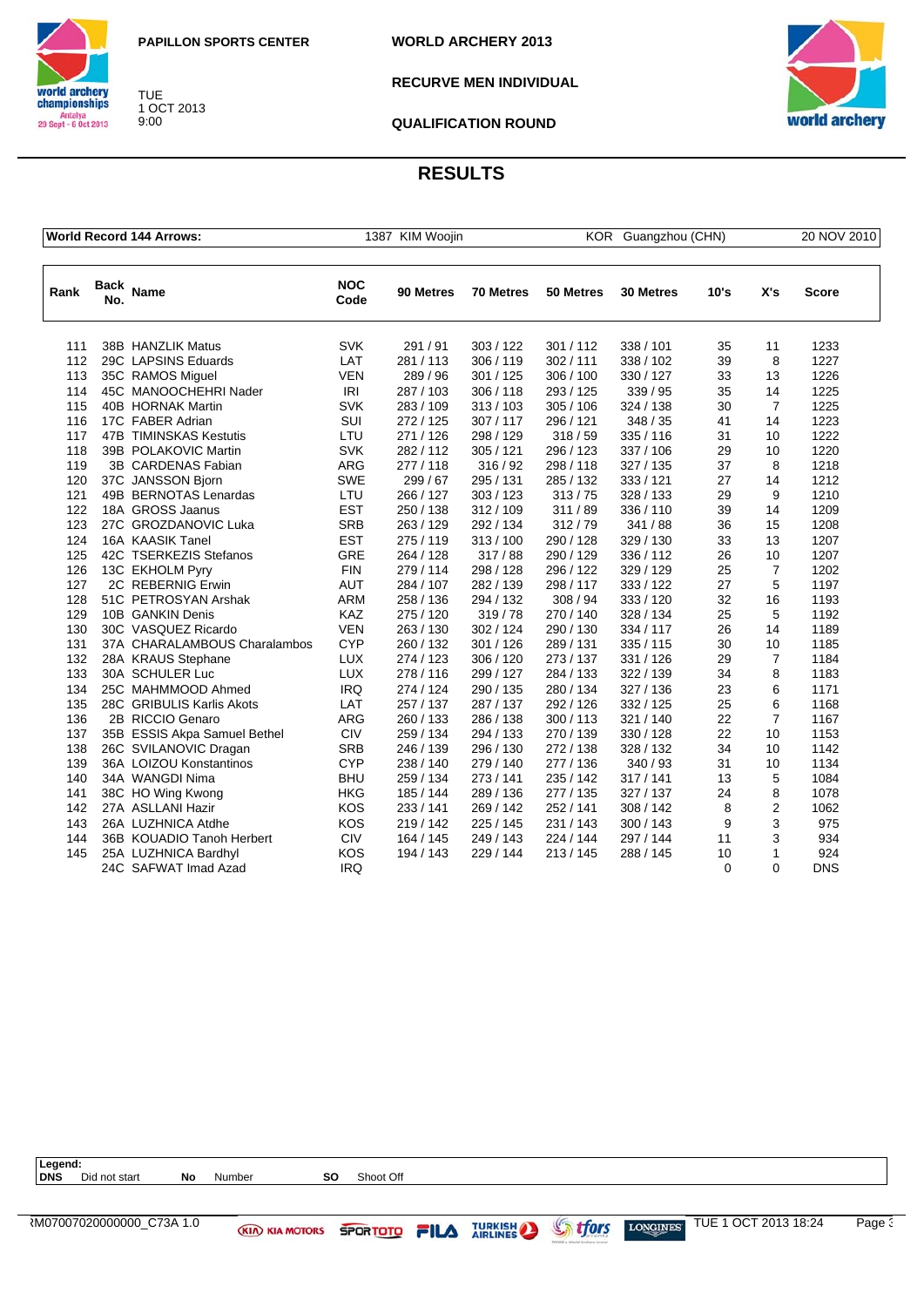

MON 30 SEP 2013 9:00



**RECURVE WOMEN INDIVIDUAL** 



**QUALIFICATION ROUND**

## **RESULTS**

| <b>World Record 144 Arrows:</b> |             |                            |                    | 1405 PARK Sung-Hyun |           |           | KOR Cheongju (KOR) |      |     | 10 OCT 2004  |  |
|---------------------------------|-------------|----------------------------|--------------------|---------------------|-----------|-----------|--------------------|------|-----|--------------|--|
| Rank                            | Back<br>No. | <b>Name</b>                | <b>NOC</b><br>Code | 70 Metres           | 60 Metres | 50 Metres | 30 Metres          | 10's | X's | <b>Score</b> |  |
| 1                               |             | 22B KI Bo Bae              | KOR                | 346/1               | 342/8     | 333/3     | 355/3              | 85   | 40  | 1376         |  |
| 2                               |             | 5B TAN Ya-Ting             | <b>TPE</b>         | 339/3               | 339 / 11  | 344 / 1   | 349 / 16           | 82   | 20  | 1371         |  |
| 3                               |             | 23B CHANG Hye Jin          | KOR                | 344 / 2             | 344/6     | 328 / 11  | 353/6              | 84   | 29  | 1369         |  |
| 4                               |             | 29B ROMAN Aida             | <b>MEX</b>         | 338/4               | 344/5     | 334 / 2   | 352/9              | 80   | 37  | 1368         |  |
| 5                               |             | 24B YUN Ok Hee             | <b>KOR</b>         | 331/13              | 347/1     | 326/18    | 357/1              | 81   | 30  | 1361         |  |
| 6                               |             | 4B LE Chien-Ying           | <b>TPE</b>         | 328 / 20            | 345/4     | 331/5     | 351/11             | 81   | 26  | 1355         |  |
| 7                               |             | 34B STEPANOVA Inna         | <b>RUS</b>         | 332/11              | 345/3     | 324/20    | 354/5              | 76   | 25  | 1355         |  |
| 8                               |             | 22A JAGER Maja             | <b>DEN</b>         | 329 / 19            | 340/9     | 326 / 17  | 356/2              | 74   | 31  | 1351         |  |
| 9                               |             | 8B RICHTER Elena           | GER                | 333/8               | 347/2     | 321/27    | 348 / 22           | 71   | 17  | 1349         |  |
| 10                              |             | 15A KUMARI Deepika         | <b>IND</b>         | 329 / 18            | 332/35    | 331 / 4   | 353/7              | 74   | 26  | 1345         |  |
| 11                              |             | 9B WINTER Karina           | <b>GER</b>         | 325/31              | 336 / 15  | 329 / 10  | 353 / 7            | 64   | 29  | 1343         |  |
| 12                              |             | 5C BRITO Leidys            | <b>VEN</b>         | 328 / 23            | 333/32    | 331/6     | 349 / 18           | 64   | 15  | 1341         |  |
| 13                              |             | 17C FOLKARD Naomi          | GBR                | 333 / 7             | 333/27    | 326 / 15  | 348 / 23           | 70   | 27  | 1340         |  |
| 14                              |             | 7C LORIG Khatuna           | <b>USA</b>         | 324 / 34            | 339 / 10  | 329/9     | 348 / 25           | 67   | 26  | 1340         |  |
| 15                              |             | 37B XU Jing                | <b>CHN</b>         | 326 / 27            | 335/19    | 324 / 21  | 354/4              | 68   | 25  | 1339         |  |
| 16                              |             | 12B RENDON Ana Maria       | COL                | 326 / 25            | 331/42    | 330 / 7   | 352 / 10           | 65   | 23  | 1339         |  |
| 17                              |             | 7B UNRUH Lisa              | GER                | 329 / 16            | 331/40    | 327/13    | 351 / 12           | 68   | 26  | 1338         |  |
| 18                              |             | 6B WU Chia-Hung            | <b>TPE</b>         | 323/36              | 336 / 18  | 329/8     | 350/13             | 68   | 23  | 1338         |  |
| 19                              |             |                            | <b>JPN</b>         | 333/9               |           | 328 / 12  | 342/64             | 58   | 18  | 1337         |  |
|                                 |             | 18B KATO Ayano             |                    |                     | 334 / 24  |           |                    |      |     |              |  |
| 20                              |             | 1B NIKITIN Sarah           | <b>BRA</b>         | 332/10              | 335 / 20  | 327/14    | 342/59             | 66   | 25  | 1336         |  |
| 21                              |             | 14B SICHENIKOVA Lidiia     | <b>UKR</b>         | 327/24              | 336 / 17  | 326 / 16  | 346 / 37           | 64   | 20  | 1335         |  |
| 22                              |             | 17B KAWANAKA Kaori         | JPN                | 329 / 16            | 335/23    | 323/22    | 348 / 19           | 61   | 22  | 1335         |  |
| 23                              |             | 30B AVITIA Mariana         | <b>MEX</b>         | 333/6               | 342/7     | 313/49    | 346 / 36           | 68   | 25  | 1334         |  |
| 24                              |             | 31B ERDYNIEVA Natalia      | <b>RUS</b>         | 328 / 21            | 336 / 16  | 322/23    | 345 / 40           | 66   | 25  | 1331         |  |
| 25                              |             | 13B PAVLOVA Anastasia      | <b>UKR</b>         | 323/35              | 328/50    | 324 / 19  | 349 / 17           | 62   | 26  | 1324         |  |
| 26                              |             | 10A NARIMANIDZE Khatuna    | GEO                | 325/30              | 333 / 30  | 319/33    | 347 / 30           | 58   | 21  | 1324         |  |
| 27                              |             | 36B CHENG Ming             | <b>CHN</b>         | 321/45              | 333/30    | 322/25    | 348 / 23           | 55   | 25  | 1324         |  |
| 28                              |             | 30A FOULON Magali          | <b>ESP</b>         | 336/ 5              | 326/58    | 318 / 36  | 343 / 53           | 61   | 19  | 1323         |  |
| 29                              |             | 16B HAYASHI Yuki           | <b>JPN</b>         | 325 / 28            | 333 / 33  | 319 / 34  | 346 / 38           | 54   | 15  | 1323         |  |
| 30                              |             | 23A CHRISTIANSEN Carina    | DEN                | 314/61              | 339 / 12  | 319/31    | 348 / 26           | 58   | 15  | 1320         |  |
| 31                              |             | 3A MARUSAVA Hanna          | <b>BLR</b>         | 324 / 32            | 330 / 43  | 318 / 39  | 347 / 32           | 55   | 21  | 1319         |  |
| 32                              |             | 12C VALEEVA Natalia        | ITA                | 321 / 44            | 334 / 25  | 319/35    | 345 / 46           | 55   | 15  | 1319         |  |
| 33                              |             | 37A LIPIARSKA Karina       | POL                | 329 / 15            | 336 / 14  | 311/57    | 342/64             | 54   | 22  | 1318         |  |
| 34                              |             | 15B KOVAL Victoriya        | UKR                | 324 / 32            | 325/60    | 318/37    | 350 / 13           | 64   | 23  | 1317         |  |
| 35                              |             | 10C SARTORI Guendalina     | ITA                | 328 / 22            | 328 / 49  | 314/46    | 347 / 33           | 60   | 20  | 1317         |  |
| 36                              |             | 28B VALENCIA Alejandra     | <b>MEX</b>         | 325/29              | 333 / 26  | 314 / 47  | 344/51             | 57   | 23  | 1316         |  |
| 37                              |             | 38B CUI Yuanyuan           | <b>CHN</b>         | 322 / 42            | 335/21    | 312/52    | 345 / 43           | 58   | 24  | 1314         |  |
| 38                              |             | 8C LEEK Miranda            | <b>USA</b>         | 323/38              | 333/28    | 313/51    | 344 / 48           | 57   | 20  | 1313         |  |
| 39                              |             | 12A LOBZHENIDZE Yulia      | GEO                | 318 / 55            | 330 / 46  | 320 / 28  | 342/60             | 56   | 17  | 1310         |  |
| 40                              |             | 24A LAURSEN Anne Marie     | <b>DEN</b>         | 320 / 50            | 330 / 44  | 313/49    | 347 / 29           | 55   | 15  | 1310         |  |
| 41                              |             | 4A SCHOBINGER Celine       | SUI                | 313/65              | 331/41    | 320 / 30  | 344 / 47           | 55   | 17  | 1308         |  |
| 42                              |             | 39B URANTUNGALAG Bishindee | <b>MGL</b>         | 322/39              | 320 / 76  | 319 / 32  | 347 / 28           | 54   | 17  | 1308         |  |
| 43                              |             | 16C MARTIN Rebecca         | <b>GBR</b>         | 319/52              | 329 / 48  | 315/45    | 345 / 44           | 51   | 15  | 1308         |  |
| 44                              |             | 9C HARDY Jennifer          | <b>USA</b>         | 326 / 26            | 332/37    | 302/81    | 347 / 34           | 54   | 18  | 1307         |  |
| 45                              |             | 19B BRIANNE Noemie         | <b>FRA</b>         | 323/36              | 331/39    | 316/41    | 337 / 88           | 46   | 19  | 1307         |  |
| 46                              |             | 1A TOLKACH Alena           | <b>BLR</b>         | 331/12              | 329 / 47  | 303/76    | 343/56             | 57   | 18  | 1306         |  |
| 47                              |             | 40B ALTANGEREL Enkhtuya    | <b>MGL</b>         | 320/49              | 324/63    | 316/43    | 344 / 49           | 52   | 22  | 1304         |  |
| 48                              |             | 35B TIMOFEEVA Kristina     | <b>RUS</b>         | 310/73              | 335/22    | 318 / 39  | 338 / 80           | 53   | 31  | 1301         |  |
| 49                              |             | 14A BANERJEE Dola          | <b>IND</b>         | 320/51              | 330 / 44  | 309/62    | 341/71             | 49   | 22  | 1300         |  |
| 50                              |             | 21A BJERENDAL Christine    | <b>SWE</b>         | 312/67              | 326/59    | 320 / 29  | 342/66             | 47   | 10  | 1300         |  |
| 51                              |             | 20B COTRY Cyrielle         | <b>FRA</b>         | 329 / 14            | 319/79    | 313/48    | 337 / 85           | 52   | 11  | 1298         |  |
| 52                              |             | 39A BRIDGER Deonne         | <b>AUS</b>         | 319 / 52            | 325/62    | 308/67    | 346 / 39           | 49   | 8   | 1298         |  |
| 53                              |             | 35C MIRCA Alexandra        | <b>MDA</b>         | 316/57              | 333 / 29  | 309/63    | 340 / 77           | 48   | 24  | 1298         |  |
| 54                              |             | 21B MERI Agnes             | <b>FRA</b>         | 321/48              | 332 / 36  | 303 / 77  | 341/73             | 47   | 11  | 1297         |  |
| 55                              |             | 36A MYSZOR Wioleta         | POL                | 311/69              | 327/53    | 316 / 42  | 342 / 62           | 46   | 15  | 1296         |  |
|                                 |             |                            |                    |                     |           |           |                    |      |     |              |  |

ARW07007020000000\_C73A 1.0 MON 30 SEP 2013 16:59 Page 1/3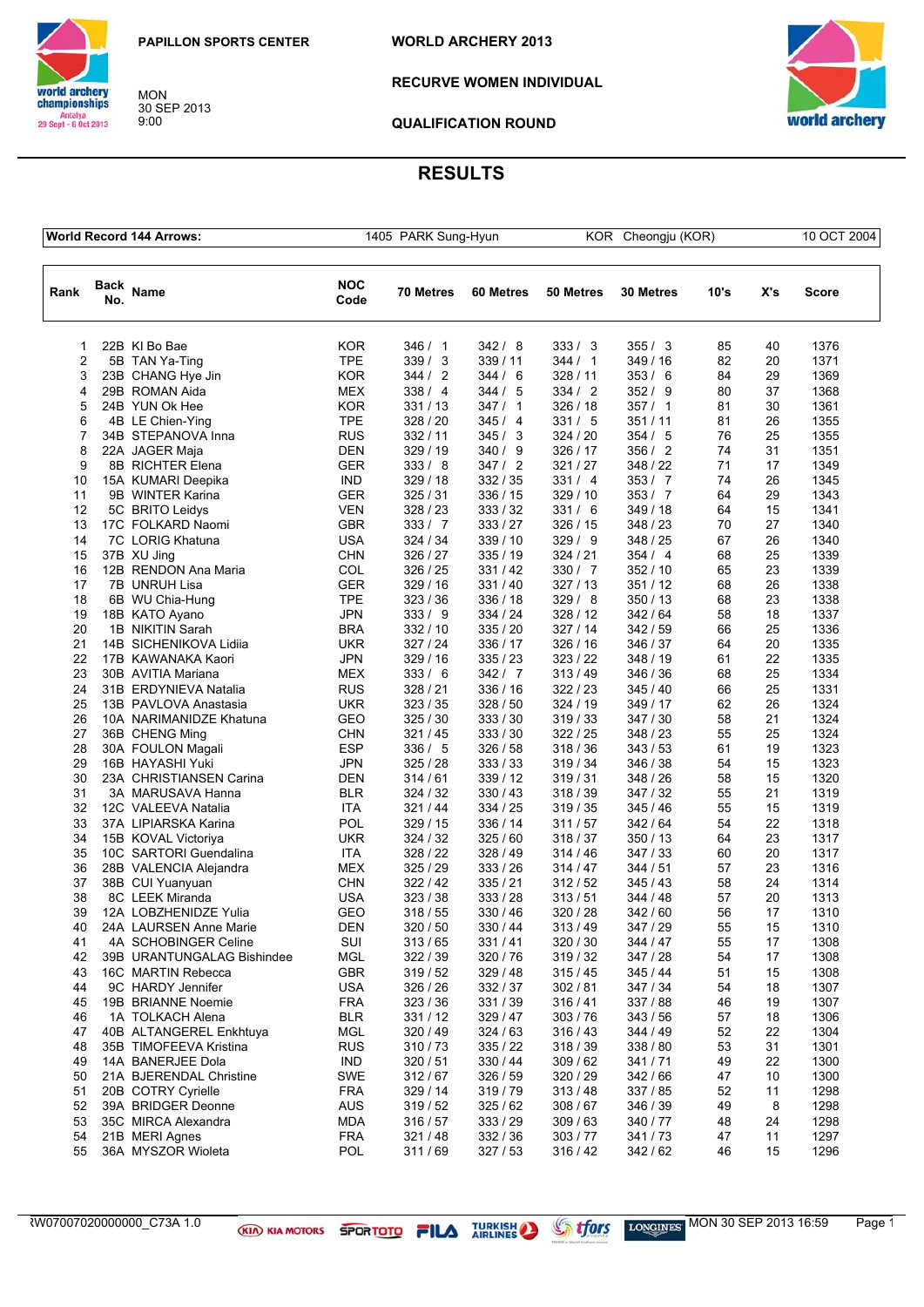

MON 30 SEP 2013 9:00

**WORLD ARCHERY 2013**



**RECURVE WOMEN INDIVIDUAL** 



**QUALIFICATION ROUND**

## **RESULTS**

|      |                    | <b>World Record 144 Arrows:</b> | 1405 PARK Sung-Hyun |           |           | KOR Cheongju (KOR) |                  |      | 10 OCT 2004 |              |
|------|--------------------|---------------------------------|---------------------|-----------|-----------|--------------------|------------------|------|-------------|--------------|
| Rank | <b>Back</b><br>No. | Name                            | <b>NOC</b><br>Code  | 70 Metres | 60 Metres | 50 Metres          | <b>30 Metres</b> | 10's | X's         | <b>Score</b> |
| 56   |                    | 38C CUTHBERT Sinead             | <b>IRL</b>          | 322/41    | 324/65    | 304 / 75           | 345/41           | 49   | 16          | 1295         |
| 57   |                    | 28A ETXEBERRIA Mirene           | <b>ESP</b>          | 306 / 83  | 320 / 75  | 322 / 24           | 347/31           | 48   | 14          | 1295         |
| 58   |                    | 10B SANCHEZ Natalia             | COL                 | 321/47    | 324/68    | 306 / 70           | 342/57           | 50   | 18          | 1293         |
| 59   |                    | 3B GOMES DOS SANTOS Ane Mar.    | <b>BRA</b>          | 314 / 59  | 324/67    | 315/44             | 339 / 78         | 50   | 14          | 1292         |
| 60   |                    | 2A TIMOFEYEVA Ekaterina         | <b>BLR</b>          | 312/68    | 327/54    | 308 / 66           | 345/42           | 46   | 9           | 1292         |
| 61   |                    | 27B PARNAT Reena                | <b>EST</b>          | 322/40    | 327/55    | 299 / 87           | 344/52           | 41   | 15          | 1292         |
| 62   |                    | 17A TUKEBAEVA Farida            | KAZ                 | 318/54    | 313/89    | 312/53             | 348 / 20         | 54   | 20          | 1291         |
| 63   |                    | 38A LESNIAK Natalia             | POL                 | 299 / 94  | 332 / 34  | 309 / 64           | 350 / 15         | 53   | 20          | 1290         |
| 64   |                    | 39C MOUSIKOU Elena              | <b>CYP</b>          | 314 / 62  | 323/72    | 311/56             | 342 / 58         | 42   | 9           | 1290         |
| 65   |                    | 3C AKTUNA Aybuke                | TUR                 | 308/78    | 331 / 38  | 304 / 74           | 346 / 35         | 59   | 17          | 1289         |
| 66   |                    | 18C OLIVER Amy                  | <b>GBR</b>          | 311/72    | 319/78    | 318/38             | 341/72           | 45   | 13          | 1289         |
| 67   |                    | 36C SOLANO Lya                  | <b>DOM</b>          | 317/56    | 327/51    | 310/59             | 334 / 94         | 50   | 18          | 1288         |
| 68   |                    | 11A ESEBUA Kristine             | <b>GEO</b>          | 313/64    | 323 / 70  | 310/60             | 341/69           | 46   | 15          | 1287         |
| 69   |                    | 2C UNSAL Begunhan Elif          | TUR                 | 309/76    | 323/70    | 311/55             | 343/55           | 49   | 15          | 1286         |
| 70   |                    | 31A RYU Un Hyang                | <b>PRK</b>          | 314 / 60  | 324/66    | 310/58             | 337/87           | 45   | 13          | 1285         |
| 71   |                    | 13A SWURO Chekrovolu            | <b>IND</b>          | 305/87    | 324 / 64  | 312/54             | 342/63           | 45   | 8           | 1283         |
| 72   |                    | 24C DE VRIES Shireen-Zoe        | <b>NED</b>          | 313/63    | 317/83    | 305/73             | 343/54           | 46   | 14          | 1278         |
| 73   |                    | 11B SEPULVEDA Maira Alejandra   | COL                 | 308 / 80  | 327/52    | 302/83             | 341/70           | 44   | 16          | 1278         |
| 74   |                    | 19C BANCILA Simona              | ROU                 | 315/58    | 323/69    | 302/80             | 338 / 83         | 41   | 8           | 1278         |
| 75   |                    | 13C THIFFEAULT PICARD Georcy.   | CAN                 | 309/76    | 315/84    | 321 / 26           | 333/97           | 38   | 13          | 1278         |
| 76   |                    | 1C LOKLUOGLU Begul              | <b>TUR</b>          | 311/71    | 313/88    | 310/61             | 342/67           | 41   | 14          | 1276         |
| 77   |                    | 35A KANG Un Ju                  | <b>PRK</b>          | 306 / 81  | 320 / 77  | 302/79             | 344/50           | 44   | 29          | 1272         |
| 78   |                    | 34A CHOE Song Hui               | <b>PRK</b>          | 310/74    | 326 / 57  | 287 / 103          | 345/45           | 47   | 21          | 1268         |
| 79   |                    | 11C MANDIA Claudia              | ITA                 | 289 / 109 | 318/82    | 309/65             | 348 / 20         | 41   | 15          | 1264         |
| 80   |                    | 18A SAIDIYEVA Luyiza            | KAZ                 | 305 / 85  | 304 / 107 | 306 / 71           | 347/27           | 44   | 13          | 1262         |
| 81   |                    | 6C MENDEZ Mayra                 | <b>VEN</b>          | 322/43    | 322/73    | 287 / 104          | 331 / 99         | 38   | 16          | 1262         |
| 82   |                    | 27A PANIKOVA Zuzana             | CZE                 | 321/45    | 292 / 111 | 307/69             | 340 / 75         | 41   | 19          | 1260         |
| 83   |                    | 26A SUDRICHOVA Gabriela         | <b>CZE</b>          | 303 / 89  | 338 / 13  | 293 / 94           | 326 / 109        | 38   | 13          | 1260         |
| 84   |                    | 41A INGLEY Alice                | AUS                 | 291 / 105 | 326 / 56  | 305/72             | 336 / 89         | 46   | 15          | 1258         |
| 85   |                    | 28C ABDOLKARIMI Melika          | IRI                 | 311/70    | 313/92    | 294 / 93           | 340 / 74         | 40   | 17          | 1258         |
| 86   |                    | 26C MORAGA Sophia               | <b>CHI</b>          | 299 / 95  | 315/84    | 300 / 85           | 341/68           | 38   | 14          | 1255         |
| 87   |                    | 14C CHENIER Virginie            | CAN                 | 299 / 93  | 320/74    | 295 / 92           | 337 / 84         | 39   | 17          | 1251         |
| 88   |                    | 16A LI Yelena                   | KAZ                 | 309/75    | 307 / 104 | 296 / 88           | 336 / 89         | 39   | 12          | 1248         |
| 89   |                    | 15C LEE Vanessa                 | CAN                 | 302 / 90  | 307 / 105 | 300 / 84           | 336 / 92         | 34   | 12          | 1245         |
| 90   |                    | 20C BOROS Luminita              | ROU                 | 290 / 106 | 312/95    | 302 / 78           | 339 / 79         | 43   | 9           | 1243         |
| 91   |                    | 8A ZAM Sherab                   | <b>BHU</b>          | 292 / 104 | 325/61    | 284 / 108          | 342/61           | 39   | 13          | 1243         |
| 92   |                    | 37C HARCARIKOVA Lenka           | <b>SVK</b>          | 312/66    | 313/87    | 291/96             | 323 / 110        | 43   | 20          | 1239         |
| 93   |                    | 34C GONI Maria Gabriela         | ARG                 | 308/79    | 305 / 106 | 296 / 89           | 330 / 103        | 33   | 11          | 1239 DT      |
| 94   |                    | 4C BOLIVAR Genesis              | <b>VEN</b>          | 301/91    | 309 / 101 | 302 / 82           | 327 / 106        | 33   | 11          | 1239 DT      |
| 95   |                    | 26B NURMSALU Laura              | <b>EST</b>          | 295 / 100 | 310 / 100 | 295 / 90           | 338 / 81         | 38   | 12          | 1238         |
| 96   |                    | 25B LUIK Siret                  | <b>EST</b>          | 301/92    | 314/86    | 286 / 105          | 336 / 91         | 36   | 12          | 1237         |
| 97   |                    | 25A KULHAVA Miroslava           | CZE                 | 299 / 96  | 318/81    | 290 / 99           | 330 / 102        | 36   | 11          | 1237         |
| 98   |                    | 40A BARNARD Elisa               | <b>AUS</b>          | 292 / 103 | 312/96    | 307/68             | 326 / 108        | 34   | 11          | 1237         |
| 99   |                    | 41B NYAMJARGAL Ariunbileg       | <b>MGL</b>          | 303/88    | 312/94    | 290 / 98           | 330 / 103        | 38   | 11          | 1235         |
| 100  |                    | 25C FRANGILLI Carla             | CIV                 | 305/86    | 313/91    | 285 / 107          | 331 / 101        | 33   | 7           | 1234         |
| 101  |                    | 7A KARMA.                       | <b>BHU</b>          | 306 / 82  | 291 / 112 | 300 / 86           | 336 / 93         | 31   | 9           | 1233         |
| 102  |                    | 2B CANETTA GOBBI Marina         | <b>BRA</b>          | 294 / 101 | 308 / 103 | 291 / 95           | 338 / 82         | 36   | 11          | 1231         |
| 103  |                    | 30C KREICBERGA Anete            | LAT                 | 293 / 102 | 311/99    | 291/97             | 333 / 96         | 36   | 7           | 1228         |
| 104  |                    | 29A MARTIN Adriana              | <b>ESP</b>          | 297 / 97  | 313/90    | 288 / 102          | 329 / 105        | 35   | 12          | 1227         |
| 105  |                    | 6A DIELEN Nathalie              | SUI                 | 290 / 107 | 313/93    | 290 / 100          | 333 / 95         | 40   | 11          | 1226         |
| 106  |                    | 20A JEPPSSON Jenny              | SWE                 | 306/83    | 309 / 102 | 288 / 101          | 323/112          | 33   | 10          | 1226         |
| 107  |                    | 19A JANGNAS Erika               | <b>SWE</b>          | 295 / 99  | 311/98    | 286 / 106          | 333 / 98         | 30   | 9           | 1225         |
| 108  |                    | 27C GKORILA Anatoli Martha      | <b>GRE</b>          | 280 / 113 | 319/80    | 295 / 91           | 321/113          | 28   | 9           | 1215         |
| 109  |                    | 23C VASILYAN Nune               | <b>ARM</b>          | 290 / 108 | 298 / 108 | 281 / 109          | 340 / 76         | 28   | 7           | 1209         |
| 110  |                    | 31C AL-MASHHADANI Rand          | <b>IRQ</b>          | 283 / 111 | 312/97    | 272 / 111          | 331 / 100        | 30   | 2           | 1198         |

ARW07007020000000\_C73A 1.0 MON 30 SEP 2013 16:59 Page 2/3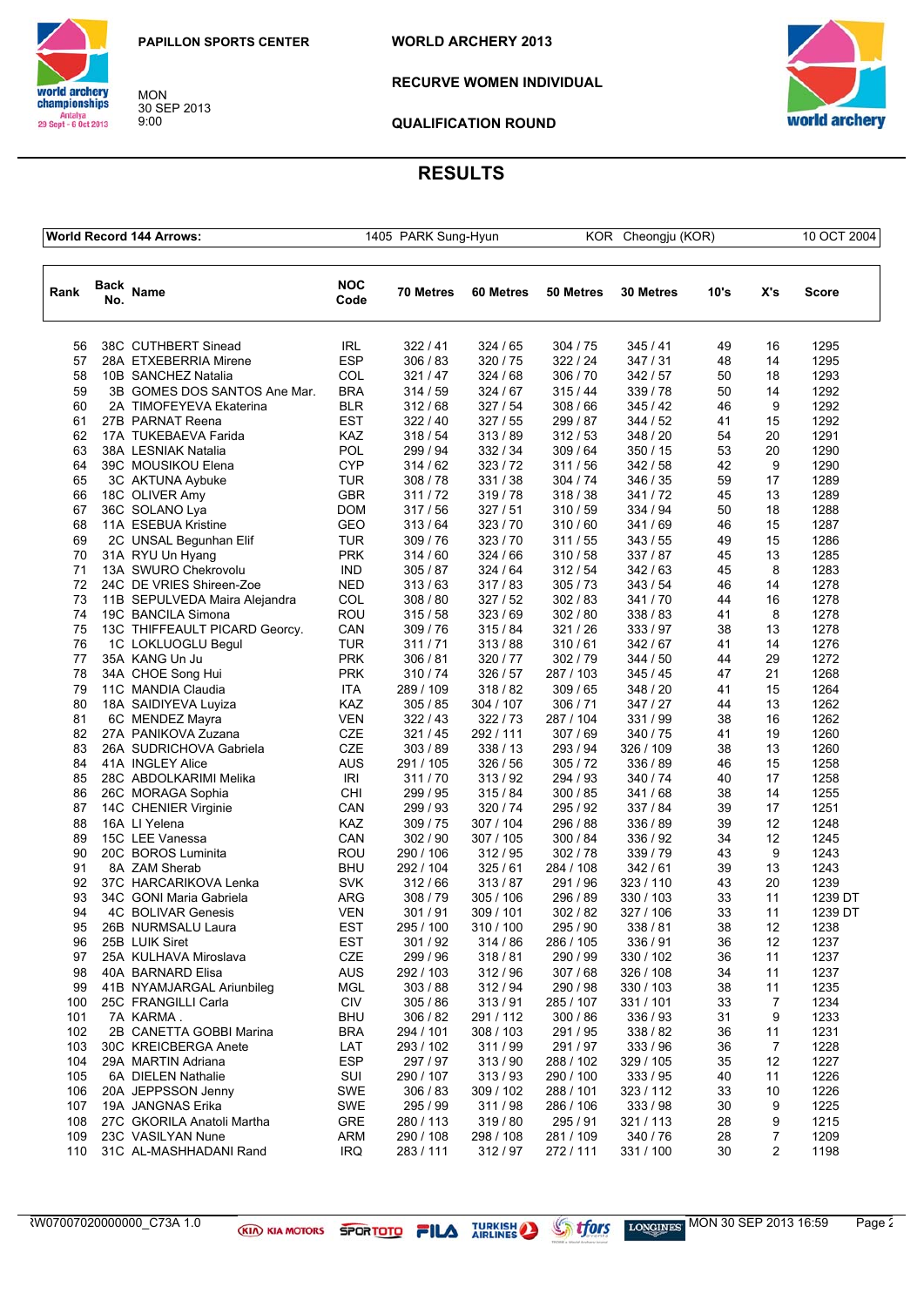MON 30 SEP 2013 9:00

**WORLD ARCHERY 2013**



**RECURVE WOMEN INDIVIDUAL** 



**QUALIFICATION ROUND**

# **RESULTS**

| <b>World Record 144 Arrows:</b> |             |                      |                    | 1405 PARK Sung-Hyun<br>KOR Cheongju (KOR) |           |           |           | 10 OCT 2004 |     |              |
|---------------------------------|-------------|----------------------|--------------------|-------------------------------------------|-----------|-----------|-----------|-------------|-----|--------------|
| Rank                            | Back<br>No. | <b>Name</b>          | <b>NOC</b><br>Code | <b>70 Metres</b>                          | 60 Metres | 50 Metres | 30 Metres | 10's        | X's | <b>Score</b> |
| 111                             |             | 9A ZANGMO Younten    | <b>BHU</b>         | 282/112                                   | 297 / 109 | 273/110   | 319/114   | 26          |     | 1171         |
| 112                             |             | 5A DEINEKO Iliana    | SUI                | 286/110                                   | 297/110   | 252/113   | 316/115   | 23          | 8   | 1151         |
| 113                             |             | 29C RAY Shamoli      | <b>BAN</b>         | 296/98                                    | 270/113   | 258 / 112 | 323/111   | 26          | 6   | 1147         |
| 114                             |             | 22C ZUBAYDOVA Firuza | TJK                | 279/114                                   | 269/114   | 249 / 114 | 326 / 107 | 24          | 5   | 1123         |
| 115.                            |             | 21C AZIMOVA Mavzuna  | TJK                | 249 / 115                                 | 260 / 115 | 248 / 115 | 337 / 86  | 22          |     | 1094         |

**Legend:**

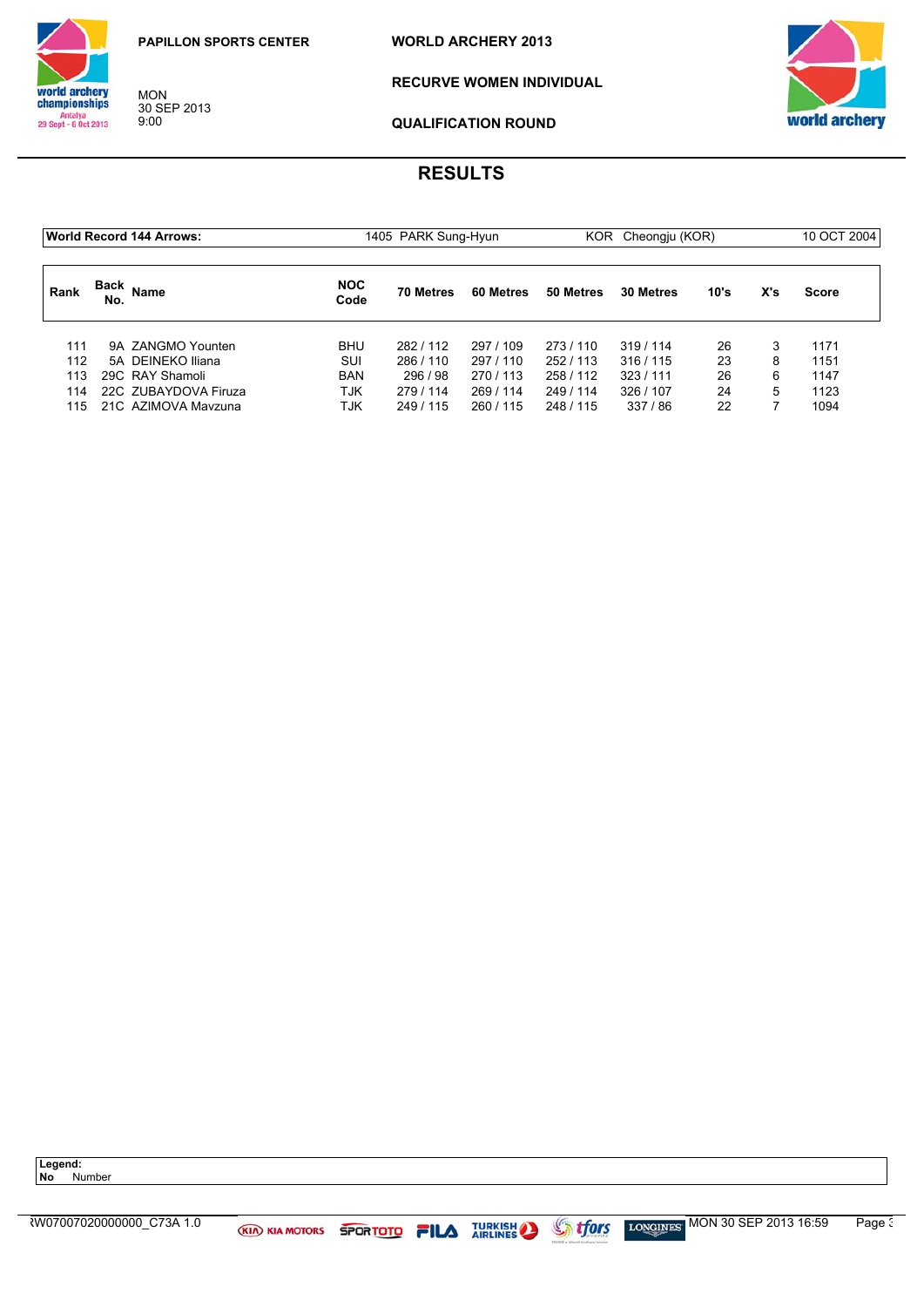



**COMPOUND MEN INDIVIDUAL**



**QUALIFICATION ROUND**

## **RESULTS**

|  |  | <b>World Record 72 Arrows:</b> |  |
|--|--|--------------------------------|--|
|--|--|--------------------------------|--|

MON 30 SEP 2013 9:00

715 PERKINS CHRISTOPHER CAN Richmond Corner (CAN) 9 AUG 20

|  | AUG | ົ<br>2013 |
|--|-----|-----------|

| Rank | No. | Back Name                 | <b>NOC</b><br>Code | 1st Half | 2nd Half | 10's | X's | Score |
|------|-----|---------------------------|--------------------|----------|----------|------|-----|-------|
| 1    |     | 51A BROADWATER Jesse      | USA                | 355/9    | 358/1    | 65   | 34  | 713   |
| 2    |     | 45A RAVENSCROFT Adam      | <b>GBR</b>         | 357/5    | 353/4    | 63   | 23  | 710   |
| 3    |     | 54B PAGNI Sergio          | <b>ITA</b>         | 358/1    | 351/13   | 62   | 35  | 709   |
|      |     |                           |                    |          |          |      |     |       |
| 4    |     | 50A WILDE Reo             | USA                | 356 / 6  | 353/8    | 61   | 35  | 709   |
| 5    |     | 61B SCHLOESSER Mike       | NED                | 354/13   | 354/2    | 61   | 21  | 708   |
| 6    |     | 62B ELZINGA Peter         | NED                | 358 / 2  | 350 / 22 | 60   | 30  | 708   |
| 7    |     | 54A PERKINS Christopher   | CAN                | 354/12   | 354 / 3  | 60   | 29  | 708   |
| 8    |     | 49A GELLENTHIEN Braden    | <b>USA</b>         | 356/6    | 351 / 16 | 59   | 34  | 707   |
| 9    |     | 47B FIERRO Julio Ricardo  | MEX                | 353/17   | 353/6    | 58   | 33  | 706   |
| 10   |     | 76C VAVRO Mario           | CRO                | 355/11   | 351 / 14 | 58   | 29  | 706   |
| 11   |     | 56A DELOCHE Pierre Julien | <b>FRA</b>         | 355/10   | 350 / 20 | 57   | 33  | 705   |
| 12   |     | 57C CAUWE Michael         | <b>BEL</b>         | 353/16   | 352 / 12 | 57   | 32  | 705   |
| 13   |     | 75A KIM Jongho            | KOR                | 357/4    | 348 / 36 | 57   | 25  | 705   |
| 14   |     | 57A GENET Dominique       | <b>FRA</b>         | 352/25   | 353 / 7  | 57   | 24  | 705   |
| 15   |     | 75B BIERMAN DP            | <b>RSA</b>         | 352/25   | 353/8    | 57   | 23  | 705   |
| 16   |     | 65A DAMBAEV Alexander     | <b>RUS</b>         | 351/30   | 353/5    | 57   | 24  | 704   |
| 17   |     | 48C BOE Morten            | <b>NOR</b>         | 358/2    | 346 / 47 | 56   | 27  | 704   |
| 18   |     | 63B BLEYENDAAL Ruben      | <b>NED</b>         | 352/22   | 352 / 11 | 56   | 26  | 704   |
| 19   |     | 45C DAMSBO Martin         | DEN                | 354/14   | 350 / 21 | 56   | 24  | 704   |
| 20   |     | 74A CHOI Yong Hee         | KOR                | 356/8    | 347 / 39 | 57   | 31  | 703   |
| 21   |     | 73B ROUX Patrick          | <b>RSA</b>         | 352/20   | 351 / 14 | 55   | 29  | 703   |
| 22   |     | 74B BADENHORST Gabriel    | <b>RSA</b>         | 352/22   | 351/17   | 55   | 22  | 703   |
| 23   |     | 66C HERNANDEZ Roberto     | <b>ESA</b>         | 352/19   | 349 / 27 | 54   | 32  | 701   |
| 24   |     | 43C HANSEN Stephan        | DEN                | 351/31   | 350 / 23 | 53   | 24  | 701   |
| 25   |     | 52B BOVINI Mauro          | <b>ITA</b>         | 352/20   | 348 / 30 | 54   | 25  | 700   |
| 26   |     | 50C CARLSSON Magnus       | SWE                | 353/15   | 347 / 40 | 54   | 16  | 700   |
| 27   |     | 62C SIGAUSKAS Vladas      | LTU                | 352/27   | 348 / 31 | 53   | 20  | 700   |
| 28   |     | 46B CARDOSO Mario         | MEX                | 347 / 47 | 353 / 10 | 52   | 20  | 700   |
| 29   |     | 64A RINCHINO Chingese     | <b>RUS</b>         | 349 / 37 | 350 / 23 | 52   | 23  | 699   |
| 30   |     | 62A COGHLAN Patrick       | AUS                | 348/43   | 351 / 18 | 51   | 18  | 699   |
| 31   |     | 43B VERMA Abhishek        | <b>IND</b>         | 350 / 35 | 348 / 32 | 51   | 21  | 698   |
| 32   |     | 55A BRASSEUR Sebastien    | <b>FRA</b>         | 352/22   | 346 / 44 | 51   | 18  | 698   |
| 33   |     | 52A TRILLUS Dietmar       | CAN                | 351/28   | 346 / 43 | 51   | 26  | 697   |
| 34   |     | 66B ELMAAGACLI Demir      | TUR                | 348 / 45 | 349 / 28 | 50   | 17  | 697   |
| 35   |     | 70C TURUNIN Petro         | UKR                | 346/53   | 350 / 26 | 40   | 16  | 696   |
| 36   |     | 64C HOFER Patrizio        | SUI                | 347 / 46 | 348 / 32 | 49   | 21  | 695   |
| 37   |     | 61A BROSNAN Michael       | AUS                | 345/58   | 350 / 25 | 47   | 20  | 695   |
| 38   |     | 60A LAUBE Marcus          | <b>GER</b>         | 350/33   | 344 / 59 | 50   | 23  | 694   |
| 39   |     | 60B CARDONA Camilo Andres | COL                | 344 / 67 | 350 / 19 | 48   | 17  | 694   |
| 40   |     | 47C AAMAAS Njaal          | NOR                | 350 / 35 | 344 / 62 | 47   | 20  | 694   |
| 41   |     | 71B FISHER Pavel          | KAZ                | 348 / 41 | 346 / 49 | 47   | 19  | 694   |
| 42   |     | 75C TEASDALE Shaun        | NZL                | 349 / 39 | 345 / 53 | 47   | 15  | 694   |
| 43   |     | 48B ALVARADO Gerardo      | <b>MEX</b>         | 351/29   | 343 / 68 | 47   | 14  | 694   |
| 44   |     | 49C LUNDIN Morgan         | SWE                | 345/59   | 349 / 29 | 46   | 21  | 694   |
| 45   |     | 44C LAURSEN Patrick       | <b>DEN</b>         | 345 / 55 | 348 / 34 | 47   | 21  | 693   |
| 46   |     | 45B CHAUHAN Rajat         | <b>IND</b>         | 350 / 34 | 343 / 66 | 46   | 21  | 693   |
| 47   |     | 74C RESSAR Evert          | <b>EST</b>         | 346 / 50 | 346 / 41 | 48   | 16  | 692   |
| 48   |     | 66A SOIZHINOV Zorigto     | <b>RUS</b>         | 346/51   | 346 / 44 | 46   | 12  | 692   |
| 49   |     | 44A BUSBY Duncan          | <b>GBR</b>         | 344 / 61 | 347 / 37 | 49   | 23  | 691   |
| 50   |     | 47A BERNHUBER Gerald      | AUT                | 350/32   | 341 / 75 | 48   | 22  | 691   |
| 51   |     | 70A JUUTILAINEN Mikko     | <b>FIN</b>         | 343/73   | 348 / 34 | 47   | 17  | 691   |
| 52   |     | 69B RORIZ JR. Marcelo     | <b>BRA</b>         | 344/64   | 347 / 38 | 46   | 24  | 691   |
| 53   |     | 76A YAMAMOTO Yuta         | <b>JPN</b>         | 346 / 49 | 345/56   | 45   | 16  | 691   |
| 54   |     | 67C AL DAGHMAN Eshaaq     | <b>IRQ</b>         | 345/54   | 346 / 50 | 45   | 11  | 691   |
| 55   |     | 53A FAGAN Andrew          | CAN                | 349 / 38 | 342 / 73 | 44   | 17  | 691   |

RM07107120000000\_C73A 1.0 **MON 30 SEP 2013 13:01** Page 1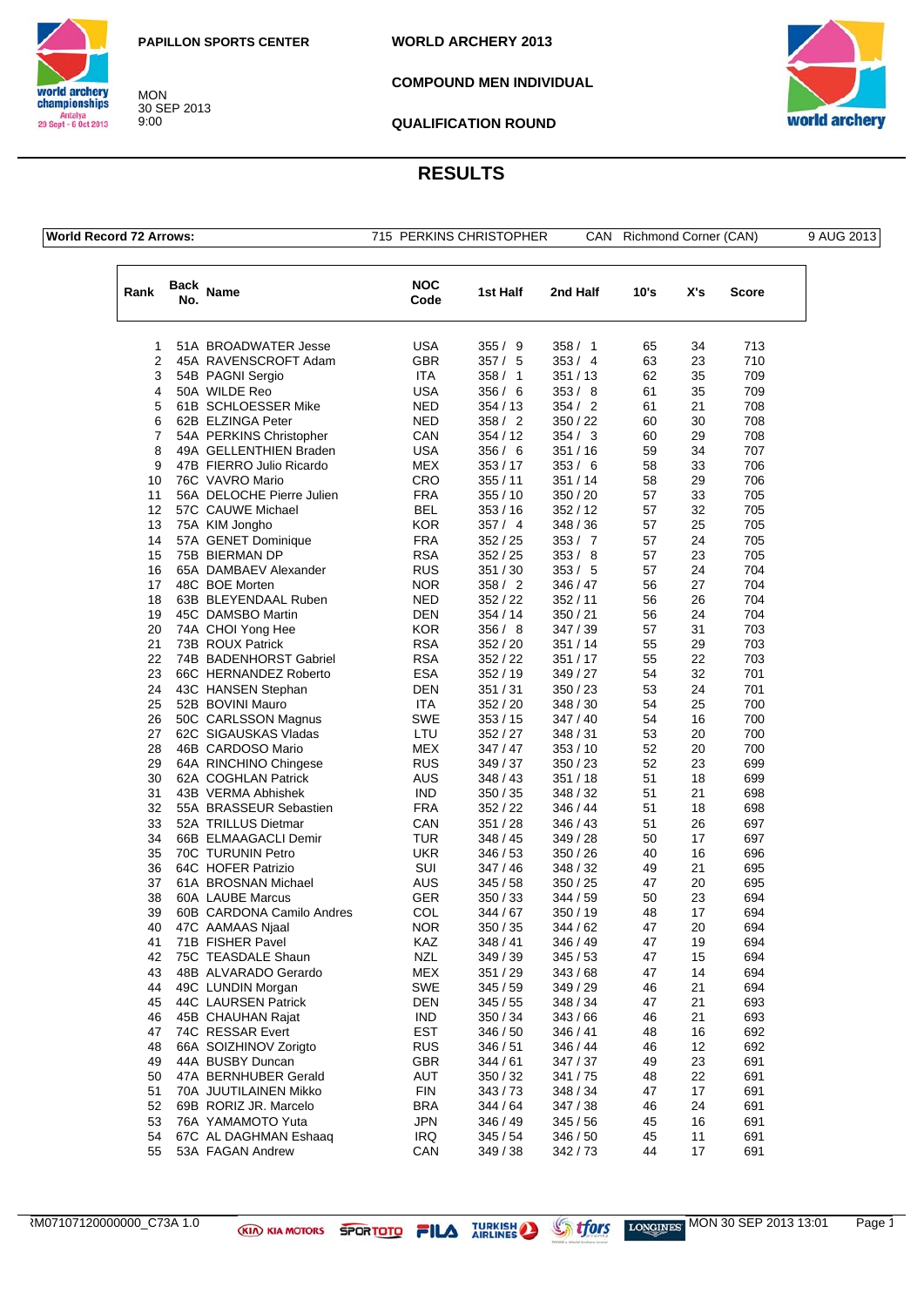**WORLD ARCHERY 2013**



30 SEP 2013

**COMPOUND MEN INDIVIDUAL**



**QUALIFICATION ROUND**

## **RESULTS**

| <b>World Record 72 Arrows:</b> |  |
|--------------------------------|--|
|--------------------------------|--|

MON

9:00

715 PERKINS CHRISTOPHER CAN Richmond Corner (CAN) 9 AUG 2013

| Rank | No. | Back Name                    | <b>NOC</b><br>Code | 1st Half  | 2nd Half  | 10's | X's | <b>Score</b> |
|------|-----|------------------------------|--------------------|-----------|-----------|------|-----|--------------|
| 56   |     | 44B KUMAR Sandeep            | <b>IND</b>         | 348 / 42  | 343/69    | 43   | 16  | 691          |
| 57   |     | 73A MIN Lihong               | <b>KOR</b>         | 352/18    | 338 / 86  | 54   | 29  | 690          |
| 58   |     | 53B DRAGONI Luigi            | <b>ITA</b>         | 344 / 62  | 346 / 42  | 46   | 25  | 690          |
| 59   |     | 61C BLAZQUEZ Alberto         | <b>ESP</b>         | 348 / 44  | 341/76    | 43   | 18  | 689          |
| 60   |     | 63A PHILLIPS Guy             | AUS                | 344 / 68  | 345/53    | 43   | 16  | 689          |
| 61   |     | 65B TANDOGAN Baris           | <b>TUR</b>         | 344 / 65  | 345/57    | 42   | 17  | 689          |
| 62   |     | 69A WONGLERSTSUWAN Siwarut   | THA                | 346 / 52  | 343/67    | 42   | 16  | 689          |
| 63   |     | 67B DOS SANTOS Roberval      | <b>BRA</b>         | 344 / 60  | 344 / 63  | 44   | 18  | 688          |
| 64   |     | 65C BURRI Kevin              | SUI                | 348 / 40  | 340 / 81  | 44   | 13  | 688          |
| 65   |     | 64B CAGIRAN Evren            | <b>TUR</b>         | 342 / 77  | 346 / 47  | 42   | 18  | 688          |
| 66   |     | 72C GHEYDI Majid             | IRI                | 343/72    | 344 / 60  | 44   | 22  | 687          |
| 67   |     | 55C DOMANSKI Renaud          | <b>BEL</b>         | 345 / 55  | 342 / 72  | 42   | 19  | 687          |
| 68   |     | 73C WILSON Darrel            | <b>IRL</b>         | 342 / 79  | 345/51    | 42   | 14  | 687          |
| 69   |     | 59A RAUPACH Christian        | GER                | 344 / 69  | 343/65    | 41   | 16  | 687          |
| 70   |     | 43A BELL Chris               | <b>GBR</b>         | 344 / 63  | 342 / 70  | 44   | 19  | 686          |
| 71   |     | 57B DURNY Matus Jr.          | <b>SVK</b>         | 341 / 84  | 345/51    | 43   | 17  | 686          |
| 72   |     | 53C TORRES Nelson            | <b>VEN</b>         | 342 / 78  | 344/61    | 41   | 17  | 686          |
| 73   |     | 59B MUNOZ Daniel             | COL                | 341 / 86  | 345/58    | 39   | 13  | 686          |
| 74   |     | 71A FORSBERG Jere            | <b>FIN</b>         | 345 / 57  | 340 / 79  | 41   | 18  | 685          |
| 75   |     | 58C MIOKOVIC Danilo          | <b>SRB</b>         | 338 / 90  | 346 / 46  | 41   | 22  | 684          |
| 76   |     | 52C ROJAS Leandro            | <b>VEN</b>         | 344 / 70  | 340 / 77  | 41   | 14  | 684          |
| 77   |     | 60C MARTINEZ GARRIDO Sergio  | <b>ESP</b>         | 342 / 79  | 342 / 74  | 37   | 13  | 684          |
| 78   |     | 46C TJENTLAND Oddmund        | <b>NOR</b>         | 343/74    | 340 / 78  | 41   | 20  | 683          |
| 79   |     | 51C LINSJO Glenn             | <b>SWE</b>         | 340 / 87  | 343 / 64  | 41   | 18  | 683          |
| 80   |     | 67A CHATACHOT Nitiphum       | THA                | 344 / 70  | 339 / 84  | 37   | 15  | 683          |
| 81   |     | 46A MOSER Daniel             | AUT                | 343 / 75  | 339 / 82  | 40   | 15  | 682          |
| 82   |     | 59C AKOS Varga               | <b>SRB</b>         | 340 / 88  | 342/71    | 40   | 14  | 682          |
| 83   |     | 69C LAVRENTIEV Oleg          | <b>BLR</b>         | 342 / 79  | 340 / 80  | 38   | 11  | 682          |
| 84   |     | 48A MATZNER Michael          | <b>AUT</b>         | 344 / 65  | 337/87    | 46   | 18  | 681          |
| 85   |     | 58A KLINGNER Lars            | <b>GER</b>         | 342 / 79  | 339 / 85  | 36   | 11  | 681          |
| 86   |     | 54C GONZALEZ Eduardo         | <b>VEN</b>         | 340 / 89  | 339 / 83  | 37   | 12  | 679          |
| 87   |     | 56C SCARCERIAUX Baptiste     | <b>BEL</b>         | 342 / 83  | 337/88    | 37   | 11  | 679          |
| 88   |     | 51B BRADA Vladimir           | <b>CZE</b>         | 342/76    | 336 / 92  | 36   | 15  | 678          |
| 89   |     | 58B CARRASQUILLA Juan Carlos | COL                | 332 / 96  | 345/55    | 42   | 16  | 677          |
| 90   |     | 72A LOITOKARI Pekka          | <b>FIN</b>         | 346 / 48  | 330 / 97  | 41   | 13  | 676          |
| 91   |     | 68A WONG Chanchai            | THA                | 341 / 85  | 333/96    | 33   | 15  | 674          |
| 92   |     | 55B DURNY Matus              | <b>SVK</b>         | 337 / 91  | 337 / 90  | 33   | 10  | 674          |
| 93   |     | 56B ZEMAN Viktor             | <b>SVK</b>         | 334 / 95  | 337 / 89  | 34   | 5   | 671          |
| 94   |     | 50B BARTOS Leos              | <b>CZE</b>         | 335 / 94  | 336 / 91  | 31   | 9   | 671          |
| 95   |     | 49B REITMEIER Filip          | <b>CZE</b>         | 335 / 92  | 333 / 95  | 34   | 12  | 668          |
| 96   |     | 68B AMBROSIO DE LIMA Rogerio | <b>BRA</b>         | 330 / 97  | 335 / 93  | 36   | 14  | 665          |
| 97   |     | 72B SHOTAEV Murat            | KAZ                | 335 / 93  | 325 / 101 | 28   | 9   | 660          |
| 98   |     | 63C SERNA Jonas              | LTU                | 330 / 98  | 327 / 99  | 27   | 9   | 657          |
| 99   |     | 68C PEREZ Juan Manuel        | <b>ARG</b>         | 326 / 99  | 330 / 98  | 23   | 9   | 656          |
| 100  |     | 70B MURNOV Alexandr          | <b>KAZ</b>         | 311/101   | 334 / 94  | 22   | 13  | 645          |
| 101  |     | 76B ZIA Ziaul Hoque          | <b>BAN</b>         | 318 / 100 | 318 / 102 | 17   | 5   | 636          |
| 102  |     | 71C GORCZYCA Krzysztof       | POL                | 306 / 102 | 327 / 100 | 18   | 6   | 633          |

Legend:<br>No Nu **No** Number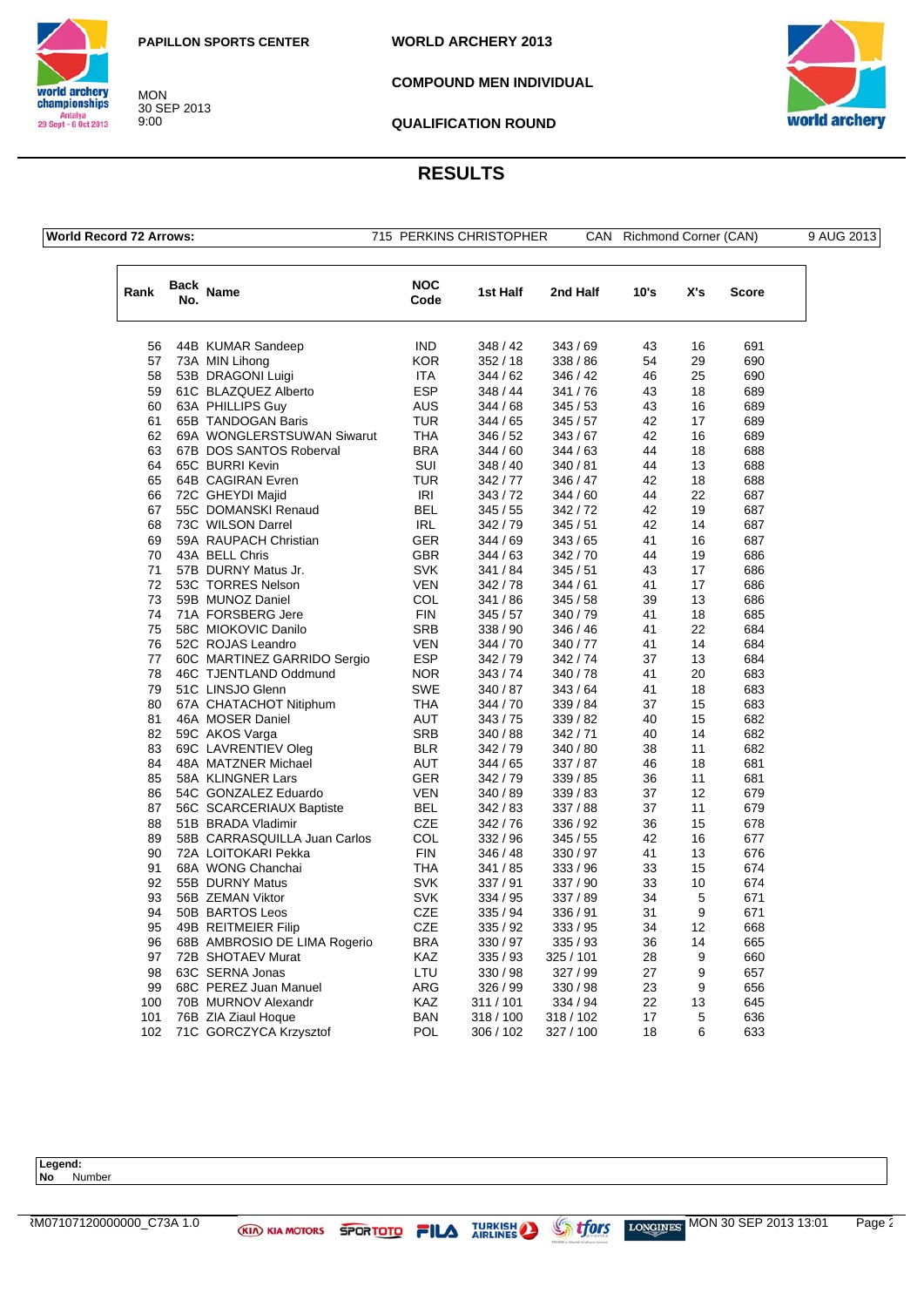

world archery<br>championships Antalya<br>29 Sept - 6 Oct 2013

MON 30 SEP 2013 13:45

**COMPOUND WOMEN INDIVIDUAL**



**QUALIFICATION ROUND**

## **RESULTS**

**World Record 72 Arrows:** 704 JONES ERIKA USA Cali (COL) 27 JUL 2013

| Rank     | Back<br>No. | Name                                                    | <b>NOC</b><br>Code       | 1st Half               | 2nd Half             | 10's     | X's      | Score      |
|----------|-------------|---------------------------------------------------------|--------------------------|------------------------|----------------------|----------|----------|------------|
| 1        |             | 49A LOGINOVA Albina                                     | <b>RUS</b>               | 346 / 1                | 346/5                | 47       | 20       | 692        |
| 2        |             | 49B SEOK Ji Hyun                                        | <b>KOR</b>               | 343/<br>$\overline{2}$ | 347/3                | 45       | 22       | 690        |
| 3        |             | 47A LOPEZ Sara                                          | COL                      | 342/6                  | 346 / 4              | 44       | 14       | 688        |
| 4        |             | 51A CHERKASHNEVA Svetlana                               | <b>RUS</b>               | 341/8                  | 346/5                | 46       | 22       | 687        |
| 5        |             | 46A USQUIANO Alejandra                                  | COL                      | 342/4                  | 345 / 10             | 43       | 14       | 687        |
| 6        |             | 52A VENNAM Jyothi Surekha                               | <b>IND</b>               | 340 / 12               | 344/12               | 43       | 15       | 684 SO     |
| 7        |             | 50B CHOI Bomin                                          | <b>KOR</b>               | 336 / 28               | 348/2                | 40       | 19       | 684 SO     |
| 8        |             | 57B JONES Erika                                         | <b>USA</b>               | 338 / 20               | 346 / 9              | 38       | 9        | 684 SO     |
| 9        |             | 60C SOEMOD Camilla                                      | <b>DEN</b>               | 335/32                 | 349/1                | 41       | 12       | 684 SO     |
| 10       |             | 43C BROWN Danielle                                      | GBR                      | 337/21                 | 346/8                | 42       | 12       | 683        |
| 11       |             | 68B CERNE Toja                                          | <b>SLO</b>               | 337 / 24               | 346/7                | 40       | 15       | 683        |
| 12       |             | 65A TONIOLI Marcella                                    | <b>ITA</b>               | 341/9                  | 341 / 22             | 41       | 17       | 682        |
| 13       |             | 61A OCHOA Linda                                         | <b>MEX</b>               | 338 / 17               | 344 / 13             | 38       | 11       | 682        |
| 14       |             | 68A MAT SALLEH Fatin Nurfate.                           | <b>MAS</b>               | 338 / 16               | 343 / 14             | 39       | 13       | 681        |
| 15       |             | 53A DEB Trisha                                          | <b>IND</b>               | 341 / 11               | 339 / 29             | 35       | 10       | 680        |
| 16       |             | 55C ORLIC Maja                                          | CRO                      | 341/10                 | 338 / 31             | 42       | 10<br>20 | 679        |
| 17<br>18 |             | 51B SEO Jung Hee<br>59B LEBECQUE Pascale                | <b>KOR</b><br><b>FRA</b> | 339 / 13<br>342/5      | 340 / 25<br>337 / 36 | 38<br>37 | 14       | 679<br>679 |
| 19       |             | 52C GRYDELAND Runa                                      | <b>NOR</b>               | 336 / 26               | 342 / 16             | 40       | 14       | 678        |
| 20       |             | 66A ANASTASIO Anastasia                                 | <b>ITA</b>               | 337/23                 | 341 / 21             | 37       | 17       | 678        |
| 21       |             | 60A SAUTER Sabine                                       | <b>GER</b>               | 342/3                  | 336 / 40             | 36       | 18       | 678        |
| 22       |             | 59A MIKALA Melanie                                      | <b>GER</b>               | 335/31                 | 342/15               | 38       | 13       | 677        |
| 23       |             | 56B COCHRAN Carli                                       | <b>USA</b>               | 338 / 19               | 339 / 30             | 33       | 10       | 677        |
| 24       |             | 64A D AGOSTINO Katia                                    | ITA                      | 335/33                 | 342/18               | 33       | 9        | 677        |
| 25       |             | 45C BINGHAM Rikki                                       | <b>GBR</b>               | 339 / 14               | 337 / 37             | 36       | 11       | 676        |
| 26       |             | 62B BOSCH Olga                                          | <b>VEN</b>               | 334 / 36               | 342/17               | 35       | 11       | 676        |
| 27       |             | 58B DODEMONT Sophie                                     | <b>FRA</b>               | 342/7                  | 333/50               | 32       | 9        | 675        |
| 28       |             | 66C HAYASHI Kiyomi                                      | <b>JPN</b>               | 337 / 22               | 337 / 35             | 36       | 12       | 674        |
| 29       |             | 58A BERGER Kristina                                     | <b>GER</b>               | 334 / 38               | 340 / 25             | 32       | 12       | 674        |
| 30       |             | 65C LAWTHER Melanie                                     | <b>IRL</b>               | 336 / 27               | 338 / 34             | 32       | 9        | 674        |
| 31       |             | 44A WENTZEL Danelle                                     | <b>RSA</b>               | 332/41                 | 342 / 18             | 32       | 8        | 674        |
| 32       |             | 66B MARSHALL Karina                                     | <b>AUS</b>               | 337/25                 | 336 / 39             | 33       | 9        | 673        |
| 33       |             | 62A HERNANDEZ Martha                                    | <b>MEX</b>               | 339 / 14               | 333/48               | 33       | 9        | 672        |
| 34       |             | 61B MENDOZA Ana                                         | <b>VEN</b>               | 338 / 17               | 333 / 47             | 31       | 10       | 671        |
| 35       |             | 63B GUEDEZ Luzmary                                      | <b>VEN</b>               | 330 / 44               | 340 / 24             | 33       | 12       | 670        |
| 36       |             | 54C DANIELSSON Isabell                                  | <b>SWE</b>               | 334 / 36               | 336 / 40             | 30       | 14       | 670        |
| 37       |             | 46B VAN CASPEL Inge                                     | <b>NED</b>               | 328 / 49               | 341 / 23             | 32       | 10       | 669        |
| 38       |             | 53C OLOFSSON Ingrid                                     | <b>SWE</b>               | 327/55                 | 341 / 20             | 37       | 11       | 668        |
| 39       |             | 56C BUDEN Ivana                                         | <b>CRO</b>               | 323/64                 | 345 / 11             | 36       | 13       | 668        |
| 40       |             | 47C MCCLEAN Fiona                                       | CAN                      | 329/48                 | 339 / 28             | 34       | 11       | 668        |
| 41       |             | 61C SARLAK Shabnam                                      | <b>IRI</b>               | 332/40                 | 336 / 42             | 33       | 16       | 668        |
| 42       |             | 43B KOCAMAN Gizem                                       | <b>TUR</b>               | 328/50                 | 338 / 33             | 31       | 9        | 666        |
| 43       |             | 48A BRAVO Aura Maria                                    | COL                      | 335/30                 | 328 / 59             | 31       | 11       | 663        |
| 44       |             | 55A ACQUESTA Nely                                       | <b>BRA</b>               | 327/56                 | 336 / 38             | 29       | 14       | 663        |
| 45       |             | 65B NICHOLSON Deb<br>48B MARKOVIC Irina                 | <b>AUS</b>               | 328/52                 | 335/44               | 28       | 12       | 663        |
| 46       |             | 48C SCHINA Sonia                                        | NED<br>CAN               | 335/29<br>329 / 47     | 328/61<br>333/49     | 28<br>30 | 11       | 663<br>662 |
| 47       |             |                                                         | <b>FRA</b>               |                        |                      | 25       | 7        | 661        |
| 48<br>49 |             | 60B VANDIONANT Sandrine<br>56A SHIMIZU Elizabeth Harumi | <b>BRA</b>               | 330 / 46<br>333/39     | 331 / 54<br>327/63   | 29       | 9<br>4   | 660        |
| 50       |             | 49C SZALANSKA Katarzyna                                 | POL                      | 330/43                 | 330 / 55             | 28       | 9        | 660        |
| 51       |             | 63C MARCOS Andrea                                       | <b>ESP</b>               | 331/42                 | 329 / 58             | 27       | 7        | 660        |
| 52       |             | 67A BACKIS Vanina                                       | ARG                      | 325/60                 | 335 / 45             | 25       | 8        | 660        |
| 53       |             | 44C GALES Andrea                                        | <b>GBR</b>               | 330 / 45               | 330 / 56             | 24       | 12       | 660        |
| 54       |             | 43A ROUX Gerda                                          | <b>RSA</b>               | 321/67                 | 338 / 32             | 28       | 10       | 659        |
| 55       |             | 50C STANIECZEK Anna                                     | POL                      | 328/51                 | 331/52               | 28       | 6        | 659        |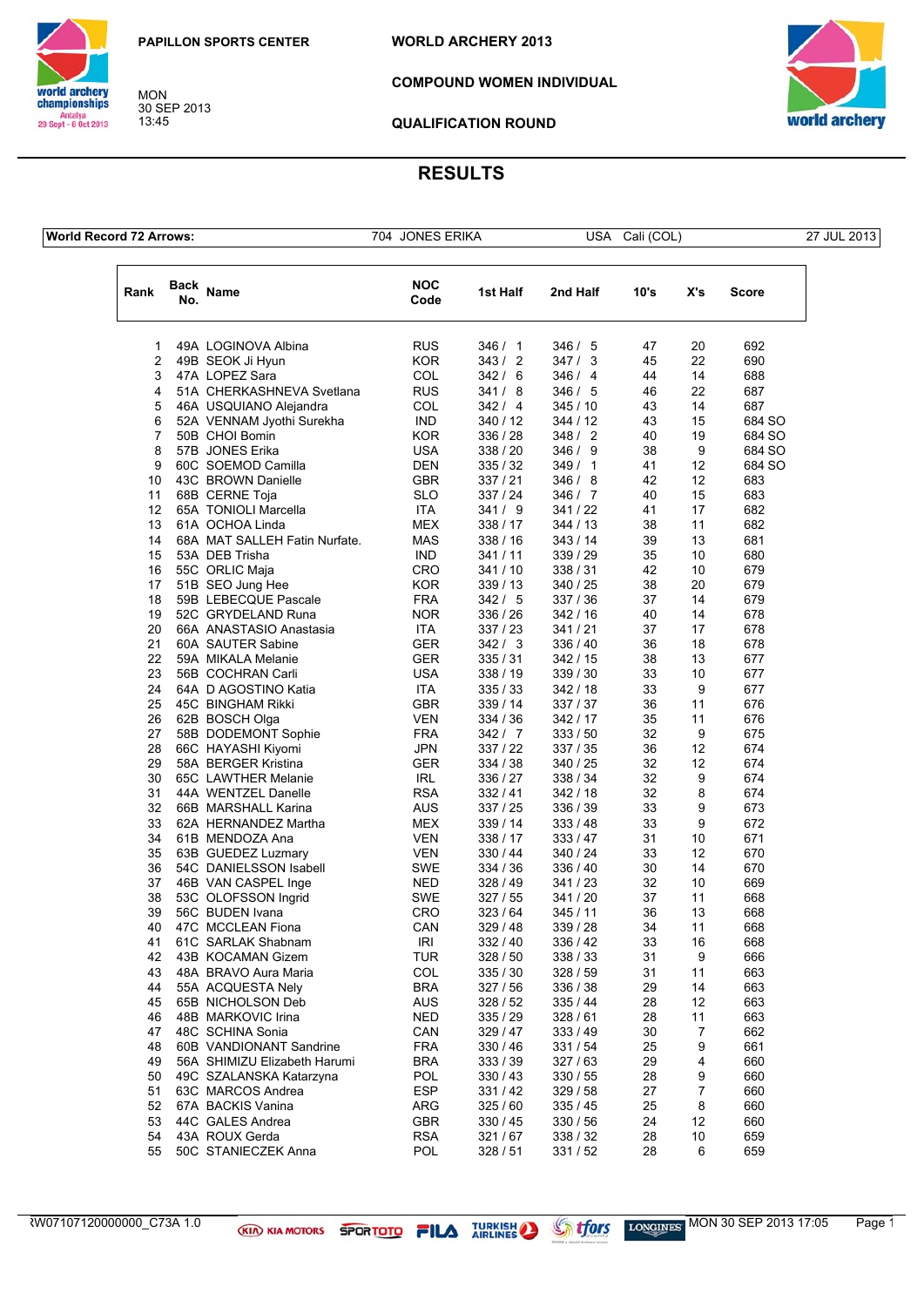



MON 30 SEP 2013 13:45

**COMPOUND WOMEN INDIVIDUAL**



**QUALIFICATION ROUND**

| <b>World Record 72 Arrows:</b> |             |                              | 704 JONES ERIKA    |          |          | USA Cali (COL) |     |              | 27 JUL 2013 |
|--------------------------------|-------------|------------------------------|--------------------|----------|----------|----------------|-----|--------------|-------------|
| Rank                           | Back<br>No. | Name                         | <b>NOC</b><br>Code | 1st Half | 2nd Half | 10's           | X's | <b>Score</b> |             |
| 56                             |             | 58C KIZELIAUSKAITE Inga      | LTU                | 319/71   | 339 / 27 | 29             | 11  | 658          |             |
| 57                             |             | 67B SCOTT Barbara            | <b>NZL</b>         | 327/54   | 331/53   | 29             | 9   | 658          |             |
| 58                             |             | 55B CYR Gabrielle            | <b>USA</b>         | 326/58   | 331/51   | 30             | 11  | 657          |             |
| 59                             |             | 50A AVDEEVA Natalia          | <b>RUS</b>         | 334 / 35 | 322/69   | 28             | 7   | 656          |             |
| 60                             |             | 45A VAN KRADENBURG Jeanine   | <b>RSA</b>         | 334 / 34 | 322/70   | 27             | 12  | 656          |             |
| 61                             |             | 44B SENOCAK Vildan           | <b>TUR</b>         | 320/68   | 335/46   | 25             | 4   | 655          |             |
| 62                             |             | 47B COUWENBERG Martine       | <b>NED</b>         | 327/53   | 328/62   | 22             | 8   | 655          |             |
| 63                             |             | 67C LANTEE Anne              | <b>FIN</b>         | 326/59   | 328 / 60 | 26             | 6   | 654          |             |
| 64                             |             | 68C WILLEMS Gladys           | <b>BEL</b>         | 323/65   | 329/57   | 19             | 9   | 652          |             |
| 65                             |             | 46C WALLACE Ashley           | CAN                | 325/61   | 326 / 66 | 17             | 8   | 651          |             |
| 66                             |             | 57A DOS SANTOS Dirma Miranda | <b>BRA</b>         | 326/57   | 323/68   | 26             | 8   | 649          |             |
| 67                             |             | 57C BABININA Jelena          | LTU                | 313/75   | 336/43   | 25             | 8   | 649          |             |
| 68                             |             | 59C ALMASHHADANI Fatimah     | IRQ                | 320/70   | 326/65   | 21             | 9   | 646          |             |
| 69                             |             | 54A HANSDAH Jhano            | <b>IND</b>         | 324/62   | 321/71   | 17             | 6   | 645          |             |
| 70                             |             | 45B BENEK Duygu Ece          | <b>TUR</b>         | 320 / 69 | 324/67   | 22             | 12  | 644          |             |
| 71                             |             | 63A MERINO Brenda            | <b>MEX</b>         | 318/72   | 326/64   | 22             | 11  | 644          |             |
| 72                             |             | 62C DURNA Katarina           | <b>SVK</b>         | 322/66   | 321/72   | 20             | 8   | 643          |             |
| 73                             |             | 64B GALE Sherry              | <b>AUS</b>         | 323/63   | 313/76   | 19             | 5   | 636          |             |
| 74                             |             | 53B IZBASSAROVA Bibigul      | <b>KAZ</b>         | 317/73   | 317/74   | 19             | 8   | 634          |             |
| 75                             |             | 51C SVENSEN June             | NOR.               | 315/74   | 317/75   | 16             | 8   | 632          |             |
| 76                             |             | 54B SHEPOTKO Svetlana        | <b>KAZ</b>         | 310/76   | 320/73   | 16             |     | 630          |             |
| 77                             |             | 52B TYRTYKAEVA Ainur         | <b>KAZ</b>         | 303/77   | 309 / 77 | 14             | 4   | 612          |             |
| 78                             |             | 64C PARVIN MOHUA Ayasha      | <b>BAN</b>         | 290 / 78 | 309/78   | 13             | 4   | 599          |             |

| Legend:   |                           |    |                       |                 |      |                |                |                                                                       |        |
|-----------|---------------------------|----|-----------------------|-----------------|------|----------------|----------------|-----------------------------------------------------------------------|--------|
| <b>No</b> | Number                    | SΟ | Shoot Off             |                 |      |                |                |                                                                       |        |
|           |                           |    |                       |                 |      |                |                |                                                                       |        |
|           |                           |    |                       |                 |      |                |                |                                                                       |        |
|           | ₹W07107120000000 C73A 1.0 |    | <b>KIA KIA MOTORS</b> | <b>SPORTOTO</b> | FILA | <b>TURKISH</b> | <b>Strfors</b> | $\frac{1000 \text{ G/NES}}{2013 \text{ G/NSE}}$ MON 30 SEP 2013 17:05 | Page 2 |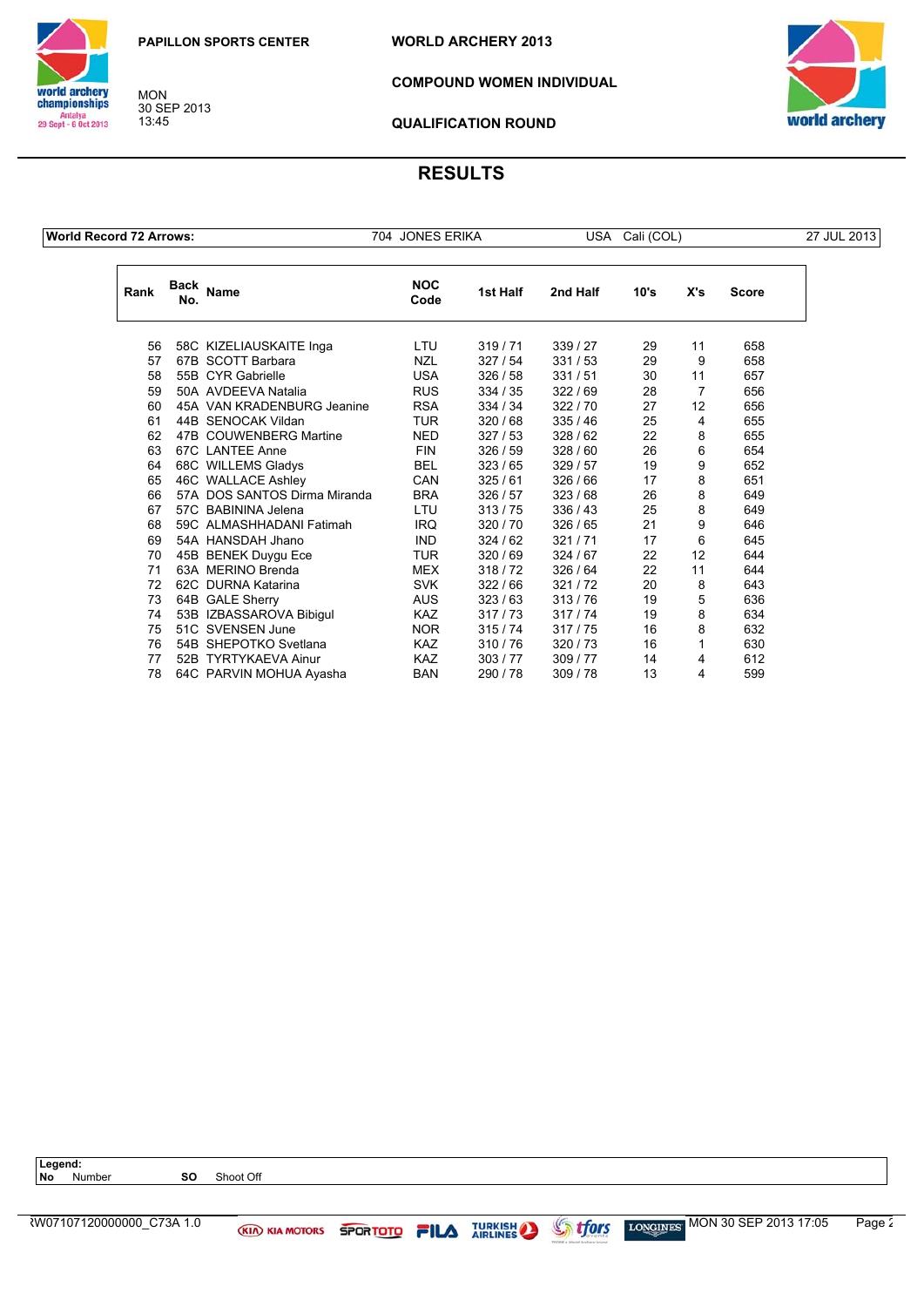



**RECURVE MEN INDIVIDUAL**



**QUALIFICATION ROUND**

## **START LIST BY TARGET**

|  |  |  | <b>World Record 144 Arrows:</b> |
|--|--|--|---------------------------------|
|--|--|--|---------------------------------|

TUE 1 OCT 2013 9:00

1387 KIM Woojin **KOR Guangzhou (CHN)** 

|  | 20 NOV 2010 |
|--|-------------|
|  |             |

| <b>Target</b> | Name                              | <b>NOC</b><br>Code | WA<br>World<br>Ranking | Date of Birth |
|---------------|-----------------------------------|--------------------|------------------------|---------------|
| 1A            | <b>DEMIRAL Cevdet</b>             | TUR                | 111                    | 16 AUG 1976   |
| В             | ROBLES Hugo Eduardo               | ARG                | 106                    | 5 NOV 1973    |
| C             | <b>BERTSCHLER Alexander</b>       | <b>AUT</b>         | NR.                    | 11 JUL 1994   |
|               |                                   |                    |                        |               |
| 2A            | KIRSEVER Kerem                    | TUR                | NR.                    | 19 OCT 1994   |
| В             | RICCIO Genaro                     | ARG                | 135                    | 13 JUN 1976   |
| С             | <b>REBERNIG Erwin</b>             | <b>AUT</b>         | NR.                    | 24 SEP 1970   |
| 3A            | <b>BOZLAR Fatih</b>               | TUR                | 247                    | 14 MAY 1991   |
| В             | <b>CARDENAS Fabian</b>            | ARG                | 164                    | 25 AUG 1986   |
| С             | <b>DUTZLER Raphael</b>            | <b>AUT</b>         | NR.                    | 10 SEP 1992   |
| 4A            | <b>CHANG Wei-Hsiang</b>           | TPE                | 218                    | 13 SEP 1994   |
| B             | <b>TABATA Shungo</b>              | JPN                | 41                     | 10 OCT 1987   |
| С             | <b>MORGAN Ashe</b>                | <b>GBR</b>         | NR.                    | 4 APR 1994    |
|               |                                   |                    |                        |               |
| 5A            | CHU Shu-Yu                        | <b>TPE</b>         | NR.                    | 29 APR 1997   |
| В             | <b>FURUKAWA Takaharu</b>          | JPN                | 7                      | 9 AUG 1984    |
| С             | <b>GODFREY Larry</b>              | <b>GBR</b>         | 18                     | 9 JUN 1976    |
| 6A            | KUO Cheng-Wei                     | <b>TPE</b>         | 31                     | 9 NOV 1983    |
| В             | OTA Shohei                        | <b>JPN</b>         | 71                     | 22 SEP 1991   |
| C             | <b>WILLS Alan</b>                 | <b>GBR</b>         | 96                     | 3 AUG 1981    |
|               |                                   |                    |                        |               |
| 7A            | <b>DUENAS Crispin</b>             | CAN                | 24                     | 5 JAN 1986    |
| В             | XING Yu                           | CHN                | 36                     | 12 MAR 1991   |
| С             | <b>REZENDE XAVIER Daniel</b>      | <b>BRA</b>         | 57                     | 31 AUG 1982   |
| 8A            | MACDONALD Hugh                    | CAN                | 225                    | 22 SEP 1974   |
| В             | <b>ZHANG Jianping</b>             | <b>CHN</b>         | 16                     | 3 NOV 1988    |
| C             | CARVALHO LOPES DALMEIDA MarcusBRA |                    | N <sub>R</sub>         | 30 JAN 1998   |
| 9Α            | LYON Jay                          | CAN                | 38                     | 24 MAY 1986   |
| B             | DAI Xiaoxiang                     | <b>CHN</b>         | 4                      | 15 DEC 1990   |
| С             | <b>BORTOLOTO Marcos A.</b>        | <b>BRA</b>         | 89                     | 8 NOV 1983    |
|               |                                   |                    |                        |               |
| 10A           | SERRANO Juan Rene                 | MEX                | 14                     | 23 FEB 1984   |
| В             | <b>GANKIN Denis</b>               | KAZ                | 78                     | 13 DEC 1989   |
| С             | <b>KAMINSKI Jake</b>              | <b>USA</b>         | 46                     | 11 AUG 1988   |
| 11A           | ALVAREZ Luis                      | MEX                | 13                     | 13 APR 1991   |
| В             | <b>GANKIN Artyom</b>              | <b>KAZ</b>         | 392                    | 30 AUG 1991   |
| C             | <b>ELLISON Brady</b>              | USA                | 3                      | 27 OCT 1988   |
| 12A           | <b>VELEZ Luis Eduardo</b>         | MEX                | 43                     | 26 JUL 1986   |
| В             | SAIDIYEV Oibek                    | <b>KAZ</b>         | 142                    | 11 JUL 1987   |
| С             | <b>FANCHIN Joe</b>                | <b>USA</b>         | 28                     | 25 JUL 1987   |
|               |                                   |                    |                        |               |
| 13A           | <b>NOWAK Piotr</b>                | POL                | 70                     | 20 MAR 1991   |
| В             | SHANA Md Ruhan                    | <b>BAN</b>         | 359                    | 6 AUG 1995    |
| С             | <b>EKHOLM Pyry</b>                | FIN                | NR.                    | 9 APR 1980    |
| 14A           | NAPLOSZEK Slawomir                | POL                | 69                     | 29 JUL 1968   |
| В             | <b>SOJEB Shiek</b>                | BAN                | 140                    | 31 DEC 1993   |
| С             | <b>TEKONIEMI Antti</b>            | FIN                | 100                    | 27 JUN 1982   |
|               |                                   |                    |                        |               |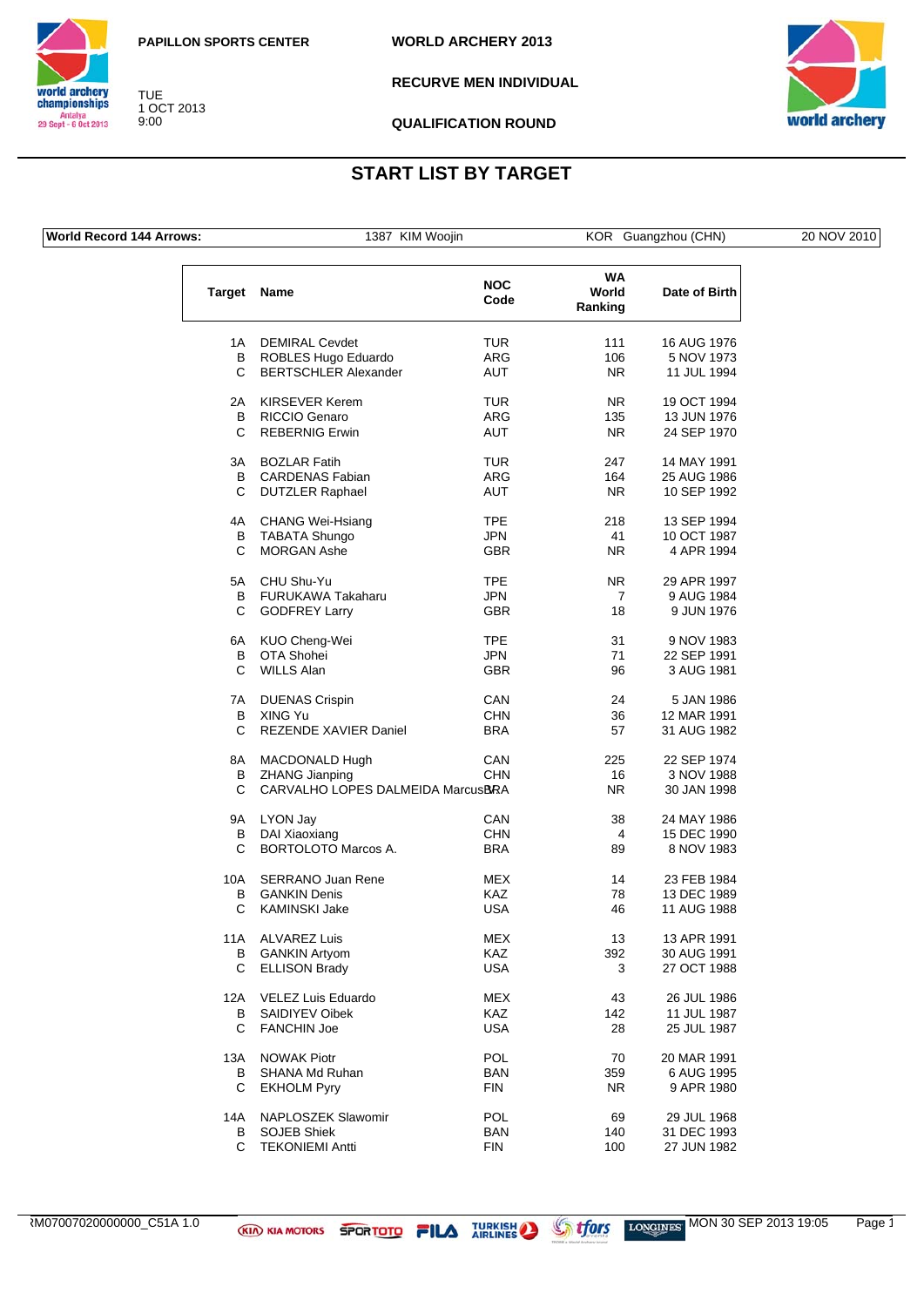

TUE 1 OCT 2013 9:00

**WORLD ARCHERY 2013**

**RECURVE MEN INDIVIDUAL**



**QUALIFICATION ROUND**

## **START LIST BY TARGET**

**World Record 144 Arrows:** 1387 KIM Woojin KOR Guangzhou (CHN) 20 NOV 2010

world archery<br>championships Antalya<br>29 Sept - 6 Oct 2013

| Target | <b>Name</b>                   | <b>NOC</b><br>Code | <b>WA</b><br>World<br>Ranking | Date of Birth |
|--------|-------------------------------|--------------------|-------------------------------|---------------|
| 15A    | DOBROWOLSKI Rafal             | POL                | 49                            | 27 DEC 1983   |
| B      | <b>HUDA Muhammed Durul</b>    | <b>BAN</b>         | 404                           | 10 AUG 1988   |
| C      | PIIPPO Samuli                 | <b>FIN</b>         | 174                           | 1 JAN 1980    |
|        |                               |                    |                               |               |
| 16A    | <b>KAASIK Tanel</b>           | EST                | NR.                           | 4 APR 1974    |
| В      | . Kapil                       | <b>IND</b>         | NR.                           | 26 JAN 1988   |
| C      | <b>RUFER Thomas</b>           | SUI                | N <sub>R</sub>                | 1 AUG 1980    |
| 17A    | <b>OJAMAE Pearu Jakob</b>     | <b>EST</b>         | N <sub>R</sub>                | 1 NOV 1994    |
| B      | TALUKDAR Jayanta              | <b>IND</b>         | 50                            | 2 MAR 1986    |
| С      | <b>FABER Adrian</b>           | <b>SUI</b>         | NR.                           | 22 DEC 1994   |
|        |                               |                    |                               |               |
| 18A    | <b>GROSS Jaanus</b>           | EST                | 418                           | 30 SEP 1975   |
| В      | RAI Tarundeep                 | <b>IND</b>         | 29                            | 22 FEB 1984   |
| C      | <b>CIORNEI Daniel</b>         | ROU                | 212                           | 8 FEB 1989    |
| 19A    | <b>FAUCHERON Thomas</b>       | <b>FRA</b>         | 40                            | 23 FEB 1990   |
| B      | MOKRYNSKY Yaroslav            | <b>UKR</b>         | 109                           | 10 MAR 1984   |
| С      | <b>MARCU Razvan</b>           | <b>ROU</b>         | 522                           | 5 JAN 1991    |
| 20A    | <b>VALLADONT Jean-Charles</b> | <b>FRA</b>         | 23                            | 20 MAR 1989   |
| B      | <b>IVASHKO Markiyan</b>       | <b>UKR</b>         | 21                            | 18 MAY 1979   |
| C      | <b>MIHALIC Matija</b>         | CRO                | NR.                           | 23 JUL 1995   |
|        |                               | <b>FRA</b>         |                               |               |
| 21A    | PREVOST Gael                  |                    | $12 \overline{ }$             | 8 MAR 1994    |
| B      | <b>RUBAN Viktor</b>           | <b>UKR</b>         | 17                            | 24 MAY 1981   |
| C      | <b>ORLIC Vedran</b>           | CRO                | NR.                           | 13 APR 1994   |
| 22A    | <b>FRANGILLI Michele</b>      | <b>ITA</b>         | 42                            | 1 MAY 1976    |
| В      | <b>TYACK Ryan</b>             | AUS                | 95                            | 2 JUN 1991    |
| С      | <b>LIAHUSHEV Alexander</b>    | <b>BLR</b>         | NR.                           | 15 JUN 1984   |
| 23A    | <b>NESPOLI Mauro</b>          | ITA                | 11                            | 22 NOV 1987   |
| B      | <b>GRAY Matthew</b>           | AUS                | 416                           | 24 JUN 1973   |
| C      | <b>MARUSAU Mikalai</b>        | <b>BLR</b>         | 158                           | 8 AUG 1981    |
| 24A    | <b>TONELLI Amedeo</b>         | ITA                | 155                           | 4 JUN 1985    |
| В      | <b>WORTH Taylor</b>           | AUS                | 32                            | 8 JAN 1991    |
| С      | SAFWAT Imad Azad              | <b>IRQ</b>         | NR.                           | 29 DEC 1992   |
|        |                               |                    |                               |               |
| 25A    | <b>LUZHNICA Bardhyl</b>       | KOS                | 564                           | 21 MAY 1971   |
| В      | NESEMANN Simon                | GER                | NR.                           | 3 FEB 1991    |
| С      | MAHMMOOD Ahmed                | IRQ                | NR.                           | 8 MAR 1996    |
| 26A    | <b>LUZHNICA Atdhe</b>         | KOS.               | NR.                           | 22 JAN 1977   |
| В      | ROHRBERG Sebastian            | <b>GER</b>         | 354                           | 13 MAR 1979   |
| C.     | SVILANOVIC Dragan             | <b>SRB</b>         | NR.                           | 2 SEP 1960    |
| 27 A   | <b>ASLLANI Hazir</b>          | KOS                | NR.                           | 24 APR 1993   |
| В      | <b>WEISS Christian</b>        | <b>GER</b>         | 269                           | 10 FEB 1988   |
| С      | <b>GROZDANOVIC Luka</b>       | <b>SRB</b>         | 222                           | 11 MAR 1992   |
|        |                               |                    |                               |               |

 $\frac{1}{2}$  M07007020000000\_C51A 1.0 **MON 30 SEP 2013 19:05** Page 2

GRIBULIS Karlis Akots

28A KRAUS Stephane LUX NR 21 OCT 1980 B BAKRI Atiq Bazil **MAS** 73 2 AUG 1994<br>C GRIBULIS Karlis Akots **1997** LAT 1997 NR 20 DEC 1997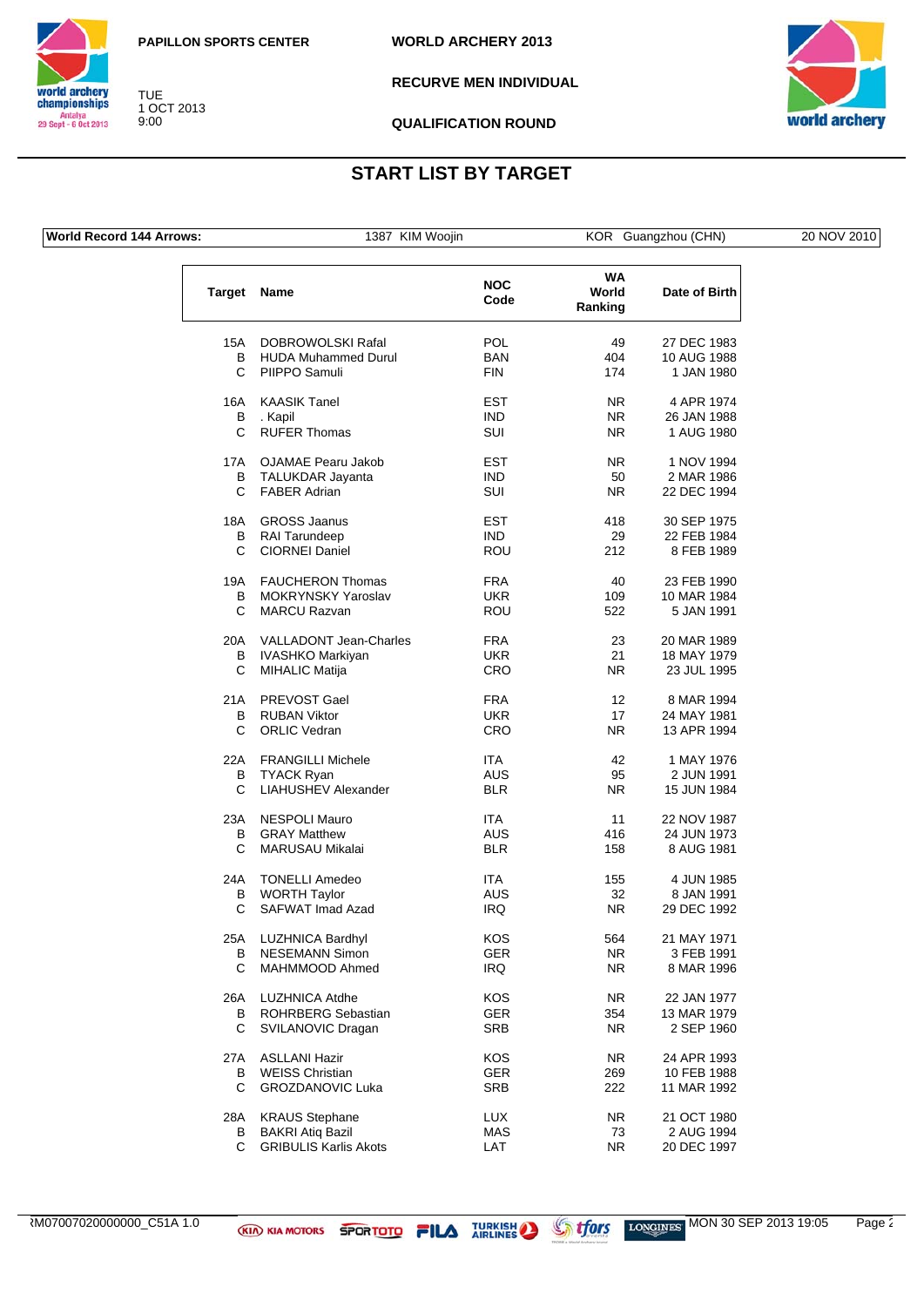

TUE 1 OCT 2013 9:00

**WORLD ARCHERY 2013**

**RECURVE MEN INDIVIDUAL**



**QUALIFICATION ROUND**

## **START LIST BY TARGET**

**World Record 144 Arrows:** 1387 KIM Woojin KOR Guangzhou (CHN) 20 NOV 2010

world archery<br>championships Antalya<br>29 Sept - 6 Oct 2013

| Target | Name                            | <b>NOC</b><br>Code | <b>WA</b><br>World<br>Ranking | Date of Birth |
|--------|---------------------------------|--------------------|-------------------------------|---------------|
|        | 29A HENCKELS Jeff               | <b>LUX</b>         | 9                             | 30 AUG 1984   |
| В      | KAMARUDDIN Haziq                | <b>MAS</b>         | 63                            | 4 JUL 1993    |
| C.     | <b>LAPSINS Eduards</b>          | LAT                | N <sub>R</sub>                | 6 MAY 1962    |
| 30A    | <b>SCHULER Luc</b>              | LUX                | NR.                           | 28 SEP 1978   |
| В      | <b>MOHAMAD Khairul Anuar</b>    | MAS                | 10                            | 22 SEP 1991   |
| C      | <b>VASQUEZ Ricardo</b>          | <b>VEN</b>         | 517                           | 21 AUG 1993   |
| 34A    | WANGDI Nima                     | <b>BHU</b>         | NR.                           | 28 OCT 1995   |
| В      | <b>BANDA Arpad</b>              | HUN                | NR.                           | 10 FEB 1995   |
| 35A    | <b>EL HELALI Mimis</b>          | <b>CYP</b>         | 386                           | 26 SEP 1986   |
| В      | <b>ESSIS Akpa Samuel Bethel</b> | <b>CIV</b>         | <b>NR</b>                     | 30 NOV 1982   |
| С      | <b>RAMOS Miguel</b>             | <b>VEN</b>         | 483                           | 12 APR 1993   |
| 36A    | <b>LOIZOU Konstantinos</b>      | <b>CYP</b>         | 224                           | 9 FEB 1994    |
| В      | <b>KOUADIO Tanoh Herbert</b>    | <b>CIV</b>         | NR.                           | 20 MAR 1979   |
| C      | <b>DJERF</b> Sebastian          | <b>SWE</b>         | 417                           | 26 FEB 1991   |
| 37A    | <b>CHARALAMBOUS Charalambos</b> | <b>CYP</b>         | 276                           | 27 JAN 1973   |
| B      | <b>KOUASSI Rene Philippe</b>    | <b>CIV</b>         | 151                           | 14 DEC 1979   |
| С      | JANSSON Björn                   | SWE                | <b>NR</b>                     | 1 JAN 1975    |
| 38A    | <b>THAMWONG Witthaya</b>        | <b>THA</b>         | 91                            | 18 SEP 1987   |
| B      | <b>HANZLIK Matus</b>            | <b>SVK</b>         | NR.                           | 8 AUG 1990    |
| С      | HO Wing Kwong                   | <b>HKG</b>         | NR.                           | 17 MAY 1976   |
| 39A    | <b>DUANGSUWAN Khomkrit</b>      | THA                | 259                           | 9 DEC 1991    |
| В      | POLAKOVIC Martin                | <b>SVK</b>         | <b>NR</b>                     | 17 JUN 1990   |
| C      | CHUI Chun Man                   | HKG                | 192                           | 7 JAN 1990    |
| 40A    | <b>THEPNA Denchai</b>           | THA                | 310                           | 28 OCT 1975   |
| в      | <b>HORNAK Martin</b>            | <b>SVK</b>         | <b>NR</b>                     | 17 MAY 1977   |
| С      | <b>REPAS Domingos</b>           | <b>POR</b>         | <b>NR</b>                     | 12 NOV 1968   |
| 41 A   | <b>PACHECO Daniel</b>           | COL                | 118                           | 17 DEC 1994   |
| В      | <b>CUESTA Elias</b>             | <b>ESP</b>         | 64                            | 15 MAR 1985   |
| С      | RAJASINGHE Lakmal Chaminda      | SRI                | 241                           | 29 MAR 1978   |
| 42A    | <b>PINEDA Daniel Felipe</b>     | COL                | 72                            | 5 NOV 1993    |
| B      | <b>FERNANDEZ Antonio</b>        | <b>ESP</b>         | 34                            | 12 JUN 1991   |
| С      | TSERKEZIS Stefanos              | GRE                | 396                           | 16 DEC 1972   |
| 43A    | <b>PILA Andres</b>              | COL                | 83                            | 11 MAY 1991   |
| В      | RODRIGUEZ Juan I.               | <b>ESP</b>         | 30                            | 19 APR 1992   |
| С      | <b>ALFONSECA Andres</b>         | <b>DOM</b>         | 165                           | 14 APR 1992   |
| 44A    | VAN DEN OEVER Rick              | NED                | 27                            | 18 APR 1992   |
| в      | <b>GANTUGS Jantsan</b>          | MGL                | 33                            | 12 APR 1972   |
| C.     | <b>HANLON Keith</b>             | IRL                | 307                           | 9 JAN 1966    |
| 45A    | VAN DER VEN Rick                | NED                | 8                             | 14 APR 1991   |
| в      | <b>GAN ERDENE Gombodorj</b>     | <b>MGL</b>         | 60                            | 3 OCT 1976    |

B GAN ERDENE Gombodorj MGL 60 3 OCT 1976<br>C MANOOCHEHRI Nader MRI NR 12 APR 1990

C MANOOCHEHRI Nader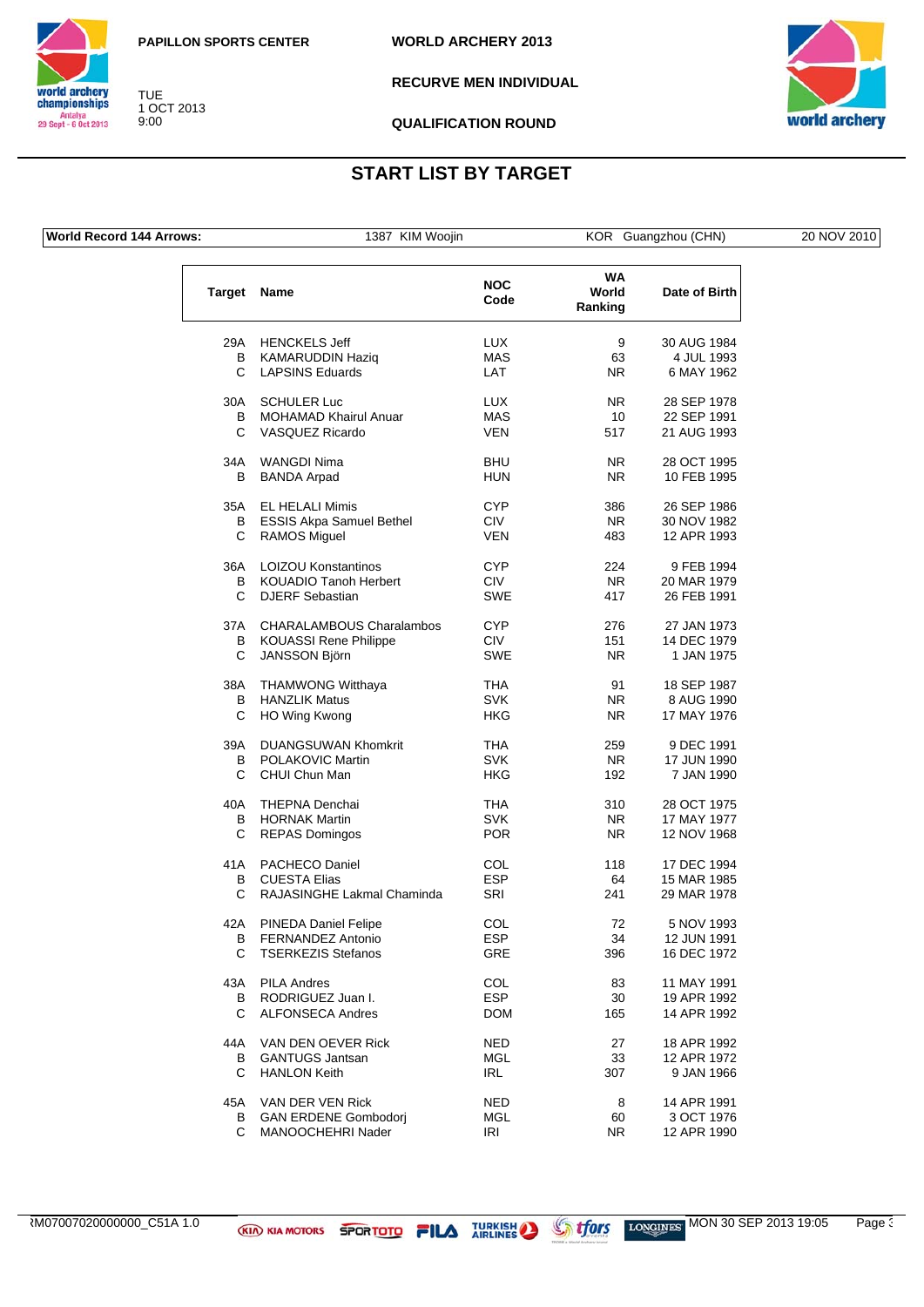



**RECURVE MEN INDIVIDUAL**



**QUALIFICATION ROUND**

### **START LIST BY TARGET**

**World Record 144 Arrows:** 1387 KIM Woojin KOR Guangzhou (CHN) 20 NOV 2010

TUE 1 OCT 2013 9:00

**Target Name NOC Code WA World Ranking Date of Birth** 46A VAN DEN BERG Sjef NED 61 14 APR 1995 B DOLGORSUREN Baasanjav MGL 390 30 JUN 1988 C AGUILAR GIMPEL Guillermo CHI 77 47A IM Dong Hyun KOR 2 12 MAY 1986 B TIMINSKAS Kestutis LTU NR 1 JAN 1900 C WEISS Johan DEN DEN 112 17 APR 1988 48A LEE Seungyun KOR KOR 5 18 APR 1995 B SLIAUTERIS Modestas LTU NR 1 JAN 1990 C OLARU Dan MDA 88 11 NOV 1996

| 49A | OH Jin Hyek                | <b>KOR</b> | 1         | 15 AUG 1981 |
|-----|----------------------------|------------|-----------|-------------|
| B   | <b>BERNOTAS Lenardas</b>   | LTU        | <b>NR</b> | 11 OCT 1968 |
| С   | <b>JON Chol</b>            | <b>PRK</b> | 125       | 22 OCT 1988 |
| 50A | <b>NESTENG Baard</b>       | <b>NOR</b> | 25        | 14 MAY 1979 |
| B   | <b>TSYBEKDORZHIEV Bair</b> | <b>RUS</b> | 20        | 6 OCT 1992  |
| C   | KOMOCAR Jaka               | <b>SLO</b> | 160       | 26 MAR 1992 |
| 51A | <b>HAGEN Paul Andre</b>    | <b>NOR</b> | 274       | 26 MAY 1992 |
| в   | NIKOLAEV Alexey            | <b>RUS</b> | NR.       | 24 APR 1987 |
| C   | PETROSYAN Arshak           | ARM        | 254       | 11 SEP 1991 |
| 52A | <b>FURNES Christoffer</b>  | <b>NOR</b> | 178       | 14 MAY 1992 |
| B.  | <b>TSYBZHITOV Bolot</b>    | <b>RUS</b> | 51        | 23 NOV 1993 |
| С   | <b>MATZKIN Guy</b>         | ISR.       | 93        | 1 JAN 1990  |

Legend:<br>NR No **Not Ranked**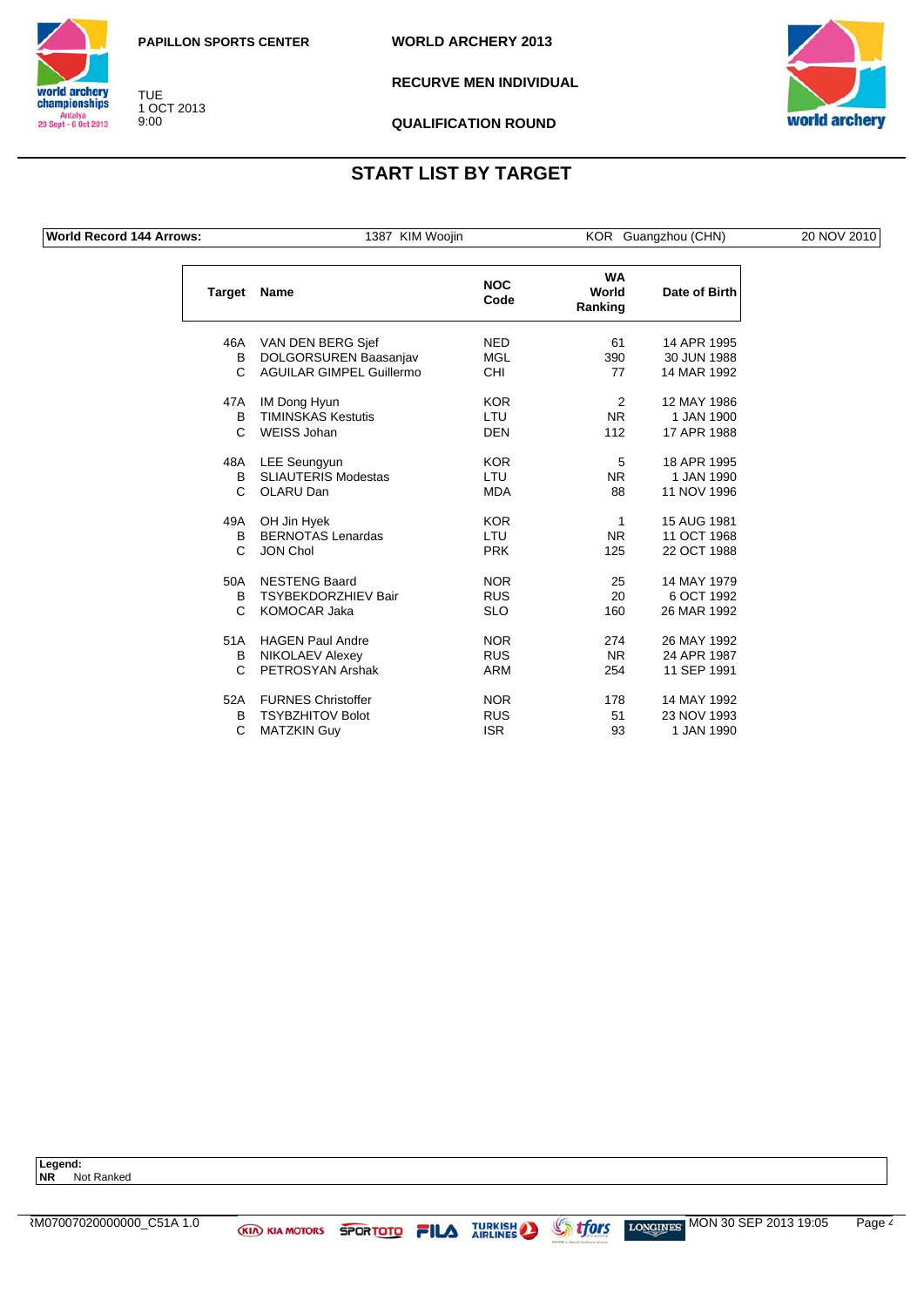MON 30 SEP 2013 9:00



**RECURVE WOMEN INDIVIDUAL** 



#### **QUALIFICATION ROUND**

## **START LIST BY TARGET**

| Target | Name                                 | <b>NOC</b><br>Code | WA<br>World<br>Ranking | Date of Birth |
|--------|--------------------------------------|--------------------|------------------------|---------------|
| 1 A    | <b>TOLKACH Alena</b>                 | <b>BLR</b>         | NR.                    | 3 FEB 1989    |
| В      | <b>NIKITIN Sarah</b>                 | <b>BRA</b>         | 75                     | 27 DEC 1988   |
| C      | LOKLUOGLU Begul                      | TUR                | 66                     | 28 AUG 1988   |
| 2A     | TIMOFEYEVA Ekaterina                 | <b>BLR</b>         | 43                     | 13 NOV 1976   |
| В      | CANETTA GOBBI Marina                 | <b>BRA</b>         | 137                    | 4 JAN 1989    |
| С      | <b>UNSAL Begunhan Elif</b>           | TUR                | 139                    | 4 JAN 1993    |
| ЗA     | MARUSAVA Hanna                       | <b>BLR</b>         | 233                    | 8 JAN 1978    |
| В      | <b>GOMES DOS SANTOS Ane Marcelle</b> | <b>BRA</b>         | 189                    | 12 JAN 1994   |
| C      | <b>AKTUNA Aybuke</b>                 | TUR                | 260                    | 18 MAR 1994   |
| 4A     | <b>SCHOBINGER Celine</b>             | SUI                | 245                    | 18 SEP 1989   |
| В      | LE Chien-Ying                        | <b>TPE</b>         | 52                     | 17 APR 1990   |
| C      | <b>BOLIVAR Genesis</b>               | VEN                | 214                    | 1 JAN 1900    |
| 5А     | <b>DEINEKO Iliana</b>                | SUI                | NR.                    | 15 FEB 1995   |
| В      | TAN Ya-Ting                          | <b>TPE</b>         | 23                     | 7 NOV 1993    |
| С      | <b>BRITO Leidys</b>                  | VEN                | 59                     | 5 JUL 1984    |
| 6A     | <b>DIELEN Nathalie</b>               | SUI                | 140                    | 18 MAR 1966   |
| В      | WU Chia-Hung                         | <b>TPE</b>         | 62                     | 5 DEC 1995    |
| С      | <b>MENDEZ Mayra</b>                  | VEN                | 160                    | 25 JUL 1993   |
| 7A     | KARMA.                               | <b>BHU</b>         | NR.                    | 6 JUN 1990    |
| В      | <b>UNRUH Lisa</b>                    | GER                | 31                     | 12 APR 1988   |
| С      | <b>LORIG Khatuna</b>                 | USA                | 12                     | 1 JAN 1974    |
| 8A     | <b>ZAM Sherab</b>                    | <b>BHU</b>         | NR.                    | 10 OCT 1983   |
| В      | <b>RICHTER Elena</b>                 | GER                | 32                     | 3 JUL 1989    |
| C      | <b>LEEK Miranda</b>                  | USA                | 10                     | 18 MAY 1993   |
| 9A     | <b>ZANGMO Younten</b>                | BHU                | NR.                    | 12 APR 1990   |
| В      | <b>WINTER Karina</b>                 | <b>GER</b>         | 13                     | 14 JAN 1986   |
| C      | <b>HARDY Jennifer</b>                | USA                | 37                     | 4 OCT 1983    |
| 10A    | NARIMANIDZE Khatuna                  | GEO                | 40                     | 2 FEB 1974    |
| В      | <b>SANCHEZ Natalia</b>               | COL                | 53                     | 20 MAY 1983   |
| С      | <b>SARTORI Guendalina</b>            | ITA                | 61                     | 8 AUG 1988    |
| 11A    | <b>ESEBUA Kristine</b>               | GEO                | 27                     | 19 MAR 1985   |
| в      | SEPULVEDA Maira Alejandra            | COL                | 304                    | 20 SEP 1995   |
| С      | MANDIA Claudia                       | <b>ITA</b>         | 42                     | 21 OCT 1992   |
| 12A    | <b>LOBZHENIDZE Yulia</b>             | GEO                | 181                    | 23 AUG 1977   |
| В      | RENDON Ana Maria                     | COL                | 20                     | 10 MAR 1986   |
| С      | <b>VALEEVA Natalia</b>               | ITA                | 24                     | 15 NOV 1969   |
| 13A    | <b>SWURO Chekrovolu</b>              | <b>IND</b>         | 82                     | 21 NOV 1982   |
| В      | PAVLOVA Anastasia                    | <b>UKR</b>         | 15                     | 9 FEB 1995    |
| С      | THIFFEAULT PICARD Georcy-StephanicAN |                    | NR.                    | 8 FEB 1991    |
| 14A    | <b>BANERJEE Dola</b>                 | IND.               | 77                     | 2 JUN 1980    |
| В      | SICHENIKOVA Lidiia                   | <b>UKR</b>         | 35                     | 3 FEB 1993    |
| С      | <b>CHENIER Virginie</b>              | CAN                | 289                    | 12 SEP 1994   |
| 15A    | <b>KUMARI Deepika</b>                | <b>IND</b>         | 3                      | 13 JUN 1994   |
| В      | KOVAL Victoriya                      | <b>UKR</b>         | 91                     | 11 JUN 1985   |
| C      | <b>LEE Vanessa</b>                   | CAN                | 145                    | 25 NOV 1988   |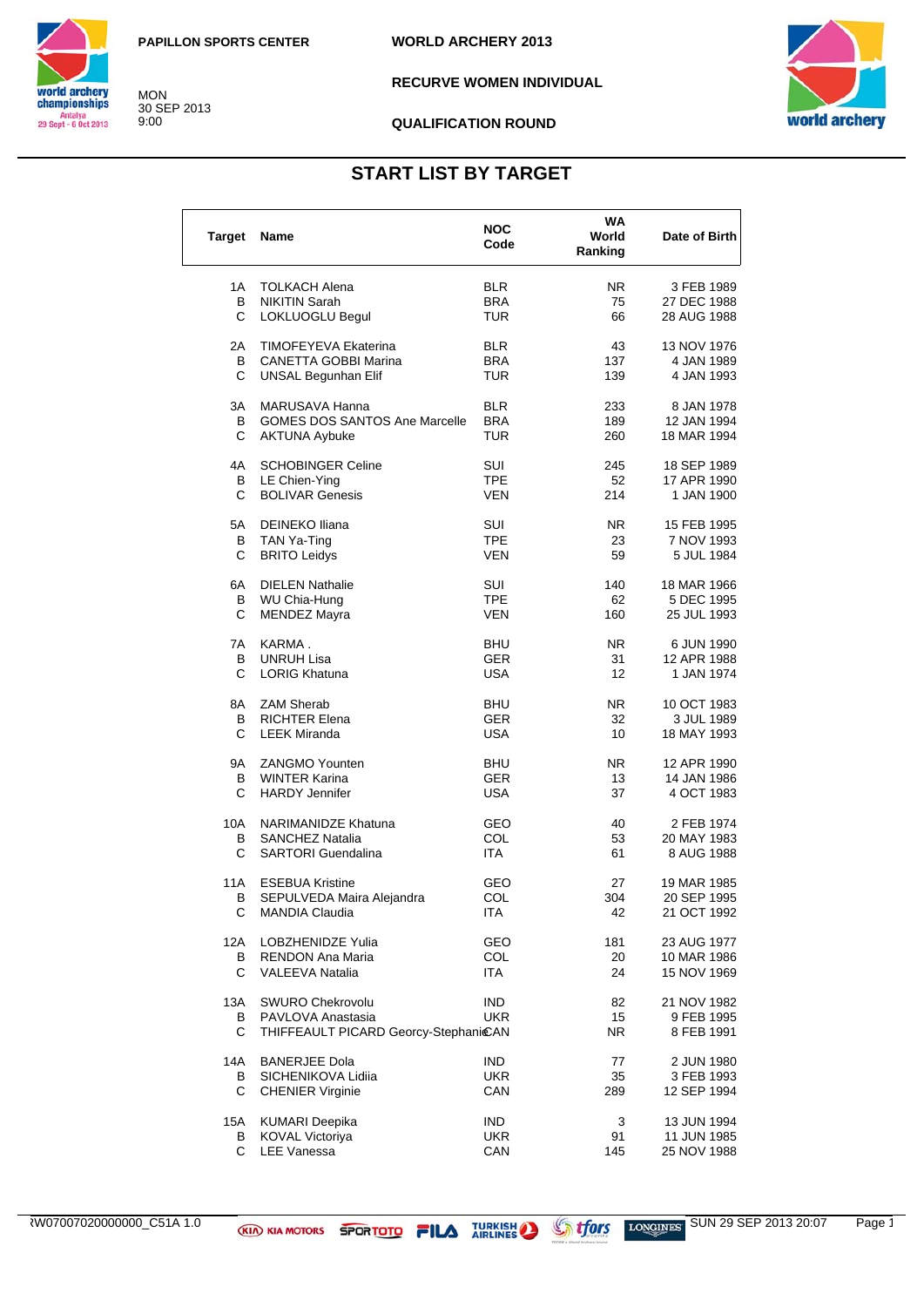

MON 30 SEP 2013 9:00

**RECURVE WOMEN INDIVIDUAL** 



#### **QUALIFICATION ROUND**

## **START LIST BY TARGET**

| <b>Target</b> | Name                          | <b>NOC</b><br>Code | WA<br>World<br>Ranking | Date of Birth |
|---------------|-------------------------------|--------------------|------------------------|---------------|
| 16A           | LI Yelena                     | KAZ.               | 168                    | 8 OCT 1991    |
| В             | <b>HAYASHI Yuki</b>           | <b>JPN</b>         | 83                     | 2 OCT 1984    |
| C             | <b>MARTIN Rebecca</b>         | <b>GBR</b>         | 208                    | 8 JAN 1996    |
| 17A           | <b>TUKEBAEVA Farida</b>       | <b>KAZ</b>         | 149                    | 18 FEB 1992   |
| в             | KAWANAKA Kaori                | JPN                | 45                     | 3 AUG 1991    |
| С             | FOLKARD Naomi                 | <b>GBR</b>         | 28                     | 18 SEP 1983   |
| 18A           | SAIDIYEVA Luyiza              | <b>KAZ</b>         | 300                    | 17 MAR 1994   |
| В             | KATO Ayano                    | <b>JPN</b>         | 46                     | 26 FEB 1993   |
| C             | <b>OLIVER Amy</b>             | <b>GBR</b>         | 48                     | 10 JUL 1987   |
| 19A           | <b>JANGNAS Erika</b>          | <b>SWE</b>         | NR.                    | 28 SEP 1992   |
| В             | <b>BRIANNE Noemie</b>         | <b>FRA</b>         | 114                    | 8 SEP 1993    |
| С             | <b>BANCILA Simona</b>         | <b>ROU</b>         | 328                    | 26 APR 1970   |
| 20A           | JEPPSSON Jenny                | <b>SWE</b>         | 425                    | 10 MAY 1983   |
| В             | <b>COTRY Cyrielle</b>         | FRA                | 38                     | 8 JUN 1987    |
| C             | <b>BOROS Luminita</b>         | ROU                | 146                    | 22 JAN 1988   |
| 21 A          | <b>BJERENDAL Christine</b>    | SWE                | 73                     | 3 FEB 1987    |
| В             | <b>MERI Agnes</b>             | <b>FRA</b>         | 176                    | 6 SEP 1991    |
| C             | AZIMOVA Mavzuna               | TJK                | NR.                    | 25 APR 1994   |
| 22A           | JAGER Maja                    | DEN                | 49                     | 22 DEC 1991   |
| в             | KI Bo Bae                     | <b>KOR</b>         | $\mathbf{1}$           | 20 FEB 1988   |
| С             | ZUBAYDOVA Firuza              | <b>TJK</b>         | 216                    | 1 JAN 1967    |
| 23A           | <b>CHRISTIANSEN Carina</b>    | <b>DEN</b>         | 18                     | 17 MAR 1991   |
| В             | CHANG Hye Jin                 | <b>KOR</b>         | 19                     | 13 MAY 1987   |
| C             | <b>VASILYAN Nune</b>          | ARM                | 229                    | 16 DEC 1994   |
| 24A           | <b>LAURSEN Anne Marie</b>     | DEN                | 138                    | 11 FEB 1993   |
| В             | YUN Ok Hee                    | <b>KOR</b>         | 2                      | 1 MAR 1985    |
| С             | DE VRIES Shireen-Zoe          | NED                | N <sub>R</sub>         | 11 NOV 1993   |
| 25A           | KULHAVA Miroslava             | CZE                | NR.                    | 22 MAR 1972   |
| В             | <b>LUIK Siret</b>             | <b>EST</b>         | 331                    | 28 SEP 1986   |
| С             | <b>FRANGILLI Carla</b>        | <b>CIV</b>         | 254                    | 11 OCT 1988   |
| 26A           | SUDRICHOVA Gabriela           | CZE                | 329                    | 18 MAR 1989   |
| В             | <b>NURMSALU Laura</b>         | <b>EST</b>         | NR.                    | 6 JAN 1994    |
| С             | MORAGA Sophia                 | CHI                | 78                     | 25 AUG 1990   |
| 27A           | PANIKOVA Zuzana               | CZE                | 428                    | 8 APR 1990    |
| В             | <b>PARNAT Reena</b>           | <b>EST</b>         | 87                     | 1 DEC 1993    |
| C             | <b>GKORILA Anatoli Martha</b> | GRE                | NR.                    | 20 JUN 1995   |
| 28A           | <b>ETXEBERRIA Mirene</b>      | <b>ESP</b>         | NR.                    | 25 JAN 1995   |
| В             | VALENCIA Alejandra            | MEX                | 11                     | 17 OCT 1994   |
| C             | ABDOLKARIMI Melika            | IRI                | NR.                    | 22 MAY 1995   |
| 29A           | <b>MARTIN Adriana</b>         | <b>ESP</b>         | NR.                    | 12 APR 1996   |
| В             | ROMAN Aida                    | MEX                | 5                      | 21 MAY 1988   |
| С             | <b>RAY Shamoli</b>            | BAN                | NR.                    | 5 APR 1994    |
| 30A           | <b>FOULON Magali</b>          | <b>ESP</b>         | 68                     | 8 JAN 1988    |
| В             | <b>AVITIA Mariana</b>         | <b>MEX</b>         | 17                     | 18 SEP 1993   |
| C             | <b>KREICBERGA Anete</b>       | LAT                | NR.                    | 17 SEP 1992   |

ARW07007020000000\_C51A 1.0 SUN 29 SEP 2013 20:07 Page 2/3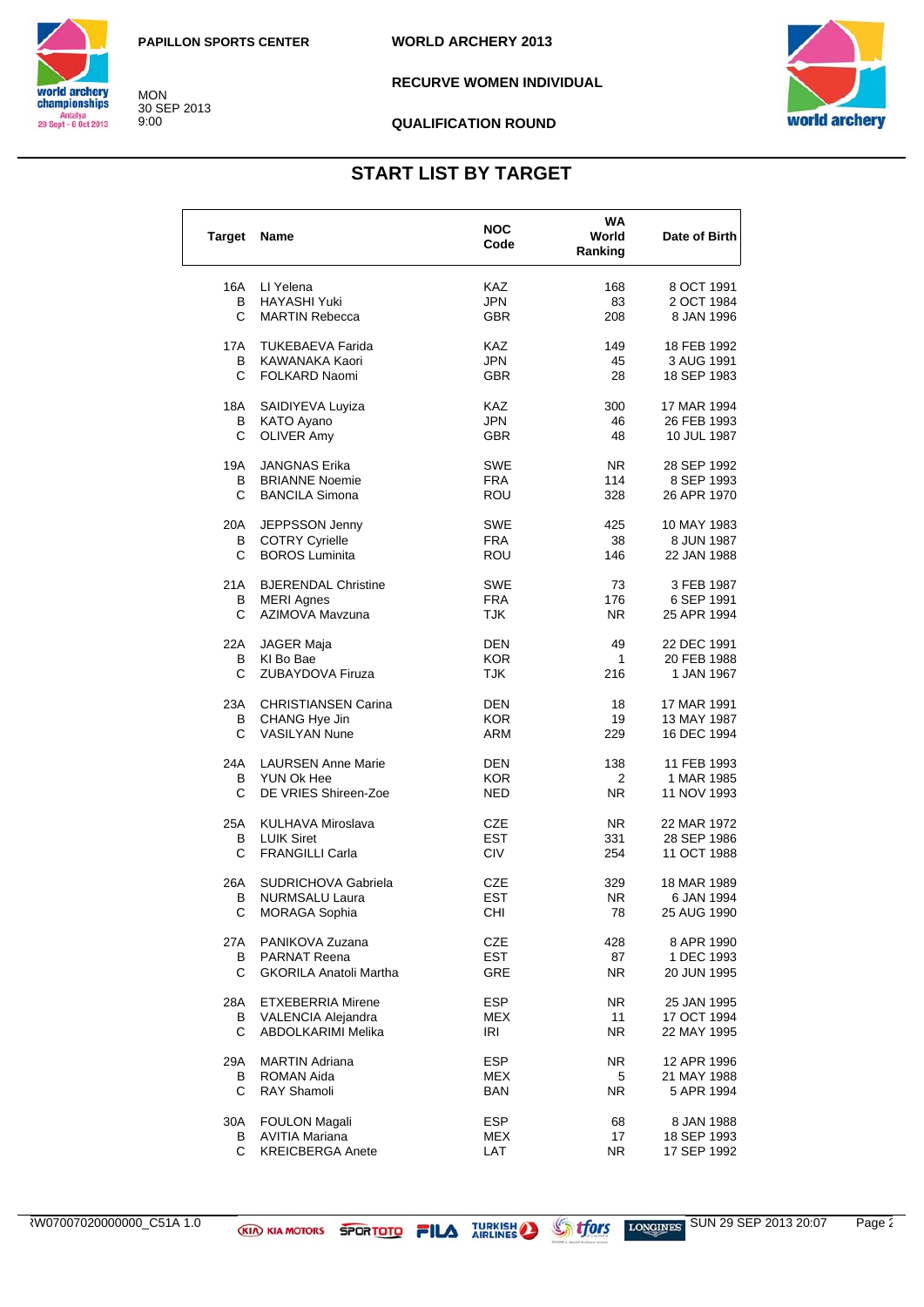MON 30 SEP 2013 9:00



**RECURVE WOMEN INDIVIDUAL** 



#### **QUALIFICATION ROUND**

## **START LIST BY TARGET**

| <b>Target</b> | <b>Name</b>                   | <b>NOC</b><br>Code | <b>WA</b><br>World<br>Ranking | Date of Birth |
|---------------|-------------------------------|--------------------|-------------------------------|---------------|
| 31A           | RYU Un Hyang                  | <b>PRK</b>         | 239                           | 15 JAN 1989   |
| B             | ERDYNIEVA Natalia             | <b>RUS</b>         | 56                            | 6 AUG 1988    |
| C.            | AL-MASHHADANI Rand            | <b>IRQ</b>         | 462                           | 11 AUG 1994   |
| 34A           | CHOE Song Hui                 | <b>PRK</b>         | <b>NR</b>                     | 8 JUL 1988    |
| B             | STEPANOVA Inna                | <b>RUS</b>         | 4                             | 17 APR 1990   |
| C             | <b>GONI Maria Gabriela</b>    | <b>ARG</b>         | 98                            | 20 SEP 1982   |
| 35A           | <b>KANG Un Ju</b>             | <b>PRK</b>         | 81                            | 1 FEB 1995    |
| B             | <b>TIMOFEEVA Kristina</b>     | <b>RUS</b>         | 22                            | 28 AUG 1993   |
| C             | <b>MIRCA Alexandra</b>        | <b>MDA</b>         | 249                           | 11 OCT 1993   |
| 36A           | <b>MYSZOR Wioleta</b>         | <b>POL</b>         | 116                           | 19 JAN 1983   |
| B             | <b>CHENG Ming</b>             | <b>CHN</b>         | 29                            | 11 FEB 1986   |
| C             | SOLANO Lya                    | <b>DOM</b>         | 67                            | 10 NOV 1991   |
| 37A           | LIPIARSKA Karina              | <b>POL</b>         | 41                            | 16 FEB 1987   |
| В             | XU Jing                       | <b>CHN</b>         | 21                            | 6 SEP 1990    |
| C.            | <b>HARCARIKOVA Lenka</b>      | <b>SVK</b>         | 427                           | 17 SEP 1991   |
| 38A           | <b>LESNIAK Natalia</b>        | <b>POL</b>         | 39                            | 10 JUL 1991   |
| В             | <b>CUI Yuanyuan</b>           | <b>CHN</b>         | 9                             | 15 FEB 1992   |
| C.            | <b>CUTHBERT Sinead</b>        | <b>IRL</b>         | 426                           | 14 DEC 1981   |
| 39A           | <b>BRIDGER Deonne</b>         | <b>AUS</b>         | 286                           | 15 MAY 1972   |
| B             | <b>URANTUNGALAG Bishindee</b> | <b>MGL</b>         | 34                            | 24 FEB 1977   |
| C             | <b>MOUSIKOU Elena</b>         | <b>CYP</b>         | 154                           | 7 NOV 1988    |
| 40A           | <b>BARNARD Elisa</b>          | <b>AUS</b>         | 94                            | 27 MAY 1993   |
| В             | <b>ALTANGEREL Enkhtuya</b>    | <b>MGL</b>         | 93                            | 10 DEC 1987   |
| 41A           | <b>INGLEY Alice</b>           | <b>AUS</b>         | 88                            | 13 JAN 1993   |
| B             | NYAMJARGAL Ariunbilea         | <b>MGL</b>         | 340                           | 30 OCT 1988   |

**Legend: NR** Not Ranked

ARW07007020000000\_C51A 1.0 SUN 29 SEP 2013 20:07 Page 3/3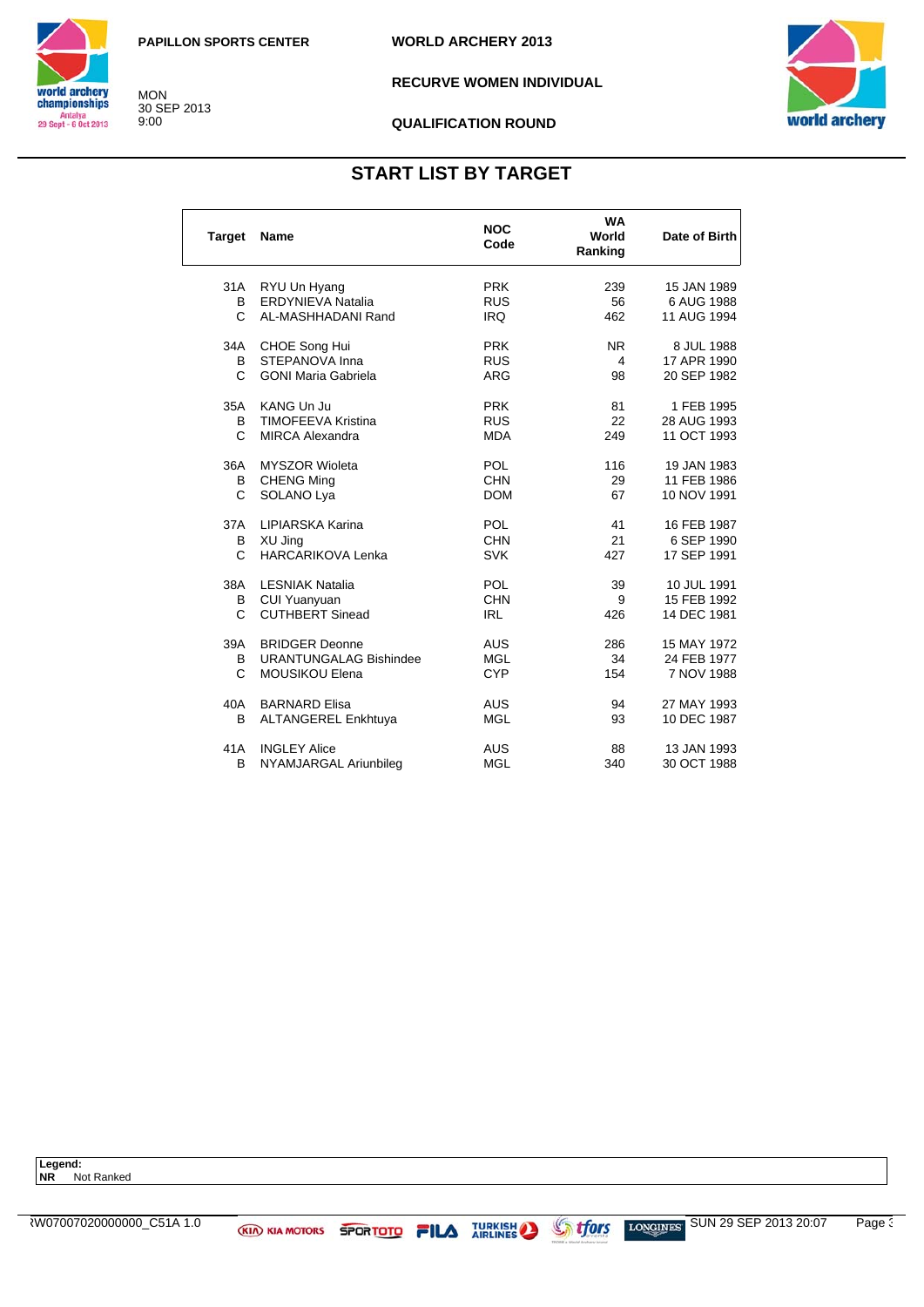MON 30 SEP 2013 9:00



**COMPOUND MEN INDIVIDUAL**



#### **QUALIFICATION ROUND**

## **START LIST BY TARGET**

| <b>Target</b> | Name                                    | <b>NOC</b><br>Code       | <b>WA</b><br>World<br>Ranking | Date of Birth             |
|---------------|-----------------------------------------|--------------------------|-------------------------------|---------------------------|
| 43A           | <b>BELL Chris</b>                       | <b>GBR</b>               | NR.                           | 1 JAN 1980                |
| В             | <b>VERMA Abhishek</b>                   | <b>IND</b>               | 80                            | 26 JUN 1989               |
| С             | <b>HANSEN Stephan</b>                   | <b>DEN</b>               | NR.                           | 19 JUN 1995               |
| 44A           | <b>BUSBY Duncan</b>                     | <b>GBR</b>               | 56                            | 17 DEC 1983               |
| В             | <b>KUMAR Sandeep</b>                    | IND.                     | 114                           | 20 OCT 1988               |
| С             | <b>LAURSEN Patrick</b>                  | DEN                      | 6                             | 16 MAY 1988               |
| 45A           | RAVENSCROFT Adam                        | <b>GBR</b>               | 88                            | 5 APR 1982                |
| В             | <b>CHAUHAN Rajat</b>                    | IND.                     | 19                            | 30 DEC 1994               |
| C             | <b>DAMSBO Martin</b>                    | <b>DEN</b>               | 4                             | 26 MAY 1985               |
| 46A           | <b>MOSER Daniel</b>                     | AUT                      | 55                            | 28 NOV 1976               |
| В             | <b>CARDOSO Mario</b>                    | <b>MEX</b>               | 45                            | 1 FEB 1994                |
| С             | <b>TJENTLAND Oddmund</b>                | <b>NOR</b>               | 157                           | 11 JAN 1980               |
| 47A           | <b>BERNHUBER Gerald</b>                 | <b>AUT</b>               | NR.                           | 19 MAR 1964               |
| В             | FIERRO Julio Ricardo                    | MEX                      | 14                            | 12 FEB 1990               |
| C             | <b>AAMAAS Njaal</b>                     | <b>NOR</b>               | 29                            | 5 OCT 1988                |
| 48A           | <b>MATZNER Michael</b>                  | AUT                      | 64                            | 1 SEP 1975                |
| В             | <b>ALVARADO Gerardo</b>                 | <b>MEX</b>               | 23                            | 24 SEP 1986               |
| C             | <b>BOE Morten</b>                       | <b>NOR</b>               | 18                            | 7 DEC 1971                |
| 49A           | <b>GELLENTHIEN Braden</b>               | USA                      | 2                             | 26 APR 1986               |
| В             | <b>REITMEIER Filip</b>                  | CZE                      | 131                           | 15 AUG 1975               |
| С             | <b>LUNDIN Morgan</b>                    | <b>SWE</b>               | 95                            | 20 MAY 1969               |
| 50A           | <b>WILDE Reo</b>                        | <b>USA</b>               | 1                             | 6 OCT 1973                |
| В             | <b>BARTOS Leos</b>                      | CZE                      | NR.                           | 15 OCT 1975               |
| С             | <b>CARLSSON Magnus</b>                  | <b>SWE</b>               | 210                           | 15 JUN 1975               |
| 51A           | <b>BROADWATER Jesse</b>                 | USA                      | 15                            | 9 JAN 1984                |
| В             | <b>BRADA Vladimir</b>                   | <b>CZE</b>               | 140                           | 23 MAY 1977               |
| С             | LINSJO Glenn                            | <b>SWE</b>               | NR.                           | 26 OCT 1963               |
| 52A           | <b>TRILLUS Dietmar</b>                  | CAN                      | 10                            | 21 MAY 1958               |
| В             | <b>BOVINI Mauro</b>                     | ITA.                     | 60                            | 27 FEB 1985               |
| C             | ROJAS Leandro                           | <b>VEN</b>               | 43                            | 15 MAR 1990               |
| 53A           | <b>FAGAN Andrew</b>                     | CAN                      | 123                           | 14 JUN 1986               |
| В             | <b>DRAGONI Luigi</b>                    | ITA                      | 54                            | 13 AUG 1983               |
| С             | TORRES Nelson                           | VEN                      | 57                            | 26 MAY 1988               |
| 54A           | <b>PERKINS Christopher</b>              | CAN                      | 24                            | 1 MAY 1992                |
| В             | PAGNI Sergio                            | ITA                      | 5                             | 26 MAR 1979               |
| C             | <b>GONZALEZ Eduardo</b>                 | VEN                      | 35                            | 26 JUN 1984               |
| 55A           | <b>BRASSEUR Sebastien</b>               | <b>FRA</b>               | 183                           | 2 NOV 1985                |
| В             | <b>DURNY Matus</b>                      | SVK                      | 416                           | 7 DEC 1962                |
| C             | <b>DOMANSKI Renaud</b>                  | <b>BEL</b>               | 149                           | 10 DEC 1996               |
| 56A           | DELOCHE Pierre Julien                   | FRA                      | 3                             | 6 FEB 1982                |
| В             | <b>ZEMAN Viktor</b>                     | <b>SVK</b>               | 435                           | 15 OCT 1976               |
| С             | <b>SCARCERIAUX Baptiste</b>             | BEL                      | NR.                           | 10 MAR 1994               |
| 57A           | <b>GENET Dominique</b>                  | <b>FRA</b>               | 7                             | 24 NOV 1968               |
| В<br>C        | DURNY Matus Jr.<br><b>CAUWE Michael</b> | <b>SVK</b><br><b>BEL</b> | 142<br>32                     | 10 JUL 1986<br>8 JUL 1982 |
|               |                                         |                          |                               |                           |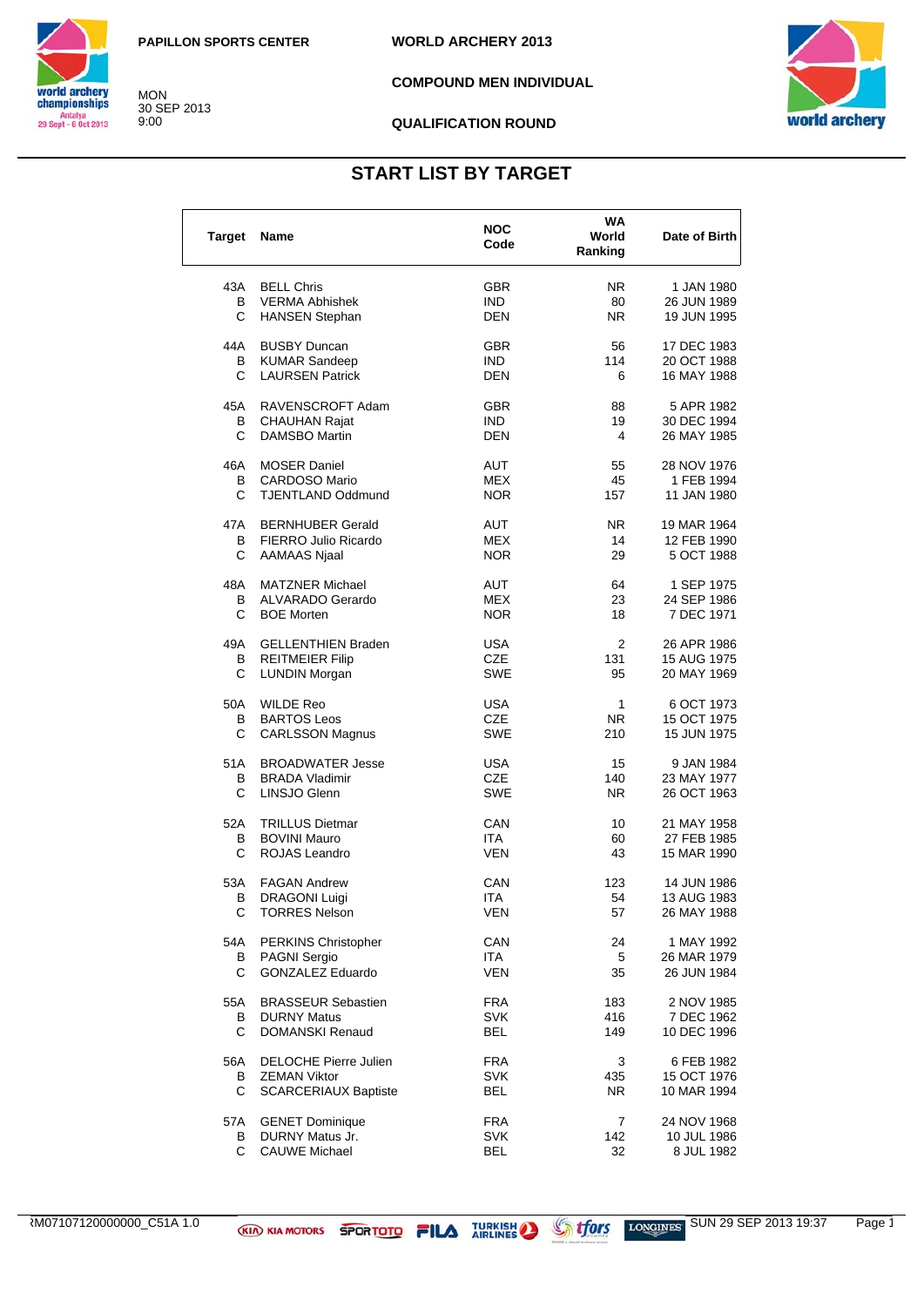MON 30 SEP 2013 9:00

**WORLD ARCHERY 2013**



**COMPOUND MEN INDIVIDUAL**



#### **QUALIFICATION ROUND**

## **START LIST BY TARGET**

| <b>Target</b> | Name                            | NOC<br>Code | WA<br>World<br>Ranking | Date of Birth |
|---------------|---------------------------------|-------------|------------------------|---------------|
| 58A           | <b>KLINGNER Lars</b>            | <b>GER</b>  | NR.                    | 29 NOV 1975   |
| В             | <b>CARRASQUILLA Juan Carlos</b> | COL         | 152                    | 15 OCT 1993   |
| С             | MIOKOVIC Danilo                 | <b>SRB</b>  | 76                     | 30 OCT 1963   |
| 59A           | <b>RAUPACH Christian</b>        | GER         | NR.                    | 13 NOV 1990   |
| В             | <b>MUNOZ Daniel</b>             | COL         | 413                    | 22 MAR 1989   |
| С             | <b>AKOS Varga</b>               | <b>SRB</b>  | N <sub>R</sub>         | 14 AUG 1996   |
| 60A           | <b>LAUBE Marcus</b>             | GER         | 25                     | 11 DEC 1981   |
| В             | <b>CARDONA Camilo Andres</b>    | COL         | 53                     | 16 FEB 1995   |
| C             | MARTINEZ GARRIDO Sergio         | <b>ESP</b>  | NR.                    | 13 DEC 1974   |
| 61A           | <b>BROSNAN Michael</b>          | AUS         | 33                     | 11 NOV 1976   |
| В             | <b>SCHLOESSER Mike</b>          | NED         | 38                     | 15 JAN 1994   |
| С             | <b>BLAZQUEZ Alberto</b>         | <b>ESP</b>  | 216                    | 1 MAY 1975    |
| 62A           | <b>COGHLAN Patrick</b>          | <b>AUS</b>  | 58                     | 10 SEP 1974   |
| В             | <b>ELZINGA Peter</b>            | NED         | 9                      | 30 JAN 1981   |
| C             | <b>SIGAUSKAS Vladas</b>         | LTU         | 68                     | 7 AUG 1967    |
| 63A           | <b>PHILLIPS Guy</b>             | AUS         | 116                    | 1 MAR 1990    |
| В             | <b>BLEYENDAAL Ruben</b>         | NED         | 36                     | 14 APR 1981   |
| С             | <b>SERNA Jonas</b>              | LTU         | N <sub>R</sub>         | 18 JUL 1961   |
| 64A           | RINCHINO Chingese               | <b>RUS</b>  | 78                     | 12 FEB 1991   |
| В             | <b>CAGIRAN Evren</b>            | TUR         | NR.                    | 14 FEB 1993   |
| С             | <b>HOFER Patrizio</b>           | SUI         | 27                     | 2 APR 1980    |
| 65A           | DAMBAEV Alexander               | <b>RUS</b>  | 26                     | 16 JUN 1989   |
| В             | <b>TANDOGAN Baris</b>           | TUR         | NR.                    | 7 SEP 1997    |
| C             | <b>BURRI Kevin</b>              | SUI         | NR.                    | 8 MAR 1991    |
| 66A           | SOIZHINOV Zorigto               | <b>RUS</b>  | 297                    | 11 SEP 1988   |
| В             | <b>ELMAAGACLI Demir</b>         | TUR         | NR.                    | 4 NOV 1990    |
| С             | <b>HERNANDEZ Roberto</b>        | <b>ESA</b>  | 8                      | 9 JAN 1989    |
| 67A           | CHATACHOT Nitiphum              | THA         | 319                    | 24 OCT 1995   |
| В             | <b>DOS SANTOS Roberval</b>      | <b>BRA</b>  | 90                     | 14 JUL 1970   |
| С             | AL DAGHMAN Eshaaq               | IRQ         | 448                    | 14 APR 1990   |
| 68A           | <b>WONG Chanchai</b>            | THA         | 130                    | 30 NOV 1980   |
| В             | AMBROSIO DE LIMA Rogerio        | BRA         | 231                    | 3 FEB 1974    |
| С             | PEREZ Juan Manuel               | ARG         | ${\sf NR}$             | 16 MAR 1982   |
| 69A           | <b>WONGLERSTSUWAN Siwarut</b>   | THA         | 139                    | 25 MAR 1965   |
| В             | RORIZ JR. Marcelo               | BRA         | 47                     | 12 JUL 1983   |
| C             | <b>LAVRENTIEV Oleg</b>          | BLR         | NR.                    | 21 SEP 1981   |
| 70A           | JUUTILAINEN Mikko               | FIN         | 102                    | 27 DEC 1989   |
| В             | <b>MURNOV Alexandr</b>          | KAZ         | <b>NR</b>              | 16 APR 1967   |
| C             | <b>TURUNIN Petro</b>            | <b>UKR</b>  | NR.                    | 4 OCT 1955    |
| 71 A          | <b>FORSBERG Jere</b>            | <b>FIN</b>  | NR.                    | 3 MAR 1994    |
| В             | <b>FISHER Pavel</b>             | <b>KAZ</b>  | 174                    | 11 SEP 1989   |
| С             | <b>GORCZYCA Krzysztof</b>       | <b>POL</b>  | 353                    | 1 JAN 1967    |
| 72A           | LOITOKARI Pekka                 | FIN         | NR.                    | 24 AUG 1977   |
| В<br>C.       | <b>SHOTAEV Murat</b>            | KAZ         | NR.                    | 2 MAR 1963    |
|               | <b>GHEYDI Majid</b>             | <b>IRI</b>  | 63                     | 9 AUG 1989    |

ARM07107120000000\_C51A 1.0 SUN 29 SEP 2013 19:37 Page 2/3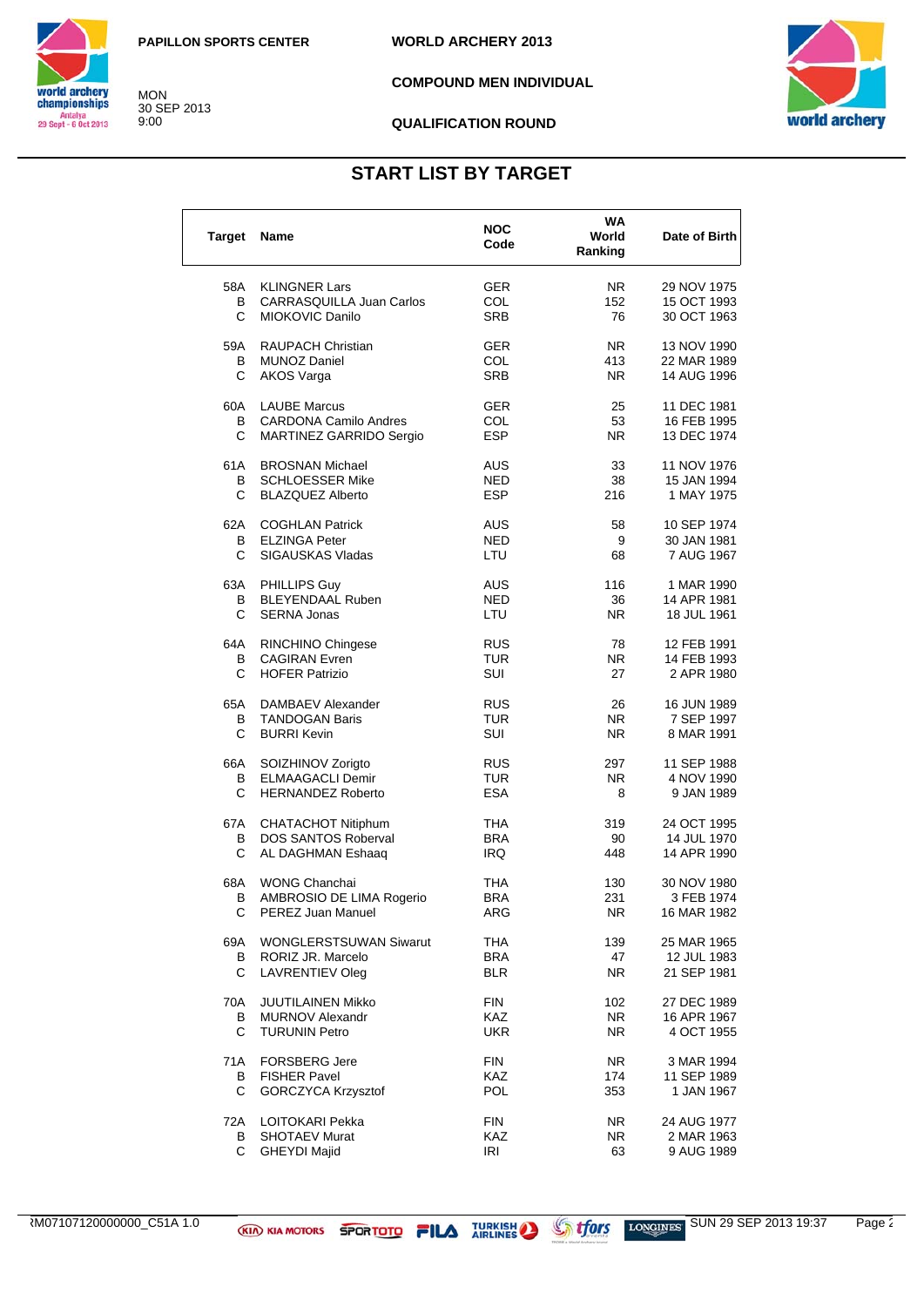**WORLD ARCHERY 2013**



MON 30 SEP 2013 9:00

**COMPOUND MEN INDIVIDUAL**



#### **QUALIFICATION ROUND**

## **START LIST BY TARGET**

| Target | Name                      | <b>NOC</b><br>Code | WA<br>World<br>Ranking | Date of Birth |
|--------|---------------------------|--------------------|------------------------|---------------|
| 73A    | <b>MIN Lihong</b>         | KOR.               | 22                     | 2 MAR 1991    |
| B      | <b>ROUX Patrick</b>       | <b>RSA</b>         | 94                     | 10 AUG 1972   |
| C      | <b>WILSON Darrel</b>      | <b>IRL</b>         | NR.                    | 17 JUL 1980   |
| 74A    | CHOI Yong Hee             | <b>KOR</b>         | 13                     | 19 DEC 1984   |
| B      | <b>BADENHORST Gabriel</b> | <b>RSA</b>         | 17                     | 3 OCT 1974    |
| C      | <b>RESSAR Evert</b>       | <b>EST</b>         | 132                    | 17 OCT 1983   |
| 75A    | KIM Jongho                | KOR.               | 50                     | 18 JUL 1994   |
| B      | <b>BIERMAN DP</b>         | <b>RSA</b>         | 171                    | 22 JUN 1983   |
| C      | <b>TEASDALE Shaun</b>     | <b>NZL</b>         | 65                     | 8 NOV 1988    |
| 76A    | YAMAMOTO Yuta             | <b>JPN</b>         | NR.                    | 4 SEP 1989    |
| в      | ZIA Ziaul Hoque           | BAN                | NR.                    | 4 FEB 1983    |
| С      | <b>VAVRO Mario</b>        | CRO                | 214                    | 28 NOV 1997   |

**Legend: NR** Not Ranked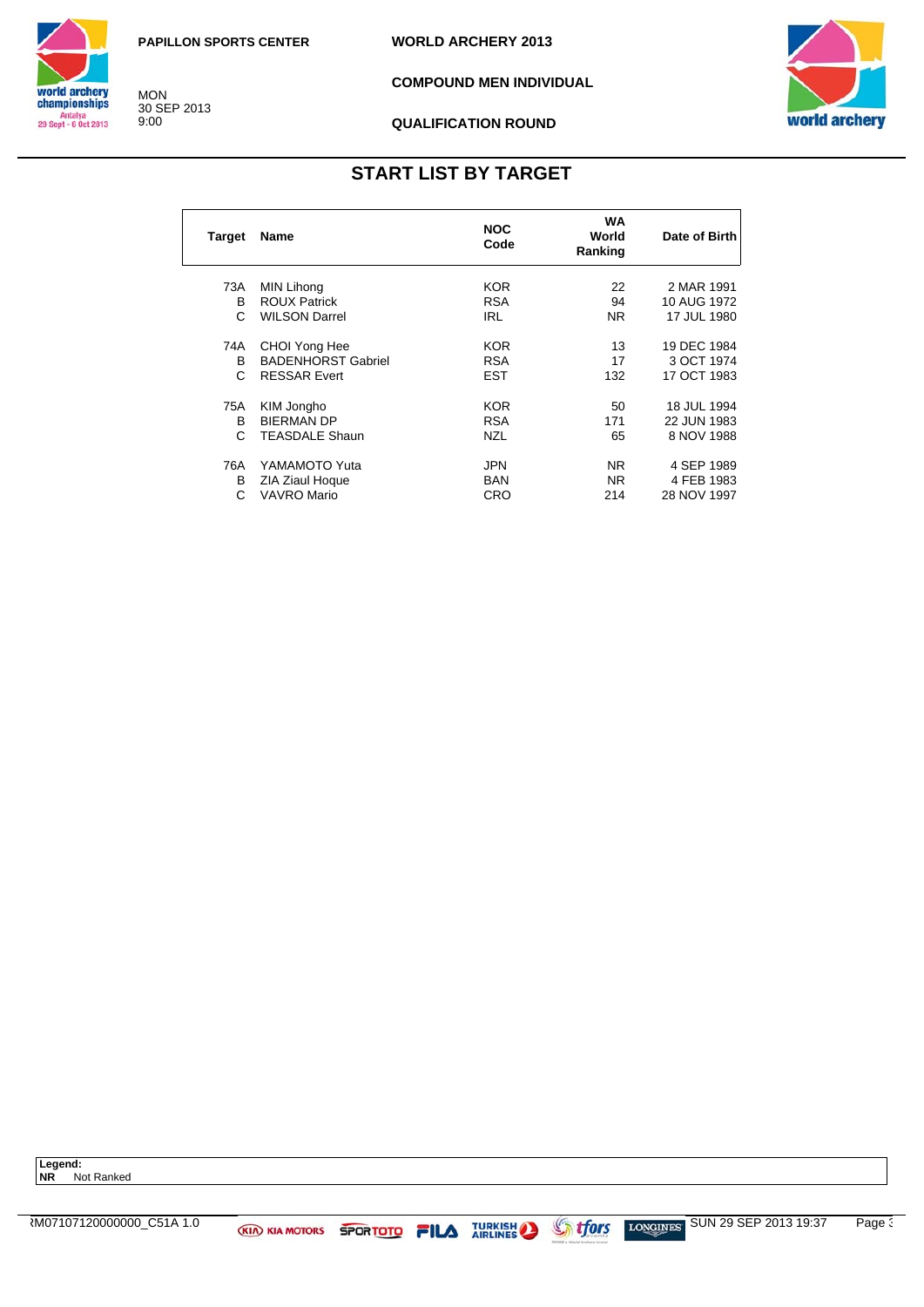**COMPOUND WOMEN INDIVIDUAL**



#### **QUALIFICATION ROUND**

## **START LIST BY TARGET**

| <b>Target</b> | Name                      | <b>NOC</b><br>Code | WA<br>World<br>Ranking | Date of Birth |
|---------------|---------------------------|--------------------|------------------------|---------------|
| 43A           | ROUX Gerda                | <b>RSA</b>         | 92                     | 4 DEC 1973    |
| В             | <b>KOCAMAN Gizem</b>      | TUR                | NR.                    | 12 MAR 1988   |
| C             | <b>BROWN Danielle</b>     | <b>GBR</b>         | 30                     | 10 APR 1988   |
| 44A           | <b>WENTZEL Danelle</b>    | <b>RSA</b>         | 85                     | 20 JAN 1995   |
| В             | <b>SENOCAK Vildan</b>     | TUR                | NR.                    | 3 FEB 1971    |
| C             | <b>GALES Andrea</b>       | <b>GBR</b>         | 44                     | 23 DEC 1972   |
| 45A           | VAN KRADENBURG Jeanine    | <b>RSA</b>         | 106                    | 11 NOV 1978   |
| В             | <b>BENEK Duygu Ece</b>    | TUR                | NR.                    | 10 MAY 1997   |
| C.            | <b>BINGHAM Rikki</b>      | <b>GBR</b>         | 75                     | 7 FEB 1983    |
| 46A           | USQUIANO Alejandra        | COL                | 6                      | 12 MAY 1993   |
| B             | VAN CASPEL Inge           | <b>NED</b>         | 19                     | 14 JUL 1991   |
| С             | <b>WALLACE Ashley</b>     | CAN                | 27                     | 10 SEP 1987   |
| 47A           | LOPEZ Sara                | COL                | 3                      | 24 APR 1995   |
| В             | <b>COUWENBERG Martine</b> | <b>NED</b>         | 137                    | 18 JUL 1974   |
| C             | <b>MCCLEAN Fiona</b>      | CAN                | NR.                    | 2 JUL 1965    |
| 48A           | <b>BRAVO Aura Maria</b>   | COL                | 93                     | 13 APR 1995   |
| В             | <b>MARKOVIC Irina</b>     | <b>NED</b>         | 45                     | 23 SEP 1976   |
| C             | <b>SCHINA Sonia</b>       | CAN                | NR.                    | 27 AUG 1970   |
| 49A           | LOGINOVA Albina           | <b>RUS</b>         | 2                      | 7 AUG 1983    |
| В             | SEOK Ji Hyun              | <b>KOR</b>         | 4                      | 16 JAN 1990   |
| С             | SZALANSKA Katarzyna       | POL                | 74                     | 5 DEC 1992    |
| 50A           | <b>AVDEEVA Natalia</b>    | <b>RUS</b>         | 47                     | 6 SEP 1988    |
| В             | <b>CHOI Bomin</b>         | <b>KOR</b>         | 16                     | 8 JUL 1984    |
| C             | <b>STANIECZEK Anna</b>    | POL                | 76                     | 24 JAN 1955   |
| 51 A          | CHERKASHNEVA Svetlana     | <b>RUS</b>         | 41                     | 6 OCT 1992    |
| в             | SEO Jung Hee              | <b>KOR</b>         | 32                     | 5 APR 1985    |
| С             | <b>SVENSEN June</b>       | NOR.               | NR.                    | 22 JUN 1954   |
| 52A           | VENNAM Jyothi Surekha     | IND.               | 36                     | 3 JUL 1996    |
| В             | <b>TYRTYKAEVA Ainur</b>   | <b>KAZ</b>         | 261                    | 21 JAN 1989   |
| С             | <b>GRYDELAND Runa</b>     | NOR.               | 88                     | 6 MAY 1994    |
| 53A           | DEB Trisha                | IND.               | 84                     | 21 OCT 1991   |
| в             | IZBASSAROVA Bibigul       | KAZ                | 160                    | 9 NOV 1992    |
| C             | OLOFSSON Ingrid           | SWE                | 187                    | 7 DEC 1963    |
| 54A           | HANSDAH Jhano             | IND.               | 94                     | 24 OCT 1975   |
| В             | SHEPOTKO Svetlana         | <b>KAZ</b>         | 162                    | 12 JUL 1978   |
| C             | <b>DANIELSSON Isabell</b> | SWE                | 56                     | 17 JUN 1987   |
| 55A           | <b>ACQUESTA Nely</b>      | BRA                | 101                    | 21 SEP 1964   |
| В             | <b>CYR Gabrielle</b>      | <b>USA</b>         | 164                    | 24 APR 1997   |
| C             | <b>ORLIC Maja</b>         | CRO                | 72                     | 9 MAY 1997    |
| 56A           | SHIMIZU Elizabeth Harumi  | <b>BRA</b>         | 111                    | 19 DEC 1978   |
| В             | <b>COCHRAN Carli</b>      | USA                | 21                     | 24 DEC 1992   |
| С             | <b>BUDEN</b> Ivana        | <b>CRO</b>         | 14                     | 10 SEP 1985   |
| 57A           | DOS SANTOS Dirma Miranda  | BRA                | 217                    | 25 MAR 1965   |
| В             | <b>JONES Erika</b>        | <b>USA</b>         | 1                      | 23 DEC 1988   |
| C.            | <b>BABININA Jelena</b>    | LTU                | 131                    | 28 JUN 1977   |



MON 30 SEP 2013 13:45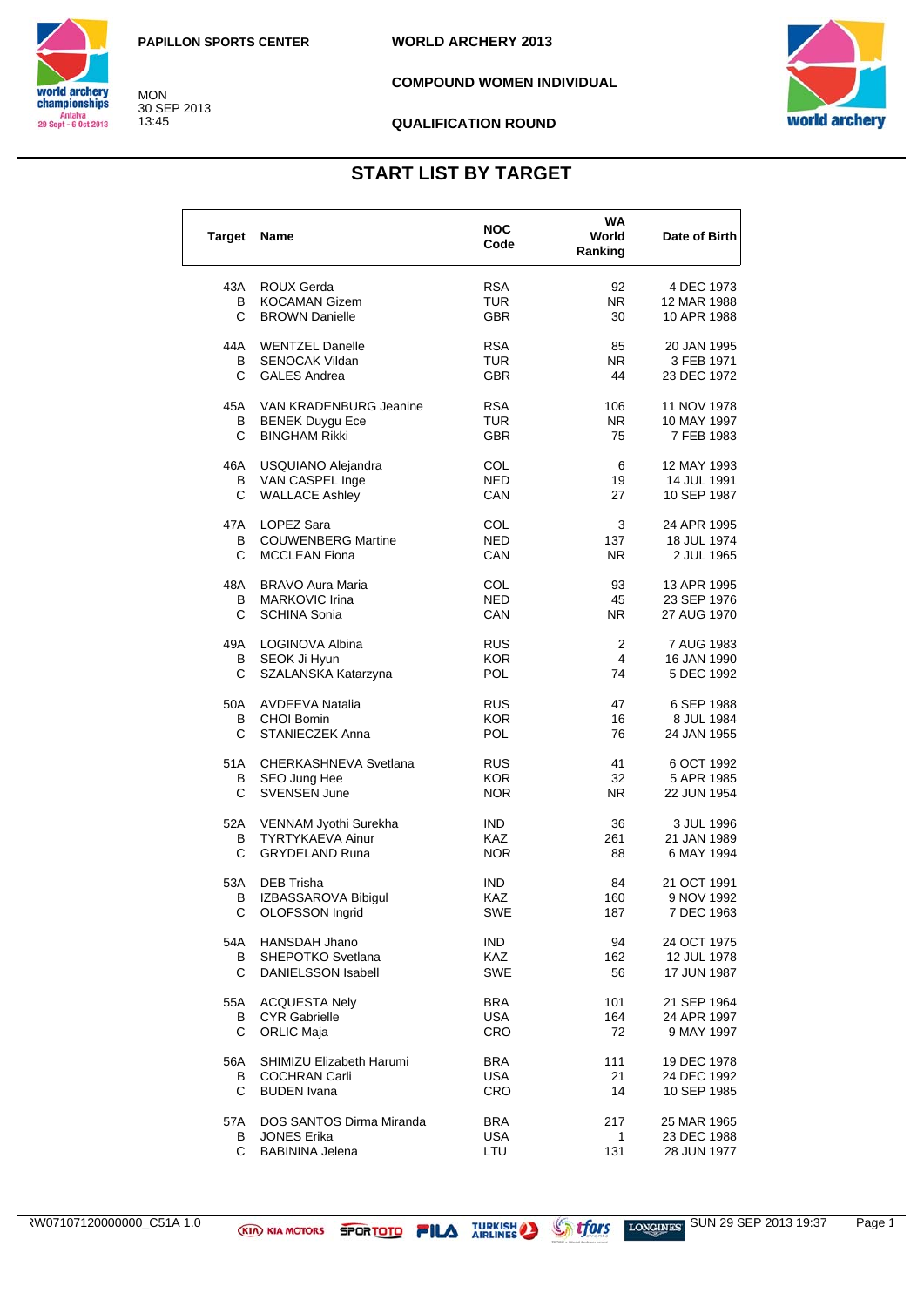**COMPOUND WOMEN INDIVIDUAL**



#### **QUALIFICATION ROUND**

## **START LIST BY TARGET**

| <b>Target</b> | <b>Name</b>                        | <b>NOC</b><br>Code | WA<br>World<br>Ranking | Date of Birth |
|---------------|------------------------------------|--------------------|------------------------|---------------|
| 58A           | <b>BERGER Kristina</b>             | <b>GER</b>         | 5                      | 20 JUN 1988   |
| В             | DODEMONT Sophie                    | <b>FRA</b>         | 24                     | 30 AUG 1973   |
| C             | KIZELIAUSKAITE Inga                | LTU                | N <sub>R</sub>         | 29 OCT 1988   |
| 59A           | <b>MIKALA Melanie</b>              | <b>GER</b>         | 39                     | 3 MAY 1987    |
| В             | <b>LEBECQUE Pascale</b>            | <b>FRA</b>         | $\overline{7}$         | 18 APR 1989   |
| C             | ALMASHHADANI Fatimah               | <b>IRQ</b>         | 134                    | 8 MAY 1998    |
| 60A           | <b>SAUTER Sabine</b>               | <b>GER</b>         | NR.                    | 26 JAN 1990   |
| В             | <b>VANDIONANT Sandrine</b>         | <b>FRA</b>         | 28                     | 8 SEP 1980    |
| C             | SOEMOD Camilla                     | <b>DEN</b>         | 8                      | 27 FEB 1985   |
| 61A           | <b>OCHOA Linda</b>                 | <b>MEX</b>         | 11                     | 2 JAN 1987    |
| В             | MENDOZA Ana                        | VEN                | 13                     | 26 SEP 1990   |
| C             | <b>SARLAK Shabnam</b>              | IRI                | 231                    | 11 SEP 1980   |
| 62A           | <b>HERNANDEZ Martha</b>            | MEX                | 151                    | 11 JUN 1990   |
| В             | <b>BOSCH Olga</b>                  | <b>VEN</b>         | 26                     | 27 FEB 1979   |
| C             | <b>DURNA Katarina</b>              | <b>SVK</b>         | 243                    | 16 JUN 1964   |
| 63A           | <b>MERINO Brenda</b>               | <b>MEX</b>         | 68                     | 16 JUL 1996   |
| В             | <b>GUEDEZ Luzmary</b>              | VEN                | 58                     | 9 AUG 1981    |
| C             | <b>MARCOS Andrea</b>               | <b>ESP</b>         | N <sub>R</sub>         | 7 OCT 1988    |
| 64A           | D AGOSTINO Katia                   | <b>ITA</b>         | 40                     | 7 JAN 1988    |
| В             | <b>GALE Sherry</b>                 | <b>AUS</b>         | 289                    | 9 OCT 1957    |
| C             | PARVIN MOHUA Ayasha                | <b>BAN</b>         | NR.                    | 15 JUN 1982   |
| 65A           | <b>TONIOLI Marcella</b>            | <b>ITA</b>         | 9                      | 31 MAY 1986   |
| В             | NICHOLSON Deb                      | <b>AUS</b>         | 89                     | 25 MAR 1959   |
| C             | <b>LAWTHER Melanie</b>             | <b>IRL</b>         | 62                     | 14 DEC 1981   |
| 66A           | ANASTASIO Anastasia                | <b>ITA</b>         | 10                     | 15 JUL 1990   |
| В             | <b>MARSHALL Karina</b>             | AUS                | 53                     | 23 MAR 1982   |
| C             | HAYASHI Kiyomi                     | <b>JPN</b>         | NR.                    | 13 AUG 1988   |
| 67A           | <b>BACKIS Vanina</b>               | ARG                | 42                     | 21 JUN 1972   |
| в             | <b>SCOTT Barbara</b>               | <b>NZL</b>         | 61                     | 18 DEC 1945   |
| C             | <b>LANTEE Anne</b>                 | <b>FIN</b>         | 184                    | 8 MAY 1982    |
| 68A           | <b>MAT SALLEH Fatin Nurfatehah</b> | <b>MAS</b>         | 78                     | 4 JUN 1991    |
| в             | <b>CERNE Toja</b>                  | <b>SLO</b>         | 145                    | 4 JUL 1993    |
| C             | <b>WILLEMS Gladys</b>              | <b>BEL</b>         | 67                     | 4 JAN 1977    |



MON 30 SEP 2013 13:45

**Legend: NR** Not Ranked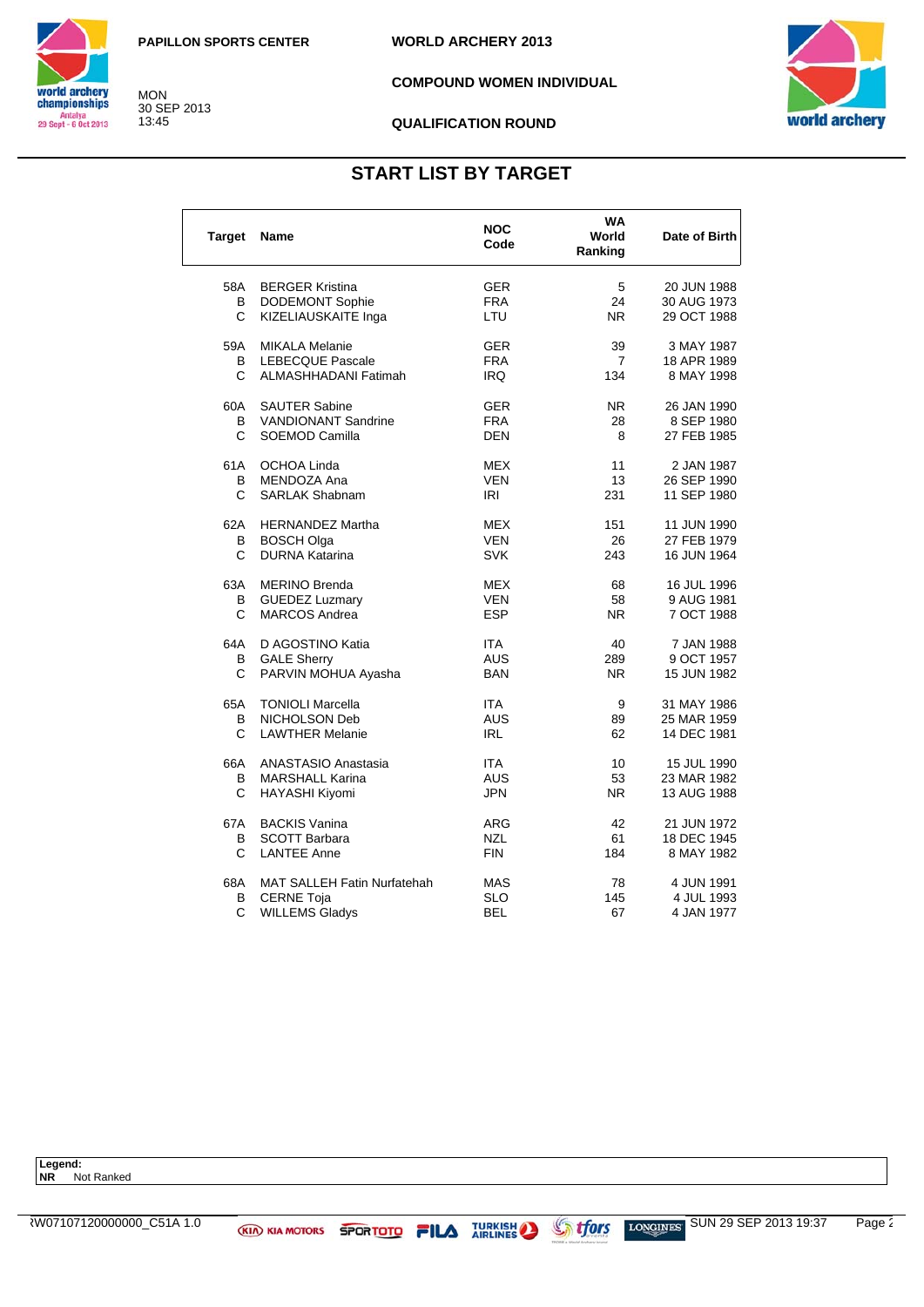



TUE 1 OCT 2013 9:00

**RECURVE MEN INDIVIDUAL**



**QUALIFICATION ROUND**

## **START LIST BY COUNTRY**

**World Record 144 Arrows:** 1387 KIM Woojin KOR Guangzhou (CHN) 20 NOV 2010 **NOC Target Name WA World Ranking Date of Birth** ARG - Argentina 3B CARDENAS Fabian 164 25 AUG 1986 POST RICCIO Genaro 2002 135 13 JUN 1976<br>
208 106 106 15 NOV 1973 1B ROBLES Hugo Eduardo 106 ARM - Armenia 51C PETROSYAN Arshak 254 11 SEP 1991 AUS - Australia 23B GRAY Matthew 416 24 JUN 1973 22B TYACK Ryan 95 24B WORTH Taylor 32 8 JAN 1991 AUT - Austria **1C BERTSCHLER Alexander** 1C BERTSCHLER Alexander 11 JUL 1994<br>3C DUTZLER Raphael 10 SEP 1992 3C DUTZLER Raphael NR 10 SEP 1992<br>3C REBERNIG Erwin NR 24 SEP 1970 2C REBERNIG Erwin NR BAN - Bangladesh 15B HUDA Muhammed Durul 15B 2004 10 AUG 1988 13B SHANA Md Ruhan 359 6 AUG 1995 14B SOJEB Shiek 140 BHU - Bhutan 34A WANGDI Nima NR 28 OCT 1995 BLR - Belarus 22C LIAHUSHEV Alexander 15 JUN 1984<br>23C MARUSAU Mikalai 23C MARUSAU Mikalai 158 8 AUG 1981 MARUSAU Mikalai 2002 - 2012 158 AUG 158 BRA - Brazil **BRA - Brazil 1983 9C BORTOLOTO Marcos A.** 89 8 NOV 1983 8C CARVALHO LOPES DALMEIDA Marcus V. NR 30 JAN 1998<br>7C REZENDE XAVIER Daniel 57 31 AUG 1982 7C REZENDE XAVIER Daniel 37 CAN - Canada 24 5 JAN 1986<br>
24 5 JAN 1986<br>
24 MAY 1986<br>
24 MAY 1986 9A LYON Jav 38 8A MACDONALD Hugh 225 22 SEP 1974 CHI - Chile **1992** CHI - Chile 46C AGUILAR GIMPEL Guillermo 77 14 MAR 1992 CHN - China **15 Dec 1990 9B DAI Xiaoxiang 18 00 1990 4 15 DEC 1990** 7B XING Yu 36 12 MAR 1991 8B ZHANG Jianping 16 CIV - Ivory Coast CIV - Ivory Coast CIV - Ivory Coast CIV - Ivory Coast CIV - NR 30 NOV 1982<br>36B KOUADIO Tanoh Herbert NR 20 MAR 1979 36B KOUADIO Tanoh Herbert 1999 NR 20 MAR 1979<br>37B KOUASSI Rene Philippe 151 14 DEC 1979 37B KOUASSI Rene Philippe 151 COL - Colombia 41A PACHECO Daniel 118 17 DEC 1994 43A PILA Andres 1991 11 MAY 1991<br>42A PINEDA Daniel Felipe 1992 1992 1993 42A PINEDA Daniel Felipe 72 CRO - Croatia 20C MIHALIC Matija NR 23 JUL 1995 ORLIC Vedran CYP - Cyprus 37A CHARALAMBOUS Charalambos 276 27 JAN 1973 35A EL HELALI Mimis 386 26 SEP 1986 36A LOIZOU Konstantinos 224 9 FEB 1994 DEN - Denmark 47C WEISS Johan 112 17 APR 1988 DOM - Dominican Republic **43C** ALFONSECA Andres 165 14 APR 1992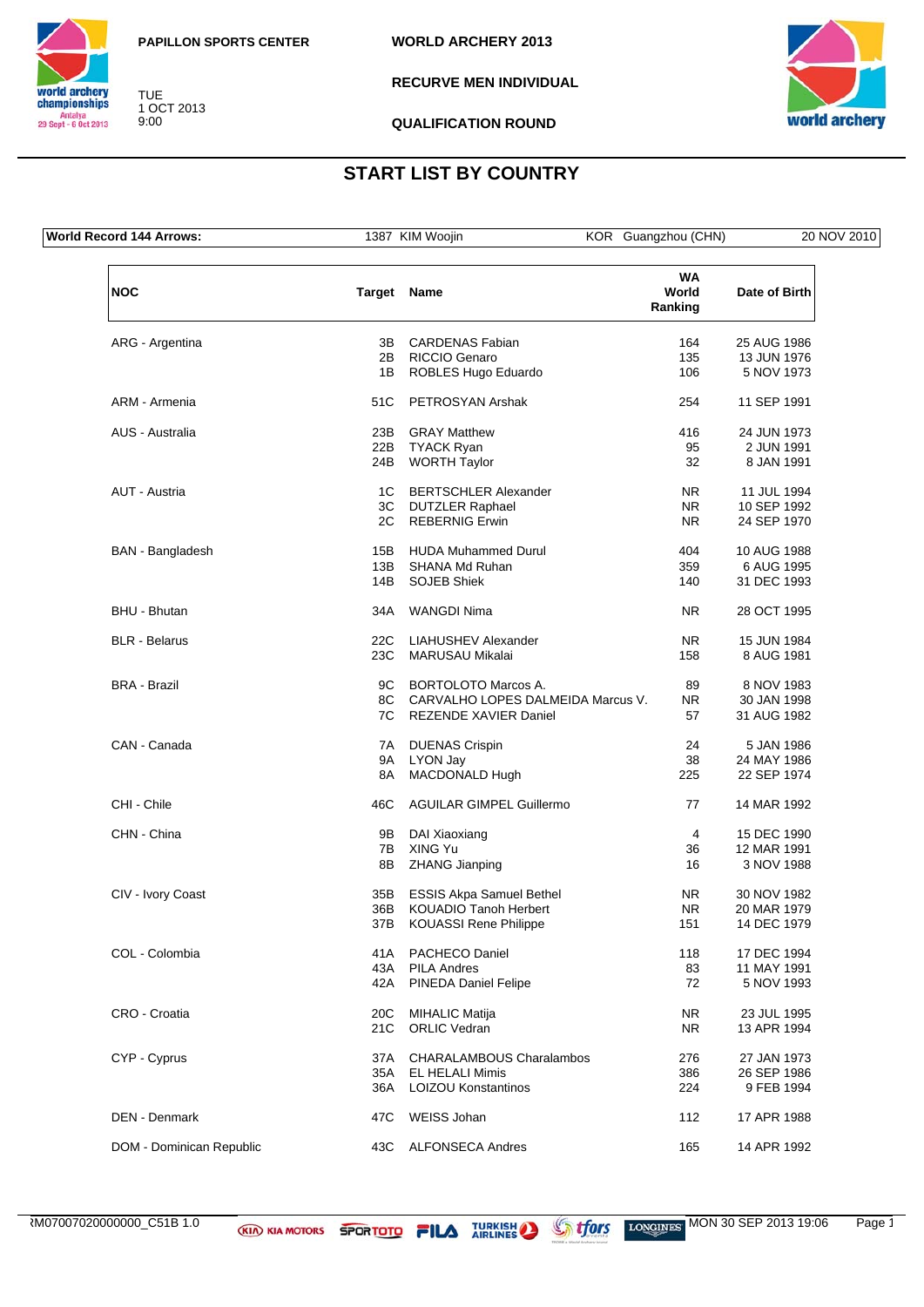



TUE 1 OCT 2013 9:00

**RECURVE MEN INDIVIDUAL**



**QUALIFICATION ROUND**

## **START LIST BY COUNTRY**

**World Record 144 Arrows:** 1387 KIM Woojin KOR Guangzhou (CHN) 20 NOV 2010 **NOC Target Name WA World Ranking Date of Birth** ESP - Spain and the contract of the COLESTA Elias and the contract of the SP - Spain and the MAR 1985 of the MAR 1985 of the MAR 1985 of the MAR 1981 of the MAR 1985 of the MAR 1981 of the MAR 1991 of the MAR 1991 of the M 42B FERNANDEZ Antonio 34 12 JUN 1991 43B RODRIGUEZ Juan I. 30 EST - Estonia 18A GROSS Jaanus 418 30 SEP 1975 16A KAASIK Tanel 16A KAASIK Tanel 17A CUANA KAASIK TANG 2014 NR 4 APR 1974 OJAMAE Pearu Jakob FIN - Finland 13C EKHOLM Pyry NR 9 APR 1980 15C PIIPPO Samuli 174 1 JAN 1980 14C TEKONIEMI Antti 100 27 JUN 1982 FRA - France 23 FEB 1990 21A PREVOST Gael 21A 22 8 MAR 1994 20A VALLADONT Jean-Charles 23 20 MAR 1989 GBR - Great Britain **18 CODEREY Larry CODER EXECUTE 18** 9 JUN 1976 4C MORGAN Ashe NR 4 APR 1994<br>6C WILLS Alan 1981 1981 1982 1984 WILLS Alan 96 GER - Germany **CER 1991** 25B NESEMANN Simon NR 3 FEB 1991<br>26B ROHRBERG Sebastian 254 13 MAR 1979 26B ROHRBERG Sebastian 254 13 MAR 1979<br>27B WEISS Christian 269 10 FEB 1988 **WEISS Christian** GRE - Greece 42C TSERKEZIS Stefanos 436 396 16 DEC 1972 HKG - Hong Kong, China 1990<br>38C HO Wing Kwong 1980 NR 17 MAY 1976 38C HO Wing Kwong NR HUN - Hungary **34B BANDA Arpad** NR 10 FEB 1995 IND - India 16B . Kapil NR 26 JAN 1988 18B RAI Tarundeep 29 22 FEB 1984 17B TALUKDAR Jayanta 1986 50 2 MAR 1986 IRI - I.R. Iran 12 APR 1990 IRL - Ireland 44C HANLON Keith 307 9 JAN 1966 IRQ - Iraq 25C MAHMMOOD Ahmed NR 8 MAR 1996 24C SAFWAT Imad Azad NR ISR - Israel 52C MATZKIN Guy 93 1 JAN 1990 ITA - Italy 1976<br>22A FRANGILLI Michele 1982 1997 19976<br>23A NESPOLI Mauro 22 2000/1987 11 22 NOV 1987 23A NESPOLI Mauro 11 22 NOV 1987<br>24A TONELLI Amedeo 155 4 JUN 1985 **TONELLI Amedeo** JPN - Japan 5B FURUKAWA Takaharu 1984 7 9 AUG 1984 6B OTA Shohei 71 22 SEP 1991 4B TABATA Shungo 41 10 OCT 1987 KAZ - Kazakhstan 11B GANKIN Artyom 392 30 AUG 1991 13 DEC 1989<br>11 Benis 142 13 DEC 1989<br>142 11 JUL 1987 12B SAIDIYEV Oibek 12B 142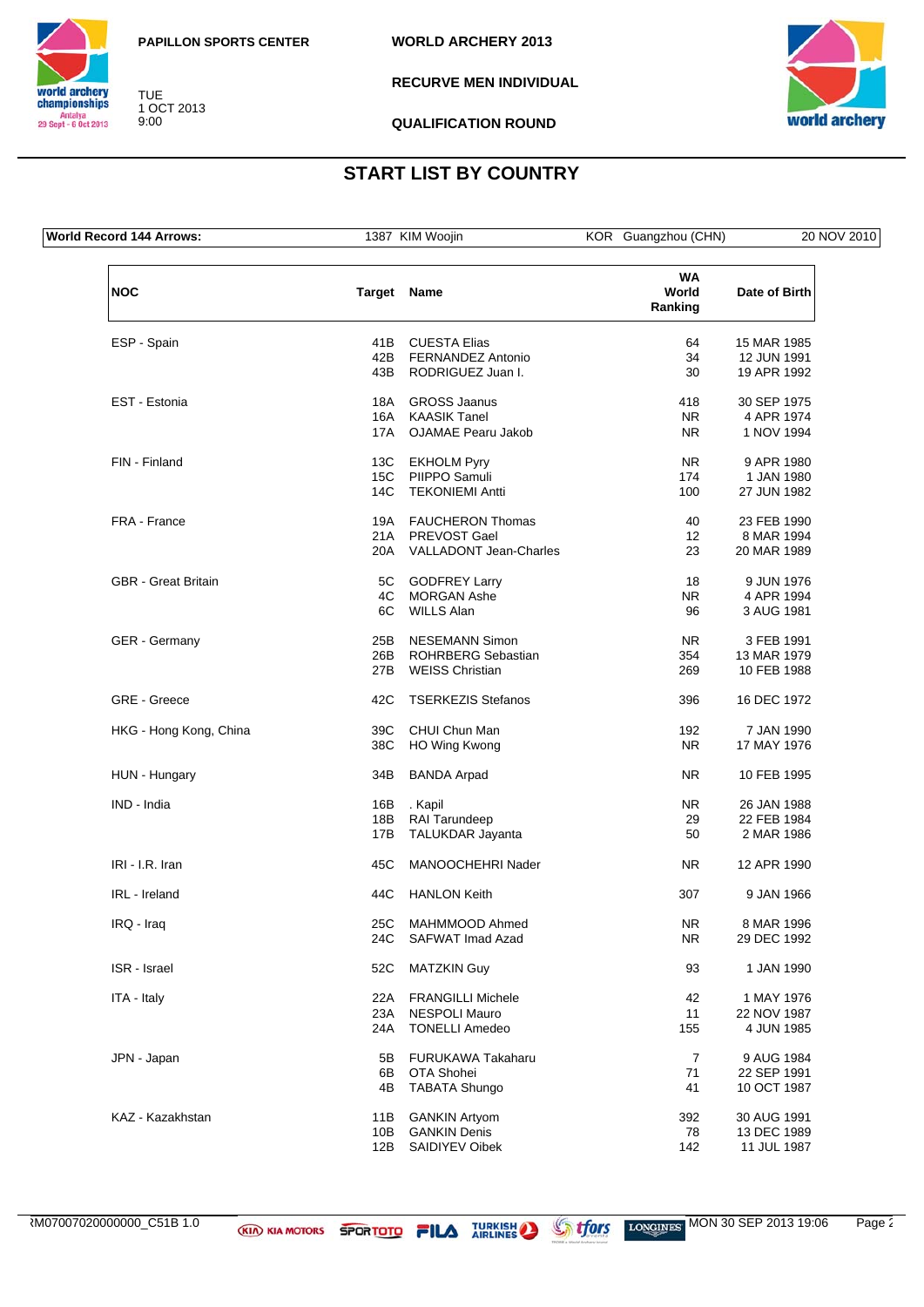



TUE 1 OCT 2013 9:00

**RECURVE MEN INDIVIDUAL**



**QUALIFICATION ROUND**

## **START LIST BY COUNTRY**

**World Record 144 Arrows:** 1387 KIM Woojin KOR Guangzhou (CHN) 20 NOV 2010 **NOC Target Name WA World Ranking Date of Birth** KOR - Korea 47A IM Dong Hyun 2 12 MAY 1986 48A LEE Seungyun 5 18 APR 1995 49A OH Jin Hyek 1 KOS - Kosovo 27A ASLLANI Hazir NR 24 APR 1993 26A LUZHNICA Atdhe NR 22 JAN 1977<br>25A LUZHNICA Bardhyl 1971 564 21 MAY 1971 LUZHNICA Bardhyl LAT - Latvia 28C GRIBULIS Karlis Akots NR 20 DEC 1997 29C LAPSINS Eduards NR 6 MAY 1962 LTU - Lithuania 49B BERNOTAS Lenardas NR 11 OCT 1968 48B SLIAUTERIS Modestas 1 NR 1990<br>47B TIMINSKAS Kestutis 1 NR 1 JAN 1900 47B TIMINSKAS Kestutis NR LUX - Luxembourg 29A HENCKELS Jeff 9 30 AUG 1984 28A KRAUS Stephane 30A SCHULER Luc NR 28 SEP 1978 MAS - Malaysia 28B BAKRI Atiq Bazil 73 2 AUG 1994 29B KAMARUDDIN Haziq 63 4 JUL 1993 MOHAMAD Khairul Anuar 10 MDA - Republic of Moldova **48C** OLARU Dan 88 11 NOV 1996 MEX - Mexico 11A ALVAREZ Luis 13 13 APR 1991 10A SERRANO Juan Rene 14 23 FEB 1984<br>12A VELEZ Luis Eduardo 14 43 26 JUL 1986 12A VELEZ Luis Eduardo 43 MGL - Mongolia 46B DOLGORSUREN Baasanjav 390 30 JUN 1988 45 GAN ERDENE Gombodorj 60 3 OCT 1976<br>GANTUGS Jantsan 60 33 12 APR 1972 44B GANTUGS Jantsan 33 NED - Netherlands **16A VAN DEN BERG Sjef 61** 61 14 APR 1995 44A VAN DEN OEVER Rick 27 18 APR 1992<br>45A VAN DER VEN Rick 28 14 APR 1991 VAN DER VEN Rick 8 14 APR 1991 1992 1991 1992 1992 1991 1992 1991 1992 1991 1992 1991 1992 1992 1991 1992 1991 NOR - Norway 1992<br>
51A HAGEN Paul Andre 178 14 MAY 1992<br>
51A HAGEN Paul Andre 1792<br>
274 26 MAY 1992 51A HAGEN Paul Andre 274 26 MAY 1992 50A NESTENG Baard 25 POL - Poland 15A DOBROWOLSKI Rafal 15A DOBROWOLSKI Rafal 49 27 DEC 1983<br>14A NAPLOSZEK Slawomir 69 29 JUL 1968 14A NAPLOSZEK Slawomir 69 13A NOWAK Piotr **13A NOWAK Piotr** 20 MAR 1991 POR - Portugal **ACK REPAS Domingos** NR 12 NOV 1968 PRK - D.P.R. Korea 49C JON Chol 125 22 OCT 1988 ROU - Romania 18C CIORNEI Daniel 212 8 FEB 1989 19C MARCU Razvan 522 5 JAN 1991 RUS - Russian Federation 51B NIKOLAEV Alexey NR 24 APR 1987 50B TSYBEKDORZHIEV Bair 20 6 OCT 1992 52B TSYBZHITOV Bolot 51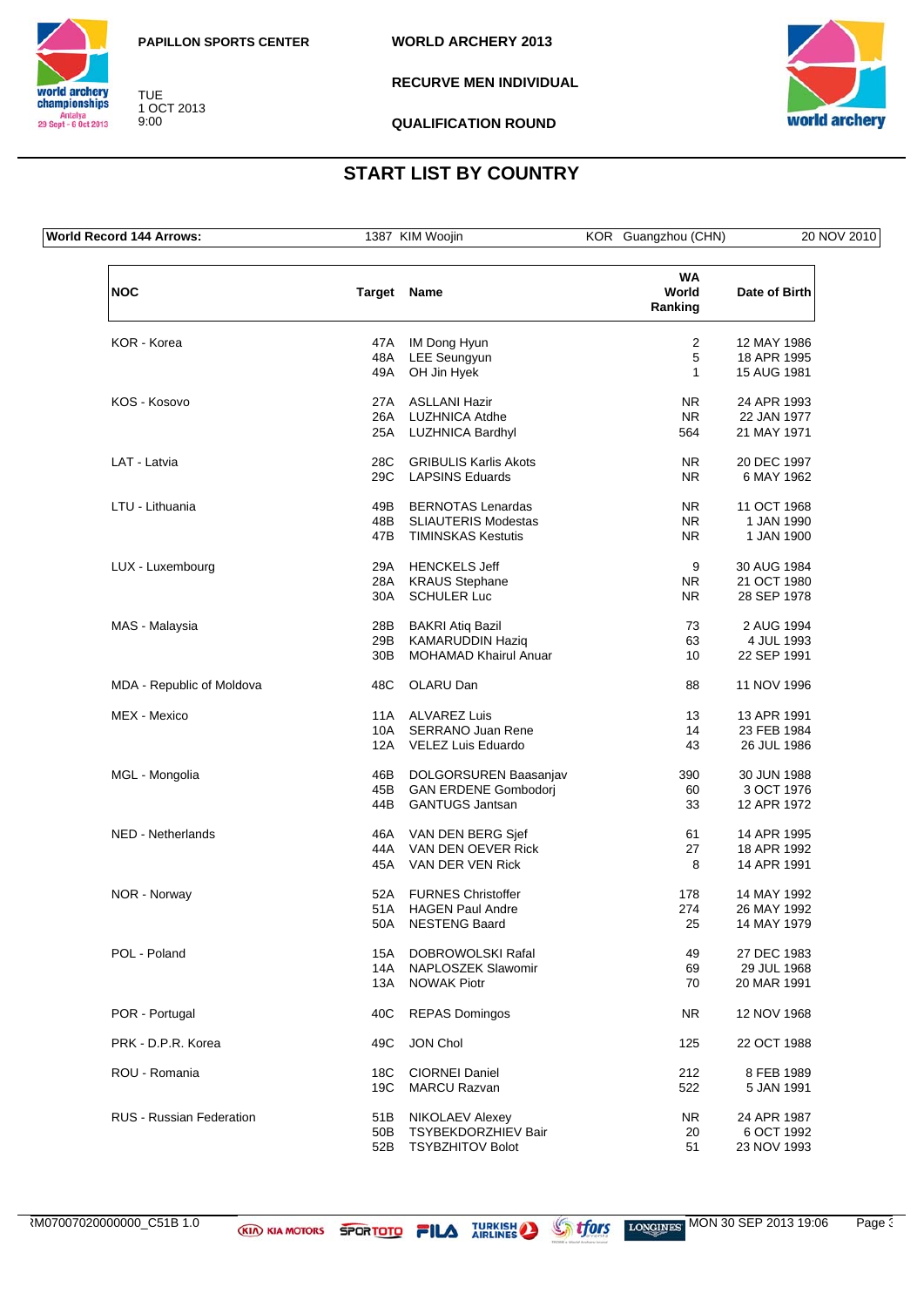

**WORLD ARCHERY 2013**



TUE 1 OCT 2013 9:00

**RECURVE MEN INDIVIDUAL**



**QUALIFICATION ROUND**

## **START LIST BY COUNTRY**

**World Record 144 Arrows:** 1387 KIM Woojin KOR Guangzhou (CHN) 20 NOV 2010

**NOC Target Name WA World Ranking Date of Birth** SLO - Slovenia 50C KOMOCAR Jaka 160 26 MAR 1992 SRB - Republic of Serbia **27C** GROZDANOVIC Luka 222 11 MAR 1992 26C SVILANOVIC Dragan NR 2 SEP 1960 SRI - Sri Lanka 29 MAR 1978 41C RAJASINGHE Lakmal Chaminda 241 29 MAR 1978 SUI - Switzerland 17C FABER Adrian 17C - 17C FABER Adrian 1994 16C RUFER Thomas NR 1 AUG 1980 SVK - Slovakia 38B HANZLIK Matus NR 8 AUG 1990 17 MAY 1977<br>
17 MAY 1977<br>
POLAKOVIC Martin NR 17 JUN 1990 39B POLAKOVIC Martin NR SWE - Sweden 36C DJERF Sebastian 417 26 FEB 1991 37C JANSSON Björn NR 1 JAN 1975 THA - Thailand 1994 2004 259 39A DUANGSUWAN Khomkrit 259 259 9 DEC 1991<br>38A THAMWONG Witthaya 39 394 385 P1987 **THAMWONG Witthaya** 18 SEP 1987 40A THEPNA Denchai 28 OCT 1975 TPE - Chinese Taipei **4A** CHANG Wei-Hsiang 218 13 SEP 1994<br>5A CHU Shu-Yu **29 APR 1997** 5A CHU Shu-Yu Namar (1997)<br>6A KUO Cheng-Wei Namar (1997) 31 9 NOV 1983 KUO Cheng-Wei 31 TUR - Turkey **14 MAY 1991**<br>14 DEMIRAL Cevdet 247 111 16 AUG 1976 1A DEMIRAL Cevdet 111 16 AUG 1976<br>
2A KIRSEVER Kerem 19 NR 19 OCT 1994 2A KIRSEVER Kerem UKR - Ukraine 20B 20B IVASHKO Markiyan 20 21 18 MAY 1979<br>19B MOKRYNSKY Yaroslav 200 109 10 MAR 1984 19B MOKRYNSKY Yaroslav 109 10 MAR 1984<br>RUBAN Viktor 17 24 MAY 1981 21B RUBAN Viktor 17 USA - United States of America 11C ELLISON Brady 11C and States 1 3 27 OCT 1988 12C FANCHIN Joe 28 25 JUL 1987<br>10C KAMINSKI Jake 2002 28 25 JUL 1988 10C KAMINSKI Jake 46 VEN - Venezuela 35C RAMOS Miguel 483 12 APR 1993 30C VASQUEZ Ricardo 517

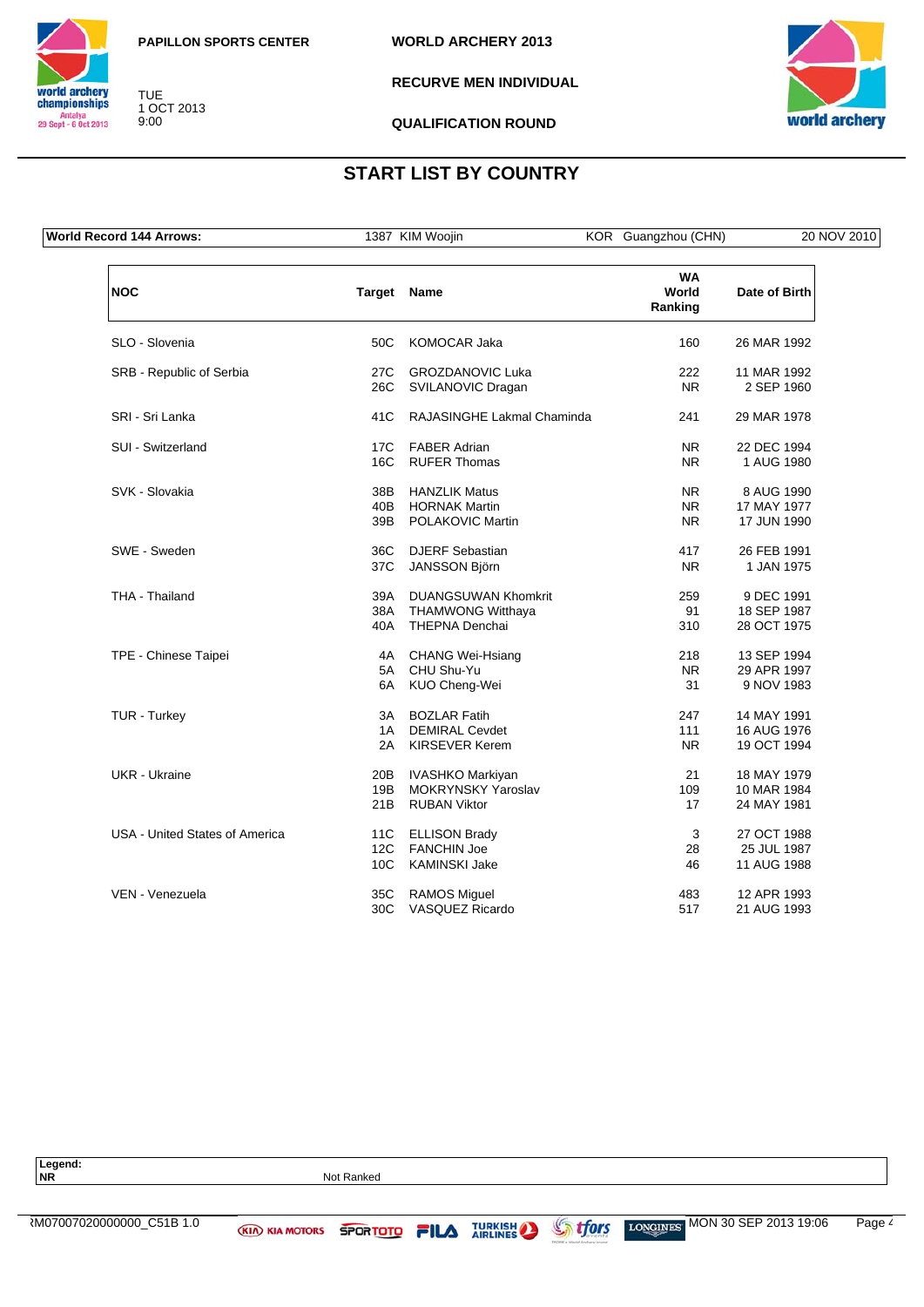

MON 30 SEP 2013 9:00

**WORLD ARCHERY 2013**

**RECURVE WOMEN INDIVIDUAL** 

#### **QUALIFICATION ROUND**



### **START LIST BY COUNTRY**

| <b>NOC</b>               | <b>Target Name</b> |                                      | WA<br>World<br>Ranking | Date of Birth |
|--------------------------|--------------------|--------------------------------------|------------------------|---------------|
| ARG - Argentina          | 34C                | <b>GONI Maria Gabriela</b>           | 98                     | 20 SEP 1982   |
| ARM - Armenia            | 23C                | <b>VASILYAN Nune</b>                 | 229                    | 16 DEC 1994   |
| AUS - Australia          | 40A                | <b>BARNARD Elisa</b>                 | 94                     | 27 MAY 1993   |
|                          | 39A                | <b>BRIDGER Deonne</b>                | 286                    | 15 MAY 1972   |
|                          | 41 A               | <b>INGLEY Alice</b>                  | 88                     | 13 JAN 1993   |
| <b>BAN</b> - Bangladesh  | 29C                | <b>RAY Shamoli</b>                   | NR.                    | 5 APR 1994    |
| BHU - Bhutan             | 7A                 | KARMA.                               | NR.                    | 6 JUN 1990    |
|                          | 8A                 | <b>ZAM Sherab</b>                    | NR.                    | 10 OCT 1983   |
|                          | 9A                 | <b>ZANGMO Younten</b>                | NR.                    | 12 APR 1990   |
| <b>BLR</b> - Belarus     | ЗA                 | MARUSAVA Hanna                       | 233                    | 8 JAN 1978    |
|                          | 2A                 | TIMOFEYEVA Ekaterina                 | 43                     | 13 NOV 1976   |
|                          | 1A                 | <b>TOLKACH Alena</b>                 | NR.                    | 3 FEB 1989    |
| <b>BRA - Brazil</b>      | 2Β                 | <b>CANETTA GOBBI Marina</b>          | 137                    | 4 JAN 1989    |
|                          | 3B                 | <b>GOMES DOS SANTOS Ane Marcelle</b> | 189                    | 12 JAN 1994   |
|                          | 1B                 | <b>NIKITIN Sarah</b>                 | 75                     | 27 DEC 1988   |
| CAN - Canada             | 14C                | <b>CHENIER Virginie</b>              | 289                    | 12 SEP 1994   |
|                          | 15C                | <b>LEE Vanessa</b>                   | 145                    | 25 NOV 1988   |
|                          | 13C                | THIFFEAULT PICARD Georcy-Stephanie   | NR.                    | 8 FEB 1991    |
| CHI - Chile              | 26C                | <b>MORAGA Sophia</b>                 | 78                     | 25 AUG 1990   |
| CHN - China              | 36B                | <b>CHENG Ming</b>                    | 29                     | 11 FEB 1986   |
|                          | 38B                | <b>CUI Yuanyuan</b>                  | 9                      | 15 FEB 1992   |
|                          | 37B                | XU Jing                              | 21                     | 6 SEP 1990    |
| CIV - Côte d'Ivoire      | 25C                | <b>FRANGILLI Carla</b>               | 254                    | 11 OCT 1988   |
| COL - Colombia           | 12B                | <b>RENDON Ana Maria</b>              | 20                     | 10 MAR 1986   |
|                          | 10B                | <b>SANCHEZ Natalia</b>               | 53                     | 20 MAY 1983   |
|                          | 11B                | SEPULVEDA Maira Alejandra            | 304                    | 20 SEP 1995   |
| CYP - Cyprus             | 39C                | MOUSIKOU Elena                       | 154                    | 7 NOV 1988    |
| CZE - Czech Republic     | 25A                | <b>KULHAVA Miroslava</b>             | NR.                    | 22 MAR 1972   |
|                          | 27 A               | PANIKOVA Zuzana                      | 428                    | 8 APR 1990    |
|                          | 26A                | SUDRICHOVA Gabriela                  | 329                    | 18 MAR 1989   |
| DEN - Denmark            | 23A                | <b>CHRISTIANSEN Carina</b>           | 18                     | 17 MAR 1991   |
|                          | 22A                | <b>JAGER Maja</b>                    | 49                     | 22 DEC 1991   |
|                          | 24A                | <b>LAURSEN Anne Marie</b>            | 138                    | 11 FEB 1993   |
| DOM - Dominican Republic | 36C                | SOLANO Lya                           | 67                     | 10 NOV 1991   |
| ESP - Spain              | 28A                | <b>ETXEBERRIA Mirene</b>             | NR.                    | 25 JAN 1995   |
|                          | 30A                | <b>FOULON Magali</b>                 | 68                     | 8 JAN 1988    |
|                          | 29A                | <b>MARTIN Adriana</b>                | NR.                    | 12 APR 1996   |
| EST - Estonia            | 25B                | <b>LUIK Siret</b>                    | 331                    | 28 SEP 1986   |
|                          | 26B                | <b>NURMSALU Laura</b>                | NR.                    | 6 JAN 1994    |
|                          | 27B                | <b>PARNAT Reena</b>                  | 87                     | 1 DEC 1993    |

ARLINES ARRINES SUN 29 SEP 2013 20:08 Page 1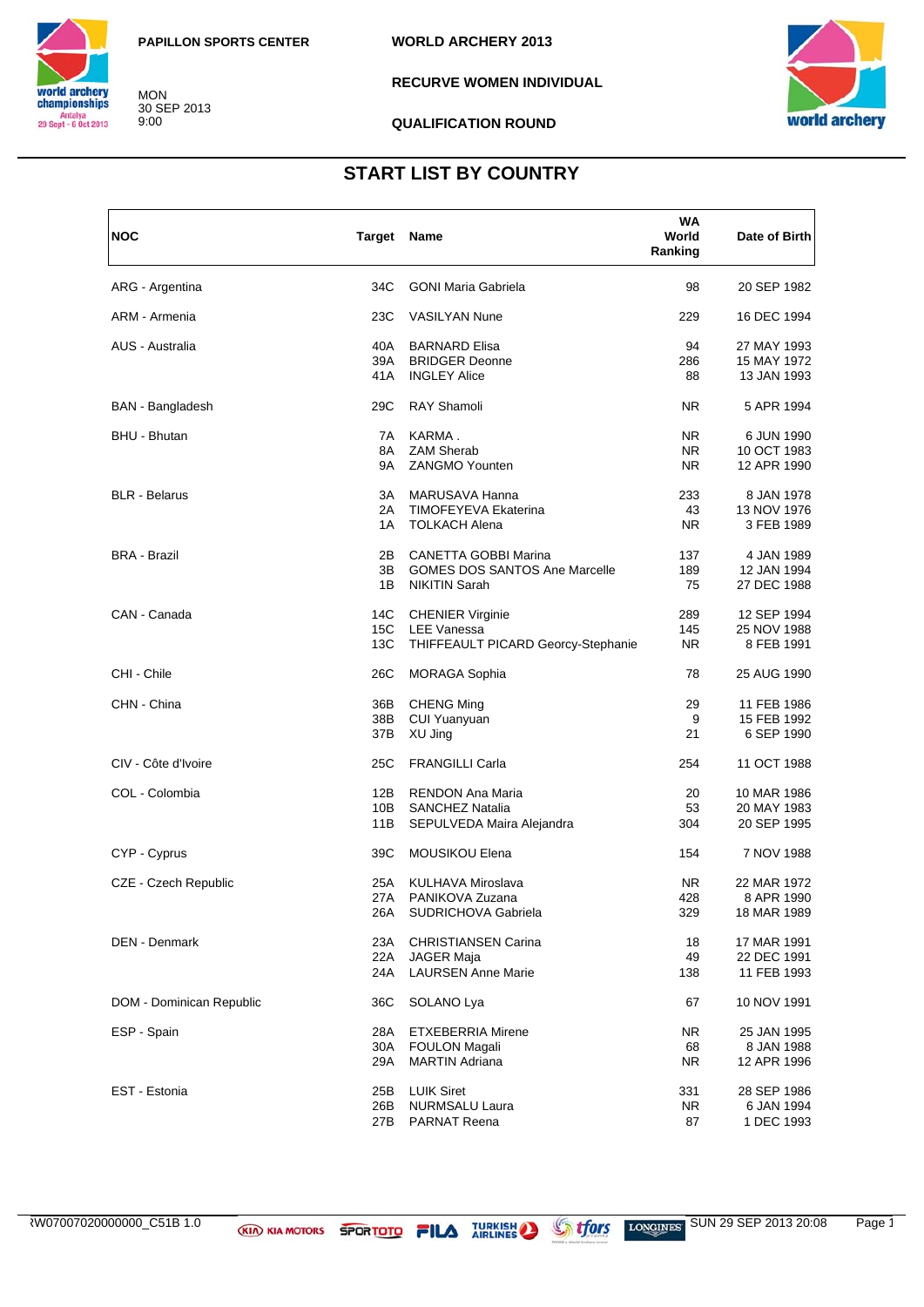

**MON** 30 SEP 2013<br>9:00 **WORLD ARCHERY 2013** 

**RECURVE WOMEN INDIVIDUAL** 

**QUALIFICATION ROUND** 



## **START LIST BY COUNTRY**

| <b>NOC</b>                 | Target Name     |                               | WA<br>World<br>Ranking | Date of Birth |
|----------------------------|-----------------|-------------------------------|------------------------|---------------|
| FRA - France               | 19B             | <b>BRIANNE Noemie</b>         | 114                    | 8 SEP 1993    |
|                            | 20B             | <b>COTRY Cyrielle</b>         | 38                     | 8 JUN 1987    |
|                            | 21B             | <b>MERI Agnes</b>             | 176                    | 6 SEP 1991    |
| <b>GBR</b> - Great Britain | 17C             | FOLKARD Naomi                 | 28                     | 18 SEP 1983   |
|                            | 16C             | <b>MARTIN Rebecca</b>         | 208                    | 8 JAN 1996    |
|                            | 18C             | <b>OLIVER Amy</b>             | 48                     | 10 JUL 1987   |
| GEO - Georgia              | 11A             | <b>ESEBUA Kristine</b>        | 27                     | 19 MAR 1985   |
|                            | 12A             | LOBZHENIDZE Yulia             | 181                    | 23 AUG 1977   |
|                            | 10A             | <b>NARIMANIDZE Khatuna</b>    | 40                     | 2 FEB 1974    |
| <b>GER</b> - Germany       | 8Β              | <b>RICHTER Elena</b>          | 32                     | 3 JUL 1989    |
|                            | 7B              | <b>UNRUH Lisa</b>             | 31                     | 12 APR 1988   |
|                            | 9Β              | <b>WINTER Karina</b>          | 13                     | 14 JAN 1986   |
| <b>GRE</b> - Greece        | 27C             | <b>GKORILA Anatoli Martha</b> | NR.                    | 20 JUN 1995   |
| IND - India                | 14A             | <b>BANERJEE Dola</b>          | 77                     | 2 JUN 1980    |
|                            | 15A             | <b>KUMARI Deepika</b>         | 3                      | 13 JUN 1994   |
|                            | 13A             | <b>SWURO Chekrovolu</b>       | 82                     | 21 NOV 1982   |
| IRI - I.R. Iran            | 28C             | ABDOLKARIMI Melika            | NR.                    | 22 MAY 1995   |
| IRL - Ireland              | 38C             | <b>CUTHBERT Sinead</b>        | 426                    | 14 DEC 1981   |
| IRQ - Iraq                 | 31C             | AL-MASHHADANI Rand            | 462                    | 11 AUG 1994   |
| ITA - Italy                | 11C             | <b>MANDIA Claudia</b>         | 42                     | 21 OCT 1992   |
|                            | 10 <sup>C</sup> | <b>SARTORI</b> Guendalina     | 61                     | 8 AUG 1988    |
|                            | 12C             | <b>VALEEVA Natalia</b>        | 24                     | 15 NOV 1969   |
| JPN - Japan                | 16B             | <b>HAYASHI Yuki</b>           | 83                     | 2 OCT 1984    |
|                            | 18B             | <b>KATO Ayano</b>             | 46                     | 26 FEB 1993   |
|                            | 17B             | KAWANAKA Kaori                | 45                     | 3 AUG 1991    |
| KAZ - Kazakhstan           | 16A             | LI Yelena                     | 168                    | 8 OCT 1991    |
|                            | 18A             | SAIDIYEVA Luyiza              | 300                    | 17 MAR 1994   |
|                            | 17A             | <b>TUKEBAEVA Farida</b>       | 149                    | 18 FEB 1992   |
| KOR - Korea                | 23B             | CHANG Hye Jin                 | 19                     | 13 MAY 1987   |
|                            | 22B             | KI Bo Bae                     | 1                      | 20 FEB 1988   |
|                            |                 | 24B YUN Ok Hee                | 2                      | 1 MAR 1985    |
| LAT - Latvia               | 30C             | <b>KREICBERGA Anete</b>       | NR.                    | 17 SEP 1992   |
| MDA - Republic of Moldova  | 35C             | <b>MIRCA Alexandra</b>        | 249                    | 11 OCT 1993   |
| MEX - Mexico               | 30B             | <b>AVITIA Mariana</b>         | 17                     | 18 SEP 1993   |
|                            | 29B             | <b>ROMAN Aida</b>             | 5                      | 21 MAY 1988   |
|                            | 28B             | VALENCIA Alejandra            | 11                     | 17 OCT 1994   |
| MGL - Mongolia             | 40B             | <b>ALTANGEREL Enkhtuya</b>    | 93                     | 10 DEC 1987   |
|                            | 41 B            | NYAMJARGAL Ariunbileg         | 340                    | 30 OCT 1988   |
|                            | 39B             | <b>URANTUNGALAG Bishindee</b> | 34                     | 24 FEB 1977   |
| <b>NED - Netherlands</b>   | 24C             | DE VRIES Shireen-Zoe          | NR.                    | 11 NOV 1993   |

**If ors**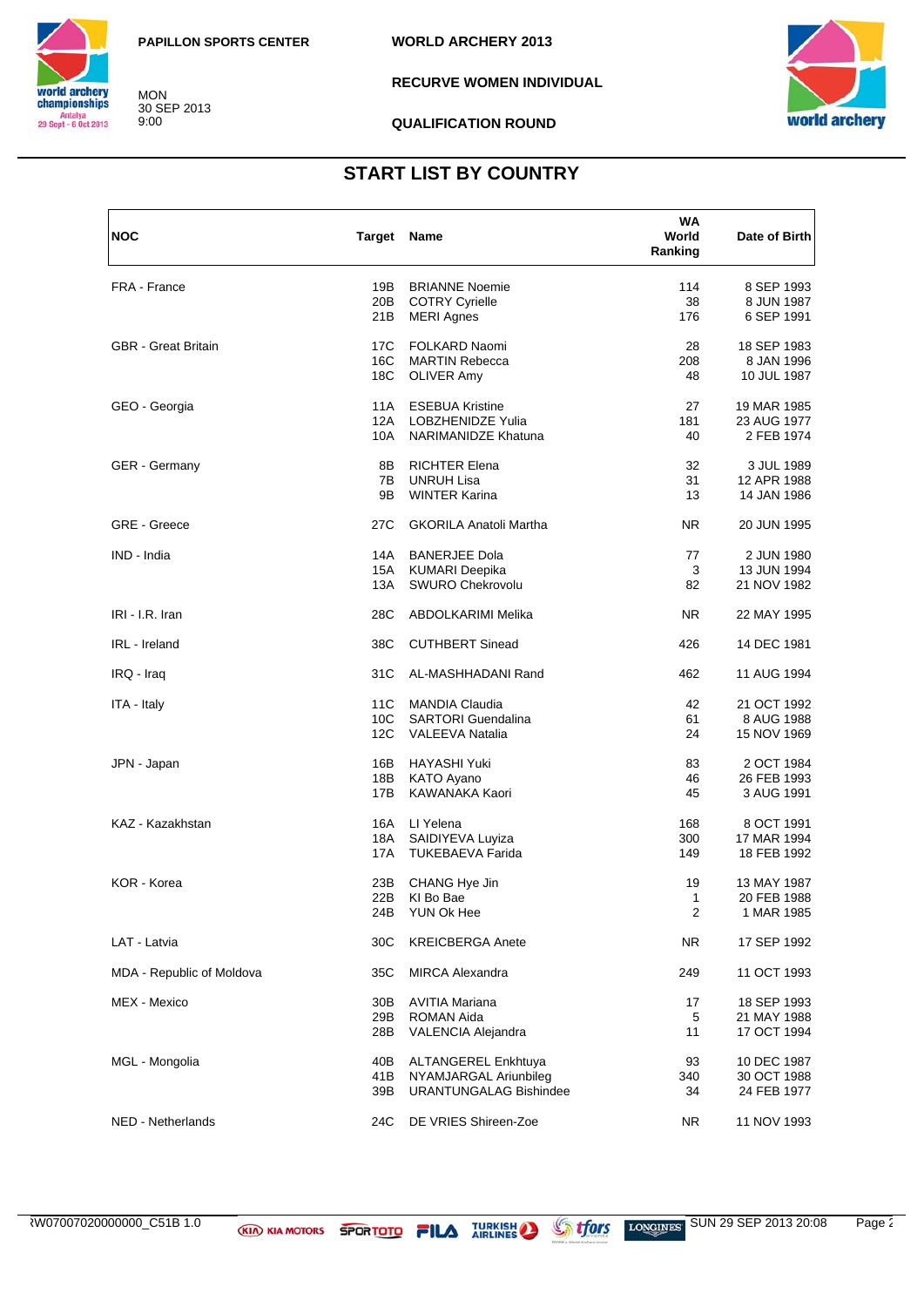

MON 30 SEP 2013 9:00



### **RECURVE WOMEN INDIVIDUAL**

#### **QUALIFICATION ROUND**

**WORLD ARCHERY 2013**

## **START LIST BY COUNTRY**

| <b>NOC</b>                      | Target Name     |                            | WA<br>World<br>Ranking | Date of Birth |
|---------------------------------|-----------------|----------------------------|------------------------|---------------|
| POL - Poland                    | 38A             | <b>LESNIAK Natalia</b>     | 39                     | 10 JUL 1991   |
|                                 | 37A             | LIPIARSKA Karina           | 41                     | 16 FEB 1987   |
|                                 | 36A             | <b>MYSZOR Wioleta</b>      | 116                    | 19 JAN 1983   |
| PRK - D.P.R. Korea              | 34A             | CHOE Song Hui              | NR.                    | 8 JUL 1988    |
|                                 | 35A             | KANG Un Ju                 | 81                     | 1 FEB 1995    |
|                                 | 31A             | RYU Un Hyang               | 239                    | 15 JAN 1989   |
| ROU - Romania                   | 19C             | <b>BANCILA Simona</b>      | 328                    | 26 APR 1970   |
|                                 | 20 <sub>C</sub> | <b>BOROS Luminita</b>      | 146                    | 22 JAN 1988   |
| <b>RUS - Russian Federation</b> | 31B             | ERDYNIEVA Natalia          | 56                     | 6 AUG 1988    |
|                                 | 34B             | STEPANOVA Inna             | 4                      | 17 APR 1990   |
|                                 | 35B             | <b>TIMOFEEVA Kristina</b>  | 22                     | 28 AUG 1993   |
| SUI - Switzerland               | 5A              | <b>DEINEKO Iliana</b>      | <b>NR</b>              | 15 FEB 1995   |
|                                 | 6A              | <b>DIELEN Nathalie</b>     | 140                    | 18 MAR 1966   |
|                                 | 4A              | <b>SCHOBINGER Celine</b>   | 245                    | 18 SEP 1989   |
| SVK - Slovakia                  | 37C             | <b>HARCARIKOVA Lenka</b>   | 427                    | 17 SEP 1991   |
| SWE - Sweden                    | 21A             | <b>BJERENDAL Christine</b> | 73                     | 3 FEB 1987    |
|                                 | 19A             | <b>JANGNAS Erika</b>       | NR.                    | 28 SEP 1992   |
|                                 | 20A             | JEPPSSON Jenny             | 425                    | 10 MAY 1983   |
| TJK - Tajikistan                | 21C             | AZIMOVA Mavzuna            | N <sub>R</sub>         | 25 APR 1994   |
|                                 | 22C             | ZUBAYDOVA Firuza           | 216                    | 1 JAN 1967    |
| TPE - Chinese Taipei            | 4B              | LE Chien-Ying              | 52                     | 17 APR 1990   |
|                                 | 5B              | TAN Ya-Ting                | 23                     | 7 NOV 1993    |
|                                 | 6B              | WU Chia-Hung               | 62                     | 5 DEC 1995    |
| TUR - Turkey                    | ЗC              | <b>AKTUNA Aybuke</b>       | 260                    | 18 MAR 1994   |
|                                 | 1C              | <b>LOKLUOGLU Begul</b>     | 66                     | 28 AUG 1988   |
|                                 | 2C              | <b>UNSAL Begunhan Elif</b> | 139                    | 4 JAN 1993    |
| UKR - Ukraine                   | 15B             | <b>KOVAL Victoriya</b>     | 91                     | 11 JUN 1985   |
|                                 | 13B             | PAVLOVA Anastasia          | 15                     | 9 FEB 1995    |
|                                 | 14B             | SICHENIKOVA Lidija         | 35                     | 3 FEB 1993    |
| USA - United States of America  | 9C              | <b>HARDY Jennifer</b>      | 37                     | 4 OCT 1983    |
|                                 | 8C              | <b>LEEK Miranda</b>        | 10                     | 18 MAY 1993   |
|                                 | 7C              | <b>LORIG Khatuna</b>       | 12                     | 1 JAN 1974    |
| VEN - Venezuela                 | 4C              | <b>BOLIVAR Genesis</b>     | 214                    | 1 JAN 1900    |
|                                 | 5C              | <b>BRITO Leidys</b>        | 59                     | 5 JUL 1984    |
|                                 | 6C              | <b>MENDEZ Mayra</b>        | 160                    | 25 JUL 1993   |

Legend:<br>NR **Not Ranked** ARW07007020000000\_C51B 1.0 SUN 29 SEP 2013 20:08 Page 3/3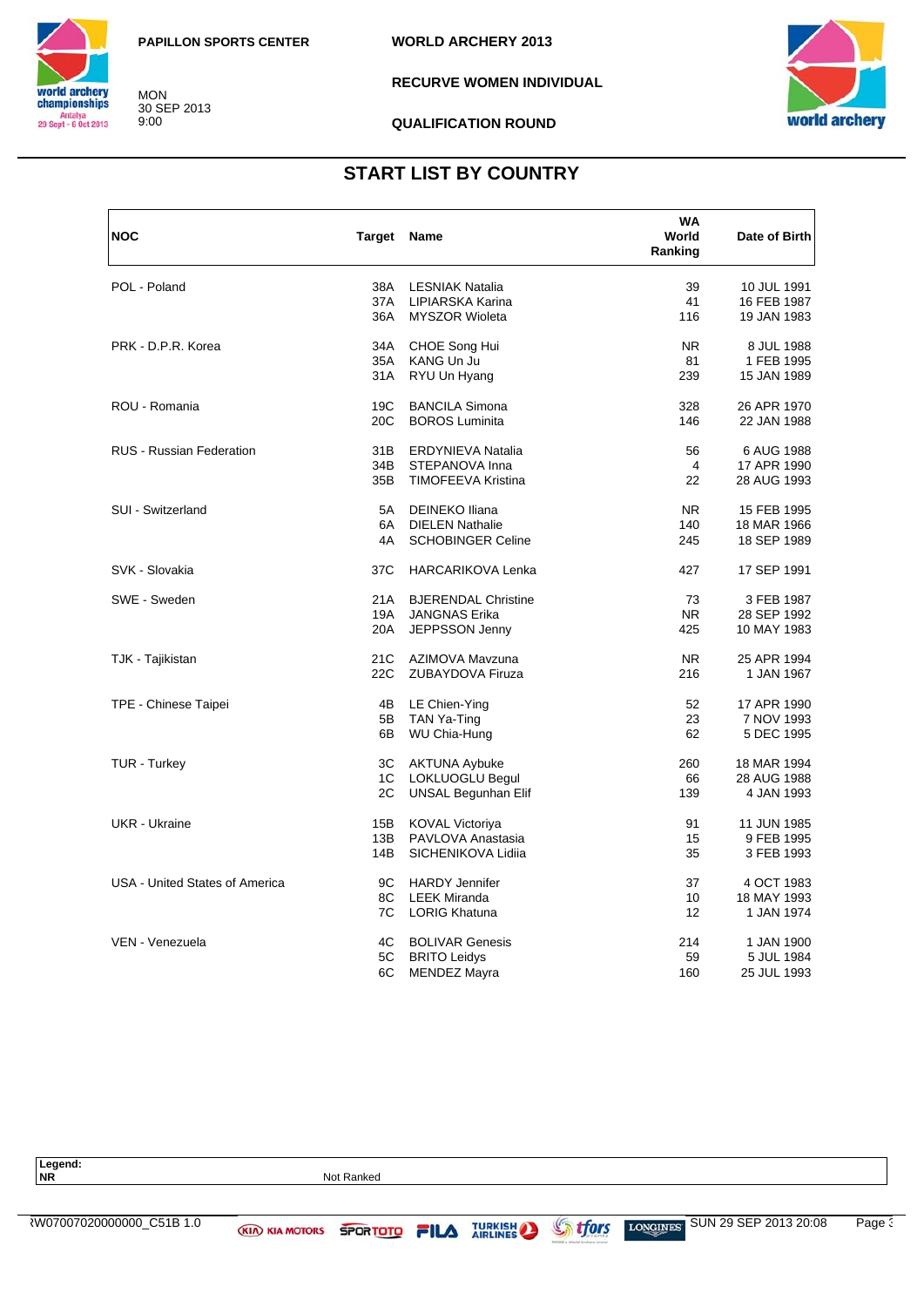

MON 30 SEP 2013 9:00

**WORLD ARCHERY 2013**

**COMPOUND MEN INDIVIDUAL**

**QUALIFICATION ROUND**



### **START LIST BY COUNTRY**

| <b>NOC</b>                 | Target Name |                                 | WA<br>World<br>Ranking | Date of Birth |
|----------------------------|-------------|---------------------------------|------------------------|---------------|
| ARG - Argentina            | 68C         | PEREZ Juan Manuel               | NR.                    | 16 MAR 1982   |
| AUS - Australia            | 61 A        | <b>BROSNAN Michael</b>          | 33                     | 11 NOV 1976   |
|                            | 62A         | <b>COGHLAN Patrick</b>          | 58                     | 10 SEP 1974   |
|                            | 63A         | PHILLIPS Guy                    | 116                    | 1 MAR 1990    |
| AUT - Austria              | 47A         | <b>BERNHUBER Gerald</b>         | NR.                    | 19 MAR 1964   |
|                            | 48A         | <b>MATZNER Michael</b>          | 64                     | 1 SEP 1975    |
|                            | 46A         | <b>MOSER Daniel</b>             | 55                     | 28 NOV 1976   |
| <b>BAN</b> - Bangladesh    | 76B         | ZIA Ziaul Hoque                 | NR.                    | 4 FEB 1983    |
| BEL - Belgium              | 57C         | <b>CAUWE Michael</b>            | 32                     | 8 JUL 1982    |
|                            | 55C         | <b>DOMANSKI Renaud</b>          | 149                    | 10 DEC 1996   |
|                            | 56C         | <b>SCARCERIAUX Baptiste</b>     | NR.                    | 10 MAR 1994   |
| <b>BLR</b> - Belarus       | 69C         | <b>LAVRENTIEV Oleg</b>          | NR.                    | 21 SEP 1981   |
| <b>BRA - Brazil</b>        | 68B         | AMBROSIO DE LIMA Rogerio        | 231                    | 3 FEB 1974    |
|                            | 67B         | DOS SANTOS Roberval             | 90                     | 14 JUL 1970   |
|                            | 69B         | RORIZ JR. Marcelo               | 47                     | 12 JUL 1983   |
| CAN - Canada               | 53A         | <b>FAGAN Andrew</b>             | 123                    | 14 JUN 1986   |
|                            | 54A         | <b>PERKINS Christopher</b>      | 24                     | 1 MAY 1992    |
|                            | 52A         | <b>TRILLUS Dietmar</b>          | 10                     | 21 MAY 1958   |
| COL - Colombia             | 60B         | <b>CARDONA Camilo Andres</b>    | 53                     | 16 FEB 1995   |
|                            | 58B         | <b>CARRASQUILLA Juan Carlos</b> | 152                    | 15 OCT 1993   |
|                            | 59B         | <b>MUNOZ Daniel</b>             | 413                    | 22 MAR 1989   |
| CRO - Croatia              | 76C         | <b>VAVRO Mario</b>              | 214                    | 28 NOV 1997   |
| CZE - Czech Republic       | 50B         | <b>BARTOS Leos</b>              | NR.                    | 15 OCT 1975   |
|                            | 51B         | <b>BRADA Vladimir</b>           | 140                    | 23 MAY 1977   |
|                            | 49B         | <b>REITMEIER Filip</b>          | 131                    | 15 AUG 1975   |
| <b>DEN - Denmark</b>       | 45C         | DAMSBO Martin                   | 4                      | 26 MAY 1985   |
|                            | 43C         | <b>HANSEN Stephan</b>           | NR.                    | 19 JUN 1995   |
|                            | 44C         | <b>LAURSEN Patrick</b>          | 6                      | 16 MAY 1988   |
| ESA - El Salvador          | 66C         | <b>HERNANDEZ Roberto</b>        | 8                      | 9 JAN 1989    |
| ESP - Spain                |             | 61C BLAZQUEZ Alberto            | 216                    | 1 MAY 1975    |
|                            | 60C         | MARTINEZ GARRIDO Sergio         | NR.                    | 13 DEC 1974   |
| EST - Estonia              | 74C         | <b>RESSAR Evert</b>             | 132                    | 17 OCT 1983   |
| FIN - Finland              | 71A         | <b>FORSBERG Jere</b>            | NR.                    | 3 MAR 1994    |
|                            | 70A         | <b>JUUTILAINEN Mikko</b>        | 102                    | 27 DEC 1989   |
|                            | 72A         | LOITOKARI Pekka                 | NR.                    | 24 AUG 1977   |
| FRA - France               | 55A         | <b>BRASSEUR Sebastien</b>       | 183                    | 2 NOV 1985    |
|                            | 56A         | <b>DELOCHE Pierre Julien</b>    | 3                      | 6 FEB 1982    |
|                            | 57A         | <b>GENET Dominique</b>          | $\overline{7}$         | 24 NOV 1968   |
| <b>GBR</b> - Great Britain | 43A         | <b>BELL Chris</b>               | NR.                    | 1 JAN 1980    |
|                            | 44A         | <b>BUSBY Duncan</b>             | 56                     | 17 DEC 1983   |
|                            | 45A         | RAVENSCROFT Adam                | 88                     | 5 APR 1982    |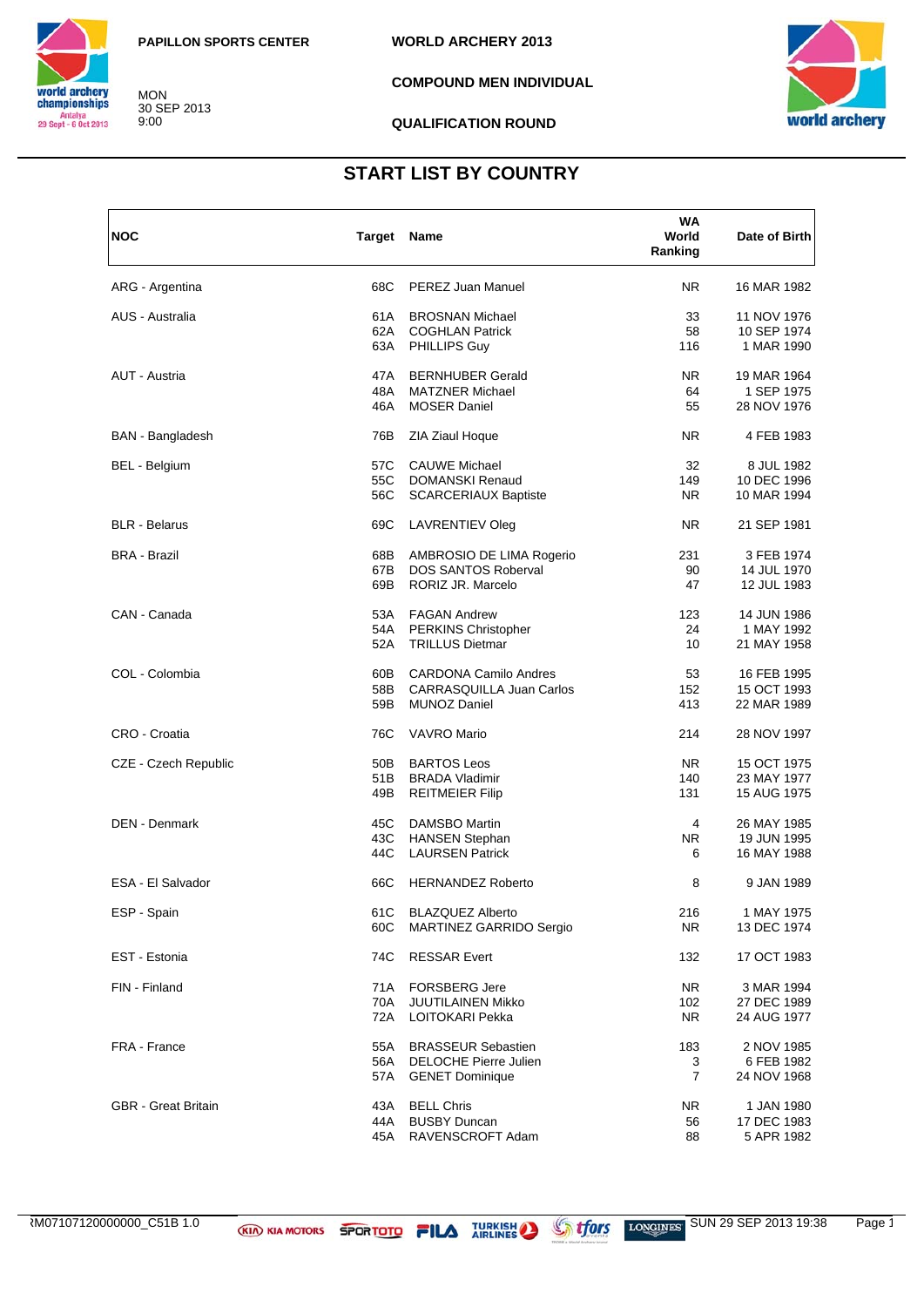

MON 30 SEP 2013 9:00

**WORLD ARCHERY 2013**

**COMPOUND MEN INDIVIDUAL**

**QUALIFICATION ROUND**



## **START LIST BY COUNTRY**

| <b>NOC</b>                      | Target Name |                           | WA<br>World<br>Ranking | Date of Birth |
|---------------------------------|-------------|---------------------------|------------------------|---------------|
| <b>GER</b> - Germany            | 58A         | <b>KLINGNER Lars</b>      | <b>NR</b>              | 29 NOV 1975   |
|                                 | 60A         | <b>LAUBE Marcus</b>       | 25                     | 11 DEC 1981   |
|                                 | 59A         | <b>RAUPACH Christian</b>  | NR.                    | 13 NOV 1990   |
| IND - India                     | 45B         | <b>CHAUHAN Rajat</b>      | 19                     | 30 DEC 1994   |
|                                 | 44B         | <b>KUMAR Sandeep</b>      | 114                    | 20 OCT 1988   |
|                                 | 43B         | <b>VERMA Abhishek</b>     | 80                     | 26 JUN 1989   |
| IRI - I.R. Iran                 | 72C         | <b>GHEYDI Majid</b>       | 63                     | 9 AUG 1989    |
| IRL - Ireland                   | 73C         | <b>WILSON Darrel</b>      | <b>NR</b>              | 17 JUL 1980   |
| IRQ - Iraq                      | 67C         | AL DAGHMAN Eshaaq         | 448                    | 14 APR 1990   |
| ITA - Italy                     | 52B         | <b>BOVINI Mauro</b>       | 60                     | 27 FEB 1985   |
|                                 | 53B         | <b>DRAGONI Luigi</b>      | 54                     | 13 AUG 1983   |
|                                 | 54B         | PAGNI Sergio              | 5                      | 26 MAR 1979   |
| JPN - Japan                     | 76A         | YAMAMOTO Yuta             | <b>NR</b>              | 4 SEP 1989    |
| KAZ - Kazakhstan                | 71B         | <b>FISHER Pavel</b>       | 174                    | 11 SEP 1989   |
|                                 | 70B         | <b>MURNOV Alexandr</b>    | <b>NR</b>              | 16 APR 1967   |
|                                 | 72B         | <b>SHOTAEV Murat</b>      | NR.                    | 2 MAR 1963    |
| KOR - Korea                     | 74A         | CHOI Yong Hee             | 13                     | 19 DEC 1984   |
|                                 | 75A         | KIM Jongho                | 50                     | 18 JUL 1994   |
|                                 | 73A         | <b>MIN Lihong</b>         | 22                     | 2 MAR 1991    |
| LTU - Lithuania                 | 63C         | <b>SERNA Jonas</b>        | NR.                    | 18 JUL 1961   |
|                                 | 62C         | <b>SIGAUSKAS Vladas</b>   | 68                     | 7 AUG 1967    |
| MEX - Mexico                    | 48B         | ALVARADO Gerardo          | 23                     | 24 SEP 1986   |
|                                 | 46B         | <b>CARDOSO Mario</b>      | 45                     | 1 FEB 1994    |
|                                 | 47B         | FIERRO Julio Ricardo      | 14                     | 12 FEB 1990   |
| NED - Netherlands               | 63B         | <b>BLEYENDAAL Ruben</b>   | 36                     | 14 APR 1981   |
|                                 | 62B         | <b>ELZINGA Peter</b>      | 9                      | 30 JAN 1981   |
|                                 | 61B         | <b>SCHLOESSER Mike</b>    | 38                     | 15 JAN 1994   |
| NOR - Norway                    | 47C         | AAMAAS Njaal              | 29                     | 5 OCT 1988    |
|                                 | 48C         | <b>BOE Morten</b>         | 18                     | 7 DEC 1971    |
|                                 | 46C         | <b>TJENTLAND Oddmund</b>  | 157                    | 11 JAN 1980   |
| NZL - New Zealand               | 75C         | <b>TEASDALE Shaun</b>     | 65                     | 8 NOV 1988    |
| POL - Poland                    | 71C         | GORCZYCA Krzysztof        | 353                    | 1 JAN 1967    |
| RSA - South Africa              | 74B         | <b>BADENHORST Gabriel</b> | 17                     | 3 OCT 1974    |
|                                 | 75B         | <b>BIERMAN DP</b>         | 171                    | 22 JUN 1983   |
|                                 | 73B         | <b>ROUX Patrick</b>       | 94                     | 10 AUG 1972   |
| <b>RUS - Russian Federation</b> | 65A         | DAMBAEV Alexander         | 26                     | 16 JUN 1989   |
|                                 | 64A         | <b>RINCHINO Chingese</b>  | 78                     | 12 FEB 1991   |
|                                 | 66A         | SOIZHINOV Zorigto         | 297                    | 11 SEP 1988   |
| SRB - Republic of Serbia        | 59C         | <b>AKOS Varga</b>         | <b>NR</b>              | 14 AUG 1996   |
|                                 | 58C         | MIOKOVIC Danilo           | 76                     | 30 OCT 1963   |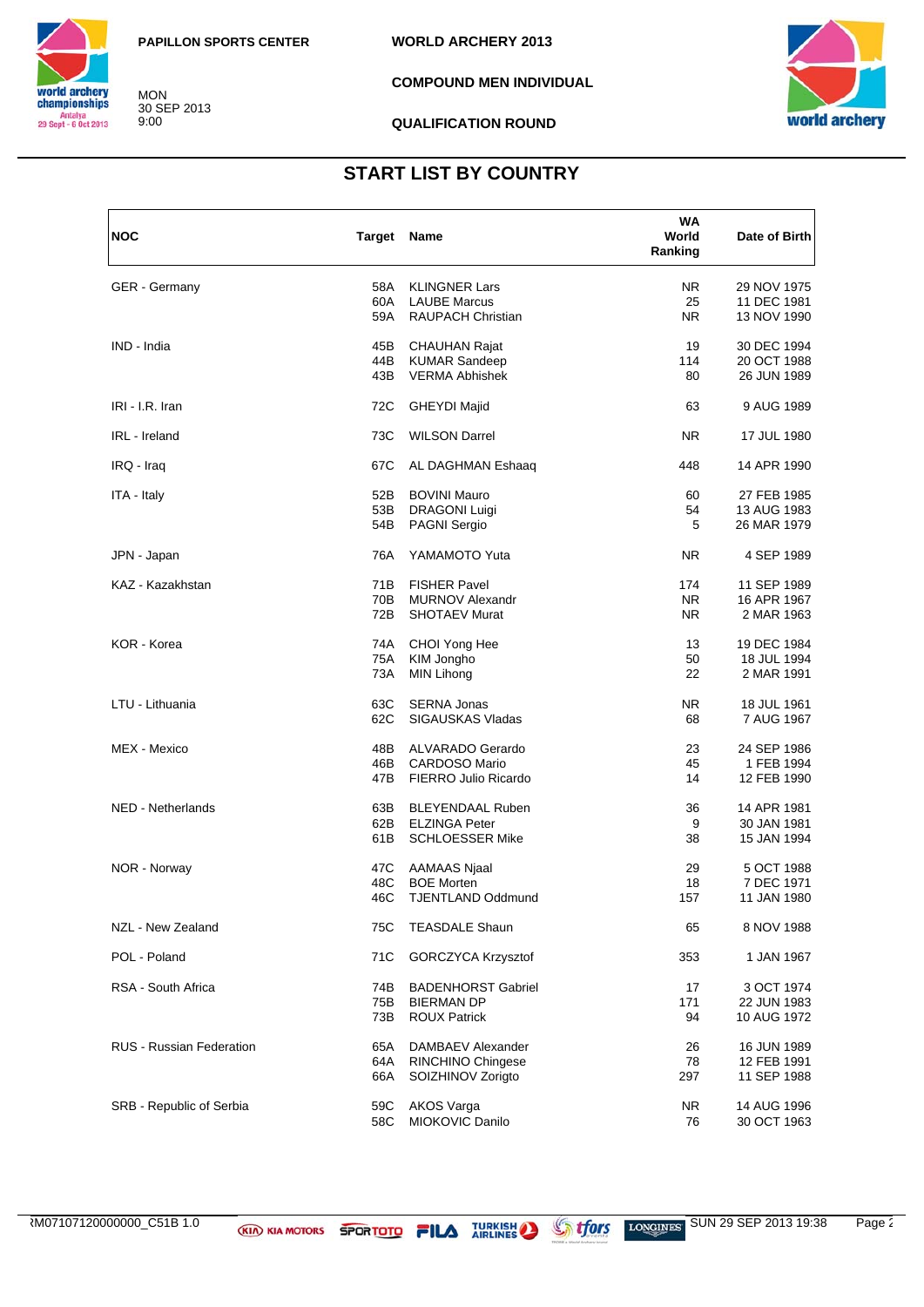

MON 30 SEP 2013 9:00

**WORLD ARCHERY 2013**

**COMPOUND MEN INDIVIDUAL**

**QUALIFICATION ROUND**



## **START LIST BY COUNTRY**

| <b>NOC</b>                     | <b>Target</b> | Name                          | <b>WA</b><br>World<br>Ranking | Date of Birth |
|--------------------------------|---------------|-------------------------------|-------------------------------|---------------|
| SUI - Switzerland              | 65C           | <b>BURRI Kevin</b>            | NR.                           | 8 MAR 1991    |
|                                | 64C           | <b>HOFER Patrizio</b>         | 27                            | 2 APR 1980    |
| SVK - Slovakia                 | 55B           | <b>DURNY Matus</b>            | 416                           | 7 DEC 1962    |
|                                | 57B           | DURNY Matus Jr.               | 142                           | 10 JUL 1986   |
|                                | 56B           | <b>ZEMAN Viktor</b>           | 435                           | 15 OCT 1976   |
| SWE - Sweden                   | 50C           | <b>CARLSSON Magnus</b>        | 210                           | 15 JUN 1975   |
|                                | 51C           | LINSJO Glenn                  | <b>NR</b>                     | 26 OCT 1963   |
|                                | 49C           | <b>LUNDIN Morgan</b>          | 95                            | 20 MAY 1969   |
| THA - Thailand                 | 67A           | <b>CHATACHOT Nitiphum</b>     | 319                           | 24 OCT 1995   |
|                                | 68A           | <b>WONG Chanchai</b>          | 130                           | 30 NOV 1980   |
|                                | 69A           | <b>WONGLERSTSUWAN Siwarut</b> | 139                           | 25 MAR 1965   |
| TUR - Turkey                   | 64B           | <b>CAGIRAN Evren</b>          | <b>NR</b>                     | 14 FEB 1993   |
|                                | 66B           | <b>ELMAAGACLI Demir</b>       | N <sub>R</sub>                | 4 NOV 1990    |
|                                | 65B           | <b>TANDOGAN Baris</b>         | <b>NR</b>                     | 7 SEP 1997    |
| <b>UKR</b> - Ukraine           | 70C           | <b>TURUNIN Petro</b>          | <b>NR</b>                     | 4 OCT 1955    |
| USA - United States of America | 51A           | <b>BROADWATER Jesse</b>       | 15                            | 9 JAN 1984    |
|                                | 49A           | <b>GELLENTHIEN Braden</b>     | 2                             | 26 APR 1986   |
|                                | 50A           | <b>WILDE Reo</b>              | 1                             | 6 OCT 1973    |
| VEN - Venezuela                | 54C           | <b>GONZALEZ Eduardo</b>       | 35                            | 26 JUN 1984   |
|                                | 52C           | ROJAS Leandro                 | 43                            | 15 MAR 1990   |
|                                | 53C           | <b>TORRES Nelson</b>          | 57                            | 26 MAY 1988   |

| Legend:<br><b>NR</b>     |                       | Not Ranked    |                |                                                |                                   |       |
|--------------------------|-----------------------|---------------|----------------|------------------------------------------------|-----------------------------------|-------|
|                          |                       |               |                |                                                |                                   |       |
| M07107120000000 C51B 1.0 | <b>KIA KIA MOTORS</b> | SPORTOTO FILA | <b>TURKISH</b> | <b>Strfors</b><br>TPCUM a World Angluery heavy | SUN 29 SEP 2013 19:38<br>LONGINES | Page: |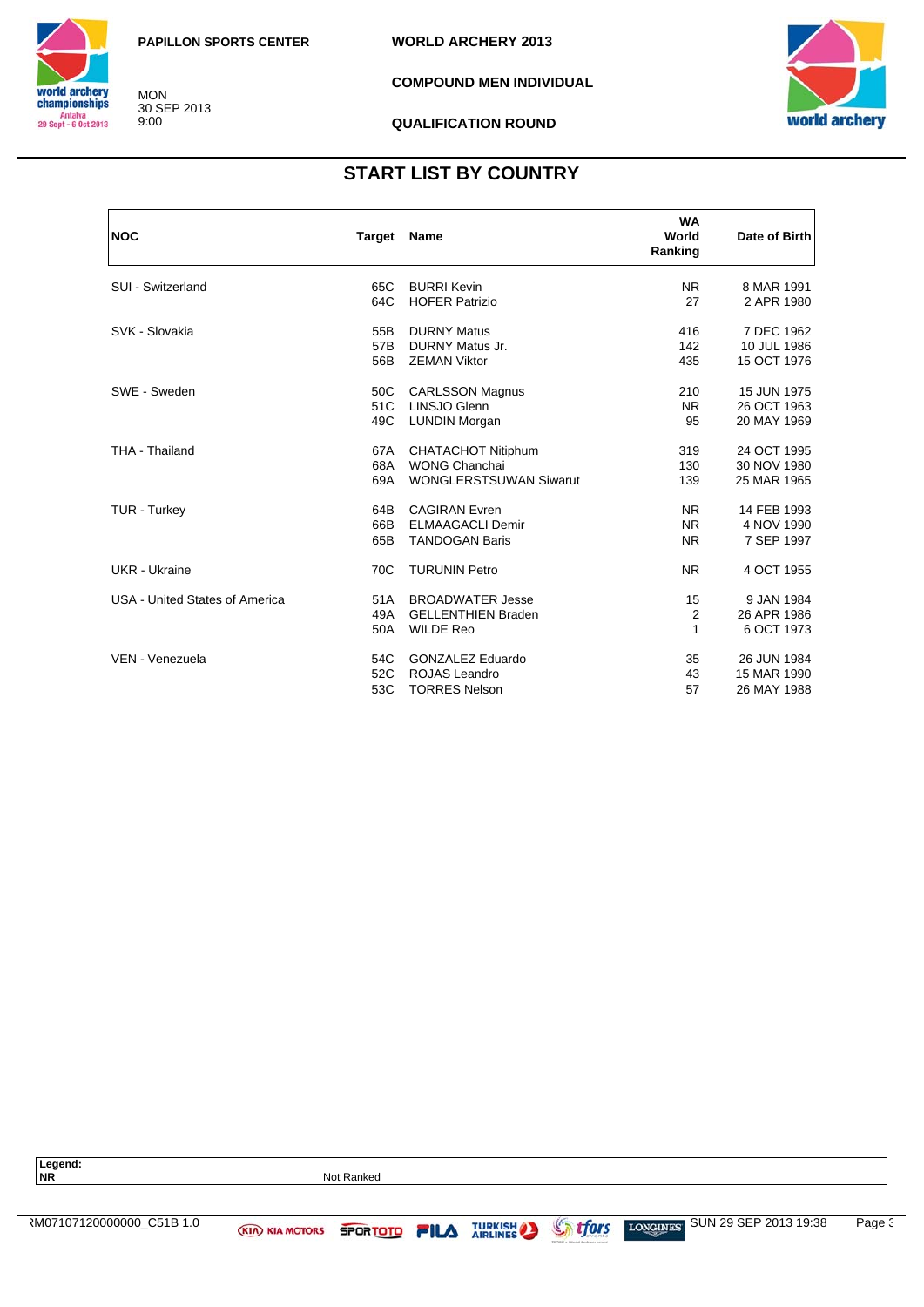

MON 30 SEP 2013 13:45

**WORLD ARCHERY 2013**

**COMPOUND WOMEN INDIVIDUAL**

#### **QUALIFICATION ROUND**



### **START LIST BY COUNTRY**

| <b>NOC</b>                 | <b>Target Name</b> |                            | WA<br>World<br>Ranking | Date of Birth |
|----------------------------|--------------------|----------------------------|------------------------|---------------|
| ARG - Argentina            | 67A                | <b>BACKIS Vanina</b>       | 42                     | 21 JUN 1972   |
| AUS - Australia            | 64B                | <b>GALE Sherry</b>         | 289                    | 9 OCT 1957    |
|                            | 66B                | <b>MARSHALL Karina</b>     | 53                     | 23 MAR 1982   |
|                            | 65B                | NICHOLSON Deb              | 89                     | 25 MAR 1959   |
| <b>BAN</b> - Bangladesh    | 64C                | PARVIN MOHUA Ayasha        | NR.                    | 15 JUN 1982   |
| BEL - Belgium              | 68C                | <b>WILLEMS Gladys</b>      | 67                     | 4 JAN 1977    |
| <b>BRA - Brazil</b>        | 55A                | <b>ACQUESTA Nely</b>       | 101                    | 21 SEP 1964   |
|                            | 57A                | DOS SANTOS Dirma Miranda   | 217                    | 25 MAR 1965   |
|                            | 56A                | SHIMIZU Elizabeth Harumi   | 111                    | 19 DEC 1978   |
| CAN - Canada               | 47C                | <b>MCCLEAN Fiona</b>       | <b>NR</b>              | 2 JUL 1965    |
|                            | 48C                | <b>SCHINA Sonia</b>        | NR.                    | 27 AUG 1970   |
|                            | 46C                | <b>WALLACE Ashley</b>      | 27                     | 10 SEP 1987   |
| COL - Colombia             | 48A                | <b>BRAVO Aura Maria</b>    | 93                     | 13 APR 1995   |
|                            | 47A                | LOPEZ Sara                 | 3                      | 24 APR 1995   |
|                            | 46A                | USQUIANO Alejandra         | 6                      | 12 MAY 1993   |
| CRO - Croatia              | 56C                | <b>BUDEN</b> Ivana         | 14                     | 10 SEP 1985   |
|                            | 55C                | <b>ORLIC Maja</b>          | 72                     | 9 MAY 1997    |
| DEN - Denmark              | 60C                | SOEMOD Camilla             | 8                      | 27 FEB 1985   |
| ESP - Spain                | 63C                | <b>MARCOS Andrea</b>       | <b>NR</b>              | 7 OCT 1988    |
| FIN - Finland              | 67C                | <b>LANTEE Anne</b>         | 184                    | 8 MAY 1982    |
| FRA - France               | 58B                | <b>DODEMONT Sophie</b>     | 24                     | 30 AUG 1973   |
|                            | 59B                | <b>LEBECQUE Pascale</b>    | 7                      | 18 APR 1989   |
|                            | 60B                | <b>VANDIONANT Sandrine</b> | 28                     | 8 SEP 1980    |
| <b>GBR</b> - Great Britain | 45C                | <b>BINGHAM Rikki</b>       | 75                     | 7 FEB 1983    |
|                            | 43C                | <b>BROWN Danielle</b>      | 30                     | 10 APR 1988   |
|                            | 44C                | <b>GALES Andrea</b>        | 44                     | 23 DEC 1972   |
| <b>GER</b> - Germany       | 58A                | <b>BERGER Kristina</b>     | 5                      | 20 JUN 1988   |
|                            | 59A                | <b>MIKALA Melanie</b>      | 39                     | 3 MAY 1987    |
|                            | 60A                | <b>SAUTER Sabine</b>       | <b>NR</b>              | 26 JAN 1990   |
| IND - India                | 53A                | <b>DEB Trisha</b>          | 84                     | 21 OCT 1991   |
|                            | 54A                | HANSDAH Jhano              | 94                     | 24 OCT 1975   |
|                            | 52A                | VENNAM Jyothi Surekha      | 36                     | 3 JUL 1996    |
| IRI - I.R. Iran            | 61C                | <b>SARLAK Shabnam</b>      | 231                    | 11 SEP 1980   |
| IRL - Ireland              | 65C                | <b>LAWTHER Melanie</b>     | 62                     | 14 DEC 1981   |
| IRQ - Iraq                 | 59C                | ALMASHHADANI Fatimah       | 134                    | 8 MAY 1998    |
| ITA - Italy                | 66A                | ANASTASIO Anastasia        | 10                     | 15 JUL 1990   |
|                            | 64A                | D AGOSTINO Katia           | 40                     | 7 JAN 1988    |
|                            | 65A                | <b>TONIOLI Marcella</b>    | 9                      | 31 MAY 1986   |
| JPN - Japan                | 66C                | HAYASHI Kiyomi             | <b>NR</b>              | 13 AUG 1988   |

RW07107120000000\_C51B 1.0 **KIA KIA MOTORS SPORTOTO FILA** TURKISH SUN 29 SEP 2013 19:38 Page 1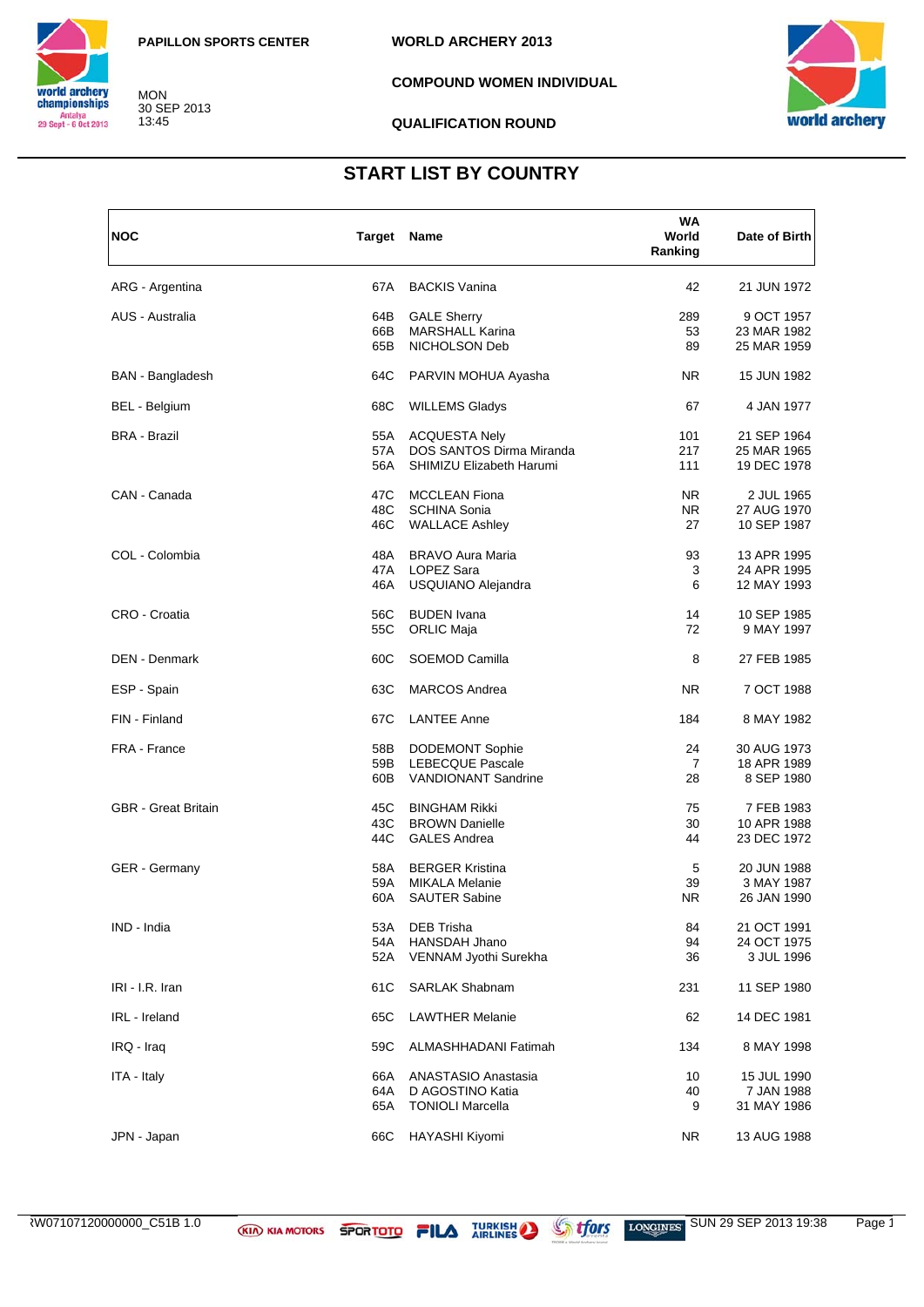

MON 30 SEP 2013 13:45

**COMPOUND WOMEN INDIVIDUAL**

**QUALIFICATION ROUND**

**WORLD ARCHERY 2013**



### **START LIST BY COUNTRY**

| <b>NOC</b>                      | Target Name |                                    | WA<br>World<br>Ranking | Date of Birth |
|---------------------------------|-------------|------------------------------------|------------------------|---------------|
| KAZ - Kazakhstan                | 53B         | IZBASSAROVA Bibigul                | 160                    | 9 NOV 1992    |
|                                 | 54B         | SHEPOTKO Svetlana                  | 162                    | 12 JUL 1978   |
|                                 | 52B         | TYRTYKAEVA Ainur                   | 261                    | 21 JAN 1989   |
| KOR - Korea                     | 50B         | <b>CHOI Bomin</b>                  | 16                     | 8 JUL 1984    |
|                                 | 51 B        | SEO Jung Hee                       | 32                     | 5 APR 1985    |
|                                 | 49B         | SEOK Ji Hyun                       | 4                      | 16 JAN 1990   |
| LTU - Lithuania                 | 57C         | <b>BABININA Jelena</b>             | 131                    | 28 JUN 1977   |
|                                 | 58C         | KIZELIAUSKAITE Inga                | N <sub>R</sub>         | 29 OCT 1988   |
| MAS - Malaysia                  | 68A         | <b>MAT SALLEH Fatin Nurfatehah</b> | 78                     | 4 JUN 1991    |
| MEX - Mexico                    | 62A         | <b>HERNANDEZ Martha</b>            | 151                    | 11 JUN 1990   |
|                                 | 63A         | <b>MERINO Brenda</b>               | 68                     | 16 JUL 1996   |
|                                 | 61 A        | OCHOA Linda                        | 11                     | 2 JAN 1987    |
| <b>NED - Netherlands</b>        | 47B         | <b>COUWENBERG Martine</b>          | 137                    | 18 JUL 1974   |
|                                 | 48B         | <b>MARKOVIC Irina</b>              | 45                     | 23 SEP 1976   |
|                                 | 46B         | VAN CASPEL Inge                    | 19                     | 14 JUL 1991   |
| NOR - Norway                    | 52C         | <b>GRYDELAND Runa</b>              | 88                     | 6 MAY 1994    |
|                                 | 51C         | <b>SVENSEN June</b>                | <b>NR</b>              | 22 JUN 1954   |
| NZL - New Zealand               | 67B         | <b>SCOTT Barbara</b>               | 61                     | 18 DEC 1945   |
| POL - Poland                    | 50C         | <b>STANIECZEK Anna</b>             | 76                     | 24 JAN 1955   |
|                                 | 49C         | SZALANSKA Katarzyna                | 74                     | 5 DEC 1992    |
| RSA - South Africa              | 43A         | <b>ROUX Gerda</b>                  | 92                     | 4 DEC 1973    |
|                                 | 45A         | VAN KRADENBURG Jeanine             | 106                    | 11 NOV 1978   |
|                                 | 44A         | <b>WENTZEL Danelle</b>             | 85                     | 20 JAN 1995   |
| <b>RUS - Russian Federation</b> | 50A         | <b>AVDEEVA Natalia</b>             | 47                     | 6 SEP 1988    |
|                                 | 51A         | CHERKASHNEVA Svetlana              | 41                     | 6 OCT 1992    |
|                                 | 49A         | LOGINOVA Albina                    | 2                      | 7 AUG 1983    |
| SLO - Slovenia                  | 68B         | <b>CERNE Toja</b>                  | 145                    | 4 JUL 1993    |
| SVK - Slovakia                  | 62C         | <b>DURNA Katarina</b>              | 243                    | 16 JUN 1964   |
| SWE - Sweden                    | 54C         | <b>DANIELSSON Isabell</b>          | 56                     | 17 JUN 1987   |
|                                 | 53C         | OLOFSSON Ingrid                    | 187                    | 7 DEC 1963    |
| <b>TUR - Turkey</b>             | 45B         | <b>BENEK Duygu Ece</b>             | NR.                    | 10 MAY 1997   |
|                                 | 43B         | <b>KOCAMAN Gizem</b>               | NR.                    | 12 MAR 1988   |
|                                 | 44B         | <b>SENOCAK Vildan</b>              | NR.                    | 3 FEB 1971    |
| USA - United States of America  | 56B         | <b>COCHRAN Carli</b>               | 21                     | 24 DEC 1992   |
|                                 | 55B         | <b>CYR Gabrielle</b>               | 164                    | 24 APR 1997   |
|                                 | 57B         | <b>JONES Erika</b>                 | 1                      | 23 DEC 1988   |
| VEN - Venezuela                 | 62B         | <b>BOSCH Olga</b>                  | 26                     | 27 FEB 1979   |
|                                 | 63B         | <b>GUEDEZ Luzmary</b>              | 58                     | 9 AUG 1981    |
|                                 | 61B         | MENDOZA Ana                        | 13                     | 26 SEP 1990   |

Legend:<br>NR

**Not Ranked**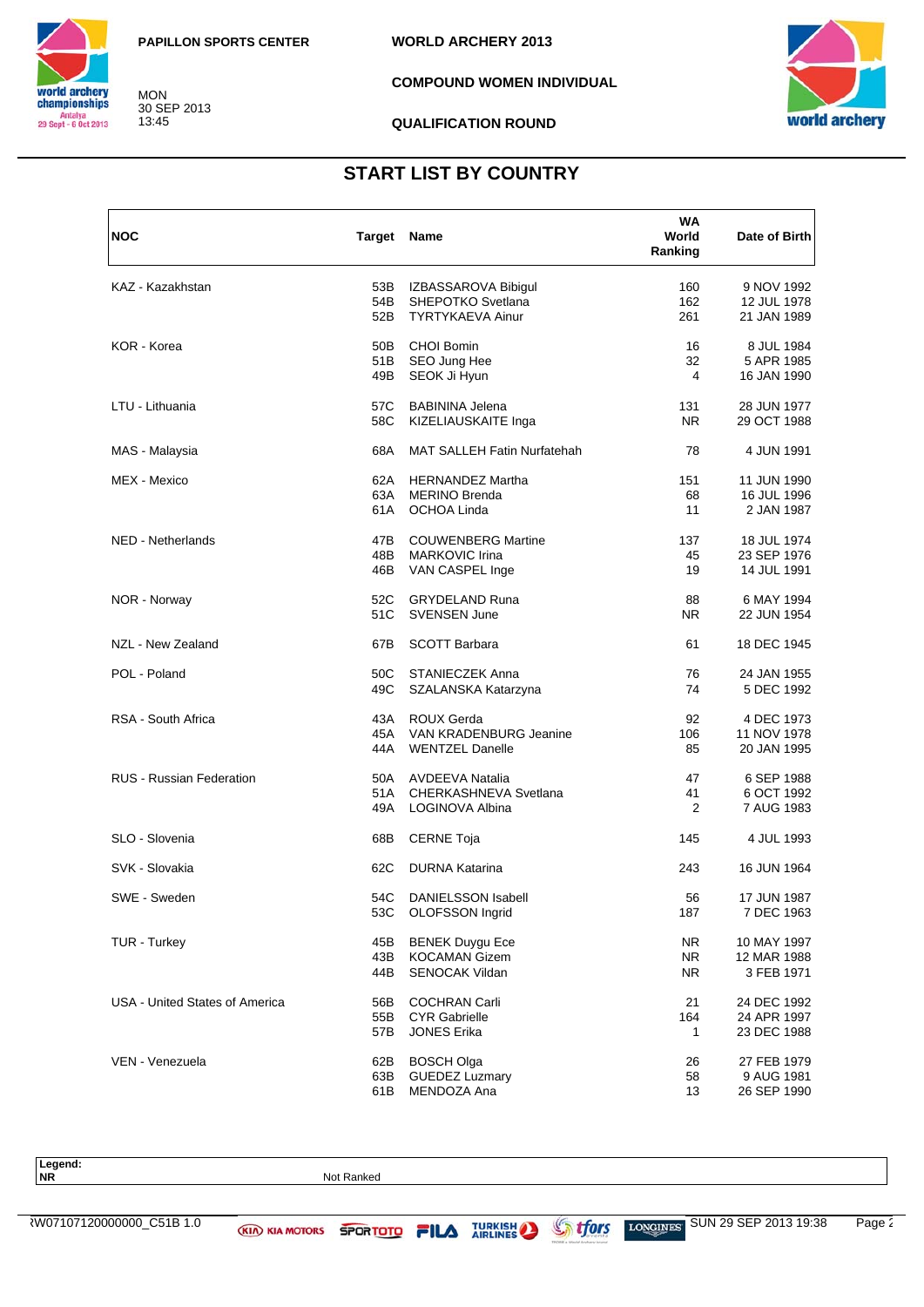



| Rank NOC |                                  | Name                                                                            |
|----------|----------------------------------|---------------------------------------------------------------------------------|
|          | 1 USA - UNITED STATES of AMERICA | <b>ELLISON Brady</b><br><b>FANCHIN Joe</b><br><b>KAMINSKI Jake</b>              |
|          | 2 NED - NETHERLANDS              | VAN DEN BERG Sjef<br>VAN DEN OEVER Rick<br>VAN DER VEN Rick                     |
|          | 3 FRA - FRANCE                   | <b>FAUCHERON Thomas</b><br>PREVOST Gael<br><b>VALLADONT Jean-Charles</b>        |
|          | 4 KOR - KOREA                    | IM Dong Hyun<br><b>LEE Seungyun</b><br>OH Jin Hyek                              |
|          | 5 ITA - ITALY                    | <b>FRANGILLI Michele</b><br>NESPOLI Mauro<br><b>TONELLI Amedeo</b>              |
|          | 6 UKR - UKRAINE                  | IVASHKO Markiyan<br><b>MOKRYNSKY Yaroslav</b><br><b>RUBAN Viktor</b>            |
|          | 7 CAN - CANADA                   | <b>DUENAS Crispin</b><br>LYON Jay<br>MACDONALD Hugh                             |
|          | 8 JPN - JAPAN                    | FURUKAWA Takaharu<br>OTA Shohei<br><b>TABATA Shungo</b>                         |
|          | 9 AUS - AUSTRALIA                | <b>GRAY Matthew</b><br><b>TYACK Ryan</b><br><b>WORTH Taylor</b>                 |
|          | CHN - CHINA                      | DAI Xiaoxiang<br>XING Yu<br><b>ZHANG Jianping</b>                               |
|          | <b>GBR - GREAT BRITAIN</b>       | <b>GODFREY Larry</b><br><b>MORGAN Ashe</b><br><b>WILLS Alan</b>                 |
|          | IND - INDIA                      | . Kapil<br>RAI Tarundeep<br>TALUKDAR Jayanta                                    |
|          | MAS - MALAYSIA                   | BAKRI Atiq Bazil<br><b>KAMARUDDIN Haziq</b><br><b>MOHAMAD Khairul Anuar</b>     |
|          | <b>MEX - MEXICO</b>              | <b>ALVAREZ Luis</b><br><b>SERRANO Juan Rene</b><br>VELEZ Luis Eduardo           |
|          | <b>RUS - RUSSIAN FEDERATION</b>  | <b>NIKOLAEV Alexey</b><br><b>TSYBEKDORZHIEV Bair</b><br><b>TSYBZHITOV Bolot</b> |
|          | ESP - SPAIN                      | <b>CUESTA Elias</b><br>FERNANDEZ Antonio<br>RODRIGUEZ Juan I.                   |
|          | 17 MGL - MONGOLIA                | DOLGORSUREN Baasanjav<br><b>GAN ERDENE Gombodori</b><br><b>GANTUGS Jantsan</b>  |

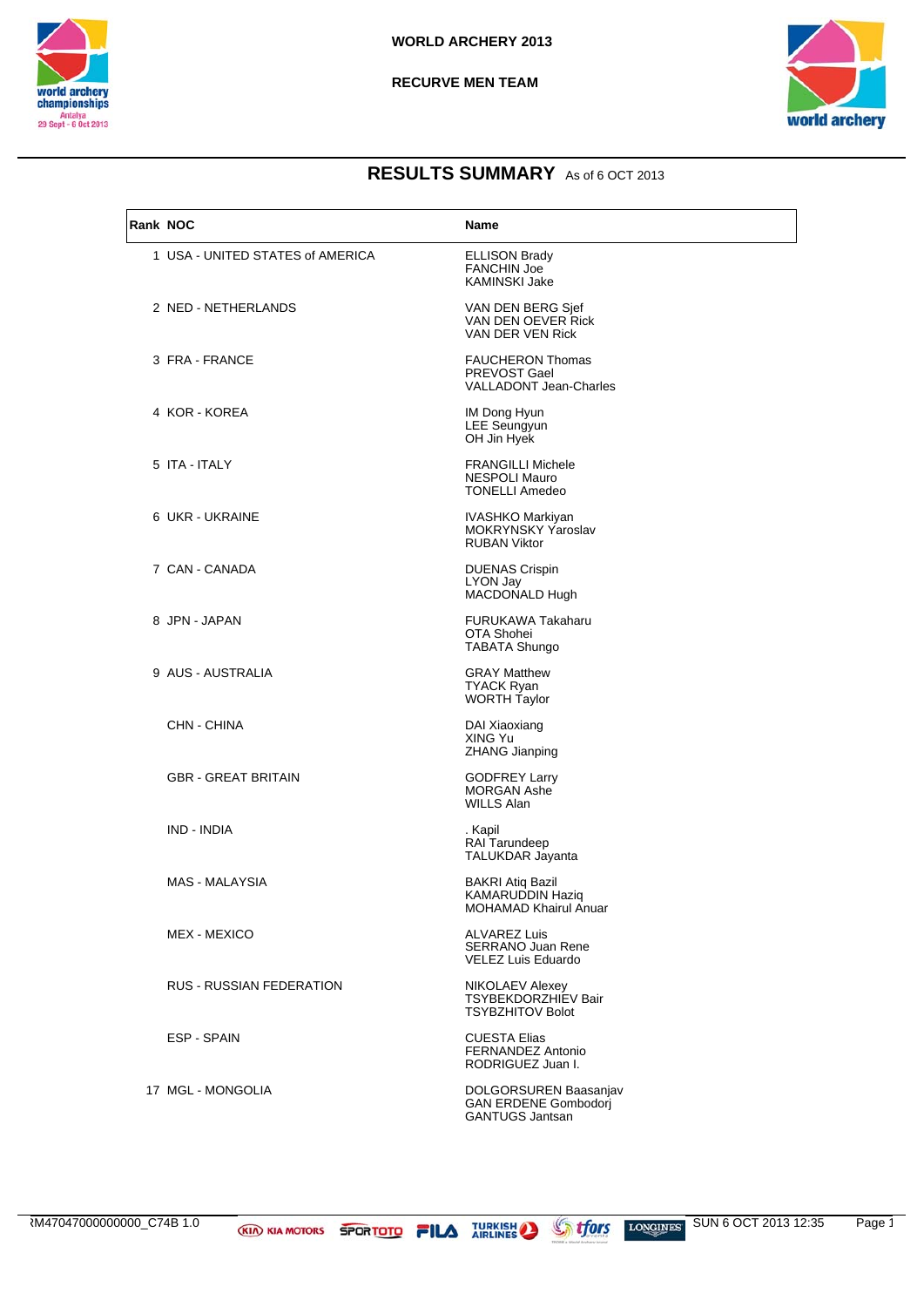



| Rank NOC |                         | <b>Name</b>                                                                                  |
|----------|-------------------------|----------------------------------------------------------------------------------------------|
|          | 18 TPE - CHINESE TAIPEI | CHANG Wei-Hsiang<br>CHU Shu-Yu<br>KUO Cheng-Wei                                              |
|          | 19 POL - POLAND         | DOBROWOLSKI Rafal<br>NAPLOSZEK Slawomir<br><b>NOWAK Piotr</b>                                |
|          | 20 BRA - BRAZIL         | <b>BORTOLOTO Marcos A.</b><br>CARVALHO LOPES DALMEIDA Marcu.<br><b>REZENDE XAVIER Daniel</b> |
|          | 21 THA - THAILAND       | <b>DUANGSUWAN Khomkrit</b><br><b>THAMWONG Witthaya</b><br><b>THEPNA Denchai</b>              |
|          | 22 GER - GERMANY        | NESEMANN Simon<br><b>ROHRBERG Sebastian</b><br><b>WEISS Christian</b>                        |
|          | 23 TUR - TURKEY         | <b>BOZLAR Fatih</b><br><b>DEMIRAL Cevdet</b><br><b>KIRSEVER Kerem</b>                        |
|          | 24 NOR - NORWAY         | <b>FURNES Christoffer</b><br><b>HAGEN Paul Andre</b><br><b>NESTENG Baard</b>                 |
|          | 25 COL - COLOMBIA       | PACHECO Daniel<br><b>PILA Andres</b><br>PINEDA Daniel Felipe                                 |
|          | 26 BAN - BANGLADESH     | <b>HUDA Muhammed Durul</b><br><b>SHANA Md Ruhan</b><br><b>SOJEB Shiek</b>                    |
|          | 27 FIN - FINLAND        | <b>EKHOLM Pyry</b><br>PIIPPO Samuli<br><b>TEKONIEMI Antti</b>                                |
|          | 28 AUT - AUSTRIA        | <b>BERTSCHLER Alexander</b><br><b>DUTZLER Raphael</b><br><b>REBERNIG Erwin</b>               |
|          | 29 KAZ - KAZAKHSTAN     | <b>GANKIN Artyom</b><br><b>GANKIN Denis</b><br>SAIDIYEV Oibek                                |
|          | 30 SVK - SLOVAKIA       | <b>HANZLIK Matus</b><br><b>HORNAK Martin</b><br>POLAKOVIC Martin                             |
|          | 31 LTU - LITHUANIA      | <b>BERNOTAS Lenardas</b><br><b>SLIAUTERIS Modestas</b><br><b>TIMINSKAS Kestutis</b>          |
|          | 32 EST - ESTONIA        | <b>GROSS Jaanus</b><br><b>KAASIK Tanel</b><br><b>OJAMAE Pearu Jakob</b>                      |
|          | 33 LUX - LUXEMBOURG     | <b>HENCKELS Jeff</b><br><b>KRAUS Stephane</b><br><b>SCHULER Luc</b>                          |
|          | 34 ARG - ARGENTINA      | <b>CARDENAS Fabian</b><br>RICCIO Genaro<br>ROBLES Hugo Eduardo                               |

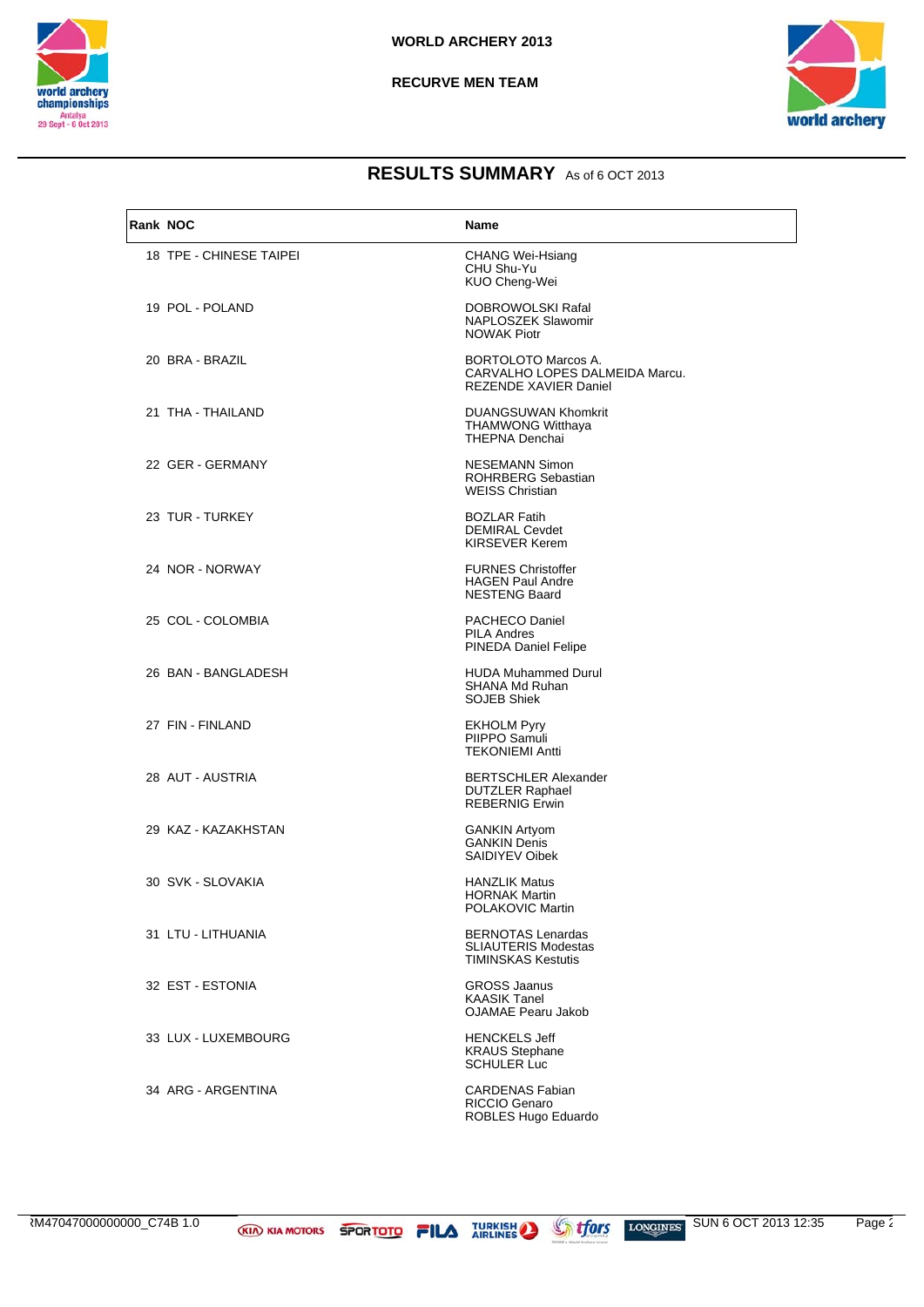

**RECURVE MEN TEAM** 



### RESULTS SUMMARY As of 6 OCT 2013

| <b>Rank NOC</b> |                      | <b>Name</b>                                                                                     |
|-----------------|----------------------|-------------------------------------------------------------------------------------------------|
|                 | 35 CYP-CYPRUS        | <b>CHARALAMBOUS Charalambos</b><br><b>EL HELALI Mimis</b><br><b>LOIZOU Konstantinos</b>         |
|                 | 36 CIV - IVORY COAST | <b>ESSIS Akpa Samuel Bethel</b><br><b>KOUADIO Tanoh Herbert</b><br><b>KOUASSI Rene Philippe</b> |
|                 | 37 KOS - KOSOVO      | <b>ASLLANI Hazir</b><br>LUZHNICA Atdhe<br><b>LUZHNICA Bardhyl</b>                               |

SUN 6 OCT 2013 12:35 RM47047000000000\_C74B 1.0 **Stfors** Page 3 **KIA KIA MOTORS SPORTOTO FILA TURKISH AND AT ATTACK AT A TURKISH** LONGINES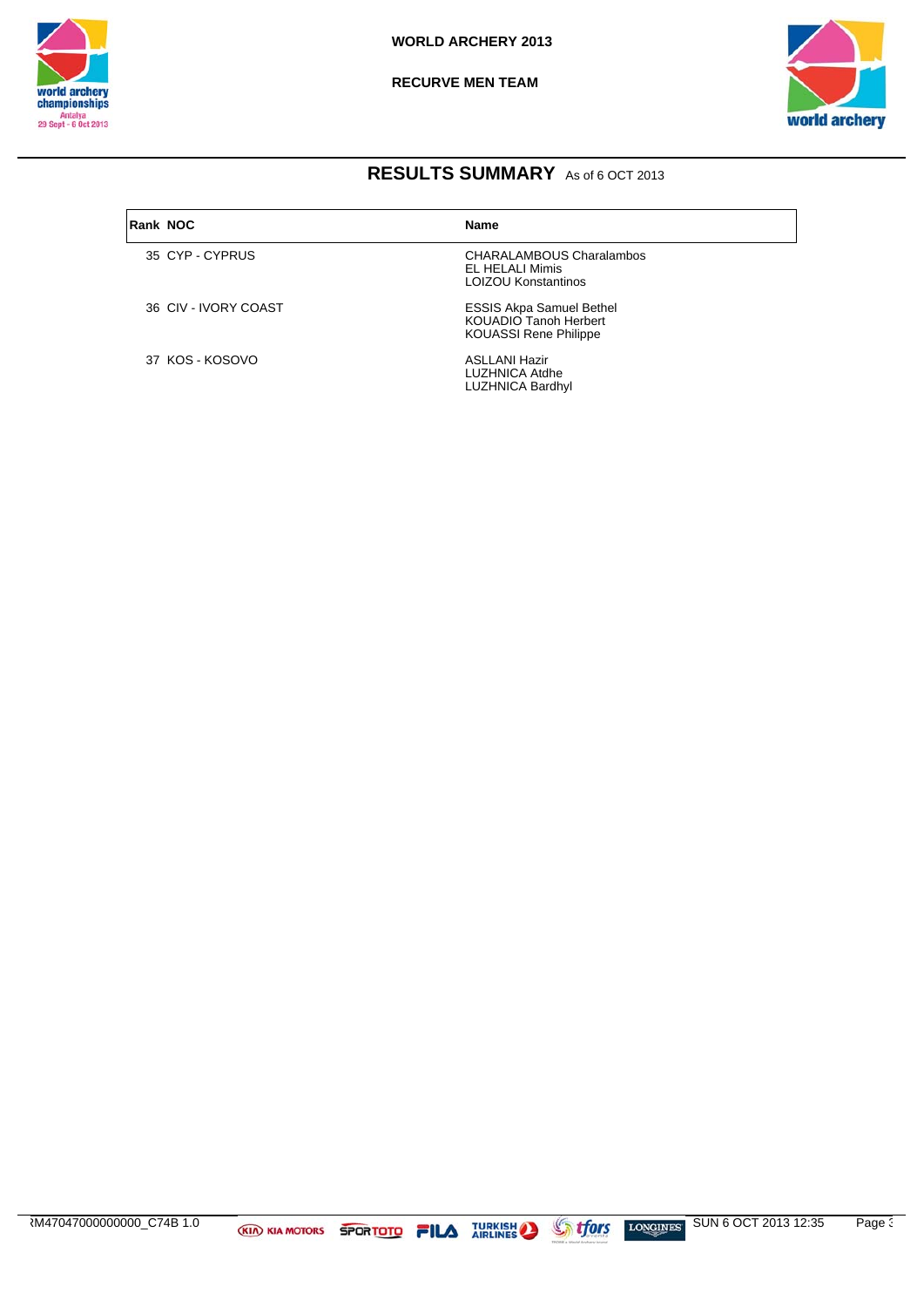



| Rank NOC |                                 | Name                                                                         |
|----------|---------------------------------|------------------------------------------------------------------------------|
|          | 1 KOR - KOREA                   | CHANG Hye Jin<br>KI Bo Bae<br>YUN Ok Hee                                     |
|          | 2 BLR - BELARUS                 | MARUSAVA Hanna<br><b>TIMOFEYEVA Ekaterina</b><br><b>TOLKACH Alena</b>        |
|          | 3 DEN - DENMARK                 | <b>CHRISTIANSEN Carina</b><br><b>JAGER Maja</b><br><b>LAURSEN Anne Marie</b> |
|          | 4 MEX - MEXICO                  | <b>AVITIA Mariana</b><br><b>ROMAN Aida</b><br>VALENCIA Alejandra             |
|          | 5 CHN - CHINA                   | <b>CHENG Ming</b><br><b>CUI Yuanyuan</b><br>XU Jing                          |
|          | 6 TPE - CHINESE TAIPEI          | LE Chien-Ying<br>TAN Ya-Ting<br>WU Chia-Hung                                 |
|          | 7 IND - INDIA                   | <b>BANERJEE Dola</b><br>KUMARI Deepika<br><b>SWURO Chekrovolu</b>            |
|          | 8 GBR - GREAT BRITAIN           | FOLKARD Naomi<br><b>MARTIN Rebecca</b><br>OLIVER Amy                         |
|          | 9 COL - COLOMBIA                | <b>RENDON Ana Maria</b><br>SANCHEZ Natalia<br>SEPULVEDA Maira Alejandra      |
|          | GEO - GEORGIA                   | <b>ESEBUA Kristine</b><br>LOBZHENIDZE Yulia<br>NARIMANIDZE Khatuna           |
|          | <b>GER - GERMANY</b>            | <b>RICHTER Elena</b><br><b>UNRUH Lisa</b><br><b>WINTER Karina</b>            |
|          | JPN - JAPAN                     | <b>HAYASHI Yuki</b><br><b>KATO Ayano</b><br>KAWANAKA Kaori                   |
|          | POL - POLAND                    | <b>LESNIAK Natalia</b><br>LIPIARSKA Karina<br><b>MYSZOR Wioleta</b>          |
|          | <b>RUS - RUSSIAN FEDERATION</b> | ERDYNIEVA Natalia<br>STEPANOVA Inna<br>TIMOFEEVA Kristina                    |
|          | UKR - UKRAINE                   | KOVAL Victoriya<br>PAVLOVA Anastasia<br>SICHENIKOVA Lidija                   |
|          | USA - UNITED STATES of AMERICA  | <b>HARDY Jennifer</b><br><b>LEEK Miranda</b><br><b>LORIG Khatuna</b>         |
|          | 17 FRA - FRANCE                 | <b>BRIANNE Noemie</b><br><b>COTRY Cyrielle</b><br><b>MERI Agnes</b>          |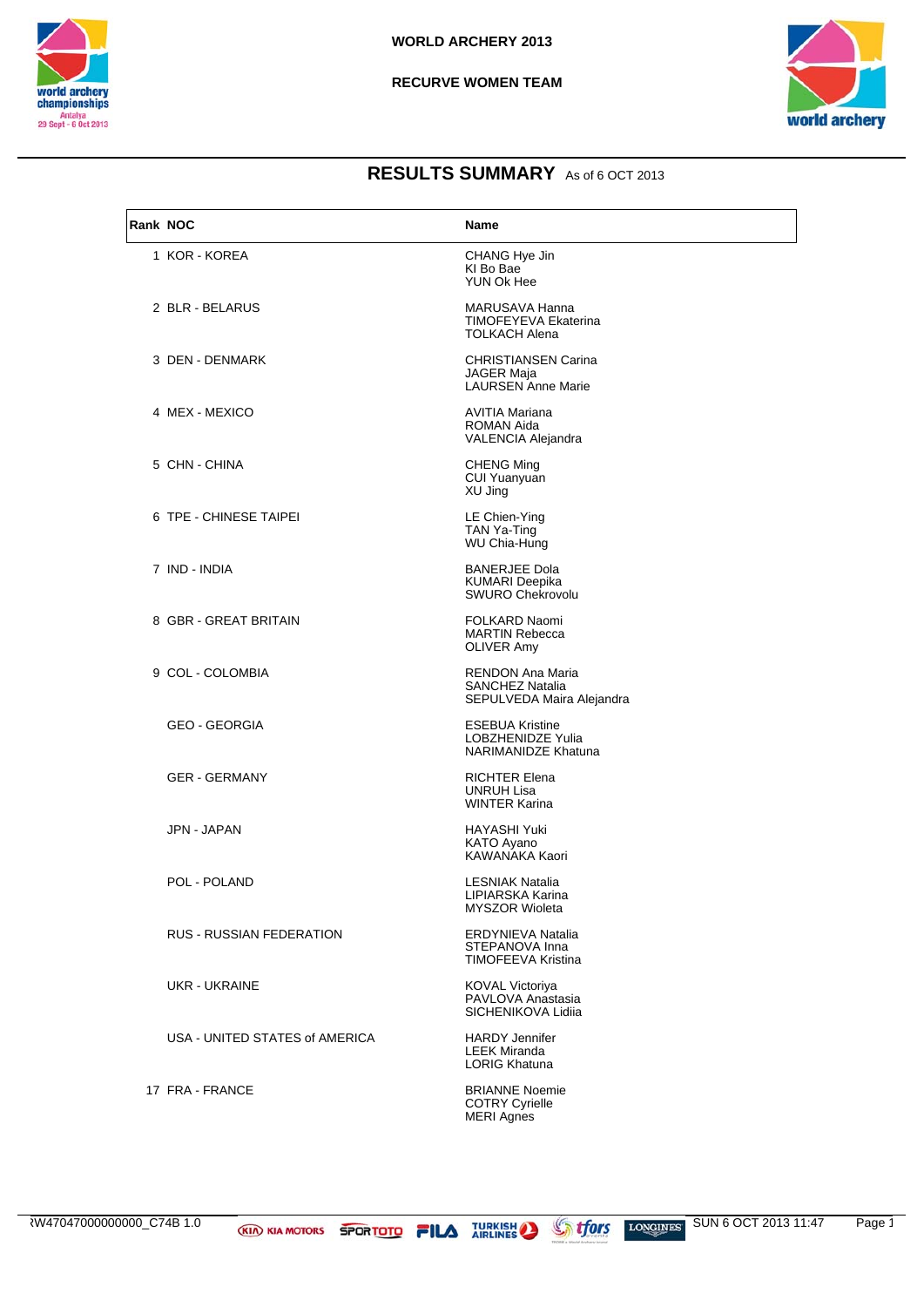



| <b>Rank NOC</b> |                         | <b>Name</b>                                                                          |
|-----------------|-------------------------|--------------------------------------------------------------------------------------|
|                 | 18 ITA - ITALY          | <b>MANDIA Claudia</b><br><b>SARTORI Guendalina</b><br><b>VALEEVA Natalia</b>         |
|                 | 19 BRA - BRAZIL         | CANETTA GOBBI Marina<br><b>GOMES DOS SANTOS Ane Marcelle</b><br><b>NIKITIN Sarah</b> |
|                 | 20 TUR - TURKEY         | <b>AKTUNA Aybuke</b><br>LOKLUOGLU Begul<br>UNSAL Begunhan Elif                       |
|                 | 21 MGL - MONGOLIA       | ALTANGEREL Enkhtuya<br>NYAMJARGAL Ariunbileg<br><b>URANTUNGALAG Bishindee</b>        |
|                 | 22 ESP - SPAIN          | <b>ETXEBERRIA Mirene</b><br><b>FOULON Magali</b><br><b>MARTIN Adriana</b>            |
|                 | 23 VEN - VENEZUELA      | <b>BOLIVAR Genesis</b><br><b>BRITO Leidys</b><br>MENDEZ Mayra                        |
|                 | 24 PRK - D.P.R. KOREA   | CHOE Song Hui<br>KANG Un Ju<br>RYU Un Hyang                                          |
|                 | 25 KAZ - KAZAKHSTAN     | LI Yelena<br>SAIDIYEVA Luyiza<br><b>TUKEBAEVA Farida</b>                             |
|                 | 26 AUS - AUSTRALIA      | <b>BARNARD Elisa</b><br><b>BRIDGER Deonne</b><br><b>INGLEY Alice</b>                 |
|                 | 27 CAN - CANADA         | <b>CHENIER Virginie</b><br><b>LEE Vanessa</b><br>THIFFEAULT PICARD Georcy-Step.      |
|                 | 28 EST - ESTONIA        | <b>LUIK Siret</b><br><b>NURMSALU Laura</b><br><b>PARNAT Reena</b>                    |
|                 | 29 CZE - CZECH REPUBLIC | <b>KULHAVA Miroslava</b><br>PANIKOVA Zuzana<br>SUDRICHOVA Gabriela                   |
|                 | 30 SWE - SWEDEN         | <b>BJERENDAL Christine</b><br>JANGNAS Erika<br>JEPPSSON Jenny                        |
|                 | 31 SUI - SWITZERLAND    | <b>DEINEKO Iliana</b><br><b>DIELEN Nathalie</b><br><b>SCHOBINGER Celine</b>          |
|                 | 32 BHU - BHUTAN         | KARMA.<br><b>ZAM Sherab</b><br>ZANGMO Younten                                        |

**If ors**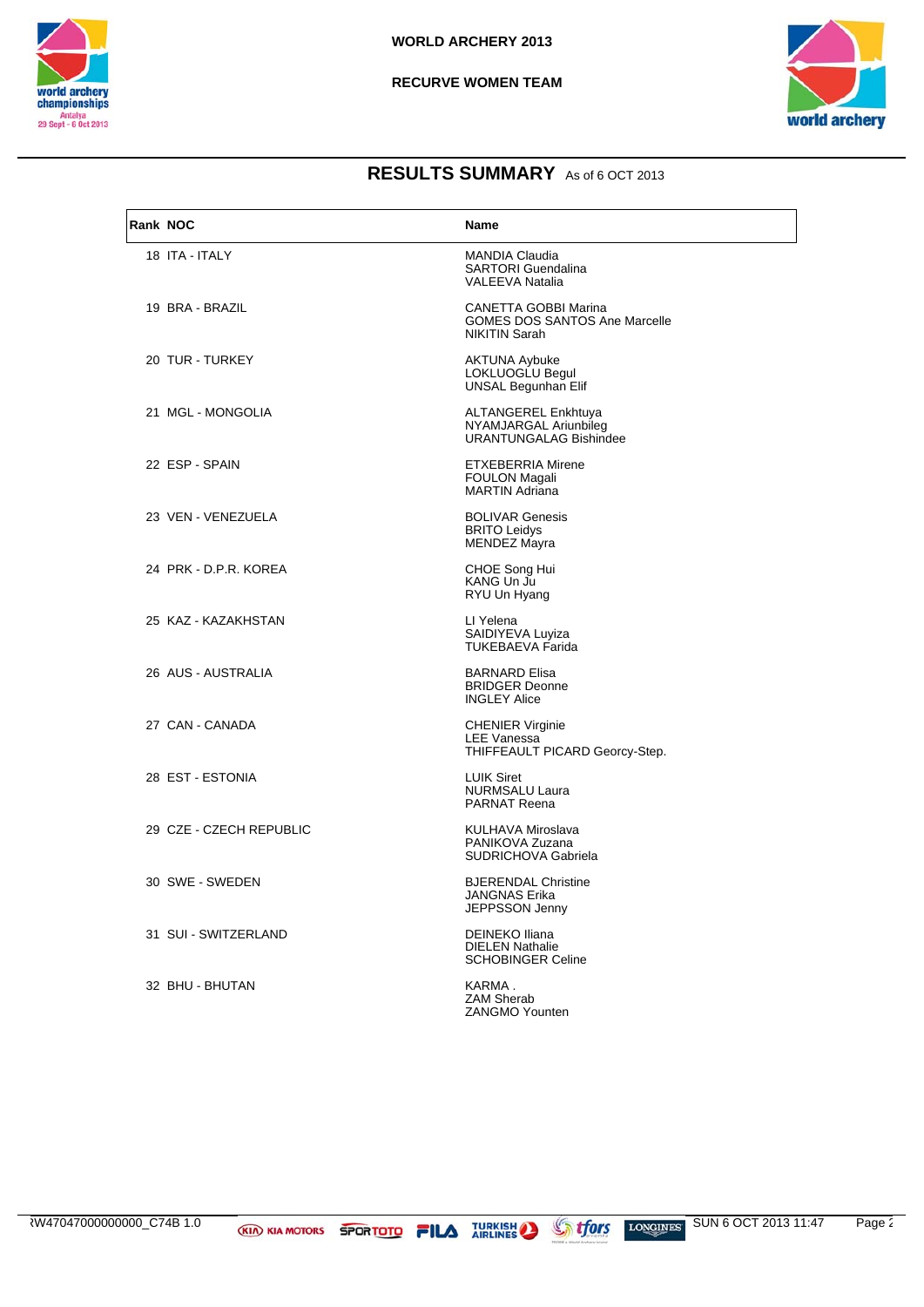



| Rank NOC |                                  | Name                                                                                |
|----------|----------------------------------|-------------------------------------------------------------------------------------|
|          | 1 DEN - DENMARK                  | <b>DAMSBO Martin</b><br><b>HANSEN Stephan</b><br><b>LAURSEN Patrick</b>             |
|          | 2 RSA - SOUTH AFRICA             | <b>BADENHORST Gabriel</b><br><b>BIERMAN DP</b><br><b>ROUX Patrick</b>               |
|          | 3 FRA - FRANCE                   | <b>BRASSEUR Sebastien</b><br><b>DELOCHE Pierre Julien</b><br><b>GENET Dominique</b> |
|          | 4 SWE - SWEDEN                   | <b>CARLSSON Magnus</b><br>LINSJO Glenn<br><b>LUNDIN Morgan</b>                      |
|          | 5 USA - UNITED STATES of AMERICA | <b>BROADWATER Jesse</b><br><b>GELLENTHIEN Braden</b><br><b>WILDE Reo</b>            |
|          | 6 GBR - GREAT BRITAIN            | <b>BELL Chris</b><br><b>BUSBY Duncan</b><br>RAVENSCROFT Adam                        |
|          | 7 MEX - MEXICO                   | ALVARADO Gerardo<br><b>CARDOSO Mario</b><br>FIERRO Julio Ricardo                    |
|          | 8 RUS - RUSSIAN FEDERATION       | DAMBAEV Alexander<br>RINCHINO Chingese<br>SOIZHINOV Zorigto                         |
|          | 9 AUS - AUSTRALIA                | <b>BROSNAN Michael</b><br><b>COGHLAN Patrick</b><br>PHILLIPS Guy                    |
|          | CAN - CANADA                     | <b>FAGAN Andrew</b><br>PERKINS Christopher<br><b>TRILLUS Dietmar</b>                |
|          | IND - INDIA                      | <b>CHAUHAN Rajat</b><br><b>KUMAR Sandeep</b><br><b>VERMA Abhishek</b>               |
|          | <b>ITA - ITALY</b>               | <b>BOVINI Mauro</b><br><b>DRAGONI Luigi</b><br><b>PAGNI Sergio</b>                  |
|          | KOR - KOREA                      | CHOI Yong Hee<br>KIM Jongho<br>MIN Lihong                                           |
|          | NED - NETHERLANDS                | <b>BLEYENDAAL Ruben</b><br><b>ELZINGA Peter</b><br><b>SCHLOESSER Mike</b>           |
|          | <b>NOR - NORWAY</b>              | <b>AAMAAS Njaal</b><br><b>BOE Morten</b><br><b>TJENTLAND Oddmund</b>                |
|          | <b>TUR - TURKEY</b>              | <b>CAGIRAN Evren</b><br>ELMAAGACLI Demir<br><b>TANDOGAN Baris</b>                   |
|          | 17 BEL - BELGIUM                 | <b>CAUWE Michael</b><br><b>DOMANSKI Renaud</b><br><b>SCARCERIAUX Baptiste</b>       |

RM47147100000000\_C74B 1.0 **KID KIA MOTORS SPORTOTO FILA** TURKISH Strings Longings SAT 5 OCT 2013 12:34 Page 1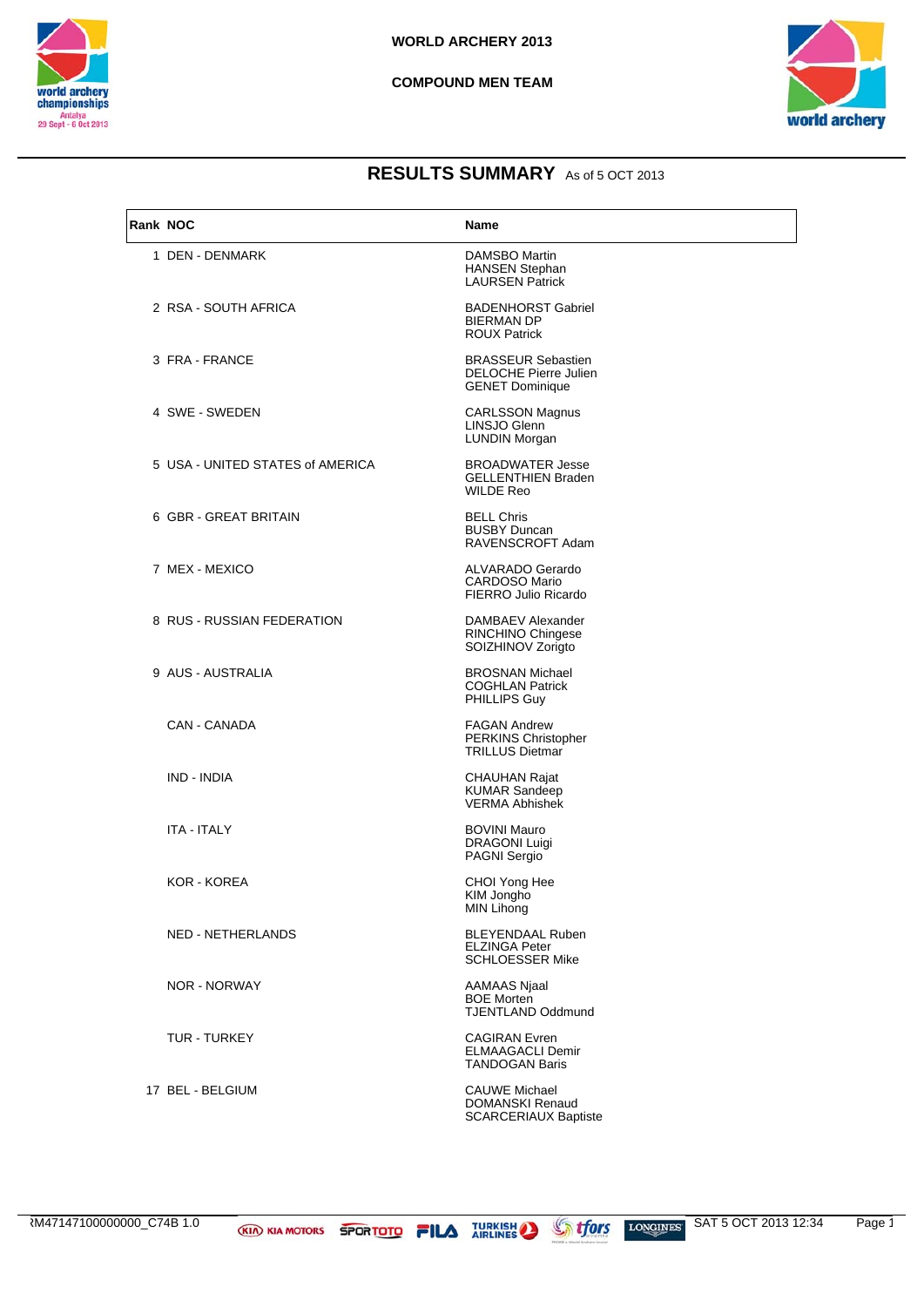



| Rank NOC |                         | Name                                                                                   |
|----------|-------------------------|----------------------------------------------------------------------------------------|
|          | 18 GER - GERMANY        | <b>KLINGNER Lars</b><br><b>LAUBE Marcus</b><br><b>RAUPACH Christian</b>                |
|          | 19 COL - COLOMBIA       | <b>CARDONA Camilo Andres</b><br><b>CARRASQUILLA Juan Carlos</b><br><b>MUNOZ Daniel</b> |
|          | 20 AUT - AUSTRIA        | <b>BERNHUBER Gerald</b><br><b>MATZNER Michael</b><br><b>MOSER Daniel</b>               |
|          | 21 FIN - FINLAND        | <b>FORSBERG Jere</b><br><b>JUUTILAINEN Mikko</b><br><b>LOITOKARI Pekka</b>             |
|          | 22 VEN - VENEZUELA      | <b>GONZALEZ Eduardo</b><br><b>ROJAS Leandro</b><br><b>TORRES Nelson</b>                |
|          | 23 THA - THAILAND       | CHATACHOT Nitiphum<br><b>WONG Chanchai</b><br><b>WONGLERSTSUWAN Siwarut</b>            |
|          | 24 BRA - BRAZIL         | AMBROSIO DE LIMA Rogerio<br><b>DOS SANTOS Roberval</b><br>RORIZ JR. Marcelo            |
|          | 25 SVK - SLOVAKIA       | <b>DURNY Matus</b><br><b>DURNY Matus Jr.</b><br><b>ZEMAN Viktor</b>                    |
|          | 26 CZE - CZECH REPUBLIC | <b>BARTOS Leos</b><br><b>BRADA Vladimir</b><br><b>REITMEIER Filip</b>                  |
|          | 27 KAZ - KAZAKHSTAN     | <b>FISHER Pavel</b><br><b>MURNOV Alexandr</b><br><b>SHOTAEV Murat</b>                  |

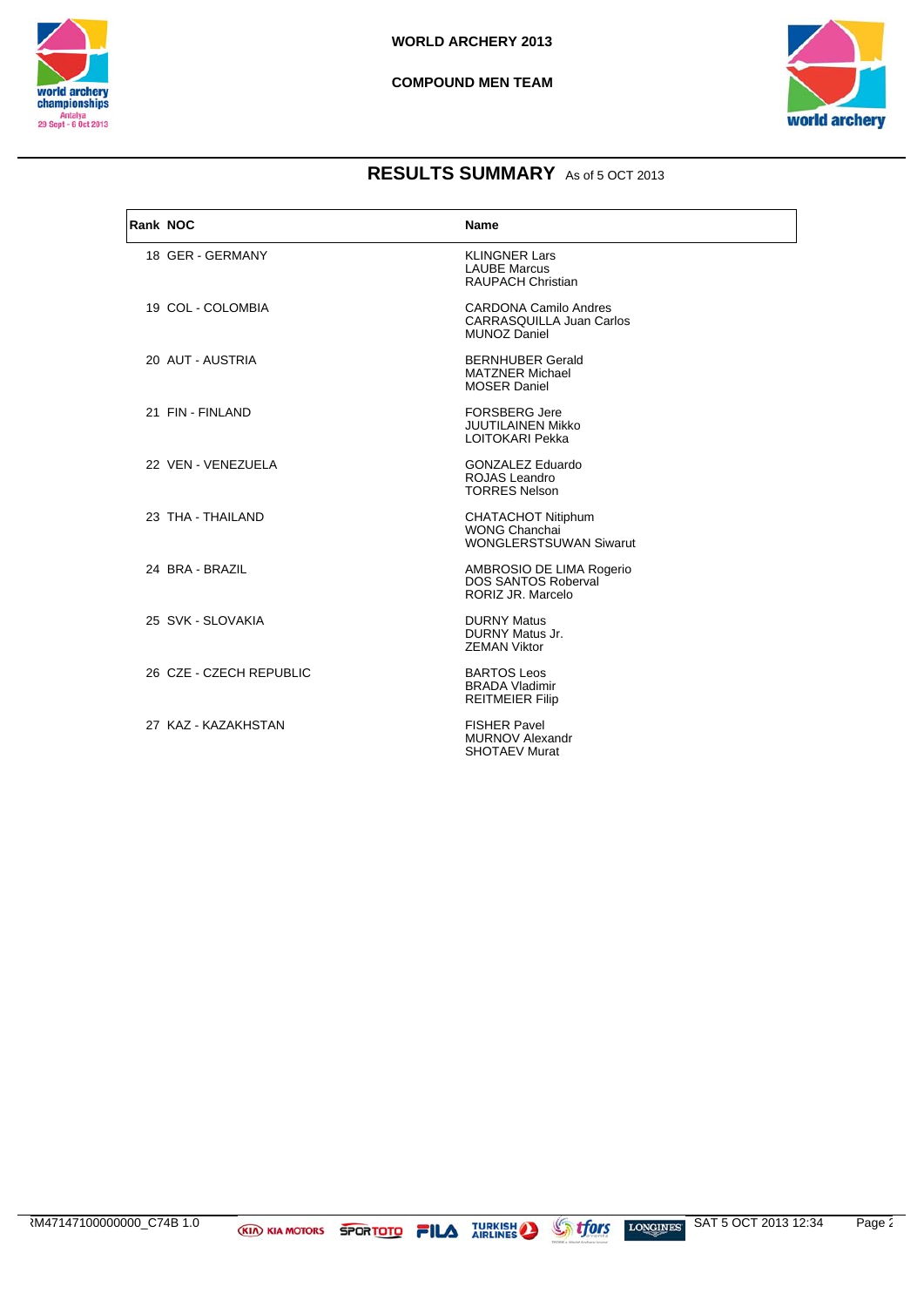



| Rank NOC |                                  | <b>Name</b>                                                                     |
|----------|----------------------------------|---------------------------------------------------------------------------------|
|          | 1 COL - COLOMBIA                 | <b>BRAVO Aura Maria</b><br>LOPEZ Sara<br>USQUIANO Alejandra                     |
|          | 2 NED - NETHERLANDS              | <b>COUWENBERG Martine</b><br><b>MARKOVIC Irina</b><br>VAN CASPEL Inge           |
|          | 3 FRA - FRANCE                   | <b>DODEMONT Sophie</b><br><b>LEBECQUE Pascale</b><br><b>VANDIONANT Sandrine</b> |
|          | 4 GBR - GREAT BRITAIN            | <b>BINGHAM Rikki</b><br><b>BROWN Danielle</b><br><b>GALES Andrea</b>            |
|          | 5 USA - UNITED STATES of AMERICA | <b>COCHRAN Carli</b><br><b>CYR Gabrielle</b><br><b>JONES Erika</b>              |
|          | 6 RSA - SOUTH AFRICA             | ROUX Gerda<br><b>VAN KRADENBURG Jeanine</b><br><b>WENTZEL Danelle</b>           |
|          | 7 CAN - CANADA                   | <b>MCCLEAN Fiona</b><br><b>SCHINA Sonia</b><br><b>WALLACE Ashley</b>            |
|          | 8 KOR - KOREA                    | <b>CHOI Bomin</b><br>SEO Jung Hee<br>SEOK Ji Hyun                               |
|          | 9 AUS - AUSTRALIA                | <b>GALE Sherry</b><br><b>MARSHALL Karina</b><br>NICHOLSON Deb                   |
|          | <b>BRA - BRAZIL</b>              | <b>ACQUESTA Nely</b><br>DOS SANTOS Dirma Miranda<br>SHIMIZU Elizabeth Harumi    |
|          | <b>GER - GERMANY</b>             | <b>BERGER Kristina</b><br><b>MIKALA Melanie</b><br><b>SAUTER Sabine</b>         |
|          | IND - INDIA                      | DEB Trisha<br><b>HANSDAH Jhano</b><br>VENNAM Jyothi Surekha                     |
|          | <b>ITA - ITALY</b>               | ANASTASIO Anastasia<br>D AGOSTINO Katia<br><b>TONIOLI Marcella</b>              |
|          | MEX - MEXICO                     | <b>HERNANDEZ Martha</b><br><b>MERINO Brenda</b><br>OCHOA Linda                  |
|          | <b>RUS - RUSSIAN FEDERATION</b>  | <b>AVDEEVA Natalia</b><br>CHERKASHNEVA Svetlana<br>LOGINOVA Albina              |
|          | VEN - VENEZUELA                  | BOSCH Olga<br><b>GUEDEZ Luzmary</b><br>MENDOZA Ana                              |
|          | 17 TUR - TURKEY                  | <b>BENEK Duygu Ece</b><br>KOCAMAN Gizem<br><b>SENOCAK Vildan</b>                |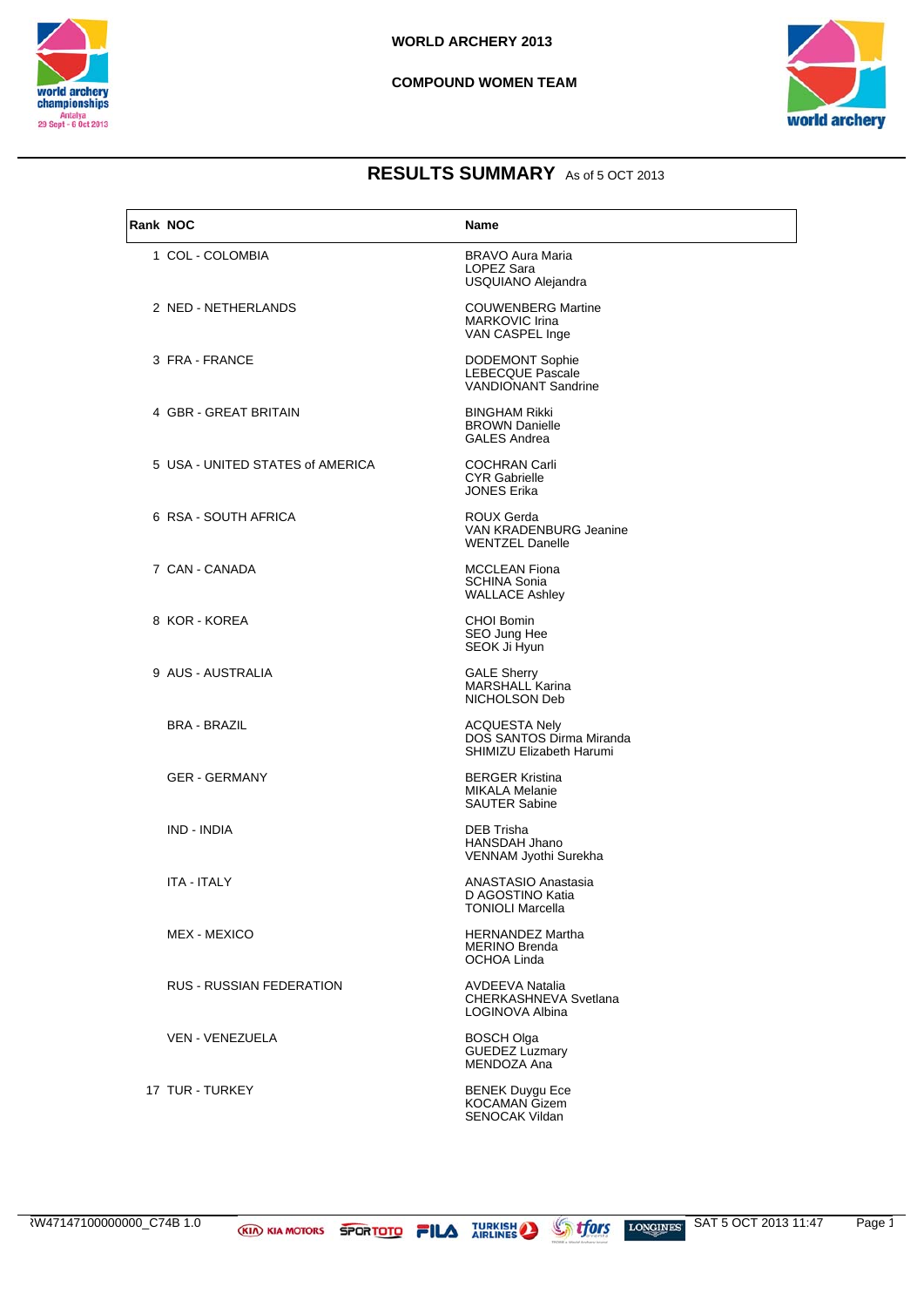

**COMPOUND WOMEN TEAM**



## **RESULTS SUMMARY** As of 5 OCT 2013

**Rank NOC Name**

18 KAZ - KAZAKHSTAN

SHEPOTKO Svetlana TYRTYKAEVA Ainur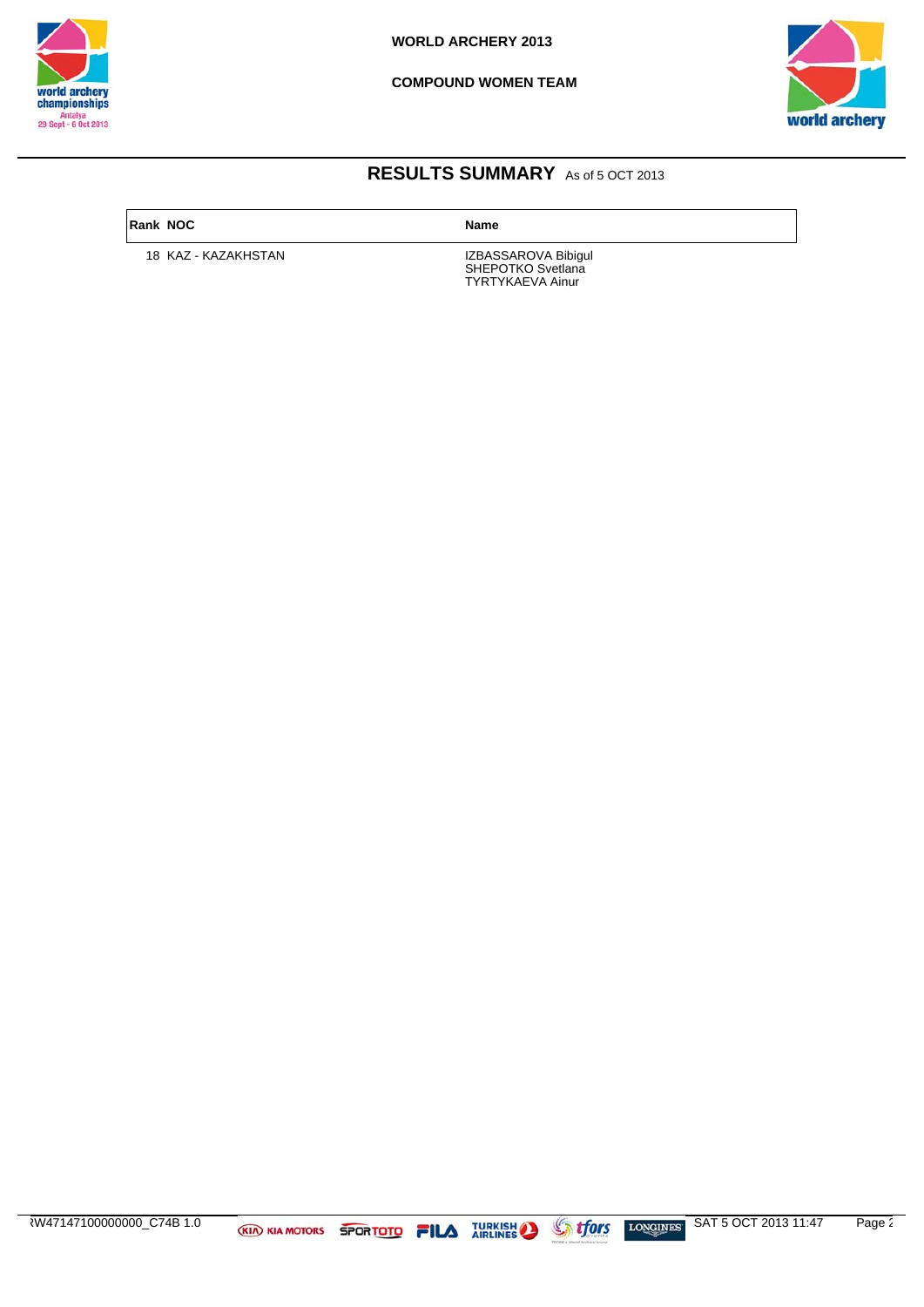



| Rank NOC |                                  | <b>Name</b>                                             |
|----------|----------------------------------|---------------------------------------------------------|
|          | 1 KOR - KOREA                    | KI Bo Bae<br>OH Jin Hyek                                |
|          | 2 USA - UNITED STATES of AMERICA | <b>ELLISON Brady</b><br><b>LORIG Khatuna</b>            |
|          | 3 TPE - CHINESE TAIPEI           | KUO Cheng-Wei<br><b>TAN Ya-Ting</b>                     |
|          | 4 MEX - MEXICO                   | <b>ALVAREZ Luis</b><br><b>ROMAN Aida</b>                |
|          | 5 GBR - GREAT BRITAIN            | <b>FOLKARD Naomi</b><br><b>GODFREY Larry</b>            |
|          | <b>ITA - ITALY</b>               | <b>NESPOLI Mauro</b><br>VALEEVA Natalia                 |
|          | 7 RUS - RUSSIAN FEDERATION       | NIKOLAEV Alexey<br>STEPANOVA Inna                       |
|          | 8 IND - INDIA                    | <b>KUMARI Deepika</b><br>TALUKDAR Jayanta               |
|          | 9 BRA - BRAZIL                   | CARVALHO LOPES DALMEIDA Marcu.<br><b>NIKITIN Sarah</b>  |
|          | CHN - CHINA                      | DAI Xiaoxiang<br>XU Jing                                |
|          | COL - COLOMBIA                   | <b>PACHECO Daniel</b><br><b>RENDON Ana Maria</b>        |
|          | <b>FRA - FRANCE</b>              | <b>BRIANNE Noemie</b><br><b>VALLADONT Jean-Charles</b>  |
|          | <b>GER - GERMANY</b>             | <b>RICHTER Elena</b><br><b>ROHRBERG Sebastian</b>       |
|          | JPN - JAPAN                      | FURUKAWA Takaharu<br>KATO Ayano                         |
|          | ESP - SPAIN                      | <b>FOULON Magali</b><br>RODRIGUEZ Juan I.               |
|          | <b>UKR - UKRAINE</b>             | IVASHKO Markiyan<br>SICHENIKOVA Lidija                  |
|          | 17 MGL - MONGOLIA                | <b>GANTUGS Jantsan</b><br><b>URANTUNGALAG Bishindee</b> |
|          | 18 AUS - AUSTRALIA               | <b>BRIDGER Deonne</b><br><b>WORTH Taylor</b>            |
|          | 19 DEN - DENMARK                 | <b>JAGER Maja</b><br>WEISS Johan                        |
|          | 20 POL - POLAND                  | LIPIARSKA Karina<br><b>NOWAK Piotr</b>                  |
|          | 21 NED - NETHERLANDS             | DE VRIES Shireen-Zoe<br>VAN DEN BERG Sjef               |
|          | 22 CAN - CANADA                  | <b>DUENAS Crispin</b><br>THIFFEAULT PICARD Georcy-Step. |
|          | 23 BLR - BELARUS                 | MARUSAU Mikalai<br>MARUSAVA Hanna                       |

2X47047000000000\_C74B 1.0

**KIA KIA MOTORS SPORTOTO FILA TURKISH AND AT ATTACK AT A TURKISH** 

**If ors**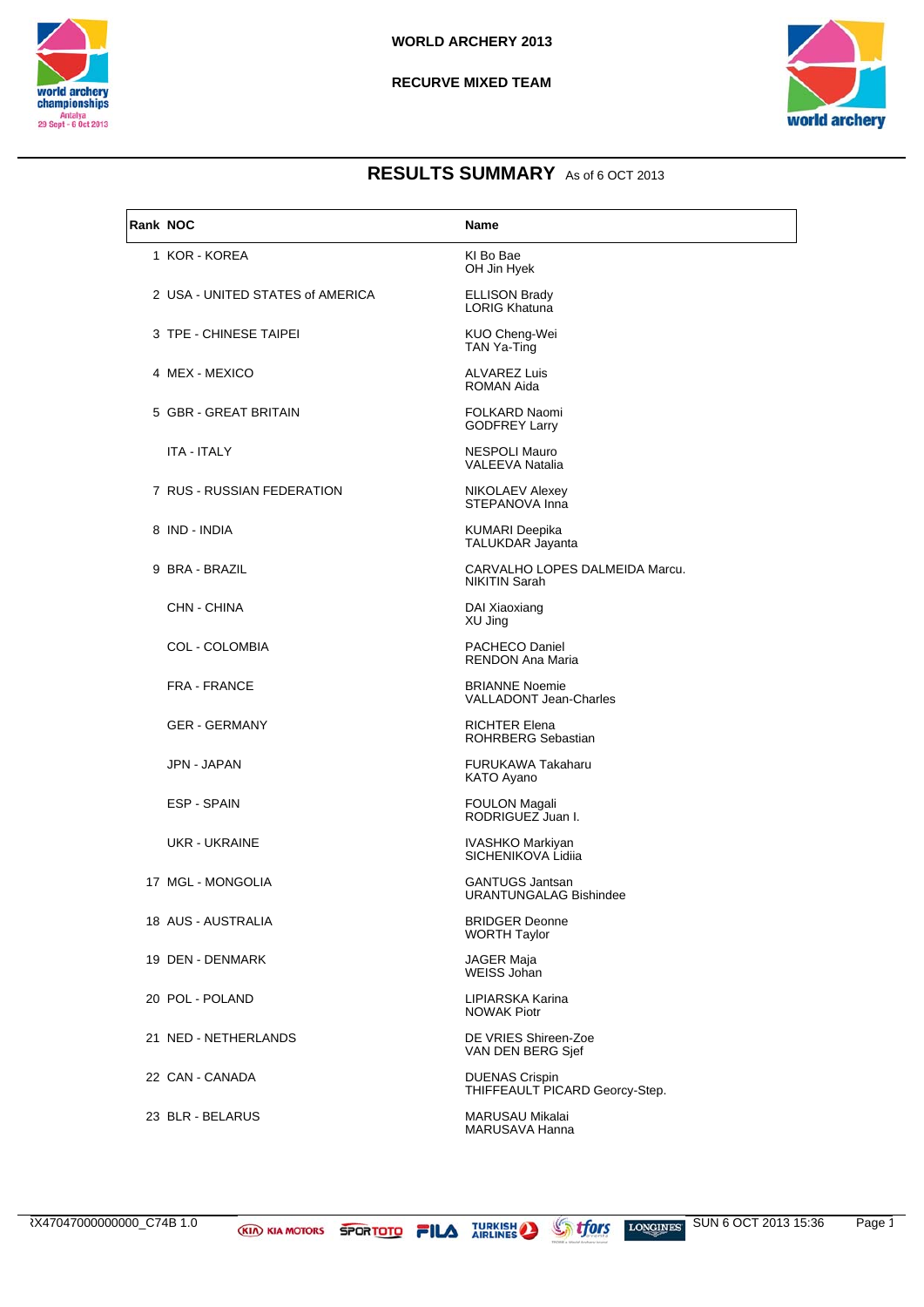



| Rank NOC |                              | <b>Name</b>                                                |
|----------|------------------------------|------------------------------------------------------------|
|          | 24 PRK - D.P.R. KOREA        | <b>JON Chol</b><br>RYU Un Hyang                            |
|          | 25 TUR - TURKEY              | <b>AKTUNA Aybuke</b><br><b>DEMIRAL Cevdet</b>              |
|          | 26 MDA - REPUBLIC of MOLDOVA | <b>MIRCA Alexandra</b><br>OLARU Dan                        |
|          | 27 IRL - IRELAND             | <b>CUTHBERT Sinead</b><br><b>HANLON Keith</b>              |
|          | 28 SWE - SWEDEN              | <b>BJERENDAL Christine</b><br><b>DJERF Sebastian</b>       |
|          | 29 VEN - VENEZUELA           | <b>BRITO Leidys</b><br><b>RAMOS Miguel</b>                 |
|          | 30 ROU - ROMANIA             | <b>BANCILA Simona</b><br><b>CIORNEI Daniel</b>             |
|          | 31 SUI - SWITZERLAND         | <b>RUFER Thomas</b><br><b>SCHOBINGER Celine</b>            |
|          | 32 KAZ - KAZAKHSTAN          | SAIDIYEV Oibek<br><b>TUKEBAEVA Farida</b>                  |
|          | 33 EST - ESTONIA             | <b>OJAMAE Pearu Jakob</b><br><b>PARNAT Reena</b>           |
|          | 34 CHI - CHILE               | <b>AGUILAR GIMPEL Guillermo</b><br><b>MORAGA Sophia</b>    |
|          | 35 DOM - DOMINICAN REPUBLIC  | <b>ALFONSECA Andres</b><br>SOLANO Lya                      |
|          | 36 CYP-CYPRUS                | <b>EL HELALI Mimis</b><br><b>MOUSIKOU Elena</b>            |
|          | 37 ARG - ARGENTINA           | <b>GONI Maria Gabriela</b><br>ROBLES Hugo Eduardo          |
|          | 38 IRI - I.R. IRAN           | ABDOLKARIMI Melika<br>MANOOCHEHRI Nader                    |
|          | 39 CIV - IVORY COAST         | <b>FRANGILLI Carla</b><br><b>KOUASSI Rene Philippe</b>     |
|          | 40 SVK - SLOVAKIA            | <b>HANZLIK Matus</b><br><b>HARCARIKOVA Lenka</b>           |
|          | 41 LAT - LATVIA              | <b>KREICBERGA Anete</b><br><b>LAPSINS Eduards</b>          |
|          | 42 GRE - GREECE              | <b>GKORILA Anatoli Martha</b><br><b>TSERKEZIS Stefanos</b> |
|          | 43 BAN - BANGLADESH          | <b>RAY Shamoli</b><br><b>SHANA Md Ruhan</b>                |
|          | 44 ARM - ARMENIA             | PETROSYAN Arshak<br><b>VASILYAN Nune</b>                   |
|          | 45 IRQ - IRAQ                | AL-MASHHADANI Rand<br>MAHMMOOD Ahmed                       |
|          | 46 BHU - BHUTAN              | <b>WANGDI Nima</b><br><b>ZAM Sherab</b>                    |

**KIA KIA MOTORS SPORTOTO FILA TURKISH** 

**Stfors**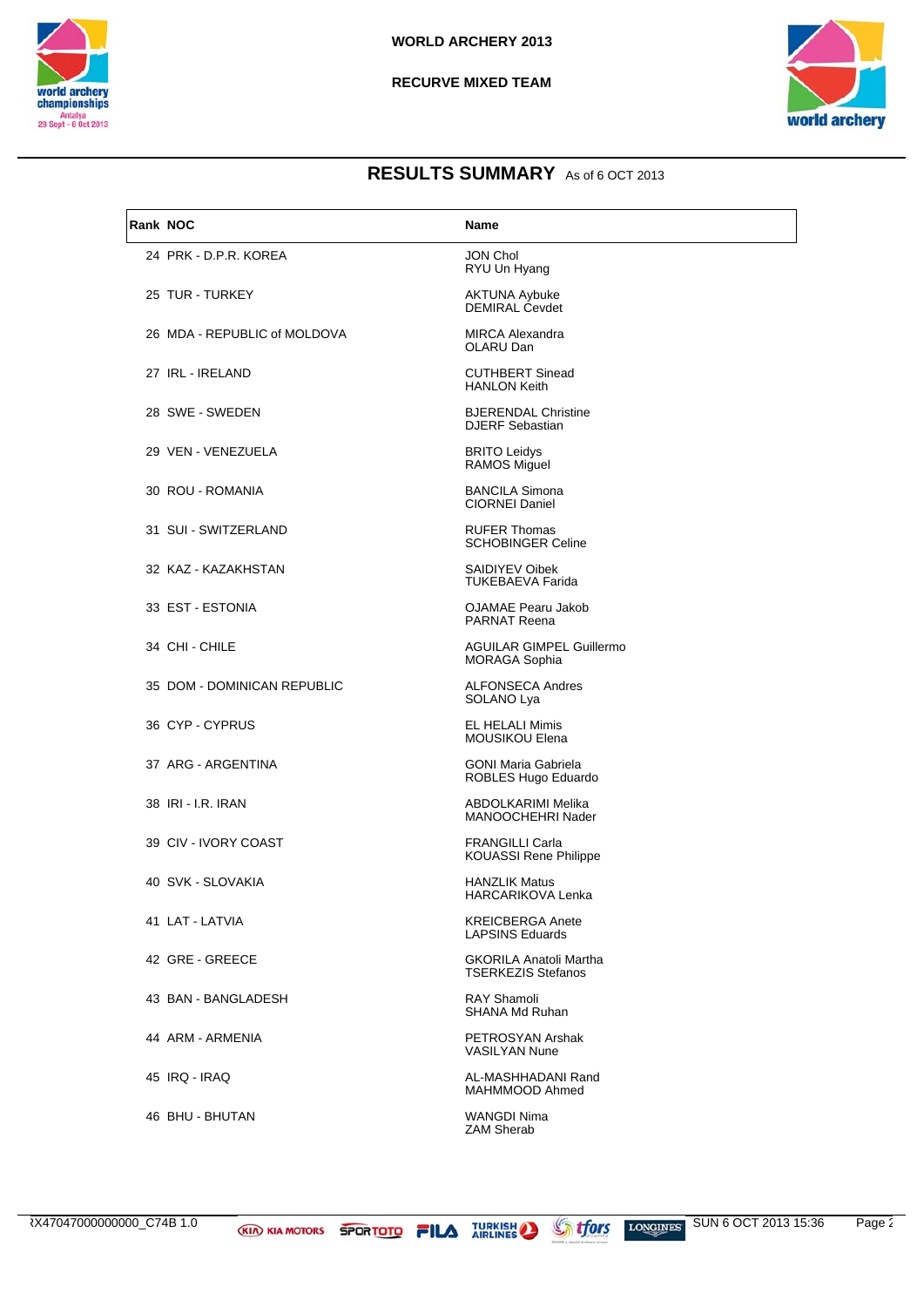



| Rank NOC |                                  | <b>Name</b>                                         |
|----------|----------------------------------|-----------------------------------------------------|
|          | 1 ITA - ITALY                    | PAGNI Sergio<br><b>TONIOLI Marcella</b>             |
|          | 2 RUS - RUSSIAN FEDERATION       | DAMBAEV Alexander<br>LOGINOVA Albina                |
|          | 3 USA - UNITED STATES of AMERICA | <b>BROADWATER Jesse</b><br><b>JONES Erika</b>       |
|          | 4 IND - INDIA                    | VENNAM Jyothi Surekha<br><b>VERMA Abhishek</b>      |
|          | 5 NOR - NORWAY                   | <b>BOE Morten</b><br><b>GRYDELAND Runa</b>          |
|          | 6 CRO - CROATIA                  | <b>ORLIC Maja</b><br>VAVRO Mario                    |
|          | <b>RSA - SOUTH AFRICA</b>        | <b>BIERMAN DP</b><br><b>WENTZEL Danelle</b>         |
|          | 8 KOR - KOREA                    | KIM Jongho<br>SEOK Ji Hyun                          |
|          | 9 CAN - CANADA                   | <b>MCCLEAN Fiona</b><br>PERKINS Christopher         |
|          | <b>COL - COLOMBIA</b>            | <b>CARDONA Camilo Andres</b><br>LOPEZ Sara          |
|          | <b>DEN - DENMARK</b>             | <b>DAMSBO Martin</b><br>SOEMOD Camilla              |
|          | <b>FRA - FRANCE</b>              | DELOCHE Pierre Julien<br><b>LEBECQUE Pascale</b>    |
|          | <b>GER - GERMANY</b>             | <b>LAUBE Marcus</b><br><b>SAUTER Sabine</b>         |
|          | <b>GBR - GREAT BRITAIN</b>       | <b>BROWN Danielle</b><br>RAVENSCROFT Adam           |
|          | MEX - MEXICO                     | FIERRO Julio Ricardo<br>OCHOA Linda                 |
|          | NED - NETHERLANDS                | <b>SCHLOESSER Mike</b><br>VAN CASPEL Inge           |
|          | 17 AUS - AUSTRALIA               | <b>COGHLAN Patrick</b><br><b>MARSHALL Karina</b>    |
|          | 18 SWE - SWEDEN                  | <b>CARLSSON Magnus</b><br><b>DANIELSSON Isabell</b> |
|          | 19 JPN - JAPAN                   | HAYASHI Kiyomi<br>YAMAMOTO Yuta                     |
|          | 20 TUR - TURKEY                  | <b>ELMAAGACLI Demir</b><br><b>KOCAMAN Gizem</b>     |
|          | 21 VEN - VENEZUELA               | <b>BOSCH Olga</b><br><b>TORRES Nelson</b>           |
|          | 22 IRL - IRELAND                 | <b>LAWTHER Melanie</b><br><b>WILSON Darrel</b>      |
|          | 23 LTU - LITHUANIA               | KIZELIAUSKAITE Inga<br>SIGAUSKAS Vladas             |

RX47147100000000\_C74B 1.0 **KID KIA MOTORS SPORTOTO FILA** TURKISH STORTOTS LONGINES SAT 5 OCT 2013 15:38 Page 1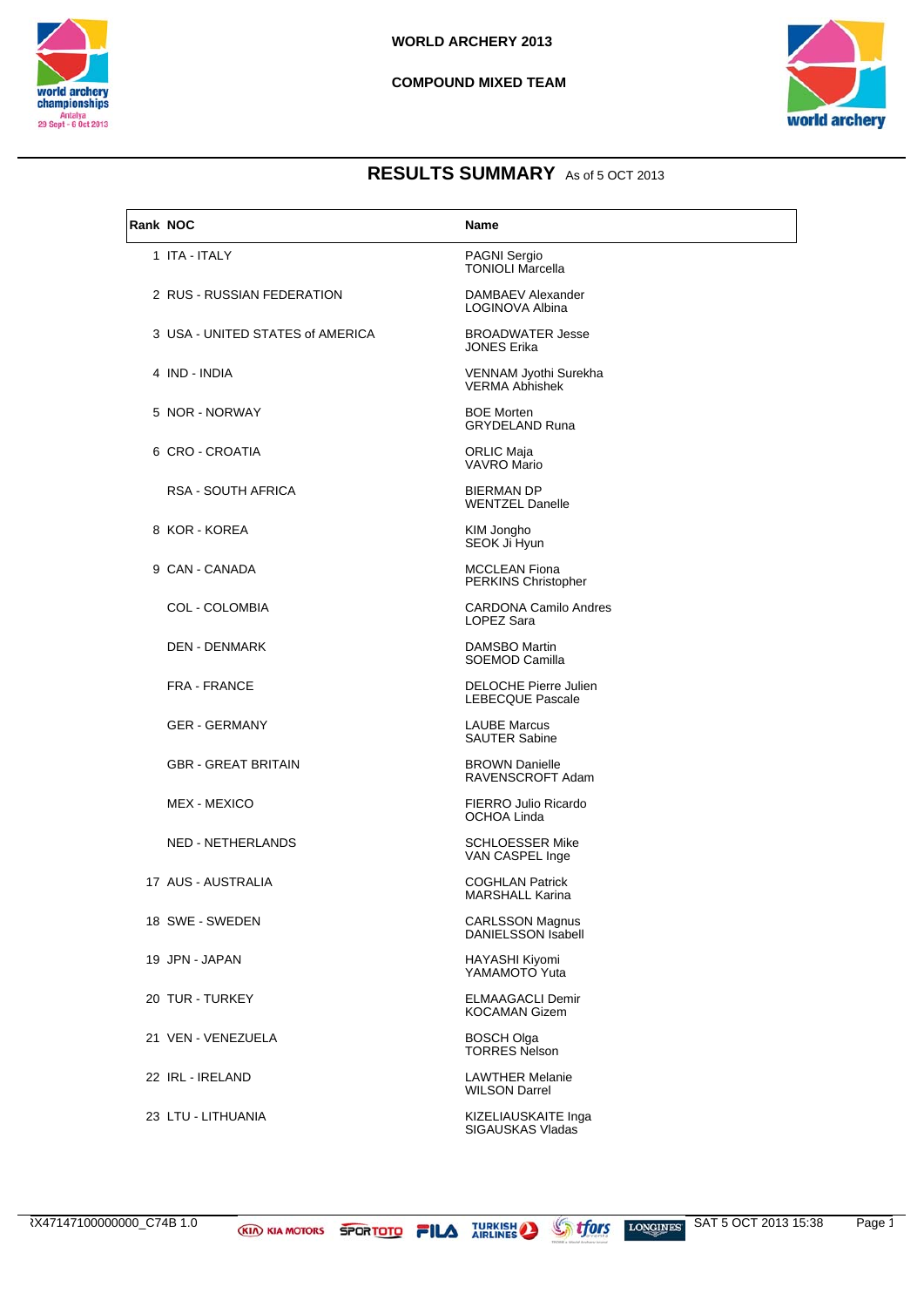



| Rank NOC |                      | <b>Name</b>                                      |
|----------|----------------------|--------------------------------------------------|
|          | 24 BEL - BELGIUM     | <b>CAUWE Michael</b><br><b>WILLEMS Gladys</b>    |
|          | 25 IRI - I.R. IRAN   | <b>GHEYDI Majid</b><br>SARI AK Shabnam           |
|          | 26 BRA - BRAZIL      | <b>ACQUESTA Nely</b><br>RORIZ JR. Marcelo        |
|          | 27 NZL - NEW ZEALAND | <b>SCOTT Barbara</b><br><b>TEASDALE Shaun</b>    |
|          | 28 ESP - SPAIN       | <b>BLAZQUEZ Alberto</b><br><b>MARCOS Andrea</b>  |
|          | 29 FIN - FINLAND     | <b>JUUTILAINEN Mikko</b><br><b>LANTEE Anne</b>   |
|          | 30 IRQ - IRAQ        | AL DAGHMAN Eshaaq<br>ALMASHHADANI Fatimah        |
|          | 31 SVK - SLOVAKIA    | <b>DURNA Katarina</b><br><b>DURNY Matus Jr.</b>  |
|          | 32 KAZ - KAZAKHSTAN  | <b>FISHER Pavel</b><br>IZBASSAROVA Bibigul       |
|          | 33 ARG - ARGENTINA   | <b>BACKIS Vanina</b><br>PEREZ Juan Manuel        |
|          | 34 POL - POLAND      | <b>GORCZYCA Krzysztof</b><br>SZALANSKA Katarzyna |
|          | 35 BAN - BANGLADESH  | PARVIN MOHUA Ayasha<br><b>ZIA Ziaul Hoque</b>    |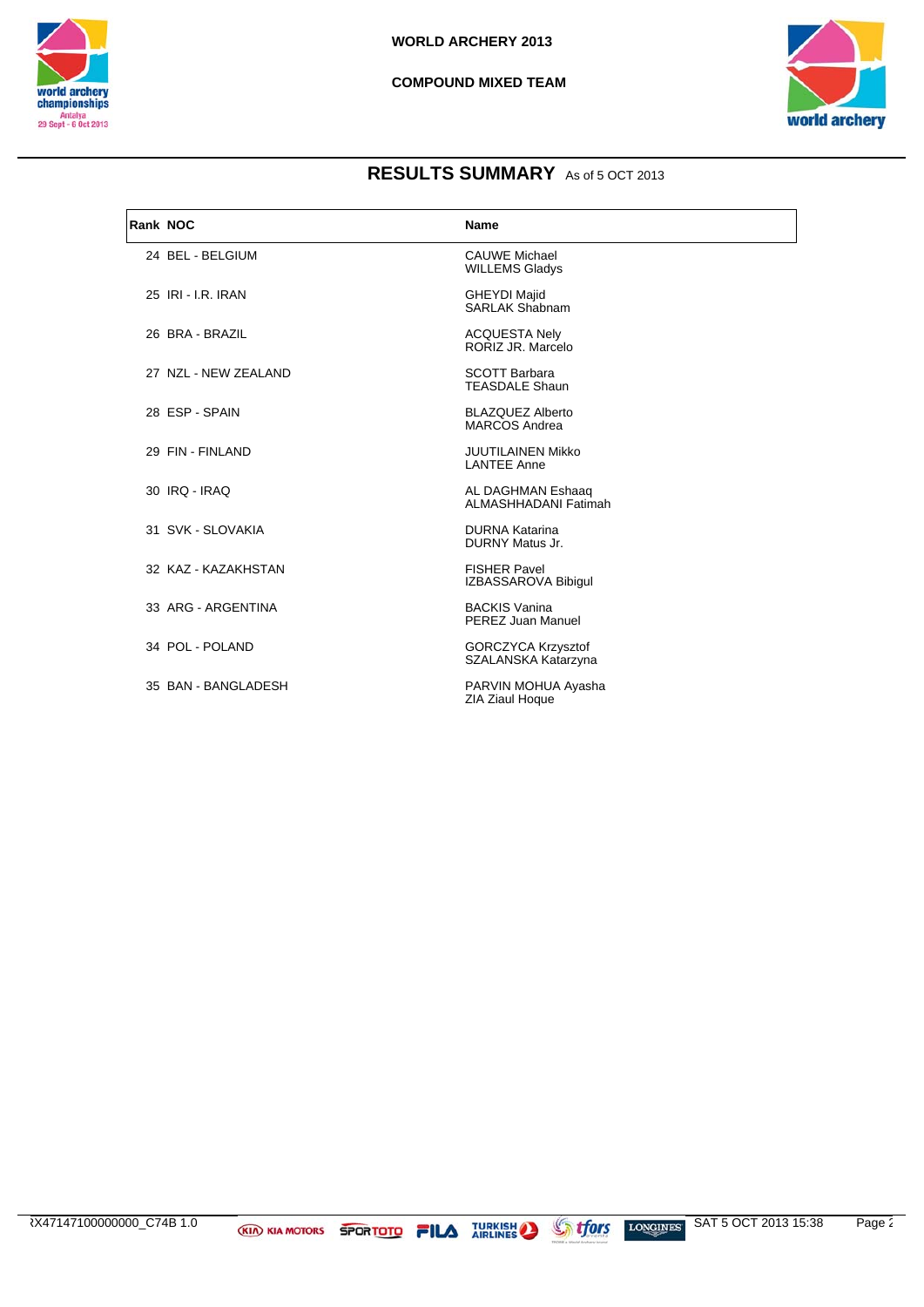

**RECURVE MEN TEAM**



## **RESULTS BRACKETS**

**World Record 24 Arrows:** 233 KOR - KOREA London (GBR) 4 OCT 2011

THU 3 OCT 2013

| Qualif. Round |            |                                                                                                                      | <b>WA</b>        |     |     |                                        |                                 |                                                        |                                                                                       |
|---------------|------------|----------------------------------------------------------------------------------------------------------------------|------------------|-----|-----|----------------------------------------|---------------------------------|--------------------------------------------------------|---------------------------------------------------------------------------------------|
| Rank/ Score   | <b>NOC</b> | Name                                                                                                                 | World<br>Ranking |     | 1/8 | Quarterfinal                           | Semifinal                       | <b>Gold Medal</b>                                      |                                                                                       |
| 1/ 4057       |            | KOR - Korea<br>IM Dong Hyun<br><b>LEE</b> Seungyun<br>OH Jin Hyek                                                    | $\mathbf{1}$     | 170 |     | Korea                                  |                                 | <b>Final Ranking</b><br>$\mathbf{1}$<br>$\overline{2}$ | USA-UNITED STATES of<br>NED-NETHERLANDS                                               |
| 16/ 3887      |            | <b>GBR</b> - Great Britain<br><b>GODFREY Larry</b><br><b>MORGAN Ashe</b><br><b>WILLS Alan</b>                        | 12               | 168 |     | 192                                    | Korea<br>191                    | 3<br>$\overline{4}$<br>5<br>6<br>$\overline{7}$<br>8   | FRA-FRANCE<br><b>KOR-KOREA</b><br>ITA-ITALY<br>UKR-UKRAINE<br>CAN-CANADA<br>JPN-JAPAN |
| 9/ 3925       |            | RUS - Russian Federation<br><b>NIKOLAEV Alexey</b><br>TSYBEKDORZHIEV Bair<br><b>TSYBZHITOV Bolot</b>                 | 15               | 168 |     | Japan                                  |                                 | 9<br>9<br>9<br>9<br>9                                  | AUS-AUSTRALIA<br>CHN-CHINA<br><b>GBR-GREAT BRITAIN</b><br>IND-INDIA<br>MAS-MALAYSIA   |
| 8/ 3926       |            | JPN - Japan<br>FURUKAWA Takaharu<br>OTA Shohei<br><b>TABATA Shungo</b>                                               | 8                | 177 |     | 175                                    |                                 | 9<br>9<br>9<br>Netherlands                             | MEX-MEXICO<br>RUS-RUSSIAN F.<br>ESP-SPAIN                                             |
| 5/ 3952       |            | NED - Netherlands<br>VAN DEN BERG Sjef<br>VAN DEN OEVER Rick<br>VAN DER VEN Rick                                     | 11               | 184 |     | Netherlands                            |                                 | 211                                                    |                                                                                       |
| 12/ 3921      |            | MAS - Malaysia<br><b>BAKRI Atiq Bazil</b><br><b>KAMARUDDIN Haziq</b><br>MOHAMAD Khairul Anuar                        | $\overline{7}$   | 169 |     | 182                                    | Netherlands                     |                                                        |                                                                                       |
| 13/ 3914      |            | CAN - Canada<br><b>DUENAS Crispin</b><br>LYON Jay<br>MACDONALD Hugh                                                  | 17               | 178 |     | Canada                                 | 193                             |                                                        |                                                                                       |
| 4/ 3957       |            | MEX - Mexico<br><b>ALVAREZ Luis</b><br>SERRANO Juan Rene<br>VELEZ Luis Eduardo                                       | 3                | 169 |     | 179                                    |                                 |                                                        | GOLD<br><b>United States of America</b>                                               |
| 3/ 3967       |            | FRA - France<br><b>FAUCHERON Thomas</b><br>PREVOST Gael<br>VALLADONT Jean-Charles                                    | 6                | 188 |     | France                                 |                                 |                                                        |                                                                                       |
| 14/ 3907      |            | ESP - Spain<br><b>CUESTA Elias</b><br>FERNANDEZ Antonio<br>RODRIGUEZ Juan I.                                         | 14               | 179 |     | 191                                    | France                          |                                                        |                                                                                       |
| 11/ 3921      |            | ITA - Italy<br><b>FRANGILLI Michele</b><br><b>NESPOLI Mauro</b><br><b>TONELLI Amedeo</b>                             | 4                | 178 |     | Italy                                  | 189                             |                                                        |                                                                                       |
| 6/ 3949       |            | CHN - China<br>DAI Xiaoxiang<br>XING Yu<br>ZHANG Jianping                                                            | 5                | 170 |     | 187                                    |                                 | <b>United States of America</b>                        | <b>SILVER</b>                                                                         |
| 7/ 3940       |            | AUS - Australia<br><b>GRAY Matthew</b><br><b>TYACK Ryan</b>                                                          | 19               | 160 |     |                                        |                                 | 214                                                    | Netherlands                                                                           |
| 10/ 3924      |            | <b>WORTH Taylor</b><br>USA - United States of America<br><b>ELLISON Brady</b><br><b>FANCHIN Joe</b><br>KAMINSKI Jake | $\overline{2}$   | 169 |     | <b>United States of America</b><br>190 | <b>United States of America</b> |                                                        |                                                                                       |
| 15/ 3891      |            | UKR - Ukraine<br>IVASHKO Markiyan<br>MOKRYNSKY Yaroslav                                                              | 10               | 177 |     |                                        | 191                             | Korea<br>227                                           | <b>BRONZE</b>                                                                         |
| 2/ 3983       |            | <b>RUBAN Viktor</b><br>IND - India<br>. Kapil<br>RAI Tarundeep<br>TALUKDAR Jayanta                                   | 9                | 172 |     | Ukraine<br>183                         |                                 | France<br>228                                          | France                                                                                |

**Legend: Not Ranked**  $\overline{R}$ M47047000000000\_C75C 1.0 KIA KIA MOTORS SPORTOTO FILA TURKISH SUN FORGINES SUN 6 OCT 2013 12:34 Page 1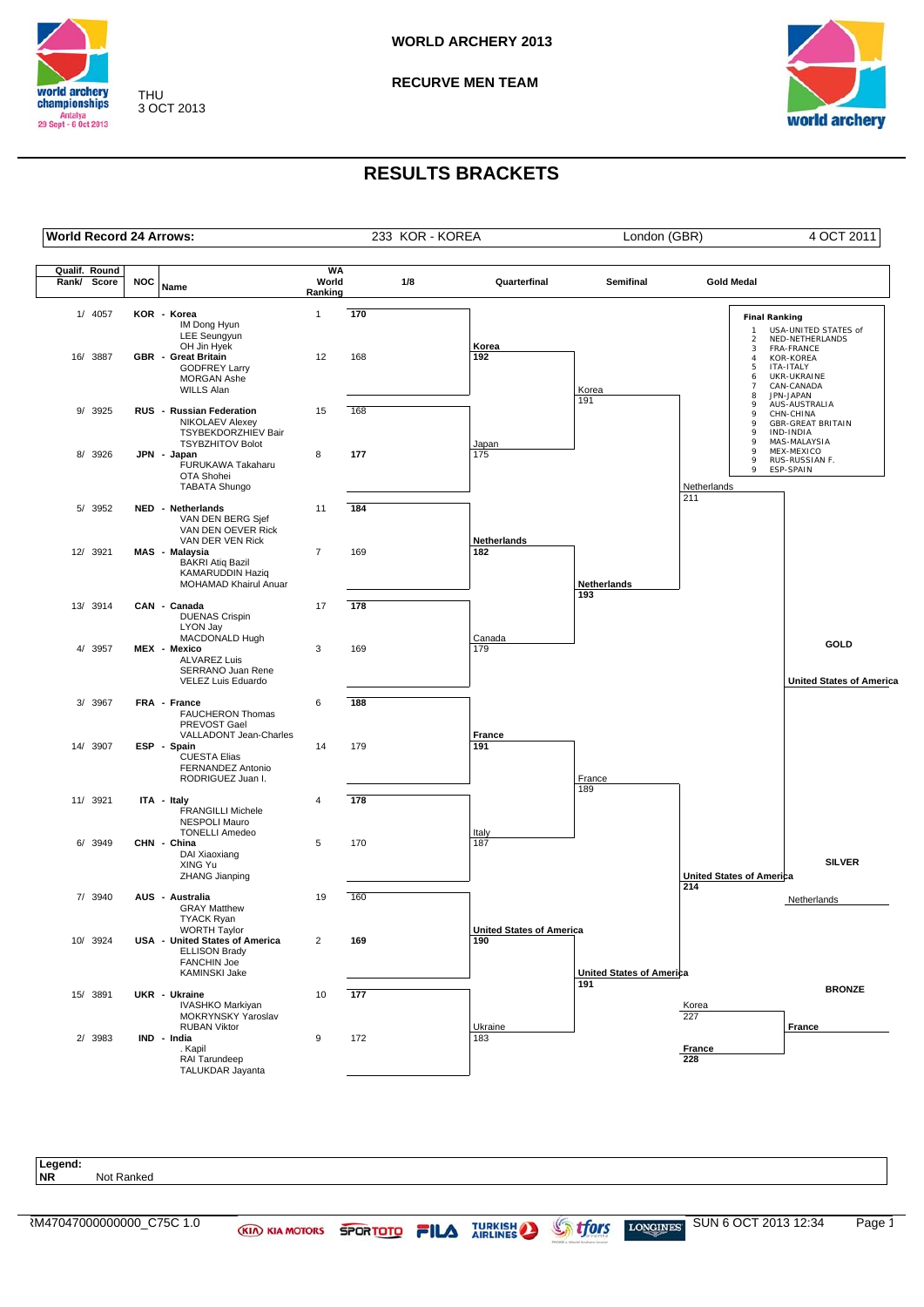

**RECURVE WOMEN TEAM**



## **RESULTS BRACKETS**

THU 3 OCT 2013

| Qualif. Round |          |            |                                                                                                                                     | <b>WA</b>        |     |                       |                |                                                        |                                                                                                       |
|---------------|----------|------------|-------------------------------------------------------------------------------------------------------------------------------------|------------------|-----|-----------------------|----------------|--------------------------------------------------------|-------------------------------------------------------------------------------------------------------|
| Rank/ Score   |          | <b>NOC</b> | Name                                                                                                                                | World<br>Ranking | 1/8 | Quarterfinal          | Semifinal      | <b>Gold Medal</b>                                      |                                                                                                       |
|               | 1/ 4106  |            | KOR - Korea<br>CHANG Hye Jin<br>KI Bo Bae<br>YUN Ok Hee                                                                             | $\mathbf{1}$     | 193 | Korea                 |                | <b>Final Ranking</b><br>$\mathbf{1}$<br>$\overline{2}$ | KOR-KOREA<br><b>BLR-BELARUS</b>                                                                       |
|               | 16/ 3904 |            | POL - Poland<br><b>LESNIAK Natalia</b><br>LIPIARSKA Karina<br><b>MYSZOR Wioleta</b>                                                 | 14               | 189 | 193 T26               | Korea<br>181   | 3<br>$\overline{4}$<br>5<br>6<br>$\overline{7}$<br>8   | DEN-DENMARK<br>MEX-MEXICO<br>CHN-CHINA<br>TPE-CHINESE TAIPEI<br>IND-INDIA<br><b>GBR-GREAT BRITAIN</b> |
|               | 9/ 3976  |            | UKR - Ukraine<br>KOVAL Victoriya<br>PAVLOVA Anastasia<br>SICHENIKOVA Lidiia                                                         | 3                | 180 | China                 |                | 9<br>9<br>9<br>9<br>9                                  | COL-COLOMBIA<br><b>GEO-GEORGIA</b><br>GER-GERMANY<br>JPN-JAPAN<br>POL-POLAND                          |
|               | 8/ 3977  |            | CHN - China<br>CHENG Ming<br>CUI Yuanyuan<br>XU Jing                                                                                | 4                | 184 | 193 T22               |                | 9<br>9<br>9<br>Korea                                   | RUS-RUSSIAN F.<br>UKR-UKRAINE<br>USA-UNITED STATES of                                                 |
|               | 5/ 3995  |            | JPN - Japan<br>HAYASHI Yuki<br>KATO Ayano<br>KAWANAKA Kaori                                                                         | 6                | 161 | India                 |                | 212                                                    |                                                                                                       |
|               | 12/ 3928 |            | IND - India<br><b>BANERJEE Dola</b><br><b>KUMARI Deepika</b><br>SWURO Chekrovolu                                                    | $\overline{2}$   | 165 | 176                   | Mexico<br>177  |                                                        |                                                                                                       |
|               | 13/ 3921 |            | GEO - Georgia<br><b>ESEBUA Kristine</b><br>LOBZHENIDZE Yulia<br>NARIMANIDZE Khatuna                                                 | 15               | 154 | Mexico                |                |                                                        | GOLD                                                                                                  |
|               | 4/ 4018  |            | MEX - Mexico<br>AVITIA Mariana<br>ROMAN Aida<br>VALENCIA Alejandra                                                                  | 12               | 168 | 195                   |                |                                                        | Korea                                                                                                 |
|               | 3/ 4030  |            | GER - Germany<br><b>RICHTER Elena</b><br><b>UNRUH Lisa</b><br><b>WINTER Karina</b>                                                  | 9                | 166 | <b>Belarus</b>        |                |                                                        |                                                                                                       |
|               | 14/ 3917 |            | BLR - Belarus<br>MARUSAVA Hanna<br>TIMOFEYEVA Ekaterina<br><b>TOLKACH Alena</b>                                                     | 17               | 175 | 180                   | <b>Belarus</b> |                                                        |                                                                                                       |
|               | 11/ 3937 |            | GBR - Great Britain<br>FOLKARD Naomi<br><b>MARTIN Rebecca</b><br><b>OLIVER Amy</b>                                                  | 16               | 181 | Great Britain         | 170            |                                                        |                                                                                                       |
|               | 6/ 3987  |            | RUS - Russian Federation<br>ERDYNIEVA Natalia<br>STEPANOVA Inna<br><b>TIMOFEEVA Kristina</b>                                        | $\overline{7}$   | 171 | 172                   |                | Belarus                                                | <b>SILVER</b>                                                                                         |
|               | 7/ 3981  |            | DEN - Denmark<br><b>CHRISTIANSEN Carina</b><br>JAGER Maja                                                                           | 11               | 188 |                       |                | 206                                                    | <b>Belarus</b>                                                                                        |
|               | 10/ 3960 |            | <b>LAURSEN Anne Marie</b><br>USA - United States of America<br><b>HARDY Jennifer</b><br><b>LEEK Miranda</b><br><b>LORIG Khatuna</b> | 10               | 169 | Denmark<br>191        | Denmark        |                                                        |                                                                                                       |
|               | 15/ 3910 |            | COL - Colombia<br>RENDON Ana Maria<br><b>SANCHEZ Natalia</b>                                                                        | 24               | 155 |                       | 166            | Mexico<br>212                                          | <b>BRONZE</b>                                                                                         |
|               | 2/ 4064  |            | SEPULVEDA Maira Aleiandra<br>TPE - Chinese Taipei<br>LE Chien-Ying<br>TAN Ya-Ting<br>WU Chia-Hung                                   | 5                | 174 | Chinese Taipei<br>185 |                | Denmark<br>216                                         | Denmark                                                                                               |

Legend:<br>NR **Not Ranked**  $\overline{X}$ W47047000000000\_C75C 1.0 KIA KIA MOTORS SPORTOTO FILA TURKISH SUN FORGINES SUN 6 OCT 2013 11:46 Page 1

**World Record 24 Arrows:** 231 KOR - KOREA Beijing (CHN) 10 AUG 2008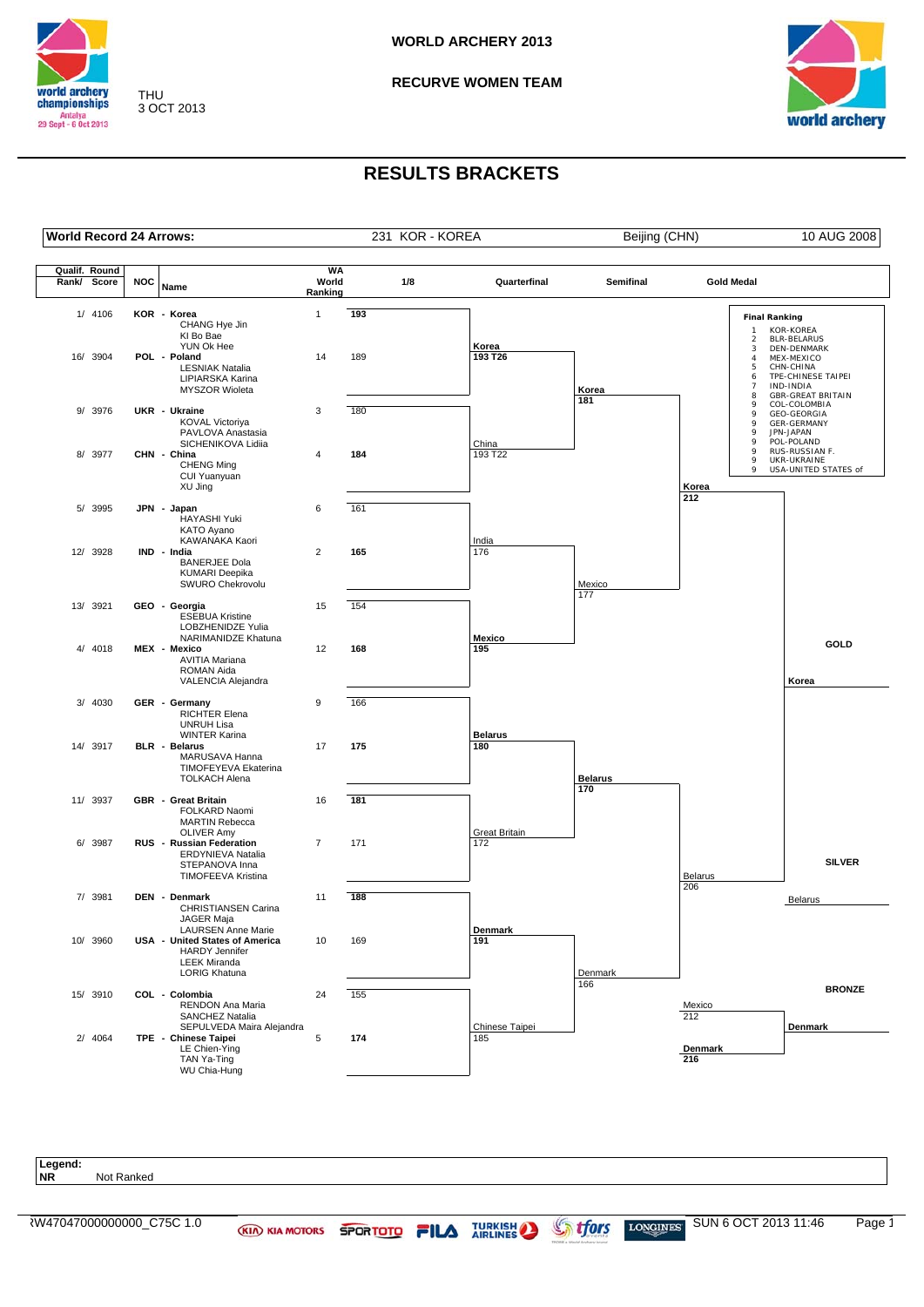

FRI 4 OCT 2013 **COMPOUND MEN TEAM**



## **RESULTS BRACKETS**

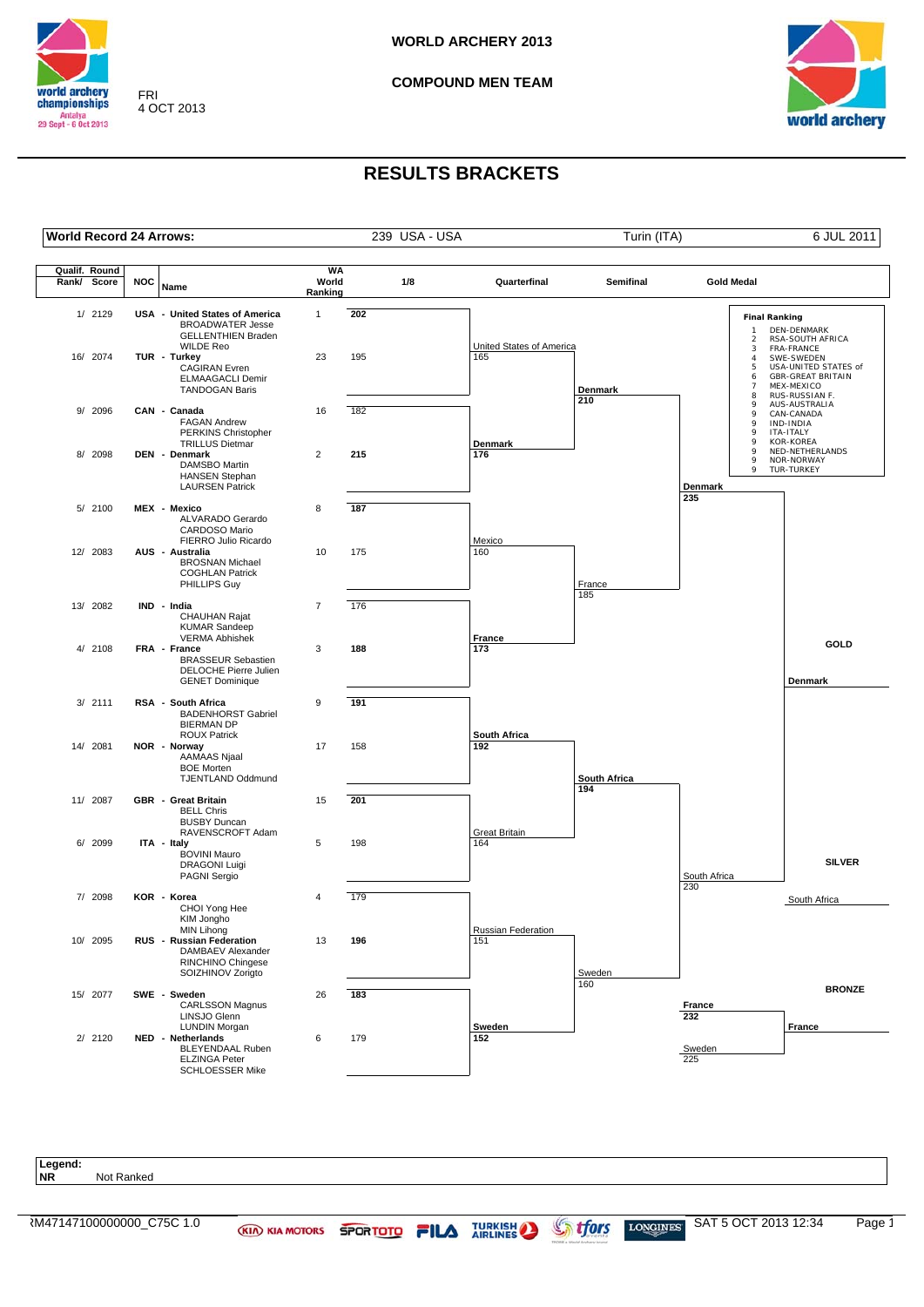

FRI 4 OCT 2013

#### **COMPOUND WOMEN TEAM**



## **RESULTS BRACKETS**

| <b>World Record 24 Arrows:</b> |            |                                                                                                      |                               | 236 USA - USA |     |                          | Ogden (USA)      | 4 AUG 2011                                                  |                                                                                                 |
|--------------------------------|------------|------------------------------------------------------------------------------------------------------|-------------------------------|---------------|-----|--------------------------|------------------|-------------------------------------------------------------|-------------------------------------------------------------------------------------------------|
| Qualif. Round<br>Rank/ Score   | <b>NOC</b> | Name                                                                                                 | <b>WA</b><br>World<br>Ranking |               | 1/8 | Quarterfinal             | <b>Semifinal</b> | <b>Gold Medal</b>                                           |                                                                                                 |
| 1/ 2053                        |            | KOR - Korea<br>CHOI Bomin<br>SEO Jung Hee<br>SEOK Ji Hyun                                            | $\overline{4}$                | 193           |     | Korea                    |                  | <b>Final Ranking</b><br>$\mathbf{1}$<br>$\overline{a}$<br>3 | COL-COLOMBIA<br>NED-NETHERLANDS<br>FRA-FRANCE                                                   |
| 16/ 1972                       |            | AUS - Australia<br><b>GALE Sherry</b><br>MARSHALL Karina<br>NICHOLSON Deb                            | 12                            | 188           |     | 158 T24                  | France<br>177    | $\overline{4}$<br>5<br>6<br>$\overline{7}$<br>8             | <b>GBR-GREAT BRITAIN</b><br>USA-UNITED STATES of<br>RSA-SOUTH AFRICA<br>CAN-CANADA<br>KOR-KOREA |
| 9/ 2015                        |            | FRA - France<br>DODEMONT Sophie<br>LEBECQUE Pascale<br>VANDIONANT Sandrine                           | 8                             | 208           |     | France                   |                  | 9<br>9<br>9<br>9<br>9                                       | AUS-AUSTRALIA<br>BRA-BRAZIL<br><b>GER-GERMANY</b><br>IND-INDIA<br>ITA-ITALY                     |
| 8/ 2017                        |            | VEN - Venezuela<br><b>BOSCH Olga</b><br><b>GUEDEZ Luzmary</b><br>MENDOZA Ana                         | 5                             | 197           |     | 158 T27                  |                  | 9<br>9<br>9<br>Netherlands                                  | MEX-MEXICO<br>RUS-RUSSIAN F.<br>VEN-VENEZUELA                                                   |
| 5/ 2029                        |            | GER - Germany<br><b>BERGER Kristina</b><br><b>MIKALA Melanie</b><br><b>SAUTER Sabine</b>             | 11                            | 176           |     | South Africa             |                  | 215                                                         |                                                                                                 |
| 12/ 1989                       |            | RSA - South Africa<br>ROUX Gerda<br>VAN KRADENBURG Jeanine<br><b>WENTZEL Danelle</b>                 | 29                            | 182           |     | 172                      | Netherlands      |                                                             |                                                                                                 |
| 13/ 1987                       |            | NED - Netherlands<br><b>COUWENBERG Martine</b><br>MARKOVIC Irina<br>VAN CASPEL Inge                  | 14                            | 195           |     | Netherlands              | 182              |                                                             |                                                                                                 |
| 4/ 2035                        |            | RUS - Russian Federation<br><b>AVDEEVA Natalia</b><br>CHERKASHNEVA Svetlana<br>LOGINOVA Albina       | 6                             | 186           |     | 175                      |                  |                                                             | GOLD<br>Colombia                                                                                |
| 3/ 2037                        |            | ITA - Italy<br>ANASTASIO Anastasia<br>D AGOSTINO Katia<br><b>TONIOLI Marcella</b>                    | 3                             | 173           |     | Canada                   |                  |                                                             |                                                                                                 |
| 14/ 1981                       |            | CAN - Canada<br><b>MCCLEAN Fiona</b><br>SCHINA Sonia<br><b>WALLACE Ashley</b>                        | 22                            | 182           |     | 169                      | Great Britain    |                                                             |                                                                                                 |
| 11/ 1998                       |            | MEX - Mexico<br><b>HERNANDEZ Martha</b><br><b>MERINO Brenda</b><br>OCHOA Linda                       | $\overline{7}$                | 185           |     | <b>Great Britain</b>     | 165              |                                                             |                                                                                                 |
| 6/ 2019                        |            | <b>GBR</b> - Great Britain<br><b>BINGHAM Rikki</b><br><b>BROWN Danielle</b><br><b>GALES Andrea</b>   | 13                            | 191           |     | 178                      |                  | Colombia<br>229                                             | <b>SILVER</b>                                                                                   |
| 7/ 2018                        |            | USA - United States of America<br><b>COCHRAN Carli</b><br><b>CYR Gabrielle</b><br><b>JONES Erika</b> | $\mathbf{1}$                  | 172           |     | United States of America |                  |                                                             | Netherlands                                                                                     |
| 10/ 2009                       |            | IND - India<br>DEB Trisha<br>HANSDAH Jhano<br>VENNAM Jyothi Surekha                                  | 9                             | 156           |     | 175                      | Colombia         |                                                             |                                                                                                 |
| 15/ 1972                       |            | BRA - Brazil<br><b>ACQUESTA Nely</b><br>DOS SANTOS Dirma Miranda<br>SHIMIZU Elizabeth Harumi         | 31                            | 144           |     | Colombia                 | 194              | France<br>219                                               | <b>BRONZE</b><br>France                                                                         |
| 2/ 2038                        |            | COL - Colombia<br>BRAVO Aura Maria<br>LOPEZ Sara<br>USQUIANO Alejandra                               | $\overline{2}$                | 166           |     | 191                      |                  | <b>Great Britain</b><br>217                                 |                                                                                                 |

**Legend: Not Ranked** RW47147100000000\_C75C 1.0 KID KIA MOTORS SPORTOTO FILA TURKISH STORGINES SAT 5 OCT 2013 11:46 Page 1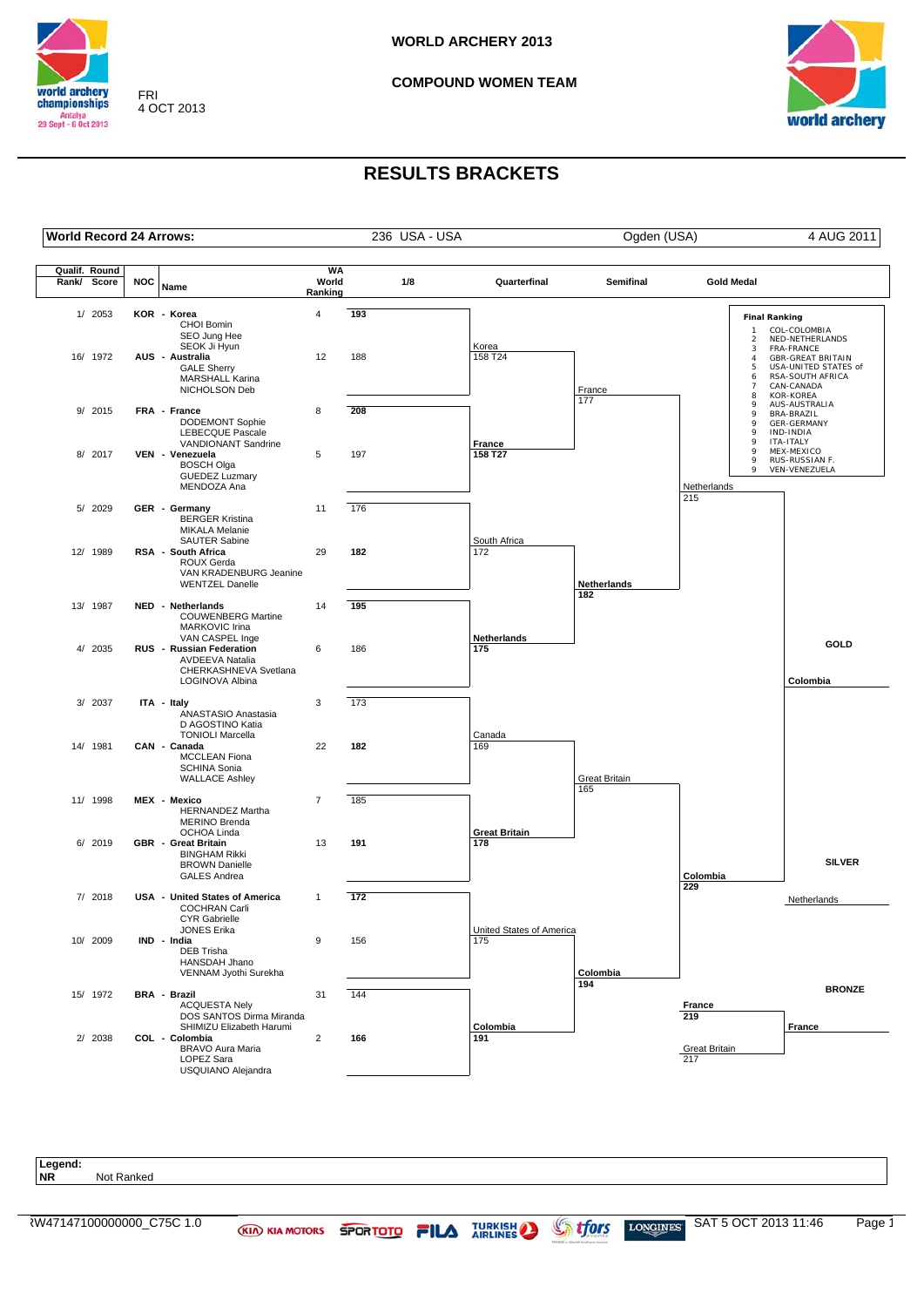

TUE 1 OCT 2013 **RECURVE MIXED TEAM**



## **RESULTS BRACKETS**



Legend:<br>NR **Not Ranked**  $\overline{X}$   $\overline{X}$   $\overline{X}$   $\overline{X}$   $\overline{X}$   $\overline{X}$   $\overline{X}$   $\overline{X}$   $\overline{X}$   $\overline{Y}$   $\overline{X}$   $\overline{Y}$   $\overline{Y}$   $\overline{Y}$   $\overline{Y}$   $\overline{Y}$   $\overline{Y}$   $\overline{Y}$   $\overline{Y}$   $\overline{Y}$   $\overline{Y}$   $\overline{Y}$   $\overline{Y}$   $\overline{Y}$   $\overline{$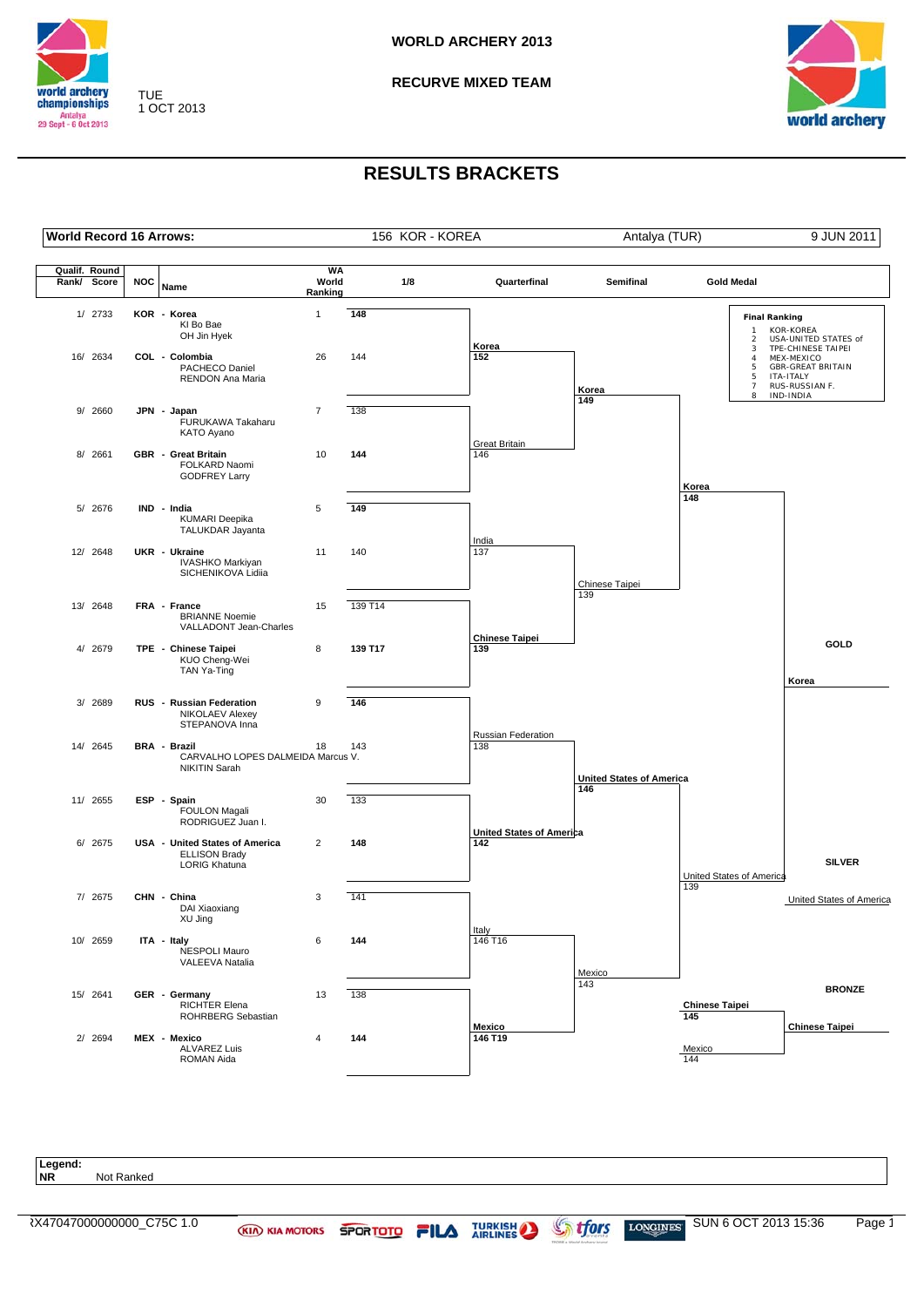

TUE 1 OCT 2013 **COMPOUND MIXED TEAM**



## **RESULTS BRACKETS**



Legend:<br>NR **Not Ranked**  $\overline{X}$   $\overline{X}$   $\overline{Y}$   $\overline{X}$   $\overline{Y}$   $\overline{Y}$   $\overline{Y}$   $\overline{Y}$   $\overline{Y}$   $\overline{Y}$   $\overline{Y}$   $\overline{Y}$   $\overline{Y}$   $\overline{Y}$   $\overline{Y}$   $\overline{Y}$   $\overline{Y}$   $\overline{Y}$   $\overline{Y}$   $\overline{Y}$   $\overline{Y}$   $\overline{Y}$   $\overline{Y}$   $\overline{Y}$   $\overline{$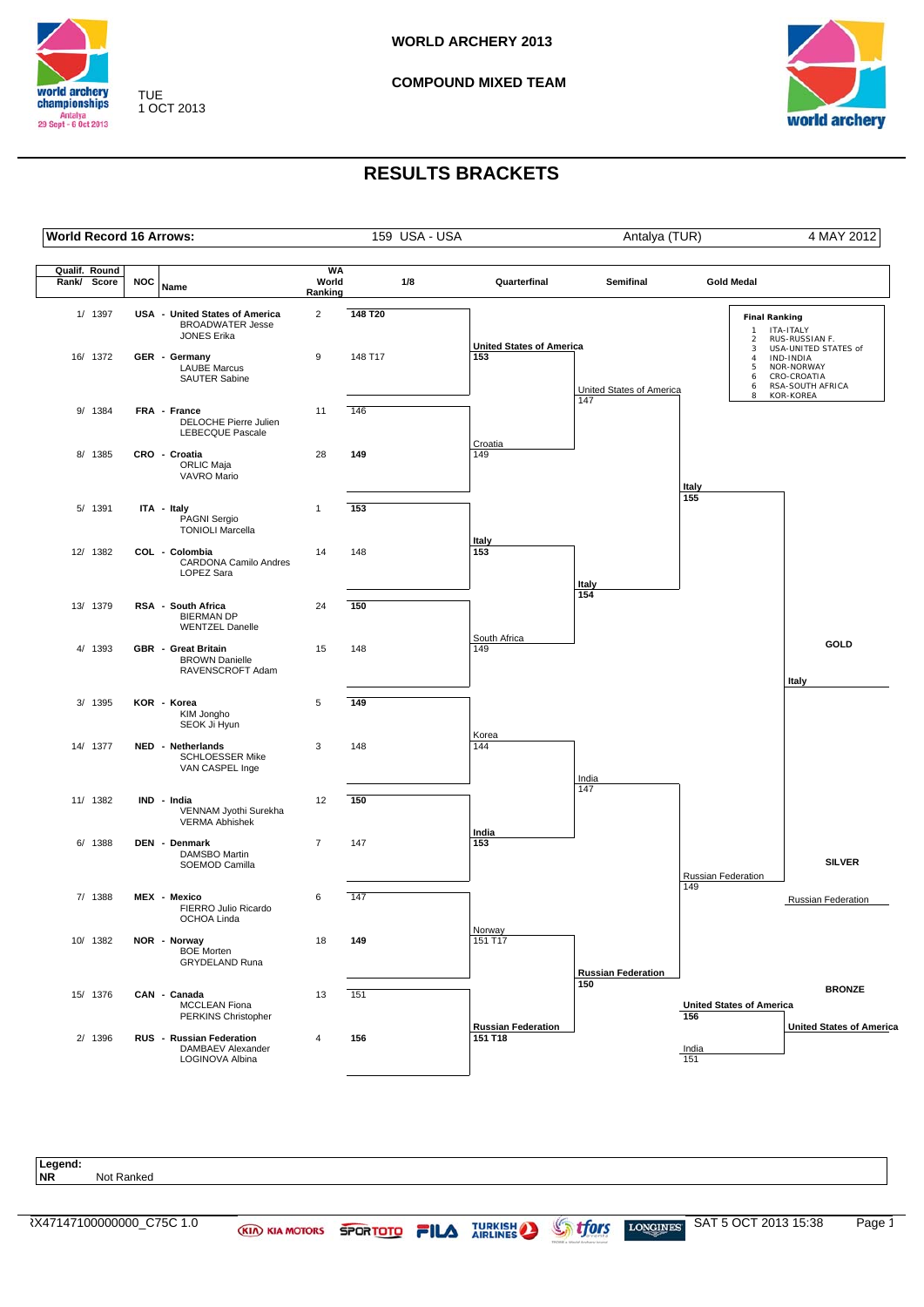

TUE 1 OCT 2013 9:00

**RECURVE MEN TEAM**



**QUALIFICATION ROUND**

|              | World Record 3 x 144 Arrows:  |                           | 4122 KOR - KOREA              | Ulsan (KOR)                |                      | 4 SEP 2009 |
|--------------|-------------------------------|---------------------------|-------------------------------|----------------------------|----------------------|------------|
| Rank NOC     |                               | <b>WA Team</b><br>Ranking | <b>World Name</b>             | Individual<br><b>Total</b> | Team<br><b>Total</b> |            |
| $\mathbf{1}$ | <b>KOR - KOREA</b>            |                           | 1 IM Dong Hyun                | 1348                       | 4057                 |            |
|              |                               |                           | LEE Seungyun                  | 1352                       |                      |            |
|              |                               |                           | OH Jin Hyek                   | 1357                       |                      |            |
|              | 2 IND - INDIA                 |                           | 9. Kapil                      | 1322                       | 3983                 |            |
|              |                               |                           | RAI Tarundeep                 | 1330                       |                      |            |
|              |                               |                           | TALUKDAR Jayanta              | 1331                       |                      |            |
| 3            | <b>FRA - FRANCE</b>           |                           | 6 FAUCHERON Thomas            | 1291                       | 3967                 |            |
|              |                               |                           | PREVOST Gael                  | 1335                       |                      |            |
|              |                               |                           | <b>VALLADONT Jean-Charles</b> | 1341                       |                      |            |
| 4            | <b>MEX - MEXICO</b>           |                           | 3 ALVAREZ Luis                | 1326                       | 3957                 |            |
|              |                               |                           | <b>SERRANO Juan Rene</b>      | 1311                       |                      |            |
|              |                               |                           | VELEZ Luis Eduardo            | 1320                       |                      |            |
| 5            | <b>NED - NETHERLANDS</b>      |                           | 11 VAN DEN BERG Sjef          | 1334                       | 3952                 |            |
|              |                               |                           | VAN DEN OEVER Rick            | 1285                       |                      |            |
|              |                               |                           | VAN DER VEN Rick              | 1333                       |                      |            |
| 6            | <b>CHN - CHINA</b>            |                           | 5 DAI Xiaoxiang               | 1336                       | 3949                 |            |
|              |                               |                           | XING Yu                       | 1329                       |                      |            |
|              |                               |                           | <b>ZHANG Jianping</b>         | 1284                       |                      |            |
|              | 7 AUS - AUSTRALIA             |                           | 19 GRAY Matthew               | 1306                       | 3940                 |            |
|              |                               |                           | <b>TYACK Ryan</b>             | 1299                       |                      |            |
|              |                               |                           | <b>WORTH Taylor</b>           | 1335                       |                      |            |
| 8            | JPN - JAPAN                   |                           | 8 FURUKAWA Takaharu           | 1323                       | 3926                 |            |
|              |                               |                           | OTA Shohei                    | 1305                       |                      |            |
|              |                               |                           | <b>TABATA Shungo</b>          | 1298                       |                      |            |
| 9            | <b>RUS - RUSSIAN F.</b>       |                           | 15 NIKOLAEV Alexey            | 1334                       | 3925                 |            |
|              |                               |                           | <b>TSYBEKDORZHIEV Bair</b>    | 1271                       |                      |            |
|              |                               |                           | <b>TSYBZHITOV Bolot</b>       | 1320                       |                      |            |
| 10           | <b>USA - UNITED STATES of</b> |                           | 2 ELLISON Brady               | 1335                       | 3924                 |            |
|              |                               |                           | <b>FANCHIN Joe</b>            | 1277                       |                      |            |
|              |                               |                           | KAMINSKI Jake                 | 1312                       |                      |            |
| 11           | <b>ITA - ITALY</b>            |                           | 4 FRANGILLI Michele           | 1291                       | 3921 T180;66         |            |
|              |                               |                           | NESPOLI Mauro                 | 1340                       |                      |            |
|              |                               |                           | <b>TONELLI Amedeo</b>         | 1290                       |                      |            |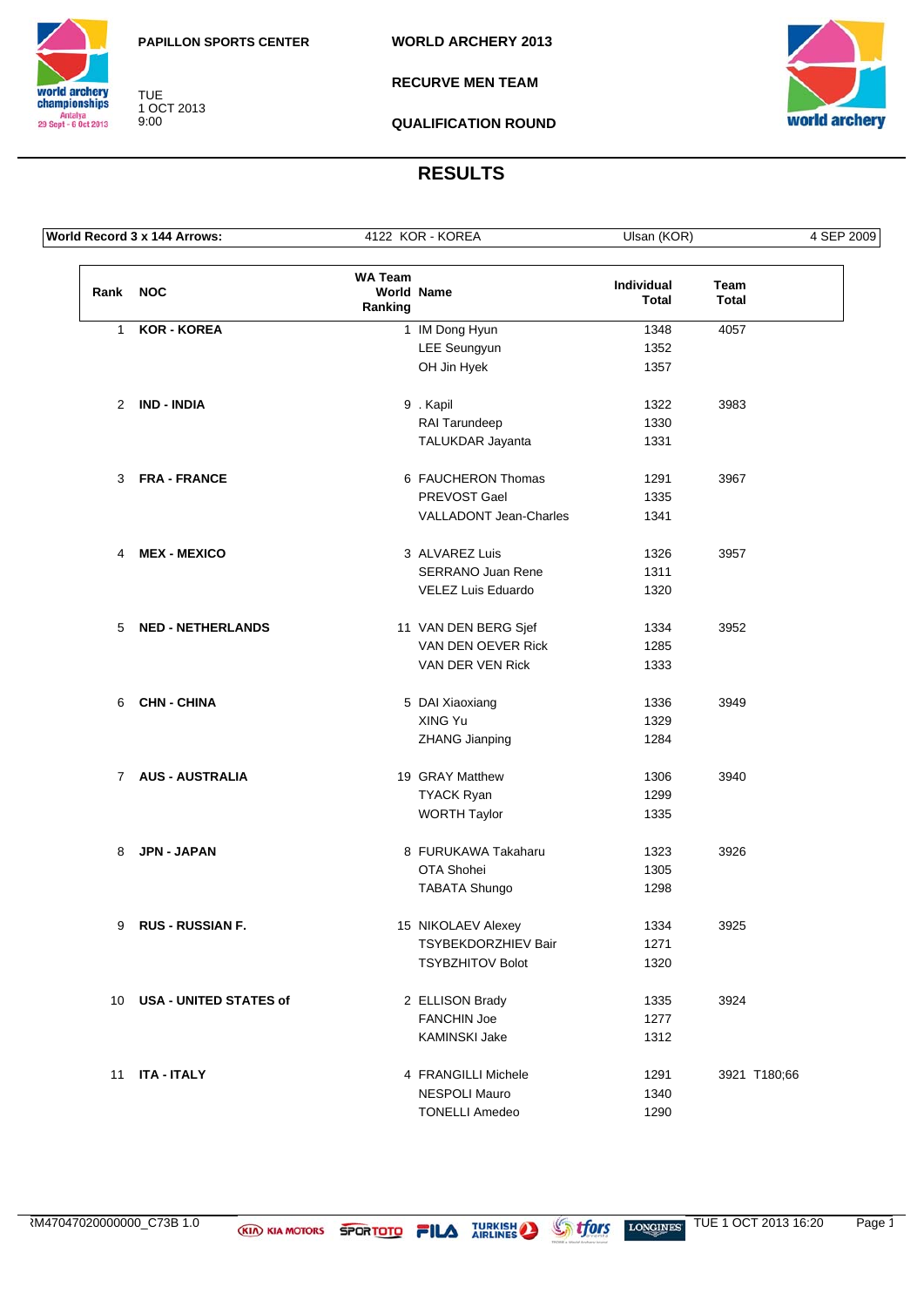

TUE 1 OCT 2013 9:00

**RECURVE MEN TEAM**



**QUALIFICATION ROUND**

|          | World Record 3 x 144 Arrows: |                           | 4122 KOR - KOREA                    | Ulsan (KOR)         |                      | 4 SEP 2009   |
|----------|------------------------------|---------------------------|-------------------------------------|---------------------|----------------------|--------------|
| Rank NOC |                              | <b>WA Team</b><br>Ranking | <b>World Name</b>                   | Individual<br>Total | Team<br><b>Total</b> |              |
| 12       | <b>MAS - MALAYSIA</b>        |                           | 7 BAKRI Atiq Bazil                  | 1301                |                      | 3921 T161;52 |
|          |                              |                           | KAMARUDDIN Haziq                    | 1294                |                      |              |
|          |                              |                           | <b>MOHAMAD Khairul Anuar</b>        | 1326                |                      |              |
|          | 13 CAN-CANADA                |                           | 17 DUENAS Crispin                   | 1334                | 3914                 |              |
|          |                              |                           | LYON Jay                            | 1319                |                      |              |
|          |                              |                           | MACDONALD Hugh                      | 1261                |                      |              |
|          | 14 ESP-SPAIN                 |                           | 14 CUESTA Elias                     | 1289                | 3907                 |              |
|          |                              |                           | FERNANDEZ Antonio                   | 1286                |                      |              |
|          |                              |                           | RODRIGUEZ Juan I.                   | 1332                |                      |              |
|          | 15 UKR - UKRAINE             |                           | 10 IVASHKO Markiyan                 | 1313                | 3891                 |              |
|          |                              |                           | MOKRYNSKY Yaroslav                  | 1267                |                      |              |
|          |                              |                           | <b>RUBAN Viktor</b>                 | 1311                |                      |              |
| 16       | <b>GBR - GREAT BRITAIN</b>   |                           | 12 GODFREY Larry                    | 1321                | 3887                 |              |
|          |                              |                           | <b>MORGAN Ashe</b>                  | 1272                |                      |              |
|          |                              |                           | <b>WILLS Alan</b>                   | 1294                |                      |              |
| 17       | <b>MGL - MONGOLIA</b>        |                           | 20 DOLGORSUREN Baasanjav            | 1256                | 3880                 |              |
|          |                              |                           | <b>GAN ERDENE Gombodorj</b>         | 1299                |                      |              |
|          |                              |                           | <b>GANTUGS Jantsan</b>              | 1325                |                      |              |
| 18       | <b>TPE - CHINESE TAIPEI</b>  |                           | 16 CHANG Wei-Hsiang                 | 1294                | 3872                 |              |
|          |                              |                           | CHU Shu-Yu                          | 1270                |                      |              |
|          |                              |                           | KUO Cheng-Wei                       | 1308                |                      |              |
| 19       | <b>POL - POLAND</b>          |                           | 21 DOBROWOLSKI Rafal                | 1269                | 3857                 |              |
|          |                              |                           | NAPLOSZEK Slawomir                  | 1290                |                      |              |
|          |                              |                           | <b>NOWAK Piotr</b>                  | 1298                |                      |              |
| 20       | <b>BRA - BRAZIL</b>          |                           | 23 BORTOLOTO Marcos A.              | 1253                | 3841                 |              |
|          |                              |                           | CARVALHO LOPES DALMEIDA Marcu. 1309 |                     |                      |              |
|          |                              |                           | REZENDE XAVIER Daniel               | 1279                |                      |              |
| 21       | THA - THAILAND               |                           | 52 DUANGSUWAN Khomkrit              | 1276                | 3837                 |              |
|          |                              |                           | <b>THAMWONG Witthaya</b>            | 1281                |                      |              |
|          |                              |                           | THEPNA Denchai                      | 1280                |                      |              |
|          | 22 GER-GERMANY               |                           | 18 NESEMANN Simon                   | 1290                | 3835                 |              |
|          |                              |                           | <b>ROHRBERG Sebastian</b>           | 1292                |                      |              |
|          |                              |                           | <b>WEISS Christian</b>              | 1253                |                      |              |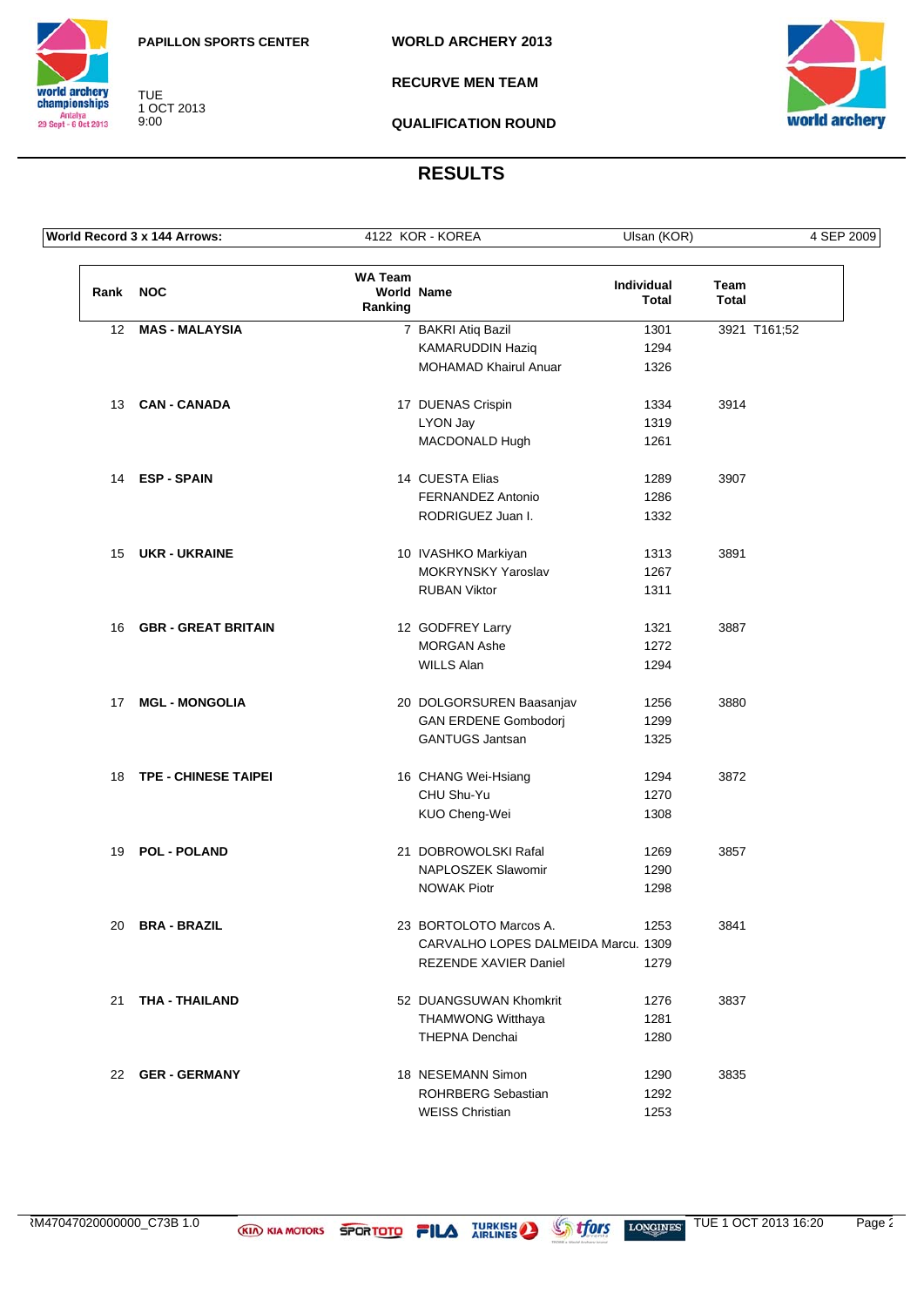

TUE 1 OCT 2013 9:00

**RECURVE MEN TEAM**



**QUALIFICATION ROUND**

|          | World Record 3 x 144 Arrows: |                                                | 4122 KOR - KOREA           | Ulsan (KOR)         |                      | 4 SEP 2009 |
|----------|------------------------------|------------------------------------------------|----------------------------|---------------------|----------------------|------------|
| Rank NOC |                              | <b>WA Team</b><br><b>World Name</b><br>Ranking |                            | Individual<br>Total | Team<br><b>Total</b> |            |
| 23       | <b>TUR - TURKEY</b>          |                                                | 13 BOZLAR Fatih            | 1263                | 3829                 |            |
|          |                              |                                                | <b>DEMIRAL Cevdet</b>      | 1297                |                      |            |
|          |                              |                                                | KIRSEVER Kerem             | 1269                |                      |            |
|          | 24 NOR - NORWAY              |                                                | 45 FURNES Christoffer      | 1265                | 3821                 |            |
|          |                              |                                                | <b>HAGEN Paul Andre</b>    | 1242                |                      |            |
|          |                              |                                                | NESTENG Baard              | 1314                |                      |            |
| 25       | <b>COL - COLOMBIA</b>        |                                                | 24 PACHECO Daniel          | 1295                | 3807                 |            |
|          |                              |                                                | <b>PILA Andres</b>         | 1255                |                      |            |
|          |                              |                                                | PINEDA Daniel Felipe       | 1257                |                      |            |
| 26       | <b>BAN - BANGLADESH</b>      |                                                | 36 HUDA Muhammed Durul     | 1239                | 3750                 |            |
|          |                              |                                                | SHANA Md Ruhan             | 1270                |                      |            |
|          |                              |                                                | <b>SOJEB Shiek</b>         | 1241                |                      |            |
| 27       | <b>FIN-FINLAND</b>           |                                                | 26 EKHOLM Pyry             | 1202                | 3740                 |            |
|          |                              |                                                | PIIPPO Samuli              | 1254                |                      |            |
|          |                              |                                                | <b>TEKONIEMI Antti</b>     | 1284                |                      |            |
|          | 28 AUT - AUSTRIA             |                                                | NR BERTSCHLER Alexander    | 1273                | 3728                 |            |
|          |                              |                                                | <b>DUTZLER Raphael</b>     | 1258                |                      |            |
|          |                              |                                                | <b>REBERNIG Erwin</b>      | 1197                |                      |            |
| 29       | KAZ - KAZAKHSTAN             |                                                | 25 GANKIN Artyom           | 1251                | 3699                 |            |
|          |                              |                                                | <b>GANKIN Denis</b>        | 1192                |                      |            |
|          |                              |                                                | <b>SAIDIYEV Oibek</b>      | 1256                |                      |            |
|          | 30 SVK - SLOVAKIA            |                                                | <b>NR HANZLIK Matus</b>    | 1233                | 3678                 |            |
|          |                              |                                                | <b>HORNAK Martin</b>       | 1225                |                      |            |
|          |                              |                                                | POLAKOVIC Martin           | 1220                |                      |            |
| 31       | <b>LTU - LITHUANIA</b>       |                                                | NR BERNOTAS Lenardas       | 1210                | 3670                 |            |
|          |                              |                                                | <b>SLIAUTERIS Modestas</b> | 1238                |                      |            |
|          |                              |                                                | <b>TIMINSKAS Kestutis</b>  | 1222                |                      |            |
|          | 32 EST - ESTONIA             |                                                | NR GROSS Jaanus            | 1209                | 3669                 |            |
|          |                              |                                                | <b>KAASIK Tanel</b>        | 1207                |                      |            |
|          |                              |                                                | <b>OJAMAE Pearu Jakob</b>  | 1253                |                      |            |
| 33       | <b>LUX - LUXEMBOURG</b>      |                                                | 54 HENCKELS Jeff           | 1293                | 3660                 |            |
|          |                              |                                                | <b>KRAUS Stephane</b>      | 1184                |                      |            |
|          |                              |                                                | <b>SCHULER Luc</b>         | 1183                |                      |            |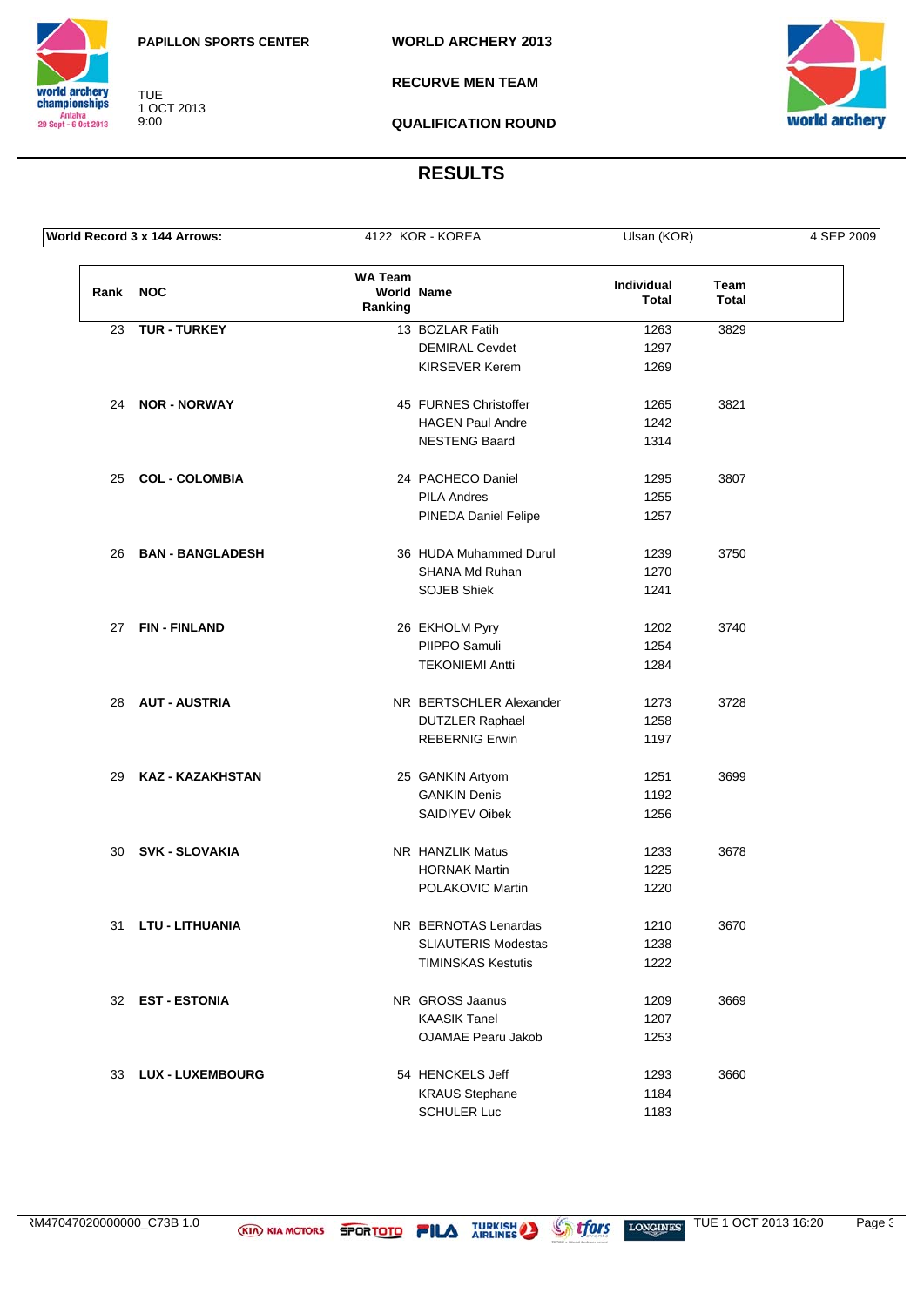

TUE 1 OCT 2013 9:00

**RECURVE MEN TEAM**



**QUALIFICATION ROUND**

# **RESULTS**

|      | World Record 3 x 144 Arrows: | 4122 KOR - KOREA          |                              | Ulsan (KOR)                |                      | 4 SEP 2009 |
|------|------------------------------|---------------------------|------------------------------|----------------------------|----------------------|------------|
| Rank | <b>NOC</b>                   | <b>WA Team</b><br>Ranking | <b>World Name</b>            | <b>Individual</b><br>Total | Team<br><b>Total</b> |            |
| 34   | <b>ARG - ARGENTINA</b>       |                           | 27 CARDENAS Fabian           | 1218                       | 3632                 |            |
|      |                              |                           | RICCIO Genaro                | 1167                       |                      |            |
|      |                              |                           | ROBLES Hugo Eduardo          | 1247                       |                      |            |
| 35   | <b>CYP-CYPRUS</b>            |                           | 50 CHARALAMBOUS Charalambos  | 1185                       | 3556                 |            |
|      |                              |                           | <b>EL HELALI Mimis</b>       | 1237                       |                      |            |
|      |                              |                           | <b>LOIZOU Konstantinos</b>   | 1134                       |                      |            |
| 36   | <b>CIV - IVORY COAST</b>     |                           | NR ESSIS Akpa Samuel Bethel  | 1153                       | 3335                 |            |
|      |                              |                           | <b>KOUADIO Tanoh Herbert</b> | 934                        |                      |            |
|      |                              |                           | <b>KOUASSI Rene Philippe</b> | 1248                       |                      |            |
| 37   | KOS - KOSOVO                 |                           | NR ASLLANI Hazir             | 1062                       | 2961                 |            |
|      |                              |                           | <b>LUZHNICA Atdhe</b>        | 975                        |                      |            |
|      |                              |                           | <b>LUZHNICA Bardhyl</b>      | 924                        |                      |            |
|      |                              |                           |                              |                            |                      |            |

Legend:<br>NR Not Ranked

**T** Tied.Ties are broken with 10's then with inner 10's (X's) (m;n) then coin toss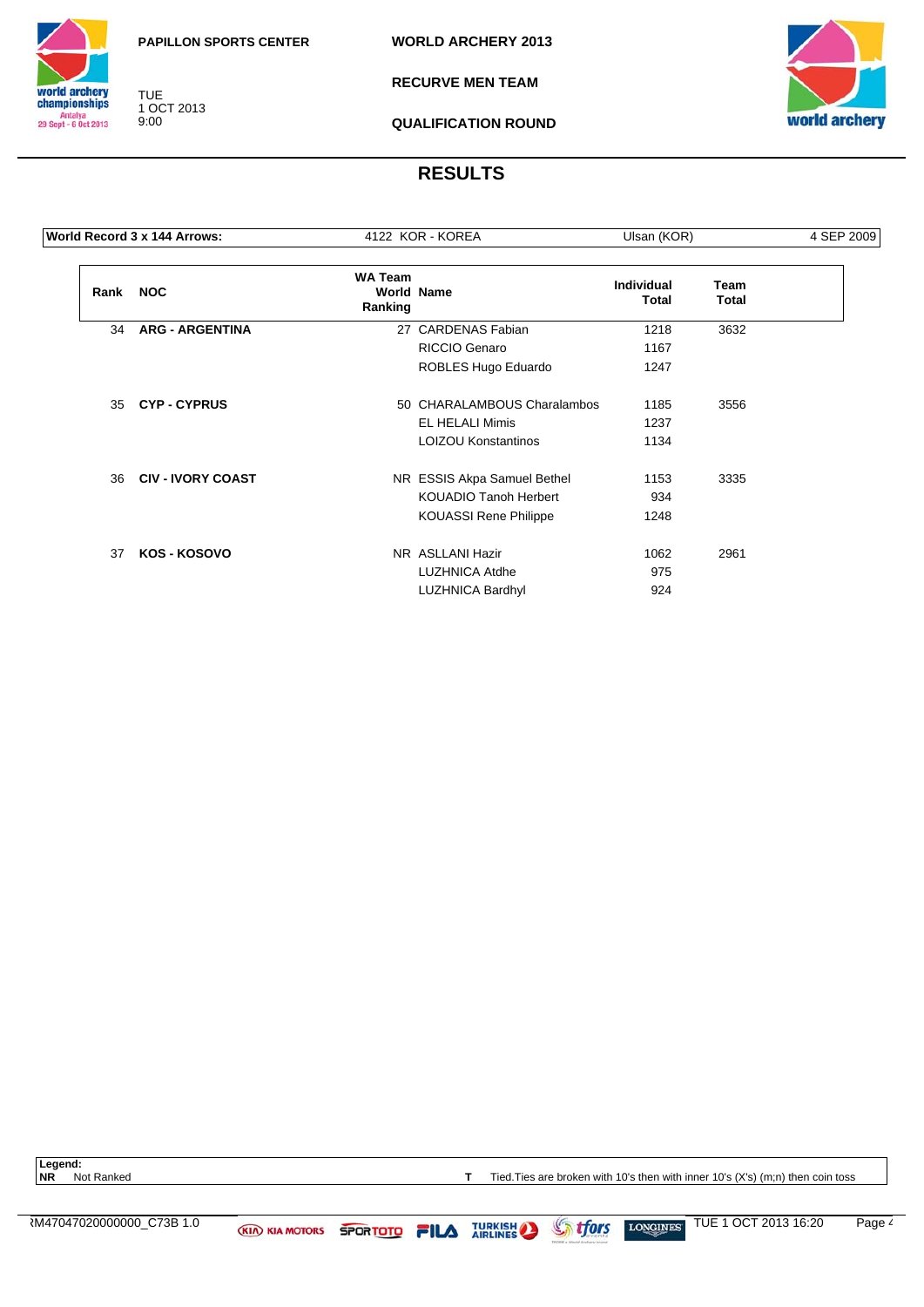**WORLD ARCHERY 2013**



MON 30 SEP 2013 9:00

**RECURVE WOMEN TEAM**



**QUALIFICATION ROUND**

|              | World Record 3 x 144 Arrows:  |                                                | 4129 KOR - KOREA          | New Delhi (IND)     |                      | 10 NOV 2005 |
|--------------|-------------------------------|------------------------------------------------|---------------------------|---------------------|----------------------|-------------|
| Rank         | <b>NOC</b>                    | <b>WA Team</b><br><b>World Name</b><br>Ranking |                           | Individual<br>Total | Team<br><b>Total</b> |             |
| $\mathbf{1}$ | <b>KOR - KOREA</b>            |                                                | 1 CHANG Hye Jin           | 1369                | 4106                 |             |
|              |                               |                                                | KI Bo Bae                 | 1376                |                      |             |
|              |                               |                                                | YUN Ok Hee                | 1361                |                      |             |
|              | 2 TPE - CHINESE TAIPEI        |                                                | 5 LE Chien-Ying           | 1355                | 4064                 |             |
|              |                               |                                                | TAN Ya-Ting               | 1371                |                      |             |
|              |                               |                                                | WU Chia-Hung              | 1338                |                      |             |
|              | 3 GER-GERMANY                 |                                                | 9 RICHTER Elena           | 1349                | 4030                 |             |
|              |                               |                                                | <b>UNRUH Lisa</b>         | 1338                |                      |             |
|              |                               |                                                | <b>WINTER Karina</b>      | 1343                |                      |             |
| 4            | <b>MEX - MEXICO</b>           |                                                | 12 AVITIA Mariana         | 1334                | 4018                 |             |
|              |                               |                                                | <b>ROMAN Aida</b>         | 1368                |                      |             |
|              |                               |                                                | VALENCIA Alejandra        | 1316                |                      |             |
|              | 5 JPN - JAPAN                 |                                                | 6 HAYASHI Yuki            | 1323                | 3995                 |             |
|              |                               |                                                | KATO Ayano                | 1337                |                      |             |
|              |                               |                                                | KAWANAKA Kaori            | 1335                |                      |             |
| 6            | <b>RUS - RUSSIAN F.</b>       |                                                | 7 ERDYNIEVA Natalia       | 1331                | 3987                 |             |
|              |                               |                                                | STEPANOVA Inna            | 1355                |                      |             |
|              |                               |                                                | TIMOFEEVA Kristina        | 1301                |                      |             |
| $\mathbf{7}$ | <b>DEN - DENMARK</b>          |                                                | 11 CHRISTIANSEN Carina    | 1320                | 3981                 |             |
|              |                               |                                                | JAGER Maja                | 1351                |                      |             |
|              |                               |                                                | <b>LAURSEN Anne Marie</b> | 1310                |                      |             |
| 8            | <b>CHN - CHINA</b>            |                                                | 4 CHENG Ming              | 1324                | 3977                 |             |
|              |                               |                                                | CUI Yuanyuan              | 1314                |                      |             |
|              |                               |                                                | XU Jing                   | 1339                |                      |             |
| 9            | <b>UKR - UKRAINE</b>          |                                                | 3 KOVAL Victoriya         | 1317                | 3976                 |             |
|              |                               |                                                | PAVLOVA Anastasia         | 1324                |                      |             |
|              |                               |                                                | SICHENIKOVA Lidiia        | 1335                |                      |             |
| 10           | <b>USA - UNITED STATES of</b> |                                                | 10 HARDY Jennifer         | 1307                | 3960                 |             |
|              |                               |                                                | <b>LEEK Miranda</b>       | 1313                |                      |             |
|              |                               |                                                | <b>LORIG Khatuna</b>      | 1340                |                      |             |
| 11           | <b>GBR - GREAT BRITAIN</b>    |                                                | 16 FOLKARD Naomi          | 1340                | 3937                 |             |
|              |                               |                                                | <b>MARTIN Rebecca</b>     | 1308                |                      |             |
|              |                               |                                                | <b>OLIVER Amy</b>         | 1289                |                      |             |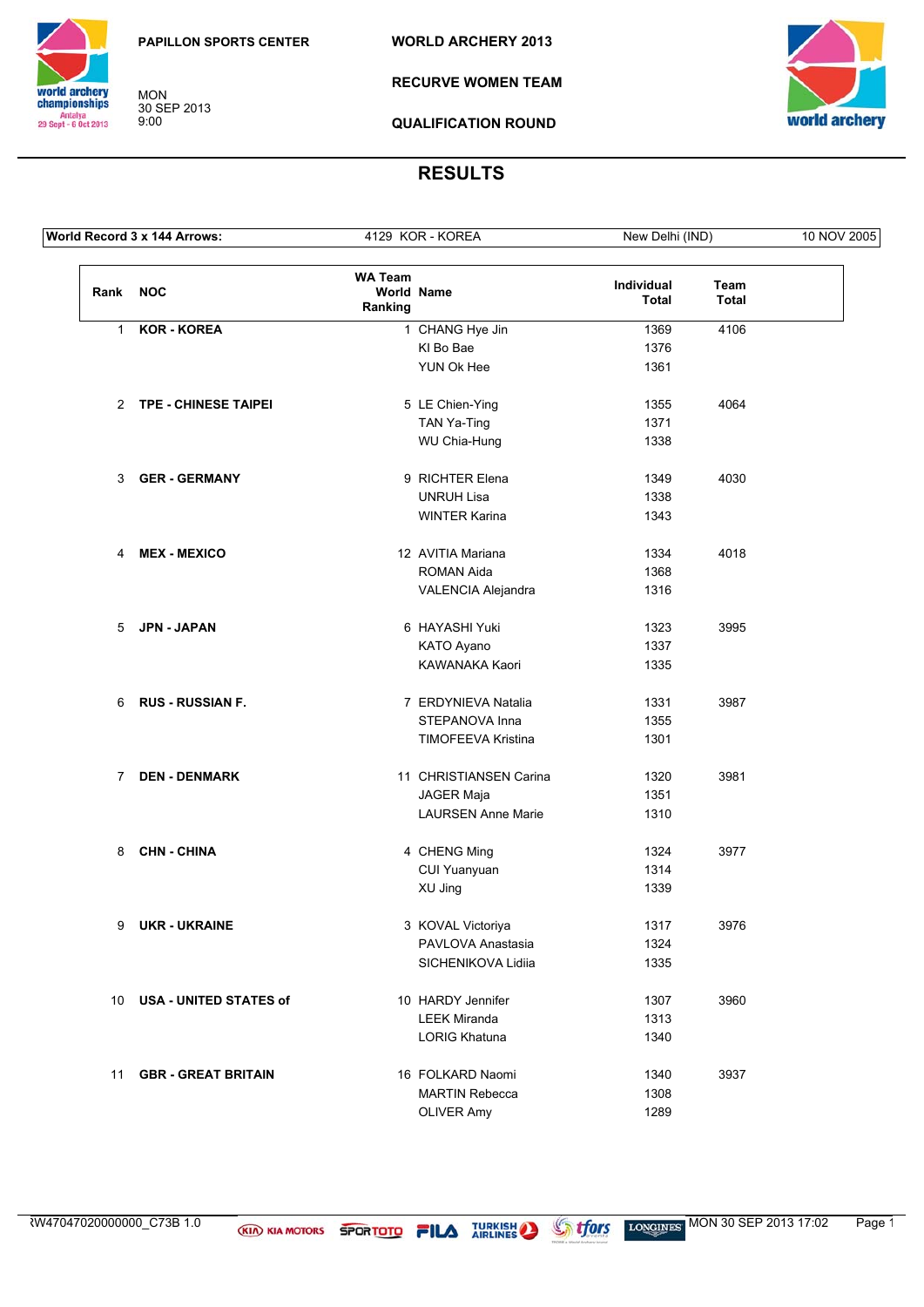**MON** 30 SEP 2013<br>9:00 **WORLD ARCHERY 2013** 

**RECURVE WOMEN TEAM** 





**QUALIFICATION ROUND** 

# **RESULTS**

| World Record 3 x 144 Arrows: |                       | 4129 KOR - KOREA<br>New Delhi (IND)            |                                      | 10 NOV 2005         |                      |  |
|------------------------------|-----------------------|------------------------------------------------|--------------------------------------|---------------------|----------------------|--|
| Rank NOC                     |                       | <b>WA Team</b><br><b>World Name</b><br>Ranking |                                      | Individual<br>Total | Team<br><b>Total</b> |  |
| 12                           | <b>IND - INDIA</b>    |                                                | 2 BANERJEE Dola                      | 1300                | 3928                 |  |
|                              |                       |                                                | <b>KUMARI Deepika</b>                | 1345                |                      |  |
|                              |                       |                                                | SWURO Chekrovolu                     | 1283                |                      |  |
|                              | 13 GEO - GEORGIA      |                                                | 15 ESEBUA Kristine                   | 1287                | 3921                 |  |
|                              |                       |                                                | <b>LOBZHENIDZE Yulia</b>             | 1310                |                      |  |
|                              |                       |                                                | NARIMANIDZE Khatuna                  | 1324                |                      |  |
|                              | 14 BLR - BELARUS      |                                                | 17 MARUSAVA Hanna                    | 1319                | 3917                 |  |
|                              |                       |                                                | TIMOFEYEVA Ekaterina                 | 1292                |                      |  |
|                              |                       |                                                | <b>TOLKACH Alena</b>                 | 1306                |                      |  |
|                              | 15 COL - COLOMBIA     |                                                | 24 RENDON Ana Maria                  | 1339                | 3910                 |  |
|                              |                       |                                                | <b>SANCHEZ Natalia</b>               | 1293                |                      |  |
|                              |                       |                                                | SEPULVEDA Maira Alejandra            | 1278                |                      |  |
|                              | 16 POL - POLAND       |                                                | 14 LESNIAK Natalia                   | 1290                | 3904                 |  |
|                              |                       |                                                | LIPIARSKA Karina                     | 1318                |                      |  |
|                              |                       |                                                | MYSZOR Wioleta                       | 1296                |                      |  |
|                              | 17 FRA-FRANCE         |                                                | 13 BRIANNE Noemie                    | 1307                | 3902                 |  |
|                              |                       |                                                | <b>COTRY Cyrielle</b>                | 1298                |                      |  |
|                              |                       |                                                | <b>MERI Agnes</b>                    | 1297                |                      |  |
|                              | 18 ITA - ITALY        |                                                | 8 MANDIA Claudia                     | 1264                | 3900                 |  |
|                              |                       |                                                | SARTORI Guendalina                   | 1317                |                      |  |
|                              |                       |                                                | <b>VALEEVA Natalia</b>               | 1319                |                      |  |
| 19                           | <b>BRA - BRAZIL</b>   |                                                | 28 CANETTA GOBBI Marina              | 1231                | 3859                 |  |
|                              |                       |                                                | <b>GOMES DOS SANTOS Ane Marcelle</b> | 1292                |                      |  |
|                              |                       |                                                | <b>NIKITIN Sarah</b>                 | 1336                |                      |  |
| 20                           | <b>TUR - TURKEY</b>   |                                                | 20 AKTUNA Aybuke                     | 1289                | 3851                 |  |
|                              |                       |                                                | LOKLUOGLU Begul                      | 1276                |                      |  |
|                              |                       |                                                | UNSAL Begunhan Elif                  | 1286                |                      |  |
| 21                           | <b>MGL - MONGOLIA</b> |                                                | 21 ALTANGEREL Enkhtuya               | 1304                | 3847                 |  |
|                              |                       |                                                | NYAMJARGAL Ariunbileg                | 1235                |                      |  |
|                              |                       |                                                | <b>URANTUNGALAG Bishindee</b>        | 1308                |                      |  |
|                              | 22 ESP-SPAIN          |                                                | 18 ETXEBERRIA Mirene                 | 1295                | 3845                 |  |
|                              |                       |                                                | <b>FOULON Magali</b>                 | 1323                |                      |  |
|                              |                       |                                                | <b>MARTIN Adriana</b>                | 1227                |                      |  |

**If ors**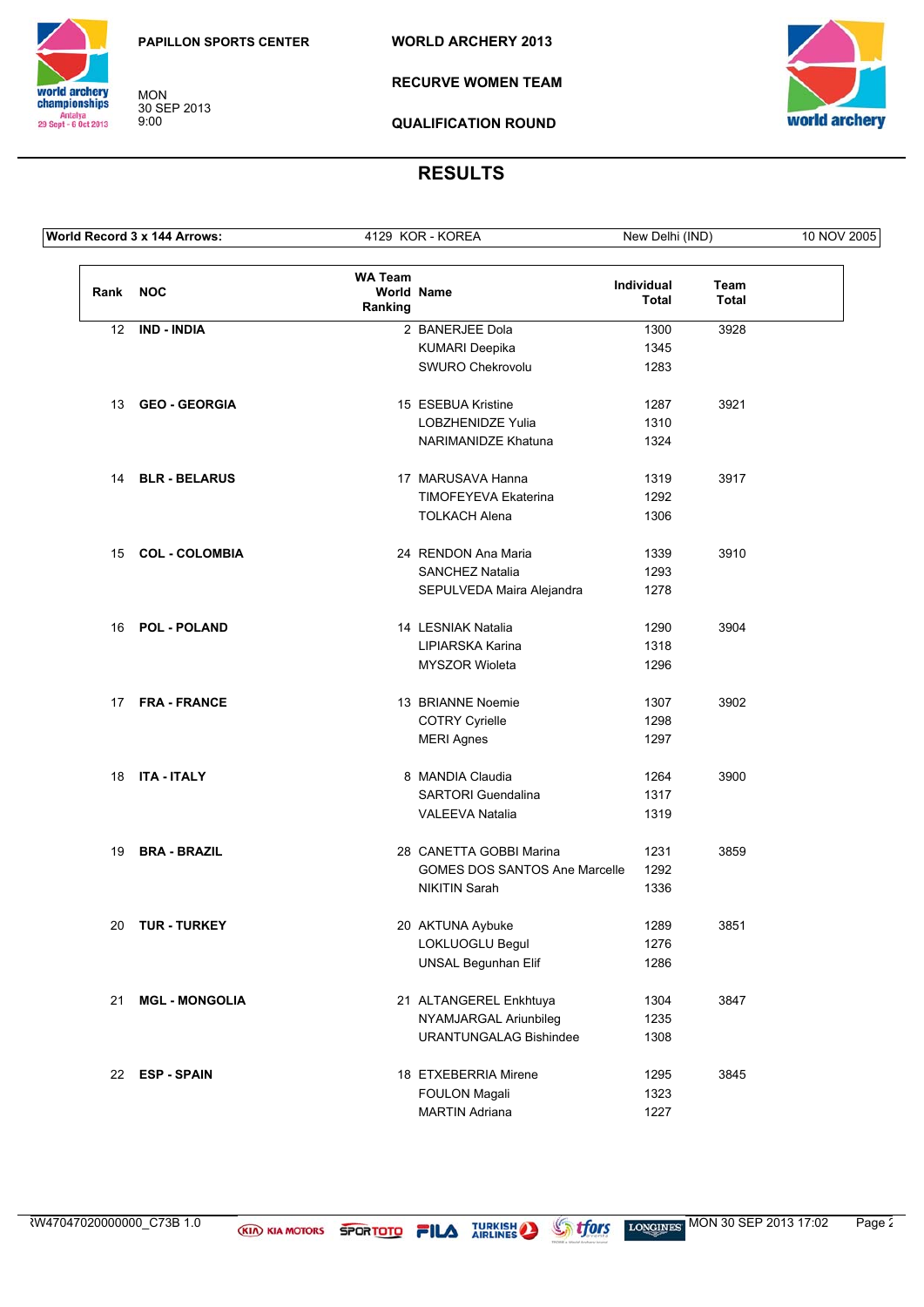**MON** 30 SEP 2013<br>9:00 **WORLD ARCHERY 2013** 



**RECURVE WOMEN TEAM** 



**QUALIFICATION ROUND** 

# **RESULTS**

| World Record 3 x 144 Arrows: |                             |                           | 4129 KOR - KOREA               | New Delhi (IND)            |                             | 10 NOV 2005 |
|------------------------------|-----------------------------|---------------------------|--------------------------------|----------------------------|-----------------------------|-------------|
| Rank NOC                     |                             | <b>WA Team</b><br>Ranking | <b>World Name</b>              | Individual<br><b>Total</b> | <b>Team</b><br><b>Total</b> |             |
| 23                           | <b>VEN - VENEZUELA</b>      |                           | 27 BOLIVAR Genesis             | 1239                       | 3842                        |             |
|                              |                             |                           | <b>BRITO Leidys</b>            | 1341                       |                             |             |
|                              |                             |                           | <b>MENDEZ Mayra</b>            | 1262                       |                             |             |
|                              | 24 PRK - D.P.R. KOREA       |                           | 36 CHOE Song Hui               | 1268                       | 3825                        |             |
|                              |                             |                           | KANG Un Ju                     | 1272                       |                             |             |
|                              |                             |                           | RYU Un Hyang                   | 1285                       |                             |             |
| 25                           | KAZ - KAZAKHSTAN            |                           | 25 LI Yelena                   | 1248                       | 3801                        |             |
|                              |                             |                           | SAIDIYEVA Luyiza               | 1262                       |                             |             |
|                              |                             |                           | <b>TUKEBAEVA Farida</b>        | 1291                       |                             |             |
| 26                           | <b>AUS - AUSTRALIA</b>      |                           | 23 BARNARD Elisa               | 1237                       | 3793                        |             |
|                              |                             |                           | <b>BRIDGER Deonne</b>          | 1298                       |                             |             |
|                              |                             |                           | <b>INGLEY Alice</b>            | 1258                       |                             |             |
|                              | 27 CAN-CANADA               |                           | 38 CHENIER Virginie            | 1251                       | 3774                        |             |
|                              |                             |                           | <b>LEE Vanessa</b>             | 1245                       |                             |             |
|                              |                             |                           | THIFFEAULT PICARD Georcy-Step. | 1278                       |                             |             |
| 28                           | <b>EST - ESTONIA</b>        |                           | NR LUIK Siret                  | 1237                       | 3767                        |             |
|                              |                             |                           | <b>NURMSALU Laura</b>          | 1238                       |                             |             |
|                              |                             |                           | PARNAT Reena                   | 1292                       |                             |             |
| 29                           | <b>CZE - CZECH REPUBLIC</b> |                           | 52 KULHAVA Miroslava           | 1237                       | 3757                        |             |
|                              |                             |                           | PANIKOVA Zuzana                | 1260                       |                             |             |
|                              |                             |                           | SUDRICHOVA Gabriela            | 1260                       |                             |             |
| 30                           | <b>SWE - SWEDEN</b>         |                           | 44 BJERENDAL Christine         | 1300                       | 3751                        |             |
|                              |                             |                           | <b>JANGNAS Erika</b>           | 1225                       |                             |             |
|                              |                             |                           | JEPPSSON Jenny                 | 1226                       |                             |             |
| 31                           | <b>SUI - SWITZERLAND</b>    |                           | 26 DEINEKO Iliana              | 1151                       | 3685                        |             |
|                              |                             |                           | <b>DIELEN Nathalie</b>         | 1226                       |                             |             |
|                              |                             |                           | <b>SCHOBINGER Celine</b>       | 1308                       |                             |             |
|                              | 32 BHU - BHUTAN             |                           | 46 KARMA.                      | 1233                       | 3647                        |             |
|                              |                             |                           | <b>ZAM Sherab</b>              | 1243                       |                             |             |
|                              |                             |                           | ZANGMO Younten                 | 1171                       |                             |             |

Legend:<br>NR Not Ranked



**Stfors**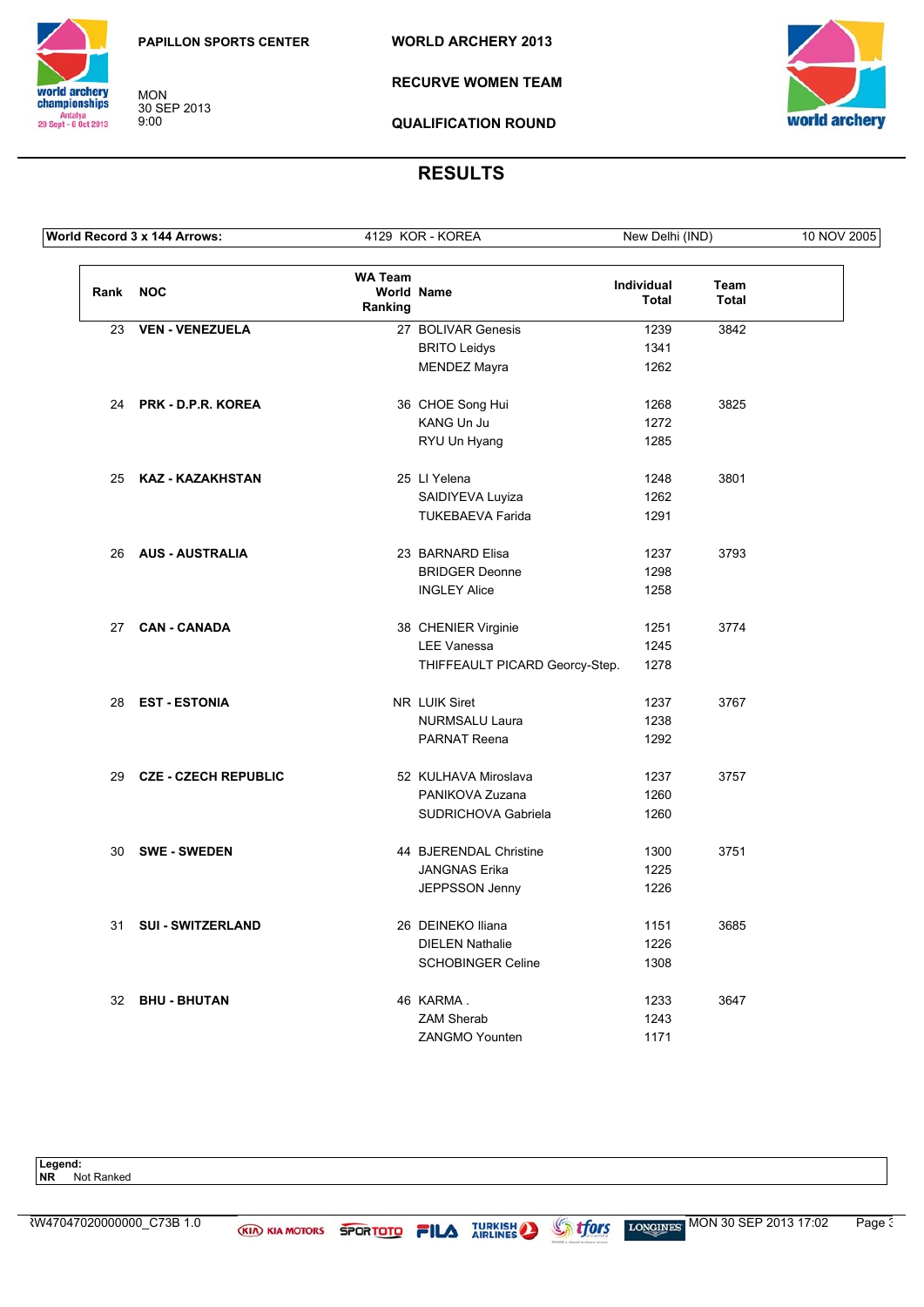

MON 30 SEP 2013 9:00

**COMPOUND MEN TEAM**



**QUALIFICATION ROUND**

|              | World Record 3 x 72 Arrows:   | 2130 USA - USA            |                              | Turin (ITA)                | 4 JUL 2011    |
|--------------|-------------------------------|---------------------------|------------------------------|----------------------------|---------------|
| Rank NOC     |                               | <b>WA Team</b><br>Ranking | World Name                   | Individual<br><b>Total</b> | Team<br>Total |
| $\mathbf{1}$ | <b>USA - UNITED STATES of</b> |                           | 1 BROADWATER Jesse           | 713                        | 2129          |
|              |                               |                           | <b>GELLENTHIEN Braden</b>    | 707                        |               |
|              |                               |                           | <b>WILDE Reo</b>             | 709                        |               |
|              | 2 NED - NETHERLANDS           |                           | 6 BLEYENDAAL Ruben           | 704                        | 2120          |
|              |                               |                           | <b>ELZINGA Peter</b>         | 708                        |               |
|              |                               |                           | <b>SCHLOESSER Mike</b>       | 708                        |               |
| 3            | <b>RSA - SOUTH AFRICA</b>     |                           | 9 BADENHORST Gabriel         | 703                        | 2111          |
|              |                               |                           | <b>BIERMAN DP</b>            | 705                        |               |
|              |                               |                           | <b>ROUX Patrick</b>          | 703                        |               |
| 4            | <b>FRA - FRANCE</b>           |                           | 3 BRASSEUR Sebastien         | 698                        | 2108          |
|              |                               |                           | <b>DELOCHE Pierre Julien</b> | 705                        |               |
|              |                               |                           | <b>GENET Dominique</b>       | 705                        |               |
| 5            | <b>MEX - MEXICO</b>           |                           | 8 ALVARADO Gerardo           | 694                        | 2100          |
|              |                               |                           | <b>CARDOSO Mario</b>         | 700                        |               |
|              |                               |                           | FIERRO Julio Ricardo         | 706                        |               |
| 6            | <b>ITA - ITALY</b>            |                           | 5 BOVINI Mauro               | 700                        | 2099          |
|              |                               |                           | <b>DRAGONI Luigi</b>         | 690                        |               |
|              |                               |                           | PAGNI Sergio                 | 709                        |               |
| $7^{\circ}$  | KOR - KOREA                   |                           | 4 CHOI Yong Hee              | 703                        | 2098 T168;85  |
|              |                               |                           | KIM Jongho                   | 705                        |               |
|              |                               |                           | <b>MIN Lihong</b>            | 690                        |               |
| 8            | <b>DEN - DENMARK</b>          |                           | 2 DAMSBO Martin              | 704                        | 2098 T156;69  |
|              |                               |                           | <b>HANSEN Stephan</b>        | 701                        |               |
|              |                               |                           | <b>LAURSEN Patrick</b>       | 693                        |               |
|              | 9 CAN-CANADA                  |                           | 16 FAGAN Andrew              | 691                        | 2096          |
|              |                               |                           | PERKINS Christopher          | 708                        |               |
|              |                               |                           | <b>TRILLUS Dietmar</b>       | 697                        |               |
|              | 10 RUS - RUSSIAN F.           |                           | 13 DAMBAEV Alexander         | 704                        | 2095          |
|              |                               |                           | RINCHINO Chingese            | 699                        |               |
|              |                               |                           | SOIZHINOV Zorigto            | 692                        |               |
| 11           | <b>GBR - GREAT BRITAIN</b>    |                           | 15 BELL Chris                | 686                        | 2087          |
|              |                               |                           | <b>BUSBY Duncan</b>          | 691                        |               |
|              |                               |                           | RAVENSCROFT Adam             | 710                        |               |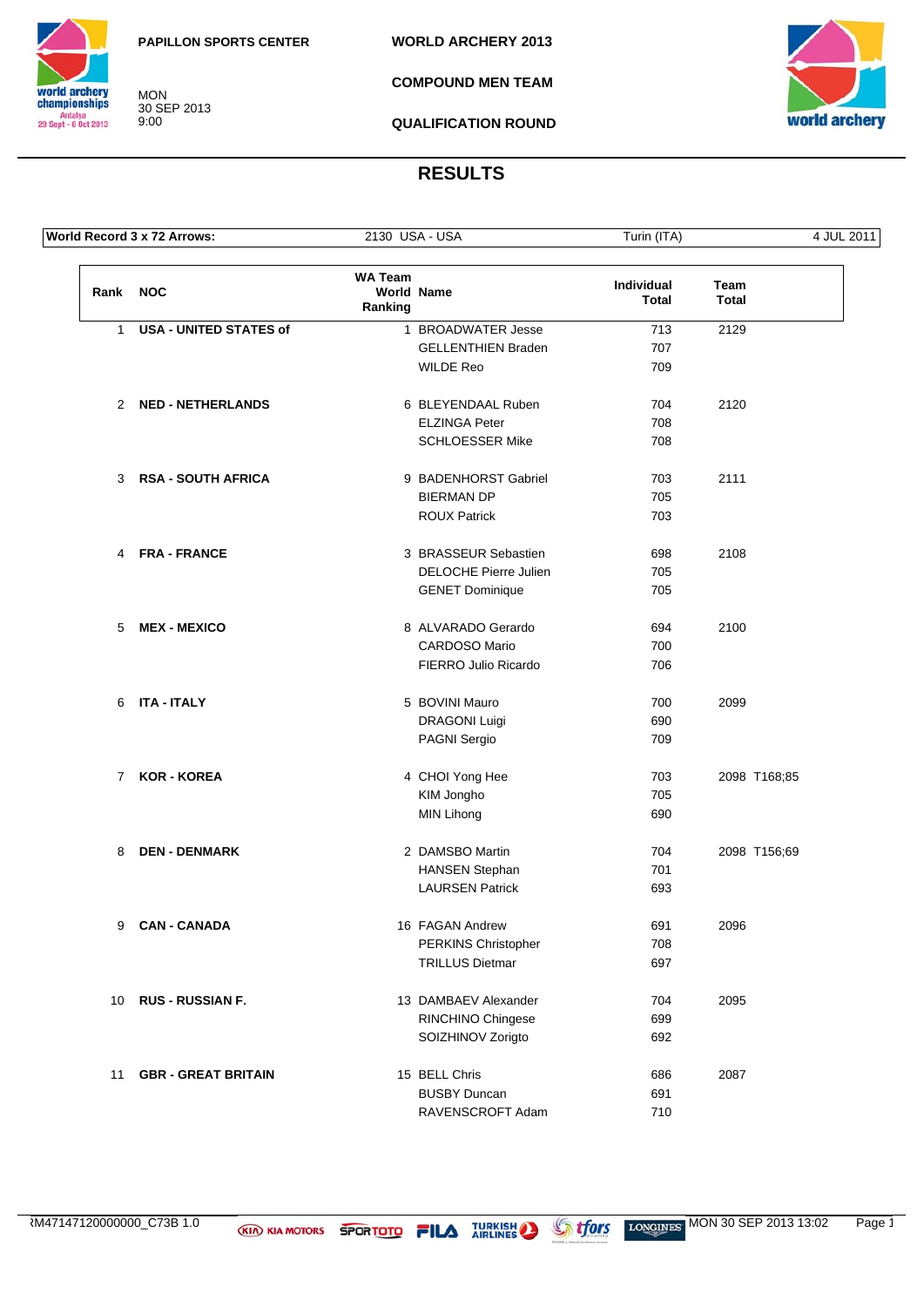**WORLD ARCHERY 2013**



MON 30 SEP 2013 9:00

**COMPOUND MEN TEAM**



**QUALIFICATION ROUND**

|      | World Record 3 x 72 Arrows: | 2130 USA - USA            |                             | Turin (ITA)                |               | 4 JUL 2011 |
|------|-----------------------------|---------------------------|-----------------------------|----------------------------|---------------|------------|
| Rank | <b>NOC</b>                  | <b>WA Team</b><br>Ranking | <b>World Name</b>           | Individual<br><b>Total</b> | Team<br>Total |            |
|      | 12 AUS - AUSTRALIA          |                           | 10 BROSNAN Michael          | 695                        | 2083          |            |
|      |                             |                           | <b>COGHLAN Patrick</b>      | 699                        |               |            |
|      |                             |                           | PHILLIPS Guy                | 689                        |               |            |
| 13   | <b>IND - INDIA</b>          |                           | 7 CHAUHAN Rajat             | 693                        | 2082          |            |
|      |                             |                           | <b>KUMAR Sandeep</b>        | 691                        |               |            |
|      |                             |                           | <b>VERMA Abhishek</b>       | 698                        |               |            |
| 14   | <b>NOR - NORWAY</b>         |                           | 17 AAMAAS Njaal             | 694                        | 2081          |            |
|      |                             |                           | <b>BOE Morten</b>           | 704                        |               |            |
|      |                             |                           | <b>TJENTLAND Oddmund</b>    | 683                        |               |            |
|      | 15 SWE - SWEDEN             |                           | 26 CARLSSON Magnus          | 700                        | 2077          |            |
|      |                             |                           | LINSJO Glenn                | 683                        |               |            |
|      |                             |                           | <b>LUNDIN Morgan</b>        | 694                        |               |            |
| 16   | <b>TUR - TURKEY</b>         |                           | 23 CAGIRAN Evren            | 688                        | 2074          |            |
|      |                             |                           | <b>ELMAAGACLI Demir</b>     | 697                        |               |            |
|      |                             |                           | <b>TANDOGAN Baris</b>       | 689                        |               |            |
| 17   | <b>BEL - BELGIUM</b>        |                           | 21 CAUWE Michael            | 705                        | 2071          |            |
|      |                             |                           | DOMANSKI Renaud             | 687                        |               |            |
|      |                             |                           | <b>SCARCERIAUX Baptiste</b> | 679                        |               |            |
| 18   | <b>GER - GERMANY</b>        |                           | 12 KLINGNER Lars            | 681                        | 2062          |            |
|      |                             |                           | <b>LAUBE Marcus</b>         | 694                        |               |            |
|      |                             |                           | RAUPACH Christian           | 687                        |               |            |
| 19   | <b>COL - COLOMBIA</b>       |                           | 19 CARDONA Camilo Andres    | 694                        | 2057          |            |
|      |                             |                           | CARRASQUILLA Juan Carlos    | 677                        |               |            |
|      |                             |                           | MUNOZ Daniel                | 686                        |               |            |
|      | 20 AUT - AUSTRIA            |                           | 35 BERNHUBER Gerald         | 691                        | 2054          |            |
|      |                             |                           | <b>MATZNER Michael</b>      | 681                        |               |            |
|      |                             |                           | <b>MOSER Daniel</b>         | 682                        |               |            |
| 21   | <b>FIN-FINLAND</b>          |                           | 49 FORSBERG Jere            | 685                        | 2052          |            |
|      |                             |                           | JUUTILAINEN Mikko           | 691                        |               |            |
|      |                             |                           | LOITOKARI Pekka             | 676                        |               |            |
|      | 22 VEN - VENEZUELA          |                           | 11 GONZALEZ Eduardo         | 679                        | 2049          |            |
|      |                             |                           | ROJAS Leandro               | 684                        |               |            |
|      |                             |                           | <b>TORRES Nelson</b>        | 686                        |               |            |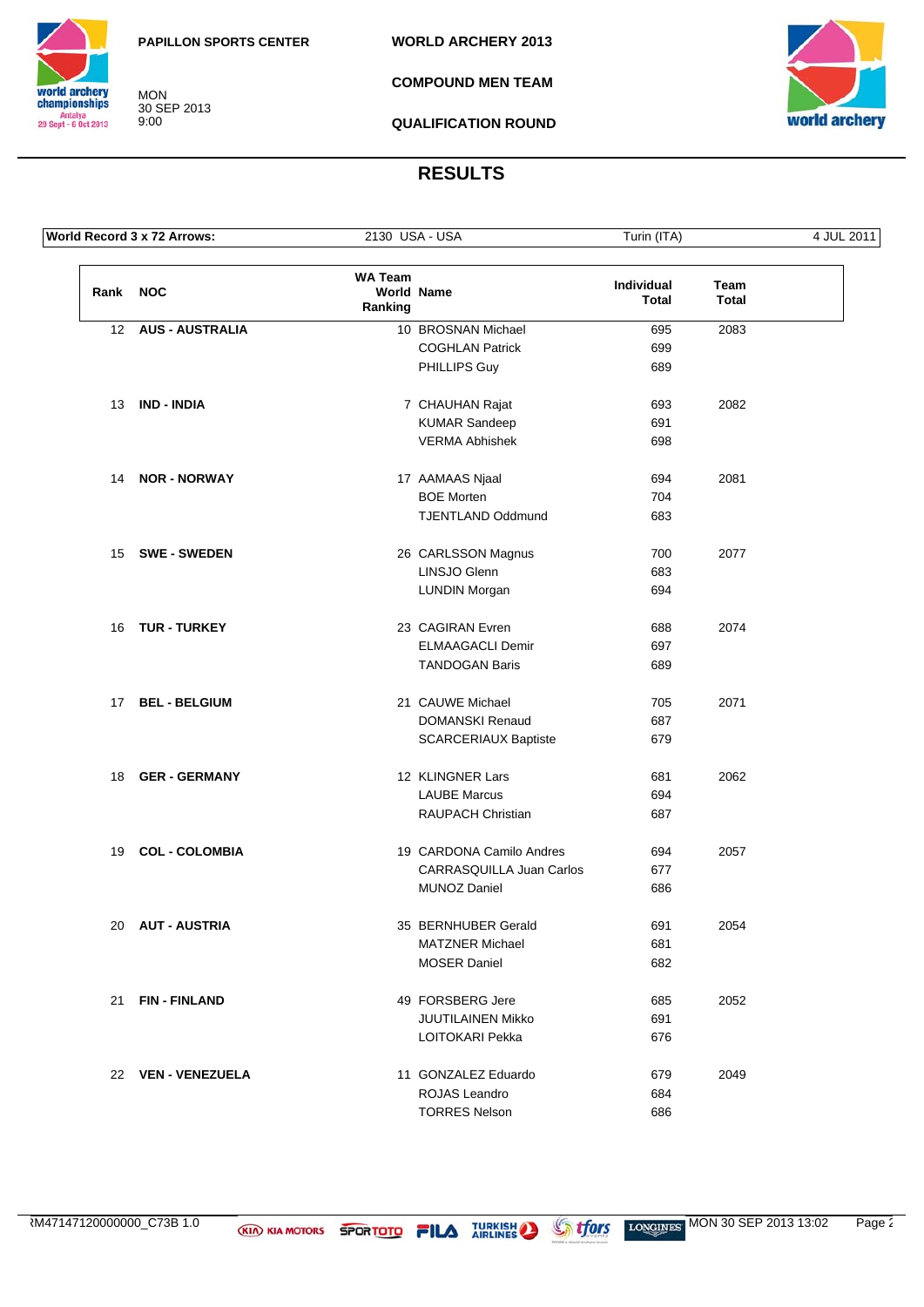

MON 30 SEP 2013 9:00

**WORLD ARCHERY 2013**

**COMPOUND MEN TEAM**



**QUALIFICATION ROUND**

## **RESULTS**

|          | World Record 3 x 72 Arrows: |                           | 2130 USA - USA                | Turin (ITA)                       |                             | 4 JUL 2011 |
|----------|-----------------------------|---------------------------|-------------------------------|-----------------------------------|-----------------------------|------------|
| Rank NOC |                             | <b>WA Team</b><br>Ranking | <b>World Name</b>             | <b>Individual</b><br><b>Total</b> | <b>Team</b><br><b>Total</b> |            |
| 23       | <b>THA - THAILAND</b>       |                           | 38 CHATACHOT Nitiphum         | 683                               | 2046                        |            |
|          |                             |                           | <b>WONG Chanchai</b>          | 674                               |                             |            |
|          |                             |                           | <b>WONGLERSTSUWAN Siwarut</b> | 689                               |                             |            |
| 24       | <b>BRA - BRAZIL</b>         |                           | 39 AMBROSIO DE LIMA Rogerio   | 665                               | 2044                        |            |
|          |                             |                           | <b>DOS SANTOS Roberval</b>    | 688                               |                             |            |
|          |                             |                           | RORIZ JR. Marcelo             | 691                               |                             |            |
| 25       | <b>SVK - SLOVAKIA</b>       |                           | 44 DURNY Matus                | 674                               | 2031                        |            |
|          |                             |                           | DURNY Matus Jr.               | 686                               |                             |            |
|          |                             |                           | <b>ZEMAN Viktor</b>           | 671                               |                             |            |
| 26       | <b>CZE - CZECH REPUBLIC</b> |                           | NR BARTOS Leos                | 671                               | 2017                        |            |
|          |                             |                           | <b>BRADA Vladimir</b>         | 678                               |                             |            |
|          |                             |                           | <b>REITMEIER Filip</b>        | 668                               |                             |            |
| 27       | <b>KAZ - KAZAKHSTAN</b>     |                           | 41 FISHER Pavel               | 694                               | 1999                        |            |
|          |                             |                           | <b>MURNOV Alexandr</b>        | 645                               |                             |            |
|          |                             |                           | <b>SHOTAEV Murat</b>          | 660                               |                             |            |

Legend:<br>NR Not Ranked

**T** Tied. Ties are broken with 10's then with inner 10's (X's) (m;n) then coin toss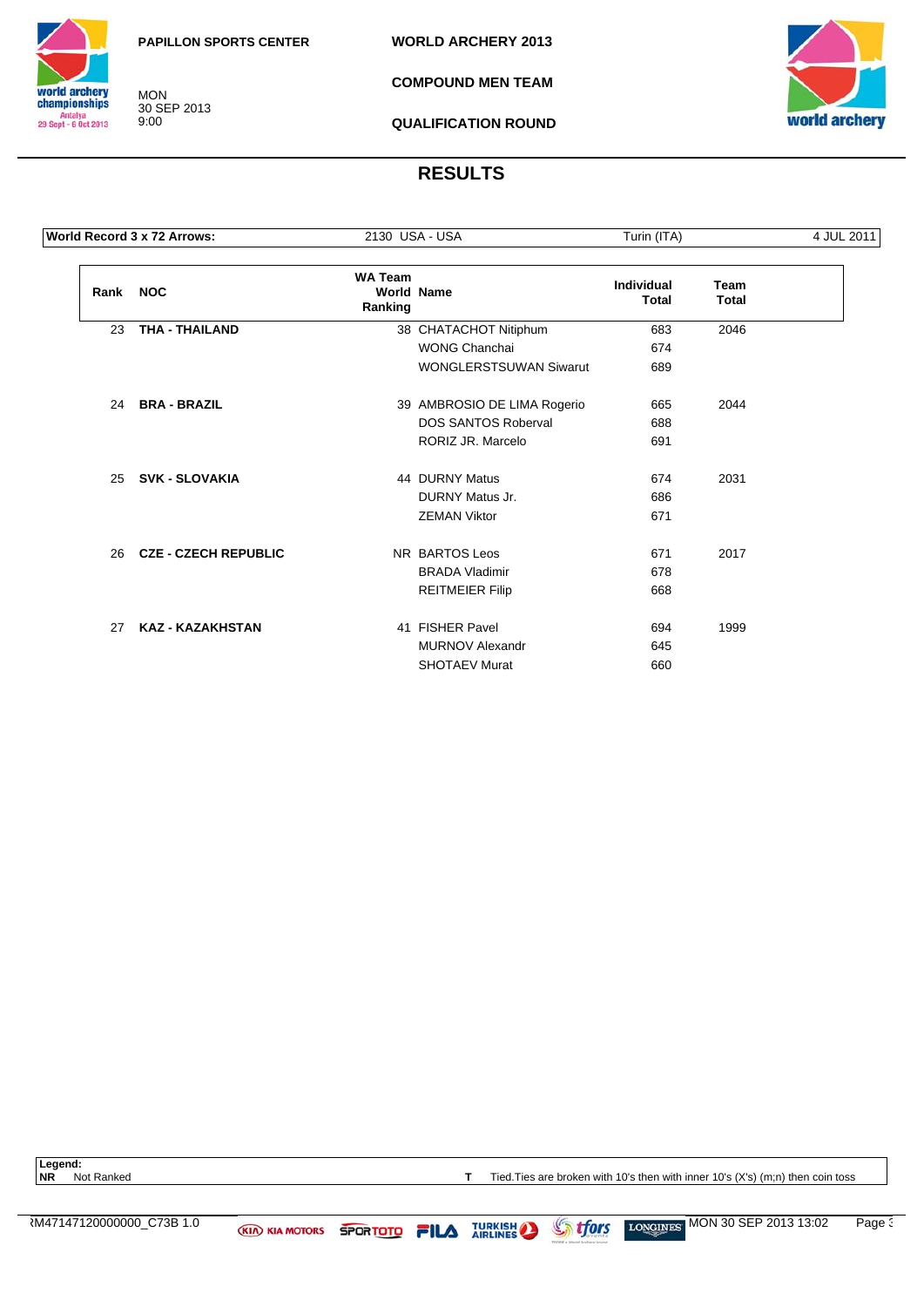**WORLD ARCHERY 2013**



MON 30 SEP 2013 13:45

**COMPOUND WOMEN TEAM**



**QUALIFICATION ROUND**

|              | World Record 3 x 72 Arrows:   | 2095 USA - USA            |                              | Shanghai (CHN)      |                      | 7 SEP 2011 |
|--------------|-------------------------------|---------------------------|------------------------------|---------------------|----------------------|------------|
| Rank NOC     |                               | <b>WA Team</b><br>Ranking | World Name                   | Individual<br>Total | Team<br><b>Total</b> |            |
| $\mathbf{1}$ | <b>KOR - KOREA</b>            |                           | 4 CHOI Bomin                 | 684                 | 2053                 |            |
|              |                               |                           | SEO Jung Hee                 | 679                 |                      |            |
|              |                               |                           | SEOK Ji Hyun                 | 690                 |                      |            |
|              | 2 COL - COLOMBIA              |                           | 2 BRAVO Aura Maria           | 663                 | 2038                 |            |
|              |                               |                           | LOPEZ Sara                   | 688                 |                      |            |
|              |                               |                           | USQUIANO Alejandra           | 687                 |                      |            |
| 3            | <b>ITA - ITALY</b>            |                           | 3 ANASTASIO Anastasia        | 678                 | 2037                 |            |
|              |                               |                           | D AGOSTINO Katia             | 677                 |                      |            |
|              |                               |                           | <b>TONIOLI Marcella</b>      | 682                 |                      |            |
|              | 4 RUS - RUSSIAN F.            |                           | 6 AVDEEVA Natalia            | 656                 | 2035                 |            |
|              |                               |                           | <b>CHERKASHNEVA Svetlana</b> | 687                 |                      |            |
|              |                               |                           | LOGINOVA Albina              | 692                 |                      |            |
| 5            | <b>GER - GERMANY</b>          |                           | 11 BERGER Kristina           | 674                 | 2029                 |            |
|              |                               |                           | <b>MIKALA Melanie</b>        | 677                 |                      |            |
|              |                               |                           | <b>SAUTER Sabine</b>         | 678                 |                      |            |
| 6            | <b>GBR - GREAT BRITAIN</b>    |                           | 13 BINGHAM Rikki             | 676                 | 2019                 |            |
|              |                               |                           | <b>BROWN Danielle</b>        | 683                 |                      |            |
|              |                               |                           | <b>GALES Andrea</b>          | 660                 |                      |            |
| $7^{\circ}$  | <b>USA - UNITED STATES of</b> |                           | 1 COCHRAN Carli              | 677                 | 2018                 |            |
|              |                               |                           | <b>CYR Gabrielle</b>         | 657                 |                      |            |
|              |                               |                           | <b>JONES Erika</b>           | 684                 |                      |            |
| 8            | <b>VEN - VENEZUELA</b>        |                           | 5 BOSCH Olga                 | 676                 | 2017                 |            |
|              |                               |                           | <b>GUEDEZ Luzmary</b>        | 670                 |                      |            |
|              |                               |                           | MENDOZA Ana                  | 671                 |                      |            |
|              | 9 FRA-FRANCE                  |                           | 8 DODEMONT Sophie            | 675                 | 2015                 |            |
|              |                               |                           | <b>LEBECQUE Pascale</b>      | 679                 |                      |            |
|              |                               |                           | <b>VANDIONANT Sandrine</b>   | 661                 |                      |            |
| 10           | <b>IND - INDIA</b>            |                           | 9 DEB Trisha                 | 680                 | 2009                 |            |
|              |                               |                           | HANSDAH Jhano                | 645                 |                      |            |
|              |                               |                           | VENNAM Jyothi Surekha        | 684                 |                      |            |
| 11           | <b>MEX - MEXICO</b>           |                           | 7 HERNANDEZ Martha           | 672                 | 1998                 |            |
|              |                               |                           | MERINO Brenda                | 644                 |                      |            |
|              |                               |                           | OCHOA Linda                  | 682                 |                      |            |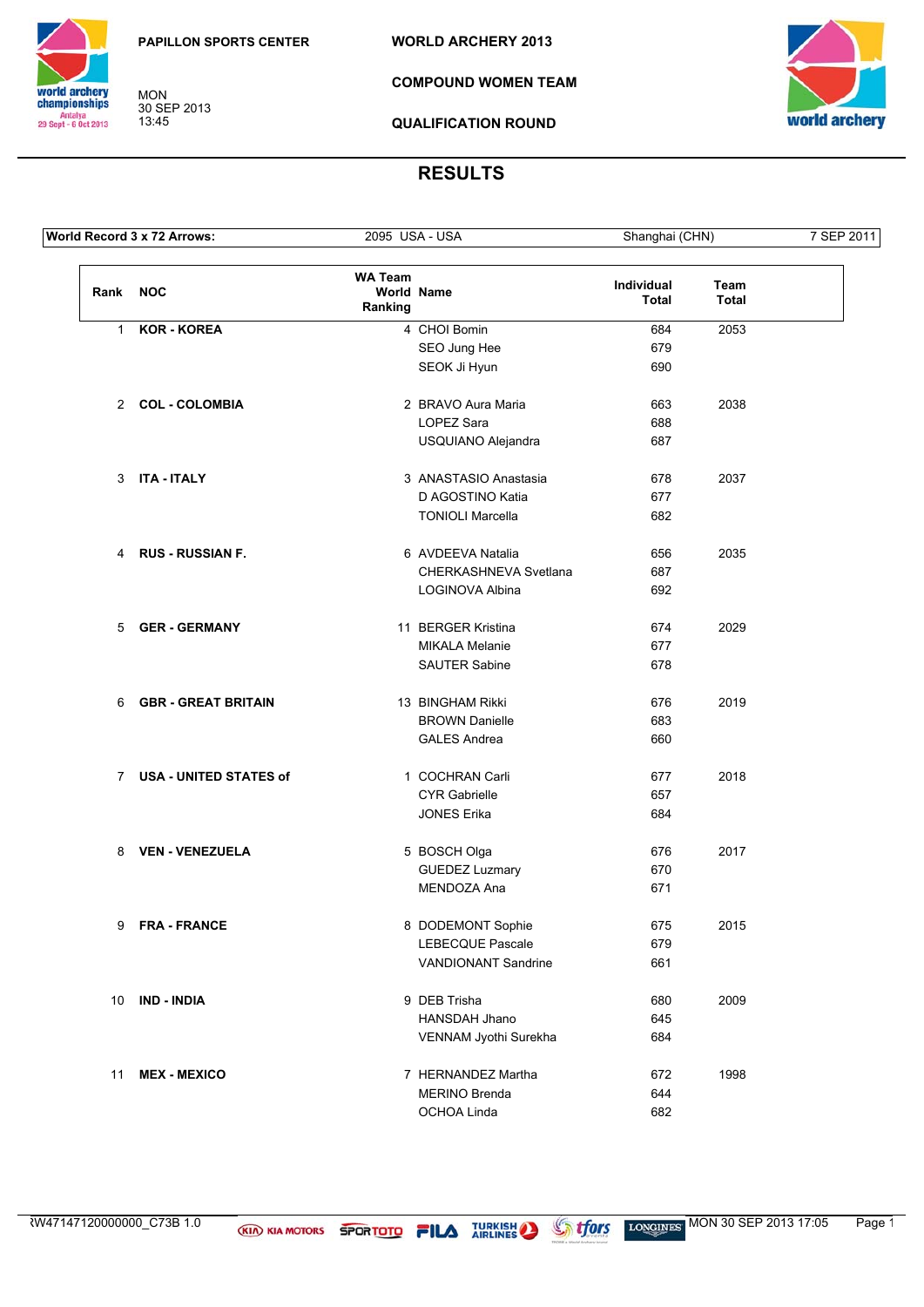**WORLD ARCHERY 2013**



MON 30 SEP 2013 13:45

**COMPOUND WOMEN TEAM**



**QUALIFICATION ROUND**

## **RESULTS**

|                  | World Record 3 x 72 Arrows: | 2095 USA - USA            |                          | Shanghai (CHN)                    |                      | 7 SEP 2011 |
|------------------|-----------------------------|---------------------------|--------------------------|-----------------------------------|----------------------|------------|
| Rank             | <b>NOC</b>                  | <b>WA Team</b><br>Ranking | <b>World Name</b>        | <b>Individual</b><br><b>Total</b> | Team<br><b>Total</b> |            |
| 12 <sup>12</sup> | <b>RSA - SOUTH AFRICA</b>   |                           | 29 ROUX Gerda            | 659                               | 1989                 |            |
|                  |                             |                           | VAN KRADENBURG Jeanine   | 656                               |                      |            |
|                  |                             |                           | <b>WENTZEL Danelle</b>   | 674                               |                      |            |
| 13               | <b>NED - NETHERLANDS</b>    |                           | 14 COUWENBERG Martine    | 655                               | 1987                 |            |
|                  |                             |                           | <b>MARKOVIC Irina</b>    | 663                               |                      |            |
|                  |                             |                           | VAN CASPEL Inge          | 669                               |                      |            |
| 14               | <b>CAN - CANADA</b>         |                           | 22 MCCLEAN Fiona         | 668                               | 1981                 |            |
|                  |                             |                           | <b>SCHINA Sonia</b>      | 662                               |                      |            |
|                  |                             |                           | <b>WALLACE Ashley</b>    | 651                               |                      |            |
| 15               | <b>BRA - BRAZIL</b>         |                           | 31 ACQUESTA Nely         | 663                               | 1972 T84;26          |            |
|                  |                             |                           | DOS SANTOS Dirma Miranda | 649                               |                      |            |
|                  |                             |                           | SHIMIZU Elizabeth Harumi | 660                               |                      |            |
| 16               | <b>AUS - AUSTRALIA</b>      |                           | 12 GALE Sherry           | 636                               | 1972 T80;26          |            |
|                  |                             |                           | <b>MARSHALL Karina</b>   | 673                               |                      |            |
|                  |                             |                           | NICHOLSON Deb            | 663                               |                      |            |
| 17               | <b>TUR - TURKEY</b>         |                           | 26 BENEK Duygu Ece       | 644                               | 1965                 |            |
|                  |                             |                           | <b>KOCAMAN Gizem</b>     | 666                               |                      |            |
|                  |                             |                           | SENOCAK Vildan           | 655                               |                      |            |
| 18               | <b>KAZ - KAZAKHSTAN</b>     |                           | 39 IZBASSAROVA Bibigul   | 634                               | 1876                 |            |
|                  |                             |                           | SHEPOTKO Svetlana        | 630                               |                      |            |
|                  |                             |                           | <b>TYRTYKAEVA Ainur</b>  | 612                               |                      |            |

Legend:<br>**NR** Not Ranked

**T** Tied. Ties are broken with 10's then with inner 10's (X's) (m;n) then coin toss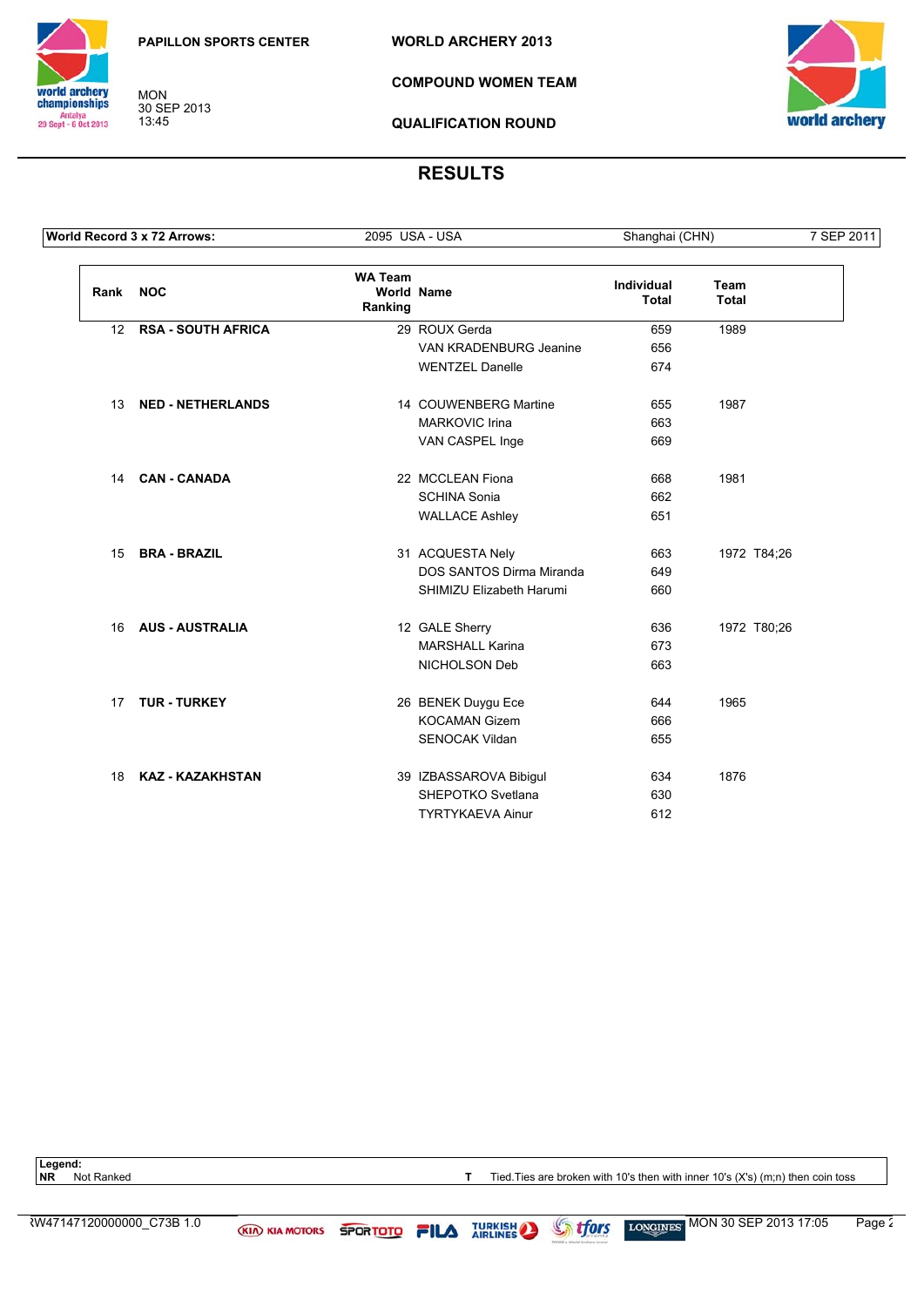



TUE 1 OCT 2013 9:00

**RECURVE MIXED TEAM**



**QUALIFICATION ROUND**

| Rank            | <b>NOC</b>                    | <b>WA Team</b><br>Ranking | <b>World Name</b>                      | Individual<br><b>Total</b> | Team<br><b>Total</b> |
|-----------------|-------------------------------|---------------------------|----------------------------------------|----------------------------|----------------------|
| $\mathbf{1}$    | <b>KOR - KOREA</b>            |                           | 1 KI Bo Bae                            | 1376                       | 2733                 |
|                 |                               |                           | OH Jin Hyek                            | 1357                       |                      |
| $\overline{2}$  | <b>MEX - MEXICO</b>           |                           | 4 ALVAREZ Luis                         | 1326                       | 2694                 |
|                 |                               |                           | ROMAN Aida                             | 1368                       |                      |
| 3               | <b>RUS - RUSSIAN F.</b>       |                           | 9 NIKOLAEV Alexey                      | 1334                       | 2689                 |
|                 |                               |                           | STEPANOVA Inna                         | 1355                       |                      |
| 4               | <b>TPE - CHINESE TAIPEI</b>   |                           | 8 KUO Cheng-Wei                        | 1308                       | 2679                 |
|                 |                               |                           | TAN Ya-Ting                            | 1371                       |                      |
| 5               | <b>IND - INDIA</b>            |                           | 5 KUMARI Deepika                       | 1345                       | 2676                 |
|                 |                               |                           | TALUKDAR Jayanta                       | 1331                       |                      |
| 6               | <b>USA - UNITED STATES of</b> |                           | 2 ELLISON Brady                        | 1335                       | 2675 T139;48         |
|                 |                               |                           | <b>LORIG Khatuna</b>                   | 1340                       |                      |
| $\overline{7}$  | <b>CHN - CHINA</b>            |                           | 3 DAI Xiaoxiang                        | 1336                       | 2675 T131;52         |
|                 |                               |                           | XU Jing                                | 1339                       |                      |
| 8               | <b>GBR - GREAT BRITAIN</b>    |                           | 10 FOLKARD Naomi                       | 1340                       | 2661                 |
|                 |                               |                           | <b>GODFREY Larry</b>                   | 1321                       |                      |
| 9               | <b>JPN - JAPAN</b>            |                           | 7 FURUKAWA Takaharu                    | 1323                       | 2660                 |
|                 |                               |                           | KATO Ayano                             | 1337                       |                      |
| 10              | <b>ITA - ITALY</b>            |                           | 6 NESPOLI Mauro                        | 1340                       | 2659                 |
|                 |                               |                           | <b>VALEEVA Natalia</b>                 | 1319                       |                      |
| 11              | <b>ESP - SPAIN</b>            |                           | 30 FOULON Magali                       | 1323                       | 2655                 |
|                 |                               |                           | RODRIGUEZ Juan I.                      | 1332                       |                      |
| 12 <sup>2</sup> | <b>UKR - UKRAINE</b>          |                           | 11 IVASHKO Markiyan                    | 1313                       | 2648 T118;40         |
|                 |                               |                           | SICHENIKOVA Lidiia                     | 1335                       |                      |
| 13              | <b>FRA - FRANCE</b>           |                           | 15 BRIANNE Noemie                      | 1307                       | 2648 T112;35         |
|                 |                               |                           | <b>VALLADONT Jean-Charles</b>          | 1341                       |                      |
| 14              | <b>BRA - BRAZIL</b>           |                           | 18 CARVALHO LOPES DALMEIDA Marcu. 1309 |                            | 2645                 |
|                 |                               |                           | NIKITIN Sarah                          | 1336                       |                      |
| 15              | <b>GER - GERMANY</b>          |                           | 13 RICHTER Elena                       | 1349                       | 2641                 |
|                 |                               |                           | ROHRBERG Sebastian                     | 1292                       |                      |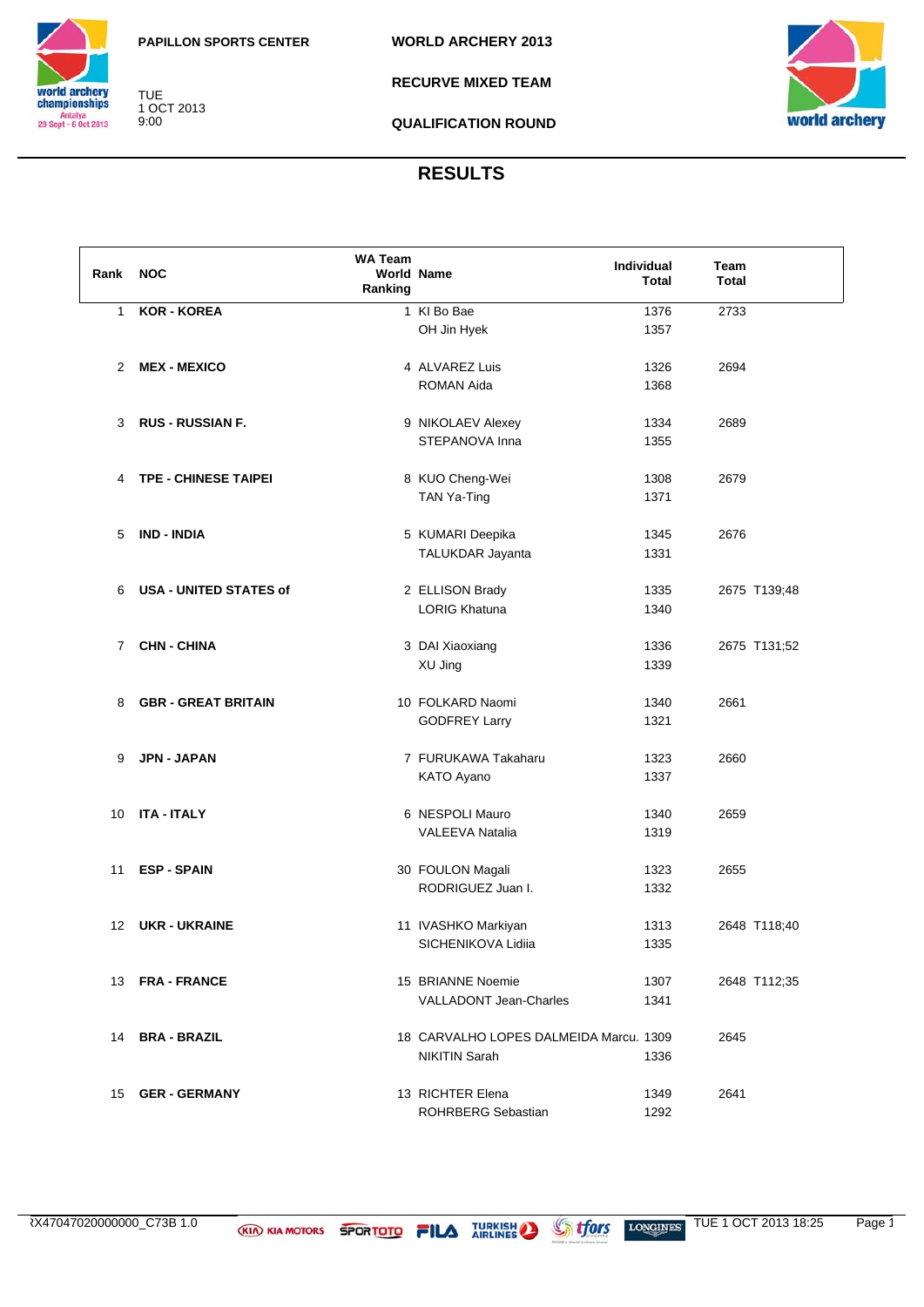



1 OCT 2013

TUE

9:00

**RECURVE MIXED TEAM**



**QUALIFICATION ROUND**

| Rank | <b>NOC</b>                      | <b>WA Team</b><br>Ranking | <b>World Name</b>                          | Individual<br><b>Total</b> | Team<br><b>Total</b> |
|------|---------------------------------|---------------------------|--------------------------------------------|----------------------------|----------------------|
| 16   | <b>COL - COLOMBIA</b>           |                           | 26 PACHECO Daniel                          | 1295                       | 2634                 |
|      |                                 |                           | <b>RENDON Ana Maria</b>                    | 1339                       |                      |
| 17   | <b>MGL - MONGOLIA</b>           |                           | 17 GANTUGS Jantsan                         | 1325                       | 2633 T120;40         |
|      |                                 |                           | <b>URANTUNGALAG Bishindee</b>              | 1308                       |                      |
| 18   | <b>AUS - AUSTRALIA</b>          |                           | 20 BRIDGER Deonne                          | 1298                       | 2633 T114;23         |
|      |                                 |                           | <b>WORTH Taylor</b>                        | 1335                       |                      |
| 19   | <b>DEN - DENMARK</b>            |                           | 34 JAGER Maja                              | 1351                       | 2629                 |
|      |                                 |                           | WEISS Johan                                | 1278                       |                      |
| 20   | <b>POL - POLAND</b>             |                           | 12 LIPIARSKA Karina                        | 1318                       | 2616                 |
|      |                                 |                           | <b>NOWAK Piotr</b>                         | 1298                       |                      |
| 21   | <b>NED - NETHERLANDS</b>        |                           | 36 DE VRIES Shireen-Zoe                    | 1278                       | 2612 T114;45         |
|      |                                 |                           | VAN DEN BERG Sjef                          | 1334                       |                      |
| 22   | <b>CAN - CANADA</b>             |                           | 22 DUENAS Crispin                          | 1334                       | 2612 T99;42          |
|      |                                 |                           | THIFFEAULT PICARD Georcy-Step.             | 1278                       |                      |
| 23   | <b>BLR - BELARUS</b>            |                           | 19 MARUSAU Mikalai                         | 1291                       | 2610                 |
|      |                                 |                           | MARUSAVA Hanna                             | 1319                       |                      |
| 24   | PRK - D.P.R. KOREA              |                           | 27 JON Chol                                | 1302                       | 2587                 |
|      |                                 |                           | RYU Un Hyang                               | 1285                       |                      |
| 25   | <b>TUR - TURKEY</b>             |                           | 14 AKTUNA Aybuke                           | 1289                       | 2586                 |
|      |                                 |                           | <b>DEMIRAL Cevdet</b>                      | 1297                       |                      |
| 26   | <b>MDA - REPUBLIC of MOLDO.</b> |                           | NR MIRCA Alexandra<br>OLARU Dan            | 1298                       | 2584                 |
|      |                                 |                           |                                            | 1286                       |                      |
| 27   | <b>IRL - IRELAND</b>            |                           | 52 CUTHBERT Sinead                         | 1295                       | 2583                 |
|      |                                 |                           | <b>HANLON Keith</b>                        | 1288                       |                      |
| 28   | <b>SWE - SWEDEN</b>             |                           | 50 BJERENDAL Christine                     | 1300                       | 2573                 |
|      |                                 |                           | <b>DJERF Sebastian</b>                     | 1273                       |                      |
| 29   | <b>VEN - VENEZUELA</b>          |                           | 16 BRITO Leidys                            | 1341                       | 2567                 |
|      |                                 |                           | <b>RAMOS Miguel</b>                        | 1226                       |                      |
| 30   | <b>ROU - ROMANIA</b>            |                           | NR BANCILA Simona<br><b>CIORNEI Daniel</b> | 1278<br>1275               | 2553                 |
|      |                                 |                           |                                            |                            |                      |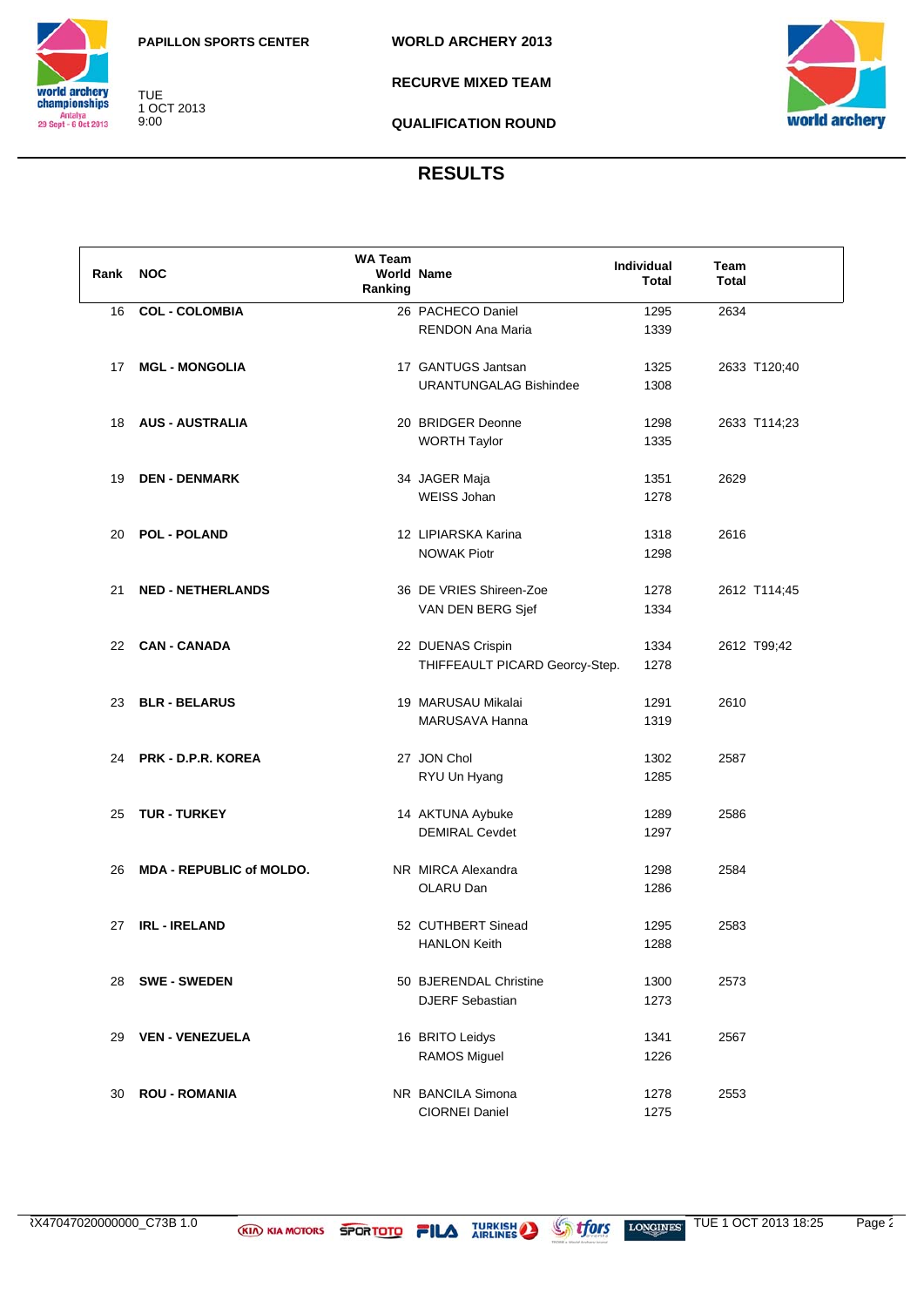



TUE 1 OCT 2013 9:00

**RECURVE MIXED TEAM**



**QUALIFICATION ROUND**

| Rank NOC |                           | <b>WA Team</b><br>Ranking | <b>World Name</b>            | Individual<br><b>Total</b> | Team<br><b>Total</b> |  |
|----------|---------------------------|---------------------------|------------------------------|----------------------------|----------------------|--|
| 31       | <b>SUI - SWITZERLAND</b>  |                           | 25 RUFER Thomas              | 1244                       | 2552                 |  |
|          |                           |                           | <b>SCHOBINGER Celine</b>     | 1308                       |                      |  |
|          |                           |                           |                              |                            |                      |  |
| 32       | KAZ - KAZAKHSTAN          |                           | 23 SAIDIYEV Oibek            | 1256                       | 2547                 |  |
|          |                           |                           | <b>TUKEBAEVA Farida</b>      | 1291                       |                      |  |
|          |                           |                           |                              |                            |                      |  |
| 33       | <b>EST - ESTONIA</b>      |                           | NR OJAMAE Pearu Jakob        | 1253                       | 2545                 |  |
|          |                           |                           | PARNAT Reena                 | 1292                       |                      |  |
|          |                           |                           |                              |                            |                      |  |
| 34       | CHI - CHILE               |                           | 21 AGUILAR GIMPEL Guillermo  | 1279                       | 2534                 |  |
|          |                           |                           | <b>MORAGA Sophia</b>         | 1255                       |                      |  |
|          |                           |                           |                              |                            |                      |  |
| 35       | <b>DOM - DOMINICAN R.</b> |                           | 31 ALFONSECA Andres          | 1245                       | 2533                 |  |
|          |                           |                           | SOLANO Lya                   | 1288                       |                      |  |
|          |                           |                           |                              |                            |                      |  |
| 36       | <b>CYP-CYPRUS</b>         |                           | 54 EL HELALI Mimis           | 1237                       | 2527                 |  |
|          |                           |                           | MOUSIKOU Elena               | 1290                       |                      |  |
|          |                           |                           |                              |                            |                      |  |
| 37       | <b>ARG - ARGENTINA</b>    |                           | 32 GONI Maria Gabriela       | 1239                       | 2486                 |  |
|          |                           |                           | ROBLES Hugo Eduardo          | 1247                       |                      |  |
|          |                           |                           |                              |                            |                      |  |
| 38       | IRI - I.R. IRAN           |                           | 39 ABDOLKARIMI Melika        | 1258                       | 2483                 |  |
|          |                           |                           | MANOOCHEHRI Nader            | 1225                       |                      |  |
|          |                           |                           |                              |                            |                      |  |
| 39       | <b>CIV - IVORY COAST</b>  |                           | 59 FRANGILLI Carla           | 1234                       | 2482                 |  |
|          |                           |                           | <b>KOUASSI Rene Philippe</b> | 1248                       |                      |  |
|          |                           |                           |                              |                            |                      |  |
| 40       | <b>SVK - SLOVAKIA</b>     |                           | NR HANZLIK Matus             | 1233                       | 2472                 |  |
|          |                           |                           | <b>HARCARIKOVA Lenka</b>     | 1239                       |                      |  |
|          |                           |                           |                              |                            |                      |  |
| 41       | <b>LAT - LATVIA</b>       |                           | NR KREICBERGA Anete          | 1228                       | 2455                 |  |
|          |                           |                           | <b>LAPSINS Eduards</b>       | 1227                       |                      |  |
|          |                           |                           |                              |                            |                      |  |
|          | 42 GRE-GREECE             |                           | 55 GKORILA Anatoli Martha    | 1215                       | 2422                 |  |
|          |                           |                           | <b>TSERKEZIS Stefanos</b>    | 1207                       |                      |  |
|          |                           |                           |                              |                            |                      |  |
| 43       | <b>BAN - BANGLADESH</b>   |                           | NR RAY Shamoli               | 1147                       | 2417                 |  |
|          |                           |                           | SHANA Md Ruhan               | 1270                       |                      |  |
|          |                           |                           |                              |                            |                      |  |
| 44       | ARM - ARMENIA             |                           | 41 PETROSYAN Arshak          | 1193                       | 2402                 |  |
|          |                           |                           | <b>VASILYAN Nune</b>         | 1209                       |                      |  |
|          |                           |                           |                              |                            |                      |  |
| 45       | <b>IRQ - IRAQ</b>         |                           | NR AL-MASHHADANI Rand        | 1198                       | 2369                 |  |
|          |                           |                           | MAHMMOOD Ahmed               | 1171                       |                      |  |
|          |                           |                           |                              |                            |                      |  |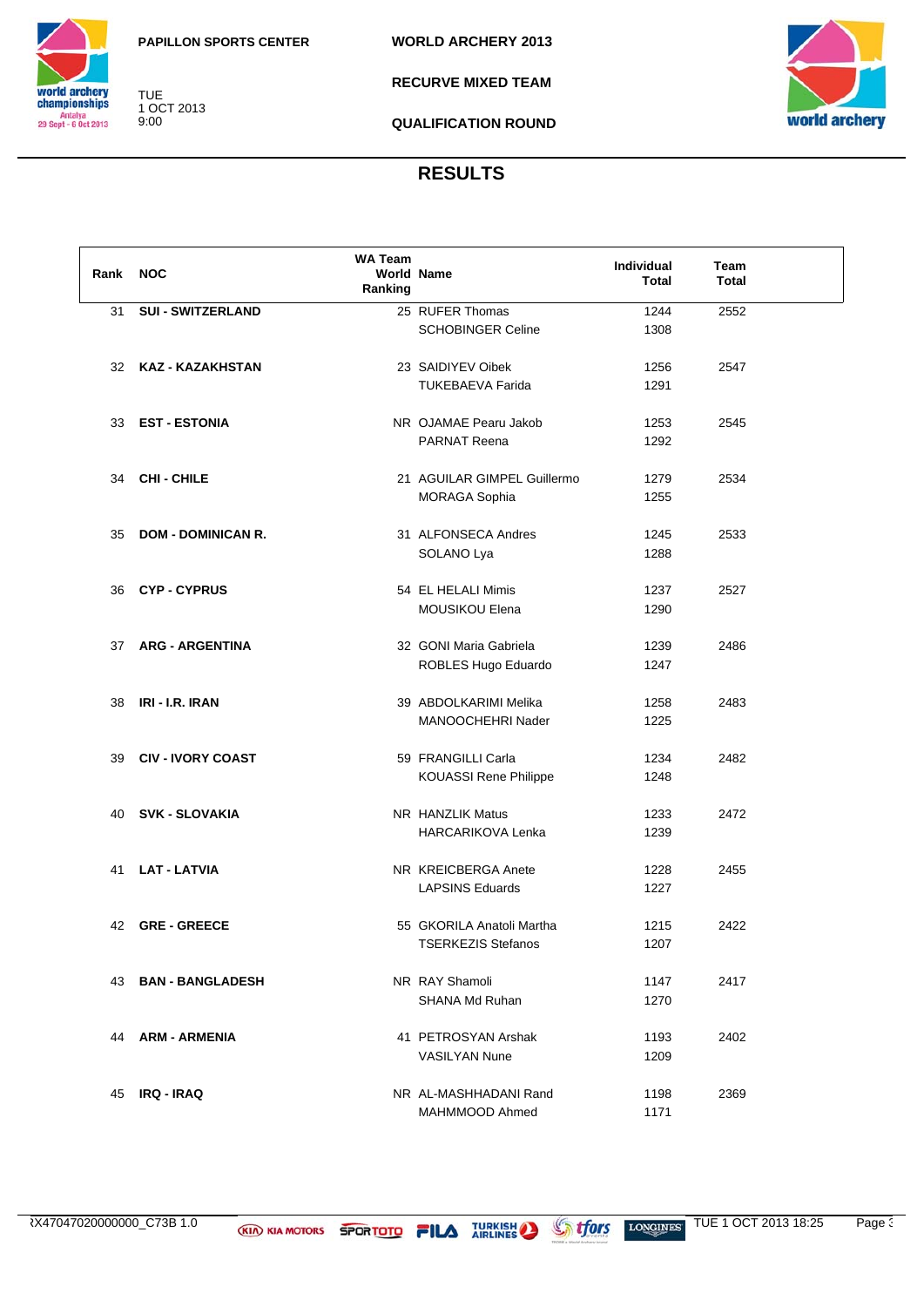

**WORLD ARCHERY 2013**



TUE 1 OCT 2013 9:00

**RECURVE MIXED TEAM**



**QUALIFICATION ROUND**

# **RESULTS**

| Rank | <b>NOC</b>          | <b>WA Team</b><br><b>World Name</b><br>Ranking | Individual<br><b>Total</b> | Team<br>Total |  |
|------|---------------------|------------------------------------------------|----------------------------|---------------|--|
| 46   | <b>BHU - BHUTAN</b> | NR WANGDI Nima                                 | 1084                       | 2327          |  |
|      |                     | <b>ZAM Sherab</b>                              | 1243                       |               |  |

Legend:<br>NR Not Ranked

**T** Tied. Ties are broken with 10's then with inner 10's (X's) (m;n) then coin toss

 $\overline{X}$   $\overline{X}$   $\overline{X}$   $\overline{X}$   $\overline{X}$   $\overline{X}$   $\overline{X}$   $\overline{X}$   $\overline{X}$   $\overline{X}$   $\overline{Y}$   $\overline{Y}$   $\overline{Y}$   $\overline{Y}$   $\overline{Y}$   $\overline{Y}$   $\overline{Y}$   $\overline{Y}$   $\overline{Y}$   $\overline{Y}$   $\overline{Y}$   $\overline{Y}$   $\overline{Y}$   $\overline{Y}$   $\overline{$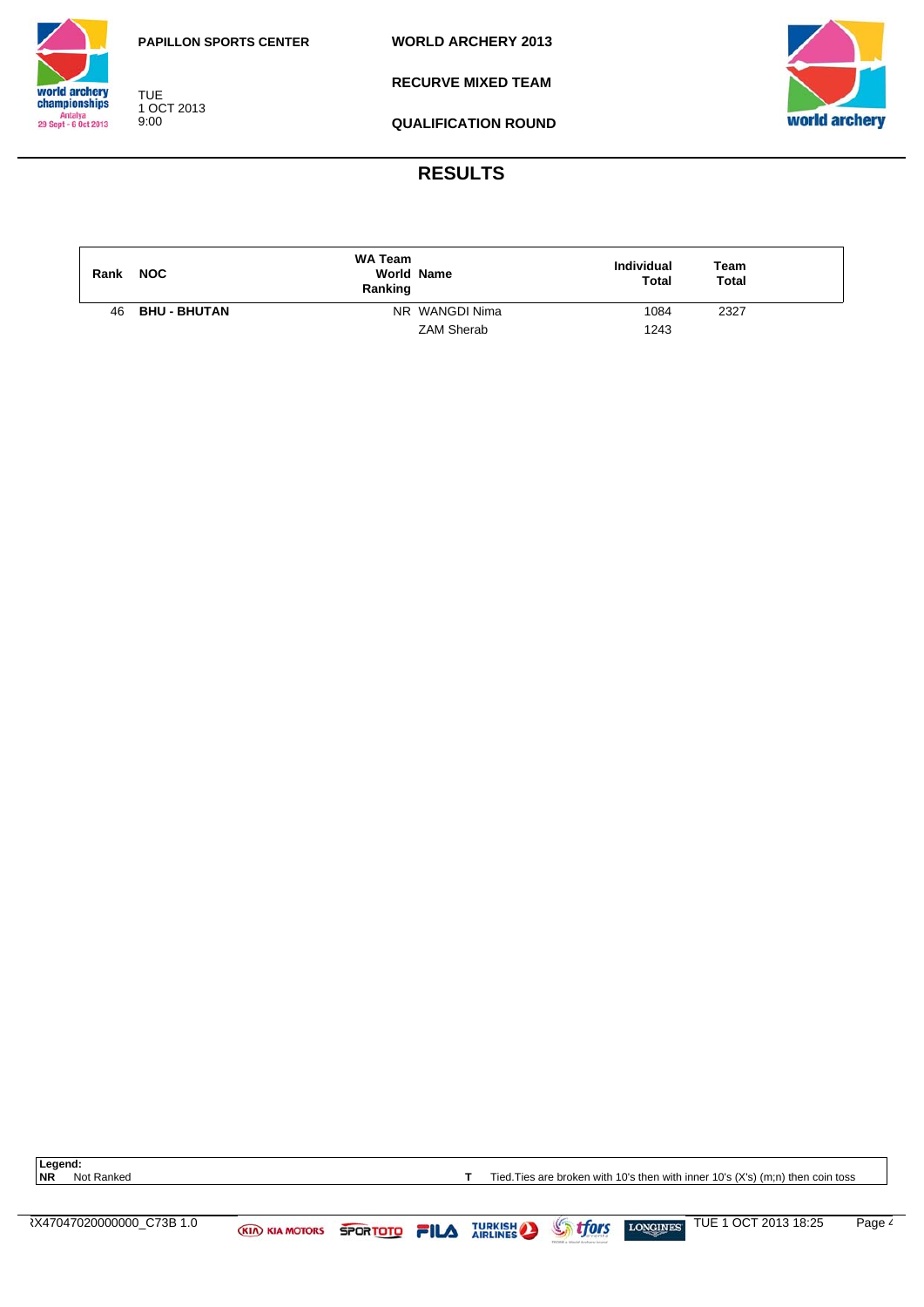

MON 30 SEP 2013 13:45

**COMPOUND MIXED TEAM**



**QUALIFICATION ROUND**

| Rank           | <b>NOC</b>                    | <b>WA Team</b><br>Ranking | <b>World Name</b>        | Individual<br><b>Total</b> | Team<br><b>Total</b> |
|----------------|-------------------------------|---------------------------|--------------------------|----------------------------|----------------------|
| $\mathbf{1}$   | <b>USA - UNITED STATES of</b> |                           | 2 BROADWATER Jesse       | 713                        | 1397                 |
|                |                               |                           | <b>JONES Erika</b>       | 684                        |                      |
|                |                               |                           |                          |                            |                      |
| 2              | <b>RUS - RUSSIAN F.</b>       |                           | 4 DAMBAEV Alexander      | 704                        | 1396                 |
|                |                               |                           | LOGINOVA Albina          | 692                        |                      |
|                |                               |                           |                          |                            |                      |
| 3              | <b>KOR - KOREA</b>            |                           | 5 KIM Jongho             | 705                        | 1395                 |
|                |                               |                           | SEOK Ji Hyun             | 690                        |                      |
|                |                               |                           |                          |                            |                      |
| 4              | <b>GBR - GREAT BRITAIN</b>    |                           | 15 BROWN Danielle        | 683                        | 1393                 |
|                |                               |                           | RAVENSCROFT Adam         | 710                        |                      |
|                |                               |                           |                          |                            |                      |
| 5              | <b>ITA - ITALY</b>            |                           | 1 PAGNI Sergio           | 709                        | 1391                 |
|                |                               |                           | <b>TONIOLI Marcella</b>  | 682                        |                      |
|                |                               |                           |                          |                            |                      |
| 6              | <b>DEN - DENMARK</b>          |                           | 7 DAMSBO Martin          | 704                        | 1388 T97;36          |
|                |                               |                           | SOEMOD Camilla           | 684                        |                      |
|                |                               |                           |                          |                            |                      |
| $\overline{7}$ | <b>MEX - MEXICO</b>           |                           | 6 FIERRO Julio Ricardo   | 706                        | 1388 T96;44          |
|                |                               |                           | <b>OCHOA Linda</b>       | 682                        |                      |
|                |                               |                           |                          |                            |                      |
| 8              | <b>CRO - CROATIA</b>          |                           | 28 ORLIC Maja            | 679                        | 1385                 |
|                |                               |                           | <b>VAVRO Mario</b>       | 706                        |                      |
|                |                               |                           |                          |                            |                      |
| 9              | <b>FRA - FRANCE</b>           |                           | 11 DELOCHE Pierre Julien | 705                        | 1384                 |
|                |                               |                           | LEBECQUE Pascale         | 679                        |                      |
|                |                               |                           |                          |                            |                      |
| 10             | <b>NOR - NORWAY</b>           |                           | 18 BOE Morten            | 704                        | 1382 T96;41          |
|                |                               |                           | <b>GRYDELAND Runa</b>    | 678                        |                      |
|                |                               |                           |                          |                            |                      |
| 11             | <b>IND - INDIA</b>            |                           | 12 VENNAM Jyothi Surekha | 684                        | 1382 T94;36          |
|                |                               |                           | <b>VERMA Abhishek</b>    | 698                        |                      |
|                |                               |                           |                          |                            |                      |
| 12             | <b>COL - COLOMBIA</b>         |                           | 14 CARDONA Camilo Andres | 694                        | 1382 T92;31          |
|                |                               |                           | LOPEZ Sara               | 688                        |                      |
|                |                               |                           |                          |                            |                      |
| 13             | <b>RSA - SOUTH AFRICA</b>     |                           | 24 BIERMAN DP            | 705                        | 1379                 |
|                |                               |                           | <b>WENTZEL Danelle</b>   | 674                        |                      |
|                |                               |                           |                          |                            |                      |
| 14             | <b>NED - NETHERLANDS</b>      |                           | 3 SCHLOESSER Mike        | 708                        | 1377                 |
|                |                               |                           | VAN CASPEL Inge          | 669                        |                      |
|                |                               |                           |                          |                            |                      |
| 15             | <b>CAN - CANADA</b>           |                           | 13 MCCLEAN Fiona         | 668                        | 1376                 |
|                |                               |                           | PERKINS Christopher      | 708                        |                      |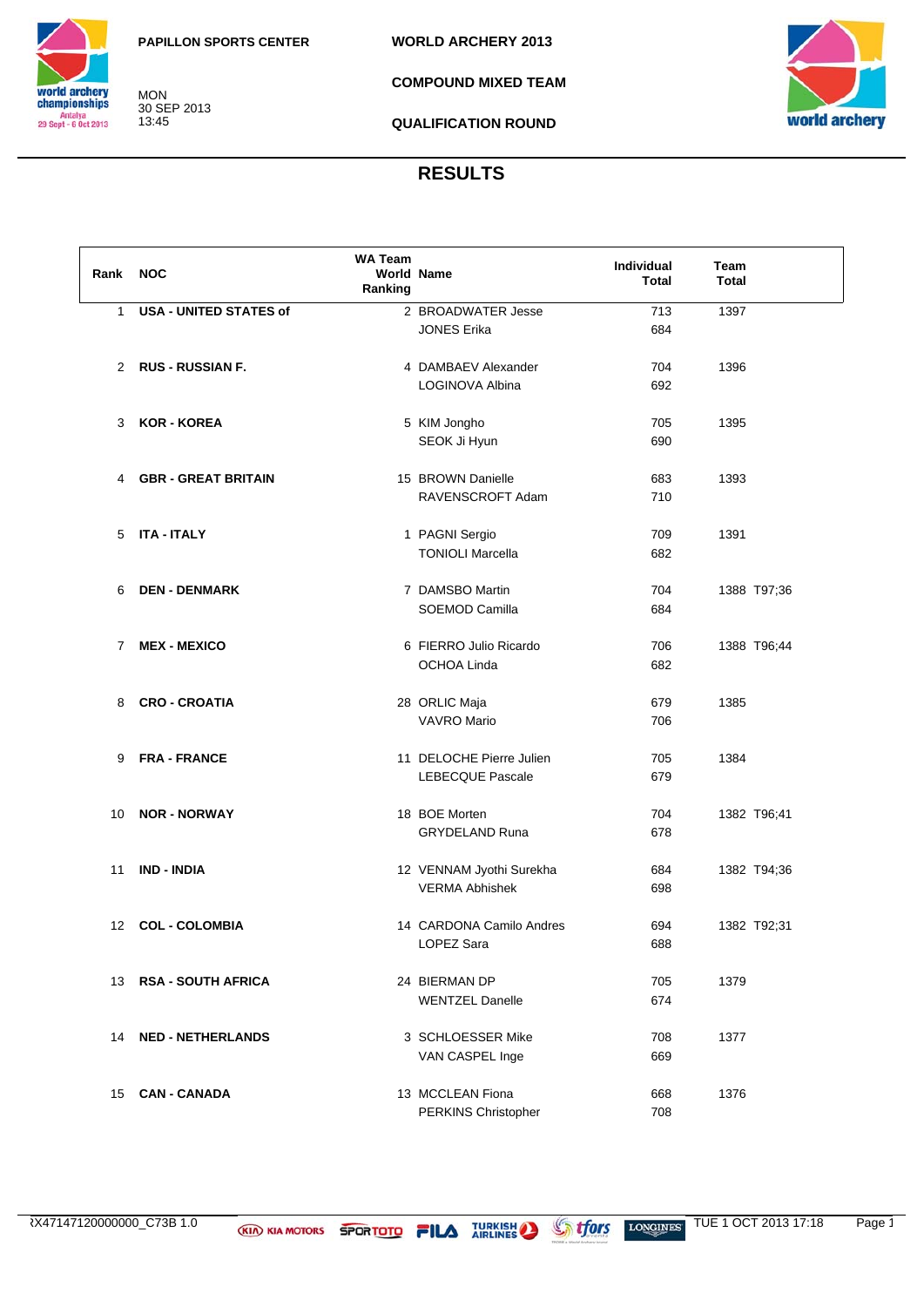

MON 30 SEP 2013 13:45

**COMPOUND MIXED TEAM**



**QUALIFICATION ROUND**

| Rank | <b>NOC</b>               | <b>WA Team</b><br>Ranking | World Name                              | <b>Individual</b><br>Total | Team<br><b>Total</b> |  |
|------|--------------------------|---------------------------|-----------------------------------------|----------------------------|----------------------|--|
| 16   | <b>GER - GERMANY</b>     |                           | 9 LAUBE Marcus                          | 694                        | 1372 T86;41          |  |
|      |                          |                           | <b>SAUTER Sabine</b>                    | 678                        |                      |  |
|      |                          |                           |                                         |                            |                      |  |
| 17   | <b>AUS - AUSTRALIA</b>   |                           | 17 COGHLAN Patrick                      | 699                        | 1372 T84;27          |  |
|      |                          |                           | <b>MARSHALL Karina</b>                  | 673                        |                      |  |
| 18   | <b>SWE - SWEDEN</b>      |                           | 21 CARLSSON Magnus                      | 700                        | 1370                 |  |
|      |                          |                           | <b>DANIELSSON Isabell</b>               | 670                        |                      |  |
|      |                          |                           |                                         |                            |                      |  |
| 19   | JPN - JAPAN              |                           | 51 HAYASHI Kiyomi                       | 674                        | 1365                 |  |
|      |                          |                           | YAMAMOTO Yuta                           | 691                        |                      |  |
|      |                          |                           |                                         |                            |                      |  |
| 20   | <b>TUR - TURKEY</b>      |                           | 41 ELMAAGACLI Demir                     | 697                        | 1363                 |  |
|      |                          |                           | <b>KOCAMAN Gizem</b>                    | 666                        |                      |  |
|      |                          |                           |                                         |                            |                      |  |
| 21   | <b>VEN - VENEZUELA</b>   |                           | 16 BOSCH Olga                           | 676                        | 1362                 |  |
|      |                          |                           | <b>TORRES Nelson</b>                    | 686                        |                      |  |
| 22   | <b>IRL - IRELAND</b>     |                           | 39 LAWTHER Melanie                      | 674                        | 1361                 |  |
|      |                          |                           | <b>WILSON Darrel</b>                    | 687                        |                      |  |
|      |                          |                           |                                         |                            |                      |  |
| 23   | LTU - LITHUANIA          |                           | 29 KIZELIAUSKAITE Inga                  | 658                        | 1358                 |  |
|      |                          |                           | SIGAUSKAS Vladas                        | 700                        |                      |  |
|      |                          |                           |                                         |                            |                      |  |
| 24   | <b>BEL - BELGIUM</b>     |                           | 10 CAUWE Michael                        | 705                        | 1357                 |  |
|      |                          |                           | <b>WILLEMS Gladys</b>                   | 652                        |                      |  |
|      | IRI - I.R. IRAN          |                           |                                         |                            | 1355                 |  |
| 25   |                          |                           | 8 GHEYDI Majid<br><b>SARLAK Shabnam</b> | 687<br>668                 |                      |  |
|      |                          |                           |                                         |                            |                      |  |
| 26   | <b>BRA - BRAZIL</b>      |                           | 36 ACQUESTA Nely                        | 663                        | 1354                 |  |
|      |                          |                           | RORIZ JR. Marcelo                       | 691                        |                      |  |
|      |                          |                           |                                         |                            |                      |  |
| 27   | <b>NZL - NEW ZEALAND</b> |                           | 42 SCOTT Barbara                        | 658                        | 1352                 |  |
|      |                          |                           | <b>TEASDALE Shaun</b>                   | 694                        |                      |  |
|      |                          |                           |                                         |                            |                      |  |
| 28   | <b>ESP - SPAIN</b>       |                           | 37 BLAZQUEZ Alberto                     | 689                        | 1349                 |  |
|      |                          |                           | <b>MARCOS Andrea</b>                    | 660                        |                      |  |
| 29   | <b>FIN-FINLAND</b>       |                           | 19 JUUTILAINEN Mikko                    | 691                        | 1345                 |  |
|      |                          |                           | <b>LANTEE Anne</b>                      | 654                        |                      |  |
|      |                          |                           |                                         |                            |                      |  |
| 30   | <b>IRQ - IRAQ</b>        |                           | NR AL DAGHMAN Eshaaq                    | 691                        | 1337                 |  |
|      |                          |                           | ALMASHHADANI Fatimah                    | 646                        |                      |  |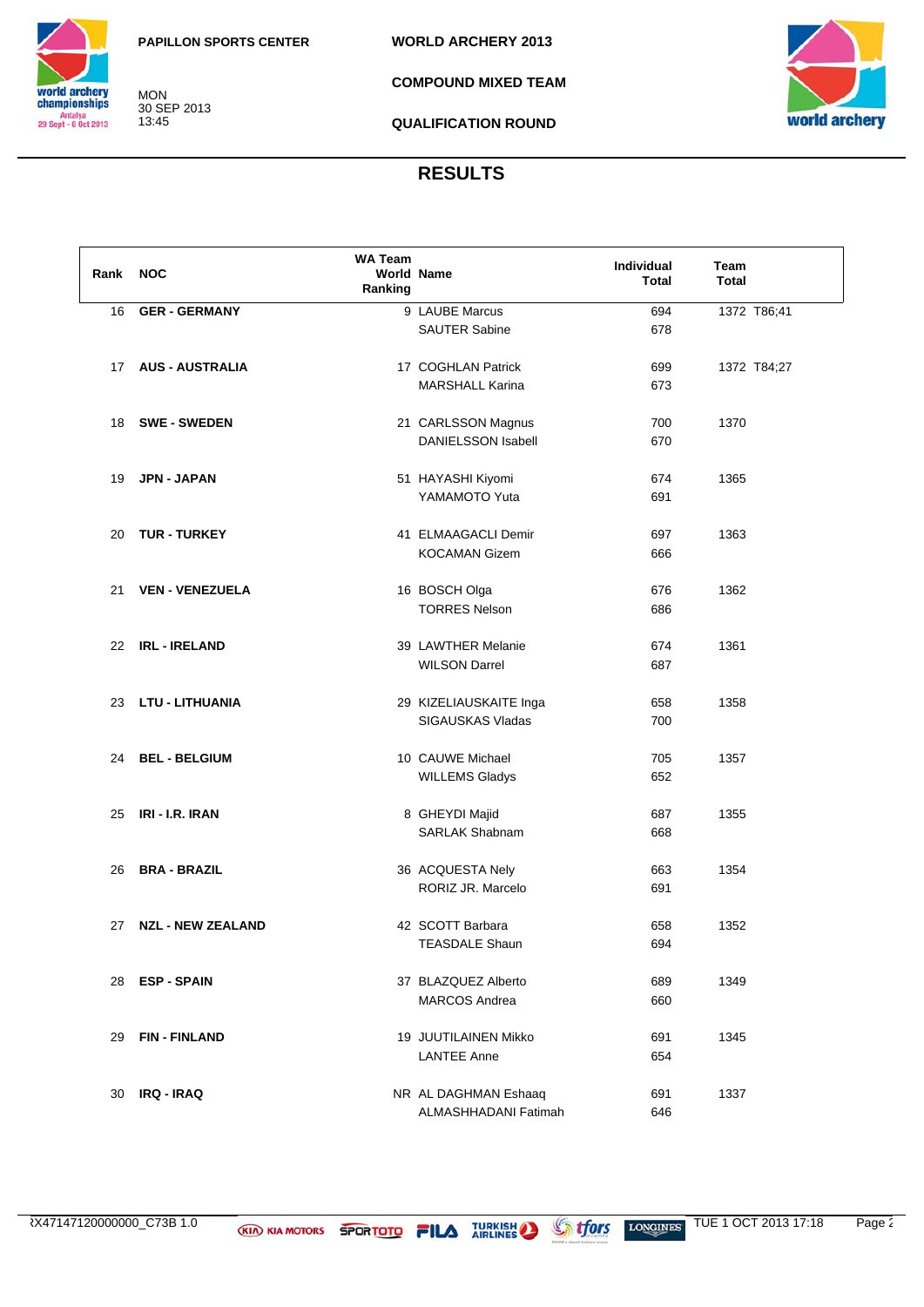

MON 30 SEP 2013 13:45

**COMPOUND MIXED TEAM**



**QUALIFICATION ROUND**

## **RESULTS**

| Rank | <b>NOC</b>              | <b>WA Team</b><br><b>World Name</b><br>Ranking |                        | Individual<br>Total | Team<br>Total |  |
|------|-------------------------|------------------------------------------------|------------------------|---------------------|---------------|--|
| 31   | <b>SVK - SLOVAKIA</b>   |                                                | 49 DURNA Katarina      | 643                 | 1329          |  |
|      |                         |                                                | DURNY Matus Jr.        | 686                 |               |  |
|      |                         |                                                |                        |                     |               |  |
| 32   | <b>KAZ - KAZAKHSTAN</b> |                                                | 20 FISHER Pavel        | 694                 | 1328          |  |
|      |                         |                                                | IZBASSAROVA Bibigul    | 634                 |               |  |
|      |                         |                                                |                        |                     |               |  |
| 33   | <b>ARG - ARGENTINA</b>  |                                                | 31 BACKIS Vanina       | 660                 | 1316          |  |
|      |                         |                                                | PEREZ Juan Manuel      | 656                 |               |  |
|      |                         |                                                |                        |                     |               |  |
| 34   | <b>POL - POLAND</b>     |                                                | 45 GORCZYCA Krzysztof  | 633                 | 1293          |  |
|      |                         |                                                | SZALANSKA Katarzyna    | 660                 |               |  |
|      |                         |                                                |                        |                     |               |  |
| 35   | <b>BAN - BANGLADESH</b> |                                                | NR PARVIN MOHUA Ayasha | 599                 | 1235          |  |
|      |                         |                                                | ZIA Ziaul Hoque        | 636                 |               |  |

Legend:<br>NR Not Ranked

**T** Tied. Ties are broken with 10's then with inner 10's (X's) (m;n) then coin toss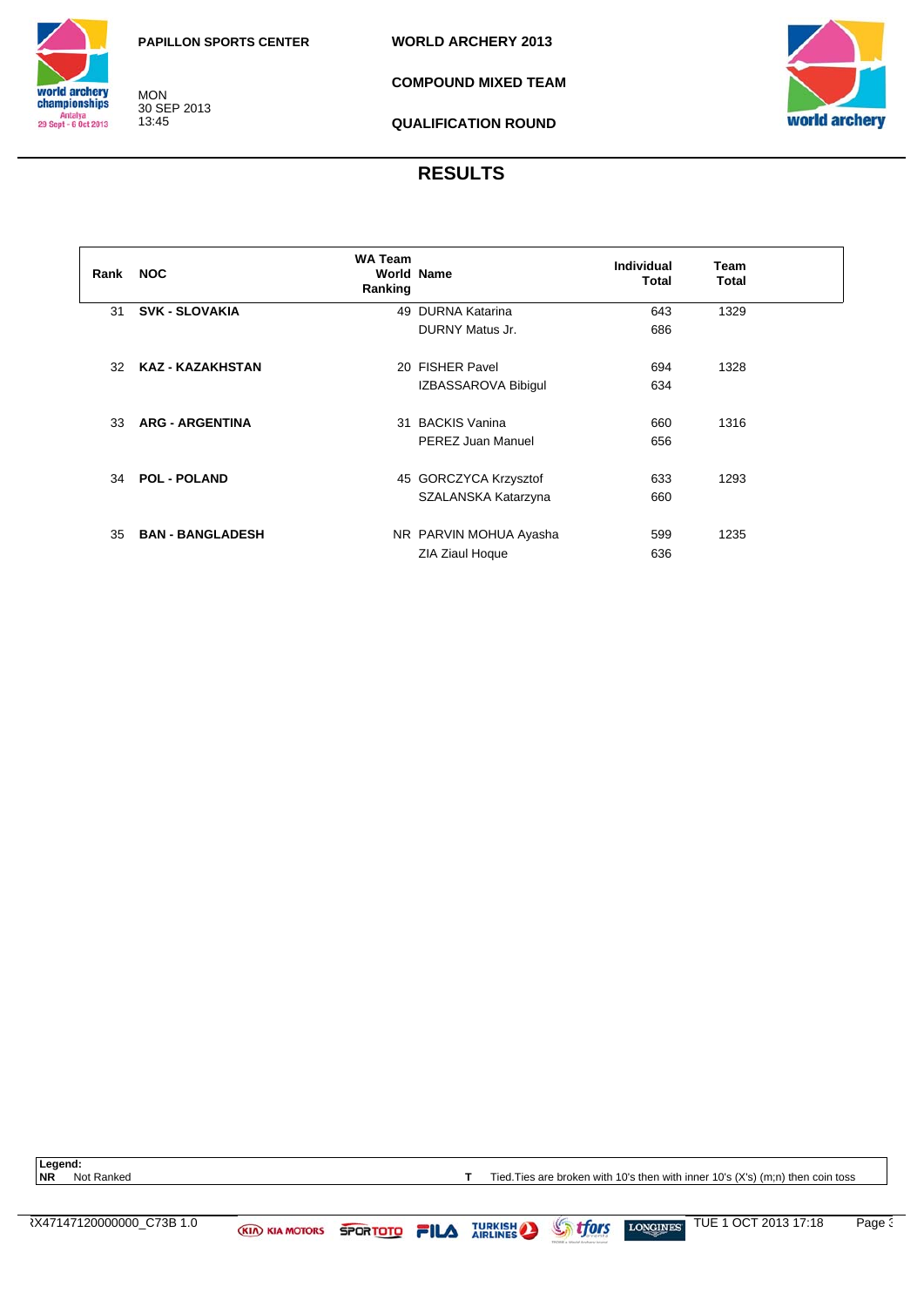**WORLD ARCHERY 2013**



TUE 1 OCT 2013 9:00

**RECURVE MEN TEAM**



**QUALIFICATION ROUND**

| ⊥Wor⊪<br><b>Arrows</b><br>144<br>$\sim$<br>$\ldots$ | . .<br>∼ | אנ<br><b>Jisar</b><br>$\overline{\phantom{a}}$ | ∩∩∩<br>uu.<br>___ |
|-----------------------------------------------------|----------|------------------------------------------------|-------------------|

| <b>NOC</b>             | <b>Target</b> | <b>Name</b>                          | <b>WA</b><br>World<br>Ranking | Date of Birth |
|------------------------|---------------|--------------------------------------|-------------------------------|---------------|
|                        |               |                                      |                               |               |
| ARG-ARGENTINA          |               |                                      | 27                            |               |
|                        |               | 3B CARDENAS Fabian                   |                               | 25 AUG 1986   |
|                        |               | 2B RICCIO Genaro                     |                               | 13 JUN 1976   |
|                        |               | 1B ROBLES Hugo Eduardo               |                               | 5 NOV 1973    |
|                        |               |                                      |                               |               |
| AUS-AUSTRALIA          |               |                                      | 19                            | 5 NOV 1973    |
|                        |               | 23B GRAY Matthew                     |                               | 24 JUN 1973   |
|                        |               | 22B TYACK Ryan                       |                               | 2 JUN 1991    |
|                        |               | 24B WORTH Taylor                     |                               | 8 JAN 1991    |
| <b>AUT-AUSTRIA</b>     |               |                                      | NR.                           | 8 JAN 1991    |
|                        |               | 1C BERTSCHLER Alexander              |                               | 11 JUL 1994   |
|                        |               | 3C DUTZLER Raphael                   |                               | 10 SEP 1992   |
|                        |               | 2C REBERNIG Erwin                    |                               | 24 SEP 1970   |
|                        |               |                                      |                               |               |
| <b>BAN-BANGLADESH</b>  |               |                                      | 36                            | 24 SEP 1970   |
|                        |               | 15B HUDA Muhammed Durul              |                               | 10 AUG 1988   |
|                        |               | 13B SHANA Md Ruhan                   |                               | 6 AUG 1995    |
|                        |               | 14B SOJEB Shiek                      |                               | 31 DEC 1993   |
| <b>BRA-BRAZIL</b>      |               |                                      | 23                            | 31 DEC 1993   |
|                        |               | 9C BORTOLOTO Marcos A.               |                               | 8 NOV 1983    |
|                        |               | 8C CARVALHO LOPES DALMEIDA Marcus V. |                               | 30 JAN 1998   |
|                        |               | 7C REZENDE XAVIER Daniel             |                               | 31 AUG 1982   |
| CAN-CANADA             |               |                                      | 17                            | 31 AUG 1982   |
|                        |               | 7A DUENAS Crispin                    |                               | 5 JAN 1986    |
|                        |               | 9A LYON Jay                          |                               | 24 MAY 1986   |
|                        |               | 8A MACDONALD Hugh                    |                               | 22 SEP 1974   |
|                        |               |                                      |                               |               |
| CHN-CHINA              |               |                                      | 5                             | 22 SEP 1974   |
|                        |               | 9B DAI Xiaoxiang                     |                               | 15 DEC 1990   |
|                        |               | 7B XING Yu                           |                               | 12 MAR 1991   |
|                        |               | 8B ZHANG Jianping                    |                               | 3 NOV 1988    |
| <b>CIV-IVORY COAST</b> |               |                                      | N <sub>R</sub>                | 3 NOV 1988    |
|                        |               | 35B ESSIS Akpa Samuel Bethel         |                               | 30 NOV 1982   |
|                        |               | 36B KOUADIO Tanoh Herbert            |                               | 20 MAR 1979   |
|                        |               | 37B KOUASSI Rene Philippe            |                               | 14 DEC 1979   |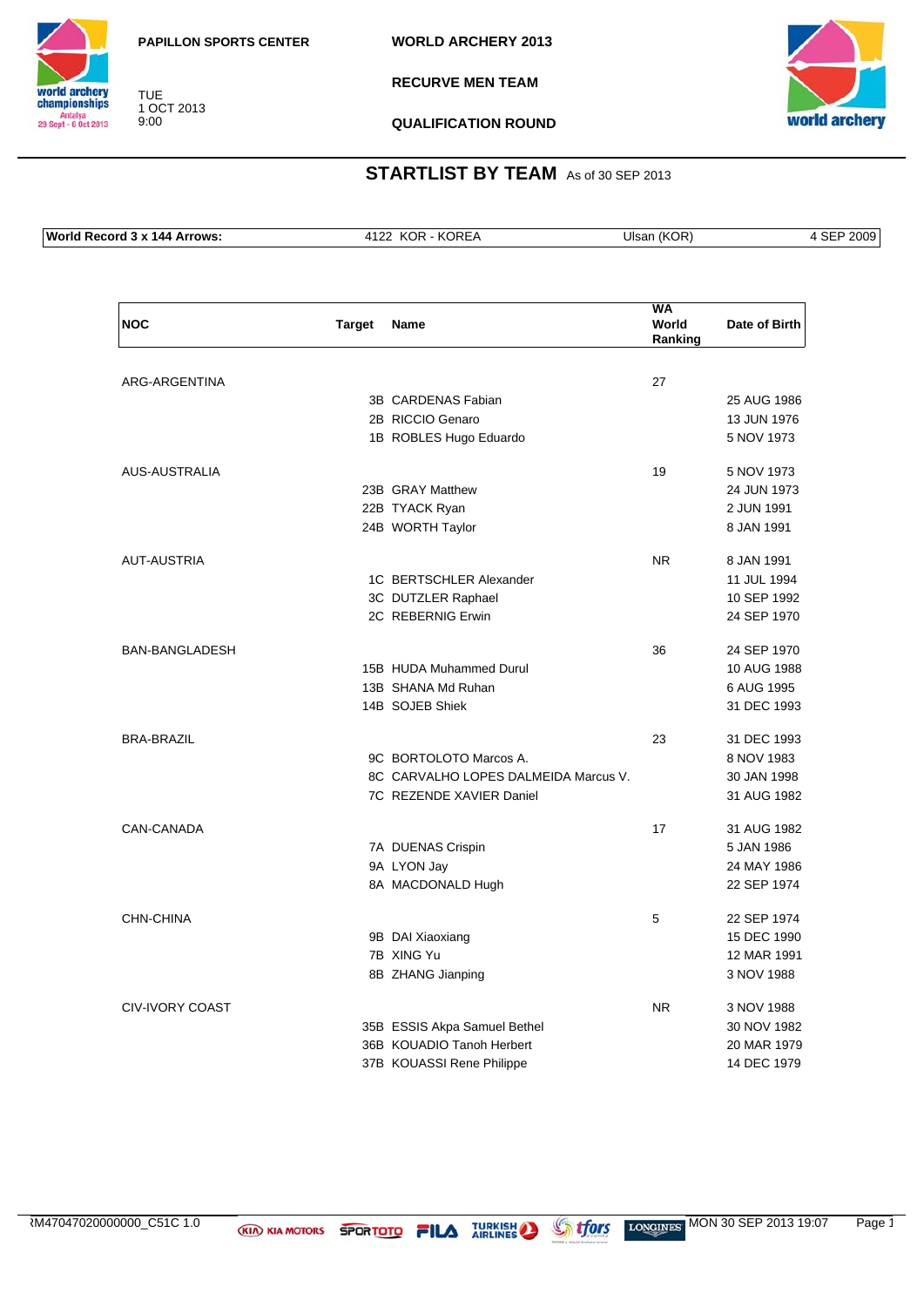**WORLD ARCHERY 2013**



TUE 1 OCT 2013 9:00

**RECURVE MEN TEAM**



**QUALIFICATION ROUND**

| <b>Wor</b><br>.rrows <sup>.</sup><br>144<br>$\sim$<br>…ore : | .<br>,,,<br>$\sim$ | Jls | ገበበር<br>- -<br>ञ⊏<br>$\sim$ $\sim$ $\sim$ $\sim$ $\sim$ |
|--------------------------------------------------------------|--------------------|-----|---------------------------------------------------------|

| <b>NOC</b>               | <b>Target</b> | Name                         | WA<br>World<br>Ranking | Date of Birth |
|--------------------------|---------------|------------------------------|------------------------|---------------|
|                          |               |                              |                        |               |
| COL-COLOMBIA             |               |                              | 24                     | 14 DEC 1979   |
|                          |               | 41A PACHECO Daniel           |                        | 17 DEC 1994   |
|                          |               | 43A PILA Andres              |                        | 11 MAY 1991   |
|                          |               | 42A PINEDA Daniel Felipe     |                        | 5 NOV 1993    |
| <b>CYP-CYPRUS</b>        |               |                              | 50                     | 5 NOV 1993    |
|                          |               | 37A CHARALAMBOUS Charalambos |                        | 27 JAN 1973   |
|                          |               | 35A EL HELALI Mimis          |                        | 26 SEP 1986   |
|                          |               | 36A LOIZOU Konstantinos      |                        | 9 FEB 1994    |
| <b>ESP-SPAIN</b>         |               |                              | 14                     | 9 FEB 1994    |
|                          |               | 41B CUESTA Elias             |                        | 15 MAR 1985   |
|                          |               | 42B FERNANDEZ Antonio        |                        | 12 JUN 1991   |
|                          |               | 43B RODRIGUEZ Juan I.        |                        | 19 APR 1992   |
| <b>EST-ESTONIA</b>       |               |                              | <b>NR</b>              | 19 APR 1992   |
|                          |               | 18A GROSS Jaanus             |                        | 30 SEP 1975   |
|                          |               | 16A KAASIK Tanel             |                        | 4 APR 1974    |
|                          |               | 17A OJAMAE Pearu Jakob       |                        | 1 NOV 1994    |
| <b>FIN-FINLAND</b>       |               |                              | 26                     | 1 NOV 1994    |
|                          |               | 13C EKHOLM Pyry              |                        | 9 APR 1980    |
|                          |               | 15C PIIPPO Samuli            |                        | 1 JAN 1980    |
|                          |               | 14C TEKONIEMI Antti          |                        | 27 JUN 1982   |
| <b>FRA-FRANCE</b>        |               |                              | 6                      | 27 JUN 1982   |
|                          |               | 19A FAUCHERON Thomas         |                        | 23 FEB 1990   |
|                          |               | 21A PREVOST Gael             |                        | 8 MAR 1994    |
|                          |               | 20A VALLADONT Jean-Charles   |                        | 20 MAR 1989   |
| <b>GBR-GREAT BRITAIN</b> |               |                              | 12                     | 20 MAR 1989   |
|                          |               | 5C GODFREY Larry             |                        | 9 JUN 1976    |
|                          |               | 4C MORGAN Ashe               |                        | 4 APR 1994    |
|                          |               | 6C WILLS Alan                |                        | 3 AUG 1981    |
| <b>GER-GERMANY</b>       |               |                              | 18                     | 3 AUG 1981    |
|                          |               | 25B NESEMANN Simon           |                        | 3 FEB 1991    |
|                          |               | 26B ROHRBERG Sebastian       |                        | 13 MAR 1979   |
|                          |               | 27B WEISS Christian          |                        | 10 FEB 1988   |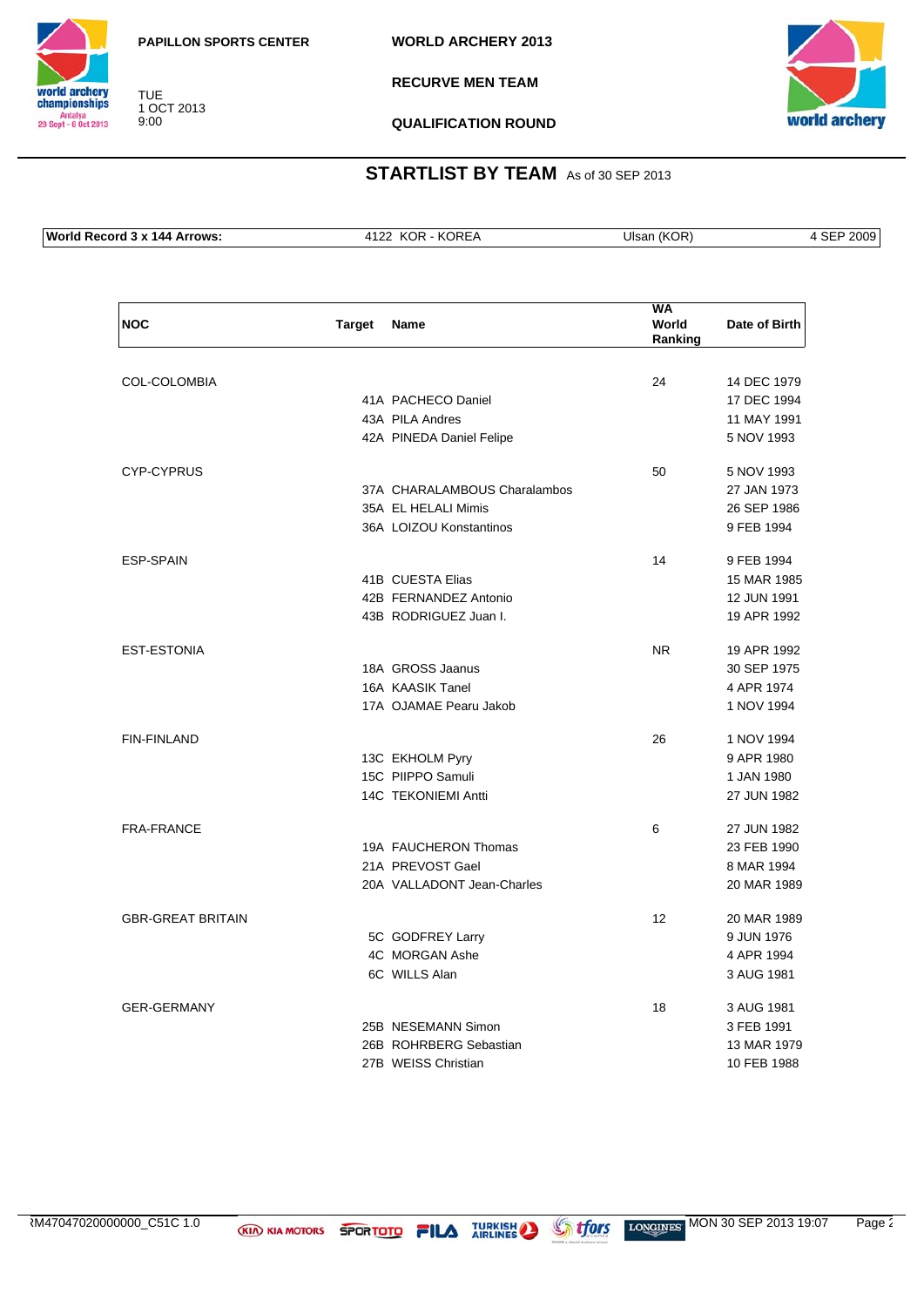**WORLD ARCHERY 2013**



TUE 1 OCT 2013 9:00

**RECURVE MEN TEAM**



**QUALIFICATION ROUND**

#### **STARTLIST BY TEAM** As of 30 SEP 2013

**World Record 3 x 144 Arrows:** 4122 KOR - KOREA Ulsan (KOR) 4 SEP 2009

| <b>NOC</b>       | <b>Target</b> | Name                    | <b>WA</b><br>World<br>Ranking | Date of Birth |
|------------------|---------------|-------------------------|-------------------------------|---------------|
| <b>IND-INDIA</b> |               |                         | 9                             | 10 FEB 1988   |
|                  |               | 16B. Kapil              |                               | 26 JAN 1988   |
|                  |               | 18B RAI Tarundeep       |                               | 22 FEB 1984   |
|                  |               | 17B TALUKDAR Jayanta    |                               | 2 MAR 1986    |
| <b>ITA-ITALY</b> |               |                         | 4                             | 2 MAR 1986    |
|                  |               | 22A FRANGILLI Michele   |                               | 1 MAY 1976    |
|                  |               | 23A NESPOLI Mauro       |                               | 22 NOV 1987   |
|                  |               | 24A TONELLI Amedeo      |                               | 4 JUN 1985    |
| JPN-JAPAN        |               |                         | 8                             | 4 JUN 1985    |
|                  |               | 5B FURUKAWA Takaharu    |                               | 9 AUG 1984    |
|                  |               | 6B OTA Shohei           |                               | 22 SEP 1991   |
|                  |               | 4B TABATA Shungo        |                               | 10 OCT 1987   |
| KAZ-KAZAKHSTAN   |               |                         | 25                            | 10 OCT 1987   |
|                  |               | 11B GANKIN Artyom       |                               | 30 AUG 1991   |
|                  |               | 10B GANKIN Denis        |                               | 13 DEC 1989   |
|                  |               | 12B SAIDIYEV Oibek      |                               | 11 JUL 1987   |
| <b>KOR-KOREA</b> |               |                         | 1                             | 11 JUL 1987   |
|                  |               | 47A IM Dong Hyun        |                               | 12 MAY 1986   |
|                  |               | 48A LEE Seungyun        |                               | 18 APR 1995   |
|                  |               | 49A OH Jin Hyek         |                               | 15 AUG 1981   |
| KOS-KOSOVO       |               |                         | <b>NR</b>                     | 15 AUG 1981   |
|                  |               | 27A ASLLANI Hazir       |                               | 24 APR 1993   |
|                  |               | 26A LUZHNICA Atdhe      |                               | 22 JAN 1977   |
|                  |               | 25A LUZHNICA Bardhyl    |                               | 21 MAY 1971   |
| LTU-LITHUANIA    |               |                         | N <sub>R</sub>                | 21 MAY 1971   |
|                  |               | 49B BERNOTAS Lenardas   |                               | 11 OCT 1968   |
|                  |               | 48B SLIAUTERIS Modestas |                               | 1 JAN 1990    |
|                  |               | 47B TIMINSKAS Kestutis  |                               | 1 JAN 1900    |
| LUX-LUXEMBOURG   |               |                         | 54                            | 1 JAN 1900    |
|                  |               | 29A HENCKELS Jeff       |                               | 30 AUG 1984   |
|                  |               | 28A KRAUS Stephane      |                               | 21 OCT 1980   |
|                  |               | 30A SCHULER Luc         |                               | 28 SEP 1978   |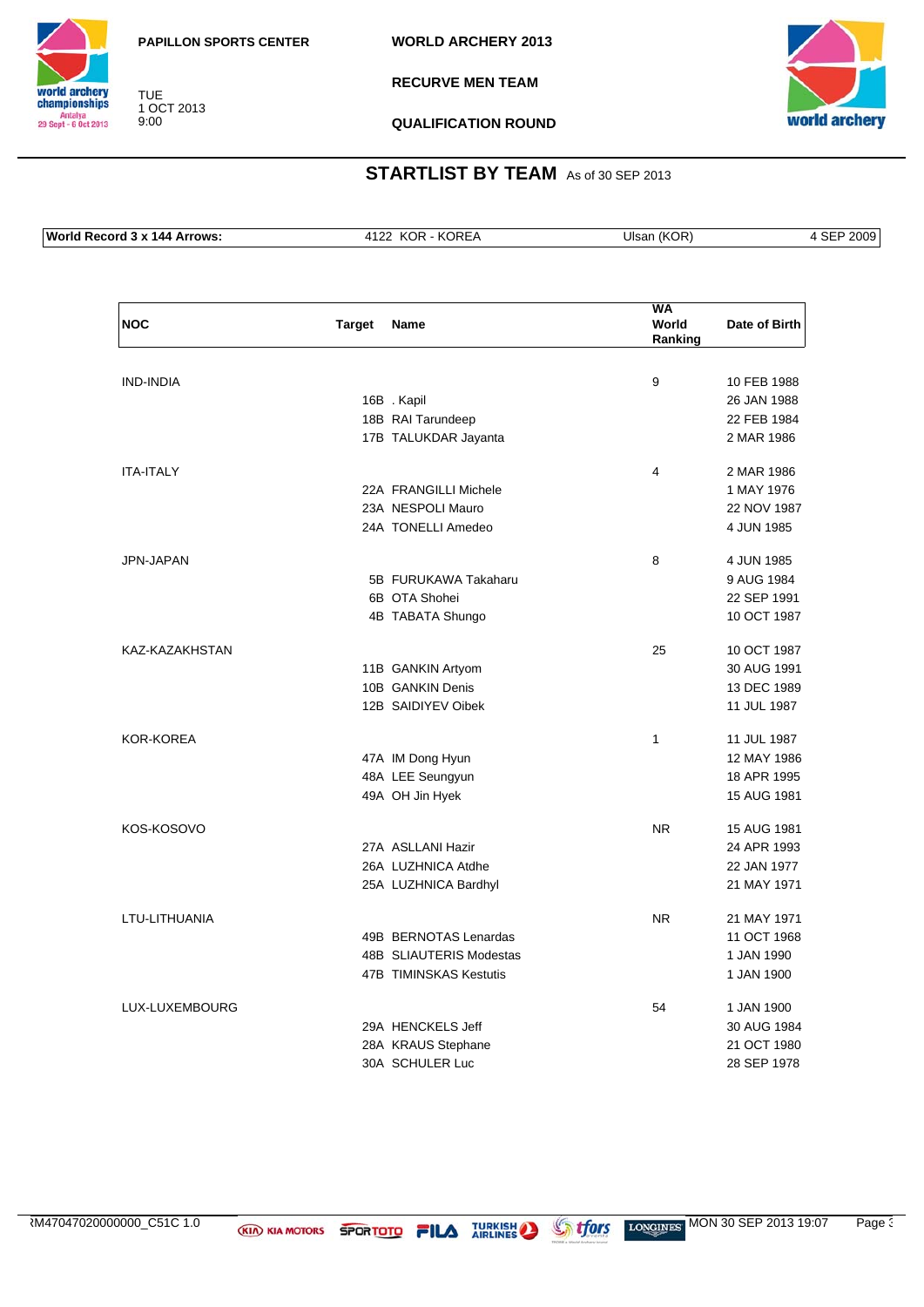**WORLD ARCHERY 2013**



TUE 1 OCT 2013 9:00

**RECURVE MEN TEAM**



**QUALIFICATION ROUND**

| <b>Wo</b><br>.0002<br>. 44 | the contract of the contract of the contract of the contract of the contract of the contract of the contract of | ш | эг<br>____<br>$\sim$ |
|----------------------------|-----------------------------------------------------------------------------------------------------------------|---|----------------------|
|                            |                                                                                                                 |   |                      |

| <b>NOC</b>                    | <b>Target</b> | <b>Name</b>               | WA<br>World<br>Ranking | Date of Birth |
|-------------------------------|---------------|---------------------------|------------------------|---------------|
|                               |               |                           |                        |               |
| <b>MAS-MALAYSIA</b>           |               |                           | $\overline{7}$         | 28 SEP 1978   |
|                               |               | 28B BAKRI Atiq Bazil      |                        | 2 AUG 1994    |
|                               |               | 29B KAMARUDDIN Haziq      |                        | 4 JUL 1993    |
|                               |               | 30B MOHAMAD Khairul Anuar |                        | 22 SEP 1991   |
| <b>MEX-MEXICO</b>             |               |                           | 3                      | 22 SEP 1991   |
|                               |               | 11A ALVAREZ Luis          |                        | 13 APR 1991   |
|                               |               | 10A SERRANO Juan Rene     |                        | 23 FEB 1984   |
|                               |               | 12A VELEZ Luis Eduardo    |                        | 26 JUL 1986   |
| <b>MGL-MONGOLIA</b>           |               |                           | 20                     | 26 JUL 1986   |
|                               |               | 46B DOLGORSUREN Baasanjav |                        | 30 JUN 1988   |
|                               |               | 45B GAN ERDENE Gombodorj  |                        | 3 OCT 1976    |
|                               |               | 44B GANTUGS Jantsan       |                        | 12 APR 1972   |
| NED-NETHERLANDS               |               |                           | 11                     | 12 APR 1972   |
|                               |               | 46A VAN DEN BERG Sjef     |                        | 14 APR 1995   |
|                               |               | 44A VAN DEN OEVER Rick    |                        | 18 APR 1992   |
|                               |               | 45A VAN DER VEN Rick      |                        | 14 APR 1991   |
| NOR-NORWAY                    |               |                           | 45                     | 14 APR 1991   |
|                               |               | 52A FURNES Christoffer    |                        | 14 MAY 1992   |
|                               |               | 51A HAGEN Paul Andre      |                        | 26 MAY 1992   |
|                               |               | 50A NESTENG Baard         |                        | 14 MAY 1979   |
| POL-POLAND                    |               |                           | 21                     | 14 MAY 1979   |
|                               |               | 15A DOBROWOLSKI Rafal     |                        | 27 DEC 1983   |
|                               |               | 14A NAPLOSZEK Slawomir    |                        | 29 JUL 1968   |
|                               |               | 13A NOWAK Piotr           |                        | 20 MAR 1991   |
| <b>RUS-RUSSIAN FEDERATION</b> |               |                           | 15                     | 20 MAR 1991   |
|                               |               | 51B NIKOLAEV Alexey       |                        | 24 APR 1987   |
|                               |               | 50B TSYBEKDORZHIEV Bair   |                        | 6 OCT 1992    |
|                               |               | 52B TSYBZHITOV Bolot      |                        | 23 NOV 1993   |
| SVK-SLOVAKIA                  |               |                           | <b>NR</b>              | 23 NOV 1993   |
|                               |               | 38B HANZLIK Matus         |                        | 8 AUG 1990    |
|                               |               | 40B HORNAK Martin         |                        | 17 MAY 1977   |
|                               |               | 39B POLAKOVIC Martin      |                        | 17 JUN 1990   |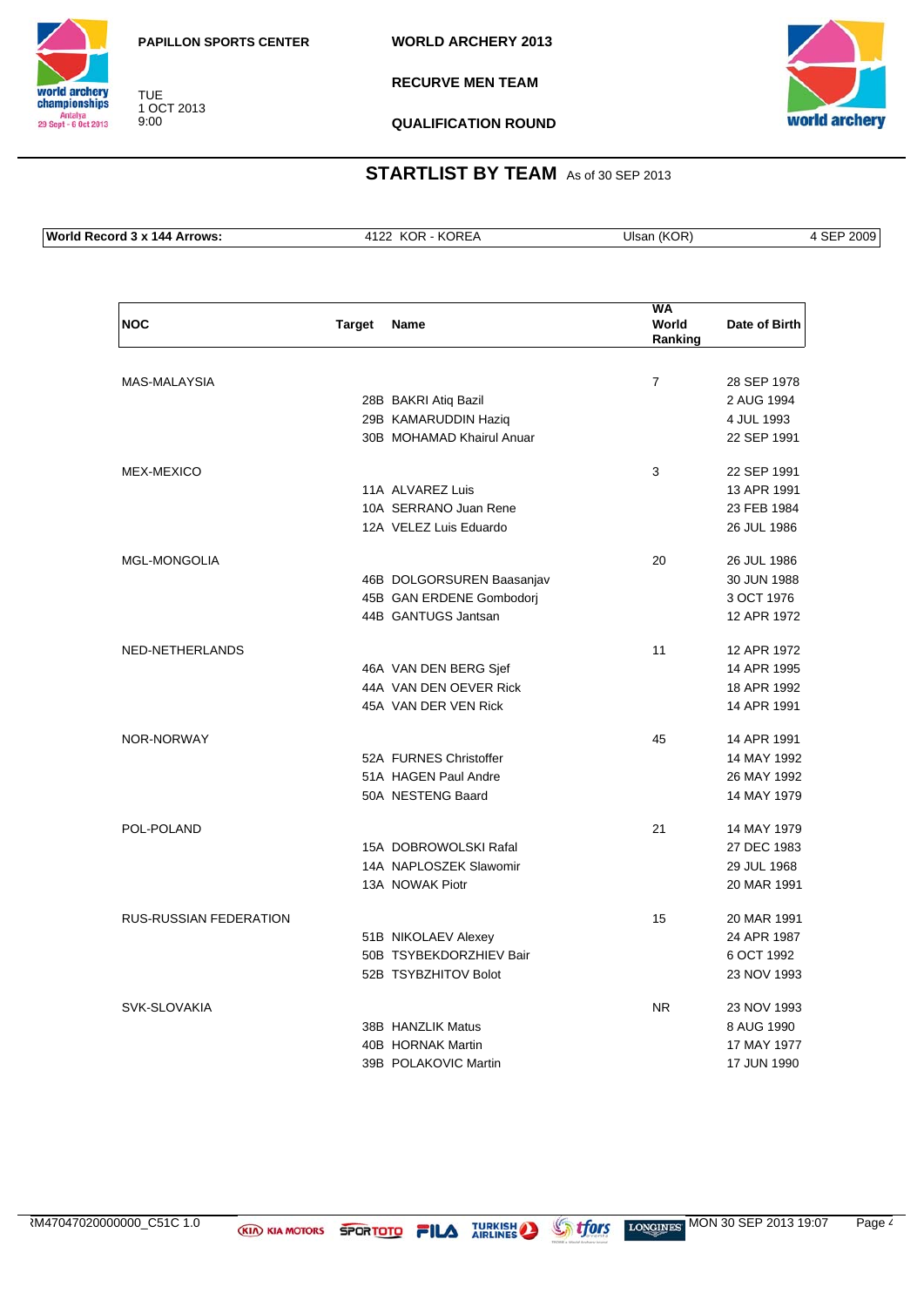**WORLD ARCHERY 2013**



TUE 1 OCT 2013 9:00

**RECURVE MEN TEAM**



**QUALIFICATION ROUND**

| Work<br>$\sim$ nr<br>.OP'<br>Jisar<br>$\overline{\phantom{a}}$<br><b>Arrows</b><br>. .<br>144<br>. :orc<br>00.        |           |
|-----------------------------------------------------------------------------------------------------------------------|-----------|
| ``<br>the contract of the contract of the contract of the contract of the contract of the contract of the contract of | ∩^<br>uu. |

| <b>NOC</b>                   | <b>Target</b> | Name                    | <b>WA</b><br>World<br>Ranking | Date of Birth |
|------------------------------|---------------|-------------------------|-------------------------------|---------------|
|                              |               |                         |                               |               |
| THA-THAILAND                 |               |                         | 52                            | 17 JUN 1990   |
|                              |               | 39A DUANGSUWAN Khomkrit |                               | 9 DEC 1991    |
|                              |               | 38A THAMWONG Witthaya   |                               | 18 SEP 1987   |
|                              |               | 40A THEPNA Denchai      |                               | 28 OCT 1975   |
| <b>TPE-CHINESE TAIPEI</b>    |               |                         | 16                            | 28 OCT 1975   |
|                              |               | 4A CHANG Wei-Hsiang     |                               | 13 SEP 1994   |
|                              |               | 5A CHU Shu-Yu           |                               | 29 APR 1997   |
|                              |               | 6A KUO Cheng-Wei        |                               | 9 NOV 1983    |
| <b>TUR-TURKEY</b>            |               |                         | 13                            | 9 NOV 1983    |
|                              |               | 3A BOZLAR Fatih         |                               | 14 MAY 1991   |
|                              |               | 1A DEMIRAL Cevdet       |                               | 16 AUG 1976   |
|                              |               | 2A KIRSEVER Kerem       |                               | 19 OCT 1994   |
| <b>UKR-UKRAINE</b>           |               |                         | 10                            | 19 OCT 1994   |
|                              |               | 20B IVASHKO Markiyan    |                               | 18 MAY 1979   |
|                              |               | 19B MOKRYNSKY Yaroslav  |                               | 10 MAR 1984   |
|                              |               | 21B RUBAN Viktor        |                               | 24 MAY 1981   |
| USA-UNITED STATES of AMERICA |               |                         | 2                             | 24 MAY 1981   |
|                              |               | 11C ELLISON Brady       |                               | 27 OCT 1988   |
|                              |               | 12C FANCHIN Joe         |                               | 25 JUL 1987   |
|                              |               | 10C KAMINSKI Jake       |                               | 11 AUG 1988   |

| <b>NR</b> | Legend:                   |                       | Not Ranked    |                      |                |                                |        |
|-----------|---------------------------|-----------------------|---------------|----------------------|----------------|--------------------------------|--------|
|           |                           |                       |               |                      |                |                                |        |
|           | RM47047020000000_C51C 1.0 | <b>KIA KIA MOTORS</b> | SPORTOTO FILA | TURKISH <sup>O</sup> | <b>Strfors</b> | LONGINES MON 30 SEP 2013 19:07 | Page 5 |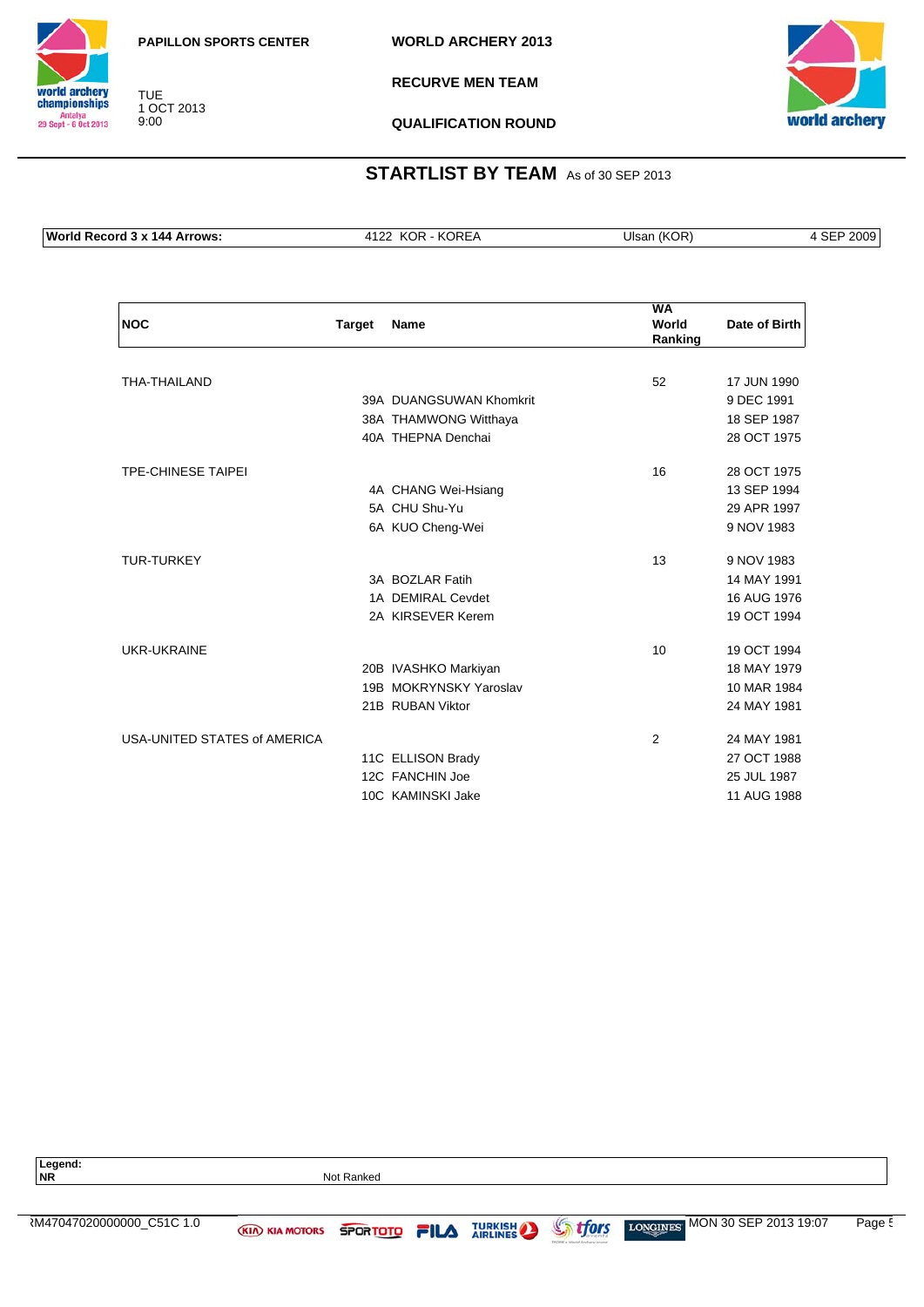

**RECURVE WOMEN TEAM**



**QUALIFICATION ROUND**

### **STARTLIST BY TEAM** As of 29 SEP 2013

| <b>NOC</b>                | <b>Target</b> | <b>Name</b>                            | WA<br>World<br>Ranking | Date of Birth |
|---------------------------|---------------|----------------------------------------|------------------------|---------------|
|                           |               |                                        |                        |               |
| AUS-AUSTRALIA             |               |                                        | 23                     |               |
|                           |               | 40A BARNARD Elisa                      |                        | 27 MAY 1993   |
|                           |               | 39A BRIDGER Deonne                     |                        | 15 MAY 1972   |
|                           |               | 41A INGLEY Alice                       |                        | 13 JAN 1993   |
| <b>BHU-BHUTAN</b>         |               |                                        | 46                     | 13 JAN 1993   |
|                           |               | 7A KARMA.                              |                        | 6 JUN 1990    |
|                           |               | 8A ZAM Sherab                          |                        | 10 OCT 1983   |
|                           |               | 9A ZANGMO Younten                      |                        | 12 APR 1990   |
| <b>BLR-BELARUS</b>        |               |                                        | 17                     | 12 APR 1990   |
|                           |               | 3A MARUSAVA Hanna                      |                        | 8 JAN 1978    |
|                           |               | 2A TIMOFEYEVA Ekaterina                |                        | 13 NOV 1976   |
|                           |               | 1A TOLKACH Alena                       |                        | 3 FEB 1989    |
| <b>BRA-BRAZIL</b>         |               |                                        | 28                     | 3 FEB 1989    |
|                           |               | 2B CANETTA GOBBI Marina                |                        | 4 JAN 1989    |
|                           |               | 3B GOMES DOS SANTOS Ane Marcelle       |                        | 12 JAN 1994   |
|                           |               | 1B NIKITIN Sarah                       |                        | 27 DEC 1988   |
| CAN-CANADA                |               |                                        | 38                     | 27 DEC 1988   |
|                           |               | 14C CHENIER Virginie                   |                        | 12 SEP 1994   |
|                           |               | 15C LEE Vanessa                        |                        | 25 NOV 1988   |
|                           |               | 13C THIFFEAULT PICARD Georcy-Stephanie |                        | 8 FEB 1991    |
| CHN-CHINA                 |               |                                        | 4                      | 8 FEB 1991    |
|                           |               | 36B CHENG Ming                         |                        | 11 FEB 1986   |
|                           |               | 38B CUI Yuanyuan                       |                        | 15 FEB 1992   |
|                           |               | 37B XU Jing                            |                        | 6 SEP 1990    |
| <b>COL-COLOMBIA</b>       |               |                                        | 24                     | 6 SEP 1990    |
|                           |               | 12B RENDON Ana Maria                   |                        | 10 MAR 1986   |
|                           |               | 10B SANCHEZ Natalia                    |                        | 20 MAY 1983   |
|                           |               | 11B SEPULVEDA Maira Alejandra          |                        | 20 SEP 1995   |
| <b>CZE-CZECH REPUBLIC</b> |               |                                        | 52                     | 20 SEP 1995   |
|                           |               | 25A KULHAVA Miroslava                  |                        | 22 MAR 1972   |
|                           |               | 27A PANIKOVA Zuzana                    |                        | 8 APR 1990    |
|                           |               | 26A SUDRICHOVA Gabriela                |                        | 18 MAR 1989   |
| <b>DEN-DENMARK</b>        |               |                                        | 11                     | 18 MAR 1989   |
|                           |               | 23A CHRISTIANSEN Carina                |                        | 17 MAR 1991   |
|                           |               | 22A JAGER Maja                         |                        | 22 DEC 1991   |
|                           |               | 24A LAURSEN Anne Marie                 |                        | 11 FEB 1993   |
|                           |               |                                        |                        |               |

RW47047020000000\_C51C 1.0 **KIA KIA MOTORS SPORTOTO FILA** TURKISH SUN 29 SEP 2013 20:09 Page 1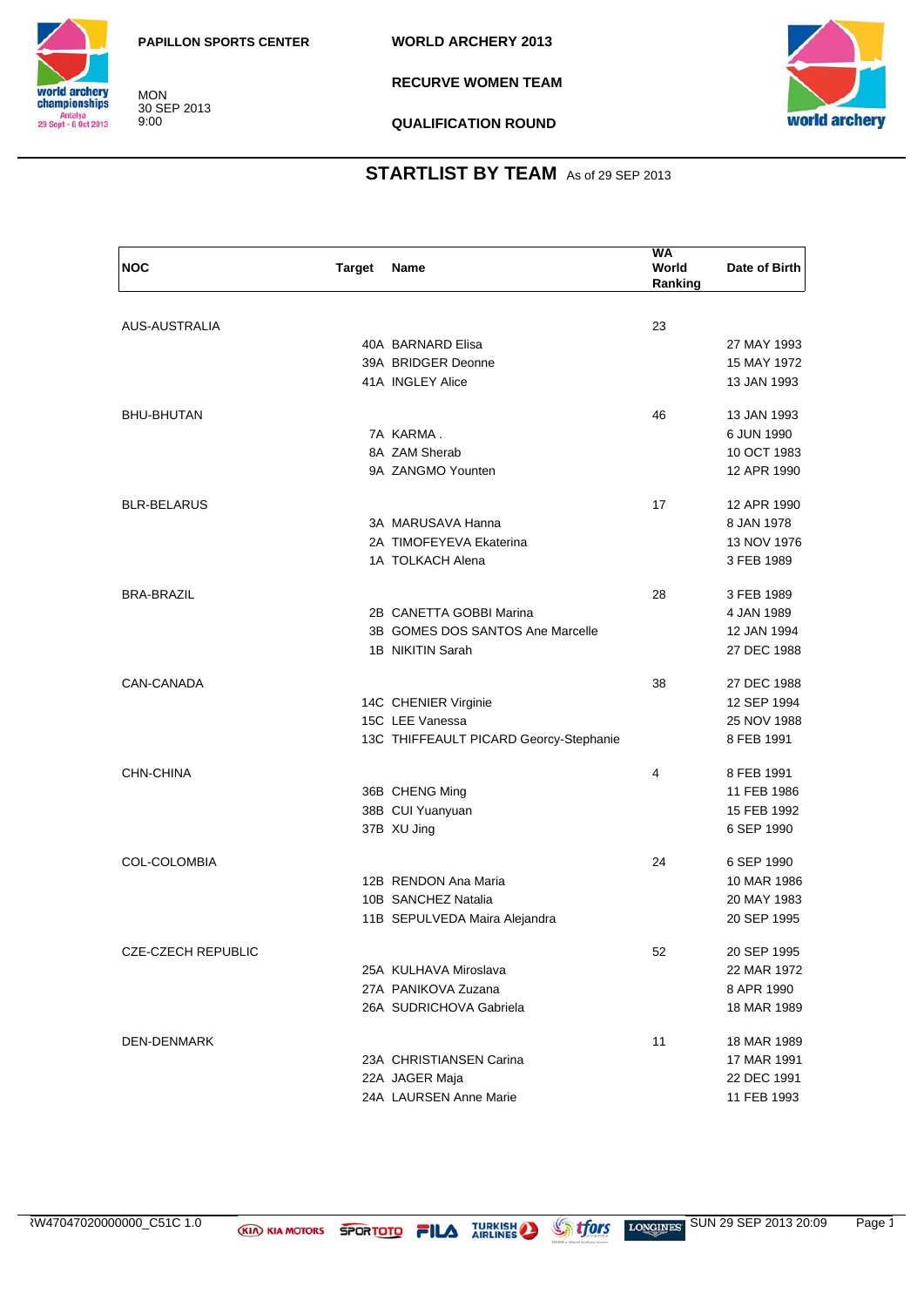

**RECURVE WOMEN TEAM**



**QUALIFICATION ROUND**

| <b>NOC</b>               | <b>Target</b> | Name                    | <b>WA</b><br>World<br>Ranking | Date of Birth |
|--------------------------|---------------|-------------------------|-------------------------------|---------------|
|                          |               |                         |                               |               |
| <b>ESP-SPAIN</b>         |               |                         | 18                            | 11 FEB 1993   |
|                          |               | 28A ETXEBERRIA Mirene   |                               | 25 JAN 1995   |
|                          |               | 30A FOULON Magali       |                               | 8 JAN 1988    |
|                          |               | 29A MARTIN Adriana      |                               | 12 APR 1996   |
| <b>EST-ESTONIA</b>       |               |                         | NR.                           | 12 APR 1996   |
|                          |               | 25B LUIK Siret          |                               | 28 SEP 1986   |
|                          |               | 26B NURMSALU Laura      |                               | 6 JAN 1994    |
|                          |               | 27B PARNAT Reena        |                               | 1 DEC 1993    |
| <b>FRA-FRANCE</b>        |               |                         | 13                            | 1 DEC 1993    |
|                          |               | 19B BRIANNE Noemie      |                               | 8 SEP 1993    |
|                          |               | 20B COTRY Cyrielle      |                               | 8 JUN 1987    |
|                          |               | 21B MERI Agnes          |                               | 6 SEP 1991    |
| <b>GBR-GREAT BRITAIN</b> |               |                         | 16                            | 6 SEP 1991    |
|                          |               | 17C FOLKARD Naomi       |                               | 18 SEP 1983   |
|                          |               | 16C MARTIN Rebecca      |                               | 8 JAN 1996    |
|                          |               | 18C OLIVER Amy          |                               | 10 JUL 1987   |
| <b>GEO-GEORGIA</b>       |               |                         | 15                            | 10 JUL 1987   |
|                          |               | 11A ESEBUA Kristine     |                               | 19 MAR 1985   |
|                          |               | 12A LOBZHENIDZE Yulia   |                               | 23 AUG 1977   |
|                          |               | 10A NARIMANIDZE Khatuna |                               | 2 FEB 1974    |
| <b>GER-GERMANY</b>       |               |                         | 9                             | 2 FEB 1974    |
|                          |               | 8B RICHTER Elena        |                               | 3 JUL 1989    |
|                          |               | 7B UNRUH Lisa           |                               | 12 APR 1988   |
|                          |               | 9B WINTER Karina        |                               | 14 JAN 1986   |
| <b>IND-INDIA</b>         |               |                         | 2                             | 14 JAN 1986   |
|                          |               | 14A BANERJEE Dola       |                               | 2 JUN 1980    |
|                          |               | 15A KUMARI Deepika      |                               | 13 JUN 1994   |
|                          |               | 13A SWURO Chekrovolu    |                               | 21 NOV 1982   |
| <b>ITA-ITALY</b>         |               |                         | 8                             | 21 NOV 1982   |
|                          |               | 11C MANDIA Claudia      |                               | 21 OCT 1992   |
|                          |               | 10C SARTORI Guendalina  |                               | 8 AUG 1988    |
|                          |               | 12C VALEEVA Natalia     |                               | 15 NOV 1969   |
| JPN-JAPAN                |               |                         | 6                             | 15 NOV 1969   |
|                          |               | 16B HAYASHI Yuki        |                               | 2 OCT 1984    |
|                          |               | 18B KATO Ayano          |                               | 26 FEB 1993   |
|                          |               | 17B KAWANAKA Kaori      |                               | 3 AUG 1991    |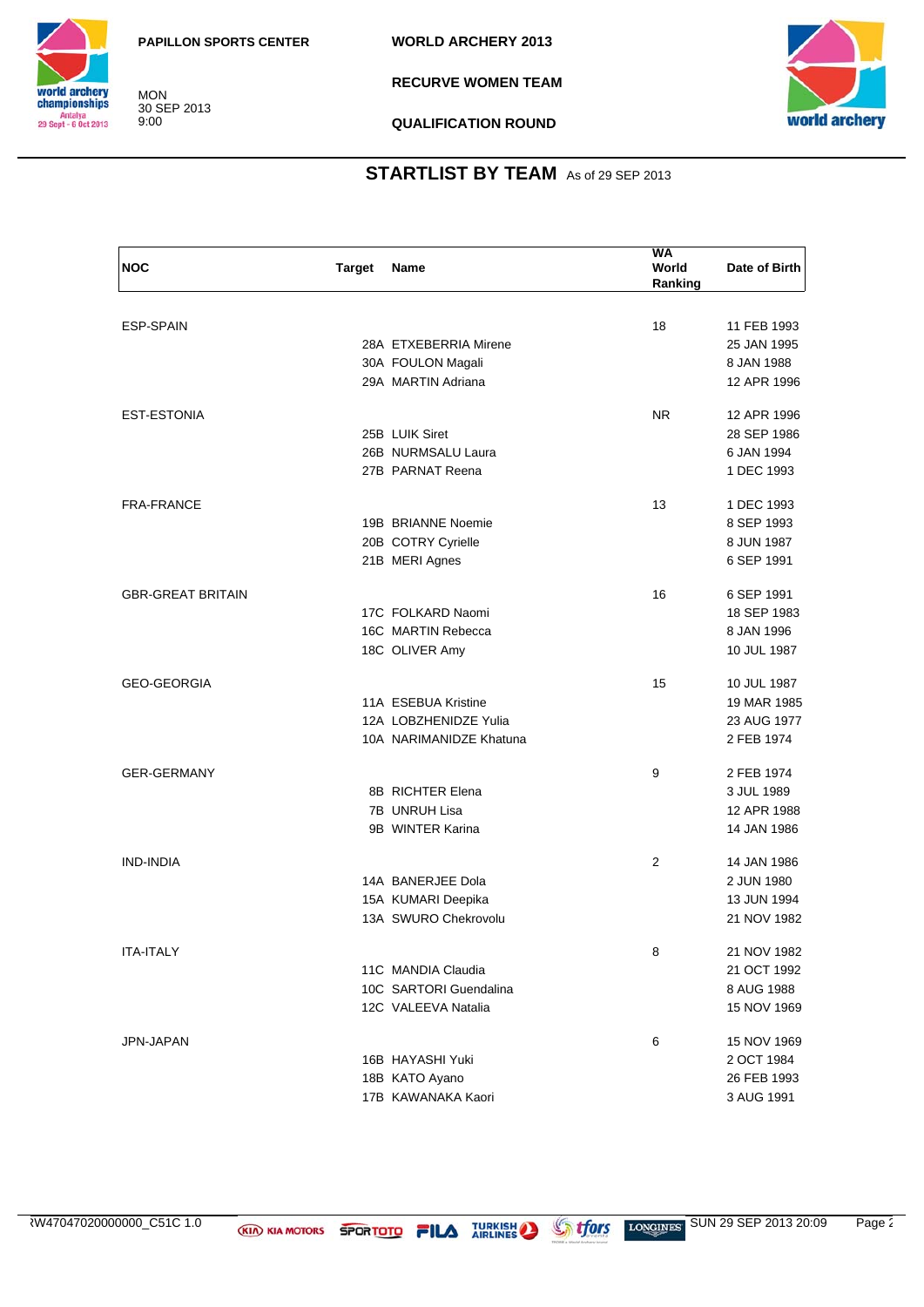

**RECURVE WOMEN TEAM**



**QUALIFICATION ROUND**

| <b>NOC</b>                    | <b>Target</b> | Name                       | <b>WA</b><br>World<br>Ranking | Date of Birth |
|-------------------------------|---------------|----------------------------|-------------------------------|---------------|
|                               |               |                            |                               |               |
| KAZ-KAZAKHSTAN                |               |                            | 25                            | 3 AUG 1991    |
|                               |               | 16A LI Yelena              |                               | 8 OCT 1991    |
|                               |               | 18A SAIDIYEVA Luyiza       |                               | 17 MAR 1994   |
|                               |               | 17A TUKEBAEVA Farida       |                               | 18 FEB 1992   |
| <b>KOR-KOREA</b>              |               |                            | 1                             | 18 FEB 1992   |
|                               |               | 23B CHANG Hye Jin          |                               | 13 MAY 1987   |
|                               |               | 22B KI Bo Bae              |                               | 20 FEB 1988   |
|                               |               | 24B YUN Ok Hee             |                               | 1 MAR 1985    |
| MEX-MEXICO                    |               |                            | 12                            | 1 MAR 1985    |
|                               |               | 30B AVITIA Mariana         |                               | 18 SEP 1993   |
|                               |               | 29B ROMAN Aida             |                               | 21 MAY 1988   |
|                               |               | 28B VALENCIA Alejandra     |                               | 17 OCT 1994   |
| <b>MGL-MONGOLIA</b>           |               |                            | 21                            | 17 OCT 1994   |
|                               |               | 40B ALTANGEREL Enkhtuya    |                               | 10 DEC 1987   |
|                               |               | 41B NYAMJARGAL Ariunbileg  |                               | 30 OCT 1988   |
|                               |               | 39B URANTUNGALAG Bishindee |                               | 24 FEB 1977   |
| POL-POLAND                    |               |                            | 14                            | 24 FEB 1977   |
|                               |               | 38A LESNIAK Natalia        |                               | 10 JUL 1991   |
|                               |               | 37A LIPIARSKA Karina       |                               | 16 FEB 1987   |
|                               |               | 36A MYSZOR Wioleta         |                               | 19 JAN 1983   |
| PRK-D.P.R. KOREA              |               |                            | 36                            | 19 JAN 1983   |
|                               |               | 34A CHOE Song Hui          |                               | 8 JUL 1988    |
|                               |               | 35A KANG Un Ju             |                               | 1 FEB 1995    |
|                               |               | 31A RYU Un Hyang           |                               | 15 JAN 1989   |
| <b>RUS-RUSSIAN FEDERATION</b> |               |                            | $\overline{7}$                | 15 JAN 1989   |
|                               |               | 31B ERDYNIEVA Natalia      |                               | 6 AUG 1988    |
|                               |               | 34B STEPANOVA Inna         |                               | 17 APR 1990   |
|                               |               | 35B TIMOFEEVA Kristina     |                               | 28 AUG 1993   |
| SUI-SWITZERLAND               |               |                            | 26                            | 28 AUG 1993   |
|                               |               | 5A DEINEKO Iliana          |                               | 15 FEB 1995   |
|                               |               | 6A DIELEN Nathalie         |                               | 18 MAR 1966   |
|                               |               | 4A SCHOBINGER Celine       |                               | 18 SEP 1989   |
| SWE-SWEDEN                    |               |                            | 44                            | 18 SEP 1989   |
|                               |               | 21A BJERENDAL Christine    |                               | 3 FEB 1987    |
|                               |               | 19A JANGNAS Erika          |                               | 28 SEP 1992   |
|                               |               | 20A JEPPSSON Jenny         |                               | 10 MAY 1983   |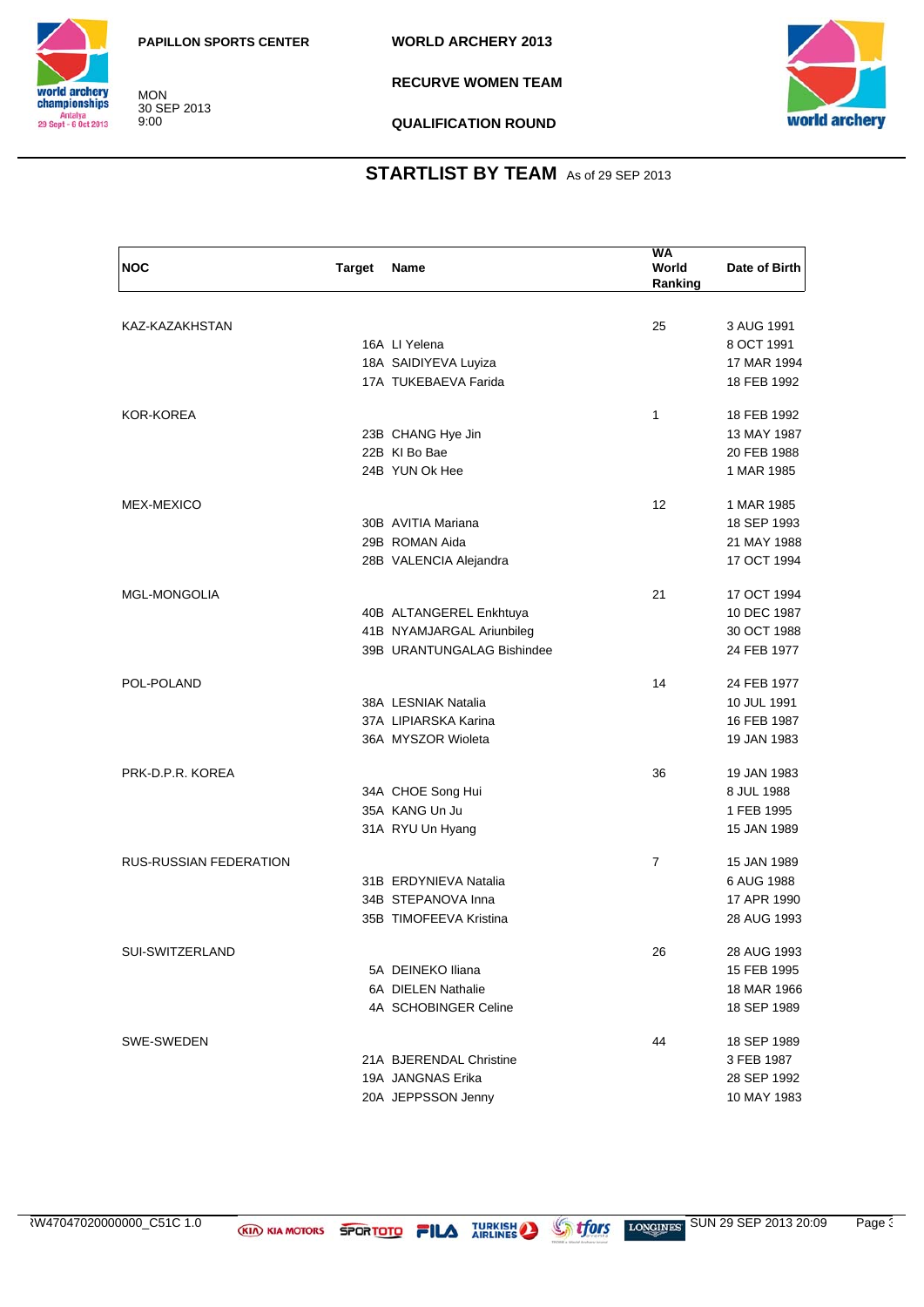

**RECURVE WOMEN TEAM**



#### **QUALIFICATION ROUND**

| <b>NOC</b>                   | <b>Target</b> | Name                      | WA<br>World<br>Ranking | Date of Birth |
|------------------------------|---------------|---------------------------|------------------------|---------------|
|                              |               |                           |                        |               |
| <b>TPE-CHINESE TAIPEI</b>    |               |                           | 5                      | 10 MAY 1983   |
|                              |               | 4B LE Chien-Ying          |                        | 17 APR 1990   |
|                              |               | 5B TAN Ya-Ting            |                        | 7 NOV 1993    |
|                              |               | 6B WU Chia-Hung           |                        | 5 DEC 1995    |
| <b>TUR-TURKEY</b>            |               |                           | 20                     | 5 DEC 1995    |
|                              |               | 3C AKTUNA Aybuke          |                        | 18 MAR 1994   |
|                              |               | 1C LOKLUOGLU Begul        |                        | 28 AUG 1988   |
|                              |               | 2C UNSAL Begunhan Elif    |                        | 4 JAN 1993    |
| UKR-UKRAINE                  |               |                           | 3                      | 4 JAN 1993    |
|                              |               | 15B KOVAL Victoriya       |                        | 11 JUN 1985   |
|                              |               | 13B PAVLOVA Anastasia     |                        | 9 FEB 1995    |
|                              |               | 14B SICHENIKOVA Lidija    |                        | 3 FEB 1993    |
| USA-UNITED STATES of AMERICA |               |                           | 10                     | 3 FEB 1993    |
|                              |               | 9C HARDY Jennifer         |                        | 4 OCT 1983    |
|                              |               | 8C LEEK Miranda           |                        | 18 MAY 1993   |
|                              |               | 7C LORIG Khatuna          |                        | 1 JAN 1974    |
| <b>VEN-VENEZUELA</b>         |               |                           | 27                     | 1 JAN 1974    |
|                              |               | <b>4C BOLIVAR Genesis</b> |                        | 1 JAN 1900    |
|                              |               | 5C BRITO Leidys           |                        | 5 JUL 1984    |
|                              |               | 6C MENDEZ Mayra           |                        | 25 JUL 1993   |

| Legend:<br><b>NR</b>      | Not Ranked            |               |  |                |                |                                |        |
|---------------------------|-----------------------|---------------|--|----------------|----------------|--------------------------------|--------|
|                           |                       |               |  |                |                |                                |        |
| ₹W47047020000000 C51C 1.0 | <b>KIA KIA MOTORS</b> | SPORTOTO FILA |  | <b>TURKISH</b> | <b>Strfors</b> | LONGINES SUN 29 SEP 2013 20:09 | Page 4 |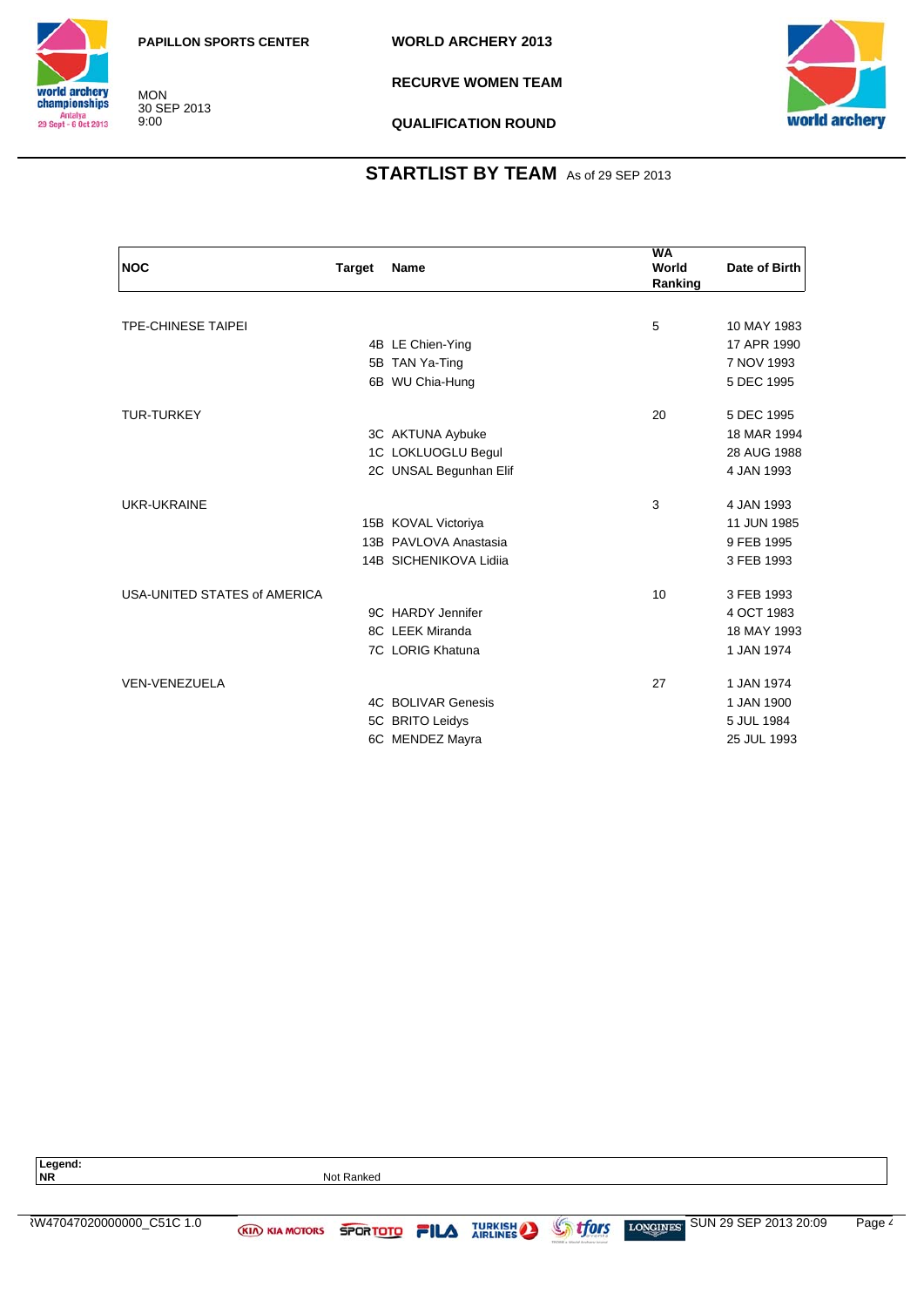

**COMPOUND MEN TEAM**



**QUALIFICATION ROUND**

### **STARTLIST BY TEAM** As of 29 SEP 2013

| <b>NOC</b>                | <b>Target</b> | Name                                      | <b>WA</b><br>World<br>Ranking | Date of Birth |
|---------------------------|---------------|-------------------------------------------|-------------------------------|---------------|
|                           |               |                                           |                               |               |
| AUS-AUSTRALIA             |               |                                           | 10                            |               |
|                           |               | 61A BROSNAN Michael                       |                               | 11 NOV 1976   |
|                           |               | 62A COGHLAN Patrick                       |                               | 10 SEP 1974   |
|                           |               | 63A PHILLIPS Guy                          |                               | 1 MAR 1990    |
| <b>AUT-AUSTRIA</b>        |               |                                           | 35                            | 1 MAR 1990    |
|                           |               | 47A BERNHUBER Gerald                      |                               | 19 MAR 1964   |
|                           |               | 48A MATZNER Michael                       |                               | 1 SEP 1975    |
|                           |               | 46A MOSER Daniel                          |                               | 28 NOV 1976   |
| <b>BEL-BELGIUM</b>        |               |                                           | 21                            | 28 NOV 1976   |
|                           |               | 57C CAUWE Michael                         |                               | 8 JUL 1982    |
|                           |               | 55C DOMANSKI Renaud                       |                               | 10 DEC 1996   |
|                           |               | 56C SCARCERIAUX Baptiste                  |                               | 10 MAR 1994   |
| <b>BRA-BRAZIL</b>         |               |                                           | 39                            | 10 MAR 1994   |
|                           |               | 68B AMBROSIO DE LIMA Rogerio              |                               | 3 FEB 1974    |
|                           |               | 67B DOS SANTOS Roberval                   |                               | 14 JUL 1970   |
|                           |               | 69B RORIZ JR. Marcelo                     |                               | 12 JUL 1983   |
| CAN-CANADA                |               |                                           | 16                            | 12 JUL 1983   |
|                           |               | 53A FAGAN Andrew                          |                               | 14 JUN 1986   |
|                           |               | 54A PERKINS Christopher                   |                               | 1 MAY 1992    |
|                           |               | 52A TRILLUS Dietmar                       |                               | 21 MAY 1958   |
| <b>COL-COLOMBIA</b>       |               |                                           | 19                            | 21 MAY 1958   |
|                           |               | 60B CARDONA Camilo Andres                 |                               | 16 FEB 1995   |
|                           |               | 58B CARRASQUILLA Juan Carlos              |                               | 15 OCT 1993   |
|                           |               | 59B MUNOZ Daniel                          |                               | 22 MAR 1989   |
| <b>CZE-CZECH REPUBLIC</b> |               |                                           | N <sub>R</sub>                | 22 MAR 1989   |
|                           |               | 50B BARTOS Leos                           |                               | 15 OCT 1975   |
|                           |               | 51B BRADA Vladimir                        |                               | 23 MAY 1977   |
|                           |               | 49B REITMEIER Filip                       |                               | 15 AUG 1975   |
|                           |               |                                           |                               |               |
| DEN-DENMARK               |               |                                           | 2                             | 15 AUG 1975   |
|                           |               | 45C DAMSBO Martin                         |                               | 26 MAY 1985   |
|                           |               | 43C HANSEN Stephan<br>44C LAURSEN Patrick |                               | 19 JUN 1995   |
|                           |               |                                           |                               | 16 MAY 1988   |
| <b>FIN-FINLAND</b>        |               |                                           | 49                            | 16 MAY 1988   |
|                           |               | 71A FORSBERG Jere                         |                               | 3 MAR 1994    |
|                           |               | 70A JUUTILAINEN Mikko                     |                               | 27 DEC 1989   |
|                           |               | 72A LOITOKARI Pekka                       |                               | 24 AUG 1977   |

TURKISH SUN 29 SEP 2013 20:11 Page 1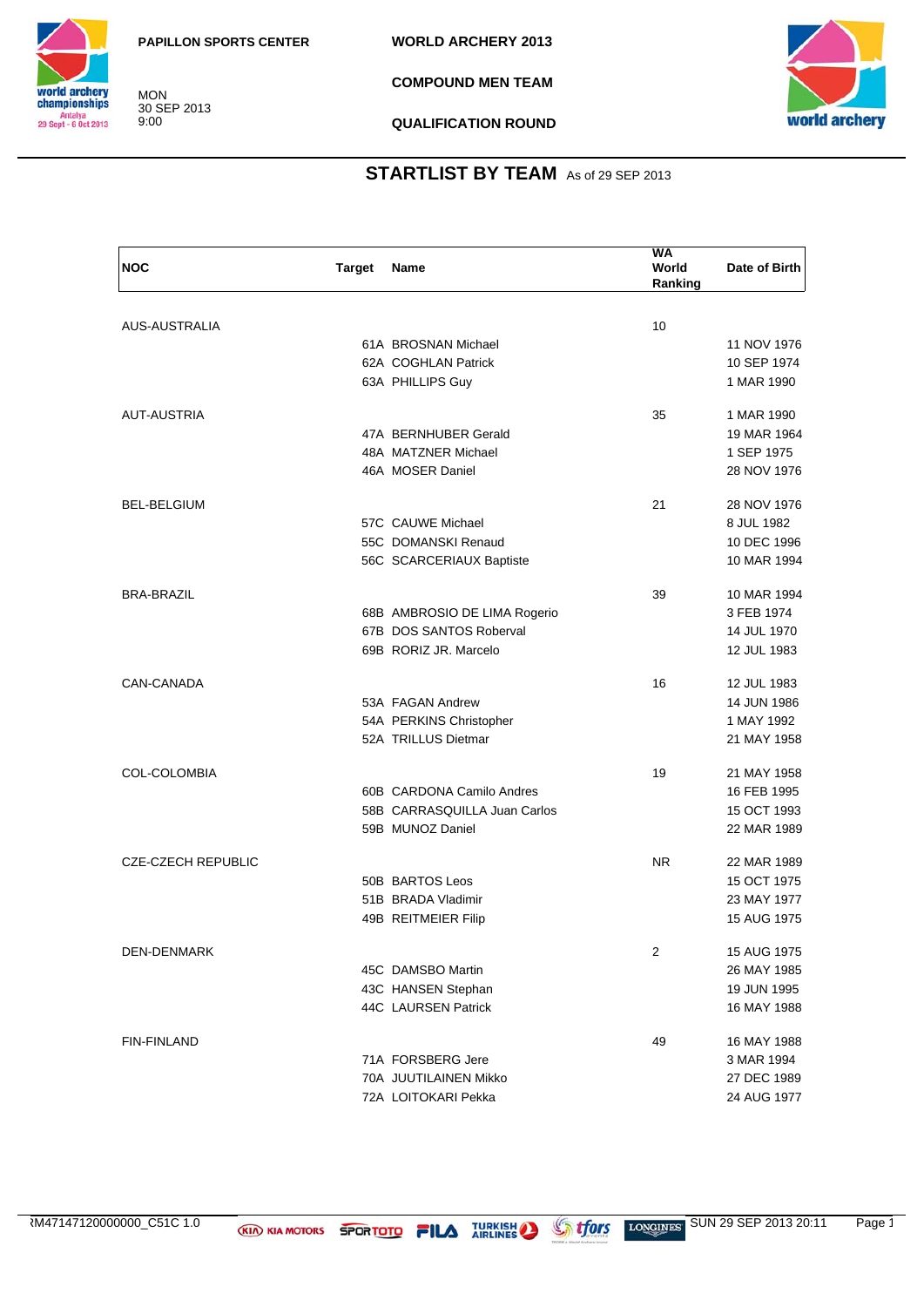

**COMPOUND MEN TEAM**



**QUALIFICATION ROUND**

| <b>NOC</b>               | <b>Target</b> | Name                      | <b>WA</b><br>World<br>Ranking | Date of Birth |
|--------------------------|---------------|---------------------------|-------------------------------|---------------|
|                          |               |                           |                               |               |
| <b>FRA-FRANCE</b>        |               |                           | 3                             | 24 AUG 1977   |
|                          |               | 55A BRASSEUR Sebastien    |                               | 2 NOV 1985    |
|                          |               | 56A DELOCHE Pierre Julien |                               | 6 FEB 1982    |
|                          |               | 57A GENET Dominique       |                               | 24 NOV 1968   |
| <b>GBR-GREAT BRITAIN</b> |               |                           | 15                            | 24 NOV 1968   |
|                          |               | 43A BELL Chris            |                               | 1 JAN 1980    |
|                          |               | 44A BUSBY Duncan          |                               | 17 DEC 1983   |
|                          |               | 45A RAVENSCROFT Adam      |                               | 5 APR 1982    |
| <b>GER-GERMANY</b>       |               |                           | 12                            | 5 APR 1982    |
|                          |               | 58A KLINGNER Lars         |                               | 29 NOV 1975   |
|                          |               | 60A LAUBE Marcus          |                               | 11 DEC 1981   |
|                          |               | 59A RAUPACH Christian     |                               | 13 NOV 1990   |
| <b>IND-INDIA</b>         |               |                           | $\overline{7}$                | 13 NOV 1990   |
|                          |               | 45B CHAUHAN Rajat         |                               | 30 DEC 1994   |
|                          |               | 44B KUMAR Sandeep         |                               | 20 OCT 1988   |
|                          |               | 43B VERMA Abhishek        |                               | 26 JUN 1989   |
| <b>ITA-ITALY</b>         |               |                           | 5                             | 26 JUN 1989   |
|                          |               | 52B BOVINI Mauro          |                               | 27 FEB 1985   |
|                          |               | 53B DRAGONI Luigi         |                               | 13 AUG 1983   |
|                          |               | 54B PAGNI Sergio          |                               | 26 MAR 1979   |
| KAZ-KAZAKHSTAN           |               |                           | 41                            | 26 MAR 1979   |
|                          |               | 71B FISHER Pavel          |                               | 11 SEP 1989   |
|                          |               | 70B MURNOV Alexandr       |                               | 16 APR 1967   |
|                          |               | 72B SHOTAEV Murat         |                               | 2 MAR 1963    |
| <b>KOR-KOREA</b>         |               |                           | 4                             | 2 MAR 1963    |
|                          |               | 74A CHOI Yong Hee         |                               | 19 DEC 1984   |
|                          |               | 75A KIM Jongho            |                               | 18 JUL 1994   |
|                          |               | 73A MIN Lihong            |                               | 2 MAR 1991    |
| MEX-MEXICO               |               |                           | 8                             | 2 MAR 1991    |
|                          |               | 48B ALVARADO Gerardo      |                               | 24 SEP 1986   |
|                          |               | 46B CARDOSO Mario         |                               | 1 FEB 1994    |
|                          |               | 47B FIERRO Julio Ricardo  |                               | 12 FEB 1990   |
| NED-NETHERLANDS          |               |                           | 6                             | 12 FEB 1990   |
|                          |               | 63B BLEYENDAAL Ruben      |                               | 14 APR 1981   |
|                          |               | 62B ELZINGA Peter         |                               | 30 JAN 1981   |
|                          |               | 61B SCHLOESSER Mike       |                               | 15 JAN 1994   |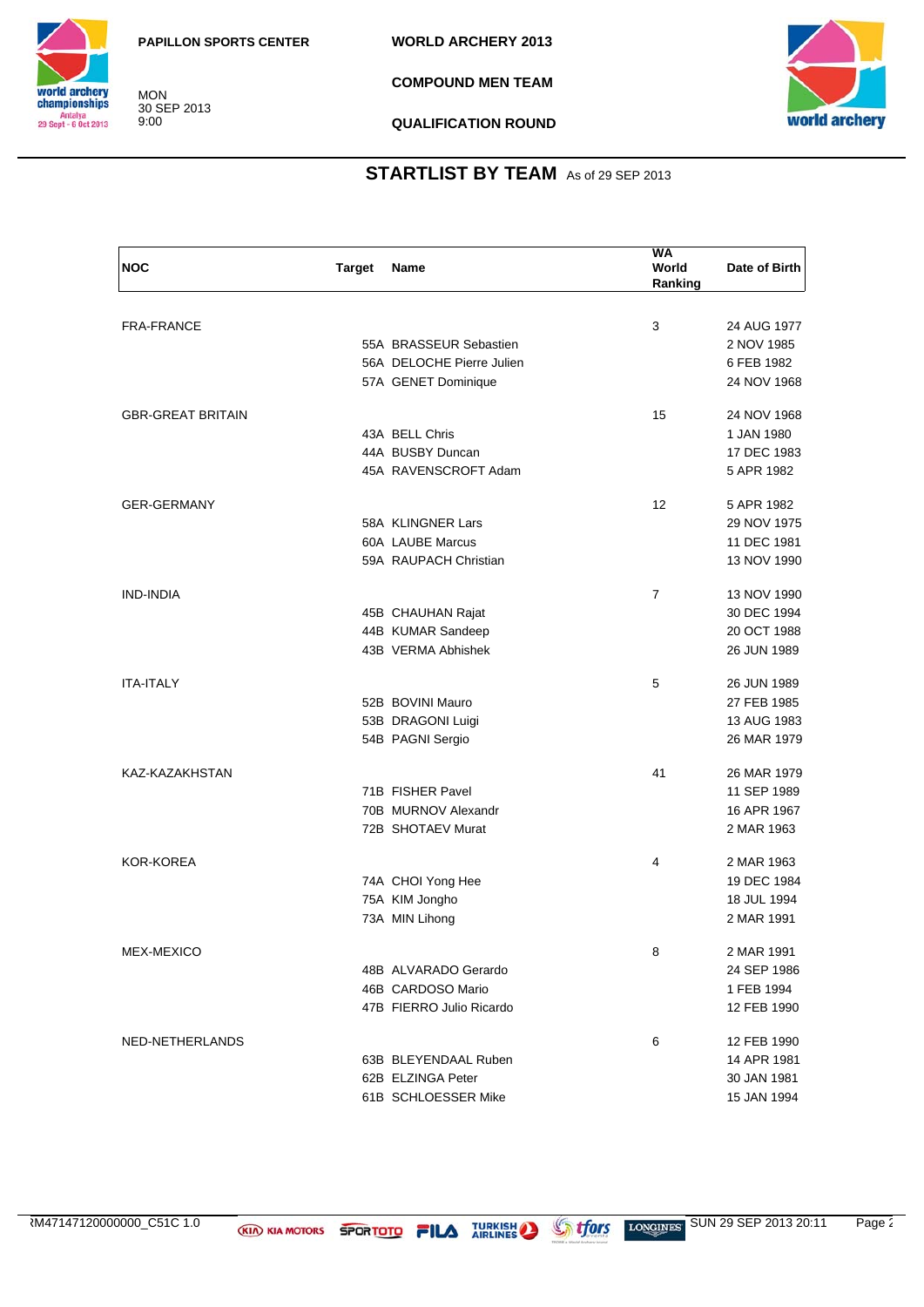

**COMPOUND MEN TEAM**



**QUALIFICATION ROUND**

## **STARTLIST BY TEAM** As of 29 SEP 2013

| <b>NOC</b>                   | <b>Target</b> | Name                       | <b>WA</b><br>World<br>Ranking | Date of Birth |
|------------------------------|---------------|----------------------------|-------------------------------|---------------|
|                              |               |                            |                               |               |
| NOR-NORWAY                   |               |                            | 17                            | 15 JAN 1994   |
|                              |               | 47C AAMAAS Njaal           |                               | 5 OCT 1988    |
|                              |               | 48C BOE Morten             |                               | 7 DEC 1971    |
|                              |               | 46C TJENTLAND Oddmund      |                               | 11 JAN 1980   |
| RSA-SOUTH AFRICA             |               |                            | 9                             | 11 JAN 1980   |
|                              |               | 74B BADENHORST Gabriel     |                               | 3 OCT 1974    |
|                              |               | 75B BIERMAN DP             |                               | 22 JUN 1983   |
|                              |               | 73B ROUX Patrick           |                               | 10 AUG 1972   |
| RUS-RUSSIAN FEDERATION       |               |                            | 13                            | 10 AUG 1972   |
|                              |               | 65A DAMBAEV Alexander      |                               | 16 JUN 1989   |
|                              |               | 64A RINCHINO Chingese      |                               | 12 FEB 1991   |
|                              |               | 66A SOIZHINOV Zorigto      |                               | 11 SEP 1988   |
| SVK-SLOVAKIA                 |               |                            | 44                            | 11 SEP 1988   |
|                              |               | 55B DURNY Matus            |                               | 7 DEC 1962    |
|                              |               | 57B DURNY Matus Jr.        |                               | 10 JUL 1986   |
|                              |               | 56B ZEMAN Viktor           |                               | 15 OCT 1976   |
| SWE-SWEDEN                   |               |                            | 26                            | 15 OCT 1976   |
|                              |               | 50C CARLSSON Magnus        |                               | 15 JUN 1975   |
|                              |               | 51C LINSJO Glenn           |                               | 26 OCT 1963   |
|                              |               | 49C LUNDIN Morgan          |                               | 20 MAY 1969   |
| THA-THAILAND                 |               |                            | 38                            | 20 MAY 1969   |
|                              |               | 67A CHATACHOT Nitiphum     |                               | 24 OCT 1995   |
|                              |               | 68A WONG Chanchai          |                               | 30 NOV 1980   |
|                              |               | 69A WONGLERSTSUWAN Siwarut |                               | 25 MAR 1965   |
| TUR-TURKEY                   |               |                            | 23                            | 25 MAR 1965   |
|                              |               | 64B CAGIRAN Evren          |                               | 14 FEB 1993   |
|                              |               | 66B ELMAAGACLI Demir       |                               | 4 NOV 1990    |
|                              |               | 65B TANDOGAN Baris         |                               | 7 SEP 1997    |
| USA-UNITED STATES of AMERICA |               |                            | 1                             | 7 SEP 1997    |
|                              |               | 51A BROADWATER Jesse       |                               | 9 JAN 1984    |
|                              |               | 49A GELLENTHIEN Braden     |                               | 26 APR 1986   |
|                              |               | 50A WILDE Reo              |                               | 6 OCT 1973    |
| VEN-VENEZUELA                |               |                            | 11                            | 6 OCT 1973    |
|                              |               | 54C GONZALEZ Eduardo       |                               | 26 JUN 1984   |
|                              |               | 52C ROJAS Leandro          |                               | 15 MAR 1990   |
|                              |               | 53C TORRES Nelson          |                               | 26 MAY 1988   |

Legend:<br>NR

**Not Ranked**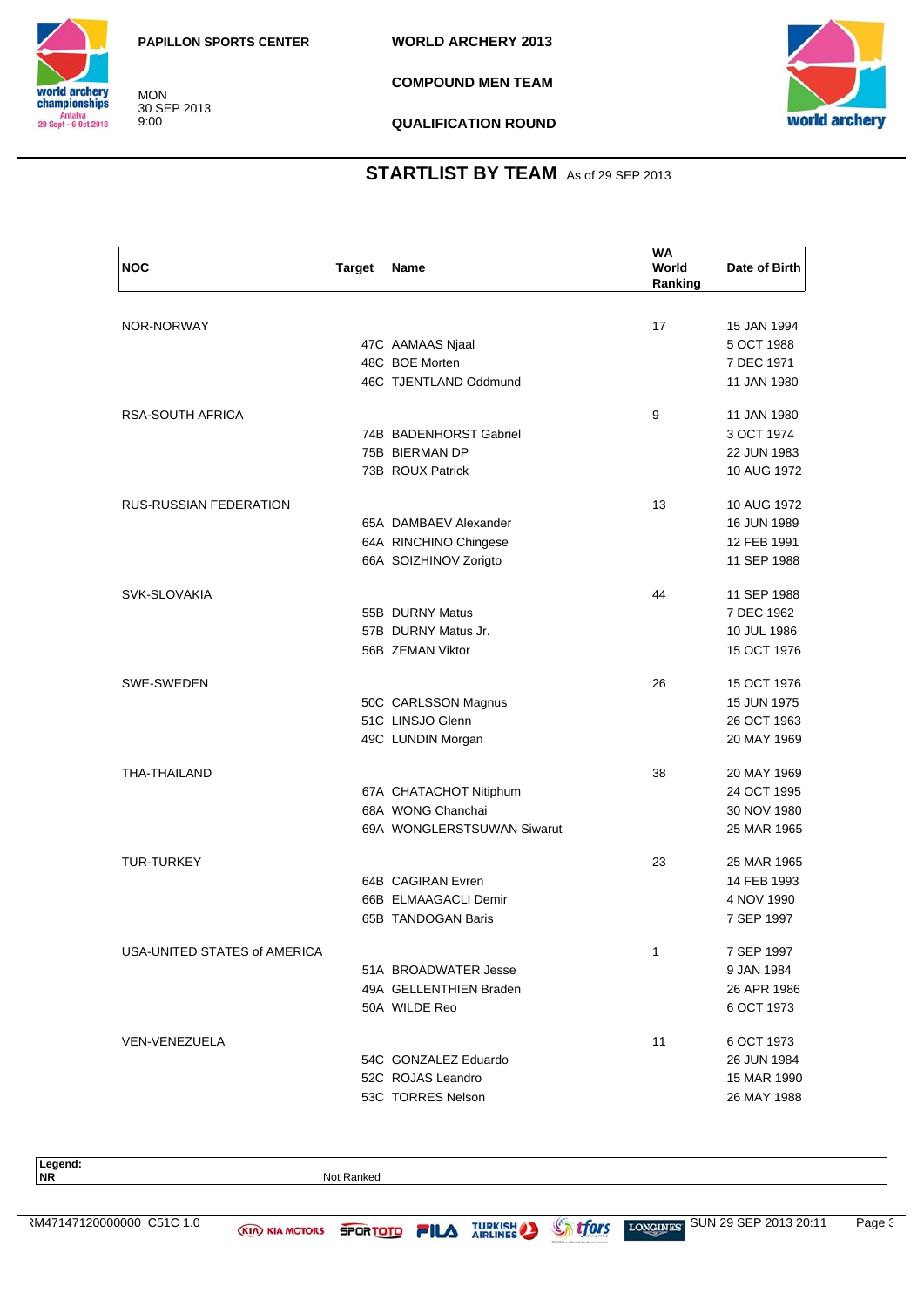

**COMPOUND WOMEN TEAM**



**QUALIFICATION ROUND**

## **STARTLIST BY TEAM** As of 29 SEP 2013

| <b>NOC</b>               | <b>Target</b> | Name                                   | WA<br>World<br>Ranking | Date of Birth |
|--------------------------|---------------|----------------------------------------|------------------------|---------------|
|                          |               |                                        |                        |               |
| AUS-AUSTRALIA            |               |                                        | 12                     | 9 OCT 1957    |
|                          |               | 64B GALE Sherry<br>66B MARSHALL Karina |                        | 23 MAR 1982   |
|                          |               | 65B NICHOLSON Deb                      |                        | 25 MAR 1959   |
|                          |               |                                        |                        |               |
| <b>BRA-BRAZIL</b>        |               |                                        | 31                     | 25 MAR 1959   |
|                          |               | 55A ACQUESTA Nely                      |                        | 21 SEP 1964   |
|                          |               | 57A DOS SANTOS Dirma Miranda           |                        | 25 MAR 1965   |
|                          |               | 56A SHIMIZU Elizabeth Harumi           |                        | 19 DEC 1978   |
| CAN-CANADA               |               |                                        | 22                     | 19 DEC 1978   |
|                          |               | 47C MCCLEAN Fiona                      |                        | 2 JUL 1965    |
|                          |               | 48C SCHINA Sonia                       |                        | 27 AUG 1970   |
|                          |               | 46C WALLACE Ashley                     |                        | 10 SEP 1987   |
| COL-COLOMBIA             |               |                                        | 2                      | 10 SEP 1987   |
|                          |               | 48A BRAVO Aura Maria                   |                        | 13 APR 1995   |
|                          |               | 47A LOPEZ Sara                         |                        | 24 APR 1995   |
|                          |               | 46A USQUIANO Alejandra                 |                        | 12 MAY 1993   |
| <b>FRA-FRANCE</b>        |               |                                        | 8                      | 12 MAY 1993   |
|                          |               | 58B DODEMONT Sophie                    |                        | 30 AUG 1973   |
|                          |               | 59B LEBECQUE Pascale                   |                        | 18 APR 1989   |
|                          |               | 60B VANDIONANT Sandrine                |                        | 8 SEP 1980    |
| <b>GBR-GREAT BRITAIN</b> |               |                                        | 13                     | 8 SEP 1980    |
|                          |               | 45C BINGHAM Rikki                      |                        | 7 FEB 1983    |
|                          |               | 43C BROWN Danielle                     |                        | 10 APR 1988   |
|                          |               | 44C GALES Andrea                       |                        | 23 DEC 1972   |
| <b>GER-GERMANY</b>       |               |                                        | 11                     | 23 DEC 1972   |
|                          |               | 58A BERGER Kristina                    |                        | 20 JUN 1988   |
|                          |               | 59A MIKALA Melanie                     |                        | 3 MAY 1987    |
|                          |               | 60A SAUTER Sabine                      |                        | 26 JAN 1990   |
| IND-INDIA                |               |                                        | 9                      | 26 JAN 1990   |
|                          |               | 53A DEB Trisha                         |                        | 21 OCT 1991   |
|                          |               | 54A HANSDAH Jhano                      |                        | 24 OCT 1975   |
|                          |               | 52A VENNAM Jyothi Surekha              |                        | 3 JUL 1996    |
|                          |               |                                        |                        |               |
| <b>ITA-ITALY</b>         |               |                                        | 3                      | 3 JUL 1996    |
|                          |               | 66A ANASTASIO Anastasia                |                        | 15 JUL 1990   |
|                          |               | 64A D AGOSTINO Katia                   |                        | 7 JAN 1988    |
|                          |               | 65A TONIOLI Marcella                   |                        | 31 MAY 1986   |

RW47147120000000\_C51C 1.0 **KIA KIA MOTORS SPORTOTO FILA** TURKISH SUN 29 SEP 2013 20:11 Page 1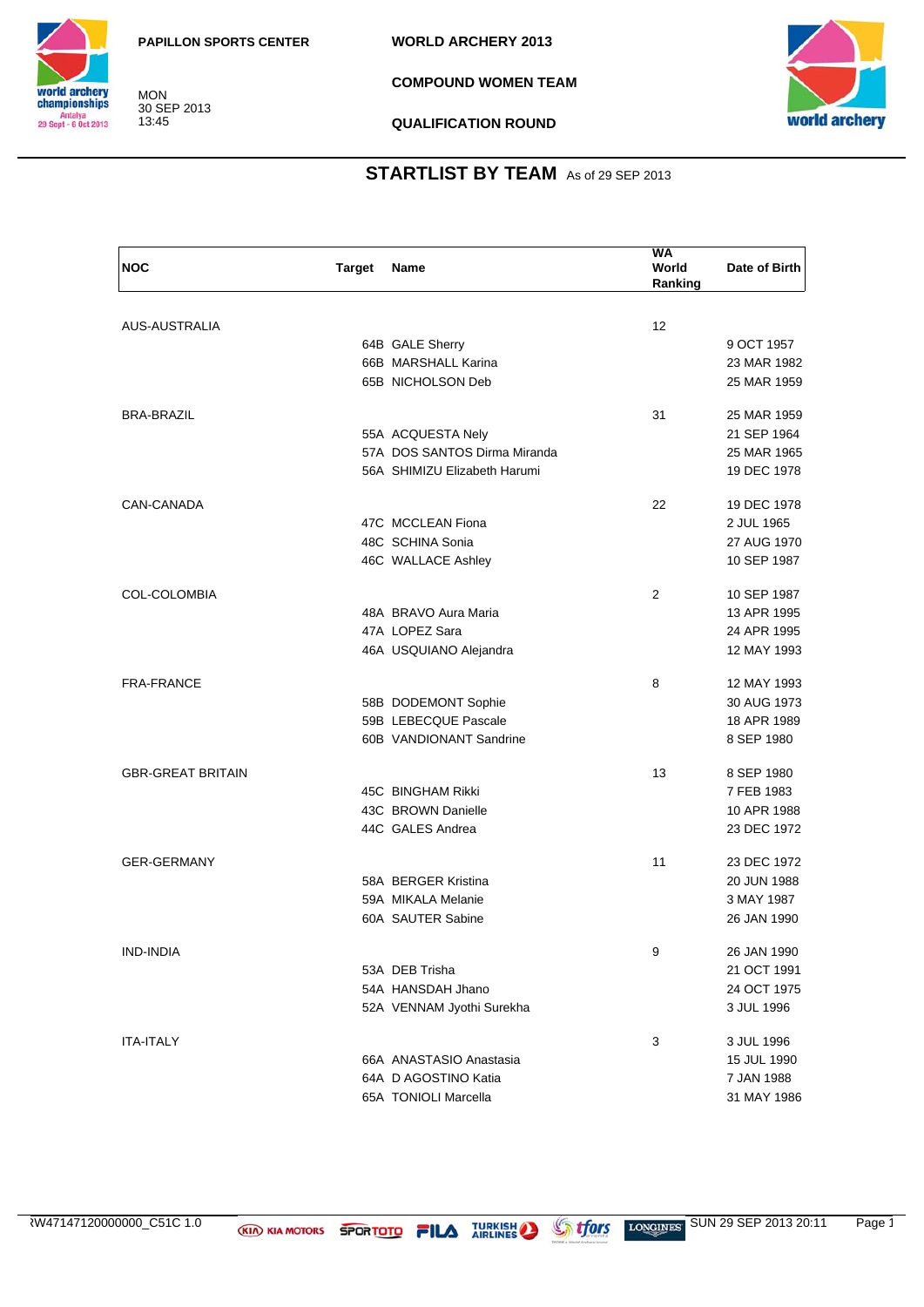

**COMPOUND WOMEN TEAM**



**QUALIFICATION ROUND**

## **STARTLIST BY TEAM** As of 29 SEP 2013

| <b>NOC</b>                    | <b>Target</b> | <b>Name</b>                | <b>WA</b><br>World<br>Ranking | Date of Birth |
|-------------------------------|---------------|----------------------------|-------------------------------|---------------|
|                               |               |                            |                               |               |
| KAZ-KAZAKHSTAN                |               |                            | 39                            | 31 MAY 1986   |
|                               |               | 53B IZBASSAROVA Bibigul    |                               | 9 NOV 1992    |
|                               |               | 54B SHEPOTKO Svetlana      |                               | 12 JUL 1978   |
|                               |               | 52B TYRTYKAEVA Ainur       |                               | 21 JAN 1989   |
| KOR-KOREA                     |               |                            | 4                             | 21 JAN 1989   |
|                               |               | 50B CHOI Bomin             |                               | 8 JUL 1984    |
|                               |               | 51B SEO Jung Hee           |                               | 5 APR 1985    |
|                               |               | 49B SEOK Ji Hyun           |                               | 16 JAN 1990   |
| <b>MEX-MEXICO</b>             |               |                            | $\overline{7}$                | 16 JAN 1990   |
|                               |               | 62A HERNANDEZ Martha       |                               | 11 JUN 1990   |
|                               |               | 63A MERINO Brenda          |                               | 16 JUL 1996   |
|                               |               | 61A OCHOA Linda            |                               | 2 JAN 1987    |
| NED-NETHERLANDS               |               |                            | 14                            | 2 JAN 1987    |
|                               |               | 47B COUWENBERG Martine     |                               | 18 JUL 1974   |
|                               |               | 48B MARKOVIC Irina         |                               | 23 SEP 1976   |
|                               |               | 46B VAN CASPEL Inge        |                               | 14 JUL 1991   |
| RSA-SOUTH AFRICA              |               |                            | 29                            | 14 JUL 1991   |
|                               |               | 43A ROUX Gerda             |                               | 4 DEC 1973    |
|                               |               | 45A VAN KRADENBURG Jeanine |                               | 11 NOV 1978   |
|                               |               | 44A WENTZEL Danelle        |                               | 20 JAN 1995   |
| <b>RUS-RUSSIAN FEDERATION</b> |               |                            | 6                             | 20 JAN 1995   |
|                               |               | 50A AVDEEVA Natalia        |                               | 6 SEP 1988    |
|                               |               | 51A CHERKASHNEVA Svetlana  |                               | 6 OCT 1992    |
|                               |               | 49A LOGINOVA Albina        |                               | 7 AUG 1983    |
| <b>TUR-TURKEY</b>             |               |                            | 26                            | 7 AUG 1983    |
|                               |               | 45B BENEK Duygu Ece        |                               | 10 MAY 1997   |
|                               |               | 43B KOCAMAN Gizem          |                               | 12 MAR 1988   |
|                               |               | 44B SENOCAK Vildan         |                               | 3 FEB 1971    |
| USA-UNITED STATES of AMERICA  |               |                            | 1                             | 3 FEB 1971    |
|                               |               | 56B COCHRAN Carli          |                               | 24 DEC 1992   |
|                               |               | 55B CYR Gabrielle          |                               | 24 APR 1997   |
|                               |               | 57B JONES Erika            |                               | 23 DEC 1988   |
| VEN-VENEZUELA                 |               |                            | 5                             | 23 DEC 1988   |
|                               |               | 62B BOSCH Olga             |                               | 27 FEB 1979   |
|                               |               | 63B GUEDEZ Luzmary         |                               | 9 AUG 1981    |
|                               |               | 61B MENDOZA Ana            |                               | 26 SEP 1990   |

Legend:<br>NR

**Not Ranked**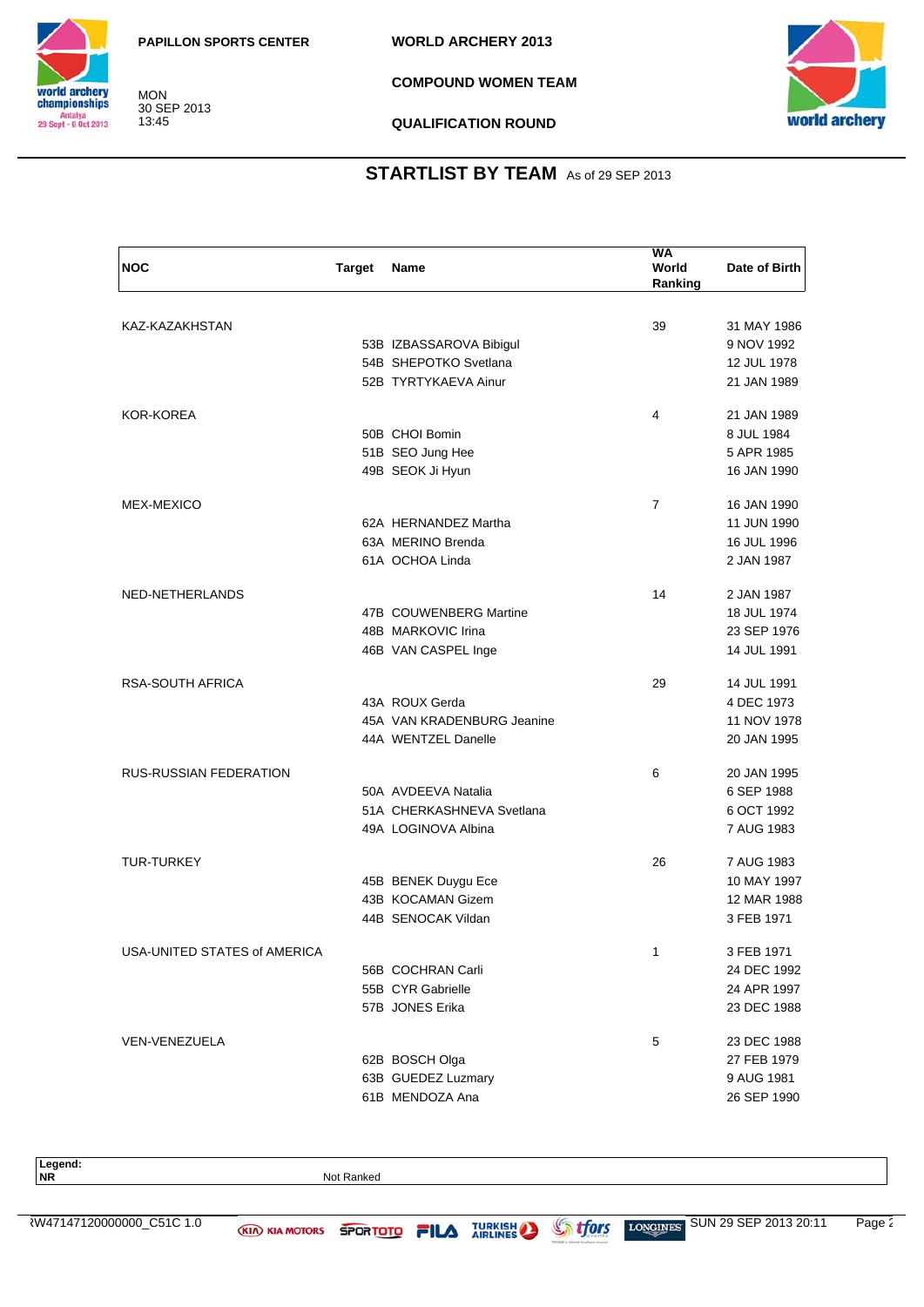

TUE 1 OCT 2013 9:00

**RECURVE MIXED TEAM**



**QUALIFICATION ROUND**

| <b>NOC</b>               | <b>Target</b><br>Name | WA<br>World<br>Date of Birth<br>Ranking |
|--------------------------|-----------------------|-----------------------------------------|
| ARG-ARGENTINA            |                       | 32                                      |
| ARM-ARMENIA              |                       | 41                                      |
| AUS-AUSTRALIA            |                       | 20                                      |
| BAN-BANGLADESH           |                       | <b>NR</b>                               |
| <b>BHU-BHUTAN</b>        |                       | <b>NR</b>                               |
| <b>BLR-BELARUS</b>       |                       | 19                                      |
| <b>BRA-BRAZIL</b>        |                       | 18                                      |
| CAN-CANADA               |                       | 22                                      |
| CHI-CHILE                |                       | 21                                      |
| CHN-CHINA                |                       | $\mathbf{3}$                            |
| CIV-CÔTE D'IVOIRE        |                       | 59                                      |
| COL-COLOMBIA             |                       | 26                                      |
| CYP-CYPRUS               |                       | 54                                      |
| DEN-DENMARK              |                       | 34                                      |
| DOM-DOMINICAN REPUBLIC   |                       | 31                                      |
| ESP-SPAIN                |                       | 30                                      |
| EST-ESTONIA              |                       | <b>NR</b>                               |
| FRA-FRANCE               |                       | 15                                      |
| <b>GBR-GREAT BRITAIN</b> |                       | 10                                      |
| GER-GERMANY              |                       | 13                                      |
| GRE-GREECE               |                       | 55                                      |
| IND-INDIA                |                       | $\overline{5}$                          |
| IRI-I.R. IRAN            |                       | 39                                      |
| IRL-IRELAND              |                       | 52                                      |
| IRQ-IRAQ                 |                       | ${\sf NR}$                              |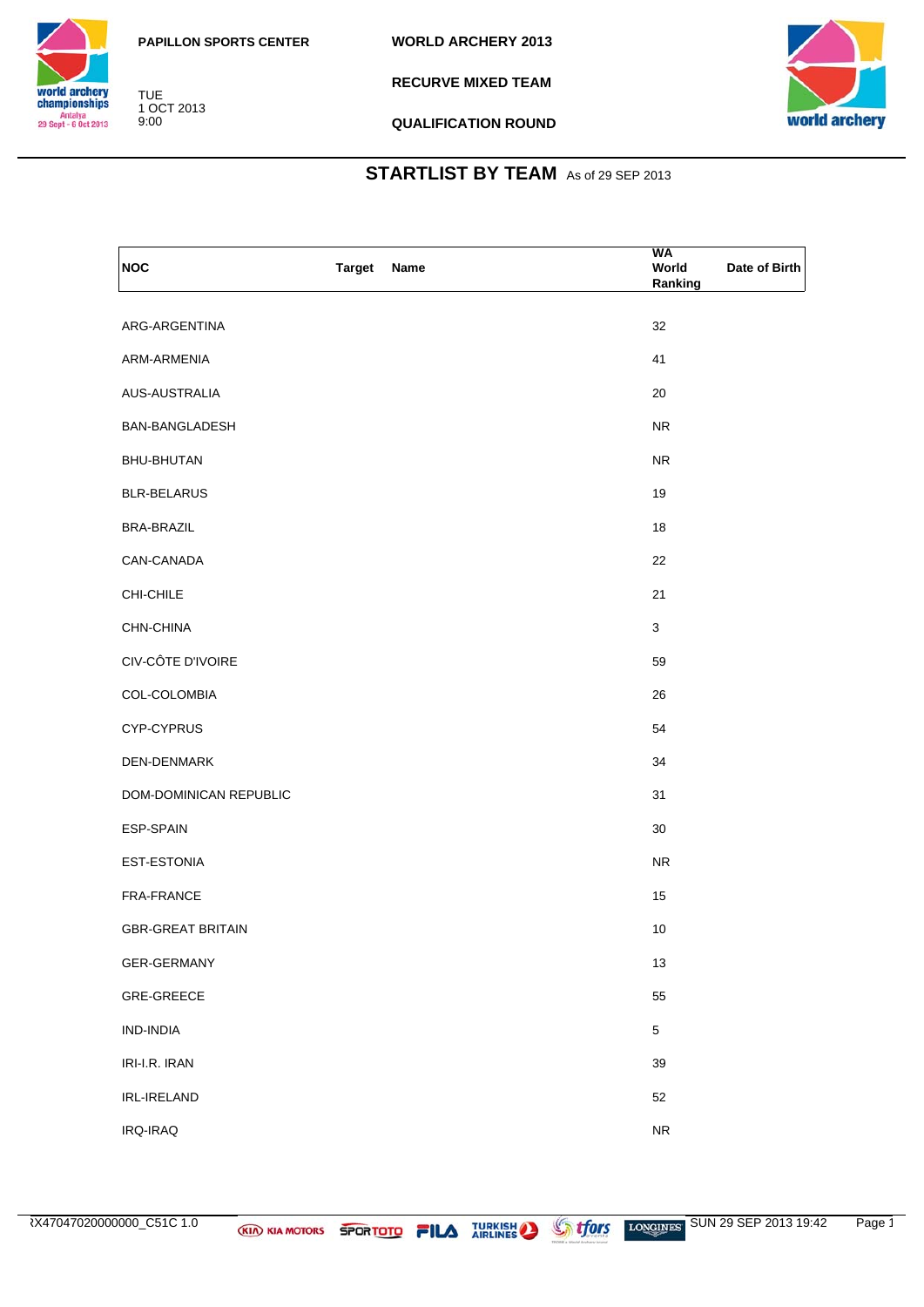

TUE 1 OCT 2013 9:00

**RECURVE MIXED TEAM**



**QUALIFICATION ROUND**

| <b>NOC</b>                    | <b>Target</b> | Name | WA<br>World<br>Ranking   | Date of Birth |
|-------------------------------|---------------|------|--------------------------|---------------|
| ITA-ITALY                     |               |      | 6                        |               |
| JPN-JAPAN                     |               |      | $\overline{\mathcal{I}}$ |               |
| KAZ-KAZAKHSTAN                |               |      | 23                       |               |
| KOR-KOREA                     |               |      | $\mathbf{1}$             |               |
| LAT-LATVIA                    |               |      | ${\sf NR}$               |               |
| MDA-REPUBLIC of MOLDOVA       |               |      | <b>NR</b>                |               |
| MEX-MEXICO                    |               |      | $\overline{4}$           |               |
| MGL-MONGOLIA                  |               |      | 17                       |               |
| NED-NETHERLANDS               |               |      | 36                       |               |
| POL-POLAND                    |               |      | 12                       |               |
| PRK-D.P.R. KOREA              |               |      | 27                       |               |
| ROU-ROMANIA                   |               |      | ${\sf NR}$               |               |
| <b>RUS-RUSSIAN FEDERATION</b> |               |      | $\boldsymbol{9}$         |               |
| SUI-SWITZERLAND               |               |      | 25                       |               |
| SVK-SLOVAKIA                  |               |      | <b>NR</b>                |               |
| SWE-SWEDEN                    |               |      | 50                       |               |
| TPE-CHINESE TAIPEI            |               |      | 8                        |               |
| TUR-TURKEY                    |               |      | 14                       |               |
| UKR-UKRAINE                   |               |      | 11                       |               |
| USA-UNITED STATES of AMERICA  |               |      | $\overline{2}$           |               |
| VEN-VENEZUELA                 |               |      | 16                       |               |

| Legend:<br><b>NR</b>      |                  | Not Ranked |       |                |       |                                          |        |
|---------------------------|------------------|------------|-------|----------------|-------|------------------------------------------|--------|
|                           |                  |            |       |                |       |                                          |        |
| ₹X47047020000000_C51C 1.0 | (KIA) KIA MOTORS | SPORTOTO   | 2II А | <b>TURKISH</b> | tfors | SUN 29 SEP 2013 19:42<br><b>LONGINES</b> | Page 2 |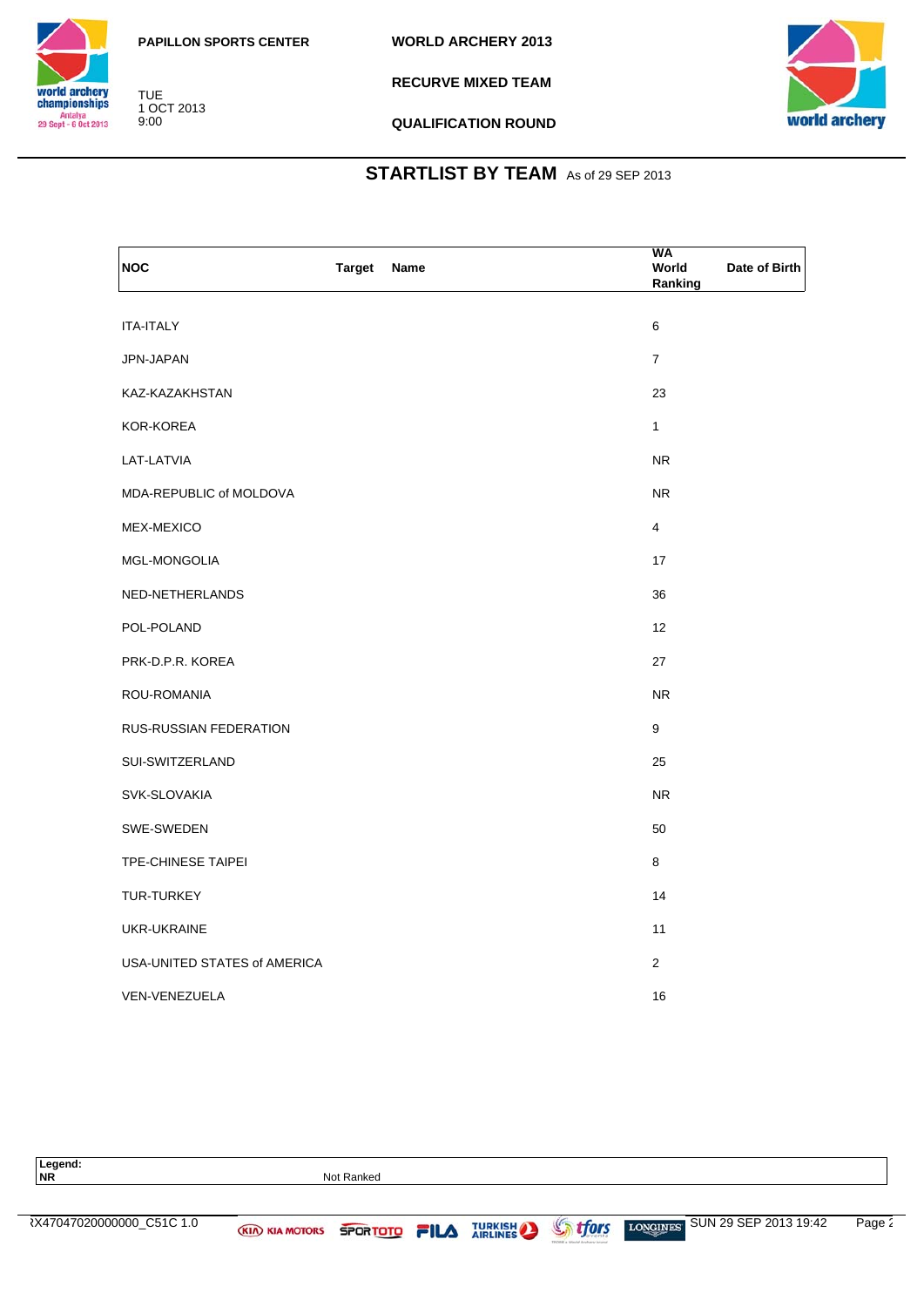

**COMPOUND MIXED TEAM**



**QUALIFICATION ROUND**

| NOC                      | <b>Target</b><br>Name | WA<br>World<br>Date of Birth<br>Ranking |
|--------------------------|-----------------------|-----------------------------------------|
| ARG-ARGENTINA            |                       | 31                                      |
| AUS-AUSTRALIA            |                       | 17                                      |
| BAN-BANGLADESH           |                       | <b>NR</b>                               |
| BEL-BELGIUM              |                       | 10                                      |
| <b>BRA-BRAZIL</b>        |                       | 36                                      |
| CAN-CANADA               |                       | 13                                      |
| COL-COLOMBIA             |                       | 14                                      |
| CRO-CROATIA              |                       | 28                                      |
| DEN-DENMARK              |                       | $\overline{7}$                          |
| ESP-SPAIN                |                       | 37                                      |
| FIN-FINLAND              |                       | 19                                      |
| FRA-FRANCE               |                       | 11                                      |
| <b>GBR-GREAT BRITAIN</b> |                       | 15                                      |
| GER-GERMANY              |                       | 9                                       |
| IND-INDIA                |                       | 12                                      |
| IRI-I.R. IRAN            |                       | 8                                       |
| IRL-IRELAND              |                       | 39                                      |
| IRQ-IRAQ                 |                       | <b>NR</b>                               |
| <b>ITA-ITALY</b>         |                       | $\mathbf{1}$                            |
| JPN-JAPAN                |                       | 51                                      |
| KAZ-KAZAKHSTAN           |                       | $20\,$                                  |
| KOR-KOREA                |                       | 5                                       |
| LTU-LITHUANIA            |                       | 29                                      |
| MEX-MEXICO               |                       | 6                                       |
| NED-NETHERLANDS          |                       | $\mathbf{3}$                            |